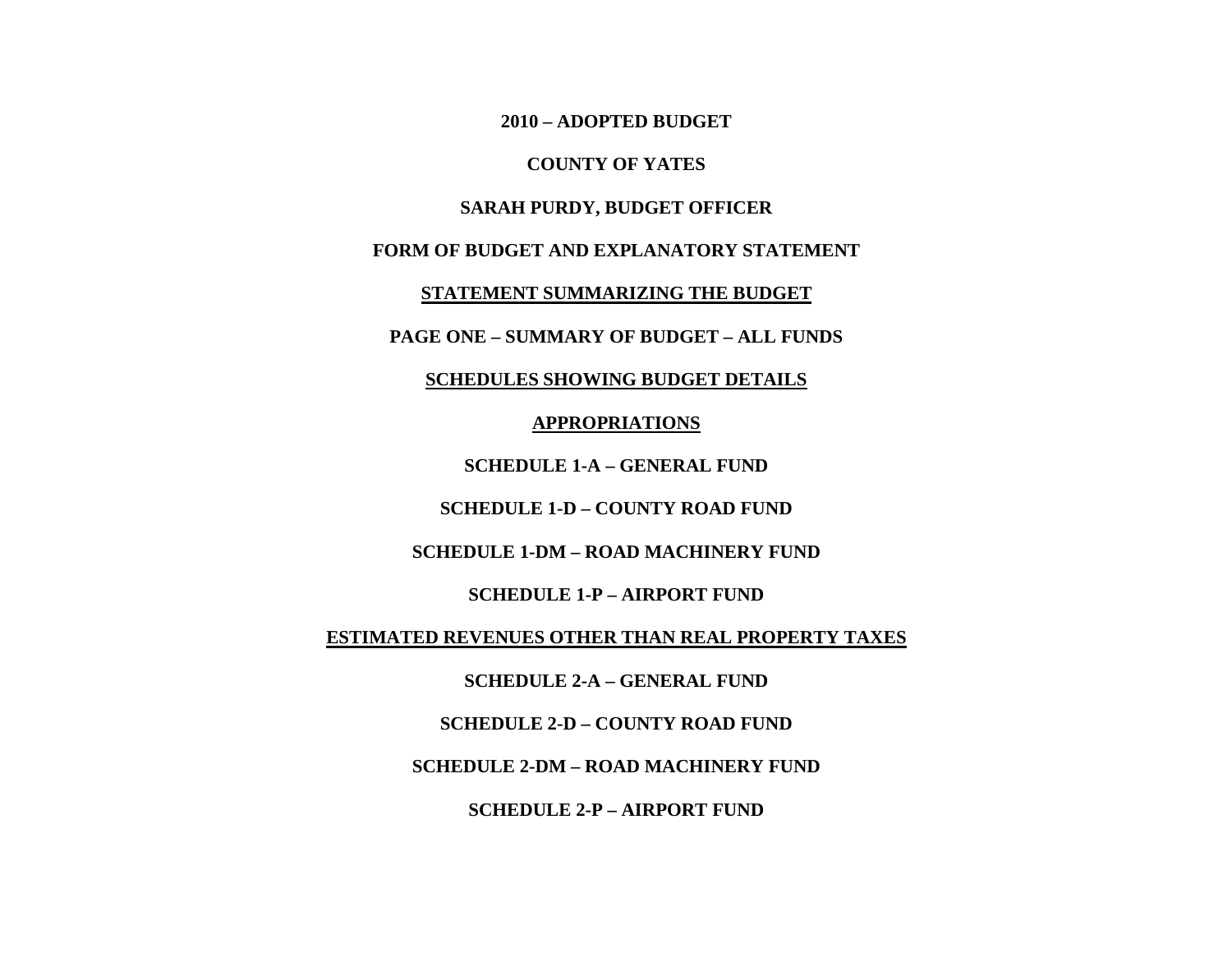**INDEX**

| <b>DEPARTMENT</b>              | <b>PAGE</b>    | <b>DEPARTMENT</b>               | <b>PAGE</b> |
|--------------------------------|----------------|---------------------------------|-------------|
| <b>ADMINISTRATOR</b>           | 9              | PERFORMING ARTS                 | 88          |
| <b>AIRPORT FUND</b>            | 105            | <b>PERSONNEL</b>                | 19          |
| ALTERNATIVES TO INCARCERATION  | 55             | <b>PLANNING</b>                 | 89          |
| <b>ANIMAL CONTROL</b>          | 60             | <b>PROACTION</b>                | 83          |
| <b>BUDGET OFFICER</b>          | 12             | <b>PROBATION</b>                | 49          |
| <b>BUILDINGS &amp; GROUNDS</b> | 24             | PUBLIC DEFENDER                 | 6           |
| <b>CAPITAL PROJECTS</b>        | 92             | PUBLIC HEALTH                   | 64          |
| <b>CENTRAL COPIER</b>          | 36             | REAL PROPERTY TAX SERVICE       | 13          |
| <b>CENTRAL GASOLINE</b>        | 33             | RECORDS MANAGEMENT              | 23          |
| <b>CENTRAL MAILING</b>         | 35             | REVENUE, AIRPORT                | 119         |
| <b>CENTRAL TELEPHONE</b>       | 34             | REVENUE, FEDERAL                | 115         |
| COMMUNICATIONS SYSTEMS         | 40             | REVENUE, LOCAL (GENERAL)        | 106         |
| <b>COMMUNITY SERVICES</b>      | 69             | REVENUE, ROAD                   | 117         |
| <b>CONSERVATION PROGRAMS</b>   | 91             | REVENUE, ROAD MACHINERY         | 118         |
| <b>COOPERATIVE EXTENSION</b>   | 91             | <b>REVENUE, STATE</b>           | 112         |
| <b>CORONERS</b>                | 8              | <b>ROAD FUND</b>                | 94          |
| <b>COUNTY ATTORNEY</b>         | 18             | ROAD MACHINERY FUND             | 102         |
| <b>COUNTY CLERK</b>            | 16             | <b>SALES TAX</b>                | 106         |
| <b>COUNTY PROMOTION</b>        | 79             | <b>SHERIFF</b>                  | 44          |
| <b>COURT SECURITY</b>          | 56             | <b>SOCIAL SERVICES</b>          | 72          |
| <b>DISTRICT ATTORNEY</b>       | $\overline{4}$ | SOIL CONSERVATION               | 91          |
| <b>ECONOMIC DEVELOPMENT</b>    | 79             | <b>SOLID WASTE</b>              | 90          |
| <b>EDUCATION</b>               | 39             | <b>SPECIAL ITEMS</b>            | 38          |
| E-911 DISPATCH CENTER          | 42             | <b>STOP DWI</b>                 | 58          |
| <b>EMERGENCY MANAGEMENT</b>    | 62             | <b>TREASURER</b>                | 10          |
| <b>ELECTIONS</b>               | 21             | UNALLOCATED INSURANCE           | 38          |
| <b>HISTORIAN</b>               | 87             | UNDISTRIBUTED EMPLOYEE BENEFITS | 92          |
| <b>INFORMATION TECHNOLOGY</b>  | 37             | <b>VETERAN SERVICES</b>         | 80          |
| JAIL                           | 51             | <b>WEIGHTS &amp; MEASURES</b>   | 82          |
| <b>LANDFILL</b>                | 90             | YOUTH PROGRAM                   | 85          |
| <b>LEGISLATURE</b>             | 3              |                                 |             |
| PARKS AND RECREATION           | 84             |                                 |             |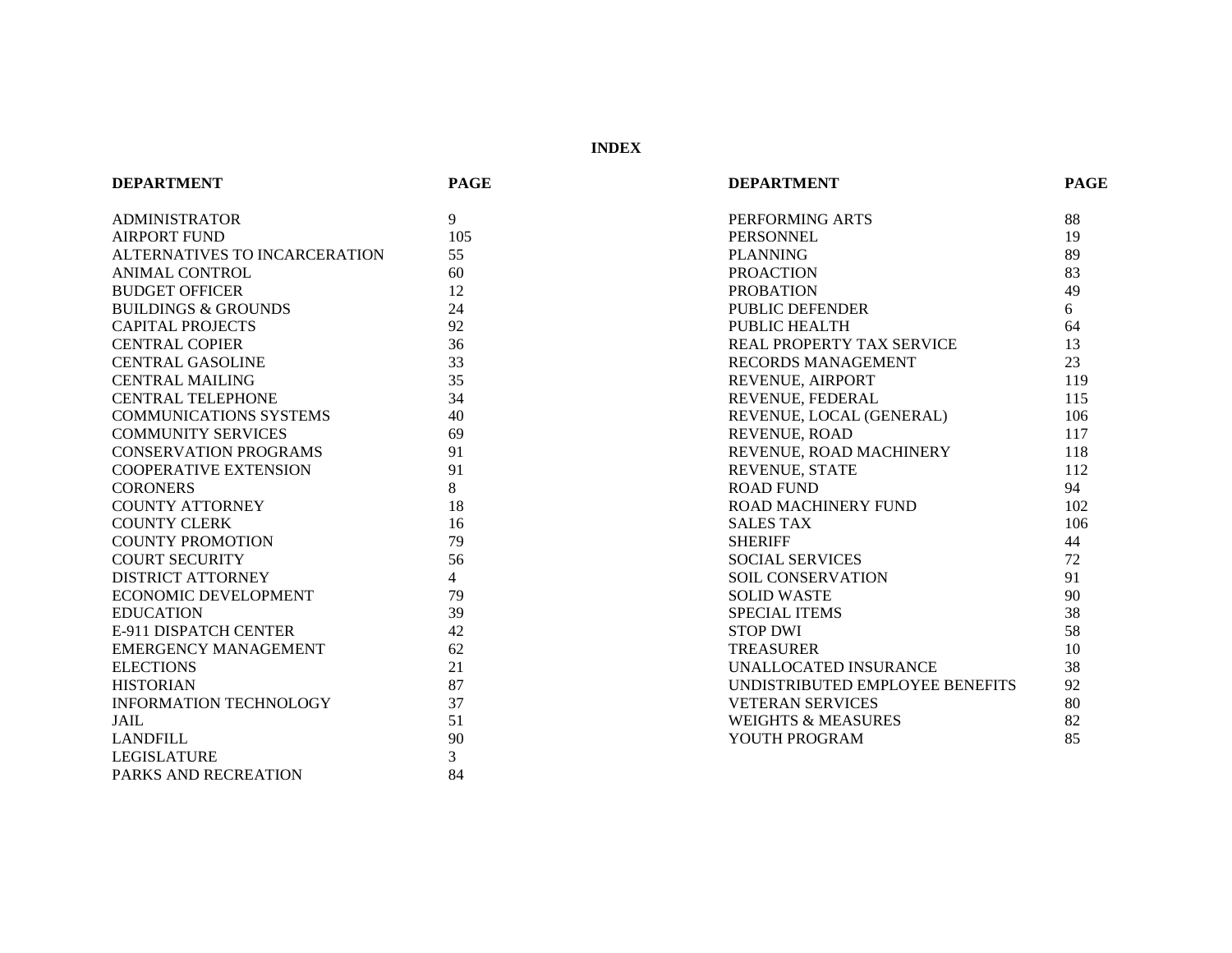#### SUMMARY OF BUDGET - ALL FUNDS ADOPTED BUDGET

## EXHIBIT A TOTAL APPROPRIATIONS ALL FUNDS 40,306,583

| 1110 111 1101 1111 1110 110 1100 1 011 101                           |                |                                   |                       |                | 70,000,000   |
|----------------------------------------------------------------------|----------------|-----------------------------------|-----------------------|----------------|--------------|
| <b>LESS ESTIMATED REVENUES</b>                                       |                |                                   |                       | 25,134,424     |              |
| APPROPRIATED CASH SURPLUS                                            |                |                                   |                       |                |              |
| <b>GENERAL FUND SURPLUS</b>                                          |                |                                   | 2,487,108             |                |              |
| <b>INSURANCE FUND</b>                                                |                |                                   | 147,100               |                |              |
| <b>UNEMPLOYMENT FUND</b>                                             |                |                                   | 24,400                |                |              |
| <b>ROAD</b>                                                          |                |                                   | 225,000               |                |              |
| <b>ROAD MACHINERY</b>                                                |                |                                   | 125,000               |                |              |
| <b>AIRPORT</b>                                                       |                |                                   | 32,397                |                |              |
| TOTAL CASH SURPLUS APPROPRIATED                                      |                |                                   |                       | 3,041,005      |              |
| TOTAL REVENUES AND APPROPRIATED CASH SURPLUS                         |                |                                   |                       |                | 28,175,429   |
| <b>BALANCE OF APPROPRIATIONS TO BE RAISED FOR BUDGETARY PURPOSES</b> |                |                                   |                       | 12, 131, 154   |              |
| <b>TOTAL TAX LEVY</b>                                                |                |                                   |                       |                | 12, 131, 154 |
|                                                                      |                | <b>SUMMARY OF BUDGET BY FUNDS</b> |                       |                |              |
|                                                                      | <b>GENERAL</b> | <b>COUNTY ROAD</b>                | <b>COUNTY</b>         | <b>AIRPORT</b> | <b>TOTAL</b> |
|                                                                      | <b>FUND</b>    | <b>FUND</b>                       | <b>MACHINERY FUND</b> |                |              |
| <b>APPROPRIATIONS</b>                                                | 33,942,257     | 5,236,100                         | 1,059,329             | 68,897         | 40,306,583   |
| <b>LESS: ESTIMATED REVENUES</b>                                      |                |                                   |                       |                |              |
| OTHER THAN REAL ESTATE TAXES                                         | 23,181,809     | 1,839,315                         | 76,800                | 36,500         | 25,134,424   |
| APPROPRIATED CASH SURPLUS                                            | 2,658,608      | 225,000                           | 125,000               | 32,397         | 3,041,005    |
| <b>BALANCE OF APPROPRIATED TO BE</b>                                 |                |                                   |                       |                |              |
| <b>RAISED FOR BUDGETARY PURPOSES</b>                                 | 8,101,840      | 3,171,785                         | 857,529               | $\overline{0}$ | 12, 131, 154 |
|                                                                      |                |                                   |                       |                |              |
| <b>TOTAL TAX LEVY</b>                                                | 8,101,840      | 3,171,785                         | 857,529               | $\overline{0}$ | 12, 131, 154 |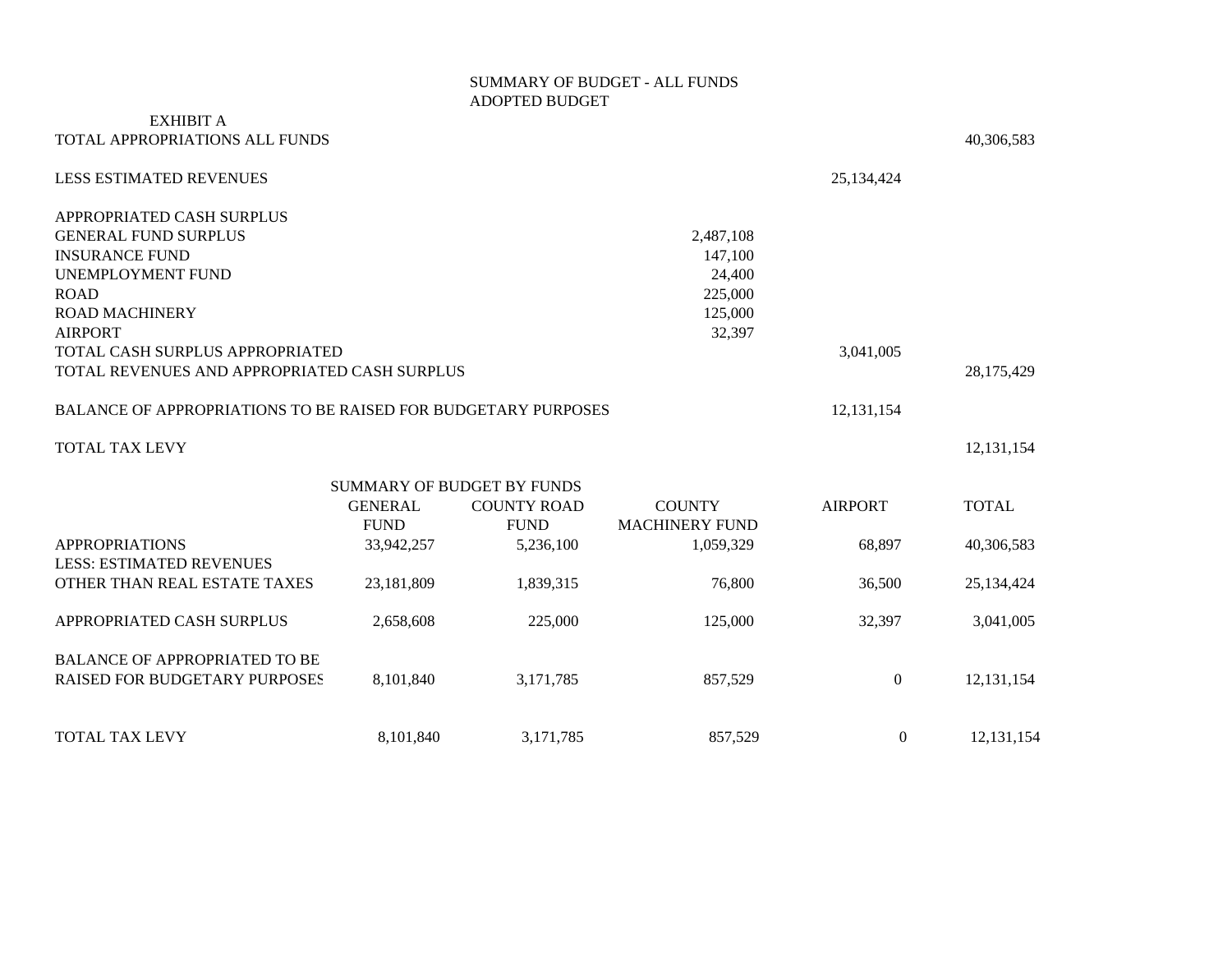| Schedule 1-A                |                                   |                   |                   | <b>BUDGET AS</b> | <b>DEPARTMENT</b> | REQUEST '10         | <b>BUDGET</b>           |                   |
|-----------------------------|-----------------------------------|-------------------|-------------------|------------------|-------------------|---------------------|-------------------------|-------------------|
|                             |                                   | <b>ACTUAL</b>     | <b>BUDGET</b>     | <b>MODIFIED</b>  | <b>REQUEST</b>    | <b>TO</b>           | OFFICER'S               | <b>ADOPTED</b>    |
|                             |                                   | 2008              | 2009              | 2009             | 2010              | <b>ORIGINAL '09</b> | REC.                    |                   |
| <b>GENERAL GOVT SUPPORT</b> |                                   |                   |                   |                  |                   |                     |                         |                   |
| <b>LEGISLATIVE BOARD</b>    |                                   |                   |                   |                  |                   |                     |                         |                   |
|                             |                                   |                   |                   |                  |                   |                     |                         |                   |
| A1010.                      | PERSONAL SERVICES                 |                   |                   |                  |                   |                     |                         |                   |
| 1000                        | Chairman                          | 7,906.00          | 8,183.00          | 8,183.00         | 8,183.00          | 0.00%               | 8,183.00                | 8,183.00          |
| 1020                        | Legislators $(14)$                | 110,684.00        | 114,549.00        | 114,549.00       | 114,549.00        | 0.00%               | 114,549.00              | 114,549.00        |
| 1045                        | Clerk (Legislature)               | 39,300.00         | 40,676.00         | 40,676.00        | 40,676.00         | 0.00%               | 40,676.00               | 40,676.00         |
| 1660                        | <b>Insurance Buyout Non-Union</b> | 6,238.08          | 6,240.00          | 6,240.00         | 6,240.00          | $0.00\%$            | 9,018.00                | $\overline{0.00}$ |
|                             |                                   |                   |                   |                  |                   |                     |                         |                   |
|                             | Total                             | 164,128.08        | 169,648.00        | 169,648.00       | 169,648.00        | 0.00%               | 172,426.00              | 163,408.00        |
|                             |                                   |                   |                   |                  |                   |                     |                         |                   |
| A1010.                      | <b>EQUIPMENT</b>                  |                   |                   |                  |                   |                     |                         |                   |
| 2115                        | <b>Computer Hardware</b>          | $\overline{0.00}$ | 1,350.00          | 407.00           | 1,000.00          | $-25.93%$           | 0.00                    | 0.00              |
| 2116                        | <b>Dictation Equipment</b>        | 0.00              | 0.00              | 300.00           | 300.00            | 300.00%             | 0.00                    | 0.00              |
| 2121                        | Sound Equipment                   | $\overline{0.00}$ | $\overline{0.00}$ | 800.00           | 800.00            | 800.00%             | $\overline{0.00}$       | 0.00              |
|                             |                                   |                   |                   |                  |                   |                     |                         |                   |
|                             | Total                             | $\overline{0.00}$ | 1,350.00          | 1,507.00         | 2,100.00          | 55.56%              | 0.00                    | 0.00              |
|                             |                                   |                   |                   |                  |                   |                     |                         |                   |
| A1010.                      | <b>CONTRACTUAL EXPENSES</b>       |                   |                   |                  |                   |                     |                         |                   |
| 4152                        | Conferences                       | 525.00            | 1,200.00          | 1,200.00         | 1,200.00          | 0.00%               | 1,200.00                | 1,200.00          |
| 4470                        | <b>Office Supplies</b>            | 816.51            | 600.00            | 600.00           | 400.00            | $-33.33%$           | 400.00                  | 400.00            |
| 4501                        | Advertising                       | 856.49            | 350.00            | 350.00           | 350.00            | $0.00\%$            | 350.00                  | 350.00            |
| 4507                        | <b>Copier Charge</b>              | 1,590.80          | 1,500.00          | 1,500.00         | 1,500.00          | 0.00%               | 1,500.00                | 1,500.00          |
| 4515                        | Postage                           | 296.89            | 300.00            | 300.00           | 300.00            | $0.00\%$            | 300.00                  | 300.00            |
| 4654                        | Mileage                           | 6,698.61          | 7,500.00          | 7,500.00         | 7,000.00          | $-6.67%$            | 7,000.00                | 6,000.00          |
| 4660                        | <b>Travel Expenses</b>            | 1,942.56          | 3,500.00          | 3,500.00         | 3,500.00          | 0.00%               | 3,500.00                | 3,500.00          |
| 4682                        | Utilities: Telephone/Fax          | 400.48            | 400.00            | 400.00           | 400.00            | $0.00\%$            | 400.00                  | 400.00            |
| 4907<br>4915                | Dues                              | 150.00            | 150.00            | 150.00           | 150.00            | $0.00\%$            | 150.00                  | 150.00            |
|                             | Proceedings                       | 924.00            | 1,000.00          | 1,000.00         | 1,000.00          | 0.00%               | 1,000.00                | 1,000.00          |
|                             | Total                             | 14,201.34         | 16,500.00         | 16,500.00        | 15,800.00         | $-4.24%$            | 15,800.00               | 14,800.00         |
|                             |                                   |                   |                   |                  |                   |                     |                         |                   |
| A1010.                      | <b>EMPLOYEE BENEFITS</b>          |                   |                   |                  |                   |                     |                         |                   |
| 8100                        | FICA/Medicare                     | 12,340.99         | 12,979.00         | 12,979.00        | 12,979.00         | $0.00\%$            | 13,191.00               | 12,501.00         |
| 8305                        | Medical Insurance Non-Union       | 26,373.84         | 36,448.00         | 36,448.00        | 41,916.00         | 15.00%              | 32,902.00               | 19,959.00         |
|                             |                                   |                   |                   |                  |                   |                     |                         |                   |
|                             | Total                             | 38,714.83         | 49,427.00         | 49,427.00        | 54,895.00         | 11.06%              | 46,093.00               | 32,460.00         |
|                             |                                   |                   |                   |                  |                   |                     |                         |                   |
| A1010.0                     | <b>TOTAL</b>                      | 217,044.25        | 236,925.00        | 237,082.00       | 242,443.00        | 2.33%               | $\overline{234,319.00}$ | 210,668.00        |
|                             |                                   |                   |                   |                  |                   |                     |                         |                   |
|                             |                                   |                   |                   |                  |                   |                     |                         |                   |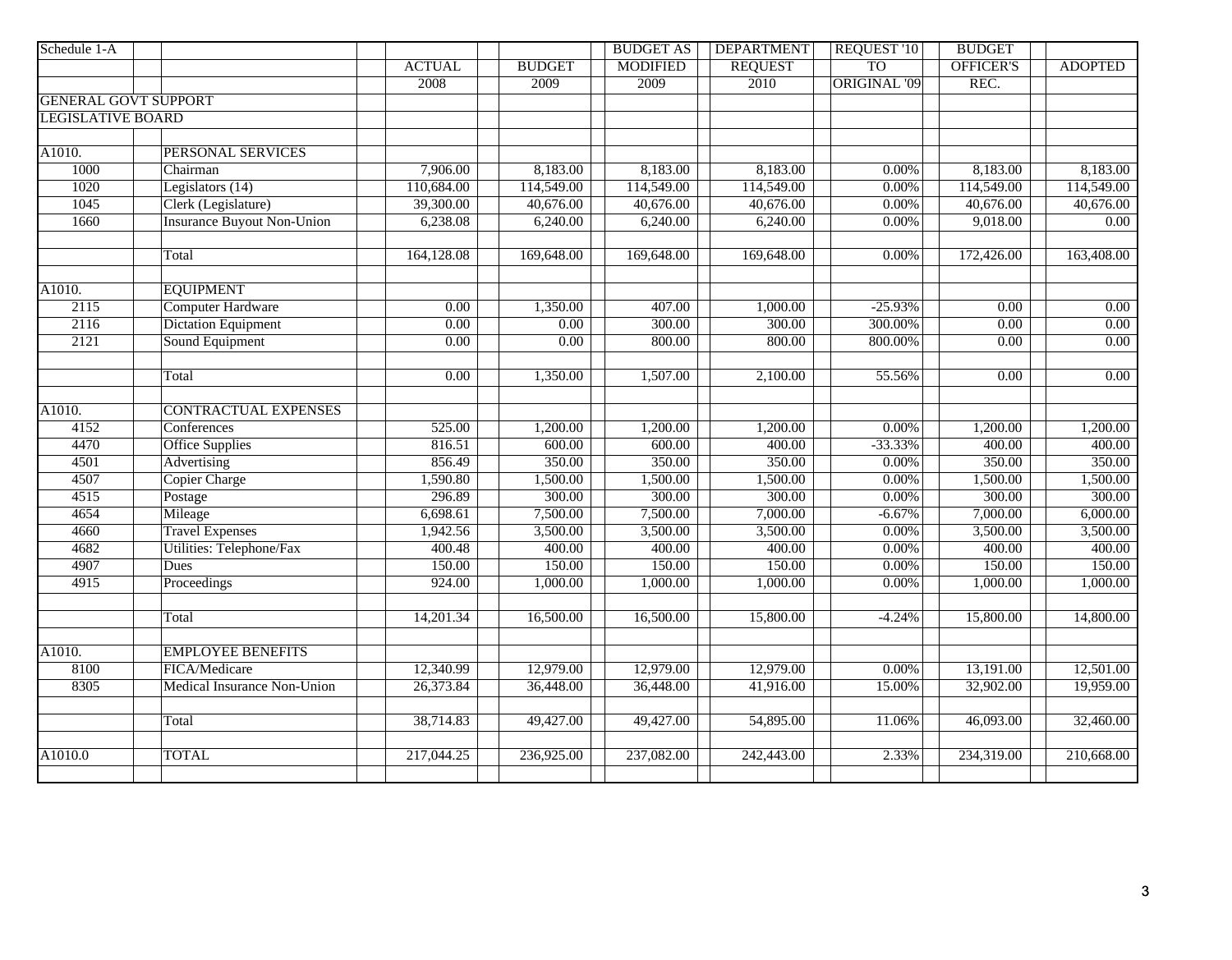| Schedule 1-A |                                       |               |                   | <b>BUDGET AS</b>  | <b>DEPARTMENT</b> | <b>REQUEST '10</b>  | <b>BUDGET</b>    |                       |
|--------------|---------------------------------------|---------------|-------------------|-------------------|-------------------|---------------------|------------------|-----------------------|
|              |                                       | <b>ACTUAL</b> | <b>BUDGET</b>     | <b>MODIFIED</b>   | <b>REQUEST</b>    | <b>TO</b>           | <b>OFFICER'S</b> | <b>ADOPTED</b>        |
|              |                                       | 2008          | 2009              | 2009              | 2010              | <b>ORIGINAL '09</b> | REC.             |                       |
|              |                                       |               |                   |                   |                   |                     |                  |                       |
|              | <b>DISTRICT ATTORNEY</b>              |               |                   |                   |                   |                     |                  |                       |
|              |                                       |               |                   |                   |                   |                     |                  |                       |
| A1165.       | PERSONAL SERVICES                     |               |                   |                   |                   |                     |                  |                       |
| 1010         | <b>District Attorney</b>              | 119,800.00    | 119,800.00        | 119,800.00        | 119,800.00        | 0.00%               | 119,800.00       | 119,800.00            |
| 1109         | <b>District Attorney Secretary</b>    | 29,995.00     | 31,945.00         | 31,945.00         | 31,045.00         | $-2.82%$            | 31,045.00        | 31,045.00             |
| 1570         | $(1)$ Assistant DA                    | 53,618.00     | 55,495.00         | 55,495.00         | 55,495.00         | 0.00%               | 55,495.00        | 55,495.00             |
| 1571         | (2) Assistant DA                      | 41,400.00     | 42,849.00         | 42,849.00         | 42,849.00         | $0.00\%$            | 42,849.00        | 42,849.00             |
| 1572         | <b>ATP</b> Grant                      | 14,750.00     | 17,558.00         | 17,558.00         | 20,350.00         | 15.90%              | 20,350.00        | 20,350.00             |
| 1573         | <b>Retention Grant</b>                | 3,715.00      | 3,500.00          | 3,500.00          | 0.00              | $-100.00\%$         | 0.00             | 0.00                  |
|              | Total                                 | 263,278.00    | 271,147.00        | 271,147.00        | 269,539.00        | $-0.59%$            | 269,539.00       | 269,539.00            |
|              |                                       |               |                   |                   |                   |                     |                  |                       |
| A1165.       | <b>EQUIPMENT</b>                      |               |                   |                   |                   |                     |                  |                       |
| 2115         | <b>Computer Hardware</b>              | 4,699.53      | 0.00              | 1,299.90          | 600.00            | 600.00%             | 600.00           | $\overline{0.00}$     |
| 2152         | <b>APG</b>                            | 1,212.00      | $\overline{0.00}$ | $\overline{0.00}$ | $\overline{0.00}$ | 0.00%               | 0.00             | 0.00                  |
|              | Total                                 | 5,911.53      | $\overline{0.00}$ | 1,299.90          | 600.00            | 600.00%             | 600.00           | 0.00                  |
|              |                                       |               |                   |                   |                   |                     |                  |                       |
| A1165.       | <b>CONTRACTUAL EXPENSES</b>           |               |                   |                   |                   |                     |                  |                       |
| 4049         | Stenographer Fees/Transcripts - Court | 2,117.42      | 4,000.00          | 4,000.00          | 4,000.00          | $0.00\%$            | 4,000.00         | $\overline{4,000.00}$ |
| 4050         | Stenographer Fees/Transcripts - GR    | 8,984.64      | 11,000.00         | 8,479.23          | 10,000.00         | $-9.09%$            | 10,000.00        | 10,000.00             |
| 4051         | <b>Special Prosecutor Fees</b>        | 9,565.57      | 4,000.00          | 4,000.00          | 4,000.00          | $0.00\%$            | 4,000.00         | 4,000.00              |
| 4152         | Conferences                           | 350.00        | 300.00            | 300.00            | 300.00            | $0.00\%$            | 300.00           | 300.00                |
| 4406         | <b>Copier Maintenance Agreement</b>   | 492.30        | 800.00            | 374.41            | 800.00            | 0.00%               | 600.00           | 600.00                |
| 4470         | <b>Office Supplies</b>                | 2,062.63      | 1,250.00          | 1,893.40          | 1,500.00          | 20.00%              | 1,250.00         | 1,250.00              |
| 4515         | Postage                               | 1,131.34      | 800.00            | 1,000.00          | 1,000.00          | 25.00%              | 1,000.00         | 1,000.00              |
| 4516         | Printing                              | 470.60        | 500.00            | 500.00            | 500.00            | $0.00\%$            | 500.00           | 500.00                |
| 4572         | <b>Computer Access Fees</b>           | 1,195.00      | 1,100.00          | 1,100.00          | 1,200.00          | 9.09%               | 1,200.00         | 1,200.00              |
| 4654         | Mileage                               | 1,696.36      | 2,000.00          | 2,000.00          | 2,000.00          | 0.00%               | 2,000.00         | 2,000.00              |
| 4660         | <b>Travel Expenses</b>                | 2,126.57      | 2,400.00          | 2,400.00          | 2,400.00          | $0.00\%$            | 2,400.00         | 2,400.00              |
|              |                                       |               |                   |                   |                   |                     |                  |                       |
|              |                                       |               |                   |                   |                   |                     |                  |                       |
|              |                                       |               |                   |                   |                   |                     |                  |                       |
|              |                                       |               |                   |                   |                   |                     |                  |                       |
|              |                                       |               |                   |                   |                   |                     |                  |                       |
|              |                                       |               |                   |                   |                   |                     |                  |                       |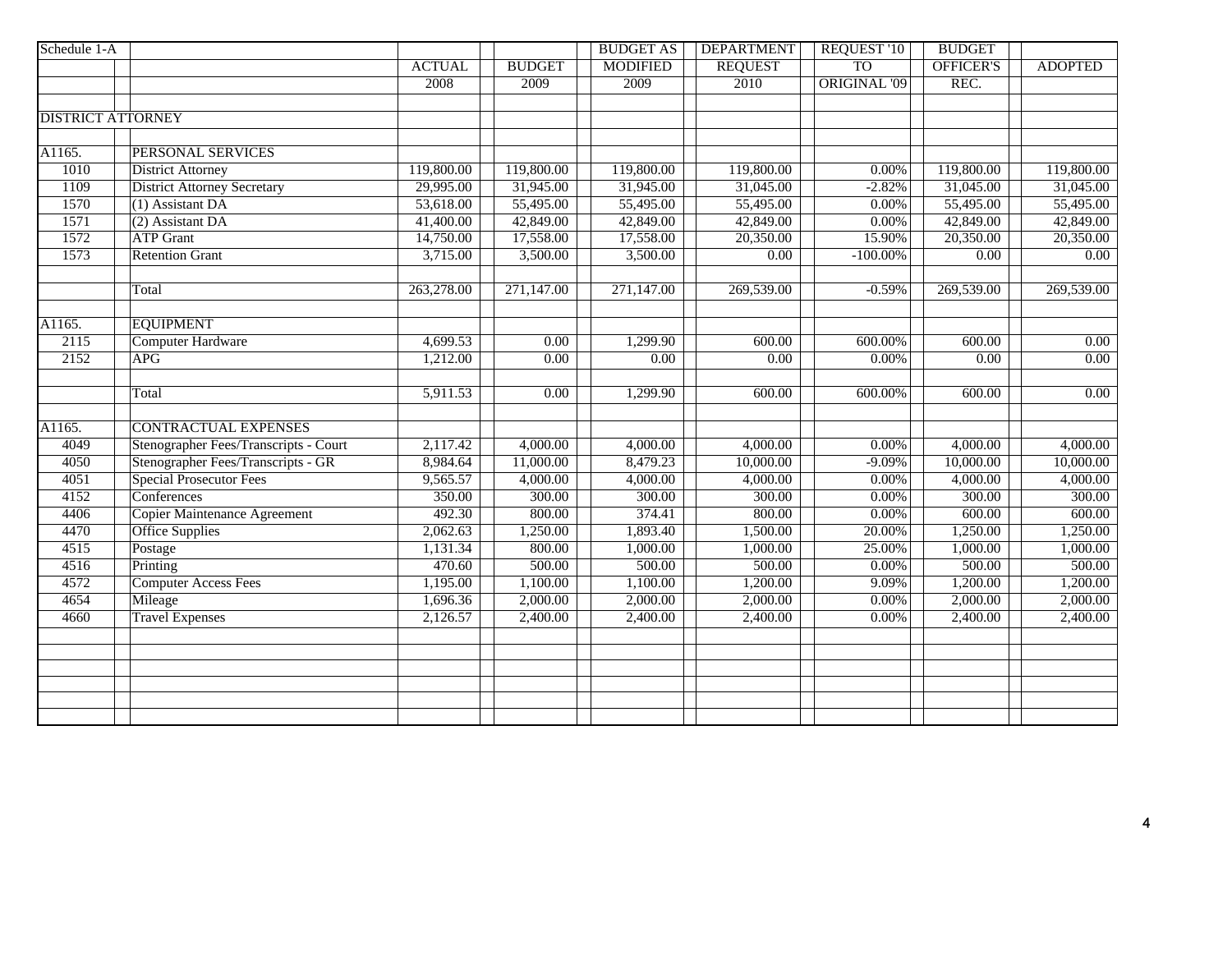| Schedule 1-A    |                                     |               |               | <b>BUDGET AS</b>  | <b>DEPARTMENT</b> | <b>REQUEST '10</b>  | <b>BUDGET</b>     |                |
|-----------------|-------------------------------------|---------------|---------------|-------------------|-------------------|---------------------|-------------------|----------------|
|                 |                                     | <b>ACTUAL</b> | <b>BUDGET</b> | <b>MODIFIED</b>   | <b>REQUEST</b>    | <b>TO</b>           | <b>OFFICER'S</b>  | <b>ADOPTED</b> |
|                 |                                     | 2008          | 2009          | 2009              | 2010              | <b>ORIGINAL '09</b> | REC.              |                |
|                 |                                     |               |               |                   |                   |                     |                   |                |
|                 | CONTRACTUAL EXPENSES CONT.          |               |               |                   |                   |                     |                   |                |
| 4676            | <b>Utilities: Cellular Services</b> | 861.20        | 1,150.00      | 1,150.00          | 1,000.00          | $-13.04%$           | 1,000.00          | 1,000.00       |
| 4682            | Utilities: Telephone/Fax            | 1,403.95      | 1,500.00      | 1,500.00          | 1,500.00          | $0.00\%$            | 1,500.00          | 1,500.00       |
| 4740            | Security Transport/Extradition      | 2,530.37      | 1,000.00      | 3,520.77          | 1,000.00          | $0.00\%$            | 1,000.00          | 1,000.00       |
| 4755            | Witness Fess & Mileage - Court      | 167.94        | 1,500.00      | 1,500.00          | 1,000.00          | $-33.33\%$          | 1,000.00          | 1,000.00       |
| 4756            | Witness Fees & Mileage - Grand Jury | 465.03        | 1,000.00      | 1,000.00          | 1,000.00          | 0.00%               | 1,000.00          | 1,000.00       |
| 4907            | Dues                                | 500.00        | 400.00        | 400.00            | 400.00            | $0.00\%$            | 400.00            | 400.00         |
| 4916            | Publications                        | 3,809.65      | 4,000.00      | 4,170.35          | 4,000.00          | $0.00\%$            | 4,000.00          | 4,000.00       |
|                 |                                     |               |               |                   |                   |                     |                   |                |
|                 | Total                               | 39,930.57     | 38,700.00     | 39,288.16         | 37,600.00         | $-2.84%$            | 37,150.00         | 37,150.00      |
|                 |                                     |               |               |                   |                   |                     |                   |                |
| A1165.          | <b>EMPLOYEE BENEFITS</b>            |               |               |                   |                   |                     |                   |                |
| 8100            | FICA/Medicare                       | 18,902.57     | 20,743.00     | 20,743.00         | 20,620.00         | $-0.59%$            | 20,620.00         | 20,620.00      |
| 8305            | Medical Insurance Non-Union         | 24,515.64     | 29,420.00     | 29,420.00         | 33,833.00         | 15.00%              | 39,216.00         | 39,216.00      |
|                 |                                     |               |               |                   |                   |                     |                   |                |
|                 | Total                               | 43,418.21     | 50,163.00     | 50,163.00         | 54,453.00         | 8.55%               | 59,836.00         | 59,836.00      |
|                 |                                     |               |               |                   |                   |                     |                   |                |
| A1165.0         | <b>TOTAL</b>                        | 352,538.31    | 360,010.00    | 361,898.06        | 362,192.00        | 0.61%               | 367,125.00        | 366,525.00     |
|                 |                                     |               |               |                   |                   |                     |                   |                |
|                 |                                     |               |               |                   |                   |                     |                   |                |
| <b>REVENUE:</b> | A1290 Stop DWI                      | 12,500.00     | 12,500.00     | 12,500.00         | 12,500.00         | $0.00\%$            | 12,500.00         | 12,500.00      |
|                 | A2690 Jury Duty/Subpoena Fee        | 55.00         | 0.00          | $\overline{0.00}$ | 0.00              | $0.00\%$            | $\overline{0.00}$ | $0.00\,$       |
|                 | A3030 Aid to Prosecution            | 95,690.89     | 86,300.00     | 87,599.90         | 84,466.00         | $-2.13%$            | 84,466.00         | 84,466.00      |
|                 | <b>A3031 Criminal Justice</b>       | 4,373.73      | 3,760.00      | 3,760.00          | $\overline{0.00}$ | $-100.00\%$         | $\overline{0.00}$ | 0.00           |
|                 |                                     |               |               |                   |                   |                     |                   |                |
|                 | <b>Total Revenue</b>                | 112,619.62    | 102,560.00    | 103,859.90        | 96,966.00         | $-5.45%$            | 96,966.00         | 96,966.00      |
|                 |                                     |               |               |                   |                   |                     |                   |                |
|                 | <b>Total Net County Cost</b>        | 239,918.69    | 257,450.00    | 258,038.16        | 265,226.00        | 3.02%               | 270,159.00        | 269,559.00     |
|                 | <b>Percent Revenue</b>              | 31.95%        | 28.49%        | 28.70%            | 26.77%            | $-6.02%$            | 26.41%            | 26.46%         |
|                 |                                     |               |               |                   |                   |                     |                   |                |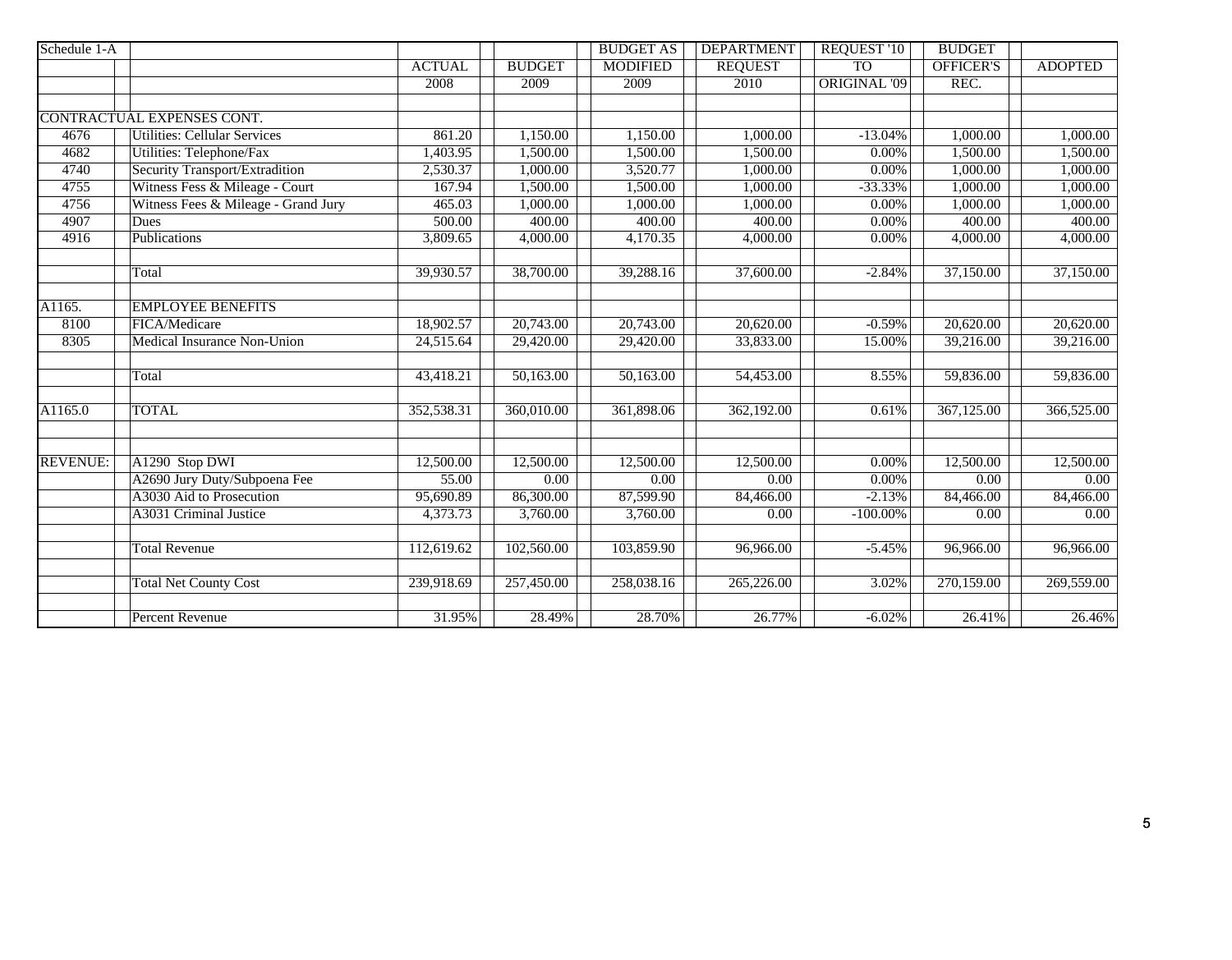| Schedule 1-A                |                                       |               |                   | <b>BUDGET AS</b>  | <b>DEPARTMENT</b> | <b>REQUEST '10</b>  | <b>BUDGET</b>     |                |
|-----------------------------|---------------------------------------|---------------|-------------------|-------------------|-------------------|---------------------|-------------------|----------------|
|                             |                                       | <b>ACTUAL</b> | <b>BUDGET</b>     | <b>MODIFIED</b>   | <b>REQUEST</b>    | T <sub>O</sub>      | OFFICER'S         | <b>ADOPTED</b> |
|                             |                                       | 2008          | 2009              | 2009              | 2010              | <b>ORIGINAL '09</b> | REC.              |                |
|                             |                                       |               |                   |                   |                   |                     |                   |                |
|                             | PUBLIC DEFENDER (OR LEGAL             |               |                   |                   |                   |                     |                   |                |
| <b>DEFENSE OR INDIGENT)</b> |                                       |               |                   |                   |                   |                     |                   |                |
| A1170.                      | <b>PERSONAL SERVICES</b>              |               |                   |                   |                   |                     |                   |                |
| 1565                        | <b>Assistant Public Defender</b>      | 35,562.00     | 36,807.00         | 36,807.00         | 36,807.00         | 0.00%               | 36,807.00         | 36,807.00      |
| 1640                        | <b>Public Defender</b>                | 61,234.00     | 63,378.00         | 63,378.00         | 63,378.00         | 0.00%               | 63,378.00         | 63,378.00      |
| 1660                        | <b>Insurance Buyout Non-Union</b>     | 779.76        | 780.00            | 780.00            | 780.00            | 0.00%               | 1,002.00          | 1,002.00       |
|                             |                                       |               |                   |                   |                   |                     |                   |                |
|                             | Total                                 | 97,575.76     | 100,965.00        | 100,965.00        | 100,965.00        | 0.00%               | 101,187.00        | 101,187.00     |
| A1170.                      | <b>EQUIPMENT</b>                      |               |                   |                   |                   |                     |                   |                |
| 2118                        | <b>Assigned Counsel Equipment</b>     | 923.99        | $\overline{0.00}$ | $\overline{0.00}$ | $\overline{0.00}$ | 0.00%               | $\overline{0.00}$ | 0.00           |
|                             |                                       |               |                   |                   |                   |                     |                   |                |
|                             | Total                                 | 923.99        | $\overline{0.00}$ | 0.00              | 0.00              | 0.00%               | $\overline{0.00}$ | 0.00           |
|                             |                                       |               |                   |                   |                   |                     |                   |                |
| A1170.                      | <b>CONTRACTUAL EXPENSES</b>           |               |                   |                   |                   |                     |                   |                |
| 4003                        | <b>Assigned Counsel Administrator</b> | 2,500.00      | 2,795.00          | 2,795.00          | 2,895.00          | 3.58%               | 2,795.00          | 2,795.00       |
| 4004                        | <b>Attorney Fees</b>                  | 172,581.33    | 120,000.00        | 120,000.00        | 180,000.00        | 50.00%              | 120,000.00        | 120,000.00     |
| 4024                        | <b>Interpreter Services</b>           | 200.00        | 300.00            | 300.00            | 200.00            | $-33.33%$           | 200.00            | 200.00         |
| 4039                        | Secretarial: Asst. PD                 | 9,305.00      | 9,631.00          | 9,631.00          | 10,105.00         | 4.92%               | 9,631.00          | 9,631.00       |
| 4042                        | Secretarial: PD                       | 24,505.00     | 25,363.00         | 25,363.00         | 26,638.00         | 5.03%               | 25,363.00         | 25,363.00      |
| 4045                        | Transcripts                           | 616.88        | 500.00            | 500.00            | 450.00            | $-10.00\%$          | 450.00            | 450.00         |
| 4156                        | Training                              | 0.00          | 400.00            | 400.00            | 400.00            | 0.00%               | 400.00            | 400.00         |
| 4470                        | <b>Office Supplies</b>                | 927.22        | 700.00            | 700.00            | 700.00            | 0.00%               | 700.00            | 700.00         |
| 4507                        | <b>Copier Charge</b>                  | 1,196.00      | 1,300.00          | 1,300.00          | 1,300.00          | 0.00%               | 1,300.00          | 1,300.00       |
| 4515                        | Postage                               | 917.76        | 1,200.00          | 1,200.00          | 1,300.00          | 8.33%               | 1,100.00          | 1,100.00       |
| 4516                        | Printing                              | 365.91        | 400.00            | 400.00            | 400.00            | 0.00%               | 400.00            | 400.00         |
| 4572                        | <b>Computer Access Fees</b>           | 1,515.60      | 1,600.00          | 1,600.00          | 1,600.00          | $0.00\%$            | 1,600.00          | 1,600.00       |
| $\frac{4654}{ }$            | Mileage                               | 6,465.53      | 6,200.00          | 6,200.00          | 6,400.00          | 3.23%               | 6,400.00          | 6,400.00       |
| 4682                        | Utilities: Telephone/Fax              | 2,356.12      | 1,900.00          | 1,900.00          | 2,100.00          | 10.53%              | 2,100.00          | 2,100.00       |
| 4755                        | Witness Fees & Mileage                | 0.00          | 400.00            | 300.00            | 300.00            | $-25.00\%$          | 300.00            | 300.00         |
| 4916                        | Publications                          | 440.51        | 500.00            | 500.00            | 500.00            | 0.00%               | 500.00            | 500.00         |
| 4929                        | <b>Assigned Counsel Expenses</b>      | 383.90        | 250.00            | 350.00            | 300.00            | 20.00%              | 300.00            | 300.00         |
|                             | Total                                 | 224,276.76    | 173,439.00        | 173,439.00        | 235,588.00        | 35.83%              | 173,539.00        | 173,539.00     |
|                             |                                       |               |                   |                   |                   |                     |                   |                |
|                             |                                       |               |                   |                   |                   |                     |                   |                |
|                             |                                       |               |                   |                   |                   |                     |                   |                |
|                             |                                       |               |                   |                   |                   |                     |                   |                |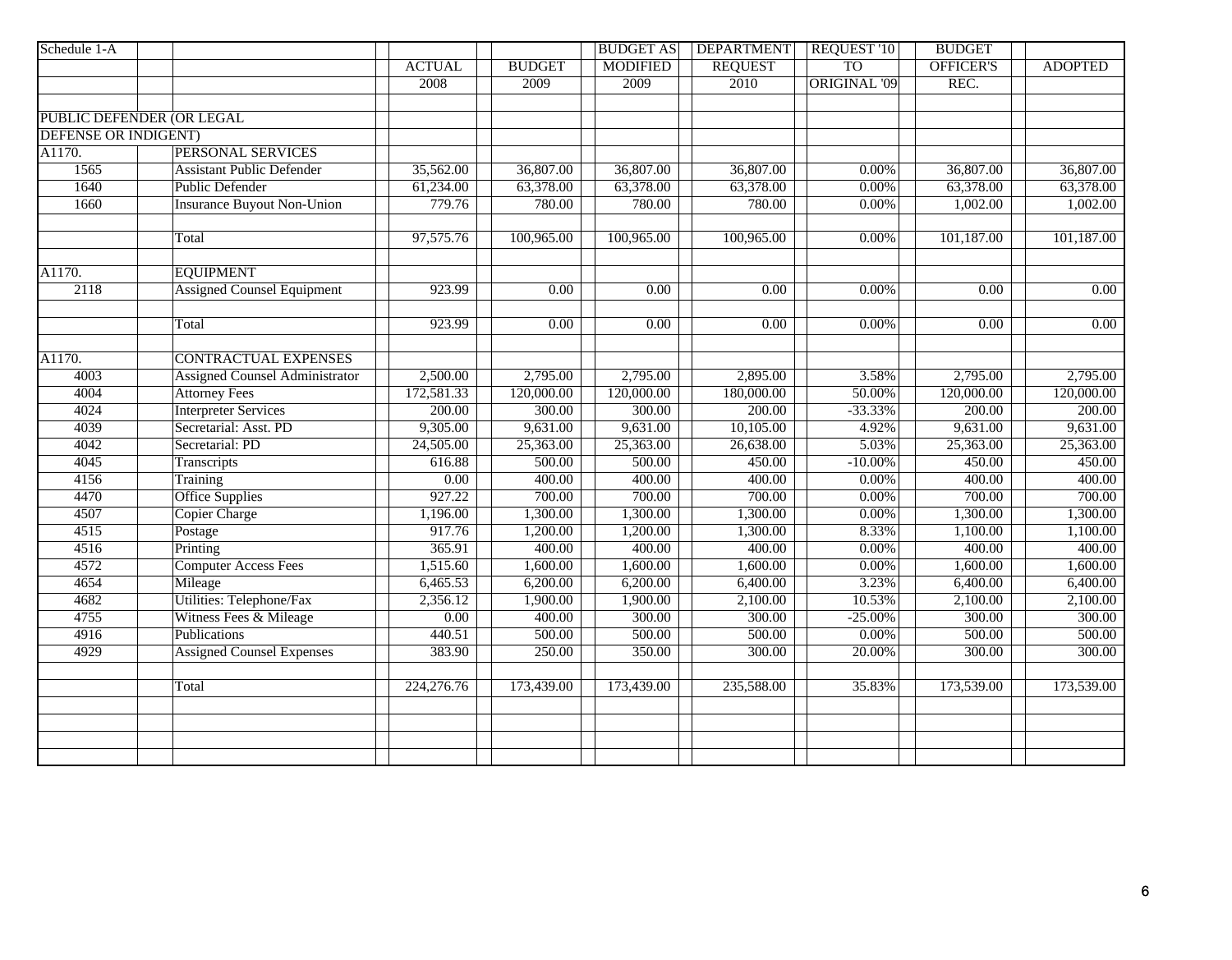| Schedule 1-A   |                                |               |               | <b>BUDGET AS</b> | <b>DEPARTMENT</b> | <b>REQUEST '10</b>  | <b>BUDGET</b>    |                |
|----------------|--------------------------------|---------------|---------------|------------------|-------------------|---------------------|------------------|----------------|
|                |                                | <b>ACTUAL</b> | <b>BUDGET</b> | <b>MODIFIED</b>  | <b>REQUEST</b>    | <b>TO</b>           | <b>OFFICER'S</b> | <b>ADOPTED</b> |
|                |                                | 2008          | 2009          | 2009             | 2010              | <b>ORIGINAL '09</b> | REC.             |                |
|                |                                |               |               |                  |                   |                     |                  |                |
| A1170.         | <b>EMPLOYEE BENEFITS</b>       |               |               |                  |                   |                     |                  |                |
| 8100           | FICA/Medicare                  | 6,911.86      | 7,724.00      | 7,724.00         | 7,724.00          | 0.00%               | 7,741.00         | 7,741.00       |
| 8305           | Medical Insurance Non-Union    | 4,339.08      | 5,207.00      | 5,207.00         | 5,989.00          | 15.02%              | 5,579.00         | 5,579.00       |
|                |                                |               |               |                  |                   |                     |                  |                |
|                | Total                          | 11,250.94     | 12,931.00     | 12,931.00        | 13,713.00         | 6.05%               | 13,320.00        | 13,320.00      |
|                |                                |               |               |                  |                   |                     |                  |                |
| A1170.0        | <b>TOTAL</b>                   | 334,027.45    | 287,335.00    | 287,335.00       | 350,266.00        | 21.90%              | 288,046.00       | 288,046.00     |
| <b>REVENUE</b> |                                |               |               |                  |                   |                     |                  |                |
| A3025          | <b>Indigent Legal Services</b> | 65,975.00     | 0.00          | 0.00             | 0.00              | 0.00%               | 0.00             | 0.00           |
|                |                                |               |               |                  |                   |                     |                  |                |
|                | <b>Total Revenue</b>           | 65,975.00     | 0.00          | 0.00             | 0.00              | 0.00%               | 0.00             | 0.00           |
|                |                                |               |               |                  |                   |                     |                  |                |
|                | <b>Total Net County Cost</b>   | 268,052.45    | 287,335.00    | 287,335.00       | 350,266.00        | 21.90%              | 288,046.00       | 288,046.00     |
|                |                                |               |               |                  |                   |                     |                  |                |
|                | Percent Revenue                | 19.75%        | 0.00%         | 0.00%            | $0.00\%$          | $0.00\%$            | 0.00%            | $0.00\%$       |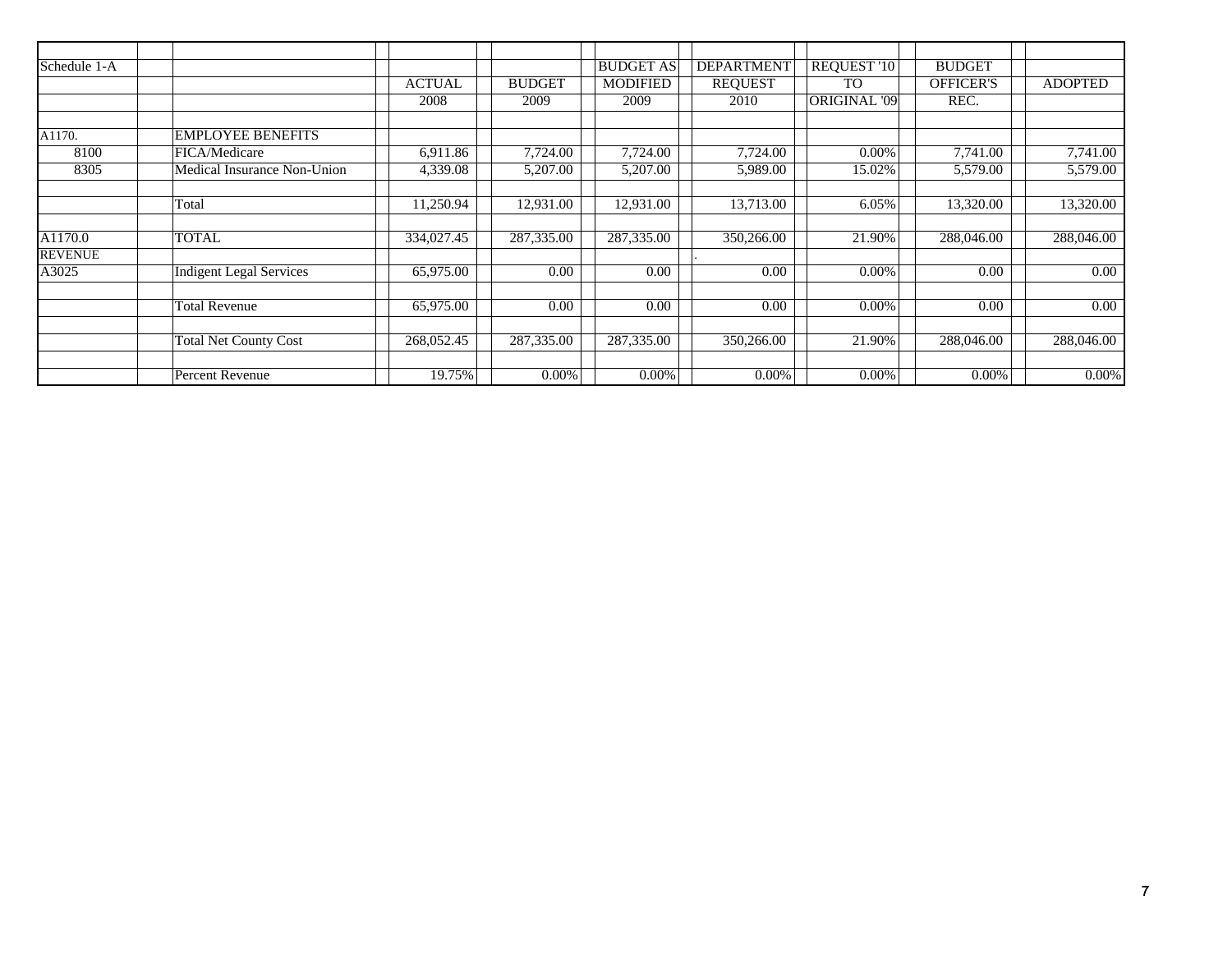| Schedule 1-A |                                         |                   |                   | <b>BUDGET AS</b>  | <b>DEPARTMENT</b> | <b>REQUEST '10</b>  | <b>BUDGET</b>       |                |
|--------------|-----------------------------------------|-------------------|-------------------|-------------------|-------------------|---------------------|---------------------|----------------|
|              |                                         | <b>ACTUAL</b>     | <b>BUDGET</b>     | <b>MODIFIED</b>   | <b>REQUEST</b>    | T <sub>O</sub>      | OFFICER'S           | <b>ADOPTED</b> |
|              |                                         | 2008              | 2009              | 2009              | 2010              | <b>ORIGINAL '09</b> | REC.                |                |
|              |                                         |                   |                   |                   |                   |                     |                     |                |
|              |                                         |                   |                   |                   |                   |                     |                     |                |
|              | <b>JUSTICES &amp; CONSTABLES</b>        |                   |                   |                   |                   |                     |                     |                |
|              |                                         |                   |                   |                   |                   |                     |                     |                |
| A1180.       | <b>CONTRACTUAL EXPENSES</b>             |                   |                   |                   |                   |                     |                     |                |
| 4706         | <b>Court Fees: Town/Villages</b>        | 940.00            | 900.00            | 900.00            | 900.00            | $0.00\%$            | 900.00              | 900.00         |
| A1180.0      | <b>TOTAL</b>                            | 940.00            | 900.00            | 900.00            | 900.00            | $0.00\%$            | 900.00              | 900.00         |
|              | <b>MEDICAL EXAMINERS &amp; CORONERS</b> |                   |                   |                   |                   |                     |                     |                |
|              |                                         |                   |                   |                   |                   |                     |                     |                |
| A1185.       | PERSONAL SERVICES                       |                   |                   |                   |                   |                     |                     |                |
| 1983         | Coroner                                 | $\overline{0.00}$ | $\overline{0.00}$ | $\overline{0.00}$ | 4,800.00          | 4800.00%            | 4,000.00            | 4,000.00       |
|              | Total                                   | 0.00              | $\overline{0.00}$ | 0.00              | 4,800.00          | 4800.00%            | 4,000.00            | 4,000.00       |
|              |                                         |                   |                   |                   |                   |                     |                     |                |
| A1185.       | <b>CONTRACTUAL EXPENSES</b>             |                   |                   |                   |                   |                     |                     |                |
| 4006         | Autopsies                               | 8,848.54          | 15,000.00         | 15,000.00         | 14,500.00         | $-3.33%$            | 14,500.00           | 13,000.00      |
| 4008         | <b>Body Removal</b>                     | 722.50            | 1,000.00          | 1,000.00          | 1,000.00          | 0.00%               | 1,000.00            | 1,000.00       |
| 4014         | <b>Coroner Fees</b>                     | 2,625.00          | 3,000.00          | 3,000.00          | 0.00              | $-100.00\%$         | 0.00                | 0.00           |
| 4023         | <b>Hospital Charges</b>                 | 3,950.43          | 7,500.00          | 7,500.00          | 7,500.00          | 0.00%               | 7,500.00            | 6,500.00       |
| 4152         | Conference                              | 345.00            | 600.00            | 600.00            | 600.00            | 0.00%               | 600.00              | 600.00         |
| 4156         | Training                                | 0.00              | 500.00            | 500.00            | 500.00            | 0.00%               | 500.00              | 500.00         |
| 4470         | <b>Office Supplies</b>                  | 0.00              | 50.00             | 35.87             | 50.00             | 0.00%               | 50.00               | 50.00          |
| 4654         | Mileage                                 | 305.97            | 600.00            | 661.83            | 500.00            | $-16.67%$           | 500.00              | 500.00         |
| 4660         | <b>Travel Expenses</b>                  | 108.50            | 900.00            | 852.30            | 600.00            | $-33.33%$           | 600.00              | 600.00         |
| 4734         | Radio Parts/Maintenance                 | 0.00              | 50.00             | 50.00             | 50.00             | 0.00%               | 50.00               | 50.00          |
| 4907         | Dues                                    | 400.00            | 400.00            | 400.00            | 400.00            | 0.00%               | 400.00              | 400.00         |
| A1185.0      | <b>TOTAL</b>                            | 17,305.94         | 29,600.00         | 29,600.00         | 25,700.00         | $-13.18%$           | 25,700.00           | 23,200.00      |
| A1185.       | <b>EMPLOYEE BENEFITS</b>                |                   |                   |                   |                   |                     |                     |                |
| 8100         | FICA/Medicare                           | 0.00              | 0.00              | 0.00              | 368.00            | 368.00%             | $\overline{306.00}$ | 306.00         |
|              | Total                                   | 0.00              | 0.00              | 0.00              | 368.00            | 368.00              | 306.00              | 306.00         |
|              | <b>TOTAL</b>                            |                   |                   |                   | 30,868.00         | 4.28%               |                     |                |
| A1185.0      |                                         | 17,305.94         | 29,600.00         | 29,600.00         |                   |                     | 30,006.00           | 27,506.00      |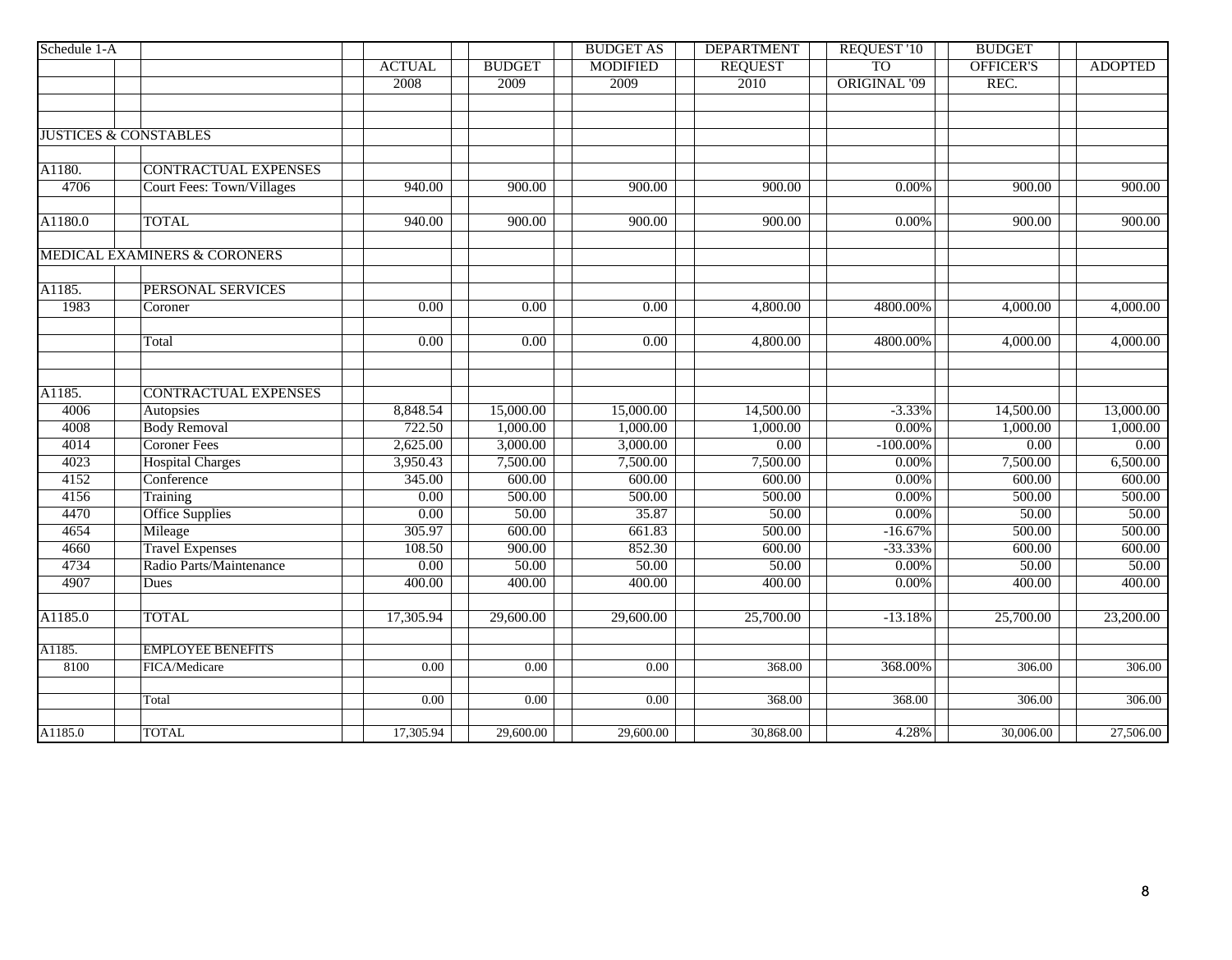| Schedule 1-A         |                                    |                   |                   | <b>BUDGET AS</b> | <b>DEPARTMENT</b> | <b>REQUEST '10</b>  | <b>BUDGET</b>    |                   |
|----------------------|------------------------------------|-------------------|-------------------|------------------|-------------------|---------------------|------------------|-------------------|
|                      |                                    | <b>ACTUAL</b>     | <b>BUDGET</b>     | <b>MODIFIED</b>  | <b>REQUEST</b>    | <b>TO</b>           | <b>OFFICER'S</b> | <b>ADOPTED</b>    |
|                      |                                    | 2008              | 2009              | 2009             | 2010              | <b>ORIGINAL '09</b> | REC.             |                   |
|                      |                                    |                   |                   |                  |                   |                     |                  |                   |
|                      | <b>COUNTY ADMINISTRATOR</b>        |                   |                   |                  |                   |                     |                  |                   |
|                      |                                    |                   |                   |                  |                   |                     |                  |                   |
| A1230.               | PERSONAL SERVICES                  |                   |                   |                  |                   |                     |                  |                   |
| 1035                 | Administrator                      | 86,216.00         | 89,234.00         | 89,234.00        | 89,234.00         | 0.00%               | 89,234.00        | 89,234.00         |
|                      |                                    |                   |                   |                  |                   |                     |                  |                   |
|                      | Total                              | 86,216.00         | 89,234.00         | 89,234.00        | 89,234.00         | 0.00%               | 89,234.00        | 89,234.00         |
| $\overline{A1230}$ . |                                    |                   |                   |                  |                   |                     |                  |                   |
|                      | <b>CONTRACTUAL EXPENSES</b>        |                   |                   |                  |                   |                     |                  |                   |
| 4152                 | Conferences                        | 0.00              | 525.00            | 525.00           | 400.00            | $-23.81%$           | 400.00           | 400.00            |
| 4470                 | Office Supplies                    | 761.39            | 400.00            | 400.00           | 400.00            | 0.00%               | 400.00           | 400.00            |
| 4501                 | Advertising                        | 0.00              | 100.00            | 100.00           | 0.00              | $-100.00\%$         | 0.00             | $\overline{0.00}$ |
| 4507                 | <b>Copier Charges</b>              | 471.20            | 750.00            | 750.00           | 750.00            | 0.00%               | 750.00           | 750.00            |
| 4515                 | Postage                            | 73.55             | 130.00            | 130.00           | 130.00            | 0.00%               | 130.00           | 130.00            |
| 4654                 | Mileage                            | 250.38            | 900.00            | 0.00             | 0.00              | $-100.00\%$         | 0.00             | 0.00              |
| 4660                 | <b>Travel Expenses</b>             | 1,354.08          | 1,000.00          | 900.00           | 1,000.00          | 0.00%               | 1,000.00         | 1,000.00          |
| 4676                 | Utilities: Cellular Service        | $\overline{0.00}$ | $\overline{0.00}$ | 900.00           | 900.00            | 0.00%               | 900.00           | 900.00            |
| 4682                 | Utilities: Telephone/Fax           | 337.80            | 550.00            | 550.00           | 550.00            | $0.00\%$            | 550.00           | 550.00            |
| 4907                 | Dues                               | 1,090.00          | 1,120.00          | 1,120.00         | 650.00            | $-41.96%$           | 650.00           | 650.00            |
|                      |                                    |                   |                   |                  |                   |                     |                  |                   |
|                      | Total                              | 4,338.40          | 5,475.00          | 5,375.00         | 4,780.00          | $-12.69%$           | 4,780.00         | 4,780.00          |
|                      |                                    |                   |                   |                  |                   |                     |                  |                   |
| A1230                | <b>EMPLOYEE BENEFITS</b>           |                   |                   |                  |                   |                     |                  |                   |
| 8100                 | FICA/Medicare                      | 6,521.36          | 6,827.00          | 6,827.00         | 6,827.00          | 0.00%               | 6,827.00         | 6,827.00          |
| 8305                 | <b>Medical Insurance Non-Union</b> | 3,898.68          | 4,679.00          | 4,679.00         | 5,381.00          | 15.00%              | 5,010.00         | 5,010.00          |
|                      |                                    |                   |                   |                  |                   |                     |                  |                   |
|                      | Total                              | 10,420.04         | 11,506.00         | 11,506.00        | 12,208.00         | 6.10%               | 11,837.00        | 11,837.00         |
|                      |                                    |                   |                   |                  |                   |                     |                  |                   |
| A1230.0              | <b>TOTAL</b>                       | 100,974.44        | 106,215.00        | 106,115.00       | 106,222.00        | 0.01%               | 105,851.00       | 105,851.00        |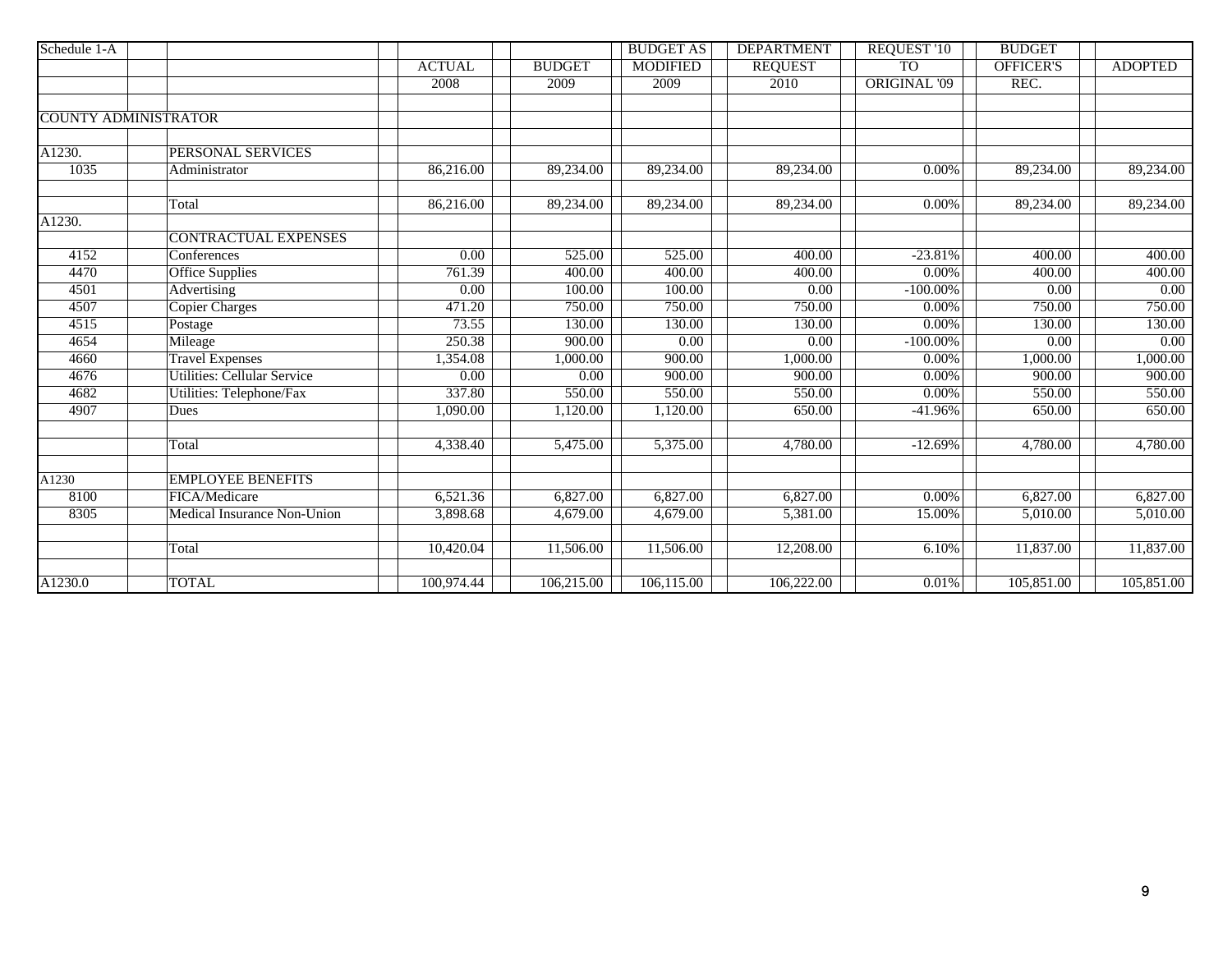| Schedule 1-A     |                                      |                   |               | <b>BUDGET AS</b>  | <b>DEPARTMENT</b> | <b>REQUEST '10</b>  | <b>BUDGET</b>    |                   |
|------------------|--------------------------------------|-------------------|---------------|-------------------|-------------------|---------------------|------------------|-------------------|
|                  |                                      | <b>ACTUAL</b>     | <b>BUDGET</b> | <b>MODIFIED</b>   | <b>REQUEST</b>    | <b>TO</b>           | <b>OFFICER'S</b> | <b>ADOPTED</b>    |
|                  |                                      | 2008              | 2009          | 2009              | 2010              | <b>ORIGINAL '09</b> | REC.             |                   |
|                  |                                      |                   |               |                   |                   |                     |                  |                   |
| <b>TREASURER</b> |                                      |                   |               |                   |                   |                     |                  |                   |
|                  |                                      |                   |               |                   |                   |                     |                  |                   |
| A1325.           | PERSONAL SERVICES                    |                   |               |                   |                   |                     |                  |                   |
| 1030             | Treasurer                            | 58,862.00         | 60,628.00     | 60,628.00         | 60,628.00         | $0.00\%$            | 60,628.00        | 60,628.00         |
| 1120             | <b>Deputy Treasurer</b>              | 44,964.00         | 46,538.00     | 46,538.00         | 46,538.00         | $0.00\%$            | 46,538.00        | 46,538.00         |
| 1270             | Senior Account Clerk Typist          | 31,434.76         | 32,411.00     | 32,411.00         | 32,411.00         | $0.00\%$            | 32,411.00        | 32,411.00         |
| 1271             | Senior Account Clerk Typist          | 28,350.98         | 29,507.00     | 29,507.00         | 29,507.00         | $0.00\%$            | 29,507.00        | 29,507.00         |
|                  |                                      |                   |               |                   |                   |                     |                  |                   |
|                  | Total                                | 163,611.74        | 169,084.00    | 169,084.00        | 169,084.00        | 0.00%               | 169,084.00       | 169,084.00        |
|                  |                                      |                   |               |                   |                   |                     |                  |                   |
| A1325.           | <b>EQUIPMENT</b>                     |                   |               |                   |                   |                     |                  |                   |
| 2115             | <b>Computer Hardware</b>             | 2,473.42          | 2,700.00      | 2,700.00          | 1,000.00          | $-62.96%$           | 1,000.00         | 1,000.00          |
| 2119             | <b>Check Signer</b>                  | 740.00            | 0.00          | $\overline{0.00}$ | 0.00              | $0.00\%$            | 0.00             | $\overline{0.00}$ |
| 2160             | Fax                                  | 215.00            | 0.00          | $\overline{0.00}$ | 0.00              | $0.00\%$            | 0.00             | 0.00              |
|                  |                                      |                   |               |                   |                   |                     |                  |                   |
|                  | Total                                | 3,428.42          | 2,700.00      | 2,700.00          | 1,000.00          | $-62.96%$           | 1,000.00         | 1,000.00          |
|                  |                                      |                   |               |                   |                   |                     |                  |                   |
| A1325.           | <b>CONTRACTUAL EXPENSES</b>          |                   |               |                   |                   |                     |                  |                   |
| 4005             | <b>Audit Fees</b>                    | 28,705.00         | 28,665.00     | 28,211.12         | 29,920.00         | 4.38%               | 29,920.00        | 29,920.00         |
| 4011             | Consultants                          | $\overline{0.00}$ | 5,000.00      | 15,000.00         | 14,000.00         | 180.00%             | 14,000.00        | 14,000.00         |
| 4015             | <b>Cost Allocation</b>               | 517.00            | 517.00        | 517.00            | 1,839.00          | 255.71%             | 1,839.00         | 1,839.00          |
| 4152             | Conferences                          | 360.00            | 400.00        | 471.00            | 325.00            | $-18.75%$           | 325.00           | 325.00            |
| 4408             | <b>Equipment Maintenance/Repairs</b> | 288.00            | 500.00        | 351.97            | 500.00            | $0.00\%$            | 500.00           | 500.00            |
| 4457             | <b>Computer Supplies</b>             | 0.00              | 200.00        | 200.00            | 200.00            | $0.00\%$            | 200.00           | 200.00            |
| 4470             | <b>Office Supplies</b>               | 4,750.46          | 5,000.00      | 5,000.00          | 5,000.00          | $0.00\%$            | 5,000.00         | 5,000.00          |
| 4507             | <b>Copier Charges</b>                | 733.40            | 1,000.00      | 1,000.00          | 750.00            | $-25.00\%$          | 750.00           | 750.00            |
| 4515             | Postage                              | 4,019.10          | 4,200.00      | 4,200.00          | 4,100.00          | $-2.38%$            | 4,100.00         | 4,100.00          |
| 4576             | Comp. Software Maint. Agreem.        | 18,325.15         | 19,070.00     | 19,396.41         | 19,860.00         | 4.14%               | 19,860.00        | 19,860.00         |
| 4654             | Mileage                              | 386.78            | 350.00        | 600.00            | 400.00            | 14.29%              | 400.00           | 400.00            |
| 4660             | <b>Travel Expenses</b>               | 546.19            | 900.00        | 854.50            | 725.00            | $-19.44%$           | 725.00           | 725.00            |
| 4682             | <b>Utilities: Telephone/Fax</b>      | 720.87            | 800.00        | 800.00            | 720.00            | $-10.00\%$          | 720.00           | 720.00            |
| 4907             | Dues                                 | 50.00             | 50.00         | 50.00             | 50.00             | $0.00\%$            | 50.00            | 50.00             |
|                  |                                      |                   |               |                   |                   |                     |                  |                   |
|                  | Total                                | 59,401.95         | 66,652.00     | 76,652.00         | 78,389.00         | 17.61%              | 78,389.00        | 78,389.00         |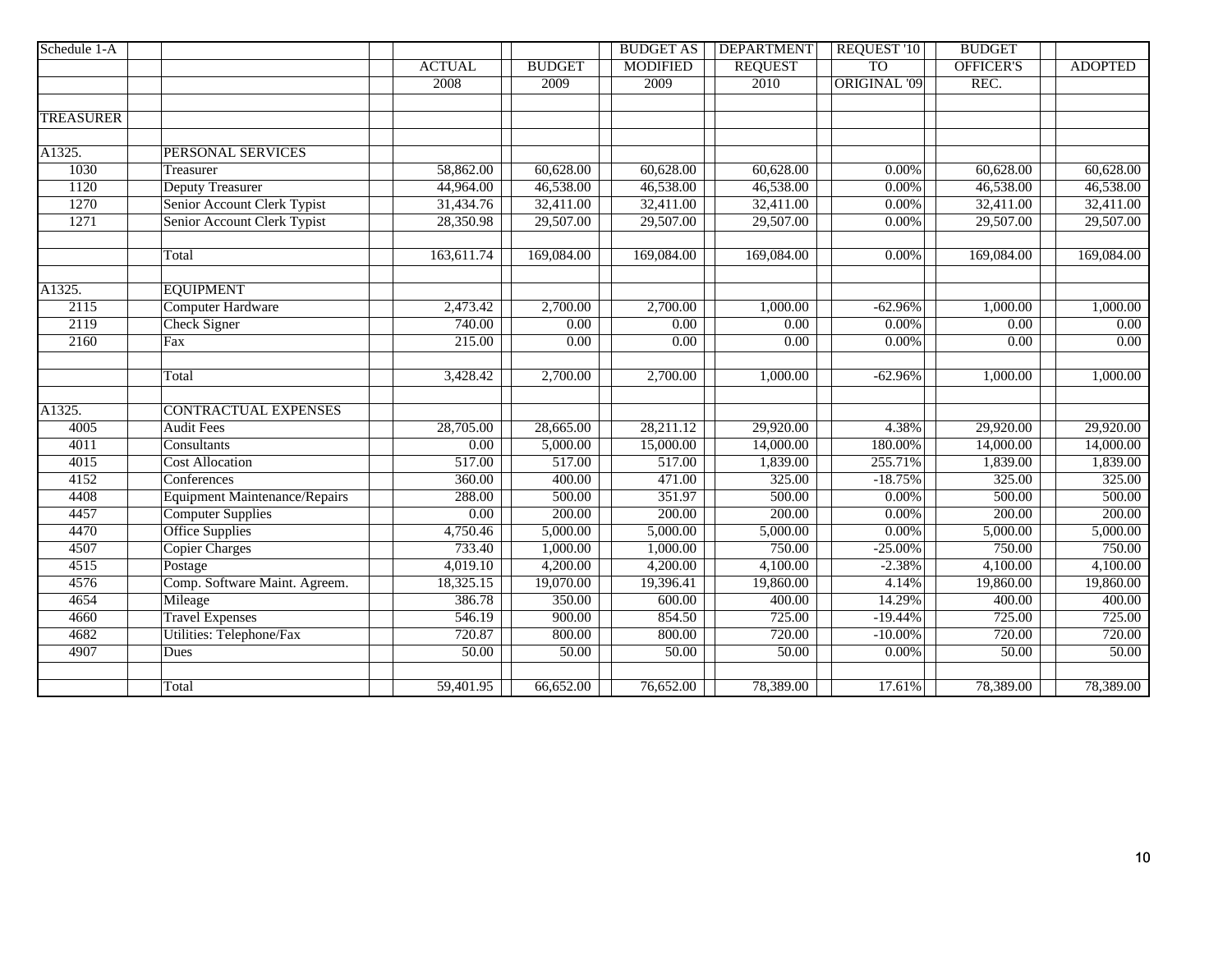| Schedule 1-A    |                               |               |               | <b>BUDGET AS</b> | <b>DEPARTMENT</b> | REQUEST '10          | <b>BUDGET</b>    |                         |
|-----------------|-------------------------------|---------------|---------------|------------------|-------------------|----------------------|------------------|-------------------------|
|                 |                               | <b>ACTUAL</b> | <b>BUDGET</b> | <b>MODIFIED</b>  | <b>REQUEST</b>    | <b>TO</b>            | <b>OFFICER'S</b> | <b>ADOPTED</b>          |
|                 |                               | 2008          | 2009          | 2009             | 2010              | <b>ORIGINAL '09 </b> | REC.             |                         |
|                 |                               |               |               |                  |                   |                      |                  |                         |
| A1325.          | <b>EMPLOYEE BENEFITS</b>      |               |               |                  |                   |                      |                  |                         |
| 8100            | FICA/Medicare                 | 11,951.34     | 12,935.00     | 12,935.00        | 12,935.00         | 0.00%                | 12,935.00        | 12,935.00               |
| 8303            | Medical Insurance CSEA        | 17,462.16     | 22,692.00     | 22,692.00        | 26,096.00         | 15.00%               | 24,101.00        | 24,101.00               |
| 8305            | Medical Insurance Non-Union   | 19,959.60     | 23,952.00     | 23,952.00        | 27,545.00         | 15.00%               | 25,660.00        | 25,660.00               |
|                 |                               |               |               |                  |                   |                      |                  |                         |
|                 | Total                         | 49,373.10     | 59,579.00     | 59,579.00        | 66,576.00         | 11.74%               | 62,696.00        | $\overline{62,69}6.00$  |
|                 |                               |               |               |                  |                   |                      |                  |                         |
| A1325.0         | <b>TOTAL</b>                  | 275,815.21    | 298,015.00    | 308,015.00       | 315,049.00        | 5.72%                | 311,169.00       | 311,169.00              |
|                 |                               |               |               |                  |                   |                      |                  |                         |
| <b>REVENUE:</b> | A1090 Interest and Penalties  | 380,631.94    | 380,000.00    | 380,000.00       | 380,000.00        | 0.00%                | 380,000.00       | $\overline{380,000.00}$ |
|                 | A1233 - Treasurer's Fees      | 13,136.96     | 12,500.00     | 12,500.00        | 12,500.00         | 0.00%                | 12,500.00        | 12,500.00               |
|                 | A2401 Interest & Earnings     | 335,310.29    | 375,000.00    | 375,000.00       | 100,000.00        | $-73.33\%$           | 100,000.00       | 100,000.00              |
|                 | A2652 Sale of Forest Products | 473.12        | 0.00          | 0.00             | 0.00              | 0.00%                | 0.00             | $0.00\,$                |
|                 |                               |               |               |                  |                   |                      |                  |                         |
|                 | Total Revenue                 | 729,552.31    | 767,500.00    | 767,500.00       | 492,500.00        | $-35.83%$            | 492,500.00       | 492,500.00              |
|                 |                               |               |               |                  |                   |                      |                  |                         |
|                 | <b>Total Net County Cost</b>  | (453, 737.10) | (469, 485.00) | (459, 485.00)    | (177, 451.00)     | $-62.20%$            | (181, 331.00)    | (181, 331.00)           |
|                 |                               |               |               |                  |                   |                      |                  |                         |
|                 | Percent Revenue               | 264.51%       | 257.54%       | 249.18%          | 156.32%           | $-39.30\%$           | 158.27%          | 158.27%                 |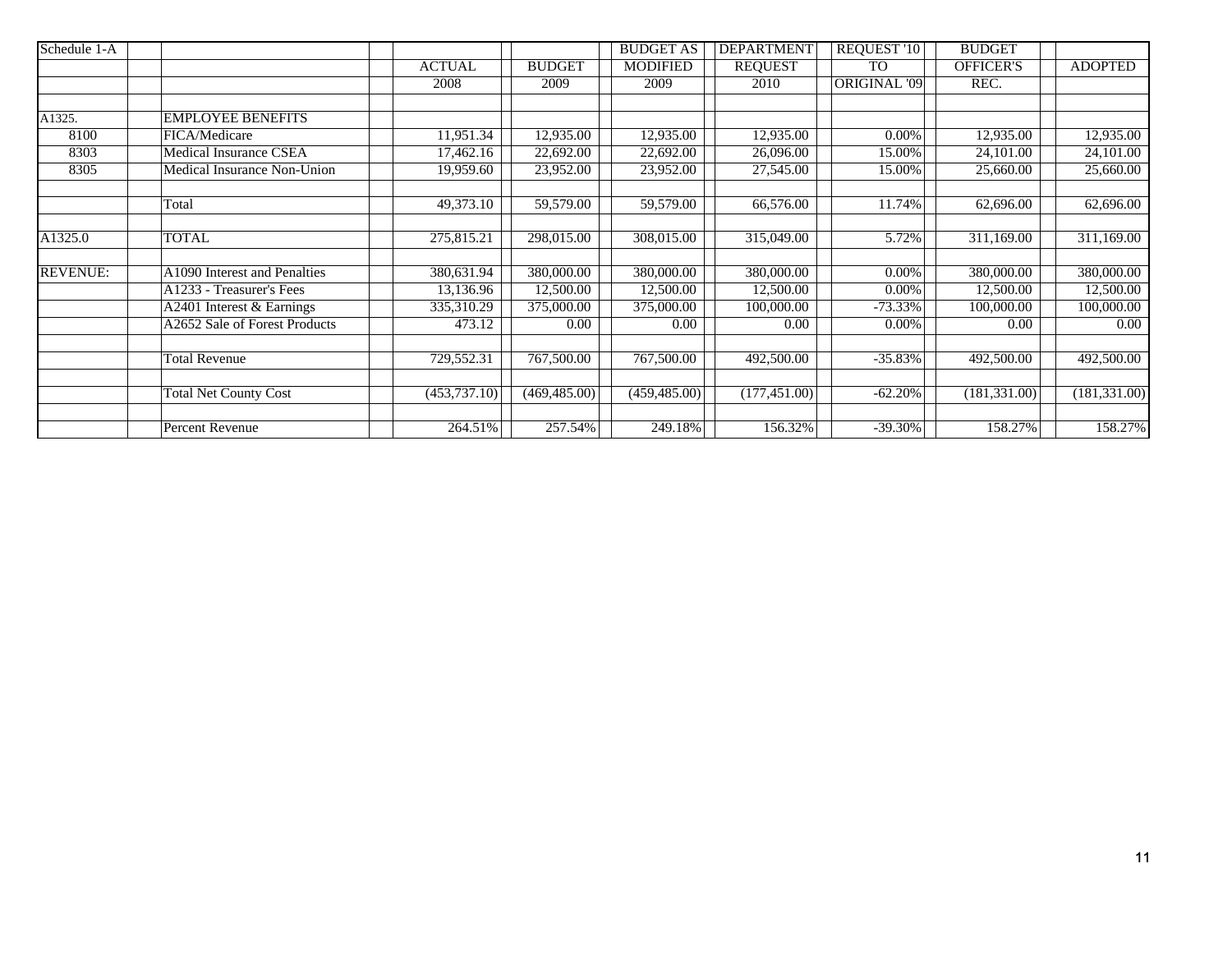| Schedule 1-A          |                          |               |               | <b>BUDGET AS</b> | <b>DEPARTMENT</b> | <b>REQUEST '10</b>  | <b>BUDGET</b>    |                |
|-----------------------|--------------------------|---------------|---------------|------------------|-------------------|---------------------|------------------|----------------|
|                       |                          | <b>ACTUAL</b> | <b>BUDGET</b> | <b>MODIFIED</b>  | <b>REQUEST</b>    | <b>TO</b>           | <b>OFFICER'S</b> | <b>ADOPTED</b> |
|                       |                          | 2008          | 2009          | 2009             | 2010              | <b>ORIGINAL '09</b> | REC.             |                |
|                       |                          |               |               |                  |                   |                     |                  |                |
|                       |                          |               |               |                  |                   |                     |                  |                |
| <b>BUDGET OFFICER</b> |                          |               |               |                  |                   |                     |                  |                |
| A1340.                | PERSONAL SERVICES        |               |               |                  |                   |                     |                  |                |
| 1575                  | <b>Budget Officer</b>    | 7,887.00      | 8,164.00      | 8,164.00         | 8,164.00          | $0.00\%$            | 8,164.00         | 8,164.00       |
|                       | Total                    | 7,887.00      | 8,164.00      | 8,164.00         | 8,164.00          | $0.00\%$            | 8,164.00         | 8,164.00       |
|                       |                          |               |               |                  |                   |                     |                  |                |
| A1340.                | CONTRACTUAL EXPENSES     |               |               |                  |                   |                     |                  |                |
| 4507                  | Copier Charge            | 1,181.90      | 1,300.00      | 1,300.00         | 1,300.00          | $0.00\%$            | 1,300.00         | 1,300.00       |
|                       | Total                    | 1,181.90      | 1,300.00      | 1,300.00         | 1,300.00          | $0.00\%$            | 1,300.00         | 1,300.00       |
|                       |                          |               |               |                  |                   |                     |                  |                |
| A1340.                | <b>EMPLOYEE BENEFITS</b> |               |               |                  |                   |                     |                  |                |
| 8100                  | FICA/Medicare            | 596.63        | 625.00        | 625.00           | 625.00            | 0.00%               | 625.00           | 625.00         |
|                       |                          |               |               |                  |                   |                     |                  |                |
| A1340.0               | <b>TOTAL</b>             | 9,665.53      | 10,089.00     | 10,089.00        | 10,089.00         | $0.00\%$            | 10,089.00        | 10,089.00      |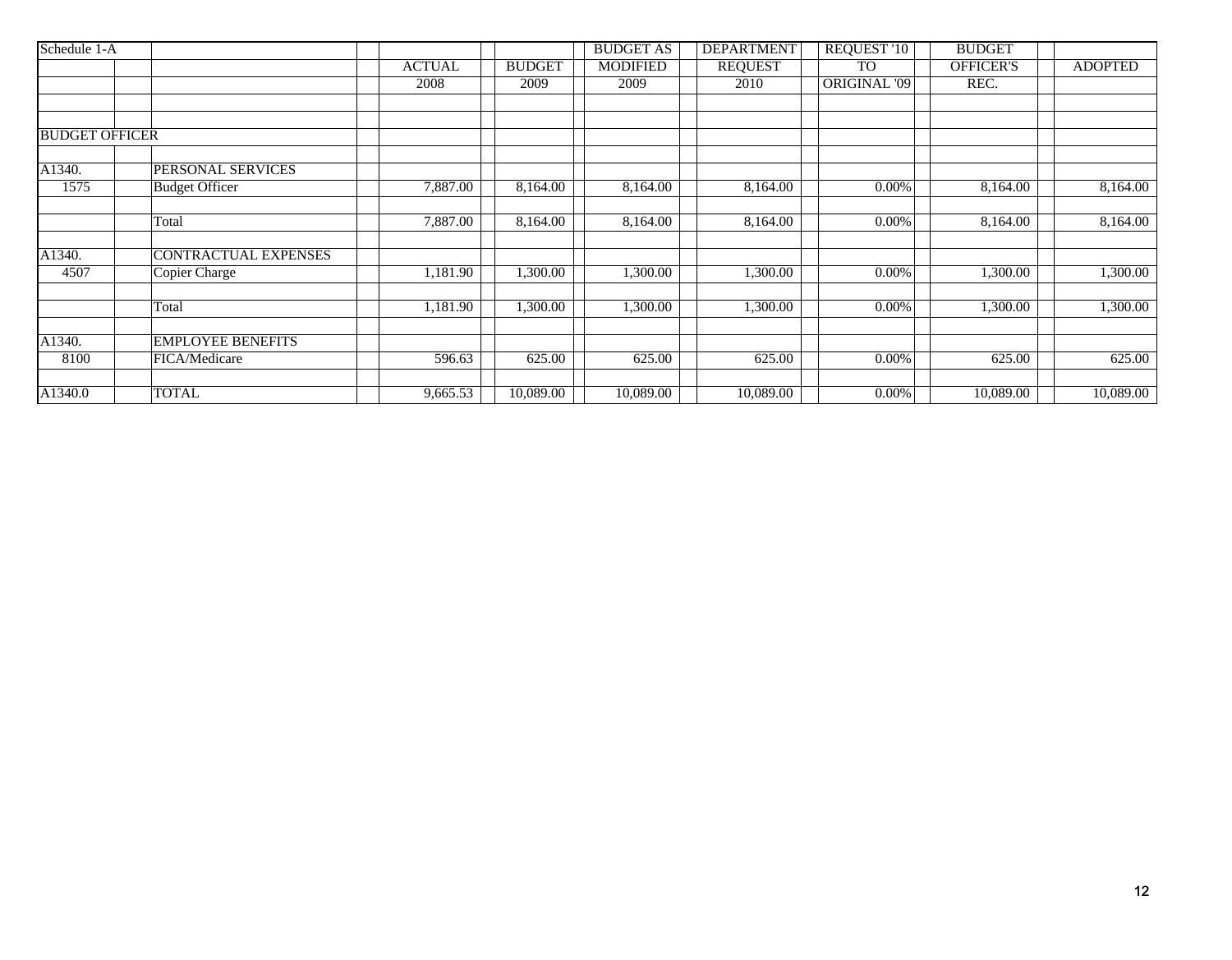| Schedule 1-A |                                         |                   |                       | <b>BUDGET AS</b>      | <b>DEPARTMENT</b> | <b>REQUEST '10</b>  | <b>BUDGET</b>    |                   |
|--------------|-----------------------------------------|-------------------|-----------------------|-----------------------|-------------------|---------------------|------------------|-------------------|
|              |                                         | <b>ACTUAL</b>     | <b>BUDGET</b>         | <b>MODIFIED</b>       | <b>REQUEST</b>    | <b>TO</b>           | <b>OFFICER'S</b> | <b>ADOPTED</b>    |
|              |                                         | 2008              | 2009                  | 2009                  | 2010              | <b>ORIGINAL '09</b> | REC.             |                   |
|              |                                         |                   |                       |                       |                   |                     |                  |                   |
|              | <b>REAL PROPERTY TAX SERVICE</b>        |                   |                       |                       |                   |                     |                  |                   |
| A1355.       | PERSONAL SERVICES                       |                   |                       |                       |                   |                     |                  |                   |
| 1060         | <b>Director Real Property</b>           | 47,862.54         | 58,995.00             | 58,995.00             | 58,995.00         | $0.00\%$            | 58,995.00        | 58,995.00         |
| 1271         | Senior Account Clerk Typist             | 29,344.00         | 30,372.00             | 30,372.00             | 30,372.00         | 0.00%               | 30,372.00        | 30,372.00         |
| 1520         | <b>Insurance Buyout CSEA</b>            | 0.00              | 0.00                  | 2,024.00              | 2,024.00          | $0.00\%$            | 2,305.00         | 2,305.00          |
| 1999         | Tax Map Technician                      | 37,171.89         | 39,223.00             | 39,223.00             | 39,223.00         | $0.00\%$            | 39,223.00        | 39,223.00         |
|              | Total                                   | 114,378.43        | 128,590.00            | 130,614.00            | 130,614.00        | 1.57%               | 130,895.00       | 130,895.00        |
| A1355.       | <b>EQUIPMENT</b>                        |                   |                       |                       |                   |                     |                  |                   |
| 2115         | <b>Computer Hardware</b>                | 4,234.58          | $\overline{3,700.00}$ | 3,700.00              | 1,500.00          | $-59.46%$           | 1,500.00         | 1,500.00          |
|              | Total                                   | 4,234.58          | 3,700.00              | $\overline{3,700.00}$ | 1,500.00          | $-59.46%$           | 1,500.00         | 1,500.00          |
| A1355.       | <b>CONTRACTUAL EXPENSES</b>             |                   |                       |                       |                   |                     |                  |                   |
| 4011         | Consultants                             | 6,600.00          | 800.00                | 800.00                | 0.00              | $-100.00\%$         | 0.00             | $\overline{0.00}$ |
| 4152         | Conferences                             | 860.00            | 700.00                | 700.00                | 400.00            | $-42.86%$           | 400.00           | 400.00            |
| 4156         | Training                                | 2,240.00          | 2,500.00              | 5,170.00              | 3,000.00          | 20.00%              | 3,000.00         | 3,000.00          |
| 4407         | <b>Equipment Maintenance Agreements</b> | 6,256.89          | 7,800.00              | 7,800.00              | 1,100.00          | $-85.90%$           | 1,100.00         | 1,100.00          |
| 4408         | <b>Equipment Maintenance/Repairs</b>    | 0.00              | 500.00                | 500.00                | 3,900.00          | 680.00%             | 3,900.00         | 3,900.00          |
| 4426         | <b>Map Maintenance Agreements</b>       | 0.00              | 500.00                | 500.00                | 0.00              | $-100.00\%$         | 0.00             | 0.00              |
| 4430         | <b>Geo Database Conversion</b>          | 49,610.00         | 0.00                  | 90.00                 | 0.00              | $0.00\%$            | 0.00             | 0.00              |
| 4457         | <b>Computer Supplies</b>                | 104.30            | 500.00                | 500.00                | 500.00            | $0.00\%$            | 500.00           | 500.00            |
| 4470         | <b>Office Supplies</b>                  | 3,252.80          | 3,500.00              | 3,500.00              | 3,500.00          | $0.00\%$            | 3,500.00         | 3,500.00          |
| 4507         | <b>Copier Charge</b>                    | 423.25            | 1,200.00              | 1,200.00              | 1,200.00          | $0.00\%$            | 1,200.00         | 800.00            |
| 4515         | Postage                                 | 111.25            | 500.00                | 500.00                | 300.00            | $-40.00\%$          | 300.00           | 300.00            |
| 4516         | Printing                                | 113.00            | 300.00                | 300.00                | 200.00            | $-33.33%$           | 200.00           | 200.00            |
| 4522         | <b>Shipments</b>                        | 0.00              | 50.00                 | 50.00                 | 50.00             | $0.00\%$            | 50.00            | 50.00             |
| 4571         | <b>Computer Software</b>                | 3,000.00          | 4,600.00              | 7,000.00              | 5,350.00          | 16.30%              | 5,350.00         | 5,350.00          |
| 4575         | <b>Computer Software Maintenance</b>    | $\overline{0.00}$ | 0.00                  | 0.00                  | 1,000.00          | 1000.00%            | 1,000.00         | 1,000.00          |
| 4577         | <b>Computer Technical Assistance</b>    | 0.00              | 1,000.00              | 1,000.00              | 0.00              | $-100.00\%$         | 0.00             | 0.00              |
| 4653         | Gasoline                                | 0.00              | 500.00                | 500.00                | 300.00            | $-40.00\%$          | 300.00           | 300.00            |
| 4654         | Mileage                                 | 890.21            | 1,200.00              | 1,200.00              | 1,200.00          | $0.00\%$            | 1,200.00         | 1,200.00          |
| 4660         | <b>Travel Expenses</b>                  | 1,710.58          | 3,200.00              | 3,200.00              | 3,200.00          | $0.00\%$            | 3,200.00         | 3,200.00          |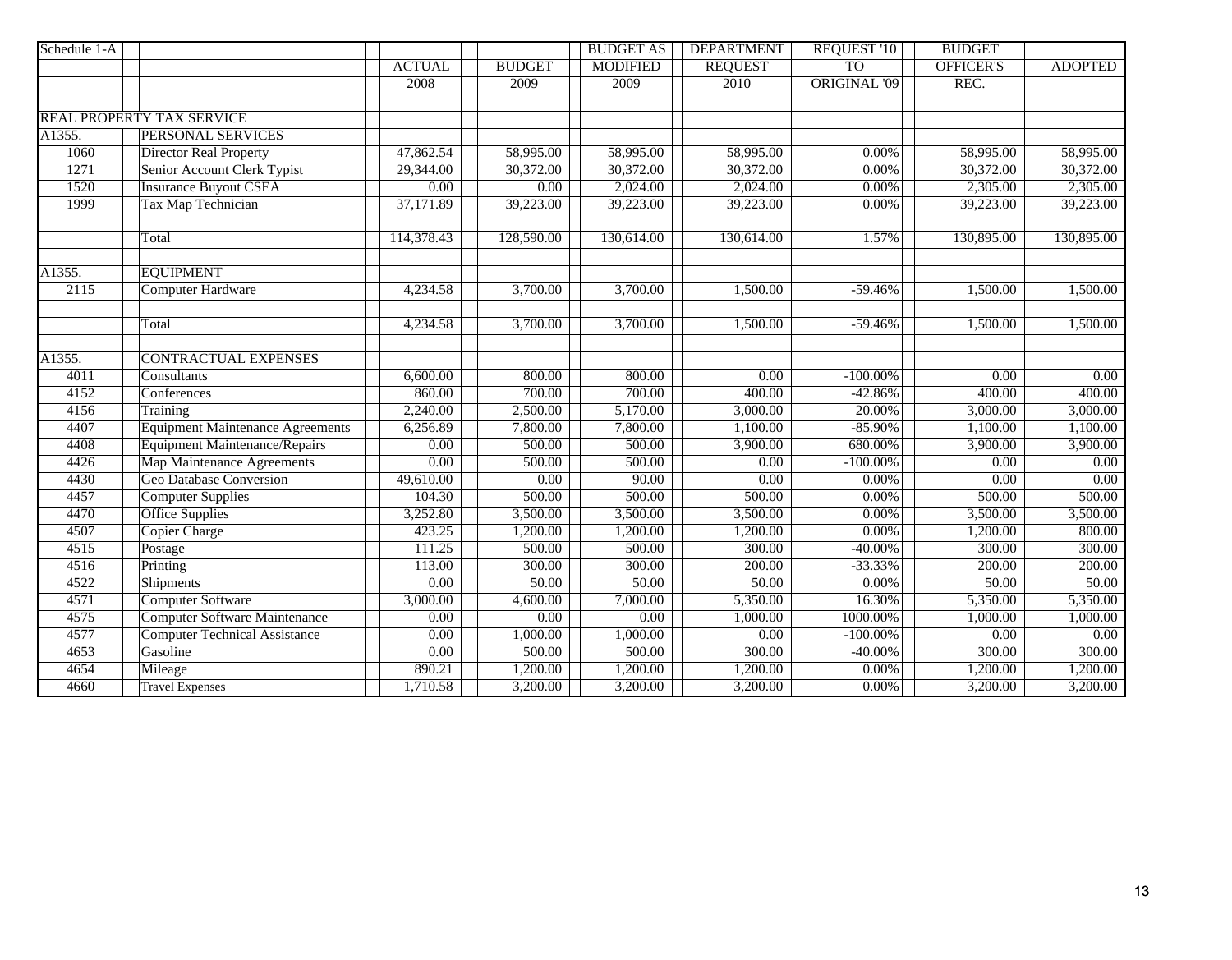| Schedule 1-A    |                                     |                   |                   | <b>BUDGET AS</b> | <b>DEPARTMENT</b> | <b>REQUEST '10</b>  | <b>BUDGET</b>     |                |
|-----------------|-------------------------------------|-------------------|-------------------|------------------|-------------------|---------------------|-------------------|----------------|
|                 |                                     | <b>ACTUAL</b>     | <b>BUDGET</b>     | <b>MODIFIED</b>  | <b>REQUEST</b>    | <b>TO</b>           | <b>OFFICER'S</b>  | <b>ADOPTED</b> |
|                 |                                     | 2008              | 2009              | 2009             | 2010              | <b>ORIGINAL '09</b> | REC.              |                |
|                 |                                     |                   |                   |                  |                   |                     |                   |                |
|                 | CONTRACTUAL EXPENSES CONT.          |                   |                   |                  |                   |                     |                   |                |
| 4682            | Utilities: Telephone/Fax            | 940.17            | 1,500.00          | 1,500.00         | 1,200.00          | $-20.00\%$          | 1,200.00          | 1,200.00       |
| 4902            | Assessment rolls & tax bills        | $\overline{0.00}$ | $\overline{0.00}$ | 8,500.00         | $\overline{0.00}$ | 0.00%               | $\overline{0.00}$ | 0.00           |
| 4907            | Dues                                | 145.00            | 450.00            | 450.00           | 450.00            | 0.00%               | 450.00            | 450.00         |
| 4916            | Publications                        | 1,162.15          | 925.00            | 925.00           | 200.00            | $-78.38%$           | 200.00            | 200.00         |
| 4964            | Leases: Record & Film Storage       | 40.00             | 50.00             | 50.00            | 50.00             | 0.00%               | 50.00             | 50.00          |
|                 | Total                               | 77,459.60         | 32,275.00         | 45,935.00        | 27,100.00         | $-16.03%$           | 27,100.00         | 26,700.00      |
| A1355.          | <b>EMPLOYEE BENEFITS</b>            |                   |                   |                  |                   |                     |                   |                |
| 8100            | FICA/Medicare                       | 8,615.73          | 9,838.00          | 9,838.00         | 9,992.00          | 1.57%               | 10,014.00         | 10,014.00      |
| 8303            | <b>Medical Insurance CSEA</b>       | 7,376.58          | 8,873.00          | 6,849.00         | 7,877.00          | $-11.23%$           | 4,483.00          | 4,483.00       |
| 8305            | Medical Insurance Non-Union         | 8,609.70          | 12,395.00         | 12,395.00        | 14,255.00         | 15.01%              | 13,277.00         | 13,277.00      |
|                 | Total                               | 24,602.01         | 31,106.00         | 29,082.00        | 32,124.00         | 3.27%               | 27,774.00         | 27,774.00      |
| A1355.0         | <b>TOTAL</b>                        | 220,674.62        | 195,671.00        | 209,331.00       | 191,338.00        | $-2.21%$            | 187,269.00        | 186,869.00     |
| <b>REVENUE:</b> | A1250 Fees (Maps)                   | 18,491.18         | 16,000.00         | 16,000.00        | 16,000.00         | 0.00%               | 16,000.00         | 18,000.00      |
|                 | A3040 State Aid - Real Property Tax | 5,983.65          | 400.00            | 400.00           | 0.00              | $-100.00\%$         | 0.00              | 0.00           |
|                 | A3089 State Aid Other               | 1,795.20          | 500.00            | 500.00           | 200.00            | $-60.00\%$          | 200.00            | 200.00         |
|                 | <b>Total Revenue</b>                | 26,270.03         | 16,900.00         | 16,900.00        | 16,200.00         | $-4.14%$            | 16,200.00         | 18,200.00      |
|                 | <b>Total Net County Cost</b>        | 194,404.59        | 178,771.00        | 192,431.00       | 175,138.00        | $-2.03%$            | 171,069.00        | 168,669.00     |
|                 | <b>Percent Revenue</b>              | 11.90%            | 8.64%             | 8.07%            | 8.47%             | $-1.97%$            | 8.65%             | 9.74%          |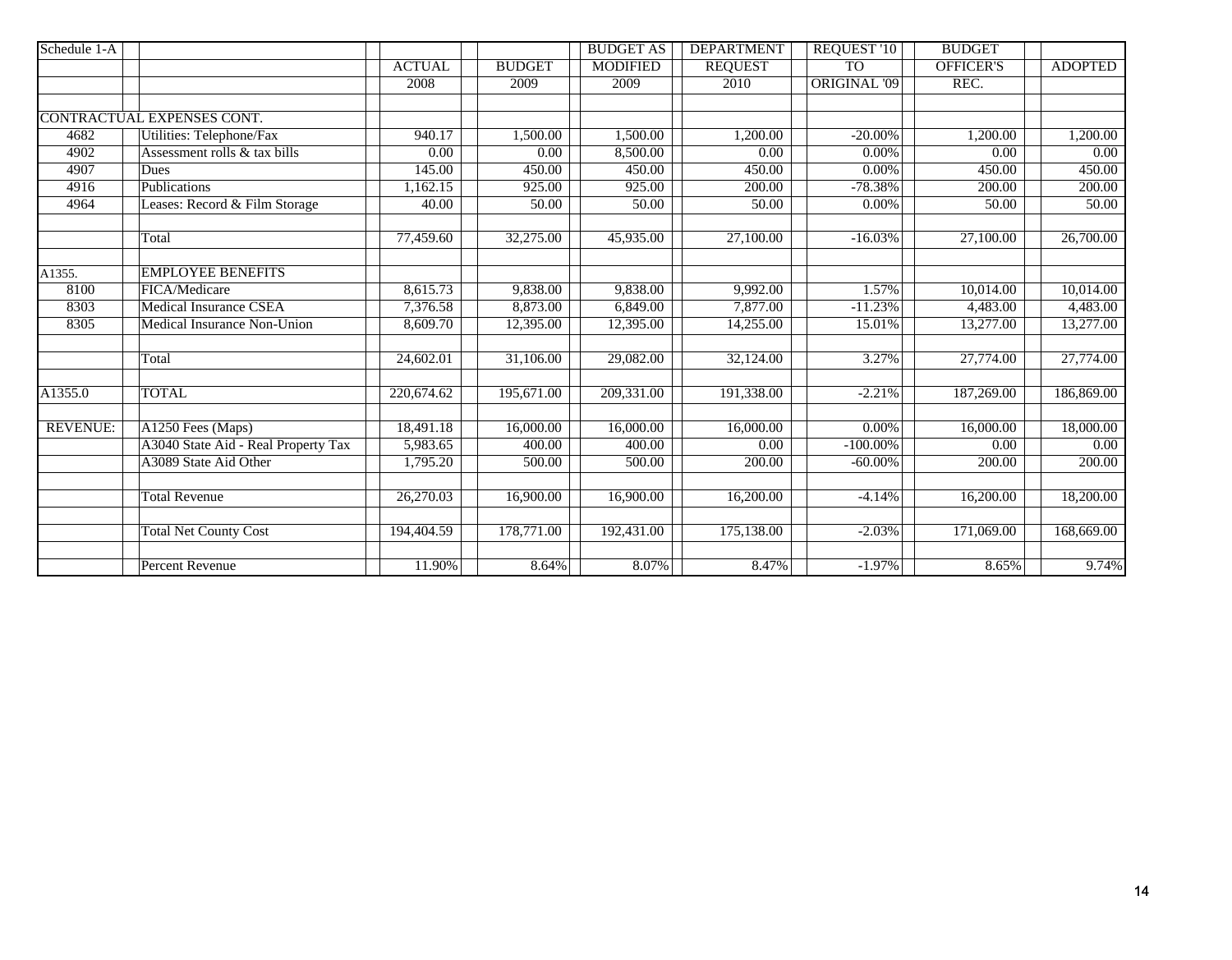| Schedule 1-A    |                                       |               |               | <b>BUDGET AS</b> | <b>DEPARTMENT</b> | <b>REQUEST '10</b>  | <b>BUDGET</b>    |                |
|-----------------|---------------------------------------|---------------|---------------|------------------|-------------------|---------------------|------------------|----------------|
|                 |                                       | <b>ACTUAL</b> | <b>BUDGET</b> | <b>MODIFIED</b>  | <b>REQUEST</b>    | <b>TO</b>           | <b>OFFICER'S</b> | <b>ADOPTED</b> |
|                 |                                       | 2008          | 2009          | 2009             | 2010              | <b>ORIGINAL '09</b> | REC.             |                |
|                 |                                       |               |               |                  |                   |                     |                  |                |
|                 |                                       |               |               |                  |                   |                     |                  |                |
|                 | TAX ADVERTISING & EXPENSE             |               |               |                  |                   |                     |                  |                |
| A1362.0         | <b>CONTRACTUAL EXPENSES</b>           |               |               |                  |                   |                     |                  |                |
| 4922            |                                       |               |               |                  |                   |                     |                  |                |
|                 | <b>Tax Enforcement Expense</b>        | 13,516.58     | 15,000.00     | 15,000.00        | 15,000.00         | 0.00%               | 15,000.00        | 15,000.00      |
| A1362.0         | <b>TOTAL</b>                          | 13,516.58     | 15,000.00     | 15,000.00        | 15,000.00         | 0.00%               | 15,000.00        | 15,000.00      |
| <b>REVENUE:</b> | A1235 Tax Redemption Charges          | 17,704.00     | 20,000.00     | 20,000.00        | 20,000.00         | 0.00%               | 20,000.00        | 20,000.00      |
|                 |                                       |               |               |                  |                   |                     |                  |                |
|                 | <b>Total Revenue</b>                  | 17,704.00     | 20,000.00     | 20,000.00        | 20,000.00         | 0.00%               | 20,000.00        | 20,000.00      |
|                 | <b>Total Net County Cost</b>          | (4,187.42)    | (5,000.00)    | (5,000.00)       | (5,000.00)        | 0.00%               | (5,000.00)       | (5,000.00)     |
|                 |                                       |               |               |                  |                   |                     |                  |                |
|                 | <b>Percent Revenue</b>                | 130.98%       | 133.33%       | 133.33%          | 133.33%           | 0.00%               | 133.33%          | $0.00\%$       |
|                 |                                       |               |               |                  |                   |                     |                  |                |
|                 | <b>TAX ACQUIRED PROPERTIES</b>        |               |               |                  |                   |                     |                  |                |
| A1364.0         | <b>CONTRACTUAL EXPENSES</b>           |               |               |                  |                   |                     |                  |                |
| 4501            | <b>Advertising</b>                    | 427.62        | 500.00        | 500.00           | 500.00            | 0.00%               | 500.00           | 500.00         |
| 4677            | <b>Utilities: Electric</b>            | 32.31         | 800.00        | 800.00           | 100.00            | $-87.50%$           | 100.00           | 100.00         |
| 4897            | <b>Legal Obligations</b>              | 275,056.85    | 0.00          | 0.00             | 0.00              | 0.00%               | 0.00             | 0.00           |
| 4918            | <b>Reforestation Land Taxes</b>       | 673.08        | 750.00        | 750.00           | 750.00            | 0.00%               | 750.00           | 750.00         |
| A1364.0         | <b>TOTAL</b>                          | 276,189.86    | 2,050.00      | 2,050.00         | 1,350.00          | $-34.15%$           | 1,350.00         | 1,350.00       |
| <b>REVENUE:</b> | A1051 Sale of Tax-Acquired Properties | 64,371.21     | 55,000.00     | 55,000.00        | 55,000.00         | 0.00%               | 55,000.00        | 55,000.00      |
|                 |                                       |               |               |                  |                   |                     |                  |                |
|                 | <b>Total Revenue</b>                  | 64,371.21     | 55,000.00     | 55,000.00        | 55,000.00         | 0.00%               | 55,000.00        | 55,000.00      |
|                 | <b>Total Net County Cost</b>          | 211,818.65    | (52,950.00)   | (52,950.00)      | (53,650.00)       | 1.32%               | (53,650.00)      | (53,650.00)    |
|                 | <b>Percent Revenue</b>                |               |               |                  | 4074.07%          |                     | 4074.07%         | 4074.07%       |
|                 |                                       | 23.31%        | 2682.93%      | 2682.93%         |                   | 51.85%              |                  |                |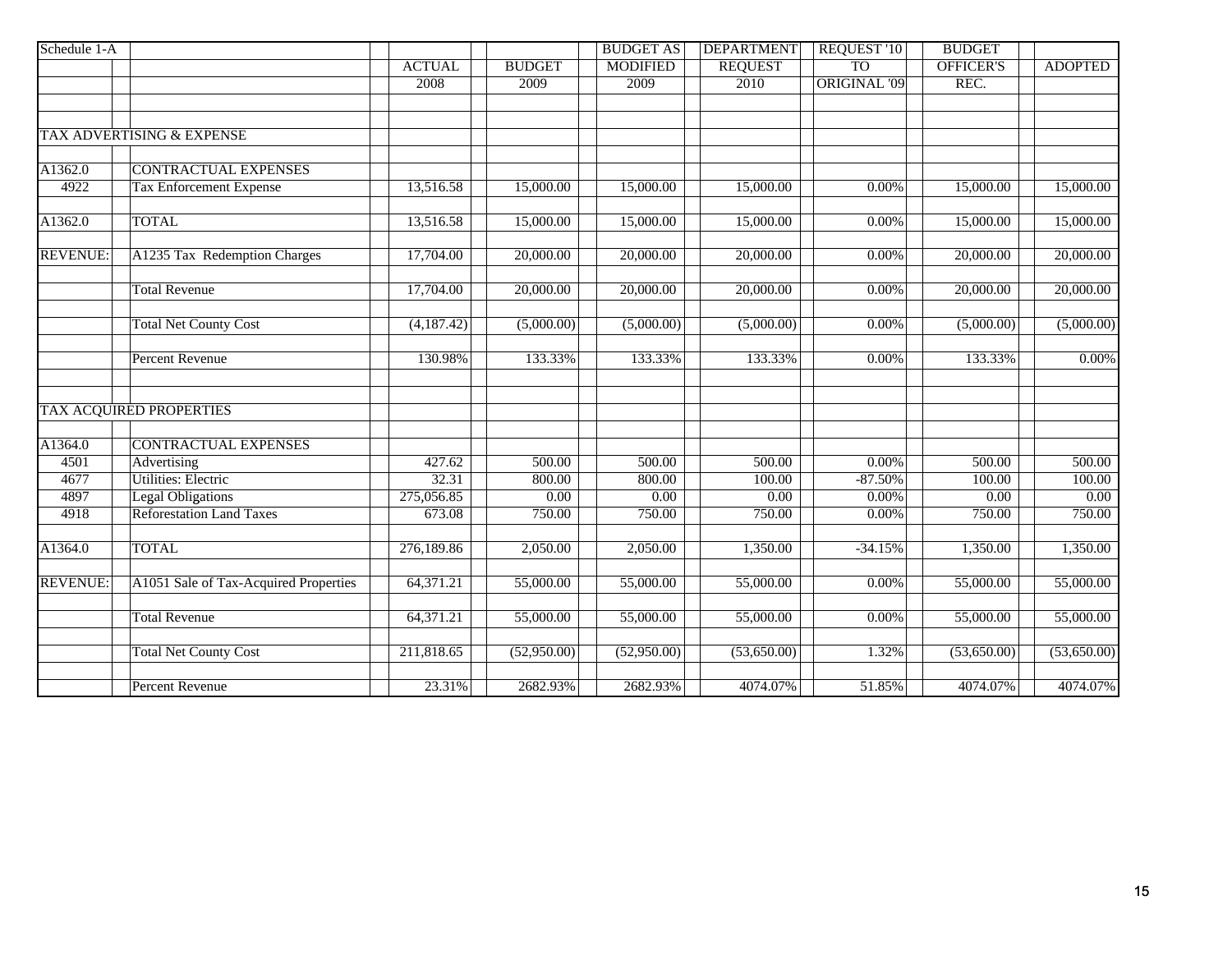| Schedule 1-A        |                              |               |               | <b>BUDGET AS</b> | <b>DEPARTMENT</b> | <b>REQUEST '10</b>  | <b>BUDGET</b> |                |
|---------------------|------------------------------|---------------|---------------|------------------|-------------------|---------------------|---------------|----------------|
|                     |                              | <b>ACTUAL</b> | <b>BUDGET</b> | <b>MODIFIED</b>  | <b>REQUEST</b>    | <b>TO</b>           | OFFICER'S     | <b>ADOPTED</b> |
|                     |                              | 2008          | 2009          | 2009             | 2010              | <b>ORIGINAL '09</b> | REC.          |                |
|                     |                              |               |               |                  |                   |                     |               |                |
| <b>COUNTY CLERK</b> |                              |               |               |                  |                   |                     |               |                |
| A1410.              | PERSONAL SERVICES            |               |               |                  |                   |                     |               |                |
| 1005                | <b>County Clerk</b>          | 53,556.00     | 55,431.00     | 55,431.00        | 55,431.00         | $0.00\%$            | 55,431.00     | 55,431.00      |
| 1110                | Deputy Clerk                 | 32,959.00     | 34,113.00     | 34,113.00        | 34,113.00         | 0.00%               | 34,113.00     | 34,113.00      |
| 1135                | Motor Vehicle Supervisor     | 37,047.00     | 38,344.00     | 38,344.00        | 38,344.00         | 0.00%               | 38,344.00     | 38,344.00      |
| 1235                | <b>Motor Vehicle Cashier</b> | 28,610.40     | 29,507.00     | 29,507.00        | 29,507.00         | $0.00\%$            | 29,507.00     | 29,507.00      |
| 1236                | <b>Motor Vehicle Cashier</b> | 30,040.92     | 31,373.00     | 31,373.00        | 31,373.00         | 0.00%               | 31,373.00     | 31,373.00      |
| 1250                | <b>Recording Clerk</b>       | 28,793.80     | 29,689.00     | 29,689.00        | 29,689.00         | 0.00%               | 29,689.00     | 29,689.00      |
| 1251                | <b>Recording Clerk</b>       | 28,110.60     | 29,689.00     | 29,689.00        | 29,689.00         | 0.00%               | 29,689.00     | 29,689.00      |
|                     |                              |               |               |                  |                   |                     |               |                |
|                     | Total                        | 239,117.72    | 248,146.00    | 248,146.00       | 248,146.00        | 0.00%               | 248,146.00    | 248,146.00     |
|                     |                              |               |               |                  |                   |                     |               |                |
| A1410.              | <b>EQUIPMENT</b>             |               |               |                  |                   |                     |               |                |
| 2115                | Computer Hardware            | 5,292.32      | 0.00          | 0.00             | 1,600.00          | 1600.00%            | 1,600.00      | 1,600.00       |
| 2160                | Fax Machine                  | 229.00        | 0.00          | 0.00             | 0.00              | 0.00%               | 0.00          | 0.00           |
| 2418                | Date/Time Stamper            | 504.07        | 0.00          | 0.00             | 0.00              | 0.00%               | 0.00          | 0.00           |
| 2515                | <b>Security Equipment</b>    | 0.00          | 0.00          | 694.56           | 0.00              | 0.00%               | 0.00          | 0.00           |
|                     |                              |               |               |                  |                   |                     |               |                |
|                     | Total                        | 6,025.39      | 0.00          | 694.56           | 1,600.00          | 1600.00%            | 1,600.00      | 1,600.00       |
|                     |                              |               |               |                  |                   |                     |               |                |
| A1410.              | <b>CONTRACTUAL EXPENSES</b>  |               |               |                  |                   |                     |               |                |
| 4002                | <b>Archival of Records</b>   | 43,496.05     | 43,720.00     | 43,720.00        | 43,720.00         | $0.00\%$            | 43,720.00     | 43,720.00      |
| 4408                | Equipment Maintenance/Repair | 0.00          | 100.00        | 100.00           | 100.00            | $0.00\%$            | 100.00        | 100.00         |
| 4470                | <b>Office Supplies</b>       | 2,437.77      | 2,400.00      | 2,400.00         | 2,400.00          | 0.00%               | 2,400.00      | 2,400.00       |
| 4471                | Photographic Supplies        | 385.28        | 395.00        | 395.00           | 395.00            | $0.00\%$            | 395.00        | 395.00         |
| 4507                | <b>Copier Charges</b>        | 2,156.00      | 2,300.00      | 2,300.00         | 1,800.00          | $-21.74%$           | 1,800.00      | 1,800.00       |
| 4515                | Postage                      | 1,638.71      | 1,700.00      | 1,679.44         | 2,000.00          | 17.65%              | 2,000.00      | 2,000.00       |
| 4516                | Printing                     | 310.88        | 350.00        | 350.00           | 250.00            | $-28.57%$           | 250.00        | 250.00         |
| 4522                | <b>Shipments</b>             | 1,026.76      | 1,050.00      | 1,050.00         | 1,050.00          | 0.00%               | 1,050.00      | 1,050.00       |
| 4653                | Gasoline                     | 23.98         | 75.00         | 75.00            | 50.00             | $-33.33%$           | 50.00         | 50.00          |
| 4660                | <b>Travel Expenses</b>       | 960.93        | 1,100.00      | 1,100.00         | 1,000.00          | $-9.09%$            | 1,000.00      | 1,000.00       |
| 4682                | Utilities: Telephone/Fax     | 1,249.12      | 1,250.00      | 1,250.00         | 1,250.00          | 0.00%               | 1,250.00      | 1,250.00       |
| 4907                | <b>Dues</b>                  | 150.00        | 150.00        | 150.00           | 150.00            | 0.00%               | 150.00        | 150.00         |
| 4916                | Publications                 | 1,053.62      | 1,075.00      | 1,075.00         | 1,140.00          | 6.05%               | 1,140.00      | 1,140.00       |
| 4964                | Leases: Record/Film Storage  | 607.55        | 625.00        | 625.00           | 650.00            | 4.00%               | 650.00        | 650.00         |
|                     |                              |               |               |                  |                   |                     |               |                |
|                     | Total                        | 55,496.65     | 56,290.00     | 56,269.44        | 55,955.00         | $-0.60%$            | 55,955.00     | 55,955.00      |
|                     |                              |               |               |                  |                   |                     |               |                |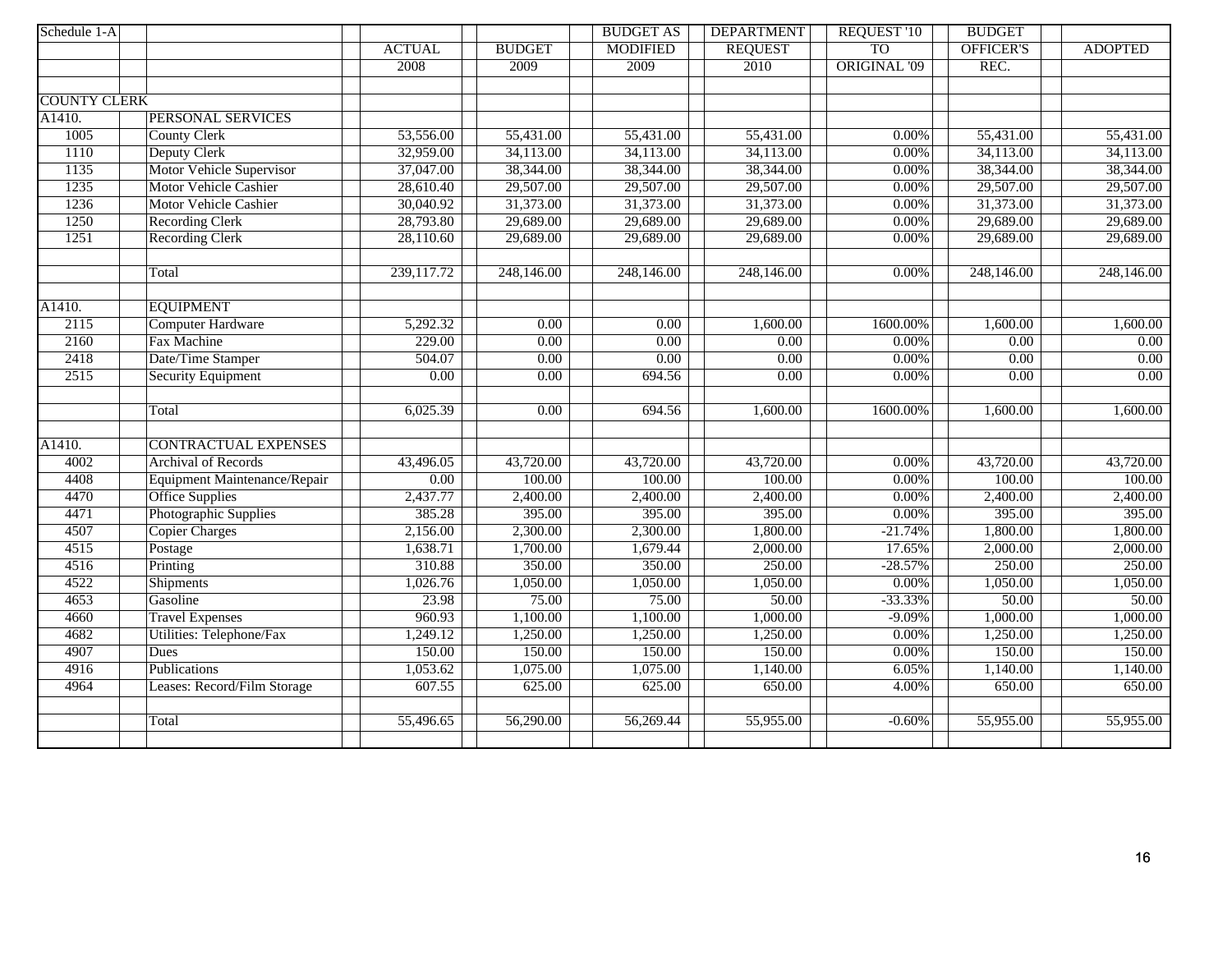| Schedule 1-A    |                               |               |               | <b>BUDGET AS</b> | <b>DEPARTMENT</b> | <b>REQUEST '10</b>  | <b>BUDGET</b>           |                       |
|-----------------|-------------------------------|---------------|---------------|------------------|-------------------|---------------------|-------------------------|-----------------------|
|                 |                               | <b>ACTUAL</b> | <b>BUDGET</b> | <b>MODIFIED</b>  | <b>REQUEST</b>    | <b>TO</b>           | <b>OFFICER'S</b>        | <b>ADOPTED</b>        |
|                 |                               | 2008          | 2009          | 2009             | 2010              | <b>ORIGINAL '09</b> | REC.                    |                       |
|                 |                               |               |               |                  |                   |                     |                         |                       |
| A1410.          | <b>EMPLOYEE BENEFITS</b>      |               |               |                  |                   |                     |                         |                       |
| 8100            | FICA/Medicare                 | 17,335.07     | 18,984.00     | 18,984.00        | 18,984.00         | $0.00\%$            | 18,984.00               | 18,984.00             |
| 8303            | <b>Medical Insurance CSEA</b> | 29,014.08     | 24,419.00     | 32,469.00        | 28,082.00         | 15.00%              | 38,314.00               | 38,314.00             |
| 8305            | Medical Insurance Non-Union   | 25,817.28     | 30,982.00     | 30,982.00        | 35,630.00         | 15.00%              | 33,191.00               | 33,191.00             |
|                 | Total                         | 72,166.43     | 74,385.00     | 82,435.00        | 82,696.00         | 11.17%              | 90,489.00               | 90,489.00             |
| A1410.0         | <b>TOTAL</b>                  | 372,806.19    | 378,821.00    | 387,545.00       | 388,397.00        | 2.53%               | $\overline{396,190.00}$ | 396,190.00            |
| <b>REVENUE:</b> | A1136 Automobile Use Tax      | 143,934.00    | 145,000.00    | 145,000.00       | 145,000.00        | $0.00\%$            | 145,000.00              | 145,000.00            |
|                 | A1255 County Clerk's Fees     | 419,166.18    | 497,000.00    | 497,000.00       | 525,000.00        | 5.63%               | 525,000.00              | 525,000.00            |
|                 | A2410 Rental                  | 3,000.00      | 3,000.00      | 3,000.00         | 3,000.00          | $0.00\%$            | 3,000.00                | $\overline{3,000.00}$ |
|                 | A2545 Licenses & Permits      | 1,761.00      | 1,500.00      | 1,500.00         | 2,000.00          | 33.33%              | 2,000.00                | 2,000.00              |
|                 | A3005 Mortgage Tax            | 229,131.80    | 240,000.00    | 240,000.00       | 240,000.00        | 0.00%               | 240,000.00              | 240,000.00            |
|                 | <b>Total Revenue</b>          | 796,992.98    | 886,500.00    | 886,500.00       | 915,000.00        | 3.21%               | 915,000.00              | 915,000.00            |
|                 | <b>Total Net County Cost</b>  | (424, 186.79) | (507,679.00)  | (498, 955.00)    | (526, 603.00)     | 3.73%               | (518, 810.00)           | (518,810.00)          |
|                 | Percent Revenue               | 213.78%       | 234.02%       | 228.75%          | 235.58%           | 0.67%               | 230.95%                 | 230.95%               |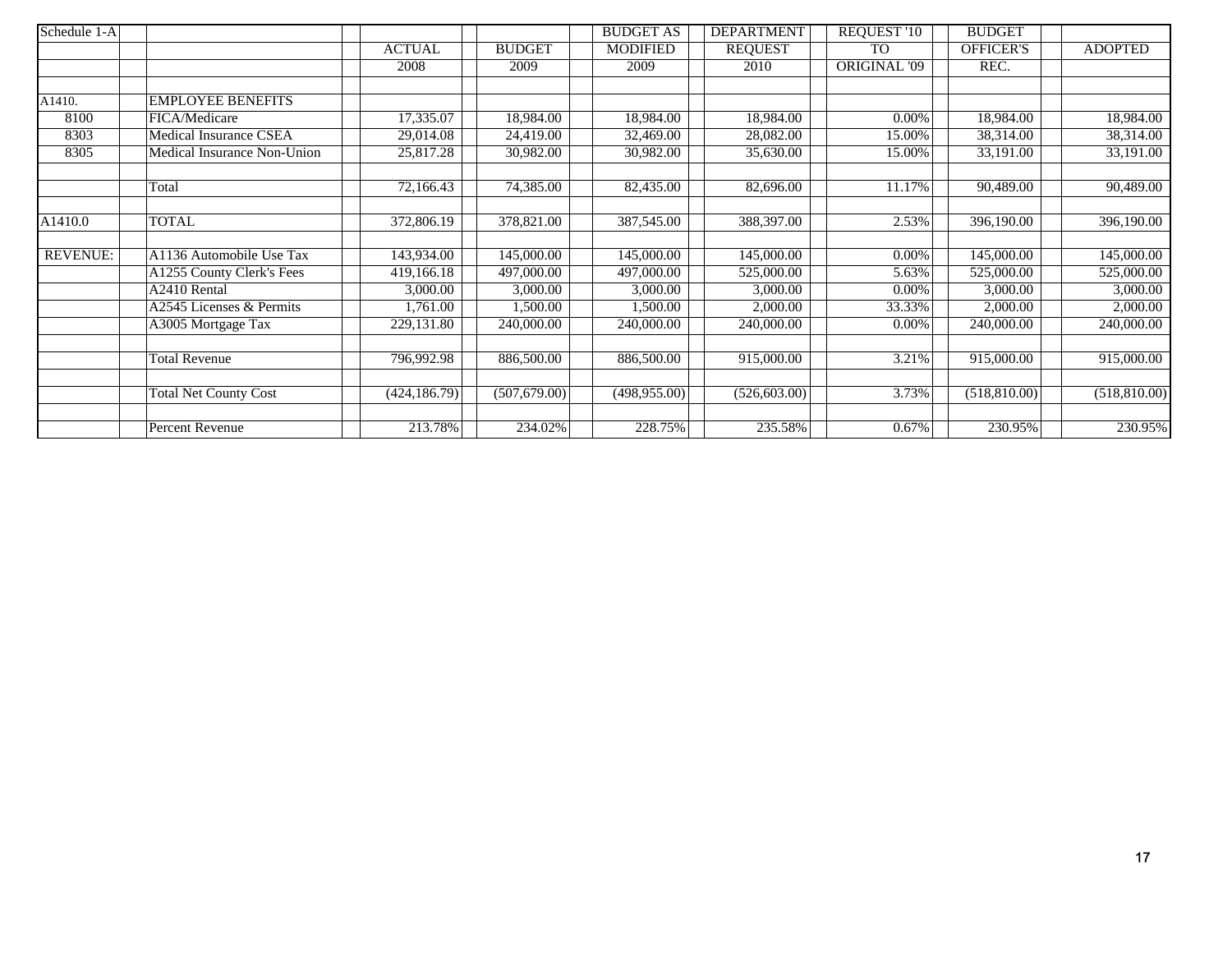| <b>TO</b><br><b>OFFICER'S</b><br><b>ACTUAL</b><br><b>BUDGET</b><br><b>MODIFIED</b><br><b>REQUEST</b><br><b>ADOPTED</b><br><b>ORIGINAL '09</b><br>REC.<br>2008<br>2009<br>2009<br>2010<br><b>COUNTY ATTORNEY</b><br>PERSONAL SERVICES<br><b>Assistant County Attorney (Pins/JD)</b><br>1560<br>29,202.00<br>30,225.00<br>30,225.00<br>30,225.00<br>$0.00\%$<br>30,225.00<br>30,225.00<br>53,860.00<br>55,746.00<br>55,746.00<br>1590<br><b>County Attorney</b><br>55,746.00<br>55,746.00<br>55,746.00<br>$0.00\%$<br><b>Secretary to County Attorney</b><br>1644<br>23,856.00<br>24,691.00<br>24,691.00<br>24,691.00<br>24,691.00<br>$0.00\%$<br>24,691.00<br>110,662.00<br>110,662.00<br>110,662.00<br>110,662.00<br>106,918.00<br>$0.00\%$<br>110,662.00<br>Total<br><b>EQUIPMENT</b><br>2115<br>1,350.00<br><b>Computer Hardware</b><br>0.00<br>1,350.00<br>1,350.00<br>1,350.00<br>1350.00%<br>1,350.00<br>1,350.00<br>1,350.00<br>1,350.00<br>1350.00%<br>1,350.00<br>1,350.00<br>0.00<br>Total<br><b>CONTRACTUAL EXPENSES</b><br>4025<br><b>Legal Assistance</b><br>223,955.18<br>100,000.00<br>100,000.00<br>100,000.00<br>0.00%<br>75,000.00<br>75,000.00<br>4044<br><b>Stenographer Fees/Transcripts</b><br>330.00<br>200.00<br>200.00<br>0.00%<br>200.00<br>200.00<br>200.00<br>4156<br>Training<br>350.00<br>500.00<br>500.00<br>500.00<br>0.00%<br>500.00<br>500.00<br>Equipment Maintenance/Repair<br>4408<br>150.00<br>$\overline{0.00}$<br>200.00<br>200.00<br>150.00<br>$-25.00\%$<br>150.00<br>4470<br><b>Office Supplies</b><br>475.00<br>204.59<br>475.00<br>475.00<br>0.00%<br>475.00<br>400.00<br>4507<br><b>Copier Charge</b><br>20.00<br>20.00<br>0.00<br>20.00<br>$0.00\%$<br>20.00<br>20.00<br>On Line Data Base<br>4512<br>1,140.00<br>1,145.00<br>0.44%<br>1,145.00<br>1,145.00<br>1,103.42<br>1,140.00<br>4515<br>$-2.38%$<br>106.34<br>210.00<br>210.00<br>205.00<br>205.00<br>205.00<br>Postage<br>4654<br>Mileage<br>$\overline{0.00}$<br>100.00<br>100.00<br>80.00<br>$-20.00\%$<br>80.00<br>80.00<br><b>Travel Expenses</b><br>40.00<br>30.00<br>30.00<br>30.00<br>4660<br>$\overline{0.00}$<br>40.00<br>$-25.00\%$<br>4682<br>Utilities: Telephone/Fax<br>300.00<br>300.00<br>300.00<br>206.35<br>300.00<br>0.00%<br>300.00<br>4755<br><b>Witness Fees</b><br>450.00<br>450.00<br>229.40<br>450.00<br>350.00<br>0.00%<br>450.00<br>4907<br>284.00<br>609.00<br>650.00<br>650.00<br>Dues<br>640.00<br>1.56%<br>650.00<br>4916<br>Publications<br>413.84<br>315.00<br>446.00<br>450.00<br>42.86%<br>450.00<br>450.00<br>227,183.12<br>104,590.00<br>104,590.00<br>104,655.00<br>0.06%<br>79,655.00<br>79,580.00<br>Total<br><b>EMPLOYEE BENEFITS</b><br>A1420.<br>8100<br>FICA/Medicare<br>8,085.52<br>8,466.00<br>8,466.00<br>8,466.00<br>$0.00\%$<br>8,466.00<br>8,466.00<br>8305<br>Medical Insurance Non-Union<br>8,678.16<br>10,414.00<br>11,979.00<br>15.03%<br>10,414.00<br>11,157.00<br>11,157.00 | Schedule 1-A |  |           | <b>BUDGET AS</b> | <b>DEPARTMENT</b> | REQUEST '10 | <b>BUDGET</b> |  |
|------------------------------------------------------------------------------------------------------------------------------------------------------------------------------------------------------------------------------------------------------------------------------------------------------------------------------------------------------------------------------------------------------------------------------------------------------------------------------------------------------------------------------------------------------------------------------------------------------------------------------------------------------------------------------------------------------------------------------------------------------------------------------------------------------------------------------------------------------------------------------------------------------------------------------------------------------------------------------------------------------------------------------------------------------------------------------------------------------------------------------------------------------------------------------------------------------------------------------------------------------------------------------------------------------------------------------------------------------------------------------------------------------------------------------------------------------------------------------------------------------------------------------------------------------------------------------------------------------------------------------------------------------------------------------------------------------------------------------------------------------------------------------------------------------------------------------------------------------------------------------------------------------------------------------------------------------------------------------------------------------------------------------------------------------------------------------------------------------------------------------------------------------------------------------------------------------------------------------------------------------------------------------------------------------------------------------------------------------------------------------------------------------------------------------------------------------------------------------------------------------------------------------------------------------------------------------------------------------------------------------------------------------------------------------------------------------------------------------------------------------------------------------------------------------------------------------------------------------------------------------------------------------------------------------------------|--------------|--|-----------|------------------|-------------------|-------------|---------------|--|
|                                                                                                                                                                                                                                                                                                                                                                                                                                                                                                                                                                                                                                                                                                                                                                                                                                                                                                                                                                                                                                                                                                                                                                                                                                                                                                                                                                                                                                                                                                                                                                                                                                                                                                                                                                                                                                                                                                                                                                                                                                                                                                                                                                                                                                                                                                                                                                                                                                                                                                                                                                                                                                                                                                                                                                                                                                                                                                                                          |              |  |           |                  |                   |             |               |  |
|                                                                                                                                                                                                                                                                                                                                                                                                                                                                                                                                                                                                                                                                                                                                                                                                                                                                                                                                                                                                                                                                                                                                                                                                                                                                                                                                                                                                                                                                                                                                                                                                                                                                                                                                                                                                                                                                                                                                                                                                                                                                                                                                                                                                                                                                                                                                                                                                                                                                                                                                                                                                                                                                                                                                                                                                                                                                                                                                          |              |  |           |                  |                   |             |               |  |
|                                                                                                                                                                                                                                                                                                                                                                                                                                                                                                                                                                                                                                                                                                                                                                                                                                                                                                                                                                                                                                                                                                                                                                                                                                                                                                                                                                                                                                                                                                                                                                                                                                                                                                                                                                                                                                                                                                                                                                                                                                                                                                                                                                                                                                                                                                                                                                                                                                                                                                                                                                                                                                                                                                                                                                                                                                                                                                                                          |              |  |           |                  |                   |             |               |  |
|                                                                                                                                                                                                                                                                                                                                                                                                                                                                                                                                                                                                                                                                                                                                                                                                                                                                                                                                                                                                                                                                                                                                                                                                                                                                                                                                                                                                                                                                                                                                                                                                                                                                                                                                                                                                                                                                                                                                                                                                                                                                                                                                                                                                                                                                                                                                                                                                                                                                                                                                                                                                                                                                                                                                                                                                                                                                                                                                          |              |  |           |                  |                   |             |               |  |
|                                                                                                                                                                                                                                                                                                                                                                                                                                                                                                                                                                                                                                                                                                                                                                                                                                                                                                                                                                                                                                                                                                                                                                                                                                                                                                                                                                                                                                                                                                                                                                                                                                                                                                                                                                                                                                                                                                                                                                                                                                                                                                                                                                                                                                                                                                                                                                                                                                                                                                                                                                                                                                                                                                                                                                                                                                                                                                                                          |              |  |           |                  |                   |             |               |  |
|                                                                                                                                                                                                                                                                                                                                                                                                                                                                                                                                                                                                                                                                                                                                                                                                                                                                                                                                                                                                                                                                                                                                                                                                                                                                                                                                                                                                                                                                                                                                                                                                                                                                                                                                                                                                                                                                                                                                                                                                                                                                                                                                                                                                                                                                                                                                                                                                                                                                                                                                                                                                                                                                                                                                                                                                                                                                                                                                          | A1420.       |  |           |                  |                   |             |               |  |
|                                                                                                                                                                                                                                                                                                                                                                                                                                                                                                                                                                                                                                                                                                                                                                                                                                                                                                                                                                                                                                                                                                                                                                                                                                                                                                                                                                                                                                                                                                                                                                                                                                                                                                                                                                                                                                                                                                                                                                                                                                                                                                                                                                                                                                                                                                                                                                                                                                                                                                                                                                                                                                                                                                                                                                                                                                                                                                                                          |              |  |           |                  |                   |             |               |  |
|                                                                                                                                                                                                                                                                                                                                                                                                                                                                                                                                                                                                                                                                                                                                                                                                                                                                                                                                                                                                                                                                                                                                                                                                                                                                                                                                                                                                                                                                                                                                                                                                                                                                                                                                                                                                                                                                                                                                                                                                                                                                                                                                                                                                                                                                                                                                                                                                                                                                                                                                                                                                                                                                                                                                                                                                                                                                                                                                          |              |  |           |                  |                   |             |               |  |
|                                                                                                                                                                                                                                                                                                                                                                                                                                                                                                                                                                                                                                                                                                                                                                                                                                                                                                                                                                                                                                                                                                                                                                                                                                                                                                                                                                                                                                                                                                                                                                                                                                                                                                                                                                                                                                                                                                                                                                                                                                                                                                                                                                                                                                                                                                                                                                                                                                                                                                                                                                                                                                                                                                                                                                                                                                                                                                                                          |              |  |           |                  |                   |             |               |  |
|                                                                                                                                                                                                                                                                                                                                                                                                                                                                                                                                                                                                                                                                                                                                                                                                                                                                                                                                                                                                                                                                                                                                                                                                                                                                                                                                                                                                                                                                                                                                                                                                                                                                                                                                                                                                                                                                                                                                                                                                                                                                                                                                                                                                                                                                                                                                                                                                                                                                                                                                                                                                                                                                                                                                                                                                                                                                                                                                          |              |  |           |                  |                   |             |               |  |
|                                                                                                                                                                                                                                                                                                                                                                                                                                                                                                                                                                                                                                                                                                                                                                                                                                                                                                                                                                                                                                                                                                                                                                                                                                                                                                                                                                                                                                                                                                                                                                                                                                                                                                                                                                                                                                                                                                                                                                                                                                                                                                                                                                                                                                                                                                                                                                                                                                                                                                                                                                                                                                                                                                                                                                                                                                                                                                                                          |              |  |           |                  |                   |             |               |  |
|                                                                                                                                                                                                                                                                                                                                                                                                                                                                                                                                                                                                                                                                                                                                                                                                                                                                                                                                                                                                                                                                                                                                                                                                                                                                                                                                                                                                                                                                                                                                                                                                                                                                                                                                                                                                                                                                                                                                                                                                                                                                                                                                                                                                                                                                                                                                                                                                                                                                                                                                                                                                                                                                                                                                                                                                                                                                                                                                          |              |  |           |                  |                   |             |               |  |
|                                                                                                                                                                                                                                                                                                                                                                                                                                                                                                                                                                                                                                                                                                                                                                                                                                                                                                                                                                                                                                                                                                                                                                                                                                                                                                                                                                                                                                                                                                                                                                                                                                                                                                                                                                                                                                                                                                                                                                                                                                                                                                                                                                                                                                                                                                                                                                                                                                                                                                                                                                                                                                                                                                                                                                                                                                                                                                                                          | A1420.       |  |           |                  |                   |             |               |  |
|                                                                                                                                                                                                                                                                                                                                                                                                                                                                                                                                                                                                                                                                                                                                                                                                                                                                                                                                                                                                                                                                                                                                                                                                                                                                                                                                                                                                                                                                                                                                                                                                                                                                                                                                                                                                                                                                                                                                                                                                                                                                                                                                                                                                                                                                                                                                                                                                                                                                                                                                                                                                                                                                                                                                                                                                                                                                                                                                          |              |  |           |                  |                   |             |               |  |
|                                                                                                                                                                                                                                                                                                                                                                                                                                                                                                                                                                                                                                                                                                                                                                                                                                                                                                                                                                                                                                                                                                                                                                                                                                                                                                                                                                                                                                                                                                                                                                                                                                                                                                                                                                                                                                                                                                                                                                                                                                                                                                                                                                                                                                                                                                                                                                                                                                                                                                                                                                                                                                                                                                                                                                                                                                                                                                                                          |              |  |           |                  |                   |             |               |  |
|                                                                                                                                                                                                                                                                                                                                                                                                                                                                                                                                                                                                                                                                                                                                                                                                                                                                                                                                                                                                                                                                                                                                                                                                                                                                                                                                                                                                                                                                                                                                                                                                                                                                                                                                                                                                                                                                                                                                                                                                                                                                                                                                                                                                                                                                                                                                                                                                                                                                                                                                                                                                                                                                                                                                                                                                                                                                                                                                          |              |  |           |                  |                   |             |               |  |
|                                                                                                                                                                                                                                                                                                                                                                                                                                                                                                                                                                                                                                                                                                                                                                                                                                                                                                                                                                                                                                                                                                                                                                                                                                                                                                                                                                                                                                                                                                                                                                                                                                                                                                                                                                                                                                                                                                                                                                                                                                                                                                                                                                                                                                                                                                                                                                                                                                                                                                                                                                                                                                                                                                                                                                                                                                                                                                                                          |              |  |           |                  |                   |             |               |  |
|                                                                                                                                                                                                                                                                                                                                                                                                                                                                                                                                                                                                                                                                                                                                                                                                                                                                                                                                                                                                                                                                                                                                                                                                                                                                                                                                                                                                                                                                                                                                                                                                                                                                                                                                                                                                                                                                                                                                                                                                                                                                                                                                                                                                                                                                                                                                                                                                                                                                                                                                                                                                                                                                                                                                                                                                                                                                                                                                          |              |  |           |                  |                   |             |               |  |
|                                                                                                                                                                                                                                                                                                                                                                                                                                                                                                                                                                                                                                                                                                                                                                                                                                                                                                                                                                                                                                                                                                                                                                                                                                                                                                                                                                                                                                                                                                                                                                                                                                                                                                                                                                                                                                                                                                                                                                                                                                                                                                                                                                                                                                                                                                                                                                                                                                                                                                                                                                                                                                                                                                                                                                                                                                                                                                                                          | A1420.       |  |           |                  |                   |             |               |  |
|                                                                                                                                                                                                                                                                                                                                                                                                                                                                                                                                                                                                                                                                                                                                                                                                                                                                                                                                                                                                                                                                                                                                                                                                                                                                                                                                                                                                                                                                                                                                                                                                                                                                                                                                                                                                                                                                                                                                                                                                                                                                                                                                                                                                                                                                                                                                                                                                                                                                                                                                                                                                                                                                                                                                                                                                                                                                                                                                          |              |  |           |                  |                   |             |               |  |
|                                                                                                                                                                                                                                                                                                                                                                                                                                                                                                                                                                                                                                                                                                                                                                                                                                                                                                                                                                                                                                                                                                                                                                                                                                                                                                                                                                                                                                                                                                                                                                                                                                                                                                                                                                                                                                                                                                                                                                                                                                                                                                                                                                                                                                                                                                                                                                                                                                                                                                                                                                                                                                                                                                                                                                                                                                                                                                                                          |              |  |           |                  |                   |             |               |  |
|                                                                                                                                                                                                                                                                                                                                                                                                                                                                                                                                                                                                                                                                                                                                                                                                                                                                                                                                                                                                                                                                                                                                                                                                                                                                                                                                                                                                                                                                                                                                                                                                                                                                                                                                                                                                                                                                                                                                                                                                                                                                                                                                                                                                                                                                                                                                                                                                                                                                                                                                                                                                                                                                                                                                                                                                                                                                                                                                          |              |  |           |                  |                   |             |               |  |
|                                                                                                                                                                                                                                                                                                                                                                                                                                                                                                                                                                                                                                                                                                                                                                                                                                                                                                                                                                                                                                                                                                                                                                                                                                                                                                                                                                                                                                                                                                                                                                                                                                                                                                                                                                                                                                                                                                                                                                                                                                                                                                                                                                                                                                                                                                                                                                                                                                                                                                                                                                                                                                                                                                                                                                                                                                                                                                                                          |              |  |           |                  |                   |             |               |  |
|                                                                                                                                                                                                                                                                                                                                                                                                                                                                                                                                                                                                                                                                                                                                                                                                                                                                                                                                                                                                                                                                                                                                                                                                                                                                                                                                                                                                                                                                                                                                                                                                                                                                                                                                                                                                                                                                                                                                                                                                                                                                                                                                                                                                                                                                                                                                                                                                                                                                                                                                                                                                                                                                                                                                                                                                                                                                                                                                          |              |  |           |                  |                   |             |               |  |
|                                                                                                                                                                                                                                                                                                                                                                                                                                                                                                                                                                                                                                                                                                                                                                                                                                                                                                                                                                                                                                                                                                                                                                                                                                                                                                                                                                                                                                                                                                                                                                                                                                                                                                                                                                                                                                                                                                                                                                                                                                                                                                                                                                                                                                                                                                                                                                                                                                                                                                                                                                                                                                                                                                                                                                                                                                                                                                                                          |              |  |           |                  |                   |             |               |  |
|                                                                                                                                                                                                                                                                                                                                                                                                                                                                                                                                                                                                                                                                                                                                                                                                                                                                                                                                                                                                                                                                                                                                                                                                                                                                                                                                                                                                                                                                                                                                                                                                                                                                                                                                                                                                                                                                                                                                                                                                                                                                                                                                                                                                                                                                                                                                                                                                                                                                                                                                                                                                                                                                                                                                                                                                                                                                                                                                          |              |  |           |                  |                   |             |               |  |
|                                                                                                                                                                                                                                                                                                                                                                                                                                                                                                                                                                                                                                                                                                                                                                                                                                                                                                                                                                                                                                                                                                                                                                                                                                                                                                                                                                                                                                                                                                                                                                                                                                                                                                                                                                                                                                                                                                                                                                                                                                                                                                                                                                                                                                                                                                                                                                                                                                                                                                                                                                                                                                                                                                                                                                                                                                                                                                                                          |              |  |           |                  |                   |             |               |  |
|                                                                                                                                                                                                                                                                                                                                                                                                                                                                                                                                                                                                                                                                                                                                                                                                                                                                                                                                                                                                                                                                                                                                                                                                                                                                                                                                                                                                                                                                                                                                                                                                                                                                                                                                                                                                                                                                                                                                                                                                                                                                                                                                                                                                                                                                                                                                                                                                                                                                                                                                                                                                                                                                                                                                                                                                                                                                                                                                          |              |  |           |                  |                   |             |               |  |
|                                                                                                                                                                                                                                                                                                                                                                                                                                                                                                                                                                                                                                                                                                                                                                                                                                                                                                                                                                                                                                                                                                                                                                                                                                                                                                                                                                                                                                                                                                                                                                                                                                                                                                                                                                                                                                                                                                                                                                                                                                                                                                                                                                                                                                                                                                                                                                                                                                                                                                                                                                                                                                                                                                                                                                                                                                                                                                                                          |              |  |           |                  |                   |             |               |  |
|                                                                                                                                                                                                                                                                                                                                                                                                                                                                                                                                                                                                                                                                                                                                                                                                                                                                                                                                                                                                                                                                                                                                                                                                                                                                                                                                                                                                                                                                                                                                                                                                                                                                                                                                                                                                                                                                                                                                                                                                                                                                                                                                                                                                                                                                                                                                                                                                                                                                                                                                                                                                                                                                                                                                                                                                                                                                                                                                          |              |  |           |                  |                   |             |               |  |
|                                                                                                                                                                                                                                                                                                                                                                                                                                                                                                                                                                                                                                                                                                                                                                                                                                                                                                                                                                                                                                                                                                                                                                                                                                                                                                                                                                                                                                                                                                                                                                                                                                                                                                                                                                                                                                                                                                                                                                                                                                                                                                                                                                                                                                                                                                                                                                                                                                                                                                                                                                                                                                                                                                                                                                                                                                                                                                                                          |              |  |           |                  |                   |             |               |  |
|                                                                                                                                                                                                                                                                                                                                                                                                                                                                                                                                                                                                                                                                                                                                                                                                                                                                                                                                                                                                                                                                                                                                                                                                                                                                                                                                                                                                                                                                                                                                                                                                                                                                                                                                                                                                                                                                                                                                                                                                                                                                                                                                                                                                                                                                                                                                                                                                                                                                                                                                                                                                                                                                                                                                                                                                                                                                                                                                          |              |  |           |                  |                   |             |               |  |
|                                                                                                                                                                                                                                                                                                                                                                                                                                                                                                                                                                                                                                                                                                                                                                                                                                                                                                                                                                                                                                                                                                                                                                                                                                                                                                                                                                                                                                                                                                                                                                                                                                                                                                                                                                                                                                                                                                                                                                                                                                                                                                                                                                                                                                                                                                                                                                                                                                                                                                                                                                                                                                                                                                                                                                                                                                                                                                                                          |              |  |           |                  |                   |             |               |  |
|                                                                                                                                                                                                                                                                                                                                                                                                                                                                                                                                                                                                                                                                                                                                                                                                                                                                                                                                                                                                                                                                                                                                                                                                                                                                                                                                                                                                                                                                                                                                                                                                                                                                                                                                                                                                                                                                                                                                                                                                                                                                                                                                                                                                                                                                                                                                                                                                                                                                                                                                                                                                                                                                                                                                                                                                                                                                                                                                          |              |  |           |                  |                   |             |               |  |
|                                                                                                                                                                                                                                                                                                                                                                                                                                                                                                                                                                                                                                                                                                                                                                                                                                                                                                                                                                                                                                                                                                                                                                                                                                                                                                                                                                                                                                                                                                                                                                                                                                                                                                                                                                                                                                                                                                                                                                                                                                                                                                                                                                                                                                                                                                                                                                                                                                                                                                                                                                                                                                                                                                                                                                                                                                                                                                                                          |              |  |           |                  |                   |             |               |  |
|                                                                                                                                                                                                                                                                                                                                                                                                                                                                                                                                                                                                                                                                                                                                                                                                                                                                                                                                                                                                                                                                                                                                                                                                                                                                                                                                                                                                                                                                                                                                                                                                                                                                                                                                                                                                                                                                                                                                                                                                                                                                                                                                                                                                                                                                                                                                                                                                                                                                                                                                                                                                                                                                                                                                                                                                                                                                                                                                          |              |  |           |                  |                   |             |               |  |
|                                                                                                                                                                                                                                                                                                                                                                                                                                                                                                                                                                                                                                                                                                                                                                                                                                                                                                                                                                                                                                                                                                                                                                                                                                                                                                                                                                                                                                                                                                                                                                                                                                                                                                                                                                                                                                                                                                                                                                                                                                                                                                                                                                                                                                                                                                                                                                                                                                                                                                                                                                                                                                                                                                                                                                                                                                                                                                                                          |              |  |           |                  |                   |             |               |  |
|                                                                                                                                                                                                                                                                                                                                                                                                                                                                                                                                                                                                                                                                                                                                                                                                                                                                                                                                                                                                                                                                                                                                                                                                                                                                                                                                                                                                                                                                                                                                                                                                                                                                                                                                                                                                                                                                                                                                                                                                                                                                                                                                                                                                                                                                                                                                                                                                                                                                                                                                                                                                                                                                                                                                                                                                                                                                                                                                          |              |  |           |                  |                   |             |               |  |
|                                                                                                                                                                                                                                                                                                                                                                                                                                                                                                                                                                                                                                                                                                                                                                                                                                                                                                                                                                                                                                                                                                                                                                                                                                                                                                                                                                                                                                                                                                                                                                                                                                                                                                                                                                                                                                                                                                                                                                                                                                                                                                                                                                                                                                                                                                                                                                                                                                                                                                                                                                                                                                                                                                                                                                                                                                                                                                                                          |              |  |           |                  |                   |             |               |  |
|                                                                                                                                                                                                                                                                                                                                                                                                                                                                                                                                                                                                                                                                                                                                                                                                                                                                                                                                                                                                                                                                                                                                                                                                                                                                                                                                                                                                                                                                                                                                                                                                                                                                                                                                                                                                                                                                                                                                                                                                                                                                                                                                                                                                                                                                                                                                                                                                                                                                                                                                                                                                                                                                                                                                                                                                                                                                                                                                          |              |  |           |                  |                   |             |               |  |
| 16,763.68<br>18,880.00<br>8.29%<br>19,623.00<br>20,445.00<br>19,623.00<br>Total                                                                                                                                                                                                                                                                                                                                                                                                                                                                                                                                                                                                                                                                                                                                                                                                                                                                                                                                                                                                                                                                                                                                                                                                                                                                                                                                                                                                                                                                                                                                                                                                                                                                                                                                                                                                                                                                                                                                                                                                                                                                                                                                                                                                                                                                                                                                                                                                                                                                                                                                                                                                                                                                                                                                                                                                                                                          |              |  | 18,880.00 |                  |                   |             |               |  |
|                                                                                                                                                                                                                                                                                                                                                                                                                                                                                                                                                                                                                                                                                                                                                                                                                                                                                                                                                                                                                                                                                                                                                                                                                                                                                                                                                                                                                                                                                                                                                                                                                                                                                                                                                                                                                                                                                                                                                                                                                                                                                                                                                                                                                                                                                                                                                                                                                                                                                                                                                                                                                                                                                                                                                                                                                                                                                                                                          |              |  |           |                  |                   |             |               |  |
| <b>TOTAL</b><br>350,864.80<br>235,482.00<br>211,215.00<br>235,482.00<br>237,112.00<br>0.69%<br>211,290.00                                                                                                                                                                                                                                                                                                                                                                                                                                                                                                                                                                                                                                                                                                                                                                                                                                                                                                                                                                                                                                                                                                                                                                                                                                                                                                                                                                                                                                                                                                                                                                                                                                                                                                                                                                                                                                                                                                                                                                                                                                                                                                                                                                                                                                                                                                                                                                                                                                                                                                                                                                                                                                                                                                                                                                                                                                | A1420.0      |  |           |                  |                   |             |               |  |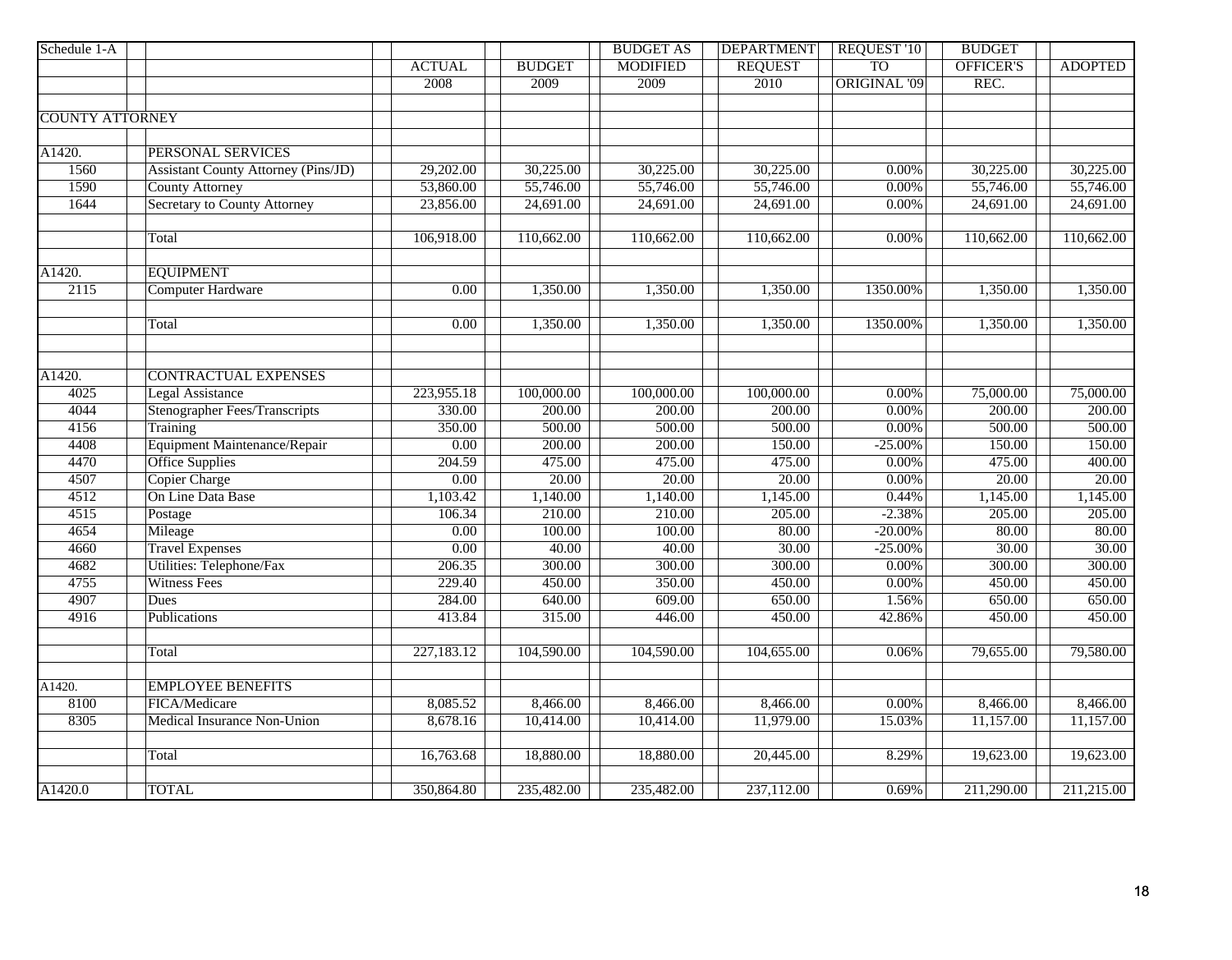| Schedule 1-A     |                                      |                   |                   | <b>BUDGET AS</b> | <b>DEPARTMENT</b> | <b>REQUEST '10</b>  | <b>BUDGET</b>     |                |
|------------------|--------------------------------------|-------------------|-------------------|------------------|-------------------|---------------------|-------------------|----------------|
|                  |                                      | <b>ACTUAL</b>     | <b>BUDGET</b>     | <b>MODIFIED</b>  | <b>REQUEST</b>    | T <sub>O</sub>      | OFFICER'S         | <b>ADOPTED</b> |
|                  |                                      | 2008              | 2009              | 2009             | 2010              | <b>ORIGINAL '09</b> | REC.              |                |
|                  |                                      |                   |                   |                  |                   |                     |                   |                |
| <b>PERSONNEL</b> |                                      |                   |                   |                  |                   |                     |                   |                |
| A1430.           | PERSONAL SERVICES                    |                   |                   |                  |                   |                     |                   |                |
| 1080             | Personnel Officer                    | 51,750.00         | 53,562.00         | 53,562.00        | 53,562.00         | $0.00\%$            | 53,562.00         | 53,562.00      |
| 1140             | <b>Personnel Assistant</b>           | 36,364.11         | 30,533.00         | 30,533.00        | 30,533.00         | 0.00%               | 30,533.00         | 30,533.00      |
| 1615             | <b>Examination Monitor</b>           | 160.00            | 300.00            | 300.00           | 300.00            | $0.00\%$            | 300.00            | 300.00         |
| 1630             | <b>Insurance Manager</b>             | 1,123.20          | 0.00              | 13,847.00        | 20,000.00         | 20000.00%           | 20,000.00         | 20,000.00      |
| 1660             | <b>Insurance Buyout Non Union</b>    | $\overline{0.00}$ | $\overline{0.00}$ | 650.00           | 1,070.00          | 1070.00%            | 1,002.00          | 1,002.00       |
|                  | Total                                | 89,397.31         | 84,395.00         | 98,892.00        | 105,465.00        | 24.97%              | 105,397.00        | 105,397.00     |
| A1430.           | <b>EQUIPMENT</b>                     |                   |                   |                  |                   |                     |                   |                |
| 2115             | Computer Hardware                    | $\overline{0.00}$ | 0.00              | 0.00             | 1,950.00          | 1950.00%            | 1,950.00          | 1,950.00       |
|                  | Total                                | $\overline{0.00}$ | 0.00              | 0.00             | 1,950.00          | 1950.00%            | 1,950.00          | 1,950.00       |
| A1430.           | <b>CONTRACTUAL EXPENSES</b>          |                   |                   |                  |                   |                     |                   |                |
| 4011             | Consultants                          | $\overline{0.00}$ | 6,500.00          | 6,500.00         | 6,500.00          | $0.00\%$            | 0.00              | 4,000.00       |
| 4019             | EAP                                  | 4,320.00          | 4,320.00          | 4,320.00         | 4,320.00          | $0.00\%$            | $\overline{0.00}$ | 0.00           |
| 4022             | FSA Admin. Chg                       | 6,088.50          | 6,500.00          | 6,500.00         | 6,800.00          | 4.62%               | 6,800.00          | 6,800.00       |
| 4034             | Physicals                            | 1,242.71          | 1,500.00          | 1,150.00         | 1,500.00          | $0.00\%$            | 1,500.00          | 1,500.00       |
| 4152             | Conference                           | 50.00             | 200.00            | 150.00           | 200.00            | $0.00\%$            | 200.00            | 200.00         |
| 4156             | Training                             | 374.00            | 500.00            | 500.00           | 1,000.00          | 100.00%             | 1,000.00          | 1,000.00       |
| 4408             | <b>Equipment Maintenance/Repairs</b> | $\overline{0.00}$ | 250.00            | 245.00           | 250.00            | $0.00\%$            | 250.00            | 250.00         |
| 4457             | <b>Computer Supplies</b>             | 0.00              | 200.00            | 200.00           | 200.00            | $0.00\%$            | 200.00            | 200.00         |
| 4460             | <b>Drug Testing</b>                  | 815.00            | 950.00            | 950.00           | 950.00            | $0.00\%$            | 950.00            | 950.00         |
| 4470             | <b>Office Supplies</b>               | 527.84            | 225.00            | 225.00           | 250.00            | 11.11%              | 250.00            | 250.00         |
| 4501             | Advertising                          | 7,000.13          | 10,000.00         | 10,000.00        | 10,000.00         | 0.00%               | 10,000.00         | 10,000.00      |
| 4507             | <b>Copier Charge</b>                 | 550.95            | 1,000.00          | 1,000.00         | 1,000.00          | $0.00\%$            | 1,000.00          | 1,000.00       |
| 4515             | Postage                              | 866.21            | 1,000.00          | 1,000.00         | 1,000.00          | $0.00\%$            | 1,000.00          | 1,000.00       |
| 4516             | Printing                             | 695.62            | 1,000.00          | 1,055.00         | 900.00            | $-10.00\%$          | 900.00            | 900.00         |
| 4575             | Computer Software Maint.             | 2,531.18          | 2,644.00          | 2,649.00         | 2,789.00          | 5.48%               | 2,789.00          | 2,789.00       |
| 4653             | Gasoline                             | $\overline{0.00}$ | 100.00            | 100.00           | 100.00            | $0.00\%$            | 100.00            | 100.00         |
| 4654             | Mileage                              | 305.97            | 300.00            | 940.00           | 900.00            | 200.00%             | 900.00            | 900.00         |
| 4660             | <b>Travel Expenses</b>               | 70.50             | 700.00            | 700.00           | 1,500.00          | 114.29%             | 1,500.00          | 1,500.00       |
| 4682             | Utilities: Telephone/Fax             | 466.77            | 550.00            | 550.00           | 550.00            | $0.00\%$            | 550.00            | 550.00         |
| 4903             | Awards                               | 936.00            | 550.00            | 550.00           | 1,400.00          | 154.55%             | 1,400.00          | 1,400.00       |
| 4907             | Dues                                 | 155.00            | 155.00            | 155.00           | 700.00            | 351.61%             | 700.00            | 700.00         |
| 4916             | Publications                         | 92.00             | 100.00            | 102.00           | 200.00            | 100.00%             | 200.00            | 200.00         |
| 4920             | <b>State Fees</b>                    | 1,791.00          | 2,000.00          | 1,758.00         | 2,000.00          | $0.00\%$            | 2,000.00          | 2,000.00       |
|                  | Total                                | 28,879.38         | 41,244.00         | 41,299.00        | 45,009.00         | 9.13%               | 34,189.00         | 38,189.00      |
|                  |                                      |                   |                   |                  |                   |                     |                   |                |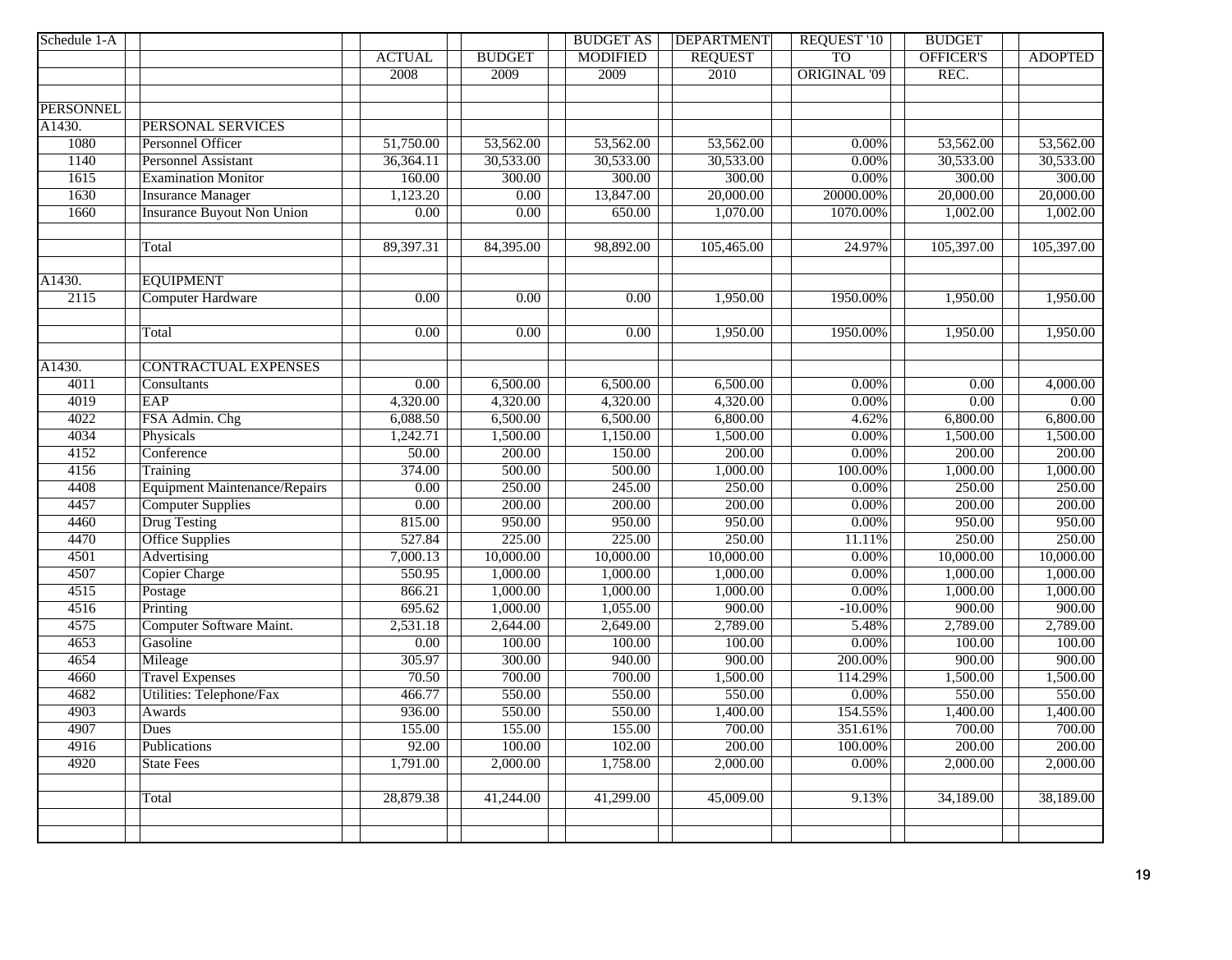| Schedule 1-A    |                              |               |               | <b>BUDGET AS</b> | <b>DEPARTMENT</b> | <b>REQUEST '10</b>  | <b>BUDGET</b>    |                |
|-----------------|------------------------------|---------------|---------------|------------------|-------------------|---------------------|------------------|----------------|
|                 |                              | <b>ACTUAL</b> | <b>BUDGET</b> | <b>MODIFIED</b>  | <b>REQUEST</b>    | T <sub>O</sub>      | <b>OFFICER'S</b> | <b>ADOPTED</b> |
|                 |                              | 2008          | 2009          | 2009             | 2010              | <b>ORIGINAL '09</b> | REC.             |                |
|                 |                              |               |               |                  |                   |                     |                  |                |
| A1430.          | <b>EMPLOYEE BENEFITS</b>     |               |               |                  |                   |                     |                  |                |
| 8100            | FICA/Medicare                | 6,513.04      | 6,457.00      | 7,517.00         | 8,069.00          | 24.97%              | 8,063.00         | 8,063.00       |
| 8305            | Medical Insurance Non-Union  | 17,376.29     | 24,213.00     | 24,213.00        | 27,845.00         | 15.00%              | 27,398.00        | 27,398.00      |
|                 |                              |               |               |                  |                   |                     |                  |                |
|                 | Total                        | 23,889.33     | 30,670.00     | 31,730.00        | 35,914.00         | 17.10%              | 35,461.00        | 35,461.00      |
|                 |                              |               |               |                  |                   |                     |                  |                |
| A1430.0         | <b>TOTAL</b>                 | 142,166.02    | 156,309.00    | 171,921.00       | 188,338.00        | 20.49%              | 176,997.00       | 180,997.00     |
|                 |                              |               |               |                  |                   |                     |                  |                |
| <b>REVENUE:</b> | <b>A1260 Fees</b>            | 4,050.00      | 3,000.00      | 3,000.00         | 3,500.00          | 16.67%              | 3,500.00         | 3,500.00       |
|                 |                              |               |               |                  |                   |                     |                  |                |
|                 | <b>Total Revenue</b>         | 4,050.00      | 3,000.00      | 3,000.00         | 3,500.00          | 16.67%              | 3,500.00         | 3,500.00       |
|                 |                              |               |               |                  |                   |                     |                  |                |
|                 | <b>Total Net County Cost</b> | 138,116.02    | 153,309.00    | 168,921.00       | 184,838.00        | 20.57%              | 173,497.00       | 177,497.00     |
|                 |                              |               |               |                  |                   |                     |                  |                |
|                 | Percent Revenue              | 2.85%         | 1.92%         | 1.74%            | .86%              | $-3.17%$            | 1.98%            | 1.93%          |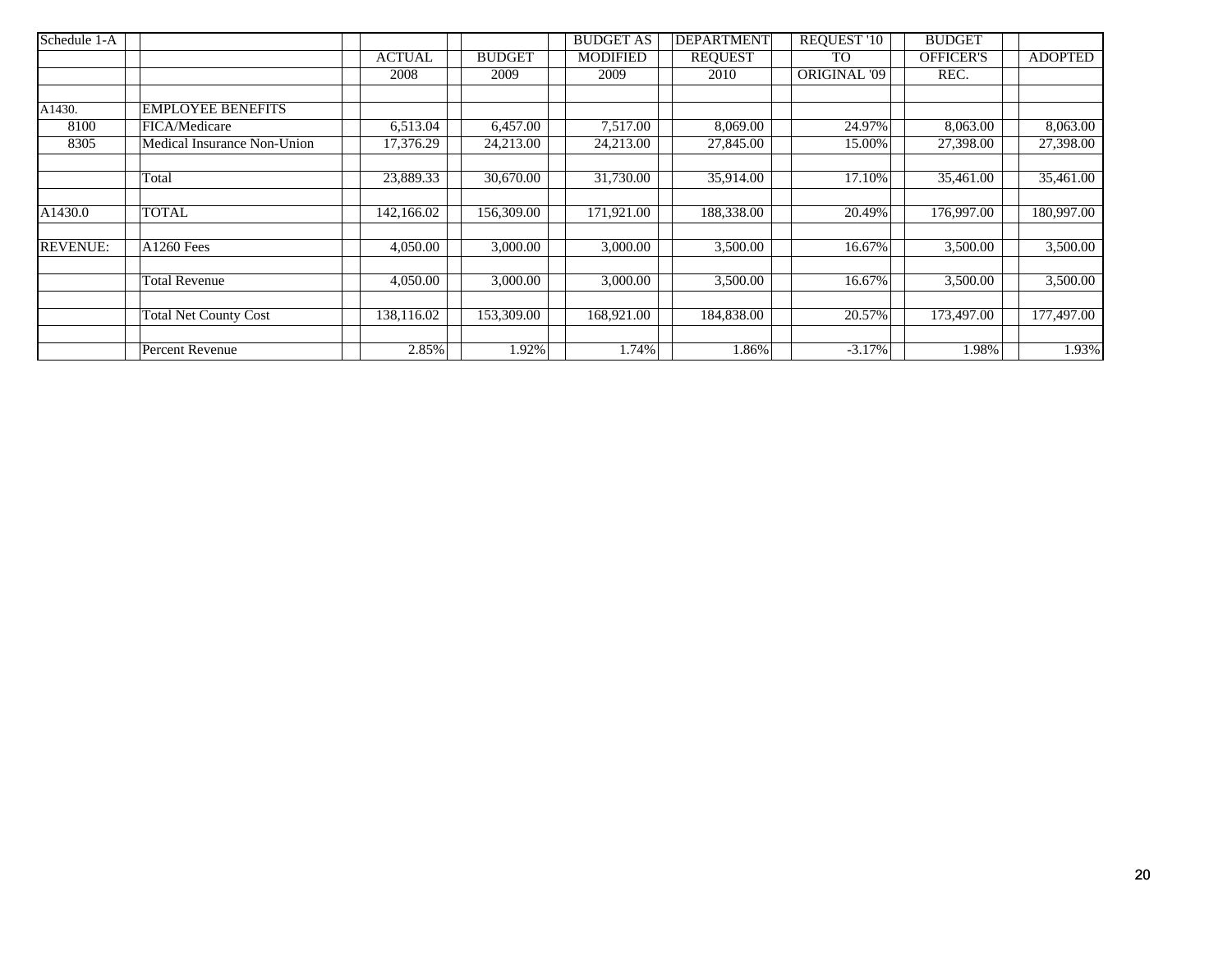| Schedule 1-A              |                                       |                   |                   | <b>BUDGET AS</b>  | <b>DEPARTMENT</b> | REQUEST '10         | <b>BUDGET</b>     |                   |
|---------------------------|---------------------------------------|-------------------|-------------------|-------------------|-------------------|---------------------|-------------------|-------------------|
|                           |                                       | <b>ACTUAL</b>     | <b>BUDGET</b>     | <b>MODIFIED</b>   | <b>REQUEST</b>    | <b>TO</b>           | OFFICER'S         | <b>ADOPTED</b>    |
|                           |                                       | 2008              | 2009              | 2009              | 2010              | <b>ORIGINAL '09</b> | REC.              |                   |
|                           |                                       |                   |                   |                   |                   |                     |                   |                   |
| <b>BOARD OF ELECTIONS</b> |                                       |                   |                   |                   |                   |                     |                   |                   |
| A1450.                    | <b>PERSONAL SERVICES</b>              |                   |                   |                   |                   |                     |                   |                   |
| 1050                      | <b>Commissioner</b> (Elections)       | 32,860.00         | 34,011.00         | 34,011.00         | 34,011.00         | 0.00%               | 34,011.00         | 34,011.00         |
| 1051                      | <b>Commissioner</b> (Elections)       | 32,860.00         | 34,011.00         | 34,011.00         | 34,011.00         | 0.00%               | 34,011.00         | 34,011.00         |
| 1595                      | <b>Deputy Election Commissioners</b>  | 32,844.85         | 31,639.00         | 31,639.00         | 31,639.00         | $0.00\%$            | 31,639.00         | 31,639.00         |
| 1596                      | <b>Election Workers</b>               | 39,721.02         | 50,010.00         | 50,010.00         | 54,940.00         | 9.86%               | 54,940.00         | 54,940.00         |
| 1597                      | <b>Elections Operations Assistant</b> | 9,972.50          | 10,780.00         | 10,780.00         | 10,780.00         | $0.00\%$            | 10,780.00         | 10,780.00         |
| 1660                      | <b>Insurance Buyout Non-Union</b>     | 948.48            | 1,794.00          | 1,794.00          | 1,794.00          | 0.00%               | 2,305.00          | 2,305.00          |
|                           |                                       |                   |                   |                   |                   |                     |                   |                   |
|                           | Total                                 | 149,206.85        | 162,245.00        | 162,245.00        | 167,175.00        | 3.04%               | 167,686.00        | 167,686.00        |
|                           |                                       |                   |                   |                   |                   |                     |                   |                   |
| A1450.                    | <b>EQUIPMENT</b>                      |                   |                   |                   |                   |                     |                   |                   |
| 2110                      | Chairs                                | 278.00            | $\overline{0.00}$ | $\overline{0.00}$ | 0.00              | 0.00%               | 0.00              | $\overline{0.00}$ |
| 2111                      | <b>Desk</b>                           | 1,269.77          | $\overline{0.00}$ | 0.00              | 0.00              | $0.00\%$            | 0.00              | $\overline{0.00}$ |
| 2112                      | <b>Voting Machines</b>                | 28,418.57         | $\overline{0.00}$ | 26,600.00         | 0.00              | $0.00\%$            | 0.00              | 0.00              |
| 2115                      | <b>Computer Hardware</b>              | 1,268.39          | 3,000.00          | 3,000.00          | 1,100.00          | $-63.33%$           | 1,100.00          | 1,100.00          |
| 2140                      | <b>File Cabinet</b>                   | 288.64            | 0.00              | 0.00              | 0.00              | $0.00\%$            | 0.00              | 0.00              |
| 2170                      | Document scanner                      | 674.99            | 1,350.00          | 1,350.00          | 0.00              | $-100.00\%$         | 0.00              | $\overline{0.00}$ |
| 2173                      | Telephone                             | 265.00            | 0.00              | 0.00              | $\overline{0.00}$ | $0.00\%$            | 0.00              | 0.00              |
| 2431                      | Time clock                            | 349.00            | $\overline{0.00}$ | 0.00              | $\overline{0.00}$ | $0.00\%$            | $\overline{0.00}$ | 0.00              |
| 2925                      | <b>Grant Equipment</b>                | 5,919.00          | 0.00              | $\overline{0.00}$ | 0.00              | $0.00\%$            | 0.00              | 0.00              |
|                           |                                       |                   |                   |                   |                   |                     |                   |                   |
|                           | Total                                 | 38,731.36         | 4,350.00          | 30,950.00         | 1,100.00          | $-74.71%$           | 1,100.00          | 1,100.00          |
|                           |                                       |                   |                   |                   |                   |                     |                   |                   |
| $\overline{A145}0.$       | <b>CONTRACTUAL EXPENSES</b>           |                   |                   |                   |                   |                     |                   |                   |
| 4060                      | <b>Election Inspectors</b>            | 1,805.94          | $\overline{0.00}$ | 0.00              | 0.00              | $0.00\%$            | 0.00              | $\overline{0.00}$ |
| 4152                      | Conferences                           | 120.00            | 190.00            | 190.00            | 190.00            | $0.00\%$            | 190.00            | 190.00            |
| 4156                      | Training                              | 501.98            | 2,000.00          | 1,936.36          | 9,700.00          | 385.00%             | 2,000.00          | 2,000.00          |
| 4408                      | Equipment Maintenance/Repair          | 107.11            | $\overline{0.00}$ | 0.00              | 250.00            | $0.00\%$            | 250.00            | 250.00            |
| 4434                      | <b>Voting Machine Storage</b>         | 3,386.15          | $\overline{0.00}$ | 0.00              | $\overline{0.00}$ | $0.00\%$            | $\overline{0.00}$ | 0.00              |
| 4457                      | <b>Computer Supplies</b>              | $\overline{0.00}$ | 250.00            | 263.87            | 250.00            | 0.00%               | 250.00            | 250.00            |
| 4461                      | <b>Election Supplies</b>              | 12,311.86         | 17,000.00         | 17,000.00         | 26,900.00         | 58.24%              | 12,000.00         | 26,900.00         |
| 4470                      | Office Supplies                       | 1,000.25          | 1,000.00          | 1,000.00          | 1,000.00          | $0.00\%$            | 1,000.00          | 1,000.00          |
| 4481                      | <b>Training Supplies</b>              | 322.02            | 400.00            | 386.13            | 400.00            | $0.00\%$            | 400.00            | 400.00            |
| 4484                      | <b>Voting Machine Supplies</b>        | 0.00              | 2,080.00          | 2,080.00          | 2,950.00          | 41.83%              | 2,000.00          | 2,000.00          |
| 4501                      | Advertising                           | 1,025.67          | 3,400.00          | 3,400.00          | 2,400.00          | $-29.41%$           | 2,400.00          | 2,400.00          |
| 4507                      | <b>Copier Charges</b>                 | 294.95            | 200.00            | 200.00            | 300.00            | 50.00%              | 200.00            | 200.00            |
| 4515                      | Postage                               | 5,925.13          | 8,300.00          | 8,300.00          | 8,600.00          | 3.61%               | 7,000.00          | 7,000.00          |
| 4516                      | Printing                              | 2,746.80          | 3,000.00          | 4,600.00          | 3,000.00          | $0.00\%$            | 3,000.00          | 3,000.00          |
| 4522                      | Shipments                             | 4.72              | 0.00              | 0.00              | 0.00              | $0.00\%$            | 0.00              | $\overline{0.00}$ |
| 4571                      | <b>Computer Software</b>              | 0.00              | 0.00              | 0.00              | 7,000.00          | 7000.00%            | 7,000.00          | 7,000.00          |
| 4576                      | Comp. Software Maintenance            | 12,527.50         | 12,528.00         | 12,528.00         | 17,866.00         | 42.61%              | 17,866.00         | 17,866.00         |
| 4577                      | <b>Computer Technical Assistance</b>  | 0.00              | 0.00              | 0.00              | 5,550.00          | 5550.00%            | 5,550.00          | 5,550.00          |
|                           |                                       |                   |                   |                   |                   |                     |                   |                   |
|                           |                                       |                   |                   |                   |                   |                     |                   |                   |
|                           |                                       |                   |                   |                   |                   |                     |                   |                   |
|                           |                                       |                   |                   |                   |                   |                     |                   |                   |
|                           |                                       |                   |                   |                   |                   |                     |                   |                   |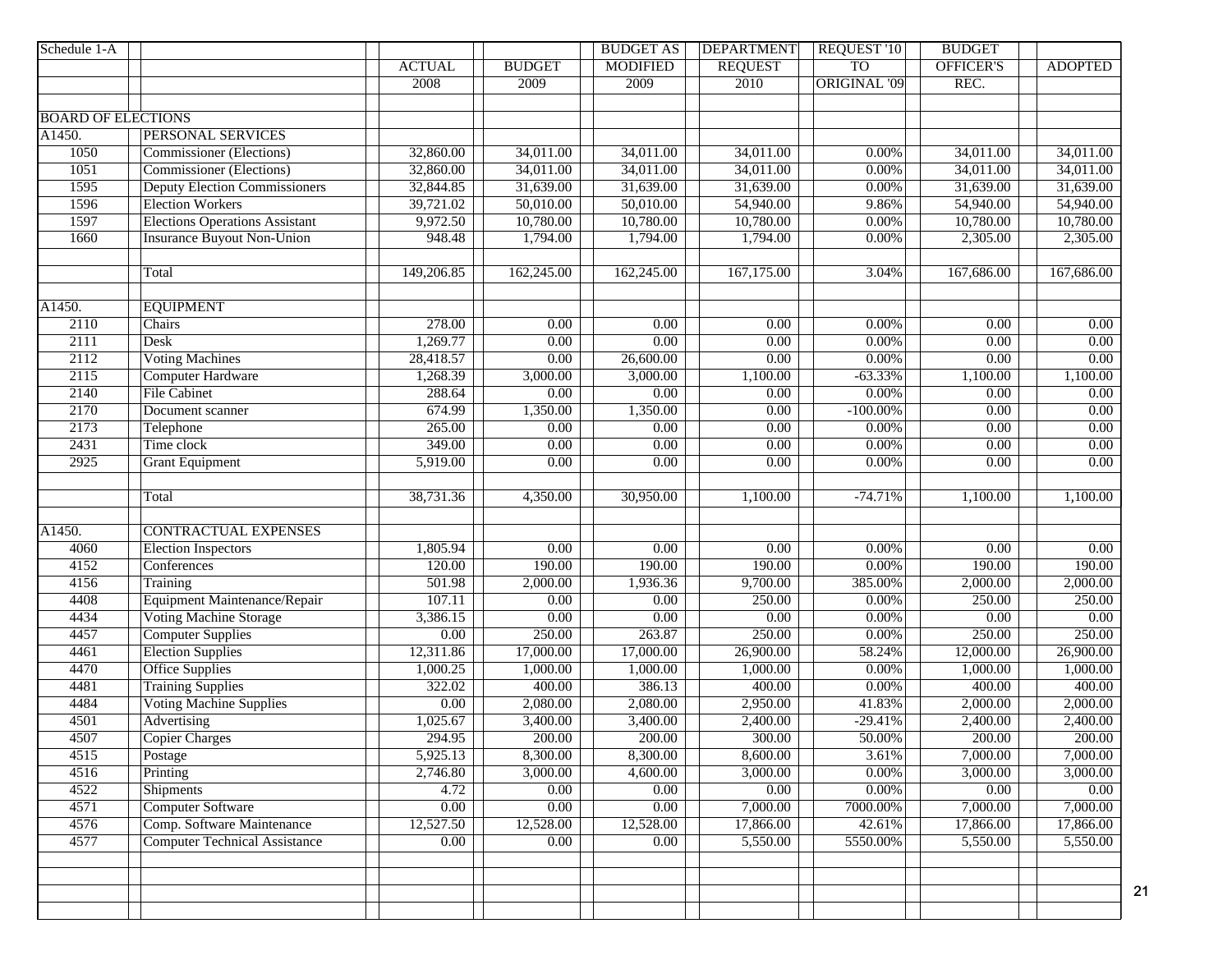| Schedule 1-A    |                                    |                        |                   | <b>BUDGET AS</b>  | <b>DEPARTMENT</b> | REQUEST '10         | <b>BUDGET</b>           |                         |
|-----------------|------------------------------------|------------------------|-------------------|-------------------|-------------------|---------------------|-------------------------|-------------------------|
|                 |                                    | <b>ACTUAL</b>          | <b>BUDGET</b>     | <b>MODIFIED</b>   | <b>REQUEST</b>    | T <sub>O</sub>      | <b>OFFICER'S</b>        | <b>ADOPTED</b>          |
|                 |                                    | 2008                   | 2009              | 2009              | 2010              | <b>ORIGINAL '09</b> | REC.                    |                         |
|                 |                                    |                        |                   |                   |                   |                     |                         |                         |
|                 | <b>CONTRACTUAL EXPENSES CONT</b>   |                        |                   |                   |                   |                     |                         |                         |
| 4653            | Gasoline                           | 411.06                 | 800.00            | 800.00            | 800.00            | $0.00\%$            | 500.00                  | $\overline{500.00}$     |
| 4654            | Mileage                            | 935.49                 | 900.00            | 900.00            | 900.00            | $0.00\%$            | 600.00                  | 600.00                  |
| 4659            | Transportation                     | 770.00                 | 0.00              | 0.00              | $\overline{0.00}$ | $0.00\%$            | 0.00                    | 0.00                    |
| 4660            | <b>Travel Expenses</b>             | 2,506.47               | 1,700.00          | 1,763.64          | 2,800.00          | 64.71%              | 1,700.00                | 1,700.00                |
| 4665            | <b>Mileage: Election Workers</b>   | 536.42                 | $\overline{0.00}$ | $\overline{0.00}$ | $\overline{0.00}$ | $0.00\%$            | $\overline{0.00}$       | 0.00                    |
| 4676            | <b>Utilities: Cellular Service</b> | 27.39                  | 200.00            | 200.00            | 200.00            | $0.00\%$            | 200.00                  | 200.00                  |
| 4682            | <b>Utilities: Telephone/Fax</b>    | 591.08                 | 700.00            | 700.00            | 700.00            | $0.00\%$            | 700.00                  | 700.00                  |
| 4907            | Dues                               | 140.00                 | 140.00            | 140.00            | 140.00            | $0.00\%$            | 140.00                  | 140.00                  |
| 4916            | Publications                       | 50.00                  | 90.00             | 90.00             | 90.00             | 0.00%               | 90.00                   | 90.00                   |
| 4990            | <b>Grant Contractual</b>           | 0.00                   | 5,984.00          | 4,384.00          | 0.00              | $0.00\%$            | $\overline{0.00}$       | 0.00                    |
|                 | Total                              | 48,047.99              | 60,862.00         | 60,862.00         | 91,986.00         | 51.14%              | 65,036.00               | 79,936.00               |
| A1450.          | <b>EMPLOYEE BENEFITS</b>           |                        |                   |                   |                   |                     |                         |                         |
| 8100            | FICA/Medicare                      | 8,426.51               | 12,412.00         | 12,412.00         | 12,789.00         | 3.04%               | 12,828.00               | 12,828.00               |
| 8305            | Medical Insurance Non-Union        | 10,824.60              | 11,976.00         | 11,976.00         | 13,773.00         | 15.01%              | 5,010.00                | 5,010.00                |
|                 | Total                              | 19,251.11              | 24,388.00         | 24,388.00         | 26,562.00         | 8.91%               | 17,838.00               | 17,838.00               |
| A1450.0         | <b>TOTAL</b>                       | 255, 237. 31           | 251,845.00        | 278,445.00        | 286,823.00        | 13.89%              | $\overline{251,660.00}$ | $\overline{266,560.00}$ |
| <b>REVENUE:</b> | A1289 Election Fees                | 319.02                 | 1,000.00          | 1,000.00          | 1,000.00          | $0.00\%$            | 1,000.00                | 1,000.00                |
|                 | A2210 Other Governments            | 189,607.86             | 189,608.00        | 189,608.00        | 246,920.00        | 30.23%              | 246,920.00              | 246,920.00              |
|                 | A4089 Federal Aid Other            | 7,997.75               | 5,984.00          | 5,984.00          | $\overline{0.00}$ | $-100.00\%$         | 0.00                    | $0.00\,$                |
|                 | <b>Total Revenue</b>               | 197,924.63             | 196,592.00        | 196,592.00        | 247,920.00        | 26.11%              | 247,920.00              | 247,920.00              |
|                 | <b>Total Net County Cost</b>       | $\overline{57,312.68}$ | 55,253.00         | 81,853.00         | 38,903.00         | $-29.59%$           | 3,740.00                | 18,640.00               |
|                 | <b>Percent Revenue</b>             | 77.55%                 | 78.06%            | 70.60%            | 86.44%            | 10.73%              | 98.51%                  | 93.01%                  |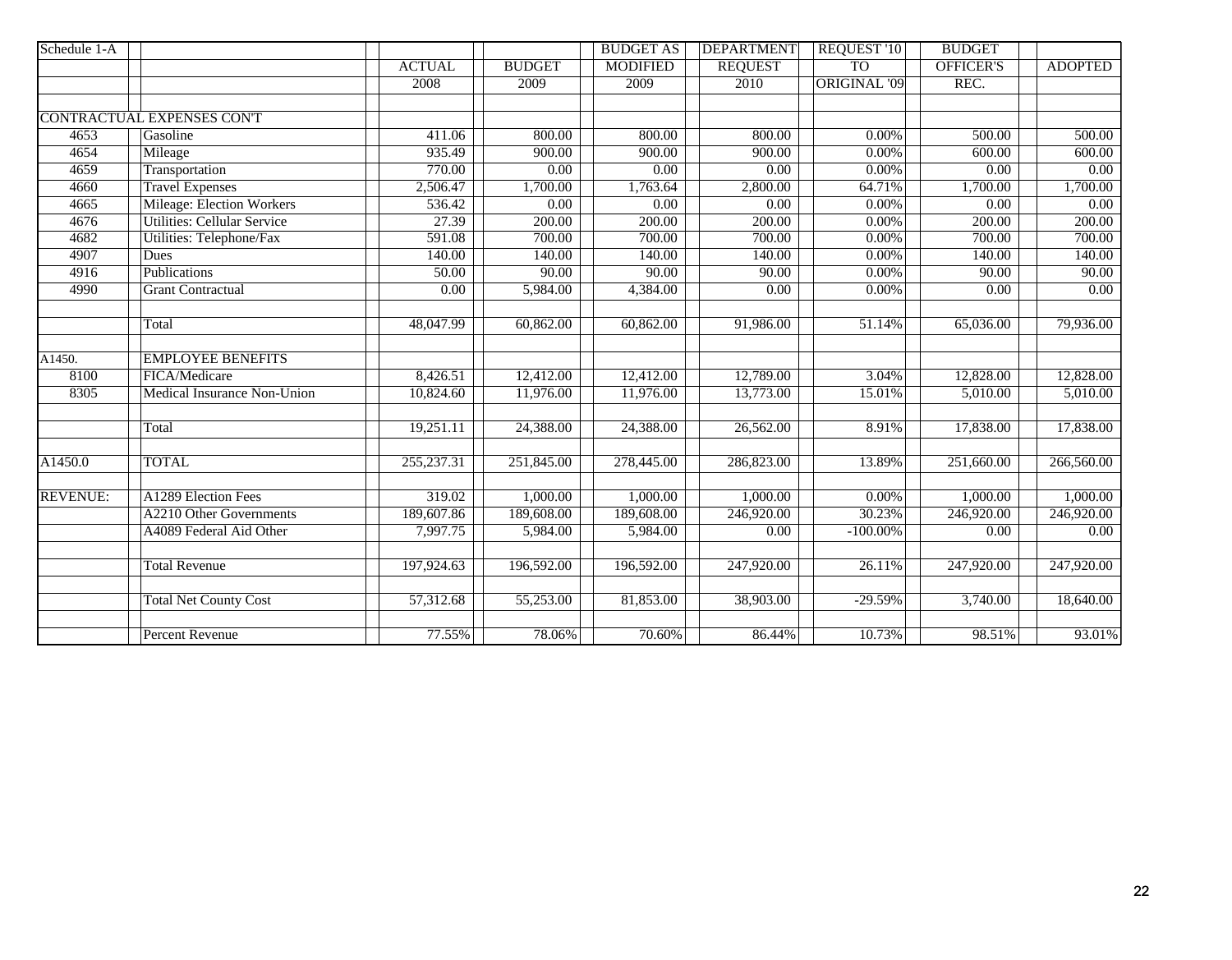| Schedule 1-A              |                                      |                   |                   | <b>BUDGET AS</b>  | <b>DEPARTMENT</b>         | <b>REQUEST '10</b>  | <b>BUDGET</b>             |                   |
|---------------------------|--------------------------------------|-------------------|-------------------|-------------------|---------------------------|---------------------|---------------------------|-------------------|
|                           |                                      | <b>ACTUAL</b>     | <b>BUDGET</b>     | <b>MODIFIED</b>   | <b>REQUEST</b>            | <b>TO</b>           | <b>OFFICER'S</b>          | <b>ADOPTED</b>    |
|                           |                                      | 2008              | 2009              | 2009              | 2010                      | <b>ORIGINAL '09</b> | REC.                      |                   |
| <b>RECORDS MANAGEMENT</b> |                                      |                   |                   |                   |                           |                     |                           |                   |
| A1460.                    | <b>PERSONAL SERVICES</b>             |                   |                   |                   |                           |                     |                           |                   |
| 1255                      | <b>Records Retention Clerk</b>       | 26,941.46         | 27,771.00         | 27,771.00         | 27,771.00                 | 0.00%               | 27,771.00                 | 27,771.00         |
| 1509                      | Comp Time Buyout CSEA                | 446.99            | $\overline{0.00}$ | 396.63            | $\overline{0.00}$         | 0.00%               | $\overline{0.00}$         | 0.00              |
|                           |                                      |                   |                   |                   |                           |                     |                           |                   |
|                           | Total                                | 27,388.45         | 27,771.00         | 28,167.63         | 27,771.00                 | 0.00%               | 27,771.00                 | 27,771.00         |
|                           |                                      |                   |                   |                   |                           |                     |                           |                   |
| A1460.                    | <b>EQUIPMENT</b>                     |                   |                   |                   |                           |                     |                           |                   |
| 2110<br>2113              | Chair                                | $\overline{0.00}$ | $\overline{0.00}$ | 219.00<br>140.00  | $\overline{0.00}$<br>0.00 | 0.00%<br>$0.00\%$   | $\overline{0.00}$         | 0.00<br>0.00      |
| 2115                      | Table                                | $\overline{0.00}$ | 0.00              | 2,103.37          |                           | 350.00%             | 0.00<br>$\overline{0.00}$ | 0.00              |
| 2172                      | <b>Computer Hardware</b>             | 3,175.67<br>0.00  | 2,500.00<br>0.00  | 0.00              | 11,250.00<br>0.00         | 0.00%               | 0.00                      | 0.00              |
| 2609                      | Map Files<br>Shelving                | 2,673.00          | $\overline{0.00}$ | $\overline{0.00}$ | 0.00                      | 0.00%               | $\overline{0.00}$         | 0.00              |
|                           |                                      |                   |                   |                   |                           |                     |                           |                   |
|                           | Total                                | 5,848.67          | 2,500.00          | 2,462.37          | 11,250.00                 | 350.00%             | 0.00                      | $\overline{0.00}$ |
|                           |                                      |                   |                   |                   |                           |                     |                           |                   |
| A1460.                    | <b>CONTRACTUAL EXPENSES</b>          |                   |                   |                   |                           |                     |                           |                   |
| 4002                      | <b>Archival of Records</b>           | 1,319.92          | 1,500.00          | 626.67            | 2,000.00                  | 33.33%              | 2,000.00                  | 2,000.00          |
| 4152                      | Conferences                          | 129.00            | 100.00            | 100.00            | 100.00                    | 0.00%               | 100.00                    | 100.00            |
| 4408                      | <b>Equipment Maintenance/Repairs</b> | $\overline{0.00}$ | 500.00            | 500.00            | 500.00                    | 0.00%               | 500.00                    | 500.00            |
| 4451                      | <b>Archival Supplies</b>             | 1,317.76          | 1,500.00          | 1,500.00          | 1,500.00                  | 0.00%               | 1,500.00                  | 1,500.00          |
| 4457                      | <b>Computer Supplies</b>             | 0.00              | 200.00            | 200.00            | 200.00                    | 0.00%               | 200.00                    | 200.00            |
| 4470                      | <b>Office Supplies</b>               | 332.46            | 200.00            | 400.00            | 200.00                    | 0.00%               | 200.00                    | 200.00            |
| 4507                      | <b>Copier Charge</b>                 | 7.10              | 150.00            | 150.00            | 150.00                    | 0.00%               | 150.00                    | 150.00            |
| 4571                      | <b>Computer Software</b>             | 643.00            | 500.00            | 500.00            | 5,000.00                  | 900.00%             | 5,000.00                  | 5,000.00          |
| 4575                      | <b>Computer Software Maintenance</b> | 3,192.00          | 3,600.00          | 3,600.00          | 5,100.00                  | 41.67%              | 5,100.00                  | 5,100.00          |
| 4653                      | Gasoline                             | 0.00              | 100.00            | 100.00            | $\overline{0.00}$         | $-100.00\%$         | 0.00                      | 0.00              |
| 4654                      | Mileage                              | $\overline{0.00}$ | 100.00            | 100.00            | 0.00                      | $-100.00\%$         | 0.00                      | 0.00              |
| 4660                      | <b>Travel Expenses</b>               | $\overline{0.00}$ | 200.00            | 0.00              | 0.00                      | $-100.00\%$         | $\overline{0.00}$         | 0.00              |
| 4682                      | Utilities: Telephone/Fax             | 48.00             | 50.00             | 50.00             | 50.00                     | 0.00%               | 50.00                     | 50.00             |
| 4907                      | Dues                                 | 50.00             | 100.00            | 100.00            | 100.00                    | 0.00%               | 100.00                    | 100.00            |
| 4916                      | Publications                         | $\overline{0.00}$ | 100.00            | 100.00            | 100.00                    | 0.00%               | 100.00                    | 100.00            |
| 4917                      | Rec Mgt Technician (Contract)        | 10,500.00         | 10,500.00         | 10,500.00         | 10,500.00                 | 0.00%               | 10,500.00                 | 10,500.00         |
| 4964                      | Leases: Records/Film Storage         | 717.80            | 800.00            | 1,505.00          | 2,106.00                  | 163.25%             | 2,106.00                  | 2,106.00          |
|                           |                                      |                   |                   |                   |                           |                     |                           |                   |
|                           | Total                                | 18,257.04         | 20,200.00         | 20,031.67         | 27,606.00                 | 36.66%              | $\overline{27,606.00}$    | 27,606.00         |
|                           | <b>EMPLOYEE BENEFITS</b>             |                   |                   |                   |                           |                     |                           |                   |
| A1460.<br>8100            | FICA/Medicare                        | 2,014.28          | 2,125.00          | 2,125.00          | 2,125.00                  | $0.00\%$            | 2,125.00                  | 2,125.00          |
| 8303                      | Medical Insurance CSEA               | 9,454.44          | 11,346.00         | 11,346.00         | 13,048.00                 | 15.00%              | 12,155.00                 | 12,155.00         |
|                           |                                      |                   |                   |                   |                           |                     |                           |                   |
|                           | Total                                | 11,468.72         | 13,471.00         | 13,471.00         | 15,173.00                 | 12.63%              | 14,280.00                 | 14,280.00         |
|                           |                                      |                   |                   |                   |                           |                     |                           |                   |
| A1460.0                   | <b>TOTAL</b>                         | 62,962.88         | 63,942.00         | 64,132.67         | 81,800.00                 | 27.93%              | 69,657.00                 | 69,657.00         |
|                           |                                      |                   |                   |                   |                           |                     |                           |                   |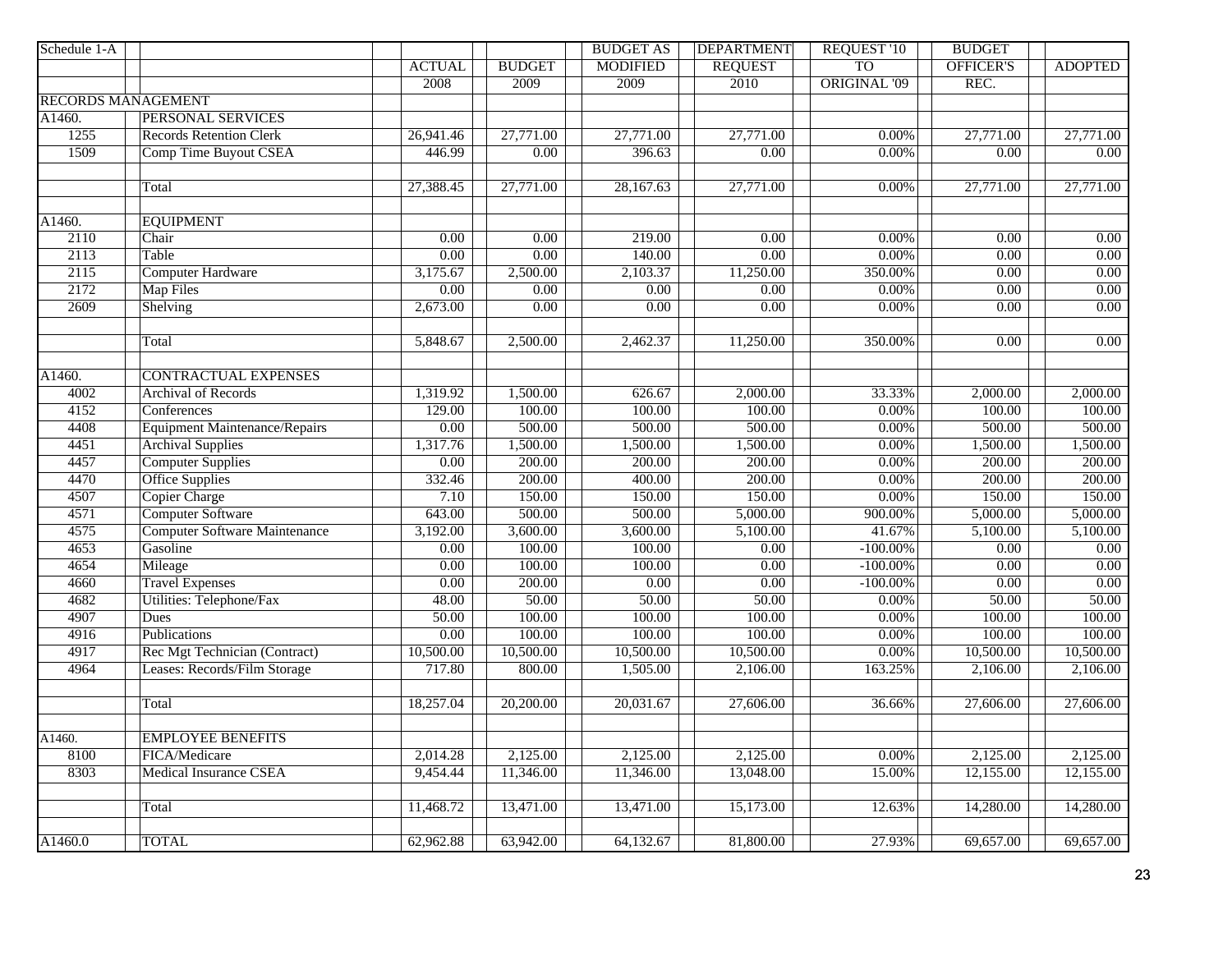| Schedule 1-A                  |                                                |                   |               | <b>BUDGET AS</b> | <b>DEPARTMENT</b> | <b>REQUEST '10</b>  | <b>BUDGET</b>     |                   |
|-------------------------------|------------------------------------------------|-------------------|---------------|------------------|-------------------|---------------------|-------------------|-------------------|
|                               |                                                | <b>ACTUAL</b>     | <b>BUDGET</b> | <b>MODIFIED</b>  | <b>REQUEST</b>    | <b>TO</b>           | OFFICER'S         | <b>ADOPTED</b>    |
|                               |                                                | 2008              | 2009          | 2009             | 2010              | <b>ORIGINAL '09</b> | REC.              |                   |
|                               | <b>SHARED SERVICES BUILDINGS</b>               |                   |               |                  |                   |                     |                   |                   |
| <b>COUNTY OFFICE BUILDING</b> |                                                |                   |               |                  |                   |                     |                   |                   |
| A1620.                        | <b>EQUIPMENT</b>                               |                   |               |                  |                   |                     |                   |                   |
| 2600                          | <b>Extractor Carpet Cleaning System</b>        | $\overline{0.00}$ | 2,000.00      | 2,000.00         | $\overline{0.00}$ | $-100.00\%$         | $\overline{0.00}$ | $\overline{0.00}$ |
| 2611                          | Lawn tractor/accessories                       | 6,365.98          | 0.00          | 0.00             | 0.00              | $0.00\%$            | 0.00              | $\overline{0.00}$ |
|                               |                                                |                   |               |                  |                   |                     |                   |                   |
|                               | Total                                          | 6,365.98          | 2,000.00      | 2,000.00         | $\overline{0.00}$ | $-100.00\%$         | $\overline{0.00}$ | 0.00              |
|                               |                                                |                   |               |                  |                   |                     |                   |                   |
| A1620.                        | <b>CONTRACTUAL EXPENSES</b>                    |                   |               |                  |                   |                     |                   |                   |
| 4404                          | <b>Building Maintenance</b>                    | 0.00              | 0.00          | 2,758.53         | 0.00              | $0.00\%$            | 0.00              | 0.00              |
| 4414                          | Maintenance Contract - HVAC                    | 1,927.01          | 2,000.00      | 3,950.00         | 2,000.00          | $0.00\%$            | 2,000.00          | 2,000.00          |
| 4415                          | Maintenance Contract - Yard/Tree               | 1,830.46          | 500.00        | 1,300.00         | 500.00            | $0.00\%$            | 500.00            | 500.00            |
| 4416                          | Maintenance Contract - Parking Lot             | 308.97            | 600.00        | 600.00           | 600.00            | 0.00%               | 600.00            | 600.00            |
| 4417                          | Maintenance Contract - Fire/Sprinkler          | 5,772.97          | 5,500.00      | 5,500.00         | 5,500.00          | $0.00\%$            | 5,500.00          | 5,500.00          |
| 4418                          | Maintenance Contract - Elevators               | 4,340.00          | 4,100.00      | 4,580.90         | 4,500.00          | 9.76%               | 4,500.00          | 4,500.00          |
| 4419                          | <b>Yard Equipment Maintenance</b>              | 11.04             | 350.00        | 350.00           | 300.00            | $-14.29%$           | 300.00            | 300.00            |
| 4420                          | <b>Cleaning Contract: Window</b>               | 1,769.50          | 1,400.00      | 1,400.00         | 1,975.00          | 41.07%              | 1,975.00          | 1,975.00          |
| 4421                          | <b>Cleaning Contract: Carpet/Entrance Mats</b> | 1,019.97          | 1,200.00      | 1,650.00         | 300.00            | $-75.00\%$          | 300.00            | 300.00            |
| 4422                          | <b>Building Equipment Maintenance</b>          | 1,621.49          | 1,500.00      | 2,927.08         | 1,500.00          | 0.00%               | 1,500.00          | 1,500.00          |
| 4423                          | <b>Buildings &amp; Grounds Parts</b>           | 910.48            | 1,000.00      | 1,000.00         | 1,000.00          | $0.00\%$            | 1,000.00          | 1,000.00          |
| 4453                          | Supplies: Buildings & Grounds                  | 8,569.48          | 5,500.00      | 7,000.00         | 5,500.00          | 0.00%               | 5,500.00          | 5,500.00          |
| 4464                          | Supplies: Janitorial                           | 5,487.36          | 5,500.00      | 5,600.00         | 5,500.00          | $0.00\%$            | 5,500.00          | 5,500.00          |
| 4474                          | <b>Safety Supplies</b>                         | 0.00              | 0.00          | 0.00             | 500.00            | 500.00%             | 500.00            | 500.00            |
| 4507                          | <b>Copier Charge</b>                           | 159.85            | 150.00        | 150.00           | 150.00            | $0.00\%$            | 150.00            | 150.00            |
| 4511                          | <b>Motors</b>                                  | 0.00              | 500.00        | 500.00           | 500.00            | 0.00%               | 500.00            | 500.00            |
| 4521                          | <b>Trash Removal</b>                           | 1,498.02          | 1,600.00      | 1,600.00         | 1,700.00          | 6.25%               | 1,700.00          | 1,700.00          |
| 4616                          | <b>Hand Tools</b>                              | 235.27            | 250.00        | 250.00           | 200.00            | $-20.00\%$          | 200.00            | 200.00            |
| 4653                          | Gasoline                                       | 1,542.37          | 1,700.00      | 1,600.00         | 1,300.00          | $-23.53%$           | 1,300.00          | 1,300.00          |
| 4654                          | Mileage                                        | 217.54            | 275.00        | 275.00           | 250.00            | $-9.09%$            | 250.00            | 250.00            |
| 4661                          | Vehicle Parts/Maintenance/Repairs              | 1,590.64          | 800.00        | 800.00           | 800.00            | 0.00%               | 800.00            | 800.00            |
| 4676                          | <b>Utilities: Cellular Services</b>            | 342.62            | 350.00        | 350.00           | 350.00            | $0.00\%$            | 350.00            | 350.00            |
| 4677                          | <b>Utilities: Electric</b>                     | 37,002.61         | 39,500.00     | 39,500.00        | 38,000.00         | $-3.80%$            | 38,000.00         | 38,000.00         |
| 4678                          | <b>Utilities: Gas</b>                          | 27,834.00         | 42,000.00     | 41,469.10        | 30,000.00         | $-28.57%$           | 30,000.00         | 28,000.00         |
| 4682                          | <b>Utilities: Telephone/Fax</b>                | 377.10            | 500.00        | 500.00           | 350.00            | $-30.00\%$          | 350.00            | 350.00            |
| 4684                          | <b>Utilities: Water/Sewer</b>                  | 4,874.38          | 5,400.00      | 5,400.00         | 5,400.00          | 0.00%               | 5,400.00          | 5,400.00          |
|                               |                                                |                   |               |                  |                   |                     |                   |                   |
|                               | Total                                          | 109,243.13        | 122,175.00    | 131,010.61       | 108,675.00        | $-11.05%$           | 108,675.00        | 106,675.00        |
|                               |                                                |                   |               |                  |                   |                     |                   |                   |
| A1620.0                       | <b>TOTAL</b>                                   | 115,609.11        | 124,175.00    | 133,010.61       | 108,675.00        | $-12.48%$           | 108,675.00        | 106,675.00        |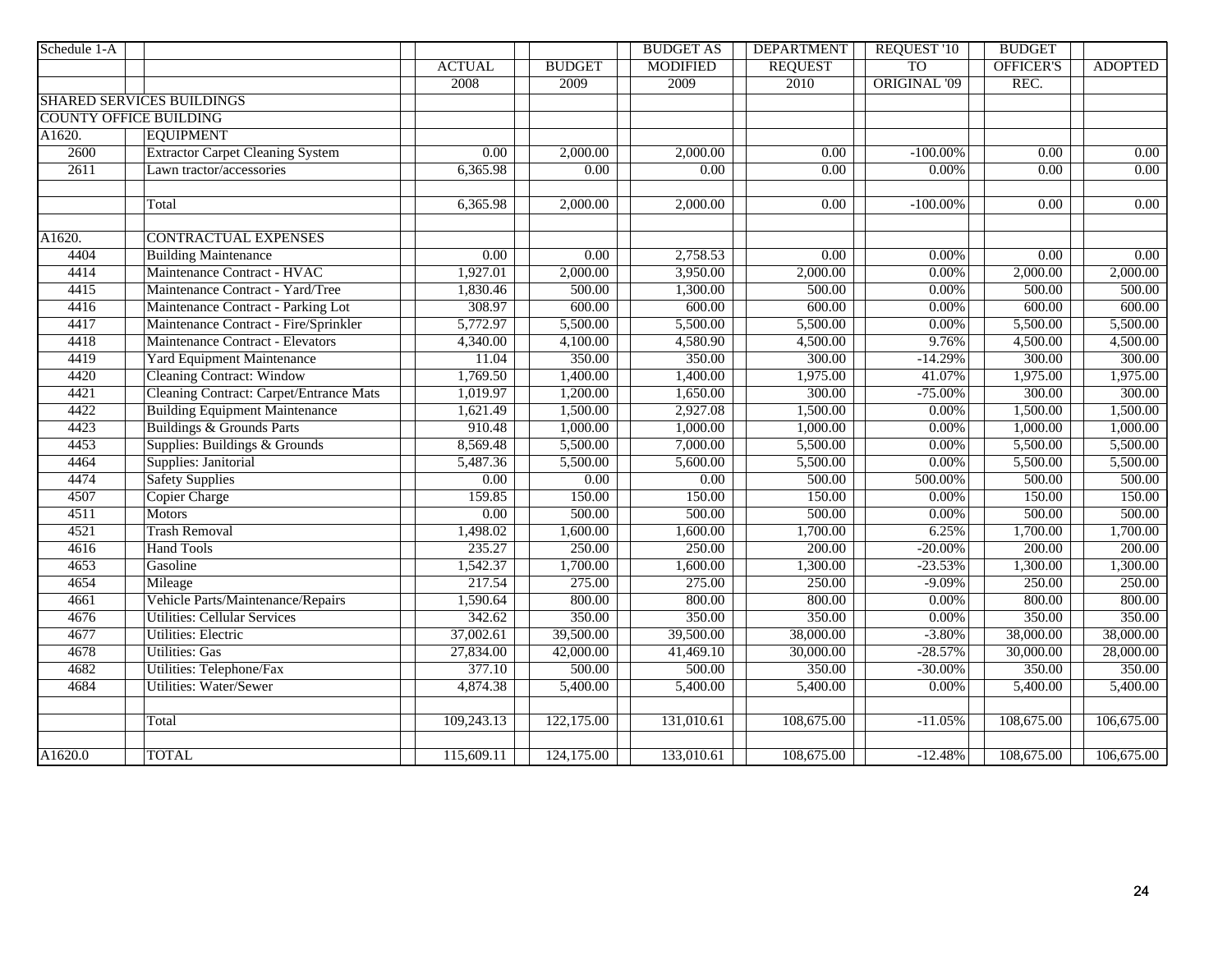| $\left  \vdots \right\rangle$         |               |               |                  |                   |                    |                  |                |
|---------------------------------------|---------------|---------------|------------------|-------------------|--------------------|------------------|----------------|
| Schedule 1-A                          |               |               | <b>BUDGET AS</b> | <b>DEPARTMENT</b> | <b>REQUEST '10</b> | <b>BUDGET</b>    |                |
|                                       | <b>ACTUAL</b> | <b>BUDGET</b> | <b>MODIFIED</b>  | <b>REQUEST</b>    | TO.                | <b>OFFICER'S</b> | <b>ADOPTED</b> |
|                                       | 2008          | 2009          | 2009             | 2010              | ORIGINAL '09       | REC.             |                |
|                                       |               |               |                  |                   |                    |                  |                |
| <b>REVENUE:</b><br>A1710 Public Works | 3,164.61      | 1,600.00      | 0.000, 00        | 2,000.00          | 25.00%             | 2,000.00         | 2,000.00       |
| A2412 YTASC Rent                      | 8,000.00      | 8,000.00      | 8,000.00         | 8,000.00          | $0.00\%$           | 8,000.00         | 8,000.00       |
| A2416 Auditorium Fees                 | 160.00        | 0.00          | 0.00             | 0.00              | $0.00\%$           | 0.00             | $0.00\,$       |
|                                       |               |               |                  |                   |                    |                  |                |
| <b>Total Revenue</b>                  | 11,324.61     | 9,600.00      | 9,600.00         | 10,000.00         | 4.17%              | 10,000.00        | 10,000.00      |
|                                       |               |               |                  |                   |                    |                  |                |
| <b>Total Net County Cost</b>          | 104,284.50    | 114,575.00    | 123,410.61       | 98,675.00         | $-13.88\%$         | 98,675.00        | 96,675.00      |
|                                       |               |               |                  |                   |                    |                  |                |
| Percent Revenue                       | 9.80%         | 7.73%         | 7.22%            | 9.20%             | 19.02%             | 9.20%            | 9.37%          |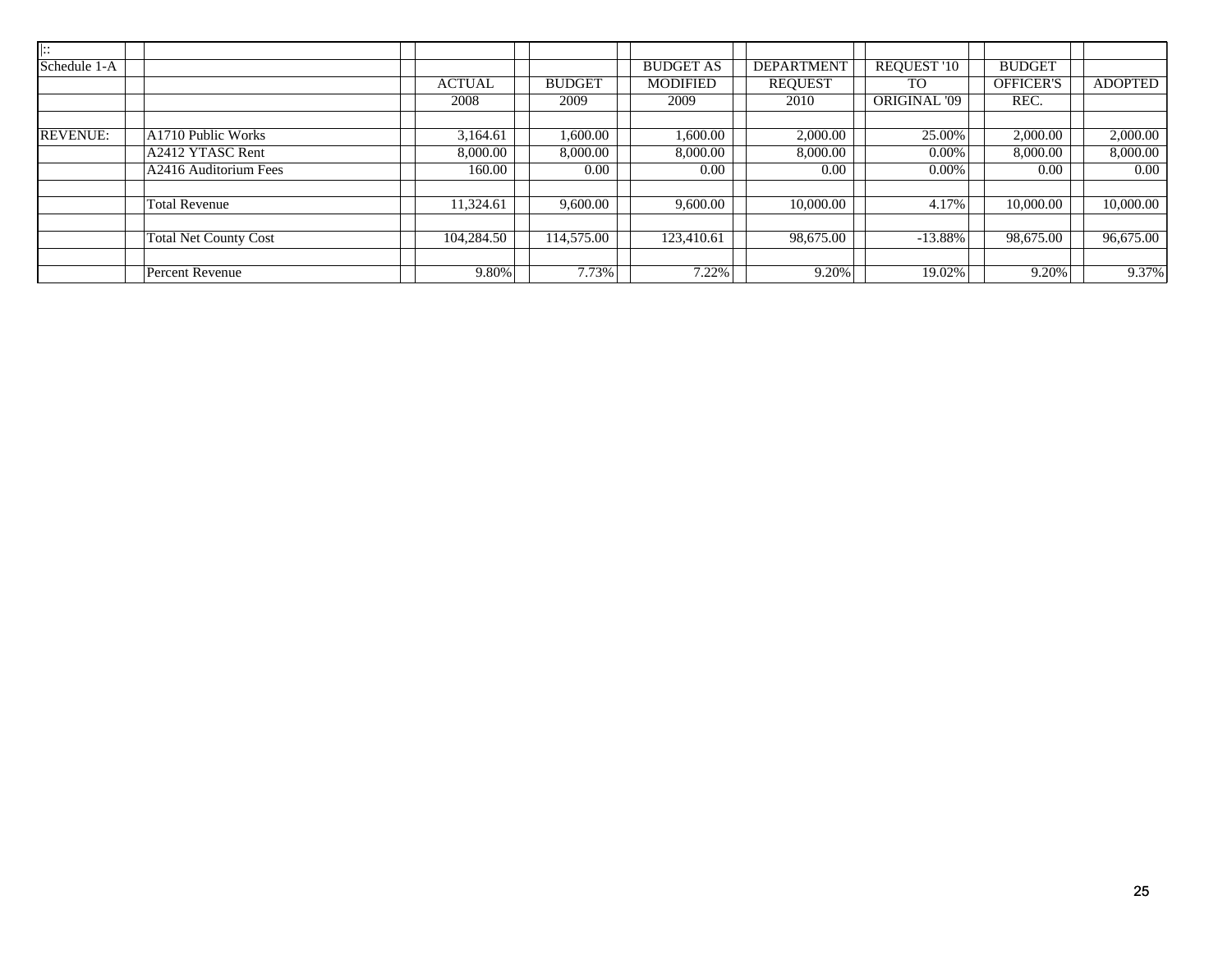| $\overline{::}$ |                                                |                   |               |                   |                   |                     |                   |                |
|-----------------|------------------------------------------------|-------------------|---------------|-------------------|-------------------|---------------------|-------------------|----------------|
| Schedule 1-A    |                                                |                   |               | <b>BUDGET AS</b>  | <b>DEPARTMENT</b> | REQUEST '10         | <b>BUDGET</b>     |                |
|                 |                                                | <b>ACTUAL</b>     | <b>BUDGET</b> | <b>MODIFIED</b>   | <b>REQUEST</b>    | <b>TO</b>           | OFFICER'S         | <b>ADOPTED</b> |
|                 |                                                | 2008              | 2009          | 2009              | 2010              | <b>ORIGINAL '09</b> | REC.              |                |
|                 |                                                |                   |               |                   |                   |                     |                   |                |
|                 | PUBLIC SAFETY BUILDING                         |                   |               |                   |                   |                     |                   |                |
| A1621.          | PERSONAL SERVICES                              |                   |               |                   |                   |                     |                   |                |
| 1580            | <b>Cleaner PT</b>                              | 8,661.08          | 11,569.00     | 11,569.00         | 11,569.00         | 0.00%               | 11,569.00         | 11,569.00      |
|                 | Total                                          | 8,661.08          | 11,569.00     | 11,569.00         | 11,569.00         | 0.00%               | 11,569.00         | 11,569.00      |
| A1621.          | <b>EQUIPMENT</b>                               |                   |               |                   |                   |                     |                   |                |
| 2600            | <b>Extractor Carpet Cleaning System</b>        | $\overline{0.00}$ | 500.00        | 500.00            | $\overline{0.00}$ | $-100.00\%$         | $\overline{0.00}$ | 0.00           |
|                 | Total                                          | 0.00              | 500.00        | 500.00            | 0.00              | $-100.00\%$         | 0.00              | $0.00\,$       |
| A1621.          | <b>CONTRACTUAL EXPENSES</b>                    |                   |               |                   |                   |                     |                   |                |
| 4414            | Maintenance Contract - HVAC                    | 2,624.21          | 2,500.00      | 2,350.00          | 2,500.00          | 0.00%               | 2,500.00          | 2,500.00       |
| 4415            | Maintenance Contract - Yard/Tree               | 1,698.66          | 500.00        | 500.00            | 500.00            | $0.00\%$            | 500.00            | 500.00         |
| 4416            | Maintenance Contract - Parking Lot             | 308.98            | 600.00        | 600.00            | 600.00            | $0.00\%$            | 600.00            | 600.00         |
| 4419            | <b>Yard Equipment Maintenance</b>              | 11.04             | 200.00        | 200.00            | 200.00            | $0.00\%$            | 200.00            | 200.00         |
| 4421            | <b>Cleaning Contract: Carpet/Entrance Mats</b> | 807.85            | 1,000.00      | 1,000.00          | 300.00            | $-70.00%$           | 300.00            | 300.00         |
| 4422            | <b>Building Equipment Maintenance</b>          | 2,873.35          | 3,000.00      | 3,000.00          | 3,000.00          | $0.00\%$            | 3,000.00          | 3,000.00       |
| 4423            | <b>Buildings &amp; Grounds Parts</b>           | 2,036.49          | 2,500.00      | 2,500.00          | 2,500.00          | 0.00%               | 2,500.00          | 2,500.00       |
| 4453            | Supplies: Buildings & Grounds                  | 4,959.40          | 4,000.00      | 4,200.00          | 4,000.00          | 0.00%               | 4,000.00          | 4,000.00       |
| 4464            | Supplies: Janitorial                           | 5,535.56          | 5,500.00      | 5,500.00          | 5,500.00          | 0.00%               | 5,500.00          | 5,500.00       |
| 4474            | <b>Safety Supplies</b>                         | $\overline{0.00}$ | 0.00          | $\overline{0.00}$ | 500.00            | 500.00%             | 500.00            | 500.00         |
| 4511            | <b>Motors</b>                                  | $\overline{0.00}$ | 1,000.00      | 1,000.00          | 1,000.00          | 0.00%               | 1,000.00          | 1,000.00       |
| 4521            | <b>Trash Removal</b>                           | 1,974.24          | 2,200.00      | 2,200.00          | 2,500.00          | 13.64%              | 2,500.00          | 2,500.00       |
| 4616            | <b>Hand Tools</b>                              | 228.39            | 250.00        | 250.00            | 200.00            | $-20.00%$           | 200.00            | 200.00         |
| 4677            | Utilities: Electric                            | 27,088.44         | 31,000.00     | 31,000.00         | 29,000.00         | $-6.45%$            | 29,000.00         | 29,000.00      |
| 4678            | <b>Utilities: Gas</b>                          | 18,191.19         | 25,000.00     | 26,100.00         | 18,000.00         | $-28.00%$           | 18,000.00         | 18,000.00      |
| 4684            | <b>Utilities: Water/Sewer</b>                  | 22,185.90         | 22,500.00     | 22,500.00         | 23,000.00         | 2.22%               | 23,000.00         | 23,000.00      |
|                 | Total                                          | 90,523.70         | 101,750.00    | 102,900.00        | 93,300.00         | $-8.30%$            | 93,300.00         | 93,300.00      |
| A1621.          | <b>EMPLOYEE BENEFITS</b>                       |                   |               |                   |                   |                     |                   |                |
| 8100            | FICA/Medicare                                  | 662.53            | 886.00        | 886.00            | 886.00            | 0.00%               | 886.00            | 886.00         |
|                 | Total                                          | 662.53            | 886.00        | 886.00            | 886.00            | 0.00%               | 886.00            | 886.00         |
| A1621.0         | <b>TOTAL</b>                                   | 99,847.31         | 114,705.00    | 115,855.00        | 105,755.00        | $-7.80%$            | 105,755.00        | 105,755.00     |
|                 |                                                |                   |               |                   |                   |                     |                   |                |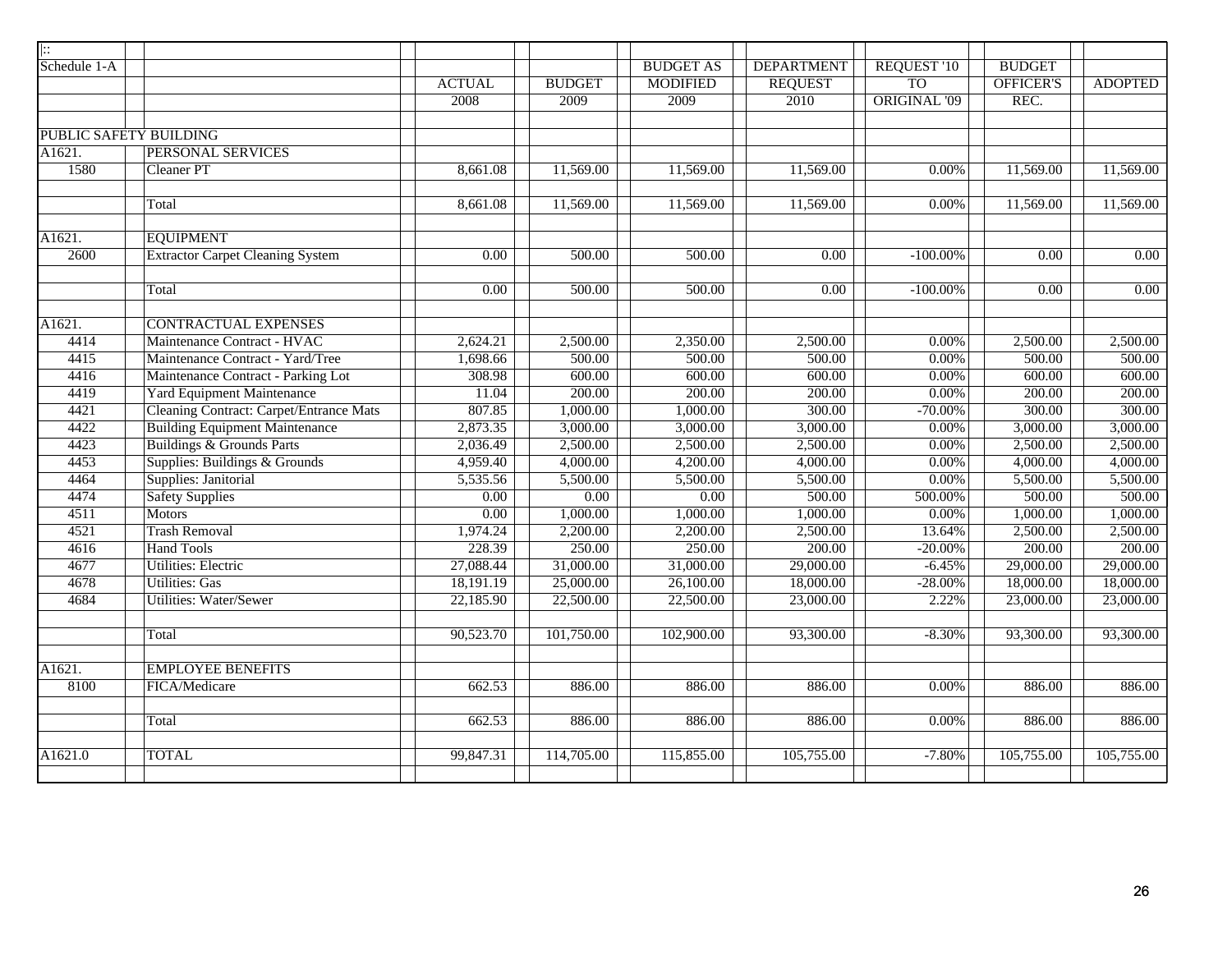| Schedule 1-A        |                                                |                   |                   | <b>BUDGET AS</b>  | <b>DEPARTMENT</b> | <b>REQUEST '10</b>  | <b>BUDGET</b> |                |
|---------------------|------------------------------------------------|-------------------|-------------------|-------------------|-------------------|---------------------|---------------|----------------|
|                     |                                                | <b>ACTUAL</b>     | <b>BUDGET</b>     | <b>MODIFIED</b>   | <b>REQUEST</b>    | T <sub>O</sub>      | OFFICER'S     | <b>ADOPTED</b> |
|                     |                                                | 2008              | 2009              | 2009              | 2010              | <b>ORIGINAL '09</b> | REC.          |                |
| <b>COURTHOUSE</b>   |                                                |                   |                   |                   |                   |                     |               |                |
| A1623.              | <b>PERSONAL SERVICES</b>                       |                   |                   |                   |                   |                     |               |                |
| 1166                | $\overline{\text{Clear}}$                      | 27,792.96         | 28,648.00         | 28,648.00         | 28,648.00         | 0.00%               | 28,648.00     | 28,648.00      |
| 1510                | Clothing allowance CSEA                        | 200.00            | 200.00            | 200.00            | 200.00            | 0.00%               | 200.00        | 200.00         |
|                     | Total                                          | 27,992.96         | 28,848.00         | 28,848.00         | 28,848.00         | 0.00%               | 28,848.00     | 28,848.00      |
|                     |                                                |                   |                   |                   |                   |                     |               |                |
| A1623.              | <b>EQUIPMENT</b>                               |                   |                   |                   |                   |                     |               |                |
| 2515                | <b>Security Equipment</b>                      | $\overline{0.00}$ | $\overline{0.00}$ | $\overline{0.00}$ | 50,000.00         | 50000.00%           | 50,000.00     | 50,000.00      |
| 2600                | <b>Extractor Carpet Cleaning System</b>        | $\overline{0.00}$ | 2,500.00          | 2,500.00          | 0.00              | $-100.00\%$         | 0.00          | $0.00\,$       |
|                     | Total                                          | 0.00              | 2,500.00          | 2,500.00          | 50,000.00         | 50000.00%           | 50,000.00     | 50,000.00      |
| $\overline{A162}3.$ | <b>CONTRACTUAL EXPENSES</b>                    |                   |                   |                   |                   |                     |               |                |
| 4414                | Maintenance Contract - HVAC                    | 1,876.06          | 1,200.00          | 700.00            | 1,200.00          | 0.00%               | 1,200.00      | 1,200.00       |
| 4415                | Maintenance Contract - Yard/Tree               | 1,589.12          | 500.00            | 1,300.00          | 500.00            | 0.00%               | 500.00        | 500.00         |
| 4416                | Maintenance Contract - Parking Lot             | 309.00            | 600.00            | 600.00            | 600.00            | 0.00%               | 600.00        | 600.00         |
| 4417                | Maintenance Contract-Fire/Sprinkler            | 7,117.20          | 4,200.00          | 4,200.00          | 4,200.00          | 0.00%               | 4,200.00      | 4,200.00       |
| 4418                | Maintenance Contract - Elevators               | 6,240.00          | 6,100.00          | 6,100.00          | 6,500.00          | 6.56%               | 6,500.00      | 6,500.00       |
| 4419                | <b>Yard Equipment Maintenance</b>              | 11.05             | 300.00            | 300.00            | 300.00            | 0.00%               | 300.00        | 300.00         |
| 4420                | <b>Cleaning Contract: Windows</b>              | 1,902.50          | 2,750.00          | 2,750.00          | 1,875.00          | $-31.82%$           | 1,875.00      | 1,875.00       |
| 4421                | <b>Cleaning Contract: Carpet/Entrance Mats</b> | 1,130.97          | 1,400.00          | 1,900.00          | 300.00            | $-78.57%$           | 300.00        | 300.00         |
| 4422                | <b>Building Equipment Maintenance</b>          | 5,305.62          | 3,000.00          | 9,627.09          | 3,000.00          | 0.00%               | 3,000.00      | 3,000.00       |
| 4423                | <b>Buildings &amp; Grounds Parts</b>           | 1,507.41          | 1,000.00          | 1,000.00          | 1,000.00          | 0.00%               | 1,000.00      | 1,000.00       |
| 4453                | Supplies: Buildings & Grounds                  | 3,732.12          | 4,500.00          | 4,500.00          | 4,500.00          | 0.00%               | 4,500.00      | 4,500.00       |
| 4464                | Supplies: Janitorial                           | 2,910.58          | 3,000.00          | 3,000.00          | 3,000.00          | 0.00%               | 3,000.00      | 3,000.00       |
| 4474                | <b>Safety Supplies</b>                         | $\overline{0.00}$ | $\overline{0.00}$ | $\overline{0.00}$ | 500.00            | 500.00%             | 500.00        | 500.00         |
| 4511                | <b>Motors</b>                                  | 0.00              | 1,000.00          | 1,000.00          | 1,000.00          | 0.00%               | 1,000.00      | 1,000.00       |
| 4616                | <b>Hand Tools</b>                              | 288.61            | 250.00            | 250.00            | 200.00            | $-20.00%$           | 200.00        | 200.00         |
| 4677                | Utilities: Electric                            | 15,917.74         | 20,500.00         | 20,500.00         | 20,000.00         | $-2.44%$            | 20,000.00     | 20,000.00      |
| 4678                | <b>Utilities: Gas</b>                          | 18,635.76         | 29,400.00         | 29,400.00         | 21,000.00         | $-28.57%$           | 21,000.00     | 21,000.00      |
| 4684                | <b>Utilities: Water/Sewer</b>                  | 2,372.12          | 2,300.00          | 2,300.00          | 2,800.00          | 21.74%              | 2,800.00      | 2,800.00       |
|                     |                                                |                   |                   |                   |                   |                     |               |                |
|                     | Total                                          | 70,845.86         | 82,000.00         | 89,427.09         | 72,475.00         | $-11.62%$           | 72,475.00     | 72,475.00      |
| A1623.              | <b>EMPLOYEE BENEFITS</b>                       |                   |                   |                   |                   |                     |               |                |
| 8100                | FICA/Medicare                                  | 1,971.97          | 2,207.00          | 2,207.00          | 2,207.00          | $0.00\%$            | 2,207.00      | 2,207.00       |
| 8303                | Medical Insurance - CSEA                       | 10,893.12         | 13,073.00         | 13,073.00         | 15,034.00         | 15.00%              | 14,005.00     | 14,005.00      |
|                     |                                                |                   |                   |                   |                   |                     |               |                |
|                     | Total                                          | 12,865.09         | 15,280.00         | 15,280.00         | 17,241.00         | 12.83%              | 16,212.00     | 16,212.00      |
| A1623.0             | <b>TOTAL</b>                                   | 111,703.91        | 128,628.00        | 136,055.09        | 168,564.00        | 31.05%              | 167,535.00    | 167,535.00     |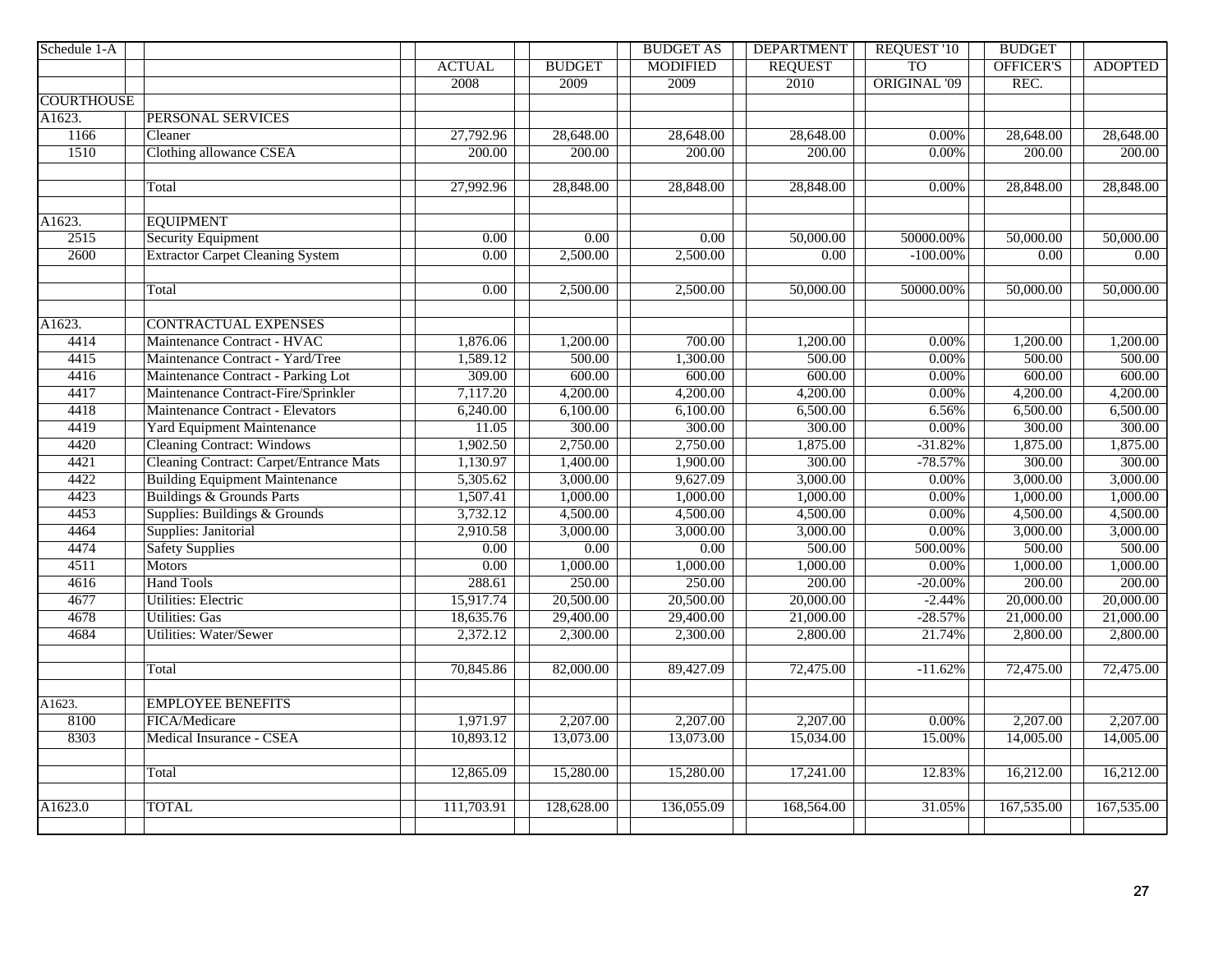| Schedule 1-A    |                              |               |               | <b>BUDGET AS</b> | <b>DEPARTMENT</b> | <b>REQUEST '10</b> | <b>BUDGET</b>    |                |
|-----------------|------------------------------|---------------|---------------|------------------|-------------------|--------------------|------------------|----------------|
|                 |                              | <b>ACTUAL</b> | <b>BUDGET</b> | <b>MODIFIED</b>  | <b>REQUEST</b>    | TO                 | <b>OFFICER'S</b> | <b>ADOPTED</b> |
|                 |                              | 2008          | 2009          | 2009             | 2010              | ORIGINAL '09       | REC.             |                |
|                 |                              |               |               |                  |                   |                    |                  |                |
| <b>REVENUE:</b> | A3022 Court Facilities Aid   | 82,663.59     | 86,500.00     | 86,500.00        | 95,125.00         | 9.97%              | 95,125.00        | 95,125.00      |
|                 |                              |               |               |                  |                   |                    |                  |                |
|                 | <b>Total Revenue</b>         | 82,663.59     | 86,500.00     | 86,500.00        | 95,125.00         | 9.97%              | 95,125.00        | 95,125.00      |
|                 |                              |               |               |                  |                   |                    |                  |                |
|                 | <b>Total Net County Cost</b> | 29,040.32     | 42,128.00     | 49,555.09        | 73,439.00         | 74.32%             | 72,410.00        | 72,410.00      |
|                 |                              |               |               |                  |                   |                    |                  |                |
|                 | Percent Revenue              | 74.00%        | 67.25%        | 63.58%           | 56.43%            | $-16.08\%$         | 56.78%           | 56.78%         |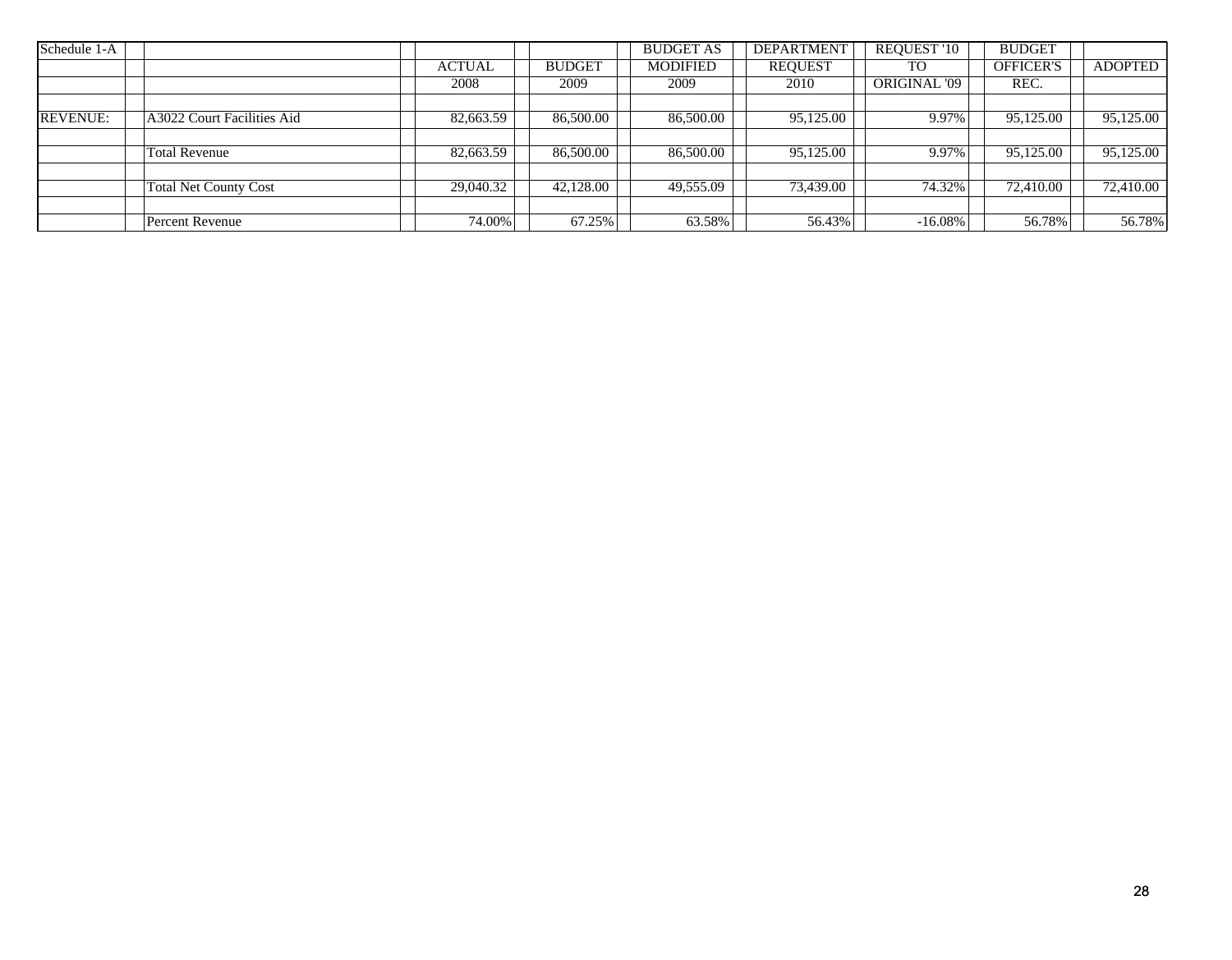| Schedule 1-A        |                             |               |               | <b>BUDGET AS</b> | <b>DEPARTMENT</b> | <b>REQUEST '10</b> | <b>BUDGET</b>    |                |
|---------------------|-----------------------------|---------------|---------------|------------------|-------------------|--------------------|------------------|----------------|
|                     |                             | <b>ACTUAL</b> | <b>BUDGET</b> | <b>MODIFIED</b>  | <b>REQUEST</b>    | <b>TO</b>          | <b>OFFICER'S</b> | <b>ADOPTED</b> |
|                     |                             | 2008          | 2009          | 2009             | 2010              | ORIGINAL '09       | REC.             |                |
|                     | HIGHWAY/BENTON CENTER       |               |               |                  |                   |                    |                  |                |
| A <sub>1624</sub> . | <b>CONTRACTUAL EXPENSES</b> |               |               |                  |                   |                    |                  |                |
| 4425                | <b>Building Expense</b>     | 13,954.43     | 0.00          | 0.00             | 0.00              | $0.00\%$           | 0.00             | $0.00\,$       |
|                     |                             |               |               |                  |                   |                    |                  |                |
|                     | Total                       | 13,954.43     | 0.00          | 0.00             | 0.00              | $0.00\%$           | 0.00             | $0.00\,$       |
|                     |                             |               |               |                  |                   |                    |                  |                |
| A1624.0             | <b>TOTAL</b>                | 13,954.43     | 0.00          | 0.00             | 0.00              | 0.00%              | 0.00             | $0.00\,$       |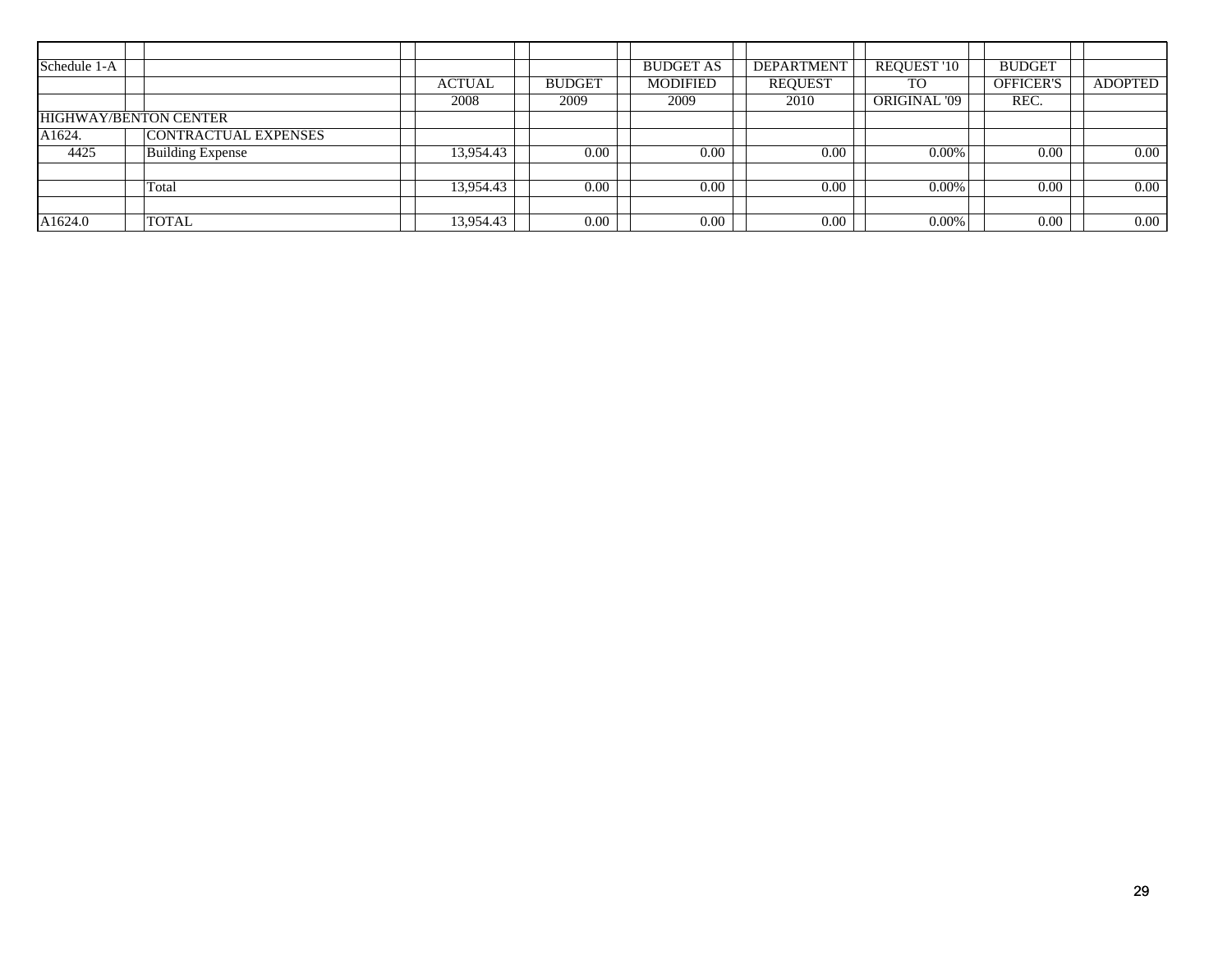| Schedule 1-A        |                                        |                   |               | <b>BUDGET AS</b> | <b>DEPARTMENT</b> | <b>REQUEST '10</b>  | <b>BUDGET</b>           |                   |
|---------------------|----------------------------------------|-------------------|---------------|------------------|-------------------|---------------------|-------------------------|-------------------|
|                     |                                        | <b>ACTUAL</b>     | <b>BUDGET</b> | <b>MODIFIED</b>  | <b>REQUEST</b>    | <b>TO</b>           | <b>OFFICER'S</b>        | <b>ADOPTED</b>    |
|                     |                                        | 2008              | 2009          | 2009             | 2010              | <b>ORIGINAL '09</b> | REC.                    |                   |
|                     | <b>BUILDINGS AND GROUNDS</b>           |                   |               |                  |                   |                     |                         |                   |
| A1625.              | PERSONAL SERVICES                      |                   |               |                  |                   |                     |                         |                   |
| 1040                | <b>Building Maintenance Supervisor</b> | 57,272.00         | 59,277.00     | 59,277.00        | 59,277.00         | 0.00%               | 59,277.00               | 59,277.00         |
| 1160                | <b>Building Maintenance Mechanic</b>   | 35,859.04         | 37,188.00     | 37,188.00        | 37,188.00         | 0.00%               | 37,188.00               | 37,188.00         |
| 1161                | <b>Building Maintenance Mechanic</b>   | 35,317.60         | 37,182.00     | 37,182.00        | 37,182.00         | 0.00%               | 37,182.00               | 37,182.00         |
| 1162                | <b>Building Maintenance Mechanic</b>   | 35,317.60         | 36,415.00     | 36,415.00        | 36,415.00         | 0.00%               | 36,415.00               | 36,415.00         |
| 1165                | Cleaner                                | 26,907.20         | 28,298.00     | 28,298.00        | 28,298.00         | 0.00%               | 28,298.00               | 28,298.00         |
| 1166                | Cleaner                                | 27,766.44         | 28,648.00     | 28,648.00        | 28,648.00         | 0.00%               | 28,648.00               | 28,648.00         |
| 1170                | Senior Cleaner                         | 32,488.00         | 33,538.00     | 33,538.00        | 33,538.00         | 0.00%               | 33,538.00               | 33,538.00         |
| 1500                | <b>Call Back CSEA</b>                  | 145.00            | 100.00        | 100.00           | 200.00            | 100.00%             | 200.00                  | 200.00            |
| 1501                | Differential                           | 628.80            | 650.00        | 650.00           | 700.00            | 7.69%               | 700.00                  | 700.00            |
| 1502                | <b>Holiday Overtime</b>                | 37.92             | 100.00        | 100.00           | 100.00            | 0.00%               | 100.00                  | 100.00            |
| 1504                | On Call                                | 1,833.43          | 1,890.00      | 1,890.00         | 1,890.00          | 0.00%               | 1,890.00                | 1,890.00          |
| 1505                | Overtime                               | 3,830.63          | 2,500.00      | 2,500.00         | 2,500.00          | 0.00%               | 2,500.00                | 2,500.00          |
| 1509                | <b>Comp Time Buyout CSEA</b>           | 11.24             | 400.00        | 400.00           | 400.00            | 0.00%               | 400.00                  | 400.00            |
| 1510                | <b>Clothing Allowance - CSEA</b>       | 1,200.00          | 1,200.00      | 1,200.00         | 1,200.00          | 0.00%               | 1,200.00                | 1,200.00          |
| 1520                | <b>Insurance Buyout CSEA</b>           | 1,628.22          | 1,605.00      | 1,605.00         | 1,846.00          | 15.02%              | 2,184.00                | 2,184.00          |
|                     |                                        |                   |               |                  |                   |                     |                         |                   |
|                     | Total                                  | 260,243.12        | 268,991.00    | 268,991.00       | 269,382.00        | 0.15%               | $\overline{269,720.00}$ | 269,720.00        |
|                     |                                        |                   |               |                  |                   |                     |                         |                   |
| A1625.              | <b>EQUIPMENT</b>                       |                   |               |                  |                   |                     |                         |                   |
| 2115                | <b>Computer Hardware</b>               | 0.00              | 1,350.00      | 1,350.00         | 1,200.00          | $-11.11%$           | 0.00                    | $\overline{0.00}$ |
|                     |                                        |                   |               |                  |                   |                     |                         |                   |
|                     | Total                                  | 0.00              | 1,350.00      | 1,350.00         | 1,200.00          | $-11.11%$           | 0.00                    | $\overline{0.00}$ |
|                     |                                        |                   |               |                  |                   |                     |                         |                   |
| A1625.              | <b>CONTRACTUAL EXPENSES</b>            |                   |               |                  |                   |                     |                         |                   |
| 4457                | <b>Supplies: Computer</b>              | $\overline{0.00}$ | 100.00        | 100.00           | 100.00            | 0.00%               | 100.00                  | 100.00            |
| 4470                | Supplies: Office                       | 264.50            | 250.00        | 250.00           | 200.00            | $-20.00%$           | 200.00                  | 200.00            |
| 4515                | Postage                                | 0.00              | 10.00         | 10.00            | 10.00             | 0.00%               | 10.00                   | 10.00             |
| 4522                | <b>Shipments</b>                       | 134.87            | 100.00        | 100.00           | 100.00            | 0.00%               | 100.00                  | 100.00            |
| 4678                | <b>Utilities: Gas</b>                  | 1,959.67          | 2,600.00      | 3,000.00         | 1,800.00          | $-30.77%$           | 1,800.00                | 1,800.00          |
| 4684                | Utilities: Water & Sewer               | 364.75            | 400.00        | 400.00           | 400.00            | 0.00%               | 400.00                  | 400.00            |
|                     |                                        |                   |               |                  |                   |                     |                         |                   |
|                     | Total                                  | 2,723.79          | 3,460.00      | 3,860.00         | 2,610.00          | $-24.57%$           | 2,610.00                | 2,610.00          |
|                     |                                        |                   |               |                  |                   |                     |                         |                   |
| A <sub>1625</sub> . | <b>EMPLOYEE BENEFITS</b>               |                   |               |                  |                   |                     |                         |                   |
| 8100                | FICA/Medicare                          | 19,356.59         | 20,578.00     | 20,578.00        | 20,608.00         | 0.15%               | 20,634.00               | 20,634.00         |
| 8303                | <b>Medical Insurance CSEA</b>          | 42,133.80         | 39,219.00     | 39,219.00        | 45,102.00         | 15.00%              | 54,168.00               | 54,168.00         |
| 8305                | Medical Insurance Non-Union            | 9,979.80          | 11,976.00     | 11,976.00        | 13,773.00         | 15.01%              | 12,830.00               | 12,830.00         |
|                     |                                        |                   |               |                  |                   |                     |                         |                   |
|                     | Total                                  | 71,470.19         | 71,773.00     | 71,773.00        | 79,483.00         | 10.74%              | 87,632.00               | 87,632.00         |
|                     |                                        |                   |               |                  |                   |                     |                         |                   |
| A1625.0             | <b>TOTAL</b>                           | 334,437.10        | 345,574.00    | 345,974.00       | 352,675.00        | 2.05%               | 359,962.00              | 359,962.00        |
|                     |                                        |                   |               |                  |                   |                     |                         |                   |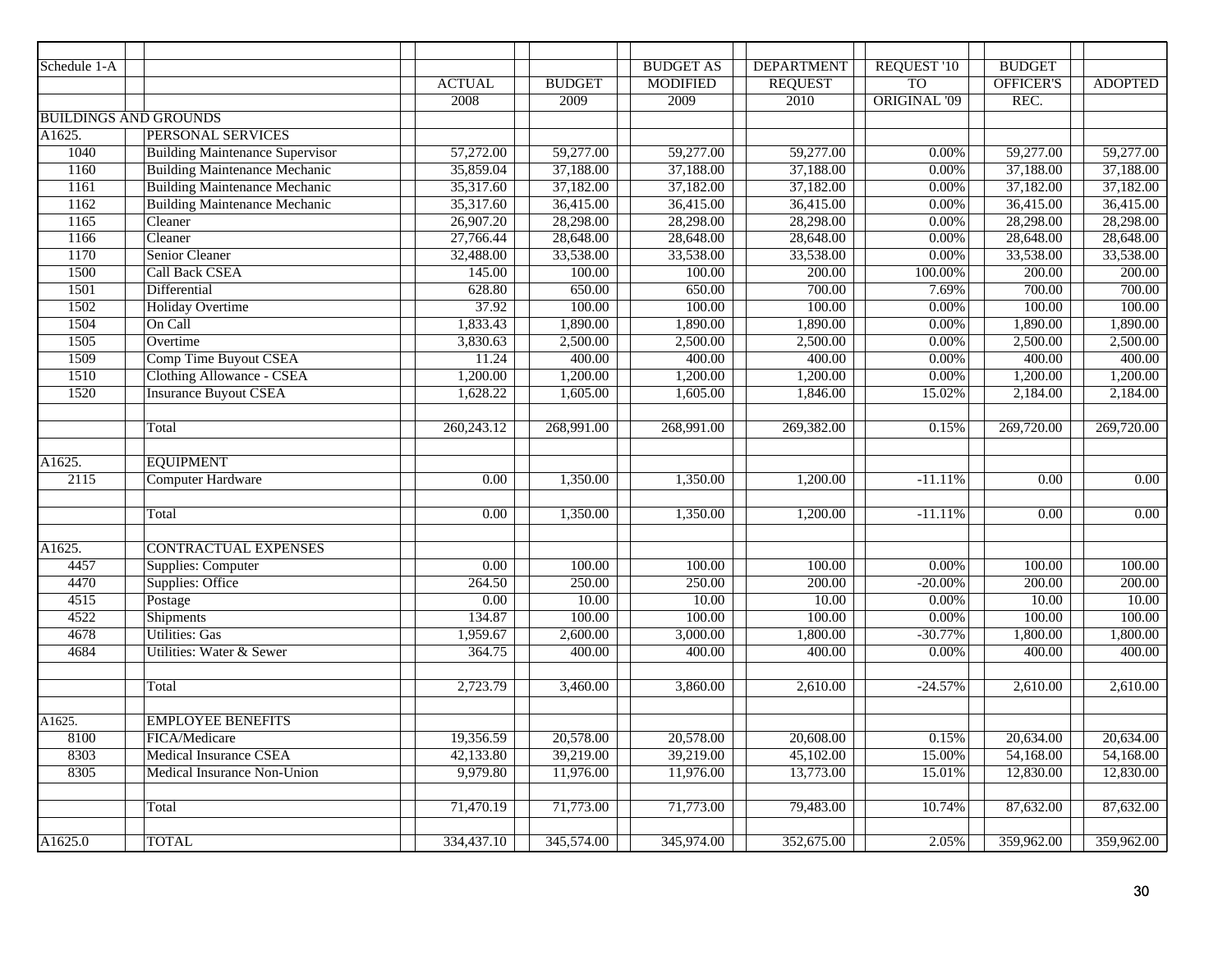| Schedule 1-A    |                                     |               |               | <b>BUDGET AS</b> | <b>DEPARTMENT</b> | <b>REQUEST '10</b> | <b>BUDGET</b>    |                |
|-----------------|-------------------------------------|---------------|---------------|------------------|-------------------|--------------------|------------------|----------------|
|                 |                                     | <b>ACTUAL</b> | <b>BUDGET</b> | <b>MODIFIED</b>  | <b>REQUEST</b>    | <b>TO</b>          | <b>OFFICER'S</b> | <b>ADOPTED</b> |
|                 |                                     | 2008          | 2009          | 2009             | 2010              | ORIGINAL '09       | REC.             |                |
| <b>REVENUE:</b> |                                     |               |               |                  |                   |                    |                  |                |
|                 | A2650 Sale of Scrap/Excess Material | 1,038.10      | 750.00        | 750.00           | 750.00            | 0.00%              | 750.00           | 750.00         |
|                 |                                     |               |               |                  |                   |                    |                  |                |
|                 | <b>Total Revenue</b>                | 1,038.10      | 750.00        | 750.00           | 750.00            | $0.00\%$           | 750.00           | 750.00         |
|                 |                                     |               |               |                  |                   |                    |                  |                |
|                 | <b>Total Net County Cost</b>        | 333,399.00    | 344,824.00    | 345,224.00       | 351,925.00        | 2.06%              | 359,212.00       | 359,212.00     |
|                 |                                     |               |               |                  |                   |                    |                  |                |
|                 | <b>Percent Revenue</b>              | 0.31%         | 0.22%         | 0.22%            | 0.21%             | $-2.01\%$          | 0.21%            | 0.21%          |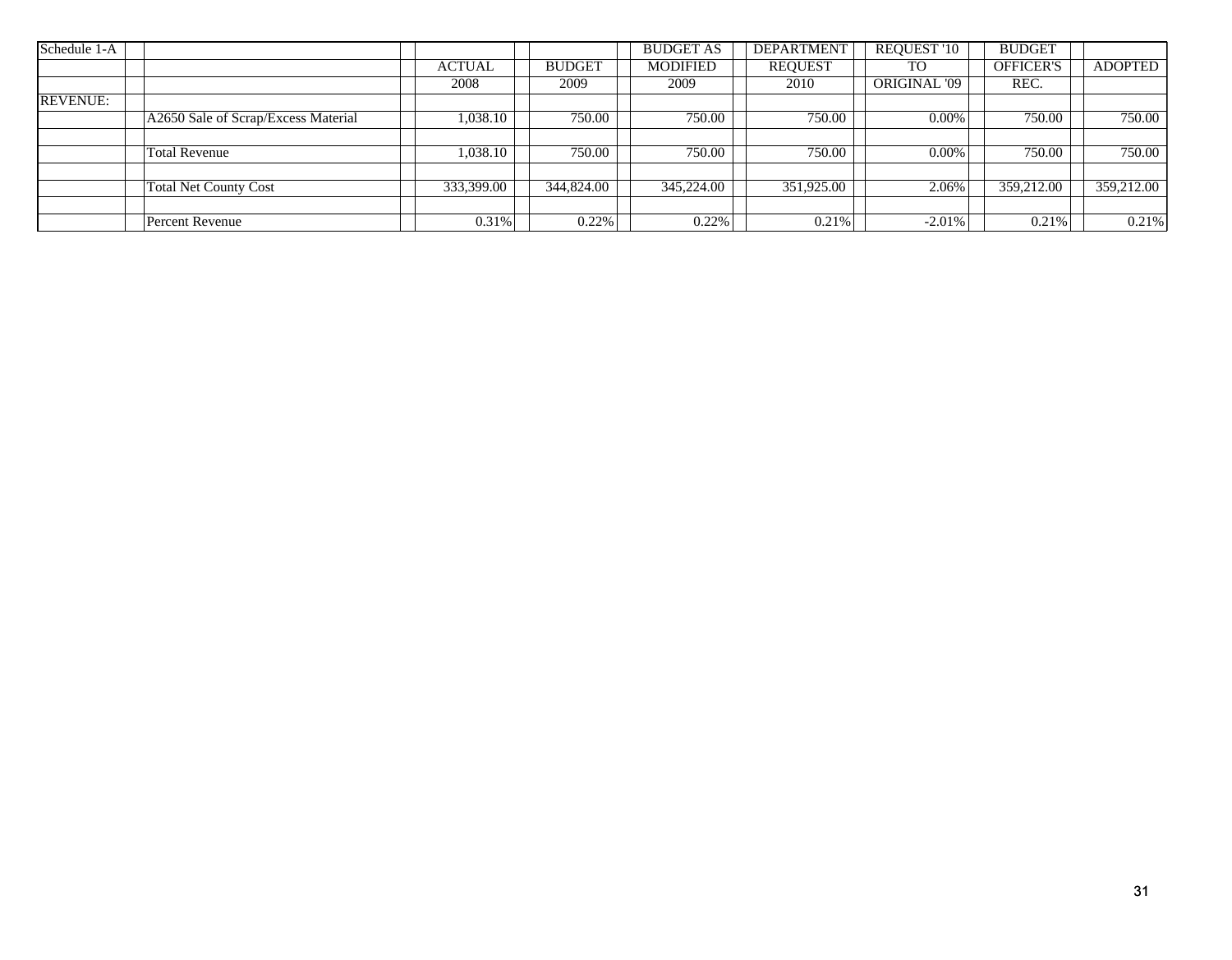| Schedule 1-A   |                             |               |               | <b>BUDGET AS</b> | <b>DEPARTMENT</b> | <b>REQUEST '10</b>  | <b>BUDGET</b>    |                |
|----------------|-----------------------------|---------------|---------------|------------------|-------------------|---------------------|------------------|----------------|
|                |                             | <b>ACTUAL</b> | <b>BUDGET</b> | <b>MODIFIED</b>  | <b>REQUEST</b>    | TO.                 | <b>OFFICER'S</b> | <b>ADOPTED</b> |
|                |                             | 2008          | 2009          | 2009             | 2010              | <b>ORIGINAL '09</b> | REC.             |                |
| <b>PARKING</b> |                             |               |               |                  |                   |                     |                  |                |
| A1626.         |                             |               |               |                  |                   |                     |                  |                |
|                | <b>EQUIPMENT</b>            |               |               |                  |                   |                     |                  |                |
| 2701           | Parking Lot                 | 3,765.00      | 150,000.00    | 146,800.00       | 0.00              | $-100.00\%$         | 0.00             | 0.00           |
|                |                             |               |               |                  |                   |                     |                  |                |
|                | Total                       | 3,765.00      | 150,000.00    | 146,800.00       | 0.00              | $-100.00\%$         | 0.00             | 0.00           |
| A1626.         | <b>CONTRACTUAL EXPENSES</b> |               |               |                  |                   |                     |                  |                |
| 4011           | Consultants                 | 4,796.50      | 0.00          | 3,200.00         | 0.00              | $0.00\%$            | 0.00             | 0.00           |
|                |                             |               |               |                  |                   |                     |                  |                |
|                | Total                       | 4,796.50      | 0.00          | 3,200.00         | 0.00              | 0.00%               | 0.00             | 0.00           |
| A1626.0        |                             |               |               |                  |                   |                     |                  |                |
|                | <b>TOTAL</b>                | 8,561.50      | 150,000.00    | 150,000.00       | 0.00              | $-100.00\%$         | 0.00             | 0.00           |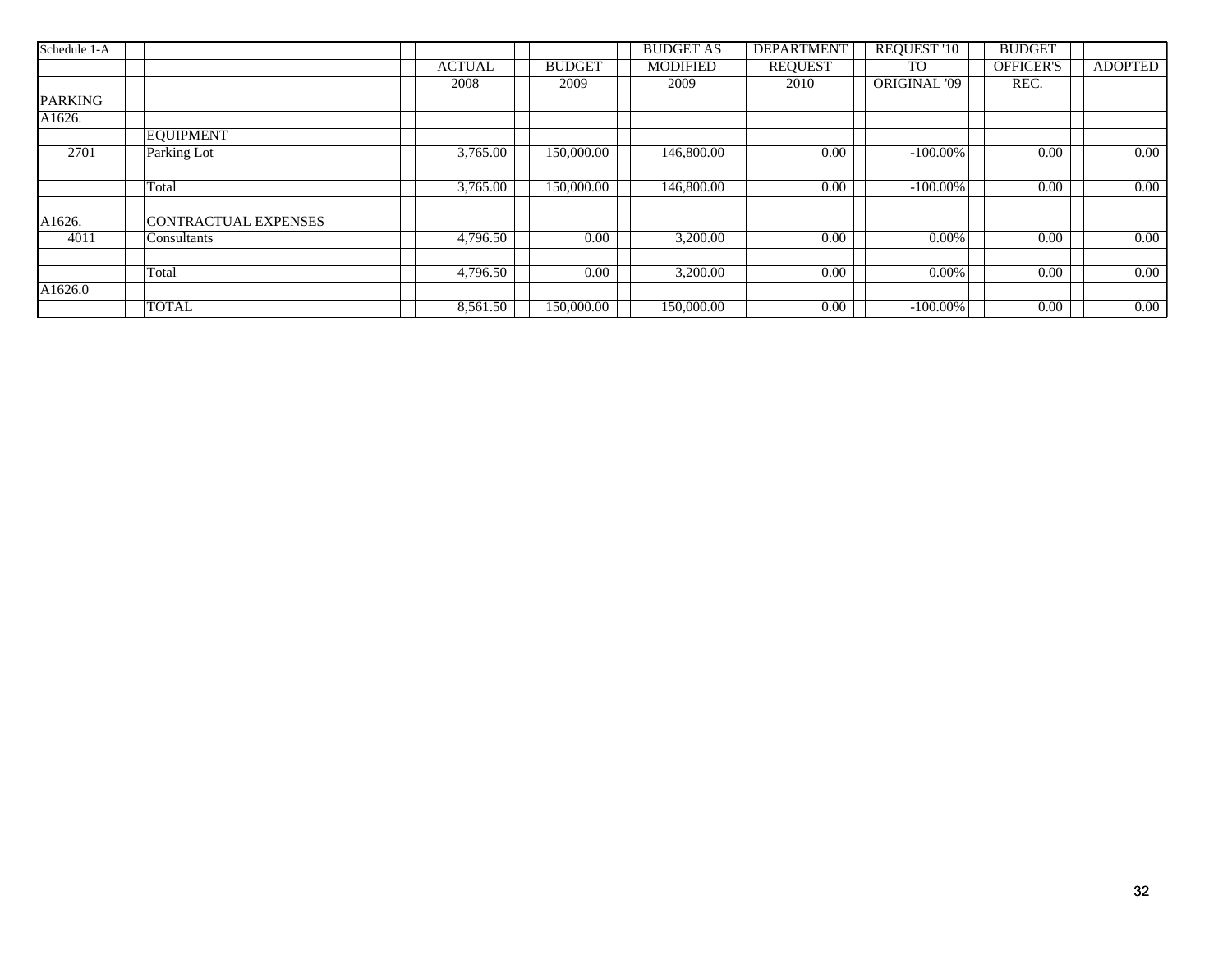| Schedule 1-A            |                              |               |               | <b>BUDGET AS</b> | <b>DEPARTMENT</b> | REQUEST '10  | <b>BUDGET</b>    |                     |
|-------------------------|------------------------------|---------------|---------------|------------------|-------------------|--------------|------------------|---------------------|
|                         |                              | <b>ACTUAL</b> | <b>BUDGET</b> | <b>MODIFIED</b>  | <b>REQUEST</b>    | <b>TO</b>    | <b>OFFICER'S</b> | <b>ADOPTED</b>      |
|                         |                              | 2008          | 2009          | 2009             | 2010              | ORIGINAL '09 | REC.             |                     |
|                         |                              |               |               |                  |                   |              |                  |                     |
| <b>CENTRAL GASOLINE</b> |                              |               |               |                  |                   |              |                  |                     |
| A1640.                  | <b>CONTRACTUAL EXPENSES</b>  |               |               |                  |                   |              |                  |                     |
| 4653                    | Gasoline                     | 116,481.66    | 139,950.00    | 139,950.00       | 120,625.00        | $-13.81\%$   | 120,625.00       | 114,750.00          |
| 4663                    | User Fee                     | 805.69        | 850.00        | 850.00           | 970.00            | 14.12%       | 970.00           | 970.00              |
| 4664                    | E-Z Pass                     | 476.50        | 400.00        | 400.00           | 475.00            | 18.75%       | 475.00           | 475.00              |
|                         |                              |               |               |                  |                   |              |                  |                     |
| A1640.0                 | TOTAL                        | 117,763.85    | 141,200.00    | 141,200.00       | 122,070.00        | $-13.55%$    | 122,070.00       | 116,195.00          |
| <b>REVENUE:</b>         | A1276 Gasoline               | 123,420.98    | 139,950.00    | 139,950.00       | 120,625.00        | $-13.81\%$   | 120,625.00       | 114,750.00          |
|                         | A1277 E-Z Pass               | 476.50        | 400.00        | 400.00           | 475.00            | 18.75%       | 475.00           | $\overline{475.00}$ |
|                         |                              |               |               |                  |                   |              |                  |                     |
|                         | <b>Total Revenue</b>         | 123,897.48    | 140,350.00    | 140,350.00       | 121,100.00        | $-13.72%$    | 121,100.00       | 115,225.00          |
|                         |                              | (6, 133.63)   | 850.00        | 850.00           | 970.00            | 14.12%       | 970.00           | 970.00              |
|                         | <b>Total Net County Cost</b> |               |               |                  |                   |              |                  |                     |
|                         | Percent Revenue              | 105.21%       | 99.40%        | 99.40%           | 99.21%            | $-0.19%$     | 99.21%           | 99.17%              |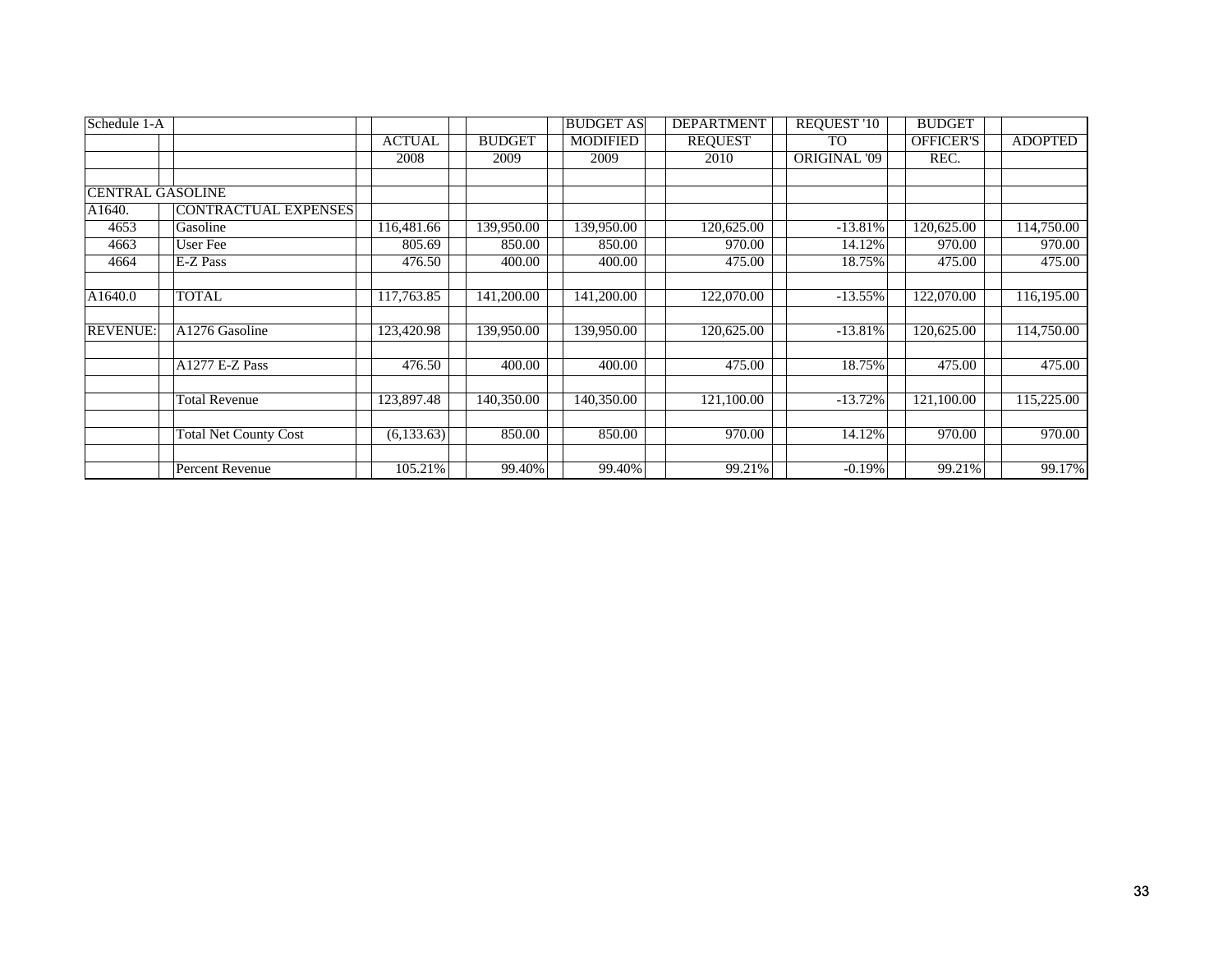| Schedule 1-A             |                              |               |               | <b>BUDGET AS</b> | <b>DEPARTMENT</b> | <b>REQUEST '10</b>  | <b>BUDGET</b>    |                   |
|--------------------------|------------------------------|---------------|---------------|------------------|-------------------|---------------------|------------------|-------------------|
|                          |                              | <b>ACTUAL</b> | <b>BUDGET</b> | <b>MODIFIED</b>  | <b>REQUEST</b>    | <b>TO</b>           | <b>OFFICER'S</b> | <b>ADOPTED</b>    |
|                          |                              | 2008          | 2009          | 2009             | 2010              | <b>ORIGINAL '09</b> | REC.             |                   |
|                          |                              |               |               |                  |                   |                     |                  |                   |
|                          |                              |               |               |                  |                   |                     |                  |                   |
| <b>CENTRAL TELEPHONE</b> |                              |               |               |                  |                   |                     |                  |                   |
| A1650.                   | <b>EQUIPMENT</b>             |               |               |                  |                   |                     |                  |                   |
| 2115                     | <b>Computer Hardware</b>     | 8,500.00      | 0.00          | 0.00             | 0.00              | 0.00%               | 0.00             | $\overline{0.00}$ |
|                          | Total                        | 8,500.00      | 0.00          | 0.00             | 0.00              | 0.00%               | 0.00             | 0.00              |
|                          |                              |               |               |                  |                   |                     |                  |                   |
| A1650.                   | <b>CONTRACTUAL EXPENSES</b>  |               |               |                  |                   |                     |                  |                   |
| 4470                     | Supplies: Office             | 109.04        | 100.00        | 100.00           | 100.00            | 0.00%               | 100.00           | 100.00            |
| 4571                     | Computer Software            | 64,601.00     | 0.00          | 0.00             | 0.00              | 0.00%               | 0.00             | 0.00              |
| 4682                     | Utilties: Telephone/Fax      | 51,058.90     | 74,880.00     | 74,880.00        | 90,200.00         | 20.46%              | 90,200.00        | 90,200.00         |
|                          | Total                        | 115,768.94    | 74,980.00     | 74,980.00        | 90,300.00         | 20.43%              | 90,300.00        | 90,300.00         |
| A1650.0                  | <b>TOTAL</b>                 | 124,268.94    | 74,980.00     | 74,980.00        | 90,300.00         | 20.43%              | 90,300.00        | 90,300.00         |
| <b>REVENUE:</b>          | A1275 Telephone Charges      | 67,932.62     | 74,880.00     | 74,880.00        | 90,200.00         | 20.46%              | 90,200.00        | 90,200.00         |
|                          | A2401T Interest & Earnings   | 515.51        | 0.00          | 0.00             | 0.00              | 0.00%               | 0.00             | 0.00              |
|                          | <b>Total Revenue</b>         | 68,448.13     | 74,880.00     | 74,880.00        | 90,200.00         | 20.46%              | 90,200.00        | 90,200.00         |
|                          | <b>Total Net County Cost</b> | (32,076.18)   | 100.00        | 100.00           | 100.00            | 0.00%               | 100.00           | 100.00            |
|                          | Percent Revenue              | 55.08%        | 99.87%        | 99.87%           | 99.89%            | 0.02%               | 99.89%           | 99.89%            |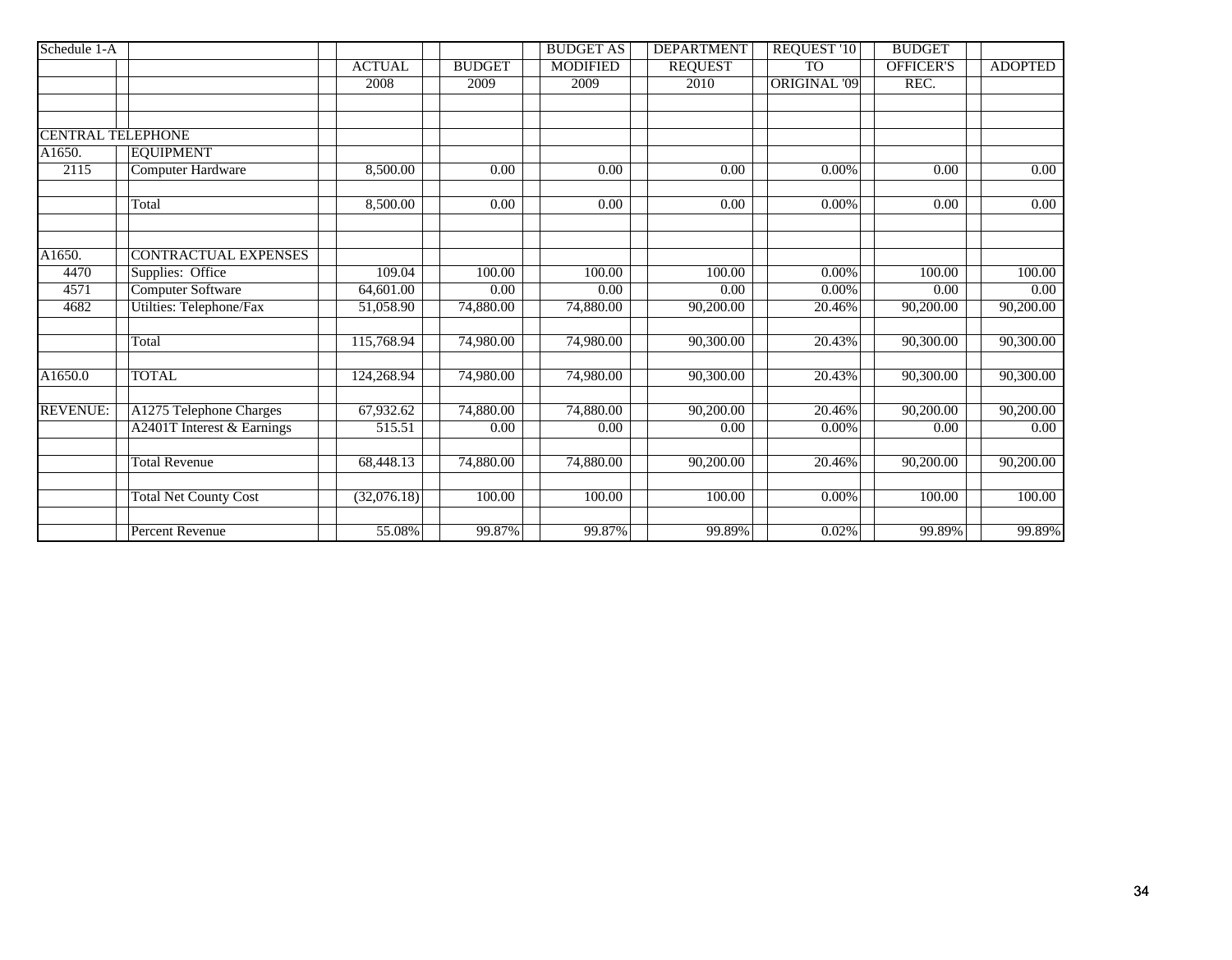| Schedule 1-A           |                              |                   |                   | <b>BUDGET AS</b>  | <b>DEPARTMENT</b> | <b>REQUEST '10</b>  | <b>BUDGET</b>    |                   |
|------------------------|------------------------------|-------------------|-------------------|-------------------|-------------------|---------------------|------------------|-------------------|
|                        |                              | <b>ACTUAL</b>     | <b>BUDGET</b>     | <b>MODIFIED</b>   | <b>REQUEST</b>    | <b>TO</b>           | <b>OFFICER'S</b> | <b>ADOPTED</b>    |
|                        |                              | 2008              | 2009              | 2009              | 2010              | <b>ORIGINAL '09</b> | REC.             |                   |
|                        |                              |                   |                   |                   |                   |                     |                  |                   |
| <b>CENTRAL MAILING</b> |                              |                   |                   |                   |                   |                     |                  |                   |
| A1670.                 | <b>EQUIPMENT</b>             |                   |                   |                   |                   |                     |                  |                   |
| 2198                   | Postage meter                | 0.00              | 0.00              | 0.00              | 0.00              | 0.00%               | 0.00             | $\overline{0.00}$ |
|                        | Total                        | $\overline{0.00}$ | $\overline{0.00}$ | $\overline{0.00}$ | $\overline{0.00}$ | $0.00\%$            | 0.00             | $\overline{0.00}$ |
| A1670.                 | <b>CONTRACTUAL EXPENSES</b>  |                   |                   |                   |                   |                     |                  |                   |
| 4407                   | Equip Maint/Agreement        | 1,131.00          | 1,131.00          | 1,188.00          | 1,250.00          | 10.52%              | 1,250.00         | 1,250.00          |
| 4470                   | <b>Office Supplies</b>       | 1,070.66          | 1,000.00          | 1,000.00          | 1,000.00          | $0.00\%$            | 1,000.00         | 1,000.00          |
| 4515                   | Postage                      | 35,000.00         | 35,100.00         | 35,043.00         | 42,195.00         | 20.21%              | 42,195.00        | 42,195.00         |
| 4522                   | Shipments                    | 2,524.01          | 3,034.00          | 3,034.00          | 3,086.00          | 1.71%               | 3,086.00         | 3,086.00          |
| 4980                   | Leases: Postage Meter (COB)  | 768.00            | 800.00            | 800.00            | 800.00            | 0.00%               | 800.00           | 800.00            |
|                        | Total                        | 40,493.67         | 41,065.00         | 41,065.00         | 48,331.00         | 17.69%              | 48,331.00        | 48,331.00         |
| A1670                  | <b>TOTAL</b>                 | 40,493.67         | 41,065.00         | 41,065.00         | 48,331.00         | 17.69%              | 48,331.00        | 48,331.00         |
| <b>REVENUE:</b>        | A1272 Central Mailing        | 32,165.67         | 35,100.00         | 35,100.00         | 42,195.00         | 20.21%              | 42,195.00        | 42,195.00         |
|                        | A1274 Shipment Fees          | 1,917.21          | 2,410.00          | 2,410.00          | 2,410.00          | $0.00\%$            | 2,410.00         | 2,410.00          |
|                        | <b>Total Revenue</b>         | 34,082.88         | 37,510.00         | 37,510.00         | 44,605.00         | 18.91%              | 44,605.00        | 44,605.00         |
|                        | <b>Total Net County Cost</b> | 6,410.79          | 3,555.00          | 3,555.00          | 3,726.00          | 4.81%               | 3,726.00         | 3,726.00          |
|                        | <b>Percent Revenue</b>       | 84.17%            | 91.34%            | 91.34%            | 92.29%            | 1.04%               | 92.29%           | 92.29%            |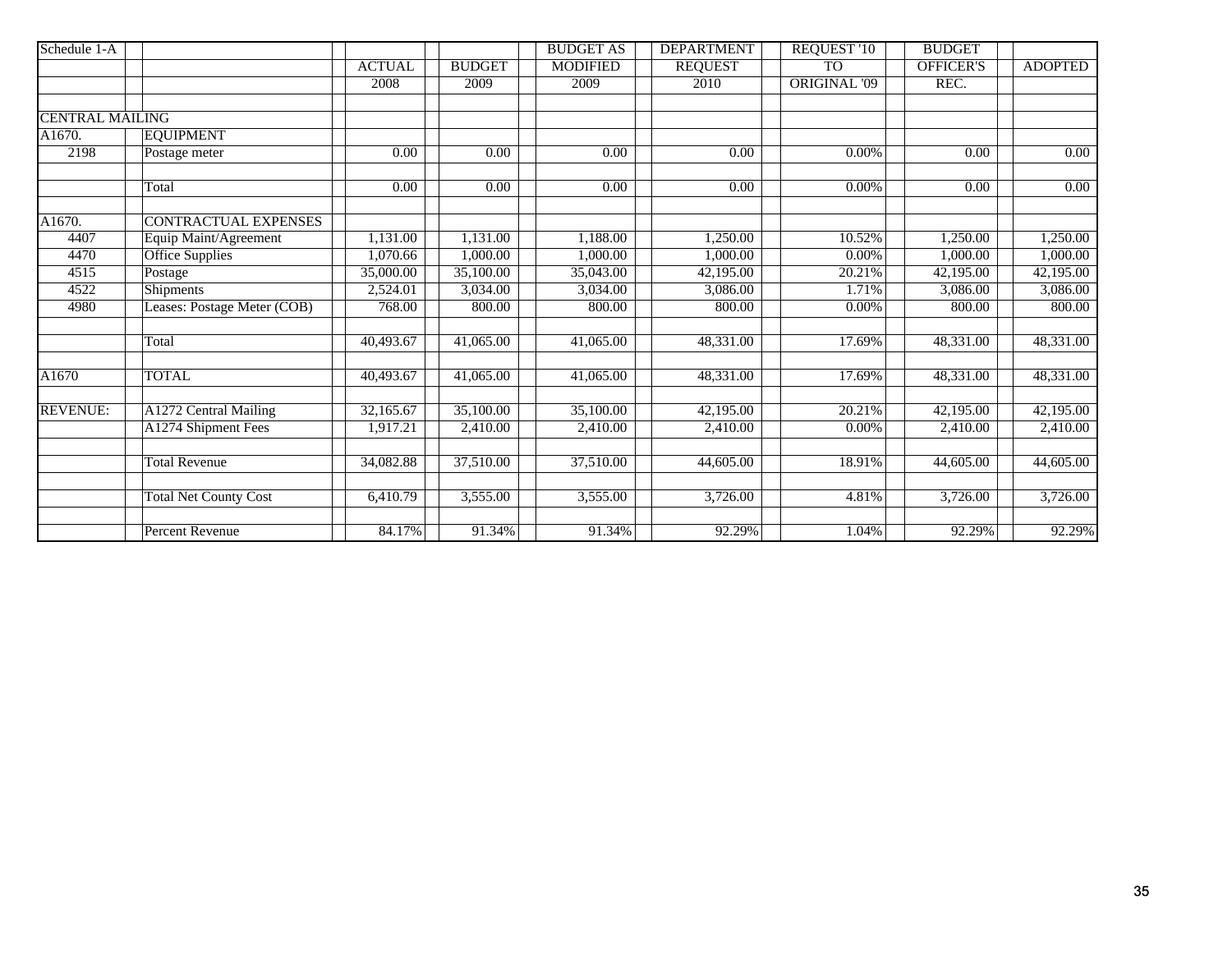| Schedule 1-A          |                                |               |                        | <b>BUDGET AS</b> | <b>DEPARTMENT</b> | REQUEST '10         | <b>BUDGET</b>    |                |
|-----------------------|--------------------------------|---------------|------------------------|------------------|-------------------|---------------------|------------------|----------------|
|                       |                                | <b>ACTUAL</b> | <b>BUDGET</b>          | <b>MODIFIED</b>  | <b>REQUEST</b>    | <b>TO</b>           | <b>OFFICER'S</b> | <b>ADOPTED</b> |
|                       |                                | 2008          | 2009                   | 2009             | 2010              | <b>ORIGINAL '09</b> | REC.             |                |
|                       |                                |               |                        |                  |                   |                     |                  |                |
|                       |                                |               |                        |                  |                   |                     |                  |                |
| <b>CENTRAL COPIER</b> |                                |               |                        |                  |                   |                     |                  |                |
| A1675.                | <b>EQUIPMENT</b>               |               |                        |                  |                   |                     |                  |                |
| 2120                  | Copier                         | 6,396.00      | 15,000.00              | 15,000.00        | 12,000.00         | $-20.00\%$          | 6,000.00         | 6,000.00       |
|                       | Total                          | 6,396.00      | 15,000.00              | 15,000.00        | 12,000.00         | $-20.00\%$          | 6,000.00         | 6,000.00       |
| A1675.                | <b>CONTRACTUAL EXPENSES</b>    |               |                        |                  |                   |                     |                  |                |
| 4406                  | Copier Maintenance Agreements  | 14,764.97     | 16,000.00              | 16,000.00        | 10,000.00         | $-37.50%$           | 10,000.00        | 10,000.00      |
| 4454                  | <b>Central Copier Supplies</b> | 3,730.25      | 3,700.00               | 3,700.00         | 4,000.00          | 8.11%               | 4,000.00         | 4,000.00       |
|                       | Total                          | 18,495.22     | 19,700.00              | 19,700.00        | 14,000.00         | $-28.93%$           | 14,000.00        | 14,000.00      |
| A1675.0               | <b>TOTAL</b>                   | 24,891.22     | 34,700.00              | 34,700.00        | 26,000.00         | $-25.07%$           | 20,000.00        | 20,000.00      |
| <b>REVENUE:</b>       | A1271 Central Copier Charges   | 34,306.65     | 34,650.00              | 34,650.00        | 38,500.00         | 11.11%              | 38,500.00        | 38,100.00      |
|                       | <b>Total Revenue</b>           | 34,306.65     | $\overline{34,650.00}$ | 34,650.00        | 38,500.00         | 11.11%              | 38,500.00        | 38,100.00      |
|                       | <b>Total Net County Cost</b>   | (9,415.43)    | 50.00                  | 50.00            | (12,500.00)       | $-25100.00\%$       | (18,500.00)      | (18,100.00)    |
|                       | Percent Revenue                | 137.83%       | 99.86%                 | 99.86%           | 148.08%           | 48.29%              | 192.50%          | 190.50%        |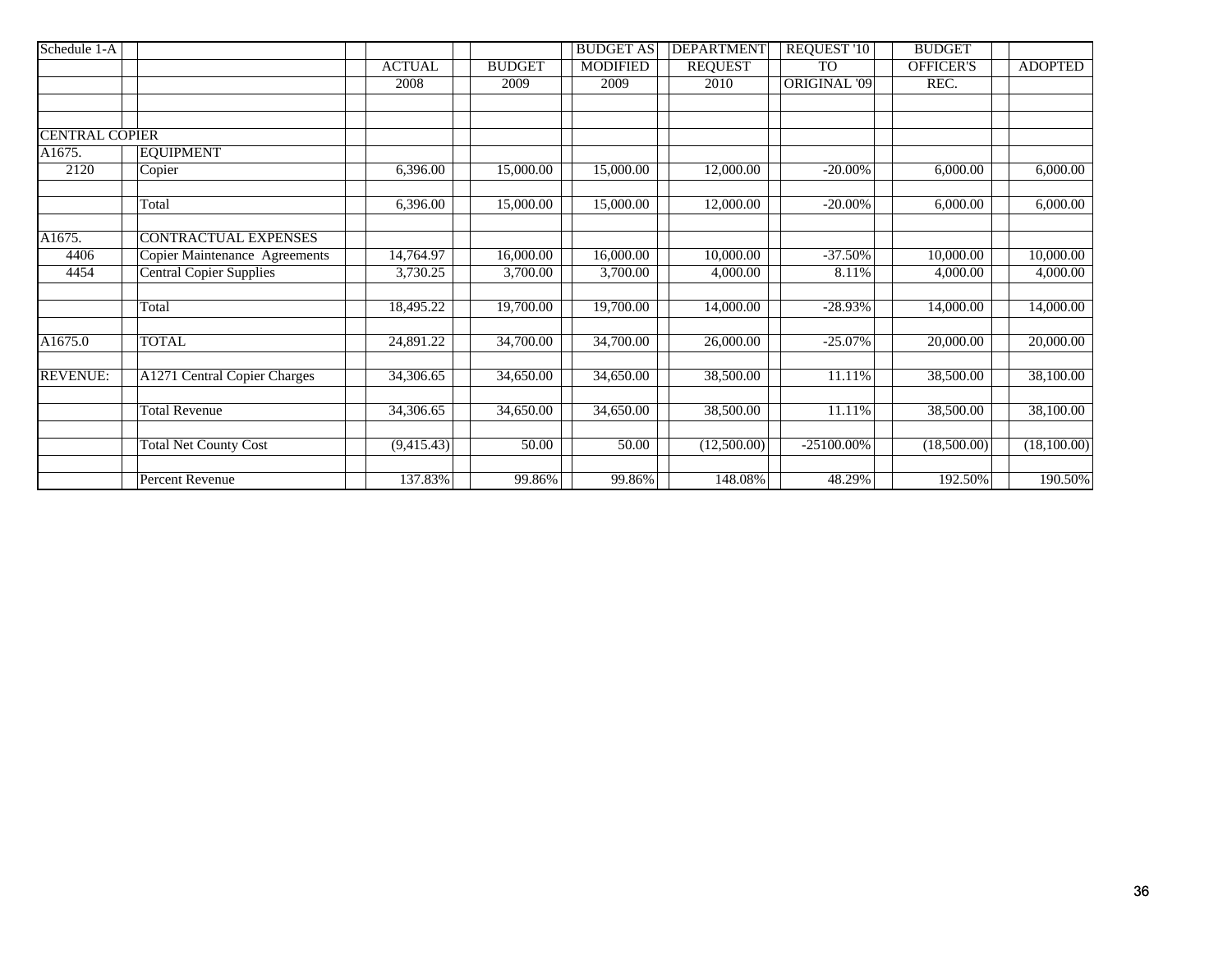| Schedule 1-A |                                      |                   |               | <b>BUDGET AS</b> | <b>DEPARTMENT</b> | <b>REQUEST '10</b>  | <b>BUDGET</b>           |                   |
|--------------|--------------------------------------|-------------------|---------------|------------------|-------------------|---------------------|-------------------------|-------------------|
|              |                                      | <b>ACTUAL</b>     | <b>BUDGET</b> | <b>MODIFIED</b>  | <b>REQUEST</b>    | T <sub>O</sub>      | <b>OFFICER'S</b>        | <b>ADOPTED</b>    |
|              |                                      | 2008              | 2009          | 2009             | 2010              | <b>ORIGINAL '09</b> | REC.                    |                   |
|              | <b>INFORMATION TECHNOLOGY</b>        |                   |               |                  |                   |                     |                         |                   |
|              |                                      |                   |               |                  |                   |                     |                         |                   |
| A1680        | <b>PERSONAL SERVICES</b>             |                   |               |                  |                   |                     |                         |                   |
| 1076         | <b>IT Director</b>                   | 15,572.54         | 60,000.00     | 30,000.00        | 60,000.00         | 0.00%               | 60,000.00               | 60,000.00         |
|              |                                      |                   |               |                  |                   |                     |                         |                   |
|              | Total                                | 15,572.54         | 60,000.00     | 30,000.00        | 60,000.00         | 0.00%               | 60,000.00               | 60,000.00         |
|              |                                      |                   |               |                  |                   |                     |                         |                   |
| A1680.       | <b>EQUIPMENT</b>                     |                   |               |                  |                   |                     |                         |                   |
| 2115         | <b>Computer Hardware</b>             | 14,342.38         | 28,000.00     | 35,813.10        | 22,168.00         | $-20.83%$           | 22,168.00               | 22,168.00         |
|              |                                      |                   |               |                  |                   |                     |                         |                   |
|              | Total                                | 14,342.38         | 28,000.00     | 35,813.10        | 22,168.00         | $-20.83%$           | 22,168.00               | 22,168.00         |
| A1680.       | <b>CONTRACTUAL EXPENSES</b>          |                   |               |                  |                   |                     |                         |                   |
| 4152         | Conferences                          | 0.00              | 200.00        | 200.00           | 200.00            | $0.00\%$            | 200.00                  | 200.00            |
| 4156         | Training                             | 0.00              | 0.00          | 400.00           | 400.00            | 400.00%             | 400.00                  | 400.00            |
| 4407         | Equipment Maintenance Agree.         | 12,798.00         | 15,000.00     | 13,100.12        | 13,000.00         | $-13.33%$           | 13,000.00               | 13,000.00         |
| 4455         | <b>IT Supplies</b>                   | 81.14             | 1,000.00      | 1,400.00         | 1,000.00          | 0.00%               | 1,000.00                | 1,000.00          |
| 4470         | <b>Office Supplies</b>               | 365.60            | 50.00         | 50.00            | 50.00             | 0.00%               | 50.00                   | 50.00             |
| 4507         | Copier charges                       | 0.00              | 50.00         | 50.00            | 50.00             | 0.00%               | 50.00                   | 50.00             |
| 4515         | Postage                              | 0.00              | 50.00         | 50.00            | 50.00             | 0.00%               | 50.00                   | 50.00             |
| 4522         | <b>Shipments</b>                     | 0.00              | 10.00         | 10.00            | 10.00             | 0.00%               | 10.00                   | 10.00             |
| 4571         | <b>Computer Software</b>             | 4,594.50          | 15,000.00     | 15,000.00        | 10,000.00         | $-33.33%$           | 10,000.00               | 10,000.00         |
| 4575         | <b>Computer Software Maintenance</b> | 4,278.81          | 5,700.00      | 5,700.00         | 4,300.00          | $-24.56%$           | 4,300.00                | 4,300.00          |
| 4577         | <b>Computer Technical Assistance</b> | 159,000.00        | 159,074.00    | 189,074.00       | 159,074.00        | 0.00%               | 159,074.00              | 159,074.00        |
| 4654         | Mileage                              | $\overline{0.00}$ | 100.00        | 100.00           | 100.00            | $0.00\%$            | 100.00                  | 100.00            |
| 4660         | <b>Travel Expenses</b>               | $\overline{0.00}$ | 100.00        | 100.00           | 100.00            | 0.00%               | 100.00                  | 100.00            |
| 4676         | <b>Utilities: Cellular Service</b>   | 169.98            | 0.00          | 619.88           | $\overline{0.00}$ | 0.00%               | 0.00                    | $\overline{0.00}$ |
| 4679         | <b>Utilities: Internet</b>           | 11,739.84         | 11,100.00     | 11,580.00        | 12,100.00         | 9.01%               | 12,100.00               | 12,100.00         |
| 4682         | <b>Utilities: Telephone/Fax</b>      | 313.79            | 300.00        | 300.00           | 350.00            | 16.67%              | 350.00                  | 350.00            |
| 4907         | Dues                                 | 0.00              | 50.00         | 50.00            | 50.00             | $0.00\%$            | 50.00                   | 50.00             |
|              |                                      |                   |               |                  |                   |                     |                         |                   |
|              | Total                                | 193,341.66        | 207,784.00    | 237,784.00       | 200,834.00        | $-3.34%$            | 200,834.00              | 200,834.00        |
| A1680.       | <b>EMPLOYEE BENEFITS</b>             |                   |               |                  |                   |                     |                         |                   |
| 8100         | FICA/Medicare                        | 1,178.84          | 4,590.00      | 4,590.00         | 4,590.00          | $0.00\%$            | 4,590.00                | 3,465.00          |
| 8305         | Medical Insurance Non-Union          | 2,582.91          | 12,399.00     | 12,399.00        | 14,259.00         | 15.00%              | 13,391.00               | 10,044.00         |
|              |                                      |                   |               |                  |                   |                     |                         |                   |
|              | Total                                | 3,761.75          | 16,989.00     | 16,989.00        | 18,849.00         | 10.95%              | 17,981.00               | 13,509.00         |
|              |                                      |                   |               |                  |                   |                     |                         |                   |
| A1680.0      | <b>TOTAL</b>                         | 227,018.33        | 312,773.00    | 320,586.10       | 301,851.00        | $-3.49%$            | $\overline{300,983.00}$ | 296,511.00        |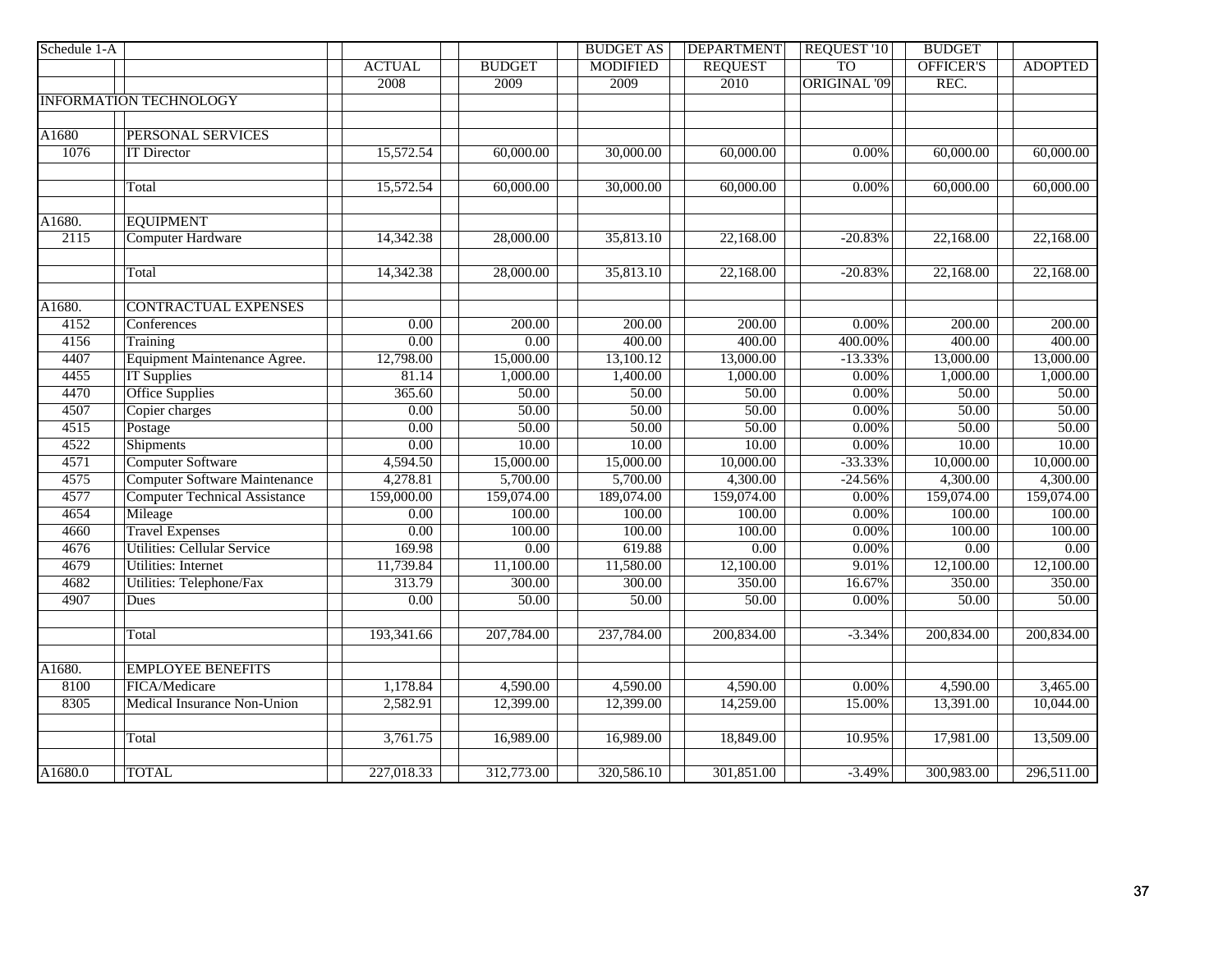| Schedule 1-A         |                                                                                           |                       |                       | <b>BUDGET AS</b>      | <b>DEPARTMENT</b>  | REQUEST '10             | <b>BUDGET</b>      |                    |
|----------------------|-------------------------------------------------------------------------------------------|-----------------------|-----------------------|-----------------------|--------------------|-------------------------|--------------------|--------------------|
|                      |                                                                                           | <b>ACTUAL</b>         | <b>BUDGET</b>         | <b>MODIFIED</b>       | <b>REQUEST</b>     | <b>TO</b>               | OFFICER'S          | <b>ADOPTED</b>     |
|                      |                                                                                           | 2008                  | 2009                  | 2009                  | 2010               | <b>ORIGINAL '09</b>     | REC.               |                    |
|                      |                                                                                           |                       |                       |                       |                    |                         |                    |                    |
|                      |                                                                                           |                       |                       |                       |                    |                         |                    |                    |
| <b>SPECIAL ITEMS</b> |                                                                                           |                       |                       |                       |                    |                         |                    |                    |
| A1910.4923           | <b>UNALLOCATED INSURANCE</b>                                                              | 95,650.28             | 100,530.00            | 90,744.91             | 82,000.00          | $-18.43%$               | 82,000.00          | 82,000.00          |
| A1920.               | MUNICIPAL ASSOCIATION DUES                                                                |                       |                       |                       |                    |                         |                    |                    |
| 4907                 | Dues                                                                                      | 4,077.00              | 4,591.00              | 4,713.00              | 4,839.00           | 5.40%                   | 4,839.00           | 4,839.00           |
| A1930.               | <b>JUDGEMENT &amp; CLAIMS</b>                                                             |                       |                       |                       |                    |                         |                    |                    |
| 4927                 | <b>Insurance Reserve</b>                                                                  | 19,741.57             | 150,000.00            | 150,000.00            | 150,000.00         | $0.00\%$                | 150,000.00         | 150,000.00         |
| 4928                 | <b>Unemployment Insurance Reserve</b>                                                     | 16,753.38             | 25,000.00             | 25,000.00             | 25,000.00          | 0.00%                   | 25,000.00          | 25,000.00          |
|                      | <b>TOTAL</b>                                                                              | 36,494.95             | 175,000.00            | 175,000.00            | 175,000.00         | $0.00\%$                | 175,000.00         | 175,000.00         |
|                      |                                                                                           |                       |                       |                       |                    |                         |                    |                    |
| <b>REVENUE:</b>      | A2401.R3 Interest & Earnings - Ins. Reserve<br>A2401.R5 Interest & Earnings - Unemp. Res. | 15,344.84<br>3,683.69 | 12,000.00<br>1,500.00 | 12,000.00<br>1,500.00 | 2,900.00<br>600.00 | $-75.83%$<br>$-60.00\%$ | 2,900.00<br>600.00 | 2,900.00<br>600.00 |
|                      |                                                                                           |                       |                       |                       |                    |                         |                    |                    |
|                      | <b>Total Revenue</b>                                                                      | 19,028.53             | 13,500.00             | 13,500.00             | 3,500.00           | $-74.07%$               | 3,500.00           | 3,500.00           |
| A1930                | <b>Total Net County Cost</b>                                                              | 17,466.42             | 161,500.00            | 161,500.00            | 171,500.00         | 6.19%                   | 171,500.00         | 171,500.00         |
|                      | <b>Percent Revenue</b>                                                                    | 52.14%                | 7.71%                 | 7.71%                 | 2.00%              | $-74.07%$               | 2.00%              | 2.00%              |
| A1990.4905           | <b>CONTINGENT FUND</b>                                                                    | 0.00                  | 350,000.00            | 201,702.96            | 450,000.00         | 28.57%                  | 450,000.00         | 450,000.00         |
|                      |                                                                                           |                       |                       |                       |                    |                         |                    |                    |
| A1990.0              | <b>TOTAL</b>                                                                              | 136,222.23            | 630,121.00            | 472,160.87            | 711,839.00         | 12.97%                  | 711,839.00         | 711,839.00         |
| A1999M               | TOTAL GENERAL GOV'T. SUPPORT                                                              | 4,357,500.99          | 4,726,130.00          | 4,670,527.40          | 4,839,079.00       | 2.39%                   | 4,688,062.00       | 4,667,389.00       |
|                      | Total Revenue - General Gov't. Support                                                    | 2,390,249.75          | 2,445,792.00          | 2,447,091.90          | 2,250,866.00       | $-7.97%$                | 2,250,866.00       | 2,246,591.00       |
|                      | <b>Net General Government Support</b>                                                     | 1,967,251.24          | 2,280,338.00          | 2,223,435.50          | 2,588,213.00       | 13.50%                  | 2,437,196.00       | 2,420,798.00       |
|                      | Total Percent Revenue - General Gov't. Support                                            | 54.85%                | 51.75%                | 52.39%                | 46.51%             | $-10.12%$               | 48.01%             | 48.13%             |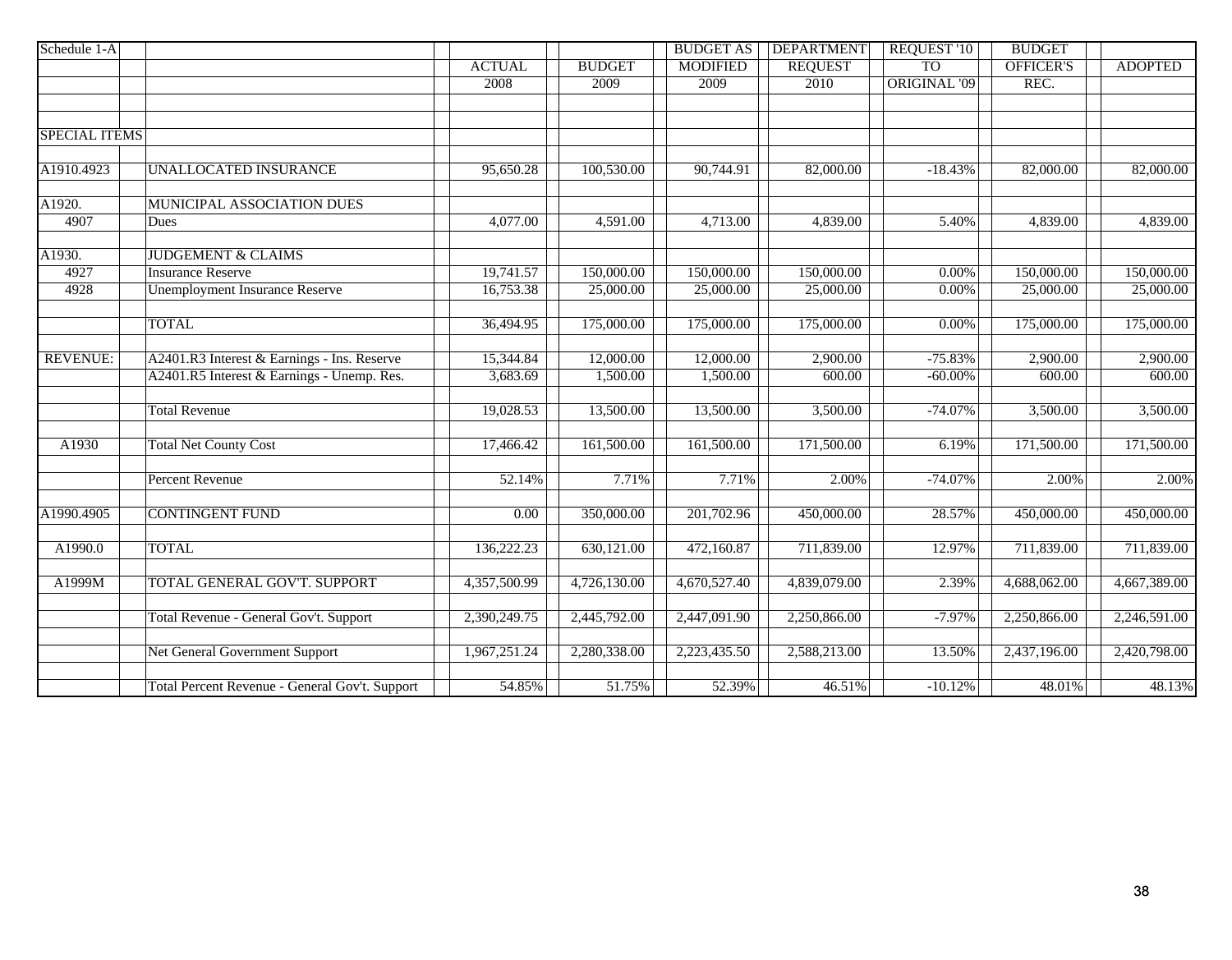| Schedule 1-A     |                                  |                           |               | <b>BUDGET AS</b> | <b>DEPARTMENT</b> | REQUEST '10         | <b>BUDGET</b>             |                |
|------------------|----------------------------------|---------------------------|---------------|------------------|-------------------|---------------------|---------------------------|----------------|
|                  |                                  | <b>ACTUAL</b>             | <b>BUDGET</b> | <b>MODIFIED</b>  | <b>REQUEST</b>    | T <sub>O</sub>      | <b>OFFICER'S</b>          | <b>ADOPTED</b> |
|                  |                                  | 2008                      | 2009          | 2009             | 2010              | <b>ORIGINAL '09</b> | REC.                      |                |
|                  |                                  |                           |               |                  |                   |                     |                           |                |
| <b>EDUCATION</b> |                                  |                           |               |                  |                   |                     |                           |                |
|                  |                                  |                           |               |                  |                   |                     |                           |                |
| A2490.4151       | <b>COMMUNITY COLLEGE TUITION</b> | 685,635.90                | 810,000.00    | 810,000.00       | 750,000.00        | $-7.41%$            | 750,000.00                | 750,000.00     |
|                  |                                  |                           |               |                  |                   |                     |                           |                |
| A2960.4154       | EDUCATION HANDICAPPED CHILDREN   | $\overline{1,107,808.09}$ | 1,300,000.00  | 1,300,000.00     | 1,300,000.00      | $0.00\%$            | $\overline{1,300,000.00}$ | 1,300,000.00   |
|                  |                                  |                           |               |                  |                   |                     |                           |                |
| A2960.0          | <b>TOTAL EDUCATION</b>           | 1,793,443.99              | 2,110,000.00  | 2,110,000.00     | 2,050,000.00      | $-2.84\%$           | 2,050,000.00              | 2,050,000.00   |
|                  |                                  |                           |               |                  |                   |                     |                           |                |
| <b>REVENUE:</b>  | A3277 - State Aid Education      | 625,380.75                | 803,875.00    | 803,875.00       | 706,472.00        | $-12.12%$           | 706,472.00                | 706,472.00     |
|                  |                                  |                           |               |                  |                   |                     |                           |                |
|                  | <b>Total Revenue</b>             | 625,380.75                | 803,875.00    | 803,875.00       | 706,472.00        | $-12.12%$           | 706,472.00                | 706,472.00     |
|                  |                                  |                           |               |                  |                   |                     |                           |                |
|                  | <b>Total Net County Cost</b>     | 1,168,063.24              | 1,306,125.00  | 1,306,125.00     | 1,343,528.00      | 2.86%               | 1,343,528.00              | 1,343,528.00   |
|                  |                                  |                           |               |                  | 34.46%            |                     | 34.46%                    |                |
|                  | Percent Revenue                  | 34.87%                    | 38.10%        | 38.10%           |                   | $-9.54\%$           |                           | 34.46%         |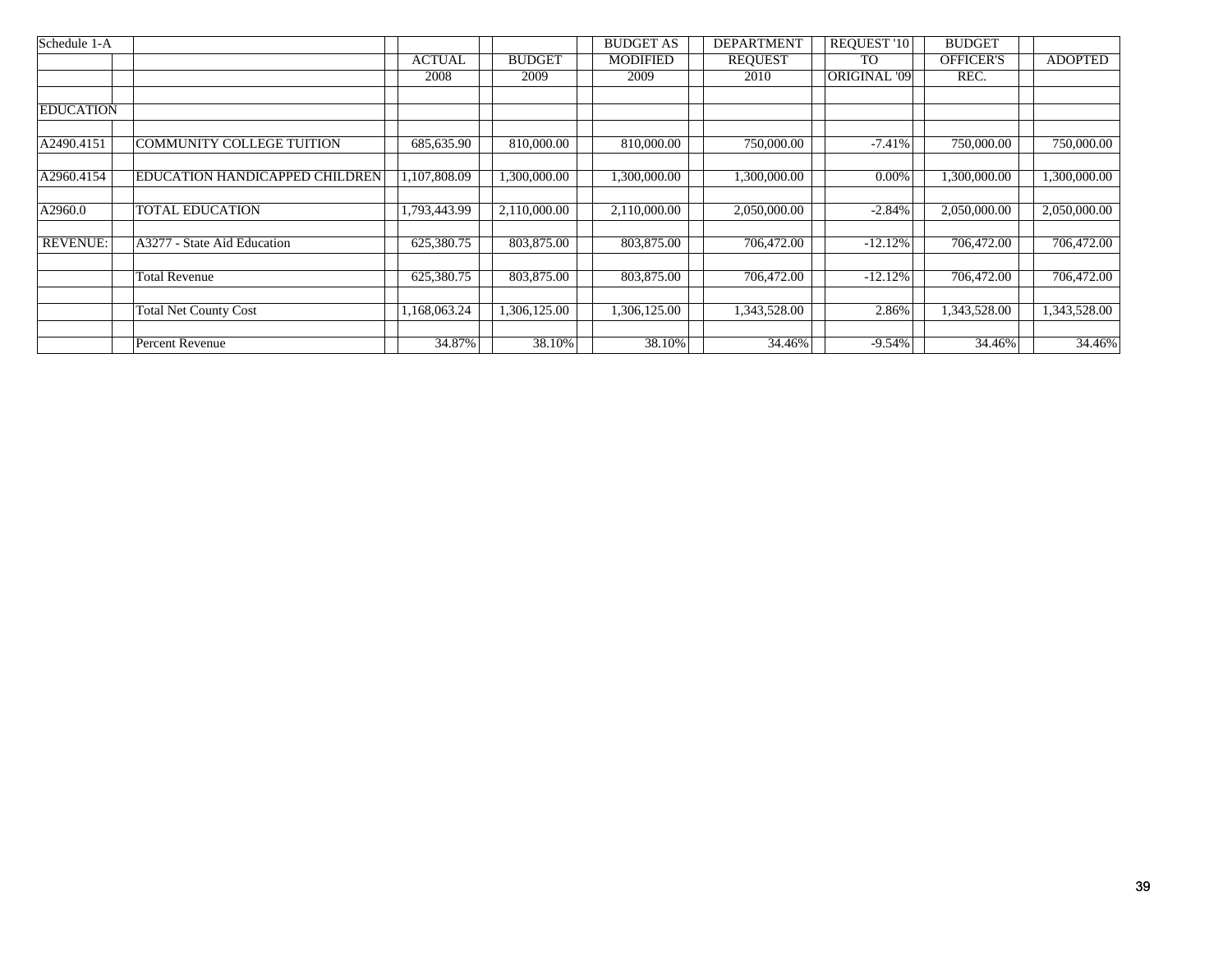| Schedule 1-A         |                                       |               |                   | <b>BUDGET AS</b> | <b>DEPARTMENT</b> | <b>REQUEST '10</b>  | <b>BUDGET</b>    |                |
|----------------------|---------------------------------------|---------------|-------------------|------------------|-------------------|---------------------|------------------|----------------|
|                      |                                       | <b>ACTUAL</b> | <b>BUDGET</b>     | <b>MODIFIED</b>  | <b>REQUEST</b>    | <b>TO</b>           | <b>OFFICER'S</b> | <b>ADOPTED</b> |
|                      |                                       | 2008          | 2009              | 2009             | 2010              | <b>ORIGINAL '09</b> | REC.             |                |
| <b>PUBLIC SAFETY</b> |                                       |               |                   |                  |                   |                     |                  |                |
|                      | <b>COMMUNICATION SYSTEMS</b>          |               |                   |                  |                   |                     |                  |                |
| A3020.               | PERSONAL SERVICES                     |               |                   |                  |                   |                     |                  |                |
| 1505                 | <b>Overtime CSEA</b>                  | 0.00          | 0.00              | 0.00             | 3,000.00          | 3000.00%            | 3,000.00         | 3,000.00       |
| 1780                 | <b>Senior Communications Mechanic</b> | 33,884.27     | 34,796.00         | 34,796.00        | 36,019.00         | 3.51%               | 36,019.00        | 36,019.00      |
| 1949                 | Comp Time Buyout                      | 124.53        | 100.00            | 100.00           | 100.00            | 0.00%               | 100.00           | 100.00         |
| 1950                 | Differential DSA                      | 15.60         | 0.00              | 7.20             | 25.00             | 25.00%              | 25.00            | 25.00          |
| 1951                 | Holiday Overtime DSA                  | 0.00          | 0.00              | 133.42           | 0.00              | 0.00%               | 0.00             | 0.00           |
| 1952                 | Overtime DSA                          | 374.64        | 250.00            | 5,669.33         | 500.00            | 100.00%             | 500.00           | 500.00         |
| 1953                 | Call back DSA                         | 749.25        | 300.00            | 600.39           | 500.00            | 66.67%              | 500.00           | 500.00         |
| 1958                 | <b>Insurance Buyout - DSA</b>         | 1,936.56      | 2,169.00          | 2,169.00         | 2,495.00          | 15.03%              | 2,739.00         | 2,739.00       |
| 1961                 | 35 - 40 Hours                         | 1,413.83      | 800.00            | 1,457.81         | 1,200.00          | 50.00%              | 1,200.00         | 1,200.00       |
|                      | Total                                 | 38,498.68     | 38,415.00         | 44,933.15        | 43,839.00         | 14.12%              | 44,083.00        | 44,083.00      |
| A3020.               | <b>EQUIPMENT</b>                      |               |                   |                  |                   |                     |                  |                |
| 2135                 | <b>Fire Extinguishers</b>             | 983.20        | $\overline{0.00}$ | 0.00             | 0.00              | $0.00\%$            | 0.00             | 0.00           |
| 2216                 | Vehicle Unmarked                      | 24,800.00     | 0.00              | 0.00             | 0.00              | $0.00\%$            | 0.00             | 0.00           |
| 2411                 | Radios - Portable                     | 229.99        | 0.00              | 0.00             | 0.00              | $0.00\%$            | 0.00             | 0.00           |
| 2421                 | Cameras Outside                       | 0.00          | 0.00              | 2,000.00         | 0.00              | $0.00\%$            | 0.00             | 0.00           |
| 2429                 | <b>Other Municipalities</b>           | 1,920.82      | 2,000.00          | 3,939.79         | 3,000.00          | 50.00%              | 3,000.00         | 3,000.00       |
| 2434                 | <b>Air Conditioner</b>                | 229.00        | 0.00              | 0.00             | 0.00              | 0.00%               | 0.00             | 0.00           |
|                      |                                       |               |                   |                  |                   |                     |                  |                |
|                      | Total                                 | 28,163.01     | 2,000.00          | 5,939.79         | 3,000.00          | 50.00%              | 3,000.00         | 3,000.00       |
| A3020.               | <b>CONTRACTUAL EXPENSES</b>           |               |                   |                  |                   |                     |                  |                |
| 4011                 | Consultants                           | 120.00        | 6,000.00          | 163.01           | 5,500.00          | $-8.33\%$           | 5,500.00         | 5,500.00       |
| 4066                 | Pest control                          | 2,550.00      | 1,400.00          | 1,785.00         | 2,550.00          | 82.14%              | 2,550.00         | 2,550.00       |
| 4230                 | Maintenance Agreement: Microwave      | 5,989.31      | 15,000.00         | 77,808.66        | 46,700.00         | 211.33%             | 46,700.00        | 46,700.00      |
| 4231                 | Maintenance Agreement: Radio          | 31,923.96     | 31,924.00         | 31,924.00        | 31,924.00         | 0.00%               | 31,924.00        | 31,924.00      |
| 4232                 | Mowing & Weeding                      | 450.00        | 1,000.00          | 1,000.00         | 500.00            | $-50.00\%$          | 500.00           | 500.00         |
| 4457                 | <b>Computer Supplies</b>              | 99.98         | 100.00            | 100.00           | 100.00            | $0.00\%$            | 100.00           | 100.00         |
| 4463                 | <b>Installation Supplies</b>          | 1,274.90      | 900.00            | 900.00           | 900.00            | $0.00\%$            | 900.00           | 900.00         |
| 4470                 | <b>Office Supplies</b>                | 81.94         | 100.00            | 100.00           | 100.00            | 0.00%               | 100.00           | 100.00         |
| 4515                 | Postage                               | 50.00         | 50.00             | 50.00            | 50.00             | 0.00%               | 50.00            | 50.00          |
| 4522                 | <b>Shipments</b>                      | 179.10        | 350.00            | 350.00           | 300.00            | $-14.29%$           | 300.00           | 300.00         |
| 4653                 | Gasoline                              | 2,153.91      | 2,500.00          | 2,500.00         | 2,000.00          | $-20.00\%$          | 2,000.00         | 2,000.00       |
| 4661                 | Vehicle Parts/Maintenance/Repairs     | 1,633.90      | 500.00            | 500.00           | 400.00            | $-20.00\%$          | 400.00           | 400.00         |
| 4676                 | <b>Utilities: Cellular Service</b>    | 300.00        | 300.00            | 300.00           | 400.00            | 33.33%              | 400.00           | 400.00         |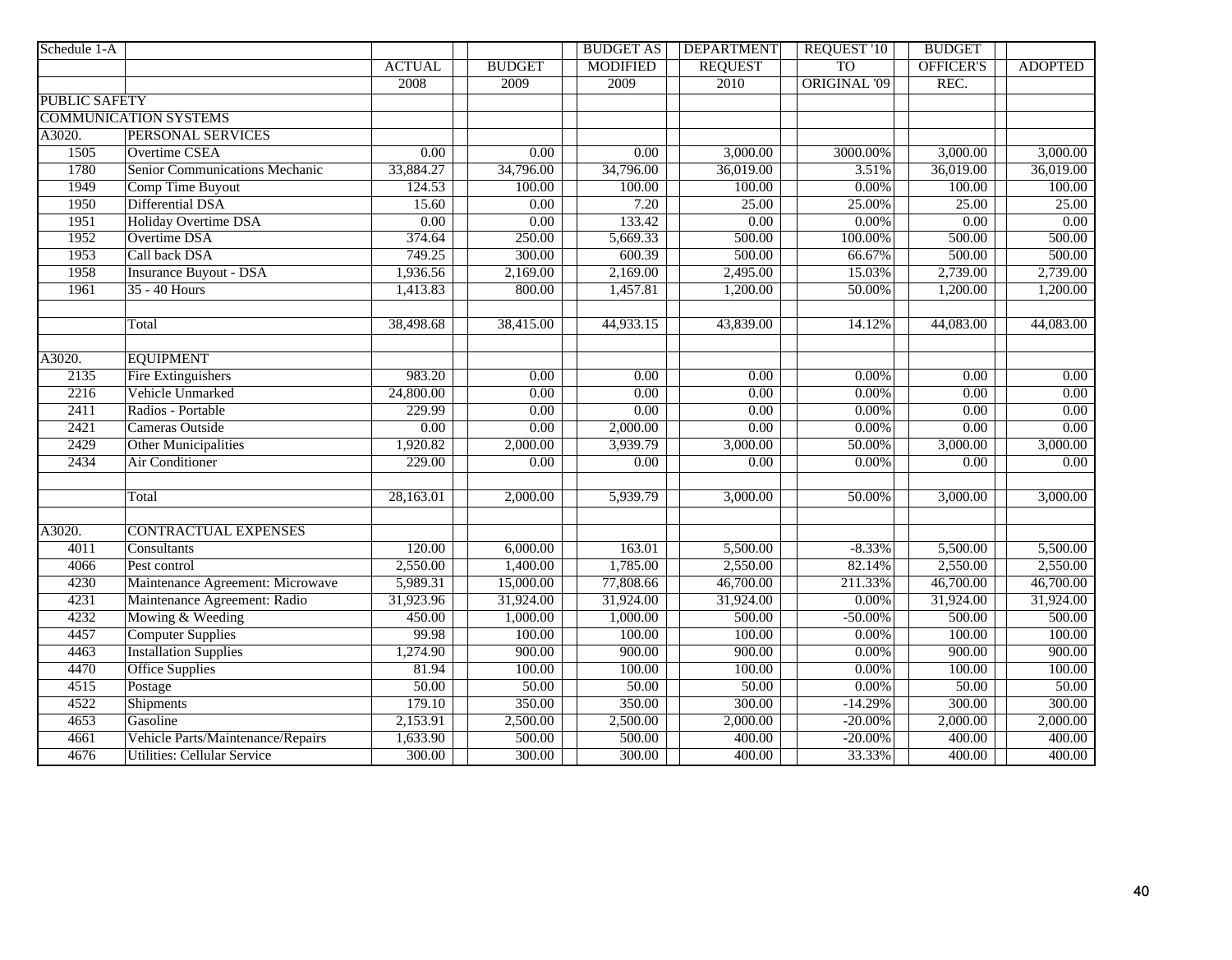| $\  \colon$     |                                     |               |               |                  |                   |                     |                  |                |
|-----------------|-------------------------------------|---------------|---------------|------------------|-------------------|---------------------|------------------|----------------|
| Schedule 1-A    |                                     |               |               | <b>BUDGET AS</b> | <b>DEPARTMENT</b> | <b>REQUEST '10</b>  | <b>BUDGET</b>    |                |
|                 |                                     | <b>ACTUAL</b> | <b>BUDGET</b> | <b>MODIFIED</b>  | <b>REQUEST</b>    | <b>TO</b>           | <b>OFFICER'S</b> | <b>ADOPTED</b> |
|                 |                                     | 2008          | 2009          | 2009             | 2010              | <b>ORIGINAL '09</b> | REC.             |                |
|                 |                                     |               |               |                  |                   |                     |                  |                |
|                 | CONTRACTUAL EXPENSES CON'T          |               |               |                  |                   |                     |                  |                |
| 4680            | Utilities: RS - Electric            | 19,724.52     | 20,000.00     | 19,907.70        | 18,000.00         | $-10.00\%$          | 18,000.00        | 18,000.00      |
| 4681            | Utilities: RS - Propane             | 76.00         | 1,400.00      | 1,400.00         | 1,400.00          | $0.00\%$            | 1,400.00         | 1,400.00       |
| 4682            | Utilities: Telephone/Fax            | 8,854.22      | 10,000.00     | 10,000.00        | 9,000.00          | $-10.00\%$          | 9,000.00         | 9,000.00       |
| 4734            | Radio Parts/Maintenance/Telephone   | 1,472.87      | 1,500.00      | 1,592.30         | 1,500.00          | $0.00\%$            | 1,500.00         | 1,500.00       |
| 4735            | <b>Tower Site Maintenance</b>       | 171.68        | 500.00        | 500.00           | 400.00            | $-20.00\%$          | 400.00           | 400.00         |
| 4749            | <b>Uniforms</b>                     | 268.93        | 400.00        | 400.00           | 400.00            | $0.00\%$            | 400.00           | 400.00         |
| 4965            | Leases: TS - Angus                  | 125.00        | 125.00        | 125.00           | 250.00            | 100.00%             | 250.00           | 250.00         |
| 4967            | Leases: TS - Dundee                 | 14,105.01     | 14,800.00     | 14,800.00        | 15,540.00         | 5.00%               | 15,540.00        | 15,540.00      |
| 4968            | Leases: TS - Intermedia Italy       | 30,200.00     | 36,000.00     | 36,000.00        | 37,944.00         | 5.40%               | 37,944.00        | 37,944.00      |
| 4969            | Leases: TS - Parrish Hill           | 31,445.33     | 33,025.00     | 33,025.00        | 34,677.00         | 5.00%               | 34,677.00        | 34,677.00      |
| 4970            | Leases: TS - SBA Stid Hill          | 24,825.25     | 26,000.00     | 26,000.00        | 27,300.00         | 5.00%               | 27,300.00        | 27,300.00      |
| 4971            | Leases: TS - South Hill             | 1,693.43      | 2,000.00      | 1,787.50         | 2,000.00          | $0.00\%$            | 2,000.00         | 2,000.00       |
|                 |                                     |               |               |                  |                   |                     |                  |                |
|                 | Total                               | 179,769.24    | 205,874.00    | 263,018.17       | 239,835.00        | 16.50%              | 239,835.00       | 239,835.00     |
|                 |                                     |               |               |                  |                   |                     |                  |                |
| A3020.          | <b>EMPLOYEE BENEFITS</b>            |               |               |                  |                   |                     |                  |                |
| 8100            | FICA/Medicare                       | 2,945.12      | 2,939.00      | 2,939.00         | 3,354.00          | 14.12%              | 3,373.00         | 3,373.00       |
|                 | Total                               | 2,945.12      | 2,939.00      | 2,939.00         | 3,354.00          | 14.12%              | 3,373.00         | 3,373.00       |
|                 |                                     |               |               |                  |                   |                     |                  |                |
| A3020.0         | <b>TOTAL</b>                        | 249,376.05    | 249,228.00    | 316,830.11       | 290,028.00        | 16.37%              | 290,291.00       | 290,291.00     |
| <b>REVENUE:</b> | A2265 Communications Services       | 1,911.02      | 2,000.00      | 2,000.00         | 3,000.00          | 50.00%              | 3,000.00         | 3,000.00       |
|                 |                                     |               |               |                  |                   |                     |                  |                |
|                 | A3319 W911- Dep't. of State Funding | 13,373.00     | 14,000.00     | 14,000.00        | 13,374.00         | $-4.47%$            | 13,374.00        | 13,374.00      |
|                 |                                     |               |               |                  |                   |                     |                  |                |
|                 | <b>Total Revenue</b>                | 15,284.02     | 16,000.00     | 16,000.00        | 16,374.00         | 2.34%               | 16,374.00        | 16,374.00      |
|                 | <b>Total Net County Cost</b>        | 234,092.03    | 233,228.00    | 300,830.11       | 273,654.00        | 17.33%              | 273,917.00       | 273,917.00     |
|                 |                                     |               |               |                  |                   |                     |                  |                |
|                 | <b>Percent Revenue</b>              | 6.13%         | 6.42%         | 5.05%            | 5.65%             | $-12.06%$           | 5.64%            | 5.64%          |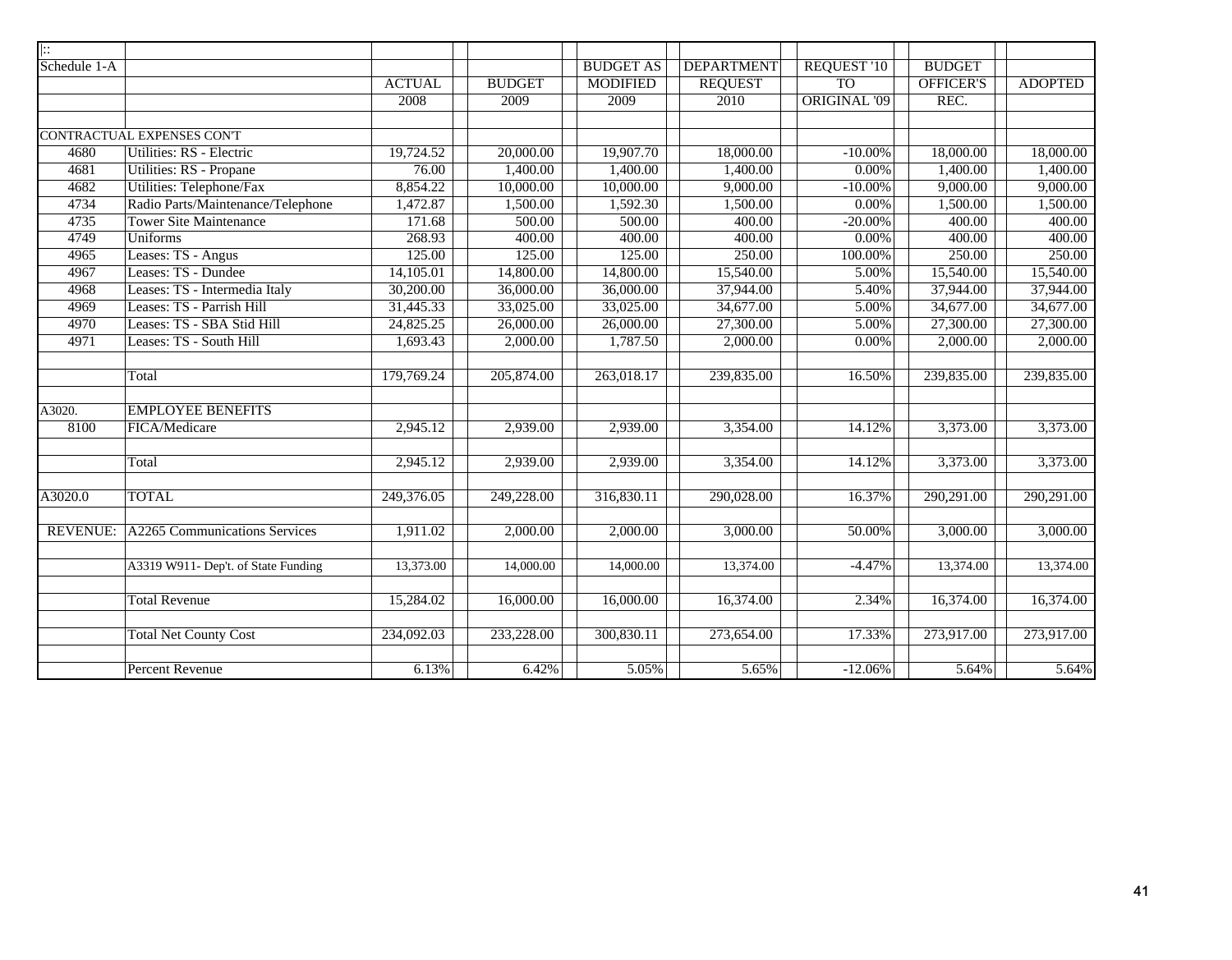| Schedule 1-A                |                               |               |               | <b>BUDGET AS</b> | <b>DEPARTMENT</b> | <b>REQUEST '10</b>  | <b>BUDGET</b>     |                |
|-----------------------------|-------------------------------|---------------|---------------|------------------|-------------------|---------------------|-------------------|----------------|
|                             |                               | <b>ACTUAL</b> | <b>BUDGET</b> | <b>MODIFIED</b>  | <b>REQUEST</b>    | <b>TO</b>           | <b>OFFICER'S</b>  | <b>ADOPTED</b> |
|                             |                               | 2008          | 2009          | 2009             | 2010              | <b>ORIGINAL '09</b> | REC.              |                |
|                             |                               |               |               |                  |                   |                     |                   |                |
| <b>E911 DISPATCH CENTER</b> |                               |               |               |                  |                   |                     |                   |                |
| A3021.                      | PERSONAL SERVICES             |               |               |                  |                   |                     |                   |                |
| 1700                        | <b>Dispatcher Chief</b>       | 44,652.00     | 46,215.00     | 46,215.00        | 46,215.00         | $0.00\%$            | 46,215.00         | 46,215.00      |
| 1701                        | <b>Dispatch Senior</b>        | 42,022.31     | 43,355.00     | 43,355.00        | 44,878.00         | 3.51%               | 44,878.00         | 44,878.00      |
| 1702                        | <b>Dispatch Senior</b>        | 42,092.90     | 43,355.00     | 43,355.00        | 44,878.00         | 3.51%               | 44,878.00         | 44,878.00      |
| 1703                        | <b>Dispatch Senior</b>        | 42,293.00     | 43,355.00     | 43,355.00        | 44,544.00         | 2.74%               | 44,544.00         | 44,544.00      |
| 1706                        | Dispatcher                    | 38,608.20     | 39,766.00     | 39,766.00        | 41,165.00         | 3.52%               | 41,165.00         | 41,165.00      |
| 1707                        | Dispatcher                    | 38,252.40     | 39,766.00     | 37,268.85        | 37,939.00         | $-4.59%$            | $\overline{0.00}$ | 37,939.00      |
| 1710                        | Dispatcher                    | 39,204.60     | 40,664.00     | 40,664.00        | 42,083.00         | 3.49%               | 42,083.00         | 42,083.00      |
| 1711                        | Dispatcher                    | 39,556.20     | 40,603.00     | 40,603.00        | 43,063.00         | 6.06%               | 43,063.00         | 43,063.00      |
| 1712                        | Dispatcher                    | 38,622.40     | 39,766.00     | 39,766.00        | 41,911.00         | 5.39%               | 41,911.00         | 41,911.00      |
| 1713                        | Dispatcher                    | 38,985.30     | 40,317.00     | 40,317.00        | 42,083.00         | 4.38%               | 42,083.00         | 42,083.00      |
| 1714                        | Dispatcher                    | 38,622.40     | 40,234.00     | 40,234.00        | 42,083.00         | 4.60%               | 42,083.00         | 42,083.00      |
| 1715                        | Dispatcher                    | 38,907.80     | 39,766.00     | 39,766.00        | 42,083.00         | 5.83%               | 42,083.00         | 42,083.00      |
| 1716                        | Dispatcher                    | 37,128.20     | 39,766.00     | 39,766.00        | 41,165.00         | 3.52%               | 41,165.00         | 41,165.00      |
| 1717                        | Dispatcher                    | 38,608.20     | 39,766.00     | 39,766.00        | 41,654.00         | 4.75%               | 41,654.00         | 41,654.00      |
| 1949                        | Comp Time Buyout              | 905.20        | 1,000.00      | 1,231.13         | 1,200.00          | 20.00%              | 1,200.00          | 1,200.00       |
| 1950                        | Differential DSA              | 5,390.60      | 5,400.00      | 5,400.00         | 5,400.00          | 0.00%               | 5,400.00          | 5,400.00       |
| 1951                        | Holiday Overtime DSA          | 31,999.01     | 25,000.00     | 25,000.00        | 25,000.00         | $0.00\%$            | 29,500.00         | 25,000.00      |
| 1952                        | <b>Overtime DSA</b>           | 9,086.27      | 8,500.00      | 8,500.00         | 8,500.00          | 0.00%               | 25,000.00         | 8,500.00       |
| 1953                        | <b>Call Back DSA</b>          | 166.50        | 500.00        | 500.00           | 250.00            | $-50.00\%$          | 250.00            | 250.00         |
| 1955                        | Officer In Charge DSA         | 673.75        | 900.00        | 900.00           | 900.00            | 0.00%               | 900.00            | 900.00         |
| 1956                        | <b>Educational Bonus</b>      | 227.68        | 300.00        | 300.00           | 300.00            | $0.00\%$            | 300.00            | 300.00         |
| 1958                        | <b>Insurance Buyout - DSA</b> | 1,755.84      | 2,386.00      | 2,386.00         | 2,744.00          | 15.00%              | 5,116.00          | 5,116.00       |
|                             |                               |               |               |                  |                   |                     |                   |                |
|                             | Total                         | 607,760.76    | 620,680.00    | 618,413.98       | 640,038.00        | 3.12%               | 625,471.00        | 642,410.00     |
|                             |                               |               |               |                  |                   |                     |                   |                |
| A3021.                      | <b>EQUIPMENT</b>              |               |               |                  |                   |                     |                   |                |
| 2115                        | <b>Computer Hardware</b>      | 2,646.16      | 0.00          | 0.00             | 1,000.00          | $0.00\%$            | 1,000.00          | 1,000.00       |
| 2423                        | Enhanced 911 (Reserve)        | 22,184.19     | 10,000.00     | 46,000.00        | 0.00              | $-100.00\%$         | $\overline{0.00}$ | 0.00           |
| 2504                        | W911                          | 25,955.00     | 5,000.00      | 25,000.00        | 10,000.00         | 100.00%             | 10,000.00         | 10,000.00      |
|                             |                               |               |               |                  |                   |                     |                   |                |
|                             | Total                         | 50,785.35     | 15,000.00     | 71,000.00        | 11,000.00         | $-26.67%$           | 11,000.00         | 11,000.00      |
|                             |                               |               |               |                  |                   |                     |                   |                |
|                             |                               |               |               |                  |                   |                     |                   |                |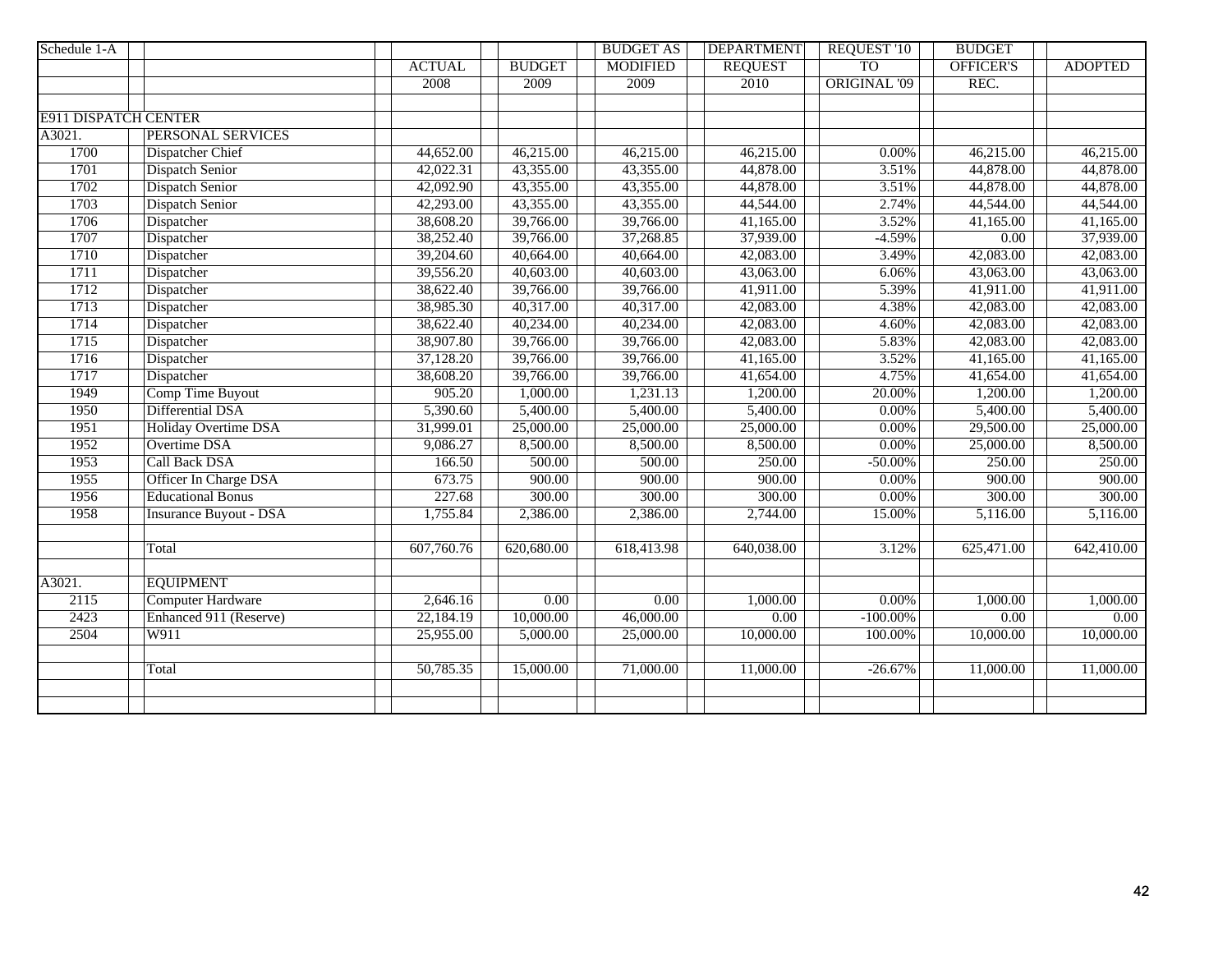| ::              |                                      |               |                   |                   |                   |                     |                        |                |
|-----------------|--------------------------------------|---------------|-------------------|-------------------|-------------------|---------------------|------------------------|----------------|
| Schedule 1-A    |                                      |               |                   | <b>BUDGET AS</b>  | <b>DEPARTMENT</b> | <b>REQUEST '10</b>  | <b>BUDGET</b>          |                |
|                 |                                      | <b>ACTUAL</b> | <b>BUDGET</b>     | <b>MODIFIED</b>   | <b>REQUEST</b>    | <b>TO</b>           | OFFICER'S              | <b>ADOPTED</b> |
|                 |                                      | 2008          | 2009              | 2009              | 2010              | <b>ORIGINAL '09</b> | REC.                   |                |
|                 |                                      |               |                   |                   |                   |                     |                        |                |
| A3021.          | <b>CONTRACTUAL EXPENSES</b>          |               |                   |                   |                   |                     |                        |                |
| 4156            | Training                             | 2,018.87      | 1,200.00          | 2,368.20          | 1,500.00          | 25.00%              | 1,500.00               | 1,500.00       |
| 4407            | <b>Equipment Maint Agreement</b>     | 0.00          | 200.00            | 26.00             | 1,700.00          | 750.00%             | 1,700.00               | 1,700.00       |
| 4470            | Office Supplies                      | 1,804.43      | 1,800.00          | 1,800.00          | 1,800.00          | $0.00\%$            | 1,800.00               | 1,800.00       |
| 4505            | <b>Dry Cleaning</b>                  | 1,183.67      | 1,500.00          | 1,500.00          | 1,500.00          | $0.00\%$            | 1,500.00               | 1,500.00       |
| 4516            | Printing                             | 749.10        | 900.00            | 900.00            | 900.00            | 0.00%               | 900.00                 | 900.00         |
| 4575            | <b>Computer Software Maintenance</b> | 1,498.57      | 1,500.00          | 974.00            | 1,800.00          | 20.00%              | 1,800.00               | 1,800.00       |
| 4660            | <b>Travel Expenses</b>               | 260.93        | 400.00            | 400.00            | 350.00            | $-12.50%$           | 350.00                 | 350.00         |
| 4676            | <b>Utilities: Cellular Service</b>   | 763.57        | 720.00            | 720.00            | 750.00            | 4.17%               | 750.00                 | 750.00         |
| 4682            | Utilities: Telephone/Fax             | 7,709.53      | 8,000.00          | 8,000.00          | 8,000.00          | $0.00\%$            | 8,000.00               | 8,000.00       |
| 4701            | <b>Access Telephone Line</b>         | 18,289.83     | 25,000.00         | 25,000.00         | 18,000.00         | $-28.00\%$          | 18,000.00              | 18,000.00      |
| 4734            | Radio Parts/Maintenance              | 34.85         | 200.00            | 200.00            | 200.00            | $0.00\%$            | 200.00                 | 200.00         |
| 4749            | <b>Uniforms</b>                      | 978.68        | 1,500.00          | 1,031.80          | 1,200.00          | $-20.00%$           | 1,200.00               | 1,200.00       |
| 4763            | Pictometry                           | 15,000.00     | 15,000.00         | 15,000.00         | 15,000.00         | $0.00\%$            | 15,000.00              | 15,000.00      |
| 4770            | E911 Expenses                        | 35,051.54     | 10,000.00         | 4,000.00          | 26,000.00         | 160.00%             | 26,000.00              | 26,000.00      |
| 4771            | W911                                 | 78,069.14     | 35,000.00         | 68,386.00         | 30,000.00         | $-14.29%$           | 30,000.00              | 30,000.00      |
| 4907            | Dues                                 | 353.00        | 270.00            | 270.00            | 350.00            | 29.63%              | 350.00                 | 350.00         |
| 4979            | Lease PSAP                           | 0.00          | $\overline{0.00}$ | $\overline{0.00}$ | 72,000.00         | 72000.00%           | $\overline{0.00}$      | 0.00           |
|                 |                                      |               |                   |                   |                   |                     |                        |                |
|                 | Total                                | 163,765.71    | 103,190.00        | 130,576.00        | 181,050.00        | 75.45%              | 109,050.00             | 109,050.00     |
|                 |                                      |               |                   |                   |                   |                     |                        |                |
| A3021.          | <b>EMPLOYEE BENEFITS</b>             |               |                   |                   |                   |                     |                        |                |
| 8100            | FICA/Medicare                        | 44,937.69     | 47,483.00         | 47,483.00         | 48,963.00         | 3.12%               | $\overline{47,849.00}$ | 49,145.00      |
| 8304            | <b>Medical Insurance DSA</b>         | 92,684.40     | 112,923.00        | 112,691.87        | 129,862.00        | 15.00%              | 108,862.00             | 122,555.00     |
| 8305            | Medical Insurance Non-Union          | 11,498.40     | 13,799.00         | 13,799.00         | 15,869.00         | 15.00%              | 14,783.00              | 14,783.00      |
|                 |                                      |               |                   |                   |                   |                     |                        |                |
|                 | Total                                | 149,120.49    | 174,205.00        | 173,973.87        | 194,694.00        | 11.76%              | 171,494.00             | 186,483.00     |
|                 |                                      |               |                   |                   |                   |                     |                        |                |
| A3021.0         | <b>TOTAL</b>                         | 971,432.31    | 913,075.00        | 993,963.85        | 1,026,782.00      | 12.45%              | 917,015.00             | 948,943.00     |
|                 |                                      |               |                   |                   |                   |                     |                        |                |
| <b>REVENUE:</b> | A1140 E 911                          | 43,806.17     | 45,000.00         | 45,000.00         | 44,000.00         | $-2.22%$            | 44,000.00              | 44,000.00      |
|                 | A1141 W911                           | 42,269.47     | 40,000.00         | 40,000.00         | 40,000.00         | $0.00\%$            | 40,000.00              | 40,000.00      |
|                 | A2612 Fines: False Alarms            | 0.00          | 500.00            | 500.00            | 500.00            | 0.00%               | 500.00                 | 500.00         |
|                 |                                      |               |                   |                   |                   |                     |                        |                |
|                 | <b>Total Revenue</b>                 | 86,075.64     | 85,500.00         | 85,500.00         | 84,500.00         | $-1.17%$            | 84,500.00              | 84,500.00      |
|                 |                                      |               |                   |                   |                   |                     |                        |                |
|                 | <b>Total Net County Cost</b>         | 885,356.67    | 827,575.00        | 908,463.85        | 942,282.00        | 13.86%              | 832,515.00             | 864,443.00     |
|                 |                                      |               |                   |                   |                   |                     |                        |                |
|                 | <b>Percent Revenue</b>               | 8.86%         | 9.36%             | 8.60%             | 8.23%             | $-12.11%$           | 9.21%                  | 8.90%          |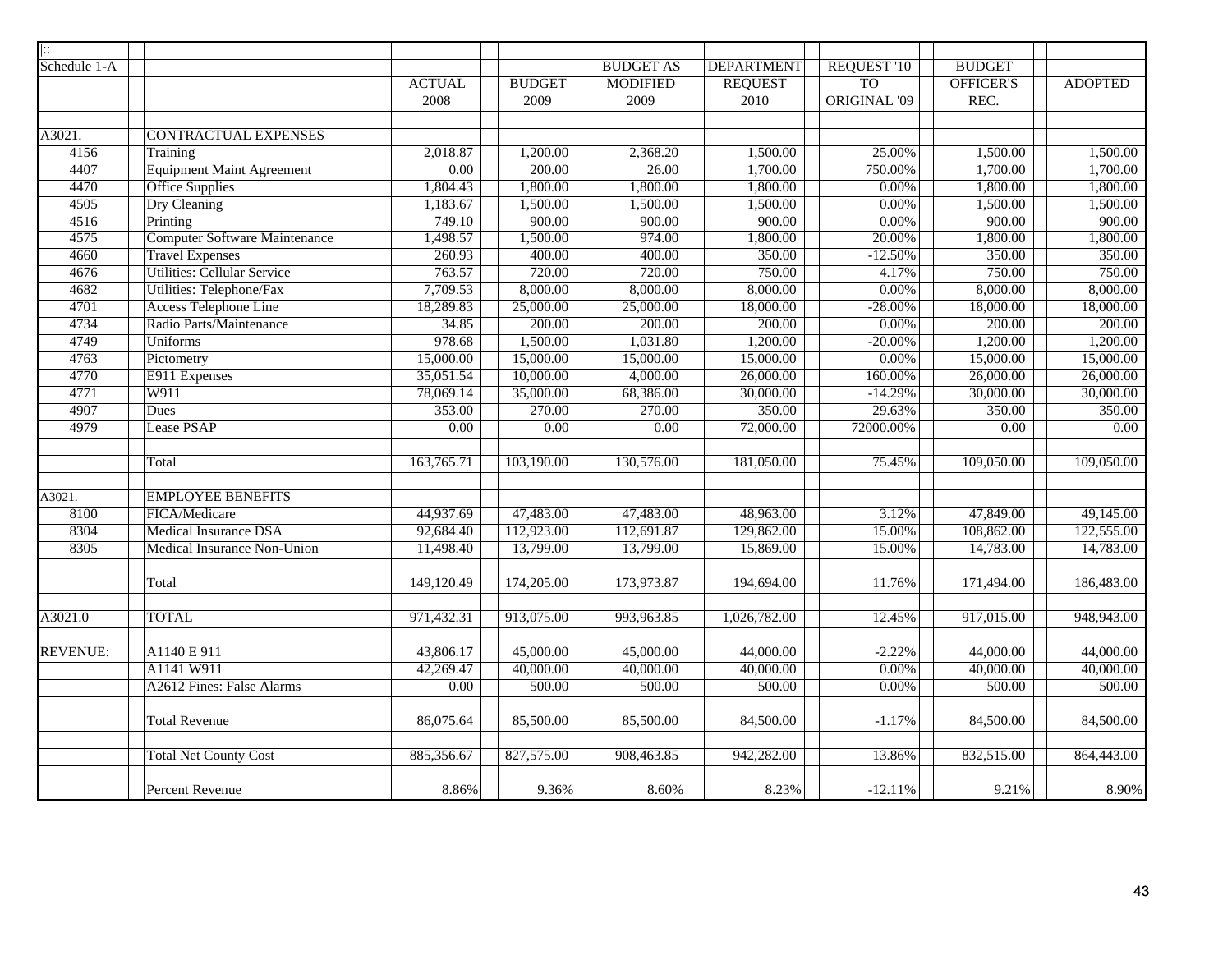| Schedule 1-A   |                                    |               |                   | <b>BUDGET AS</b>  | <b>DEPARTMENT</b>      | <b>REQUEST '10</b>  | <b>BUDGET</b>          |                        |
|----------------|------------------------------------|---------------|-------------------|-------------------|------------------------|---------------------|------------------------|------------------------|
|                |                                    | <b>ACTUAL</b> | <b>BUDGET</b>     | <b>MODIFIED</b>   | <b>REQUEST</b>         | <b>TO</b>           | <b>OFFICER'S</b>       | <b>ADOPTED</b>         |
|                |                                    | 2008          | 2009              | 2009              | 2010                   | <b>ORIGINAL '09</b> | REC.                   |                        |
| <b>SHERIFF</b> |                                    |               |                   |                   |                        |                     |                        |                        |
| A3110.         | PERSONAL SERVICES                  |               |                   |                   |                        |                     |                        |                        |
| 1025           | Sheriff                            | 78,714.00     | 81,469.00         | 81,469.00         | 81,469.00              | 0.00%               | 81,469.00              | 81,469.00              |
| 1104           | <b>Chief Deputy</b>                | 57,567.00     | 59,582.00         | 59,582.00         | 59,582.00              | 0.00%               | 59,582.00              | 59,582.00              |
| 1105           | Confidential Assistant to Sheriff  | 41,450.00     | 42,901.00         | 42,901.00         | 42,901.00              | 0.00%               | 42,901.00              | 42,901.00              |
| 1155           | Undersheriff                       | 61,793.00     | 63,956.00         | 63,956.00         | 63,956.00              | 0.00%               | 63,956.00              | 63,956.00              |
| 1730           | Deputy Sheriff, Lieutenant         | 54,884.40     | 56,297.00         | 56,297.00         | 58,335.00              | 3.62%               | 58,335.00              | 58,335.00              |
| 1734           | Deputy Sheriff, Investigator       | 0.00          | 51,200.00         | 31,521.83         | 52,994.00              | 3.50%               | 52,994.00              | 52,994.00              |
| 1735           | Deputy Sheriff, Investigator       | 52,387.76     | 54,204.00         | 54,204.00         | 56,103.00              | 3.50%               | 56,103.00              | 56,103.00              |
| 1736           | Deputy Sheriff, Investigator       | 50,880.90     | 52,139.00         | 52,139.00         | 53,954.00              | 3.48%               | 53,954.00              | 53,954.00              |
| 1737           | Deputy Sheriff, Investigator       | 50,629.00     | 52,390.00         | 52,390.00         | 55,018.00              | 5.02%               | 55,018.00              | 55,018.00              |
| 1739           | Deputy Sheriff, Sergeant           | 53,895.10     | 51,200.00         | 51,200.00         | 52,994.00              | 3.50%               | 52,994.00              | 52,994.00              |
| 1740           | Deputy Sheriff, Sergeant           | 52,903.80     | 54,204.00         | 54,204.00         | 56,103.00              | 3.50%               | 56,103.00              | 56,103.00              |
| 1741           | Deputy Sheriff, Sergeant           | 50,608.00     | 52,139.00         | 52,139.00         | 53,954.00              | 3.48%               | 53,954.00              | 53,954.00              |
| 1742           | Deputy Sheriff, Sergeant           | 50,574.19     | 51,200.00         | 51,200.00         | 52,994.00              | 3.50%               | 52,994.00              | 52,994.00              |
| 1743           | Deputy Sheriff, Sergeant           | 49,987.80     | 51,989.00         | 51,989.00         | 53,954.00              | 3.78%               | 53,954.00              | 53,954.00              |
| 1744           | Deputy Sheriff, Sergeant           | 5,645.60      | $\overline{0.00}$ | $\overline{0.00}$ | $\overline{0.00}$      | 0.00%               | $\overline{0.00}$      | 0.00                   |
| 1750           | Deputy Sheriff (Youth Officer)     | 17,193.70     | 51,366.00         | 51,366.00         | $\overline{52,118.00}$ | 1.46%               | 52,118.00              | $\overline{52,118.00}$ |
| 1751           | Deputy Sheriff                     | 358.60        | 0.00              | 34,000.00         | 41,921.00              | 0.00%               | 41,921.00              | 41,921.00              |
| 1752           | Deputy Sheriff                     | 47,323.80     | 48,488.00         | 48,488.00         | 50,178.00              | 3.49%               | 50,178.00              | 0.00                   |
| 1753           | Deputy Sheriff                     | 37,592.40     | 40,673.00         | 40,673.00         | 42,782.00              | 5.19%               | 42,782.00              | 42,782.00              |
| 1754           | Deputy Sheriff                     | 42,678.70     | 40,482.00         | 40,482.00         | 42,581.00              | 5.19%               | 42,581.00              | 42,581.00              |
| 1755           | Deputy Sheriff SRO                 | 47,358.48     | 48,488.00         | 48,488.00         | 50,178.00              | 3.49%               | 50,178.00              | 50,178.00              |
| 1757           | Deputy Sheriff                     | 39,814.00     | 41,688.00         | 41,688.00         | 47,058.00              | 12.88%              | $\overline{47,058.00}$ | 47,058.00              |
| 1758           | Deputy Sheriff                     | 47,080.80     | 48,488.00         | 48,488.00         | 50,178.00              | 3.49%               | 50,178.00              | 50,178.00              |
| 1759           | Deputy Sheriff                     | 43,986.60     | 40,482.00         | 40,482.00         | 42,581.00              | 5.19%               | 42,581.00              | 42,581.00              |
| 1760           | Deputy Sheriff                     | 46,401.00     | 47,528.00         | 47,528.00         | 49,197.00              | 3.51%               | 49,197.00              | 49,197.00              |
| 1761           | Deputy Sheriff                     | 40,906.60     | 41,124.00         | 41,124.00         | 42,597.00              | 3.58%               | 42,597.00              | 42,597.00              |
| 1762           | Deputy Sheriff                     | 2,277.60      | 46,568.00         | 8,037.77          | 48,196.00              | 3.50%               | 48,196.00              | 48,196.00              |
| 1763           | Deputy Sheriff                     | 45,740.00     | 47,428.00         | 47,428.00         | 49,197.00              | 3.73%               | 49,197.00              | 49,197.00              |
| 1764           | Deputy Sheriff                     | 45,223.90     | 47,525.00         | 47,525.00         | 49,197.00              | 3.52%               | 49,197.00              | 49,197.00              |
| 1765           | Deputy Sheriff (STEP)              | 44,617.10     | 46,568.00         | 46,568.00         | 48,196.00              | 3.50%               | 48,196.00              | 48,196.00              |
| 1766           | <b>Transitional Deputy Sheriff</b> | 19,509.20     | $\overline{0.00}$ | $\overline{0.00}$ | 0.00                   | 0.00%               | 0.00                   | 0.00                   |
| 1768           | Deputy Sheriff                     | 14,150.88     | $\overline{0.00}$ | 0.00              | 0.00                   | $0.00\%$            | $0.00\,$               | 0.00                   |
| 1769           | Deputy Sheriff                     | 23,697.92     | 0.00              | $\overline{0.00}$ | 0.00                   | 0.00%               | 0.00                   | 0.00                   |
| 1770           | Secretary to the Sheriff           | 32,052.79     | 32,915.00         | 32,915.00         | $\overline{34,066.00}$ | 3.50%               | $\overline{34,066.00}$ | 34,066.00              |
| 1771           | <b>Account Clerk Typist</b>        | 27,084.68     | 28,303.00         | 28,303.00         | 29,807.00              | 5.31%               | 29,807.00              | 29,807.00              |
| 1772           | Sr. Typist                         | 28,188.09     | 28,936.00         | 28,936.00         | 30,301.00              | 4.72%               | 30,301.00              | 30,301.00              |
| 1949           | Comp Time Buyout                   | 257.75        | 900.00            | 2,901.00          | 200.00                 | $-77.78%$           | 200.00                 | 200.00                 |
| 1950           | Differential DSA                   | 8,407.00      | 8,500.00          | 8,500.00          | 8,000.00               | $-5.88%$            | 8,000.00               | 8,000.00               |
| 1951           | Holiday Overtime DSA               | 63,405.91     | 57,000.00         | 57,000.00         | 57,000.00              | 0.00%               | 57,000.00              | 57,000.00              |
| 1952           | <b>Overtime DSA</b>                | 89,680.02     | 60,000.00         | 70,945.88         | 60,000.00              | 0.00%               | 60,000.00              | 60,000.00              |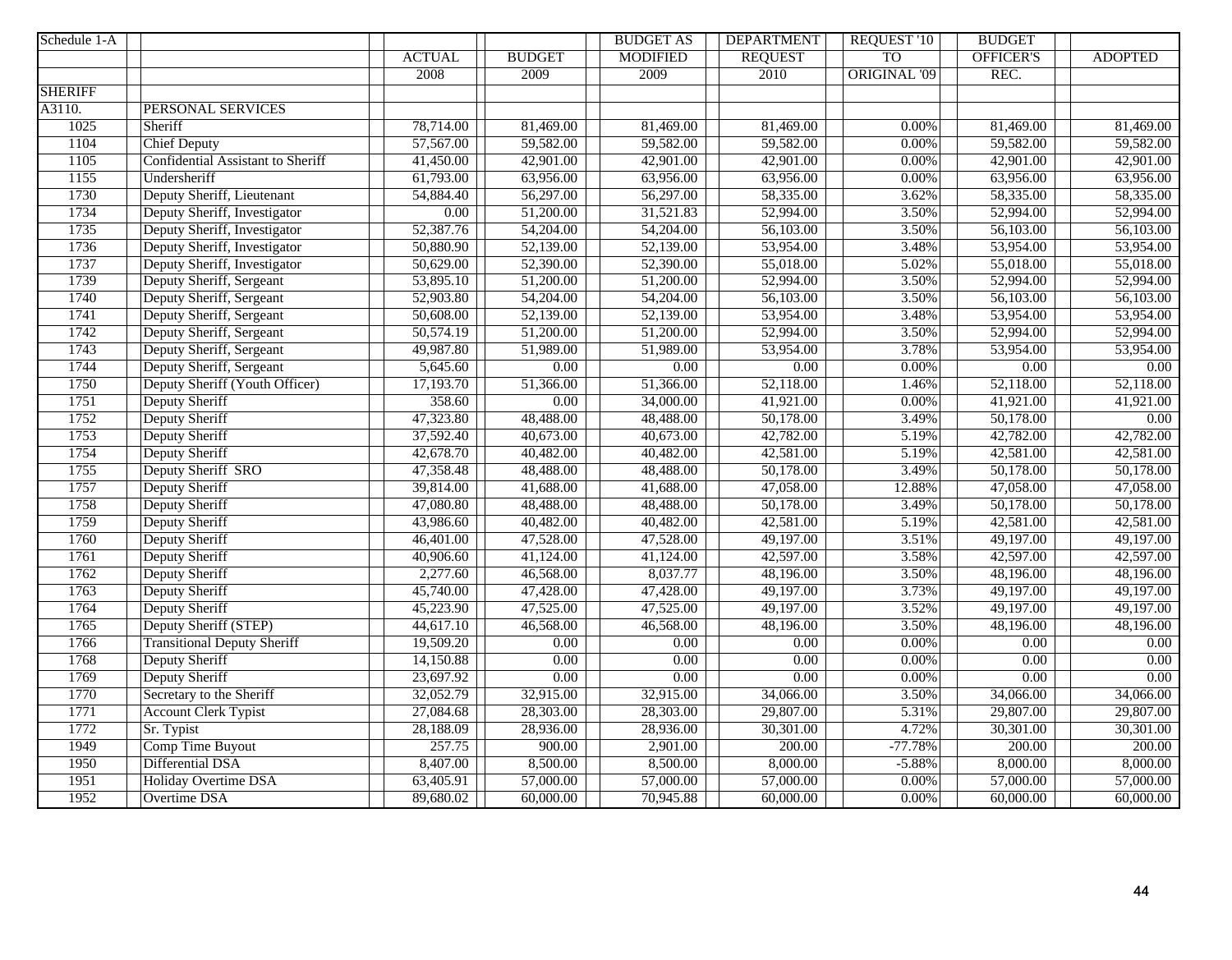| $\overline{  ::}$ |                                |                   |                   |                     |                        |                     |                   |                        |
|-------------------|--------------------------------|-------------------|-------------------|---------------------|------------------------|---------------------|-------------------|------------------------|
| Schedule 1-A      |                                |                   |                   | <b>BUDGET AS</b>    | <b>DEPARTMENT</b>      | <b>REQUEST '10</b>  | <b>BUDGET</b>     |                        |
|                   |                                | <b>ACTUAL</b>     | <b>BUDGET</b>     | <b>MODIFIED</b>     | <b>REQUEST</b>         | <b>TO</b>           | <b>OFFICER'S</b>  | <b>ADOPTED</b>         |
|                   |                                | 2008              | 2009              | 2009                | 2010                   | <b>ORIGINAL '09</b> | REC.              |                        |
|                   |                                |                   |                   |                     |                        |                     |                   |                        |
|                   | PERSONAL SERVICES CON'T        |                   |                   |                     |                        |                     |                   |                        |
| 1953              | Call Back DSA                  | 4,041.95          | 6,000.00          | 6,000.00            | 5,700.00               | $-5.00%$            | 5,700.00          | 5,700.00               |
| 1954              | <b>YCFIT</b> overtime DSA      | 1,710.65          | 3,000.00          | 3,000.00            | 3,000.00               | 0.00%               | 3,000.00          | 3,000.00               |
| 1955              | <b>Officer In Charge DSA</b>   | 239.75            | 600.00            | 600.00              | 500.00                 | $-16.67%$           | 500.00            | 500.00                 |
| 1956              | <b>Education Bonus DSA</b>     | 2,325.09          | 3,000.00          | 3,000.00            | 3,000.00               | 0.00%               | 3,000.00          | 3,000.00               |
| 1957              | Canine Care DSA                | 10,428.80         | 10,000.00         | 10,000.00           | 10,000.00              | 0.00%               | 10,000.00         | 10,000.00              |
| 1958              | <b>Insurance Buyout - DSA</b>  | 8,949.52          | 9,229.00          | 11,156.94           | 16,066.00              | 74.08%              | 16,070.00         | 16,070.00              |
| 1960              | Overtime (PT) DSA              | $\overline{0.00}$ | 100.00            | 100.00              | 100.00                 | 0.00%               | 100.00            | 100.00                 |
| 1961              | <b>35-40 Hours</b>             | 277.36            | 2,000.00          | 2,000.00            | 1,000.00               | $-50.00%$           | 1,000.00          | 1,000.00               |
| 1985              | Deputy Sheriff PT              | 2,186.30          | 3,500.00          | 3,500.00            | 3,000.00               | $-14.29%$           | 3,000.00          | 3,000.00               |
| 1995              | Marine Patrol Officer PT       | 39,872.20         | 38,000.00         | 44,639.13           | 40,000.00              | 5.26%               | 40,000.00         | 40,000.00              |
| 1996              | <b>Typist PT</b>               | 6,762.75          | 12,731.00         | 2,731.00            | 0.00                   | $-100.00\%$         | $\overline{0.00}$ | $0.00\,$               |
| 1997              | <b>Account Clerk Typist PT</b> | $\overline{0.00}$ | $\overline{0.00}$ | 10,000.00           | 13,113.00              | 13113.00%           | 13,113.00         | $\overline{13,113.00}$ |
|                   |                                |                   |                   |                     |                        |                     |                   |                        |
|                   | Total                          | 1,643,702.44      | 1,716,480.00      | 1,713,785.55        | 1,815,319.00           | 5.76%               | 1,815,323.00      | 1,765,145.00           |
| A3110.            | <b>EQUIPMENT</b>               |                   |                   |                     |                        |                     |                   |                        |
| 2110              | Chairs                         | 0.00              | 1,000.00          | 878.64              | 250.00                 | $-75.00%$           | 250.00            | 250.00                 |
| 2115              | <b>Computer Hardware</b>       | 27,208.93         | 33,950.00         | 33,441.44           | 20,000.00              | $-41.09%$           | 20,000.00         | 20,000.00              |
| 2140              | <b>File Cabinet</b>            | 250.00            | 250.00            | 371.36              | 250.00                 | 0.00%               | 250.00            | 250.00                 |
| 2194              | Typewriter                     | $\overline{0.00}$ | 1,000.00          | 1,000.00            | $\overline{0.00}$      | $-100.00\%$         | $\overline{0.00}$ | 0.00                   |
| 2213              | Vehicles - Marked              | 91,412.00         | 94,000.00         | 93,659.41           | 94,000.00              | 0.00%               | 94,000.00         | 94,000.00              |
| 2214              | <b>Push Bumper</b>             | 3,446.60          | 1,600.00          | 1,600.00            | 2,000.00               | 25.00%              | 2,000.00          | 2,000.00               |
| 2215              | <b>Vehicle Screens</b>         | $\overline{0.00}$ | 650.00            | 650.00              | 650.00                 | 0.00%               | 650.00            | 650.00                 |
| 2216              | Vehicles - Unmarked            | 21,610.54         | 22,500.00         | 22,500.00           | 45,000.00              | 100.00%             | 22,500.00         | 22,500.00              |
| 2218              | Trailer                        | 1,700.00          | 0.00              | $\overline{0.00}$   | 0.00                   | 0.00%               | $\overline{0.00}$ | 0.00                   |
| 2410              | Radar                          | 1,286.00          | 1,600.00          | 1,600.00            | 1,600.00               | 0.00%               | 1,600.00          | 1,600.00               |
| 2411              | Radios - Portable              | 7,404.29          | 4,000.00          | 4,000.00            | 3,500.00               | $-12.50%$           | 3,500.00          | 3,500.00               |
| 2413              | Sirens                         | 1,310.42          | 1,350.00          | 1,350.00            | 1,350.00               | 0.00%               | 1,350.00          | 1,350.00               |
| 2415              | Weapons                        | 9,950.36          | 4,500.00          | 4,500.00            | 4,000.00               | $-11.11%$           | 4,000.00          | 4,000.00               |
| 2422              | Cameras                        | 626.80            | 1,000.00          | 1,000.00            | 500.00                 | $-50.00\%$          | 500.00            | 500.00                 |
| 2424              | Emergency Bar Lights           | 8,994.73          | 9,000.00          | 9,340.59            | 9,000.00               | $0.00\%$            | 9,000.00          | 9,000.00               |
| 2431              | Time clock                     | 0.00              | 0.00              | 456.95              | $0.00\,$               | 0.00%               | 0.00              | $0.00\,$               |
| 2433              | Patrol Boat/Motor              | $\overline{0.00}$ | $\overline{0.00}$ | $\overline{0.00}$   | $\overline{60,000.00}$ | 60000.00%           | 60,000.00         | 60,000.00              |
| 2435              | YCFIT Equipment                | 1,026.97          | 900.00            | $\overline{900.00}$ | 600.00                 | $-33.33%$           | 600.00            | 600.00                 |
| 2505              | Defibrillators                 | 17,800.00         | 13,500.00         | 13,551.61           | 5,400.00               | $-60.00\%$          | 5,400.00          | 5,400.00               |
| 2514              | <b>Training Room Equipment</b> | 14,452.73         | $\overline{0.00}$ | $\overline{0.00}$   | 4,000.00               | 4000.00%            | 4,000.00          | 4,000.00               |
| 2950              | <b>Grant: LETPP</b>            | 46,700.00         | 0.00              | 6,000.00            | 0.00                   | 0.00%               | 0.00              | $0.00\,$               |
| 2951              | <b>Byrne Grant</b>             | 24,793.22         | 12,500.00         | 12,500.00           | 0.00                   | $-100.00\%$         | 0.00              | 0.00                   |
| 2952              | Legislature Grant              | 39,844.42         | 0.00              | 0.00                | 0.00                   | 0.00%               | 0.00              | 0.00                   |
|                   | Total                          | 319,818.01        | 203,300.00        | 209,300.00          | 252,100.00             | 24.00%              | 229,600.00        | 229,600.00             |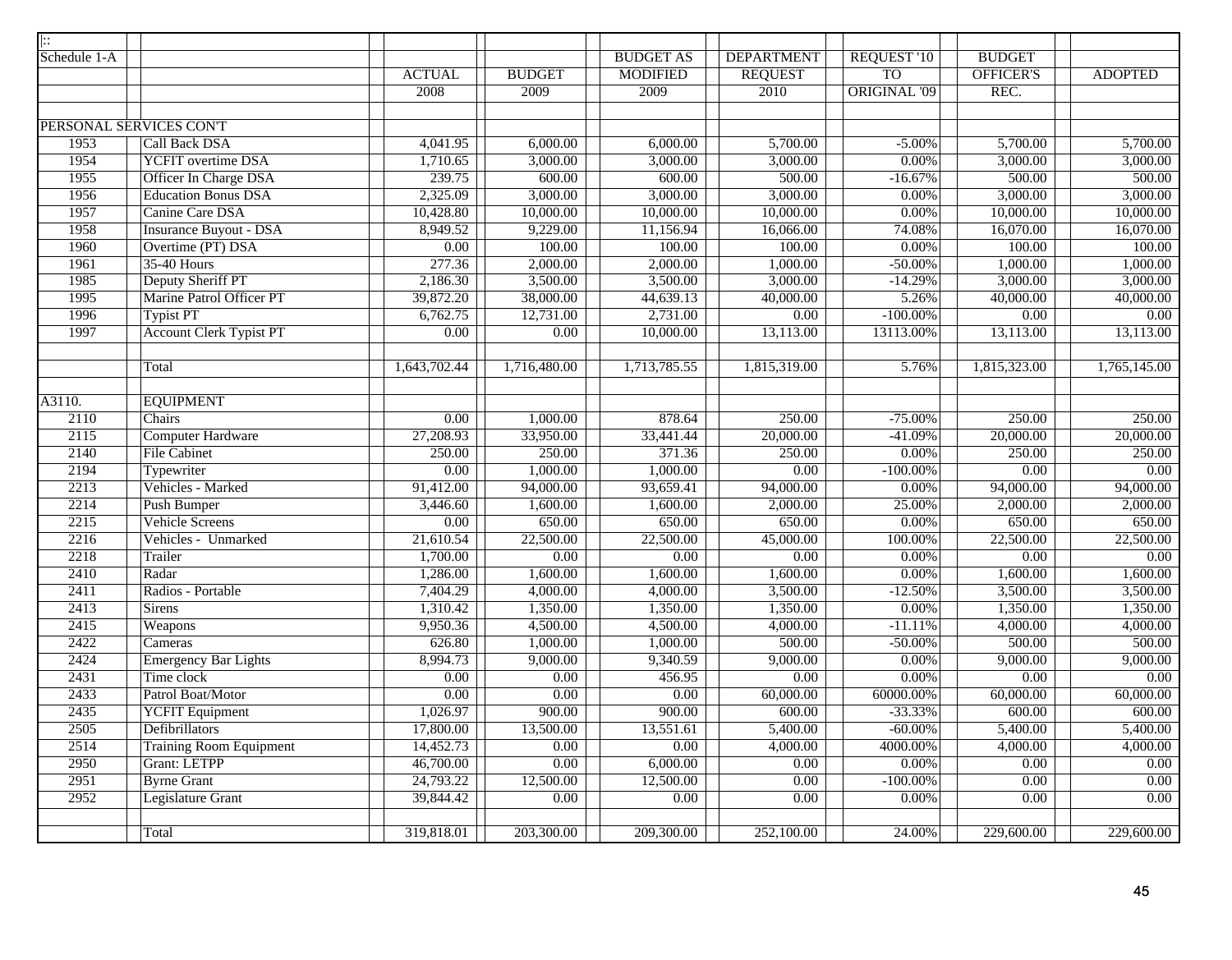| $\left  \vdots \right\rangle$ |                                        |                   |               |                  |                   |                        |               |                |
|-------------------------------|----------------------------------------|-------------------|---------------|------------------|-------------------|------------------------|---------------|----------------|
| Schedule 1-A                  |                                        |                   |               | <b>BUDGET AS</b> | <b>DEPARTMENT</b> | REQUEST <sup>'10</sup> | <b>BUDGET</b> |                |
|                               |                                        | <b>ACTUAL</b>     | <b>BUDGET</b> | <b>MODIFIED</b>  | <b>REQUEST</b>    | T <sub>O</sub>         | OFFICER'S     | <b>ADOPTED</b> |
|                               |                                        | 2008              | 2009          | 2009             | 2010              | <b>ORIGINAL '09</b>    | REC.          |                |
|                               |                                        |                   |               |                  |                   |                        |               |                |
| A3110.                        | <b>CONTRACTUAL EXPENSES</b>            |                   |               |                  |                   |                        |               |                |
| 4004                          | <b>Attorney Fees</b>                   | 0.00              | 5,000.00      | 3,685.45         | 5,000.00          | $0.00\%$               | 5,000.00      | 5,000.00       |
| 4005                          | <b>Audit Fees</b>                      | 2,400.00          | 2,400.00      | 2,400.00         | 0.00              | $-100.00\%$            | 0.00          | 0.00           |
| 4011                          | Consultants                            | $\overline{0.00}$ | 3,000.00      | 2,400.81         | 3,000.00          | $0.00\%$               | 3,000.00      | 3,000.00       |
| 4026                          | L.E. Training Materials                | 869.67            | 1,000.00      | 1,000.00         | 900.00            | $-10.00\%$             | 900.00        | 900.00         |
| 4056                          | Polygraph Consultant                   | 1,600.00          | 1,800.00      | 1,800.00         | 1,800.00          | 0.00%                  | 1,800.00      | 1,800.00       |
| 4152                          | Conferences                            | (115.93)          | 700.00        | 700.00           | 600.00            | $-14.29%$              | 600.00        | 600.00         |
| 4156                          | Training                               | 16,781.79         | 15,000.00     | 13,961.70        | 13,500.00         | $-10.00\%$             | 13,500.00     | 13,500.00      |
| 4401                          | <b>Boat Repair/Maintenance</b>         | 4,003.54          | 4,000.00      | 9,332.05         | 4,000.00          | 0.00%                  | 4,000.00      | 4,000.00       |
| 4407                          | <b>Equipment Maint Agreements</b>      | 1,305.00          | 1,305.00      | 1,100.00         | 1,100.00          | $-15.71%$              | 1,100.00      | 1,100.00       |
| 4408                          | Equipment Maintenance/Repair           | 628.28            | 900.00        | 1,521.40         | 900.00            | 0.00%                  | 900.00        | 900.00         |
| 4424                          | Snowmobile Maintenance                 | 736.01            | 750.00        | 750.00           | 700.00            | $-6.67%$               | 700.00        | 700.00         |
| 4457                          | <b>Computer Supplies</b>               | 249.48            | 250.00        | 411.35           | 250.00            | $0.00\%$               | 250.00        | 250.00         |
| 4470                          | <b>Office Supplies</b>                 | 5,655.03          | 5,500.00      | 5,952.88         | 6,000.00          | 9.09%                  | 5,500.00      | 5,500.00       |
| 4471                          | Photographic Supplies                  | 749.75            | 750.00        | 750.00           | 750.00            | 0.00%                  | 750.00        | 750.00         |
| 4474                          | <b>Safety Supplies</b>                 | 583.67            | 650.00        | 650.00           | 650.00            | 0.00%                  | 650.00        | 650.00         |
| 4476                          | Vehicle Supplies                       | 434.57            | 500.00        | 500.00           | 450.00            | $-10.00\%$             | 450.00        | 450.00         |
| 4483                          | <b>YCFIT Supplies</b>                  | 4,652.93          | 4,000.00      | 4,099.00         | 3,500.00          | $-12.50%$              | 3,500.00      | 3,500.00       |
| 4485                          | <b>AED Supplies</b>                    | 0.00              | 0.00          | 0.00             | 2,000.00          | 2000.00%               | 2,000.00      | 2,000.00       |
| 4505                          | <b>Dry Cleaning</b>                    | 3,595.10          | 3,500.00      | 3,500.00         | 3,500.00          | $0.00\%$               | 3,500.00      | 3,500.00       |
| 4507                          | <b>Copier Charge</b>                   | 5,451.62          | 6,000.00      | 6,000.00         | 5,500.00          | $-8.33%$               | 5,500.00      | 5,500.00       |
| 4515                          | Postage                                | 3,351.80          | 4,000.00      | 3,478.62         | 3,500.00          | $-12.50%$              | 3,500.00      | 3,500.00       |
| 4516                          | Printing                               | 2,086.12          | 2,000.00      | 2,000.00         | 1,800.00          | $-10.00\%$             | 1,800.00      | 1,800.00       |
| 4522                          | Shipments                              | 130.93            | 200.00        | 200.00           | 200.00            | $0.00\%$               | 200.00        | 200.00         |
| 4571                          | <b>Computer Software</b>               | 1,000.00          | 6,000.00      | 6,000.00         | 6,000.00          | 0.00%                  | 6,000.00      | 6,000.00       |
| 4576                          | <b>Comp Software Maint Agreements</b>  | 124.50            | 925.00        | 925.00           | 4,500.00          | 386.49%                | 4,500.00      | 4,500.00       |
| 4653                          | Gasoline                               | 115,731.80        | 120,000.00    | 120,000.00       | 90,000.00         | $-25.00\%$             | 90,000.00     | 85,000.00      |
| 4654                          | Mileage                                | 50.00             | 150.00        | 150.00           | 100.00            | $-33.33%$              | 100.00        | 100.00         |
| 4656                          | Oil/Grease                             | 2,961.77          | 2,000.00      | 2,000.00         | 2,200.00          | 10.00%                 | 2,200.00      | 2,200.00       |
| 4658                          | <b>Towing Vehicles</b>                 | 213.00            | 400.00        | 400.00           | 400.00            | $0.00\%$               | 400.00        | 400.00         |
| 4660                          | <b>Travel Expenses</b>                 | 1,173.04          | 1,500.00      | 1,407.15         | 1,400.00          | $-6.67%$               | 1,400.00      | 1,400.00       |
| 4661                          | Vehicle Parts/Maintenance/Repairs      | 51,065.57         | 50,000.00     | 50,000.00        | 45,000.00         | $-10.00\%$             | 45,000.00     | 45,000.00      |
| 4676                          | <b>Utilities: Cellular Service</b>     | 6,643.53          | 7,000.00      | 7,000.00         | 7,500.00          | 7.14%                  | 7,500.00      | 7,500.00       |
| 4682                          | Utilities: Telephone/Fax               | 17,157.45         | 17,500.00     | 17,500.00        | 17,500.00         | 0.00%                  | 17,500.00     | 17,500.00      |
| 4707                          | <b>Crime Scene Processing Supplies</b> | 265.41            | 650.00        | 650.00           | 325.00            | $-50.00\%$             | 325.00        | 325.00         |
| 4708                          | <b>Critical Incident</b>               | 2,200.00          | 2,200.00      | 2,200.00         | 2,200.00          | $0.00\%$               | 2,200.00      | 2,200.00       |
|                               |                                        |                   |               |                  |                   |                        |               |                |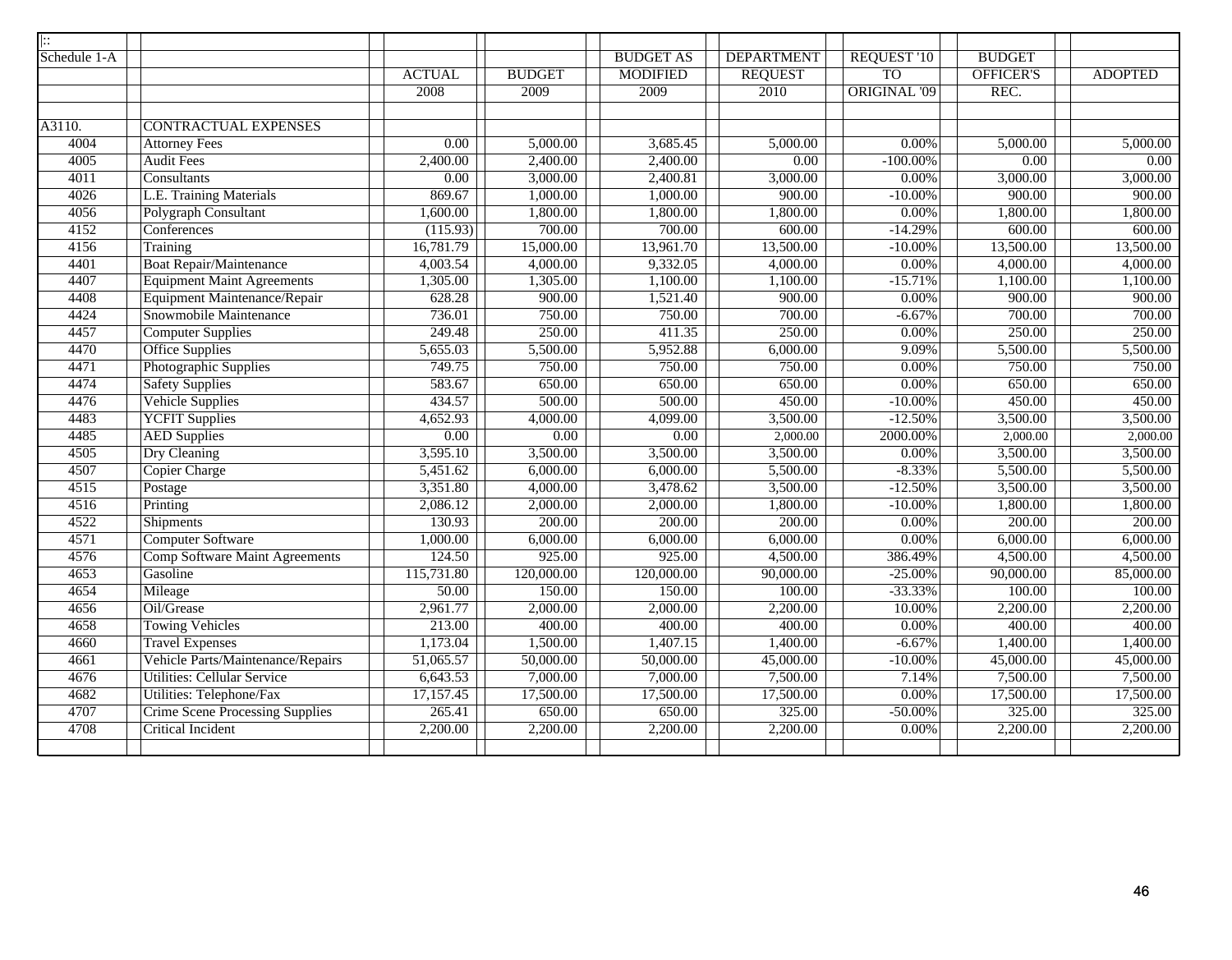| $\overline{ \colon}$ |                                  |                   |               |                  |                   |                     |                         |                |
|----------------------|----------------------------------|-------------------|---------------|------------------|-------------------|---------------------|-------------------------|----------------|
| Schedule 1-A         |                                  |                   |               | <b>BUDGET AS</b> | <b>DEPARTMENT</b> | REQUEST '10         | <b>BUDGET</b>           |                |
|                      |                                  | <b>ACTUAL</b>     | <b>BUDGET</b> | <b>MODIFIED</b>  | <b>REQUEST</b>    | <b>TO</b>           | <b>OFFICER'S</b>        | <b>ADOPTED</b> |
|                      |                                  | 2008              | 2009          | 2009             | 2010              | <b>ORIGINAL '09</b> | REC.                    |                |
|                      | <b>CONTRACTUAL EXPENSES CONT</b> |                   |               |                  |                   |                     |                         |                |
| 4727                 | Monroe County Lab                | 14,450.00         | 15,550.00     | 15,550.00        | 15,939.00         | 2.50%               | 15,939.00               | 15,939.00      |
| 4730                 | <b>Protective Clothing</b>       | 4,922.85          | 5,000.00      | 5,000.00         | 4,500.00          | $-10.00\%$          | 4,500.00                | 4,500.00       |
| 4731                 | Protective Equipment             | 3,960.97          | 4,500.00      | 5,237.00         | 4,000.00          | $-11.11%$           | 4,000.00                | 4,000.00       |
| 4734                 | Radio Parts/Maintenance          | 2,968.26          | 3,000.00      | 3,000.00         | 3,000.00          | 0.00%               | 3,000.00                | 3,000.00       |
| 4744                 | <b>STAR Unit</b>                 | 3,157.82          | 4,000.00      | 4,648.18         | 4,000.00          | 0.00%               | 4,000.00                | 4,000.00       |
| 4746                 | <b>Tear Gas</b>                  | $\overline{0.00}$ | 200.00        | 29.72            | 200.00            | 0.00%               | 200.00                  | 200.00         |
| 4749                 | <b>Uniforms</b>                  | 16,779.39         | 13,000.00     | 9,755.79         | 10,000.00         | $-23.08%$           | 10,000.00               | 10,000.00      |
| 4752                 | <b>Weapon Ammunition</b>         | 4,000.00          | 4,500.00      | 4,030.00         | 4,500.00          | 0.00%               | 4,500.00                | 4,500.00       |
| 4753                 | <b>Weapon Maintenance</b>        | 198.56            | 350.00        | 1,344.20         | 350.00            | 0.00%               | 350.00                  | 350.00         |
| 4754                 | <b>Weapon Targets</b>            | 0.00              | 250.00        | 170.70           | 250.00            | 0.00%               | 250.00                  | 250.00         |
| 4757                 | <b>Boat Safety Equipment</b>     | 890.19            | 900.00        | 0.00             | 900.00            | 0.00%               | 900.00                  | 900.00         |
| 4761                 | <b>DARE</b> Expenses             | 921.78            | 1,000.00      | 1,000.00         | 1,000.00          | 0.00%               | 1,000.00                | 1,000.00       |
| 4850                 | Dog Expense                      | 910.34            | 1,400.00      | 1,400.00         | 1,200.00          | $-14.29%$           | 1,200.00                | 1,200.00       |
| 4899                 | <b>Administrative Hearing</b>    | 1,538.75          | 1,000.00      | 2,314.55         | 1,500.00          | 50.00%              | 1,500.00                | 1,500.00       |
| 4903                 | Awards                           | 453.10            | 300.00        | 300.00           | 300.00            | $0.00\%$            | 300.00                  | 300.00         |
| 4907                 | Dues                             | 275.00            | 275.00        | 315.00           | 300.00            | 9.09%               | 300.00                  | 300.00         |
| 4911                 | Insurance                        | 54,985.59         | 57,736.00     | 67,521.09        | 60,623.00         | 5.00%               | 60,623.00               | 60,623.00      |
| 4916                 | Publications                     | 1,800.00          | 1,800.00      | 1,815.28         | 1,800.00          | 0.00%               | 1,800.00                | 1,800.00       |
| 4945                 | <b>Grant: LETPP</b>              | 0.00              | 0.00          | 8,500.00         | 0.00              | 0.00%               | $\overline{0.00}$       | 0.00           |
| 4954                 | Grant: GTSC - Supplies: Seats    | 2,732.22          | 0.00          | 3,000.00         | 0.00              | 0.00%               | 0.00                    | 0.00           |
| 4962                 | Leases: Equipment/Outside        | 685.00            | 800.00        | 800.00           | 800.00            | 0.00%               | 800.00                  | 800.00         |
| 4963                 | Leases: Identification           | 408.00            | 408.00        | 408.00           | 408.00            | $0.00\%$            | 408.00                  | 408.00         |
|                      |                                  |                   |               |                  |                   |                     |                         |                |
|                      | Total                            | 369,773.25        | 387,499.00    | 410,564.92       | 352,295.00        | $-9.08%$            | 351,795.00              | 346,795.00     |
|                      |                                  |                   |               |                  |                   |                     |                         |                |
| A3110.               | <b>EMPLOYEE BENEFITS</b>         |                   |               |                  |                   |                     |                         |                |
| 8100                 | FICA/Medicare                    | 120,663.48        | 131,694.00    | 131,694.00       | 138,872.00        | 5.45%               | 138,873.00              | 135,034.00     |
| 8304                 | <b>Medical Insurance DSA</b>     | 220,181.29        | 324,035.00    | 308,435.00       | 372,641.00        | 15.00%              | 274,877.00              | 261,184.00     |
| 8305                 | Medcial Insurance Non-Union      | 36,875.28         | 44,781.00     | 44,781.00        | 51,499.00         | 15.00%              | 47,405.00               | 47,405.00      |
|                      |                                  |                   |               |                  |                   |                     |                         |                |
|                      | Total                            | 377,720.05        | 500,510.00    | 484,910.00       | 563,012.00        | 12.49%              | $\overline{461,155.00}$ | 443,623.00     |
|                      |                                  |                   |               |                  |                   |                     |                         |                |
| A3110.0              | <b>TOTAL</b>                     | 2,711,013.75      | 2,807,789.00  | 2,818,560.47     | 2,982,726.00      | 6.23%               | 2,857,873.00            | 2,785,163.00   |
|                      |                                  |                   |               |                  |                   |                     |                         |                |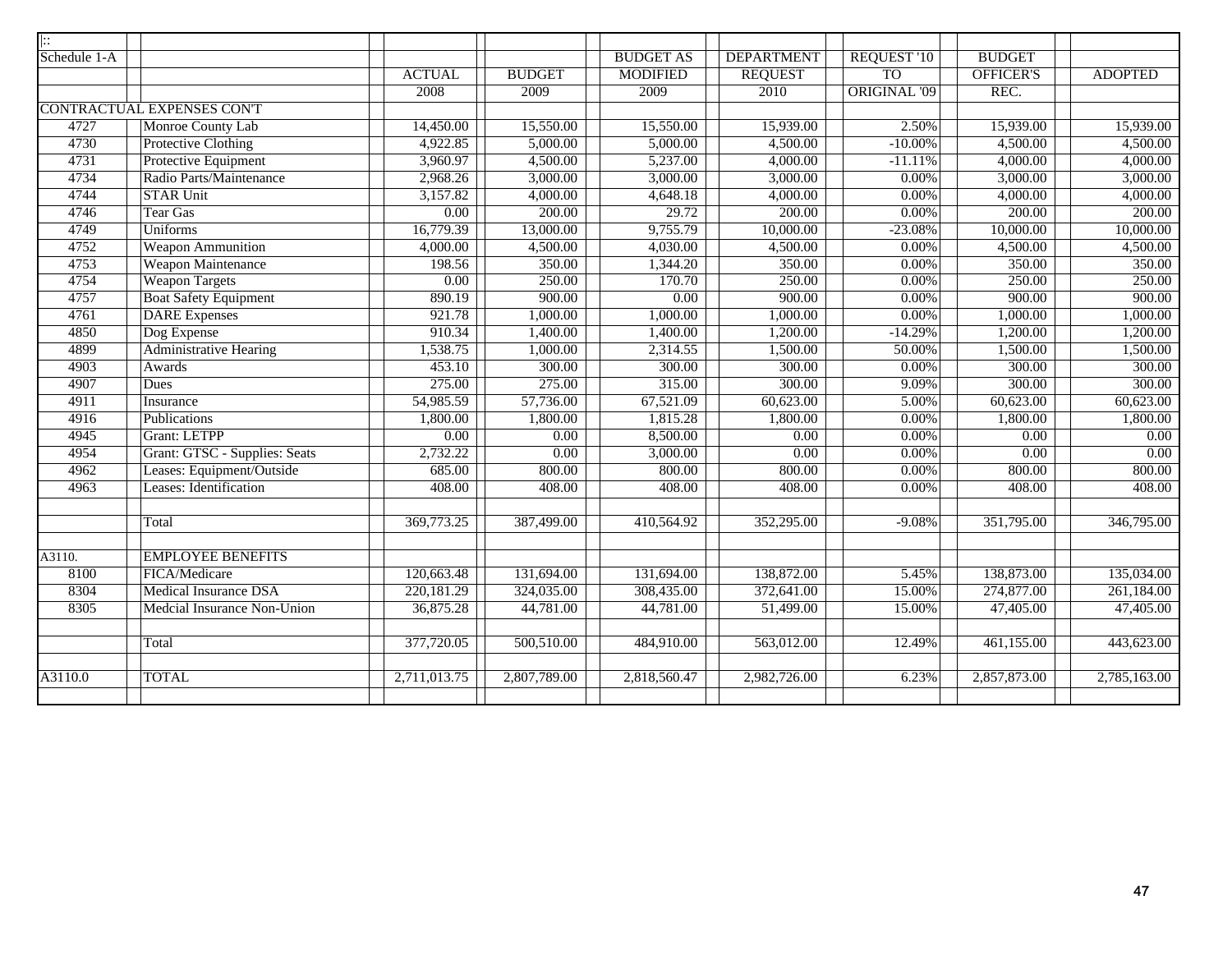| Schedule 1-A    |                                    |               |                        | <b>BUDGET AS</b> | <b>DEPARTMENT</b> | REQUEST '10  | <b>BUDGET</b>    |                |
|-----------------|------------------------------------|---------------|------------------------|------------------|-------------------|--------------|------------------|----------------|
|                 |                                    | <b>ACTUAL</b> | <b>BUDGET</b>          | <b>MODIFIED</b>  | <b>REQUEST</b>    | <b>TO</b>    | <b>OFFICER'S</b> | <b>ADOPTED</b> |
|                 |                                    | 2008          | 2009                   | 2009             | 2010              | ORIGINAL '09 | REC.             |                |
| <b>REVENUE:</b> |                                    |               |                        |                  |                   |              |                  |                |
|                 | A1510 Sheriff Fees                 | 64,086.60     | 67,000.00              | 67,000.00        | 71,800.00         | 7.16%        | 71,800.00        | 71,800.00      |
|                 | A1528 Fraud Investigation Contract | 50,849.00     | 57,528.00              | 57,528.00        | 60,401.00         | 4.99%        | 60,401.00        | 60,401.00      |
|                 | A2665 Sale of Equipment            | 12,844.19     | 12,000.00              | 12,000.00        | 17,000.00         | 41.67%       | 17,000.00        | 17,000.00      |
|                 | A2706 DARE Fees                    | 0.00          | 250.00                 | 250.00           | 250.00            | $0.00\%$     | 250.00           | 250.00         |
|                 | A3315 Navigation                   | 24,404.81     | $\overline{38,000.00}$ | 38,000.00        | 82,000.00         | 115.79%      | 82,000.00        | 82,000.00      |
|                 | A3317 Snowmobile Law Enforce.      | (2,392.90)    | 2,000.00               | 2,000.00         | 1,000.00          | $-50.00\%$   | 1,000.00         | 1,000.00       |
|                 | A3320 State Aid Public Safety      | 53,631.58     | 0.00                   | 0.00             | 0.00              | $0.00\%$     | 0.00             | 0.00           |
|                 | A4386 INA                          | 6,510.00      | 0.00                   | 0.00             | 0.00              | $0.00\%$     | 0.00             | 0.00           |
|                 | A4388 Grant Gov. Traffic Safety    | 11,432.78     | 6,000.00               | 9,000.00         | 0.00              | $-100.00\%$  | $0.00\,$         | 0.00           |
|                 | A4390 Byrne Grant                  | 25,000.00     | 12,500.00              | 12,500.00        | 0.00              | $-100.00\%$  | 0.00             | 0.00           |
|                 | A4393 Grant: LETPP                 | 61,340.31     | 0.00                   | 14,500.00        | 0.00              | 0.00%        | 0.00             | 0.00           |
|                 |                                    |               |                        |                  |                   |              |                  |                |
|                 | Total Revenue                      | 307,706.37    | 195,278.00             | 212,778.00       | 232,451.00        | 19.04%       | 232,451.00       | 232,451.00     |
|                 |                                    |               |                        |                  |                   |              |                  |                |
|                 | <b>Total Net County Cost</b>       | 2,403,307.38  | 2,612,511.00           | 2,605,782.47     | 2,750,275.00      | 5.27%        | 2,625,422.00     | 2,552,712.00   |
|                 |                                    |               |                        |                  |                   |              |                  |                |
|                 | Percent Revenue                    | 11.35%        | 6.95%                  | 7.55%            | 7.79%             | 12.05%       | 8.13%            | 8.35%          |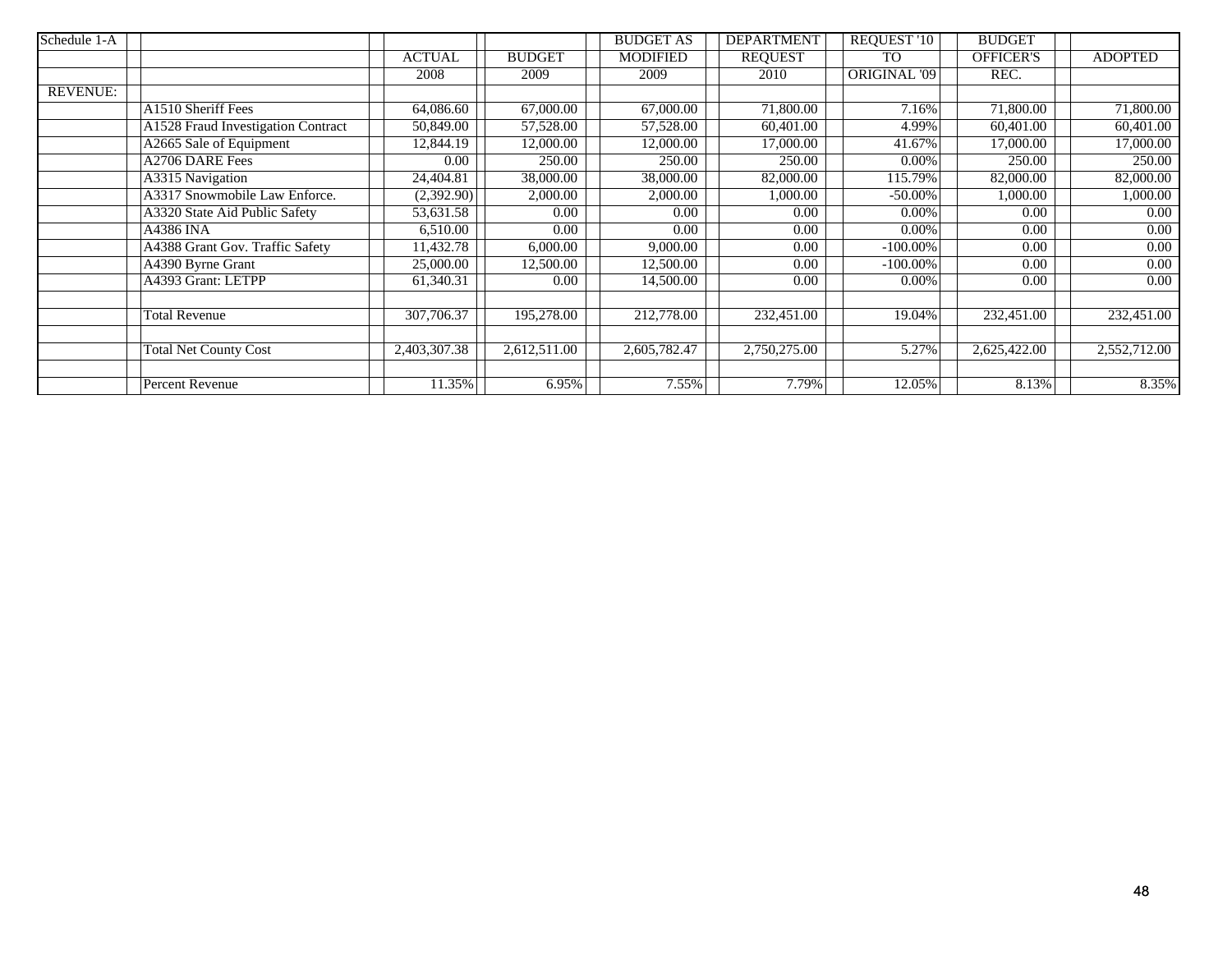| Schedule 1-A     |                                      |                   |                   | <b>BUDGET AS</b> | <b>DEPARTMENT</b> | <b>REQUEST '10</b>  | <b>BUDGET</b>     |                   |
|------------------|--------------------------------------|-------------------|-------------------|------------------|-------------------|---------------------|-------------------|-------------------|
|                  |                                      | <b>ACTUAL</b>     | <b>BUDGET</b>     | <b>MODIFIED</b>  | <b>REQUEST</b>    | <b>TO</b>           | OFFICER'S         | <b>ADOPTED</b>    |
|                  |                                      | 2008              | 2009              | 2009             | 2010              | <b>ORIGINAL '09</b> | REC.              |                   |
| <b>PROBATION</b> |                                      |                   |                   |                  |                   |                     |                   |                   |
| A3140.           | PERSONAL SERVICES                    |                   |                   |                  |                   |                     |                   |                   |
| 1090             | <b>Probation Director</b>            | 53,787.00         | 55,670.00         | 55,670.00        | 53,000.00         | $-4.80%$            | 53,000.00         | 53,000.00         |
| 1175             | <b>Probation Officer</b>             | 41,228.32         | 42,515.00         | 42,515.00        | 42,515.00         | 0.00%               | 42,515.00         | 42,515.00         |
| 1176             | <b>Probation Officer</b>             | 40,531.40         | 42,008.00         | 42,008.00        | 42,008.00         | 0.00%               | 42,008.00         | 42,008.00         |
| 1177             | <b>Probation Officer</b>             | 35,397.86         | 39,560.00         | 39,560.00        | 39,560.00         | 0.00%               | 39,560.00         | 39,560.00         |
| 1178             | <b>Probation Officer</b>             | 36,192.87         | 37,754.00         | 37,754.00        | 37,754.00         | 0.00%               | 37,754.00         | 37,754.00         |
| 1180             | <b>Probation Supervisor</b>          | 47,078.78         | 48,544.00         | 42,044.00        | 48,544.00         | 0.00%               | 0.00              | 2,792.00          |
| 1185             | <b>Senior Probation Officer</b>      | 43,154.02         | 44,488.00         | 44,488.00        | 44,488.00         | 0.00%               | 44,488.00         | 44,488.00         |
| 1270             | Senior Account Clerk Typist          | 31,434.76         | 32,411.00         | 32,411.00        | 32,411.00         | 0.00%               | 32,411.00         | 32,411.00         |
| 1500             | <b>Call Back CSEA</b>                | 25.67             | 50.00             | 50.00            | 50.00             | 0.00%               | 50.00             | 50.00             |
| 1502             | <b>Holiday Overtime</b>              | 0.00              | 50.00             | 50.00            | 0.00              | $-100.00\%$         | 200.00            | 0.00              |
| 1505             | Overtime                             | 208.01            | 300.00            | 200.00           | 200.00            | $-33.33%$           | 2,000.00          | 300.00            |
| 1506             | Phone Work                           | 76.00             | 100.00            | 200.00           | 200.00            | 100.00%             | 1,000.00          | 200.00            |
| 1508             | <b>35-40 Hours</b>                   | 433.32            | 400.00            | 400.00           | 400.00            | 0.00%               | 2,000.00          | 2,000.00          |
| 1509             | <b>Comp Time Buyout CSEA</b>         | 464.83            | 400.00            | 400.00           | 200.00            | $-50.00%$           | 200.00            | 200.00            |
| 1660             | <b>Insurance Buyout Non Union</b>    | 1,826.16          | 2,131.00          | 2,131.00         | 0.00              | $-100.00\%$         | $\overline{0.00}$ | 0.00              |
|                  |                                      |                   |                   |                  |                   |                     |                   |                   |
|                  | Total                                | 331,839.00        | 346,381.00        | 339,881.00       | 341,330.00        | $-1.46%$            | 297,186.00        | 297,278.00        |
|                  |                                      |                   |                   |                  |                   |                     |                   |                   |
| A3140.           | <b>EQUIPMENT</b>                     |                   |                   |                  |                   |                     |                   |                   |
| 2115             | <b>Computer Hardware</b>             | 2,900.36          | 2,700.00          | 2,201.00         | 4,000.00          | 48.15%              | 4,000.00          | 4,000.00          |
| 2173             | Telephone                            | 137.00            | 0.00              | 0.00             | 0.00              | 0.00%               | 0.00              | 0.00              |
| 2194             | Typewriter                           | 0.00              | $\overline{0.00}$ | 419.00           | $\overline{0.00}$ | 0.00%               | 0.00              | $\overline{0.00}$ |
|                  |                                      |                   |                   |                  |                   |                     |                   |                   |
|                  | Total                                | 3,037.36          | 2,700.00          | 2,620.00         | 4,000.00          | 48.15%              | 4,000.00          | 4,000.00          |
|                  |                                      |                   |                   |                  |                   |                     |                   |                   |
| A3140.           | <b>CONTRACTUAL EXPENSES</b>          |                   |                   |                  |                   |                     |                   |                   |
| 4024             | <b>Interpreter Services</b>          | 0.00              | 100.00            | 55.00            | 100.00            | 0.00%               | 100.00            | 100.00            |
| 4056             | Polygraph Consultant                 | 0.00              | 1,000.00          | 750.00           | 1,000.00          | 0.00%               | 1,000.00          | 1,000.00          |
| 4152             | Conferences                          | $\overline{0.00}$ | 100.00            | 245.00           | 100.00            | 0.00%               | 100.00            | 100.00            |
| 4156             | Training                             | 643.25            | 1,200.00          | 6,100.00         | 1,200.00          | 0.00%               | 1,200.00          | 1,200.00          |
| 4460             | <b>Drug Testing Supplies</b>         | 784.95            | 1,000.00          | 900.00           | 1,000.00          | 0.00%               | 1,000.00          | 1,000.00          |
| 4470             | Office Supplies                      | 1,364.63          | 1,200.00          | 1,280.00         | 1,200.00          | $0.00\%$            | 1,200.00          | 1,200.00          |
| 4474             | <b>Safety Supplies</b>               | 202.28            | 250.00            | 250.00           | 250.00            | 0.00%               | 250.00            | 250.00            |
| 4507             | <b>Copier Charge</b>                 | 1,595.10          | 1,600.00          | 1,750.00         | 1,700.00          | 6.25%               | 1,700.00          | 1,700.00          |
| 4515             | Postage                              | 1,181.74          | 1,300.00          | 1,300.00         | 1,300.00          | 0.00%               | 1,300.00          | 1,300.00          |
| 4516             | Printing                             | 421.00            | 600.00            | 600.00           | 550.00            | $-8.33%$            | 550.00            | 550.00            |
| 4571             | <b>Computer Software</b>             | 4,950.00          | 0.00              | 0.00             | 0.00              | 0.00%               | 0.00              | 0.00              |
| 4576             | <b>Computer Software Maint Agree</b> | 4,004.00          | 5,328.00          | 5,208.00         | 5,328.00          | 0.00%               | 5,328.00          | 5,328.00          |
|                  |                                      |                   |                   |                  |                   |                     |                   |                   |
|                  |                                      |                   |                   |                  |                   |                     |                   |                   |
|                  |                                      |                   |                   |                  |                   |                     |                   |                   |
|                  |                                      |                   |                   |                  |                   |                     |                   |                   |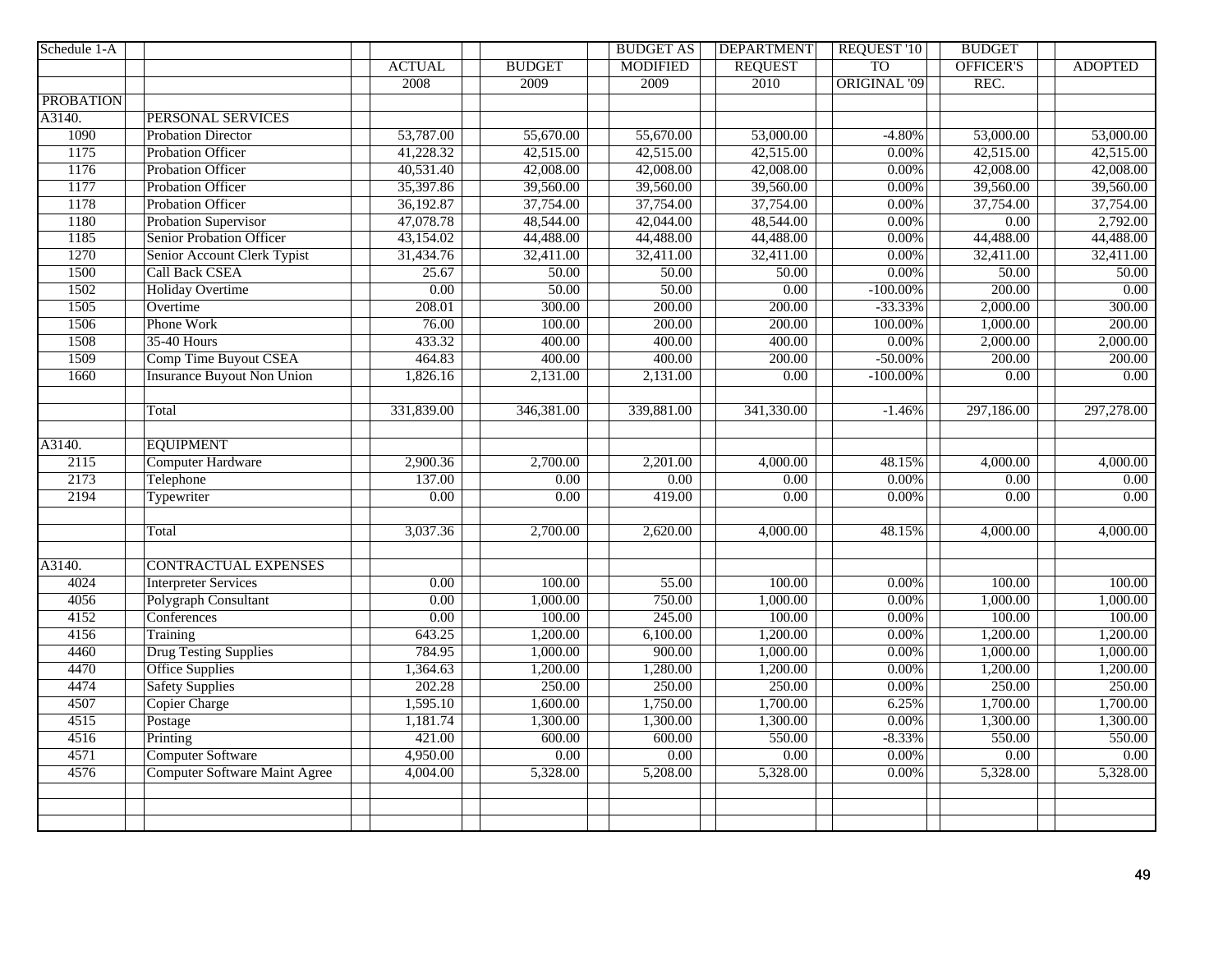| $\vert \vdots$  |                                     |               |               |                  |                   |                     |                  |                |
|-----------------|-------------------------------------|---------------|---------------|------------------|-------------------|---------------------|------------------|----------------|
| Schedule 1-A    |                                     |               |               | <b>BUDGET AS</b> | <b>DEPARTMENT</b> | <b>REQUEST '10</b>  | <b>BUDGET</b>    |                |
|                 |                                     | <b>ACTUAL</b> | <b>BUDGET</b> | <b>MODIFIED</b>  | <b>REQUEST</b>    | <b>TO</b>           | <b>OFFICER'S</b> | <b>ADOPTED</b> |
|                 |                                     | 2008          | 2009          | 2009             | 2010              | <b>ORIGINAL '09</b> | REC.             |                |
|                 |                                     |               |               |                  |                   |                     |                  |                |
|                 | <b>CONTRACTUAL EXPENSES CONT</b>    |               |               |                  |                   |                     |                  |                |
| 4653            | Gasoline                            | 276.62        | 500.00        | 500.00           | 600.00            | 20.00%              | 600.00           | 600.00         |
| 4654            | Mileage                             | 1,708.29      | 1,500.00      | 1,500.00         | 1,500.00          | 0.00%               | 1,500.00         | 1,500.00       |
| 4660            | <b>Travel Expenses</b>              | 495.20        | 1,000.00      | 1,100.00         | 1,000.00          | 0.00%               | 1,000.00         | 1,000.00       |
| 4676            | <b>Utilities - Cellular Service</b> | 119.10        | 250.00        | 250.00           | 200.00            | $-20.00%$           | 200.00           | 200.00         |
| 4682            | Utilities: Telephone/Fax            | 1,488.83      | 1,900.00      | 1,900.00         | 1,900.00          | 0.00%               | 1,900.00         | 1,900.00       |
| 4803            | <b>Electronic Monitoring</b>        | 326.90        | 900.00        | 1,700.00         | 1,705.00          | 89.44%              | 1,705.00         | 1,705.00       |
| 4907            | Dues                                | 10.00         | 350.00        | 370.00           | 500.00            | 42.86%              | 500.00           | 500.00         |
| 4916            | Publications                        | 1,750.75      | 800.00        | 918.75           | 800.00            | 0.00%               | 800.00           | 800.00         |
|                 |                                     |               |               |                  |                   |                     |                  |                |
|                 | Total                               | 21,322.64     | 20,878.00     | 26,676.75        | 21,933.00         | 5.05%               | 21,933.00        | 21,933.00      |
|                 |                                     |               |               |                  |                   |                     |                  |                |
| A3140.          | <b>EMPLOYEE BENEFITS</b>            |               |               |                  |                   |                     |                  |                |
| 8100            | FICA/Medicare                       | 24,601.83     | 26,499.00     | 26,499.00        | 26,112.00         | $-1.46%$            | 22,735.00        | 22,742.00      |
| 8303            | <b>Medical Insurance CSEA</b>       | 47,500.82     | 62,106.00     | 62,106.00        | 71,422.00         | 15.00%              | 55,201.00        | 55,201.00      |
| 8305            | Medical Insurance Non-Union         | 240.00        | 274.00        | 3,774.00         | $\overline{0.00}$ | $-100.00\%$         | 11,523.00        | 11,523.00      |
|                 |                                     |               |               |                  |                   |                     |                  |                |
|                 | Total                               | 72,342.65     | 88,879.00     | 92,379.00        | 97,534.00         | 9.74%               | 89,459.00        | 89,466.00      |
|                 |                                     |               |               |                  |                   |                     |                  |                |
| A3140.0         | <b>TOTAL</b>                        | 428,541.65    | 458,838.00    | 461,556.75       | 464,797.00        | 1.30%               | 412,578.00       | 412,677.00     |
|                 |                                     |               |               |                  |                   |                     |                  |                |
| <b>REVENUE:</b> | <b>A1527 Probation Fees</b>         |               |               |                  |                   |                     |                  |                |
|                 | <b>Stop DWI</b>                     | 11,000.00     | 11,000.00     | 11,000.00        | 11,000.00         | 0.00%               | 11,000.00        | 11,000.00      |
|                 | other fees                          | 58,988.38     | 67,424.00     | 67,424.00        | 67,924.00         | 0.74%               | 67,924.00        | 67,924.00      |
|                 | A1580 Court Surcharges              | 2,444.32      | 3,700.00      | 3,700.00         | 3,700.00          | 0.00%               | 3,700.00         | 3,700.00       |
|                 | A3310 State Aid                     | 68,013.22     | 46,143.00     | 46,143.00        | 50,000.00         | 8.36%               | 50,000.00        | 52,082.00      |
|                 |                                     |               |               |                  |                   |                     |                  |                |
|                 | <b>Total Revenue</b>                | 140,445.92    | 128,267.00    | 128,267.00       | 132,624.00        | 3.40%               | 132,624.00       | 134,706.00     |
|                 |                                     |               |               |                  |                   |                     |                  |                |
|                 | <b>Total Net County Cost</b>        | 288,095.73    | 330,571.00    | 333,289.75       | 332,173.00        | 0.48%               | 279,954.00       | 277,971.00     |
|                 |                                     |               |               |                  |                   |                     |                  |                |
|                 | <b>Percent Revenue</b>              | 32.77%        | 27.95%        | 27.79%           | 28.53%            | 2.07%               | 32.15%           | 32.64%         |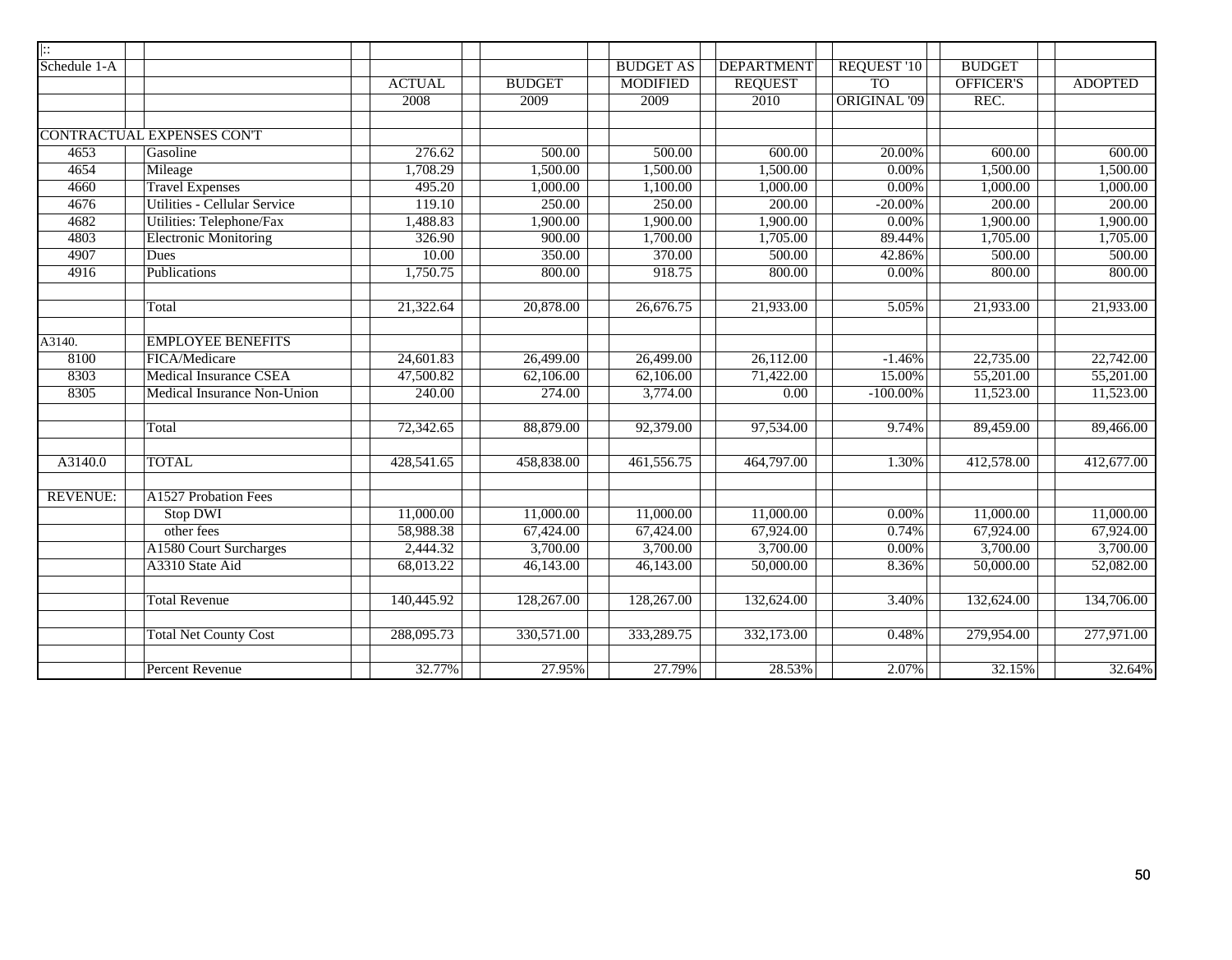| Schedule 1-A |                            |               |               | <b>BUDGET AS</b> | <b>DEPARTMENT</b> | REQUEST '10         | <b>BUDGET</b>    |                |
|--------------|----------------------------|---------------|---------------|------------------|-------------------|---------------------|------------------|----------------|
|              |                            | <b>ACTUAL</b> | <b>BUDGET</b> | <b>MODIFIED</b>  | <b>REQUEST</b>    | <b>TO</b>           | <b>OFFICER'S</b> | <b>ADOPTED</b> |
|              |                            | 2008          | 2009          | 2009             | 2010              | <b>ORIGINAL '09</b> | REC.             |                |
| <b>JAIL</b>  |                            |               |               |                  |                   |                     |                  |                |
| A3150.       | PERSONAL SERVICES          |               |               |                  |                   |                     |                  |                |
| 1790         | Lieutenant                 | 48,185.84     | 49,810.00     | 49,810.00        | 52,160.00         | 4.72%               | 52,160.00        | 52,160.00      |
| 1795         | <b>Correction Sergeant</b> | 41,998.80     | 44,732.00     | 44,732.00        | 46,927.00         | 4.91%               | 46,927.00        | 46,927.00      |
| 1796         | Correction Sergeant        | 46,204.60     | 47,570.00     | 47,570.00        | 49,239.00         | 3.51%               | 49,239.00        | 49,239.00      |
| 1797         | <b>Correction Sergeant</b> | 40,183.16     | 44,732.00     | 44,732.00        | 46,517.00         | 3.99%               | 46,517.00        | 46,517.00      |
| 1798         | <b>Correction Sergeant</b> | 44,379.00     | 45,734.00     | 45,734.00        | 47,340.00         | 3.51%               | 47,340.00        | 47,340.00      |
| 1799         | Correction Sergeant        | 42,165.00     | 44,732.00     | 44,732.00        | 46,297.00         | 3.50%               | 46,297.00        | 46,297.00      |
| 1800         | <b>Correction Officer</b>  | 43,113.92     | 44,920.00     | 44,920.00        | 46,485.00         | 3.48%               | 46,485.00        | 46,485.00      |
| 1801         | <b>Correction Officer</b>  | 42,690.80     | 44,374.00     | 44,374.00        | 46,485.00         | 4.76%               | 46,485.00        | 46,485.00      |
| 1802         | <b>Correction Officer</b>  | 40,521.25     | 43,021.00     | 43,021.00        | 44,524.00         | 3.49%               | 44,524.00        | 44,524.00      |
| 1803         | <b>Correction Officer</b>  | 40,000.48     | 41,227.00     | 41,227.00        | 42,667.00         | 3.49%               | 42,667.00        | 42,667.00      |
| 1804         | <b>Correction Officer</b>  | 42,848.24     | 43,981.00     | 43,981.00        | 45,525.00         | 3.51%               | 45,525.00        | 45,525.00      |
| 1805         | <b>Correction Officer</b>  | 40,170.27     | 42,103.00     | 42,103.00        | 43,585.00         | 3.52%               | 43,585.00        | 43,585.00      |
| 1806         | <b>Correction Officer</b>  | 36,392.52     | 39,704.00     | 39,704.00        | 41,853.00         | 5.41%               | 41,853.00        | 41,853.00      |
| 1807         | <b>Correction Officer</b>  | 42,690.80     | 43,981.00     | 43,981.00        | 45,525.00         | 3.51%               | 45,525.00        | 45,525.00      |
| 1808         | Correction Officer         | 41,906.48     | 43,021.00     | 43,021.00        | 44,524.00         | 3.49%               | 44,524.00        | 44,524.00      |
| 1809         | <b>Correction Officer</b>  | 39,841.12     | 41,728.00     | 41,728.00        | 43,585.00         | 4.45%               | 43,585.00        | 43,585.00      |
| 1810         | <b>Correction Officer</b>  | 39,885.40     | 41,227.00     | 41,227.00        | 43,318.00         | 5.07%               | 43,318.00        | 43,318.00      |
| 1811         | <b>Correction Officer</b>  | 41,006.64     | 42,103.00     | 42,103.00        | 43,585.00         | 3.52%               | 43,585.00        | 43,585.00      |
| 1812         | <b>Correction Officer</b>  | 36,584.95     | 38,738.00     | 38,738.00        | 40,908.00         | 5.60%               | 40,908.00        | 40,908.00      |
| 1813         | <b>Correction Officer</b>  | 41,006.64     | 42,103.00     | 42,103.00        | 44,028.00         | 4.57%               | 44,028.00        | 44,028.00      |
| 1814         | <b>Correction Officer</b>  | 40,693.20     | 42,930.00     | 42,930.00        | 44,524.00         | 3.71%               | 44,524.00        | 44,524.00      |
| 1815         | <b>Correction Officer</b>  | 40,693.20     | 42,913.00     | 42,913.00        | 44,524.00         | 3.75%               | 44,524.00        | 44,524.00      |
| 1816         | <b>Correction Officer</b>  | 40,699.20     | 42,103.00     | 42,103.00        | 43,585.00         | 3.52%               | 43,585.00        | 43,585.00      |
| 1817         | <b>Correction Officer</b>  | 40,620.84     | 42,962.00     | 42,962.00        | 44,524.00         | 3.64%               | 44,524.00        | 44,524.00      |
| 1818         | <b>Correction Officer</b>  | 39,841.12     | 41,227.00     | 41,227.00        | 43,107.00         | 4.56%               | 43,107.00        | 43,107.00      |
| 1819         | <b>Correction Officer</b>  | 39,380.80     | 41,227.00     | 41,227.00        | 42,667.00         | 3.49%               | 42,667.00        | 42,667.00      |
| 1820         | <b>Correction Officer</b>  | 37,165.84     | 39,825.00     | 39,825.00        | 41,987.00         | 5.43%               | 41,987.00        | 41,987.00      |
| 1821         | <b>Correction Officer</b>  | 40,849.92     | 42,103.00     | 42,103.00        | 44,510.00         | 5.72%               | 44,510.00        | 44,510.00      |
| 1822         | <b>Correction Officer</b>  | 40,855.92     | 42,103.00     | 42,103.00        | 43,585.00         | 3.52%               | 43,585.00        | 43,585.00      |
| 1823         | <b>Correction Officer</b>  | 38,063.60     | 38,778.00     | 38,778.00        | 40,949.00         | 5.60%               | 40,949.00        | 40,949.00      |
| 1824         | Correction Officer         | 40,693.20     | 42,103.00     | 42,103.00        | 43,830.00         | 4.10%               | 43,830.00        | 43,830.00      |
| 1825         | Correction Officer         | 35,956.16     | 39,446.00     | 39,446.00        | 41,609.00         | 5.48%               | 41,609.00        | 41,609.00      |
| 1826         | <b>Correction Officer</b>  | 37,794.82     | 38,889.00     | 38,889.00        | 41,077.00         | 5.63%               | 41,077.00        | 41,077.00      |
| 1827         | <b>Correction Officer</b>  | 38,782.56     | 41,207.00     | 41,207.00        | 42,667.00         | 3.54%               | 42,667.00        | 42,667.00      |
| 1828         | <b>Correction Officer</b>  | 39,212.40     | 41,192.00     | 41,192.00        | 42,667.00         | 3.58%               | 42,667.00        | 42,667.00      |
| 1829         | <b>Correction Officer</b>  | 37,345.84     | 39,231.00     | 39,231.00        | 41,404.00         | 5.54%               | 41,404.00        | 41,404.00      |
| 1830         | <b>Correction Officer</b>  | 2,863.57      | 41,227.00     | 71,142.04        | 42,667.00         | 3.49%               | 42,667.00        | 42,667.00      |
| 1831         | <b>Correction Officer</b>  | 32,070.96     | 40,614.00     | 40,614.00        | 40,262.00         | $-0.87\%$           | 40,262.00        | 40,262.00      |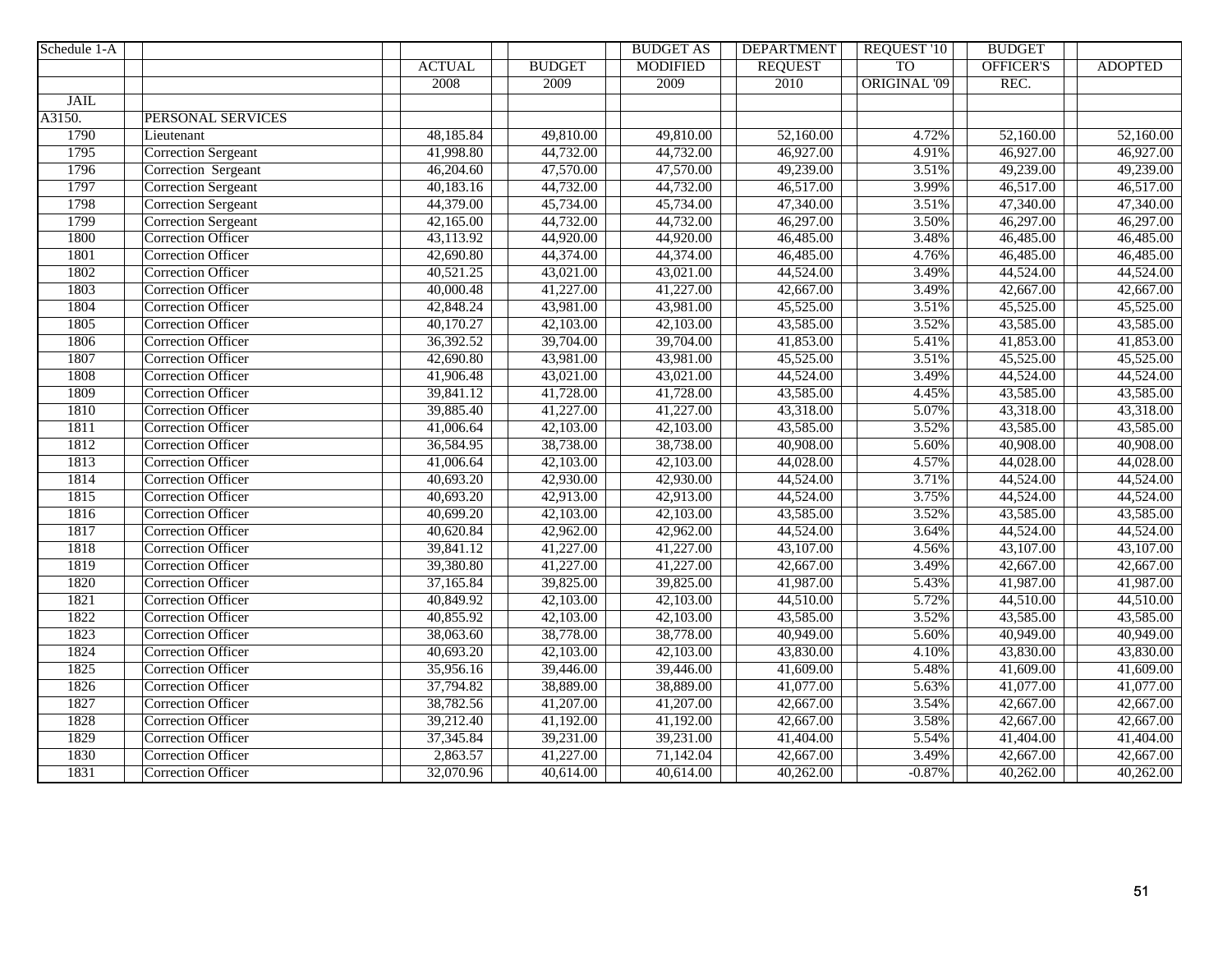| $\overline{::}$ |                                      |               |                   |                  |                   |                     |                   |                   |
|-----------------|--------------------------------------|---------------|-------------------|------------------|-------------------|---------------------|-------------------|-------------------|
| Schedule 1-A    |                                      |               |                   | <b>BUDGET AS</b> | <b>DEPARTMENT</b> | REQUEST '10         | <b>BUDGET</b>     |                   |
|                 |                                      | <b>ACTUAL</b> | <b>BUDGET</b>     | <b>MODIFIED</b>  | <b>REQUEST</b>    | <b>TO</b>           | OFFICER'S         | <b>ADOPTED</b>    |
|                 |                                      | 2008          | 2009              | 2009             | 2010              | <b>ORIGINAL '09</b> | REC.              |                   |
|                 | PERSONAL SERVICES CON'T              |               |                   |                  |                   |                     |                   |                   |
| 1845            | <b>Head Cook</b>                     | 30,624.16     | 31,437.00         | 31,437.00        | 32,532.00         | 3.48%               | 32,532.00         | 32,532.00         |
| 1846            | Cook                                 | 22,916.88     | 23,623.00         | 23,623.00        | 24,445.00         | 3.48%               | 24,445.00         | 24,445.00         |
| 1847            | Cook                                 | 22,832.32     | 24,209.00         | 24,209.00        | 25,303.00         | 4.52%               | 25,303.00         | 25,303.00         |
| 1949            | Comp Time Buyout                     | 1,460.04      | 2,000.00          | 1,331.28         | 1,500.00          | $-25.00%$           | 1,500.00          | 1,500.00          |
| 1950            | Differential DSA                     | 21,731.35     | 23,000.00         | 23,000.00        | 22,000.00         | $-4.35%$            | 22,000.00         | 22,000.00         |
| 1951            | Holiday Overtime DSA                 | 89,628.72     | 78,000.00         | 78,000.00        | 78,000.00         | 0.00%               | 78,000.00         | 78,000.00         |
| 1952            | Overtime DSA                         | 308,201.86    | 264,500.00        | 264,500.00       | 260,000.00        | $-1.70%$            | 260,000.00        | 260,000.00        |
| 1953            | Call Back DSA                        | 1,473.27      | 2,500.00          | 2,500.00         | 2,000.00          | $-20.00%$           | 2,000.00          | 2,000.00          |
| 1955            | Officer In Charge DSA                | 439.63        | 750.00            | 750.00           | 500.00            | $-33.33%$           | 500.00            | 500.00            |
| 1956            | <b>Educational Bonus DSA</b>         | 698.98        | 750.00            | 750.00           | 750.00            | $0.00\%$            | 750.00            | 750.00            |
| 1958            | <b>Insurance Buyout - DSA</b>        | 9,058.44      | 12,974.00         | 12,974.00        | 14,921.00         | 15.01%              | 15,841.00         | 15,841.00         |
| 1960            | Overtime (PT)                        | 6,178.25      | 6,000.00          | 6,000.00         | 4,000.00          | $-33.33%$           | 4,000.00          | 4,000.00          |
| 1961            | 35-40 Hours                          | 177.72        | 400.00            | 400.00           | 200.00            | $-50.00\%$          | 200.00            | 200.00            |
| 1975            | Cook PT                              | 157.50        | 2,500.00          | 2,500.00         | 2,000.00          | $-20.00\%$          | 2,000.00          | 2,000.00          |
| 1979            | <b>Correction Officer Temporary</b>  | 5,544.24      | $\overline{0.00}$ | 9,339.92         | 0.00              | $0.00\%$            | $\overline{0.00}$ | 0.00              |
| 1980            | <b>Correction Officer PT</b>         | 54,066.27     | 50,000.00         | 48,828.80        | 47,000.00         | $-6.00\%$           | 47,000.00         | 47,000.00         |
| 1990            | <b>Nurse Practitioner PT</b>         | 16,680.00     | 16,500.00         | 6,900.00         | 2,000.00          | $-87.88%$           | 2,000.00          | 2,000.00          |
| 1991            | Jail Physician                       | 0.00          | 0.00              | 19,600.00        | 25,000.00         | 25000.00%           | 25,000.00         | 25,000.00         |
|                 |                                      |               |                   |                  |                   |                     |                   |                   |
|                 | Total                                | 2,087,228.69  | 2,148,764.00      | 2,196,179.04     | 2,217,373.00      | 3.19%               | 2,218,293.00      | 2,218,293.00      |
| A3150.          | <b>EQUIPMENT</b>                     |               |                   |                  |                   |                     |                   |                   |
| 2110            | Chair                                | 0.00          | 450.00            | 450.00           | 450.00            | $0.00\%$            | 450.00            | 450.00            |
| 2115            | Computer Hardware                    | 0.00          | 2,700.00          | 2,700.00         | 1,000.00          | $-62.96%$           | 1,000.00          | 1,000.00          |
| 2140            | <b>File Cabinet</b>                  | 189.97        | 260.00            | 260.00           | 200.00            | $-23.08%$           | 200.00            | 200.00            |
| 2213            | Vehicle - Marked                     | 23,136.00     | 0.00              | 0.00             | 0.00              | 0.00%               | 0.00              | $\overline{0.00}$ |
| 2411            | Radios - Portable                    | 3,136.08      | 1,500.00          | 1,500.00         | 1,200.00          | $-20.00\%$          | 1,200.00          | 1,200.00          |
| 2415            | Weapons                              | 2,145.00      | 2,200.00          | 2,200.00         | 1,800.00          | $-18.18%$           | 1,800.00          | 1,800.00          |
| 2420            | Camera (Inside)                      | 2,271.40      | 4,000.00          | 4,000.00         | 3,500.00          | $-12.50%$           | 3,500.00          | 3,500.00          |
| 2421            | Camera (Outside)                     | 8,185.00      | 8,000.00          | 6,000.00         | 7,500.00          | $-6.25%$            | 7,500.00          | 7,500.00          |
| 2506            | <b>Corrections Expense Equipment</b> | 1,913.88      | 5,000.00          | 5,000.00         | 3,000.00          | $-40.00\%$          | 3,000.00          | 3,000.00          |
| 2501            | Washer/dryer                         | 0.00          | 0.00              | 0.00             | 5,000.00          | 5000.00%            | 5,000.00          | 5,000.00          |
| 2515            | <b>Security Equipment</b>            | 12,910.00     | 13,000.00         | 13,000.00        | 12,000.00         | $-7.69%$            | 12,000.00         | 12,000.00         |
|                 |                                      |               |                   |                  |                   |                     |                   |                   |
|                 | Total                                | 53,887.33     | 37,110.00         | 35,110.00        | 35,650.00         | $-3.93%$            | 35,650.00         | 35,650.00         |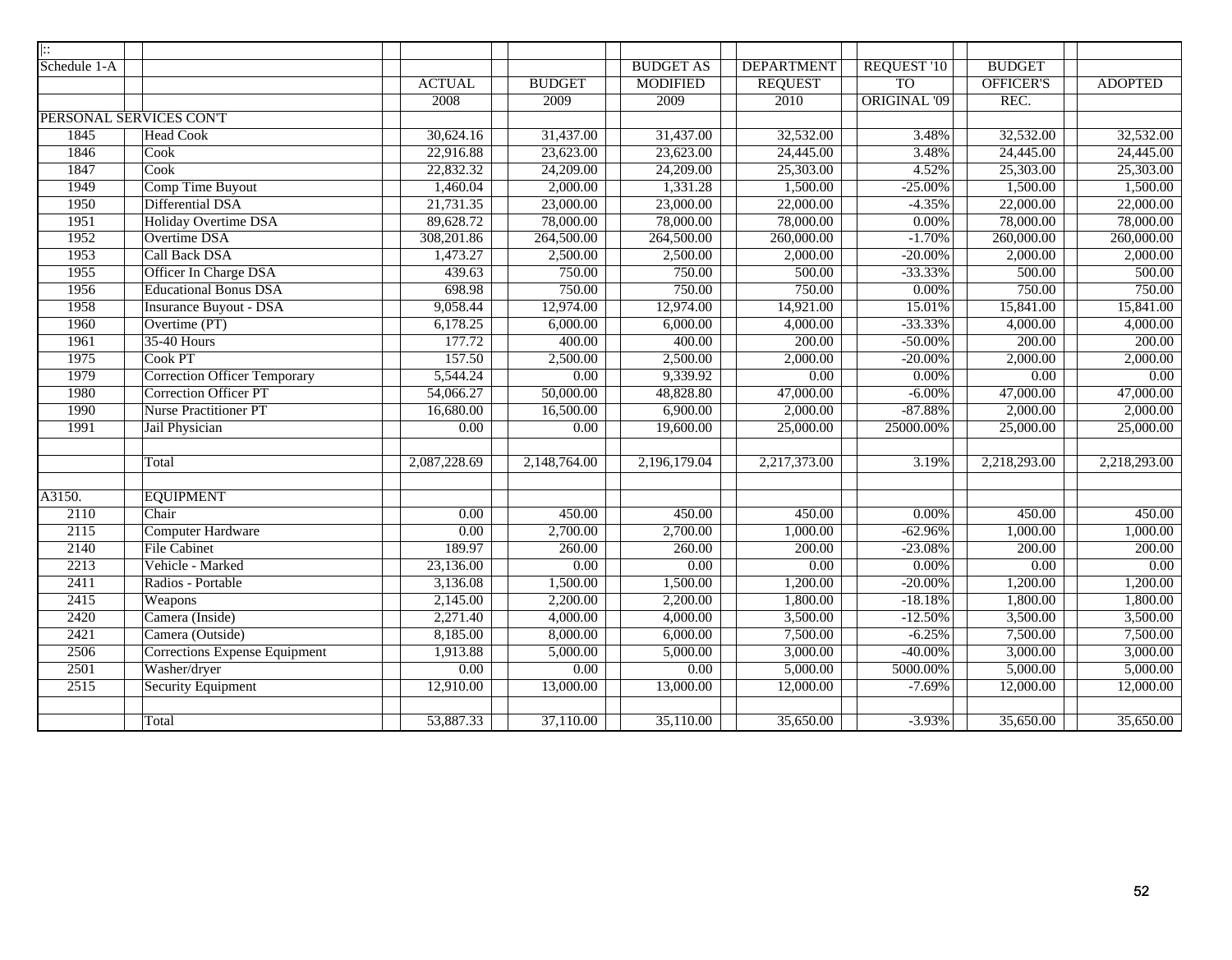| $\left  \vdots \right\rangle$ |                                        |                   |                   |                   |                   |                     |                   |                |
|-------------------------------|----------------------------------------|-------------------|-------------------|-------------------|-------------------|---------------------|-------------------|----------------|
| Schedule 1-A                  |                                        |                   |                   | <b>BUDGET AS</b>  | <b>DEPARTMENT</b> | REQUEST '10         | <b>BUDGET</b>     |                |
|                               |                                        | <b>ACTUAL</b>     | <b>BUDGET</b>     | <b>MODIFIED</b>   | <b>REQUEST</b>    | T <sub>O</sub>      | <b>OFFICER'S</b>  | <b>ADOPTED</b> |
|                               |                                        | 2008              | 2009              | 2009              | 2010              | <b>ORIGINAL '09</b> | REC.              |                |
| A3150.                        | <b>CONTRACTUAL EXPENSES</b>            |                   |                   |                   |                   |                     |                   |                |
| 4009                          | <b>CERT Misc</b>                       | 0.00              | 200.00            | 200.00            | 200.00            | $0.00\%$            | 200.00            | 200.00         |
| 4011                          | Consultants                            | 1,472.20          | 10,000.00         | 10,000.00         | 10,000.00         | $0.00\%$            | 10,000.00         | 10,000.00      |
| 4016                          | Dental                                 | 3,552.00          | 7,000.00          | 7,000.00          | 6,000.00          | $-14.29%$           | 6,000.00          | 6,000.00       |
| 4021                          | <b>FLACRA</b>                          | 3,900.00          | 3,900.00          | 3,900.00          | 3,900.00          | 0.00%               | 3,900.00          | 3,900.00       |
| 4023                          | <b>Hospital Charges</b>                | 16,586.33         | 22,000.00         | 36,349.10         | 32,000.00         | 45.45%              | 32,000.00         | 32,000.00      |
| 4030                          | Optometrist                            | 585.00            | 1,000.00          | 1,000.00          | 1,000.00          | $0.00\%$            | 1,000.00          | 1,000.00       |
| 4035                          | Physician                              | 15,000.00         | 15,000.00         | 3,887.34          | 0.00              | $-100.00\%$         | 0.00              | 0.00           |
| 4156                          | Training                               | 3,463.04          | 5,000.00          | 5,000.00          | 4,000.00          | $-20.00\%$          | 4,000.00          | 4,000.00       |
| 4196                          | Public Goods Pool                      | 1,076.00          | 1,200.00          | 1,200.00          | 1,200.00          | $0.00\%$            | 1,200.00          | 1,200.00       |
| 4407                          | <b>Equipment Maintenance Agreement</b> | 585.00            | 4,754.00          | 4,754.00          | 4,754.00          | 0.00%               | 4,754.00          | 4,754.00       |
| 4409                          | Jail Maintenance                       | 181.38            | 500.00            | 500.00            | 500.00            | $0.00\%$            | 500.00            | 500.00         |
| 4457                          | <b>Computer Supplies</b>               | 103.94            | 150.00            | 116.94            | 150.00            | $0.00\%$            | 150.00            | 150.00         |
| 4462                          | <b>Garage Supplies</b>                 | 426.87            | 500.00            | 500.00            | 500.00            | $0.00\%$            | 500.00            | 500.00         |
| 4465                          | <b>Kitchen Supplies</b>                | 197.08            | 400.00            | 400.00            | 350.00            | $-12.50%$           | 350.00            | 350.00         |
| 4468                          | <b>Mug Shot Supplies</b>               | 41.49             | 100.00            | 100.00            | $\overline{0.00}$ | $-100.00\%$         | $\overline{0.00}$ | 0.00           |
| 4470                          | <b>Office Supplies</b>                 | 2,145.09          | 2,200.00          | 2,200.00          | 2,200.00          | $0.00\%$            | 2,200.00          | 2,200.00       |
| 4472                          | <b>Prisoner Supplies</b>               | 5,306.70          | 5,000.00          | 5,000.00          | 5,000.00          | $0.00\%$            | 5,000.00          | 5,000.00       |
| 4482                          | <b>Laundry Supplies</b>                | $\overline{0.00}$ | 1,500.00          | 1,021.82          | 1,500.00          | $0.00\%$            | 1,500.00          | 1,500.00       |
| 4505                          | <b>Dry Cleaning</b>                    | 3,464.88          | 3,500.00          | 3,500.00          | 3,500.00          | $0.00\%$            | 3,500.00          | 3,500.00       |
| 4507                          | Copier Charges                         | 3,494.43          | 4,500.00          | 4,500.00          | 4,000.00          | $-11.11%$           | 4,000.00          | 4,000.00       |
| 4515                          | Postage                                | 400.00            | 400.00            | 384.79            | 400.00            | $0.00\%$            | 400.00            | 400.00         |
| 4516                          | Printing                               | 544.99            | 600.00            | 600.00            | 600.00            | 0.00%               | 600.00            | 600.00         |
| 4522                          | Shipments                              | 24.25             | 50.00             | 50.00             | 50.00             | $0.00\%$            | 50.00             | 50.00          |
| 4571                          | Computer Software                      | $\overline{0.00}$ | $\overline{0.00}$ | $\overline{0.00}$ | 5,000.00          | 5000.00%            | 5,000.00          | 5,000.00       |
| 4653                          | Gasoline                               | $\overline{0.00}$ | $\overline{0.00}$ | $\overline{0.00}$ | 10,000.00         | 10000.00%           | 10,000.00         | 10,000.00      |
| 4654                          | Mileage                                | $\overline{0.00}$ | 0.00              | 15.21             | 0.00              | $0.00\%$            | 0.00              | $0.00\,$       |
| 4657                          | <b>Tires/Tubes</b>                     | 93.86             | 500.00            | 500.00            | 450.00            | $-10.00\%$          | 450.00            | 450.00         |
| 4660                          | <b>Travel Expenses</b>                 | 1,158.58          | 2,000.00          | 2,000.00          | 2,000.00          | $0.00\%$            | 2,000.00          | 2,000.00       |
| 4661                          | Vehicle Parts/Maintenance/Repairs      | 5,806.55          | 6,000.00          | 6,000.00          | 6,000.00          | $0.00\%$            | 6,000.00          | 6,000.00       |
| 4676                          | <b>Utilities: Cellular Service</b>     | 750.00            | 750.00            | 750.00            | 1,000.00          | 33.33%              | 1,000.00          | 1,000.00       |
| 4682                          | Utilities: Telephone/Fax               | 2,645.87          | 5,000.00          | 5,000.00          | 4,000.00          | $-20.00\%$          | 4,000.00          | 4,000.00       |
| 4711                          | Evacuation                             | $0.00\,$          | 100.00            | 100.00            | 100.00            | $0.00\%$            | 100.00            | 100.00         |
| 4712                          | <b>Family Planning</b>                 | 305.00            | 400.00            | 400.00            | 200.00            | $-50.00\%$          | 200.00            | 200.00         |
| 4720                          | Forensic Unit                          | 12,982.83         | 20,000.00         | 314.04            | 20,000.00         | $0.00\%$            | 20,000.00         | 17,000.00      |
| 4722                          | <b>Handcuffs</b>                       | 200.00            | 100.00            | 100.00            | 100.00            | $0.00\%$            | 100.00            | 100.00         |
| 4723                          | Lab                                    | 9,063.96          | 7,000.00          | 11,473.18         | 10,000.00         | 42.86%              | 10,000.00         | 10,000.00      |
| 4725                          | Mag Lights                             | 300.00            | 300.00            | 300.00            | 300.00            | $0.00\%$            | 300.00            | 300.00         |
| 4730                          | Protective Clothing                    | 602.28            | 1,200.00          | 1,200.00          | 1,200.00          | $0.00\%$            | 1,200.00          | 1,200.00       |
| 4731                          | Protective Equipment                   | 1,865.40          | 2,000.00          | 2,000.00          | 2,000.00          | $0.00\%$            | 2,000.00          | 2,000.00       |
| 4734                          | Radio Parts/Maintenance                | 1,127.47          | 1,200.00          | 1,200.00          | 1,000.00          | $-16.67\%$          | 1,000.00          | 1,000.00       |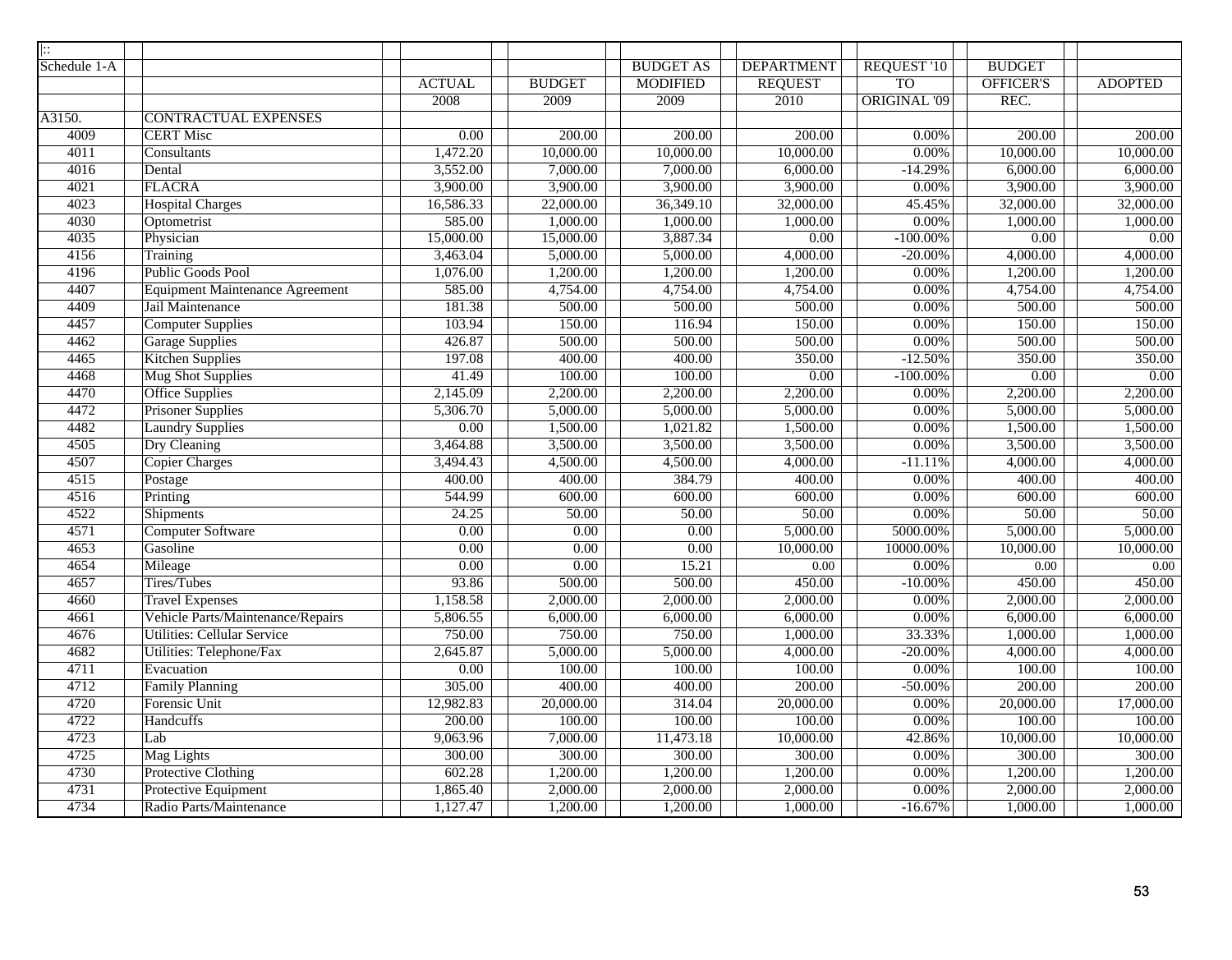| $\overline{ \colon}$ |                                    |                   |               |                  |                   |                     |                   |                |
|----------------------|------------------------------------|-------------------|---------------|------------------|-------------------|---------------------|-------------------|----------------|
| Schedule 1-A         |                                    |                   |               | <b>BUDGET AS</b> | <b>DEPARTMENT</b> | REQUEST '10         | <b>BUDGET</b>     |                |
|                      |                                    | <b>ACTUAL</b>     | <b>BUDGET</b> | <b>MODIFIED</b>  | <b>REQUEST</b>    | <b>TO</b>           | OFFICER'S         | <b>ADOPTED</b> |
|                      |                                    | 2008              | 2009          | 2009             | 2010              | <b>ORIGINAL '09</b> | REC.              |                |
|                      | <b>CONTRACTUAL EXPENSES CONT</b>   |                   |               |                  |                   |                     |                   |                |
| 4749                 | <b>Uniforms</b>                    | 7,260.66          | 6,000.00      | 13,865.67        | 6,000.00          | $0.00\%$            | 6,000.00          | 6,000.00       |
| 4752                 | <b>Weapon Ammunition</b>           | 2,776.00          | 4,000.00      | 4,000.00         | 4,000.00          | 0.00%               | 4,000.00          | 4,000.00       |
| 4753                 | <b>Weapon Maintenance</b>          | 314.69            | 500.00        | 530.16           | 400.00            | $-20.00\%$          | 400.00            | 400.00         |
| 4754                 | <b>Weapon Targets</b>              | 0.00              | 200.00        | 202.90           | 200.00            | 0.00%               | 200.00            | 200.00         |
| 4804                 | <b>Boarding</b>                    | 6,135.00          | 10,000.00     | 3,780.18         | 10,000.00         | 0.00%               | 10,000.00         | 10,000.00      |
| 4809                 | Prisoner Clothing                  | 1,162.30          | 1,200.00      | 1,200.00         | 1,200.00          | $0.00\%$            | 1,200.00          | 1,200.00       |
| 4810                 | <b>Prisoner Drugs</b>              | 29,768.70         | 35,000.00     | 35,000.00        | 40,000.00         | 14.29%              | 40,000.00         | 40,000.00      |
| 4811                 | Prisoner Food                      | 85,569.90         | 95,000.00     | 95,000.00        | 95,000.00         | 0.00%               | 95,000.00         | 95,000.00      |
| 4812                 | Prisoner Jail Ministry             | 1,500.00          | 1,500.00      | 1,500.00         | 1,500.00          | 0.00%               | 1,500.00          | 1,500.00       |
| 4813                 | <b>Prisoner Linens/Mattresses</b>  | 789.57            | 800.00        | 1,608.67         | 800.00            | $0.00\%$            | 800.00            | 800.00         |
| 4815                 | <b>Corrections Expense</b>         | 20,991.05         | 17,000.00     | 17,000.00        | 15,000.00         | $-11.76%$           | 15,000.00         | 15,000.00      |
| 4916                 | Publications                       | 1,200.00          | 1,200.00      | 1,200.00         | 1,200.00          | 0.00%               | 1,200.00          | 1,200.00       |
|                      |                                    |                   |               |                  |                   |                     |                   |                |
|                      | Total                              | 256,920.34        | 308,404.00    | 298,404.00       | 320,454.00        | 3.91%               | 320,454.00        | 317,454.00     |
|                      |                                    |                   |               |                  |                   |                     |                   |                |
| A3150.               | <b>EMPLOYEE BENEFITS</b>           |                   |               |                  |                   |                     |                   |                |
| 8100                 | FICA/Medicare                      | 154,889.34        | 164,381.00    | 167,243.25       | 169,630.00        | 3.19%               | 169,700.00        | 169,700.00     |
| 8304                 | <b>Medical Insurance DSA</b>       | 298,354.82        | 377,886.00    | 377,886.00       | 434,569.00        | 15.00%              | 391,018.00        | 391,018.00     |
|                      |                                    |                   |               |                  |                   |                     |                   |                |
|                      | Total                              | 453,244.16        | 542,267.00    | 545,129.25       | 604,199.00        | 11.42%              | 560,718.00        | 560,718.00     |
|                      |                                    |                   |               |                  |                   |                     |                   |                |
| A3150.0              | <b>TOTAL</b>                       | 2,851,280.52      | 3,036,545.00  | 3,074,822.29     | 3,177,676.00      | 4.65%               | 3,135,115.00      | 3,132,115.00   |
|                      |                                    |                   |               |                  |                   |                     |                   |                |
| <b>REVENUE:</b>      | A1513 Jail Fees                    | $\overline{0.00}$ | 5,000.00      | 5,000.00         | 5,000.00          | $0.00\%$            | 5,000.00          | 5,000.00       |
|                      | A1592 P.S. Employee Subs           | 0.00              | 500.00        | 500.00           | 500.00            | 0.00%               | 500.00            | 500.00         |
|                      | A2260 Boarding                     | 288,524.13        | 240,000.00    | 240,000.00       | 275,000.00        | 14.58%              | 275,000.00        | 275,000.00     |
|                      | A2260 Community Services (FLACRA)  | 4,000.00          | 3,593.00      | 3,593.00         | 3,900.00          | 8.54%               | 3,900.00          | 3,900.00       |
|                      | A2450 Commission Vending/Telephone | 18,448.33         | 22,000.00     | 22,000.00        | 18,000.00         | $-18.18%$           | 18,000.00         | 18,000.00      |
|                      | A3320 State Aid Public Safety      | 30,000.00         | 0.00          | 0.00             | $\overline{0.00}$ | 0.00%               | $\overline{0.00}$ | 0.00           |
|                      |                                    |                   |               |                  |                   |                     |                   |                |
|                      | <b>Total Revenue</b>               | 340,972.46        | 271,093.00    | 271,093.00       | 302,400.00        | 11.55%              | 302,400.00        | 302,400.00     |
|                      |                                    |                   |               |                  |                   |                     |                   |                |
|                      | <b>Total Net County Cost</b>       | 2,510,308.06      | 2,765,452.00  | 2,803,729.29     | 2,875,276.00      | 3.97%               | 2,832,715.00      | 2,829,715.00   |
|                      |                                    |                   |               |                  |                   |                     |                   |                |
|                      | <b>Percent Revenue</b>             | 11.96%            | 8.93%         | 8.82%            | 9.52%             | 6.59%               | 9.65%             | 9.65%          |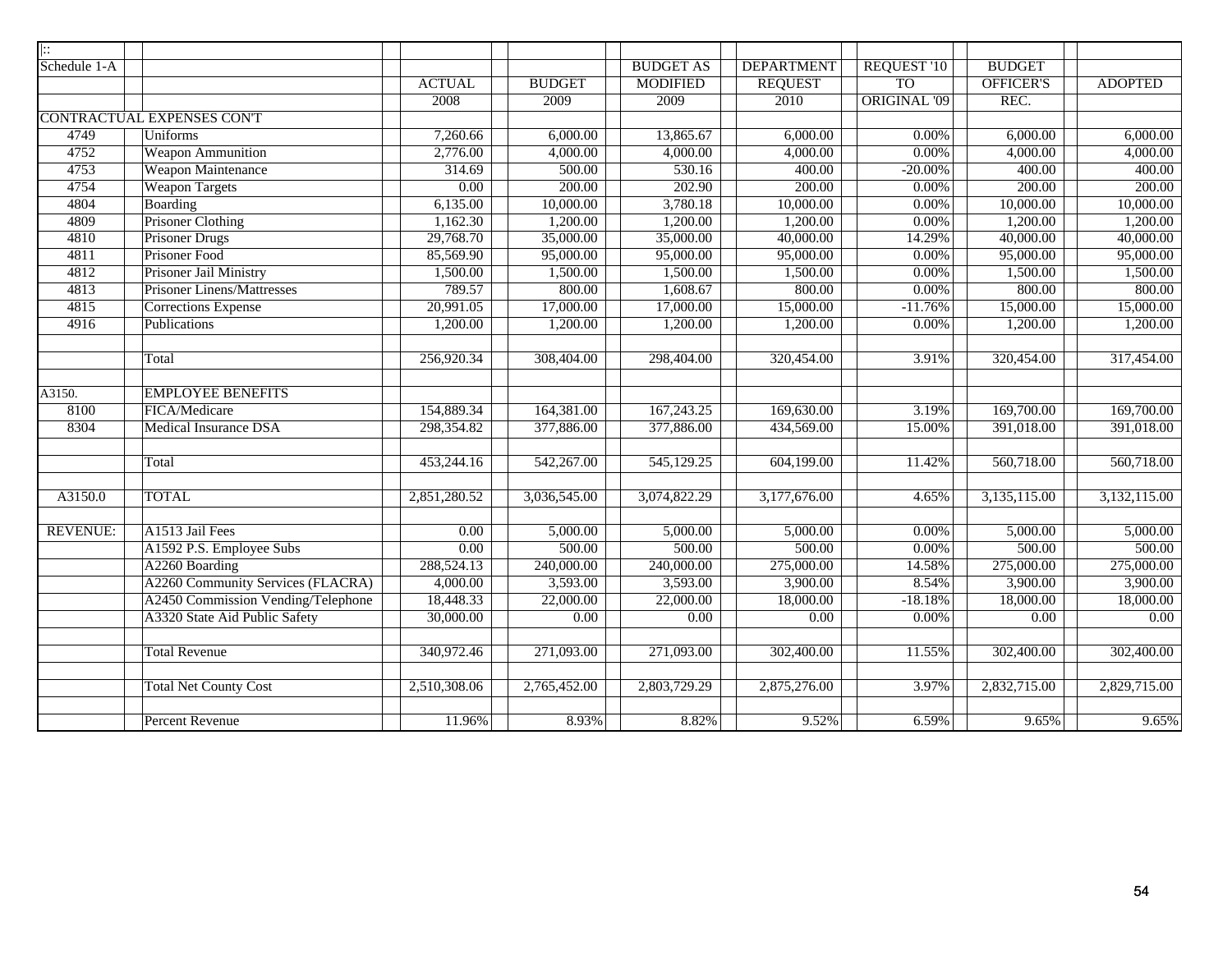| Schedule 1-A    |                               |                   |                   | <b>BUDGET AS</b>  | <b>DEPARTMENT</b> | <b>REQUEST '10</b>  | <b>BUDGET</b>     |                |
|-----------------|-------------------------------|-------------------|-------------------|-------------------|-------------------|---------------------|-------------------|----------------|
|                 |                               | <b>ACTUAL</b>     | <b>BUDGET</b>     | <b>MODIFIED</b>   | <b>REQUEST</b>    | <b>TO</b>           | OFFICER'S         | <b>ADOPTED</b> |
|                 |                               | 2008              | 2009              | 2009              | 2010              | <b>ORIGINAL '09</b> | REC.              |                |
|                 |                               |                   |                   |                   |                   |                     |                   |                |
|                 | ALTERNATIVES TO INCARCERATION |                   |                   |                   |                   |                     |                   |                |
| A3189.          | PERSONAL SERVICES             |                   |                   |                   |                   |                     |                   |                |
| 1639            | Probation Assistant (PT)      | 4,080.30          | 12,020.00         | 14,770.00         | 12,020.00         | 0.00%               | 12,020.00         | 26,128.00      |
| 1980            | Correction Officer (PT)       | 3,202.60          | $\overline{0.00}$ | $\overline{0.00}$ | $\overline{0.00}$ | 0.00%               | $\overline{0.00}$ | 0.00           |
|                 |                               |                   |                   |                   |                   |                     |                   |                |
|                 | Total                         | 7,282.90          | 12,020.00         | 14,770.00         | 12,020.00         | 0.00%               | 12,020.00         | 26,128.00      |
|                 |                               |                   |                   |                   |                   |                     |                   |                |
| A3189           | <b>EQUIPMENT</b>              |                   |                   |                   |                   |                     |                   |                |
| 2115            | Computer Hardware             | $\overline{0.00}$ | $\overline{0.00}$ | 0.00              | 1,200.00          | 1200.00%            | 1,200.00          | 1,200.00       |
|                 |                               |                   |                   |                   |                   |                     |                   |                |
|                 | Total                         | 0.00              | 0.00              | 0.00              | 1,200.00          | 1200.00%            | 1,200.00          | 1,200.00       |
|                 |                               |                   |                   |                   |                   |                     |                   |                |
| A3189.          | <b>CONTRACTUAL EXPENSES</b>   |                   |                   |                   |                   |                     |                   |                |
| 4457            | <b>Computer Supplies</b>      | $\overline{0.00}$ | 25.00             | 25.00             | $\overline{0.00}$ | $-100.00\%$         | $\overline{0.00}$ | 0.00           |
| 4470            | <b>Office Supplies</b>        | 226.62            | 150.00            | 150.00            | 150.00            | 0.00%               | 150.00            | 150.00         |
| 4515            | Postage                       | 28.14             | $\overline{0.00}$ | 0.00              | 0.00              | 0.00%               | $\overline{0.00}$ | 0.00           |
| 4654            | Mileage                       | $\overline{0.00}$ | 70.00             | 70.00             | 50.00             | $-28.57%$           | 50.00             | 50.00          |
| 4660            | <b>Travel Expenses</b>        | 0.00              | 25.00             | 25.00             | 25.00             | 0.00%               | 25.00             | 25.00          |
| 4682            | Utilities: Telephone/Fax      | 48.00             | 80.00             | 80.00             | 80.00             | 0.00%               | 80.00             | 80.00          |
|                 | Total                         | 302.76            | 350.00            | 350.00            | 305.00            | $-12.86%$           | 305.00            | 305.00         |
|                 |                               |                   |                   |                   |                   |                     |                   |                |
| A3189.          | <b>EMPLOYEE BENEFITS</b>      |                   |                   |                   |                   |                     |                   |                |
| 8100            | FICA/Medicare                 | 426.84            | 920.00            | 1,170.00          | 920.00            | 0.00%               | 920.00            | 1,999.00       |
| 8305            | Medical Insurance Non-Union   | 0.03              | 0.00              | 0.00              | $\overline{0.00}$ | 0.00%               | $\overline{0.00}$ | 0.00           |
|                 |                               |                   |                   |                   |                   |                     |                   |                |
|                 | Total                         | 426.87            | 920.00            | 1,170.00          | 920.00            | 0.00%               | 920.00            | 1,999.00       |
| A3189           | <b>TOTAL</b>                  | 8,012.53          | 13,290.00         | 16,290.00         | 14,445.00         | 8.69%               | 14,445.00         | 29,632.00      |
|                 |                               |                   |                   |                   |                   |                     |                   |                |
| <b>REVENUE:</b> | A1515 ATI Fees                | 1,207.50          | 1,200.00          | 1,200.00          | 1,200.00          | 0.00%               | 1,200.00          | 1,200.00       |
|                 | A3389 State Aid               | 8,877.85          | 4,700.00          | 4,700.00          | 5,090.00          | 8.30%               | 5,090.00          | 5,090.00       |
|                 | <b>Total Revenue</b>          | 10,085.35         | 5,900.00          | 5,900.00          | 6,290.00          | 6.61%               | 6,290.00          | 6,290.00       |
|                 |                               |                   |                   |                   |                   |                     |                   |                |
|                 | <b>Total Net County Cost</b>  | (2,072.82)        | 7,390.00          | 10,390.00         | 8,155.00          | 10.35%              | 8,155.00          | 23,342.00      |
|                 | <b>Percent Revenue</b>        | 125.87%           | 44.39%            | 36.22%            | 43.54%            | $-1.91%$            | 43.54%            | 21.23%         |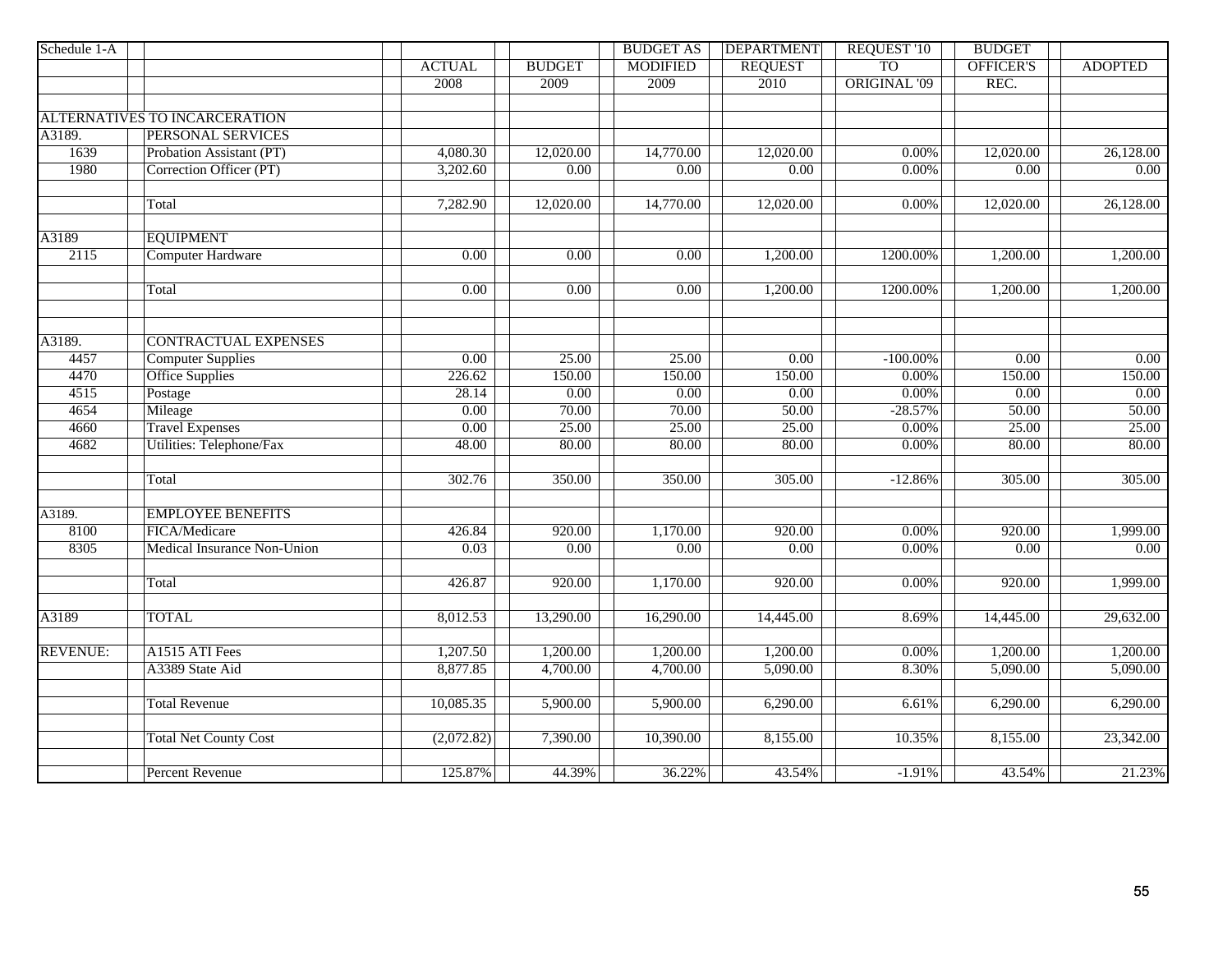| Schedule 1-A          |                                                    |                   |                   | <b>BUDGET AS</b>      | <b>DEPARTMENT</b>  | <b>REQUEST '10</b>   | <b>BUDGET</b>     |                   |
|-----------------------|----------------------------------------------------|-------------------|-------------------|-----------------------|--------------------|----------------------|-------------------|-------------------|
|                       |                                                    | <b>ACTUAL</b>     | <b>BUDGET</b>     | <b>MODIFIED</b>       | <b>REQUEST</b>     | <b>TO</b>            | <b>OFFICER'S</b>  | <b>ADOPTED</b>    |
|                       |                                                    | 2008              | 2009              | 2009                  | 2010               | <b>ORIGINAL '09</b>  | REC.              |                   |
|                       |                                                    |                   |                   |                       |                    |                      |                   |                   |
| <b>COURT SECURITY</b> |                                                    |                   |                   |                       |                    |                      |                   |                   |
| A3190.                | PERSONAL SERVICES                                  |                   |                   |                       |                    |                      |                   |                   |
| 1859                  | Sergeant                                           | 45,902.16         | 47,570.00         | 47,570.00             | 49,239.00          | 3.51%                | 49,239.00         | 49,239.00         |
| 1861                  | C.O. Court Security                                | 43,329.60         | 44,781.00         | 44,781.00             | 46,986.00          | 4.92%                | 46,986.00         | 46,986.00         |
| 1862                  | C.O. Court Security                                | 44,230.16         | 45,400.00         | 45,400.00             | 47,338.00          | 4.27%                | 47,338.00         | 47,338.00         |
| 1870                  | Per Diem CO (FT)                                   | $\overline{0.00}$ | 200.00            | 200.00                | 100.00             | $-50.00\%$           | 100.00            | 100.00            |
| 1949                  | Comp Time Buyout                                   | 0.00              | 50.00             | 77.63                 | 75.00              | 50.00%               | 75.00             | 75.00             |
| 1950                  | Differential DSA                                   | 45.93             | 100.00            | 100.00                | 50.00              | $-50.00\%$           | 50.00             | 50.00             |
| 1951                  | <b>Holiday Overtime</b>                            | 0.00              | 100.00            | 100.00                | 100.00             | $0.00\%$             | 100.00            | 100.00            |
| 1952                  | <b>Overtime DSA</b>                                | 13,470.01         | 12,000.00         | 12,000.00             | 11,000.00          | $-8.33%$             | 11,000.00         | 11,000.00         |
| 1953                  | <b>Call Back DSA</b>                               | 99.63             | 400.00            | 400.00                | 200.00             | $-50.00\%$           | 200.00            | 200.00            |
| 1955                  | Officer In Charge                                  | 249.89            | 400.00            | 400.00                | 300.00             | $-25.00\%$           | 300.00            | 300.00            |
| 1956                  | <b>Educational Bonus DSA</b>                       | 674.49            | 500.00            | 472.37                | 700.00             | 40.00%               | 700.00            | 700.00            |
| 1960                  | <b>Overtime Part-time</b>                          | 2,740.49          | 3,000.00          | 3,000.00              | 2,000.00           | $-33.33%$            | 2,000.00          | 2,000.00          |
| 1981                  | Corr Of/Ct Security PT                             | 77,247.00         | 65,500.00         | 65,500.00             | 65,500.00          | 0.00%                | 65,500.00         | 65,500.00         |
|                       |                                                    |                   |                   |                       |                    |                      |                   |                   |
|                       | Total                                              | 227,989.36        | 220,001.00        | 220,001.00            | 223,588.00         | 1.63%                | 223,588.00        | 223,588.00        |
|                       |                                                    |                   |                   |                       |                    |                      |                   |                   |
| A3190.                | <b>EOUIPMENT</b>                                   |                   |                   |                       |                    |                      |                   |                   |
| 2115                  | Computer Hardware                                  | 0.00              | 1,500.00          | 1,500.00              | 0.00               | $-100.00\%$          | 0.00              | 0.00              |
| 2160                  | Fax                                                | $\overline{0.00}$ | 0.00              | 254.99                | $\overline{0.00}$  | $0.00\%$             | 0.00              | $\overline{0.00}$ |
| 2410                  | <b>File Cabinet</b>                                | 219.98            | $\overline{0.00}$ | 0.00                  | $\overline{0.00}$  | $0.00\%$             | 0.00              | $\overline{0.00}$ |
| 2411                  | Radios-Portable                                    | 918.56            | 915.00            | 660.01                | 500.00             | $-45.36%$            | 500.00            | 500.00            |
| 2415                  | Weapons                                            | $\overline{0.00}$ | 500.00            | $\overline{0.00}$     | 500.00             | 0.00%                | 500.00            | 500.00            |
| 2505                  | Defibrillators                                     | 1,682.00          | $\overline{0.00}$ | 0.00                  | $\overline{0.00}$  | $0.00\%$             | $\overline{0.00}$ | $\overline{0.00}$ |
| 2515                  | Security Equipment                                 | $\overline{0.00}$ | 600.00            | 600.00                | $\overline{0.00}$  | $-100.00\%$          | $\overline{0.00}$ | 0.00              |
|                       |                                                    |                   |                   |                       |                    |                      |                   |                   |
|                       | Total                                              | 2,820.54          | 3,515.00          | 3,015.00              | 1,000.00           | $-71.55%$            | 1,000.00          | 1,000.00          |
|                       |                                                    |                   |                   |                       |                    |                      |                   |                   |
| A3190.                | <b>CONTRACTUAL EXPENSES</b>                        |                   |                   |                       |                    |                      |                   |                   |
| 4156                  | Training                                           | 68.81             | 600.00<br>400.00  | 600.00<br>400.00      | 500.00<br>400.00   | $-16.67%$            | 500.00<br>400.00  | 500.00<br>400.00  |
| 4470                  | Supplies: Office                                   | 542.01<br>400.00  | 400.00            | 400.00                | 400.00             | $0.00\%$<br>$0.00\%$ | 400.00            |                   |
| 4505                  | Dry Cleaning                                       |                   |                   |                       |                    |                      |                   | 400.00            |
| 4571                  | <b>Computer Software</b><br><b>Travel Expenses</b> | $\overline{0.00}$ | 3,200.00          | $\overline{0.00}$     | $\overline{0.00}$  | $-100.00\%$          | $\overline{0.00}$ | 0.00              |
| 4660                  | <b>Utilities: Cellular Service</b>                 | 56.16             | 500.00            | 500.00                | $\frac{400.00}{ }$ | $-20.00\%$           | 400.00            | 400.00            |
| 4676<br>4730          |                                                    | 322.58            | 300.00            | 300.00                | 300.00             | $0.00\%$             | 300.00            | 300.00            |
|                       | Protective Clothing                                | 0.00              | 750.00            | 750.00                | 750.00             | $0.00\%$             | 750.00            | 750.00            |
| 4731                  | Protective Equipment<br>Radio Parts/Maintenance    | 199.69            | 600.00            | 600.00                | 600.00             | $0.00\%$             | 600.00            | 600.00            |
| 4734                  |                                                    | 73.33             | 100.00            | 100.00                | 100.00             | 0.00%                | 100.00            | 100.00            |
| 4749<br>4752          | <b>Uniforms</b>                                    | 1,719.99          | 1,200.00          | 1,200.00              | 1,200.00           | 0.00%                | 1,200.00          | 1,200.00          |
|                       | <b>Weapon Ammunition</b>                           | 0.00              | 500.00            | 500.00                | 500.00             | 0.00%                | 500.00            | 500.00            |
| 4916                  | Publications                                       | 200.00            | 200.00            | 200.00                | 200.00             | $0.00\%$             | 200.00            | 200.00            |
|                       |                                                    |                   |                   |                       |                    |                      |                   |                   |
|                       | Total                                              | 3,582.57          | 8,750.00          | $\overline{5,550.00}$ | 5,350.00           | $-38.86%$            | 5,350.00          | 5,350.00          |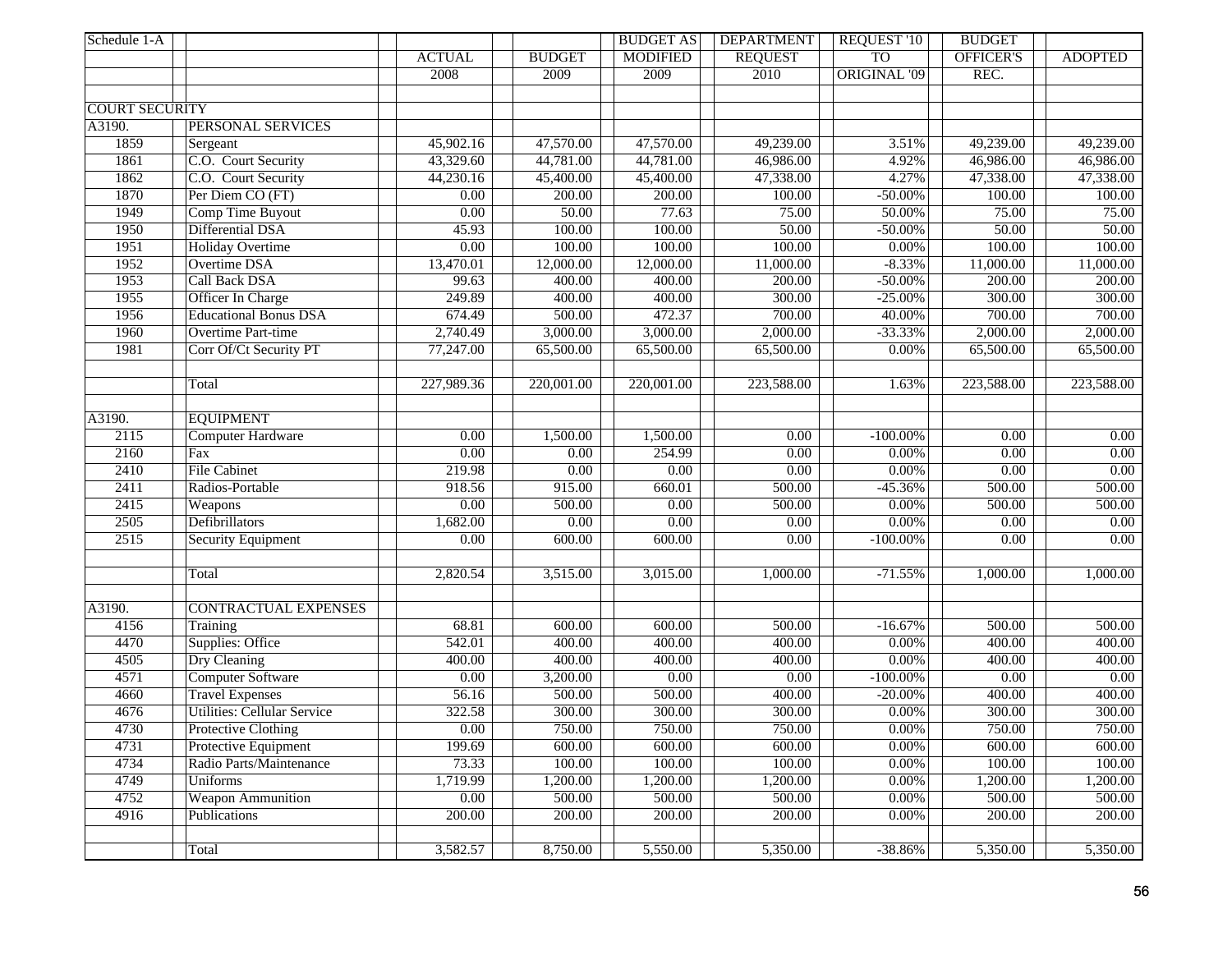| Schedule 1-A   |                              |               |               | <b>BUDGET AS</b> | <b>DEPARTMENT</b> | <b>REQUEST '10</b> | <b>BUDGET</b>    |                |
|----------------|------------------------------|---------------|---------------|------------------|-------------------|--------------------|------------------|----------------|
|                |                              | <b>ACTUAL</b> | <b>BUDGET</b> | <b>MODIFIED</b>  | <b>REQUEST</b>    | TO                 | <b>OFFICER'S</b> | <b>ADOPTED</b> |
|                |                              | 2008          | 2009          | 2009             | 2010              | ORIGINAL '09       | REC.             |                |
|                |                              |               |               |                  |                   |                    |                  |                |
| A3190.         | <b>EMPLOYEE BENEFITS</b>     |               |               |                  |                   |                    |                  |                |
| 8100           | FICA/Medicare                | 17,004.10     | 16,831.00     | 16,831.00        | 17,105.00         | 1.63%              | 17,105.00        | 17,105.00      |
| 8304           | Medical Insurance DSA        | 23,915.04     | 28,800.00     | 28,800.00        | 33,120.00         | 15.00%             | 42,416.00        | 42,416.00      |
| 8305           | Medical Insurance Non-Union  | 0.03          | 0.00          | 0.00             | 0.00              | 0.00%              | 0.00             | 0.00           |
|                |                              |               |               |                  |                   |                    |                  |                |
|                | Total                        | 40,919.17     | 45,631.00     | 45,631.00        | 50,225.00         | 10.07%             | 59,521.00        | 59,521.00      |
|                |                              |               |               |                  |                   |                    |                  |                |
| A3190.0        | TOTAL                        | 275,311.64    | 277,897.00    | 274,197.00       | 280,163.00        | 0.82%              | 289,459.00       | 289,459.00     |
|                |                              |               |               |                  |                   |                    |                  |                |
| <b>REVENUE</b> | A3330 Court Security         | 254,626.51    | 261,450.00    | 261,450.00       | 273,813.00        | 4.73%              | 283,109.00       | 283,109.00     |
|                |                              |               |               |                  |                   |                    |                  |                |
|                | <b>Total Revenue</b>         | 254,626.51    | 261,450.00    | 261,450.00       | 273,813.00        | 4.73%              | 283,109.00       | 283,109.00     |
|                |                              |               |               |                  |                   |                    |                  |                |
|                | <b>Total Net County Cost</b> | 20,685.13     | 16,447.00     | 12,747.00        | 6,350.00          | $-61.39%$          | 6,350.00         | 6,350.00       |
|                |                              |               |               |                  |                   |                    |                  |                |
|                | Percent Revenue              | 92.49%        | 94.08%        | 95.35%           | 97.73%            | 3.88%              | 97.81%           | 97.81%         |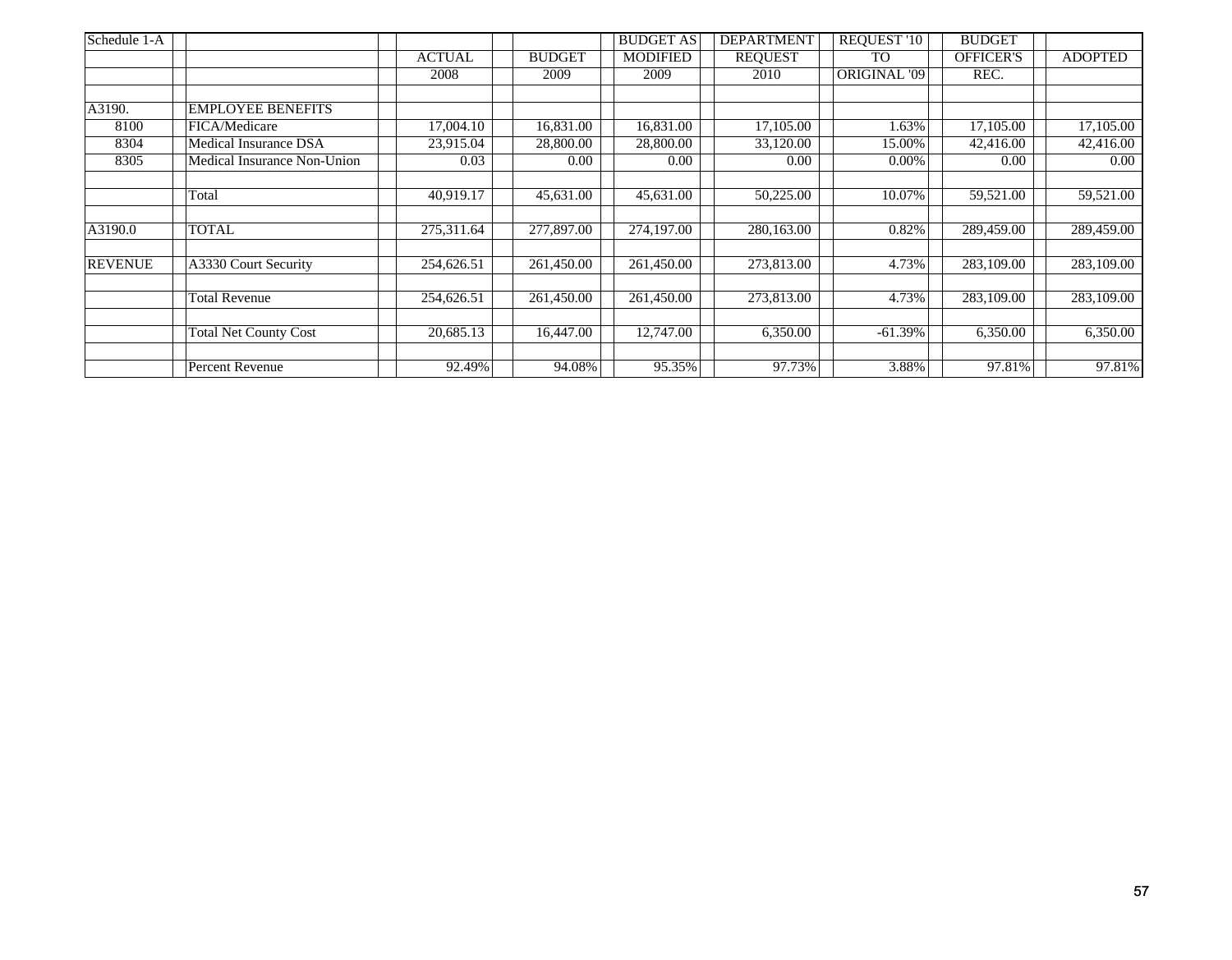| Schedule 1-A    |                                      |               |                   | <b>BUDGET AS</b>  | <b>DEPARTMENT</b> | <b>REQUEST '10</b>  | <b>BUDGET</b>    |                |
|-----------------|--------------------------------------|---------------|-------------------|-------------------|-------------------|---------------------|------------------|----------------|
|                 |                                      | <b>ACTUAL</b> | <b>BUDGET</b>     | <b>MODIFIED</b>   | <b>REQUEST</b>    | <b>TO</b>           | <b>OFFICER'S</b> | <b>ADOPTED</b> |
|                 |                                      | 2008          | 2009              | 2009              | 2010              | <b>ORIGINAL '09</b> | REC.             |                |
| <b>STOP DWI</b> |                                      |               |                   |                   |                   |                     |                  |                |
| A3350.          | <b>PERSONAL SERVICES</b>             |               |                   |                   |                   |                     |                  |                |
| 1950            | Differential DSA                     | 54.90         | 50.00             | 50.00             | 100.00            | 100.00%             | 100.00           | 100.00         |
| 1985            | Deputy Sheriff PT                    | 3,422.16      | 4,800.00          | 4,302.30          | 4,600.00          | $-4.17%$            | 4,600.00         | 4,600.00       |
| 1987            | <b>DWI</b> Coordinator               | 3,100.00      | 3,400.00          | 3,400.00          | 3,500.00          | 2.94%               | 3,500.00         | 3,500.00       |
| 1988            | <b>DWI</b> Secretary                 | 450.00        | 450.00            | 450.00            | 450.00            | 0.00%               | 450.00           | 450.00         |
| 1989            | <b>DWI</b> Fiscal                    | 800.00        | 1,000.00          | 1,000.00          | 1,100.00          | 10.00%              | 1,100.00         | 1,100.00       |
| 1994            | <b>MEO</b> Part-time                 | 148.44        | 500.00            | 1,354.71          | 3,800.00          | 660.00%             | 3,800.00         | 3,800.00       |
|                 | Total                                | 7,975.50      | 10,200.00         | 10,557.01         | 13,550.00         | 32.84%              | 13,550.00        | 13,550.00      |
| A3350.          | <b>EQUIPMENT</b>                     |               |                   |                   |                   |                     |                  |                |
| 2115            | <b>Computer Hardware</b>             | 6,852.00      | $\overline{0.00}$ | $\overline{0.00}$ | 350.00            | 350.00%             | 350.00           | 350.00         |
| 2213            | Vehicle-Marked                       | 24,280.50     | 0.00              | 0.00              | 0.00              | $0.00\%$            | 0.00             | 0.00           |
| 2410            | Radar                                | 0.00          | 8,000.00          | 7,642.99          | 8,000.00          | 0.00%               | 8,000.00         | 8,000.00       |
| 2419            | <b>Breath Test Devices</b>           | 0.00          | 600.00            | 600.00            | 600.00            | $0.00\%$            | 600.00           | 600.00         |
| 2422            | Camera                               | 0.00          | 0.00              | 0.00              | 200.00            | 200.00%             | 200.00           | 200.00         |
| 2425            | <b>State Police Dundee</b>           | 0.00          | 200.00            | 200.00            | 200.00            | 0.00%               | 200.00           | 200.00         |
| 2426            | Penn Yan Police Department           | 392.26        | 600.00            | 16,600.00         | 700.00            | 16.67%              | 700.00           | 700.00         |
|                 | Total                                | 31,524.76     | 9,400.00          | 25,042.99         | 10,050.00         | 6.91%               | 10,050.00        | 10,050.00      |
| A3350.          | <b>CONTRACTUAL EXPENSES</b>          |               |                   |                   |                   |                     |                  |                |
| 4004            | <b>Attorney Fees</b>                 | 9,000.00      | 9,000.00          | 9,000.00          | 9,000.00          | $0.00\%$            | 9,000.00         | 9,000.00       |
| 4021            | <b>FLACRA</b>                        | 7,800.00      | 7,800.00          | 7,800.00          | 7,800.00          | $0.00\%$            | 7,800.00         | 7,800.00       |
| 4040            | Secretarial: DA                      | 3,500.00      | 3,500.00          | 3,500.00          | 3,500.00          | $0.00\%$            | 3,500.00         | 3,500.00       |
| 4152            | Conferences                          | 20.00         | 350.00            | 90.18             | 300.00            | $-14.29%$           | 300.00           | 300.00         |
| 4155            | <b>Public Information Education</b>  | 1,094.44      | 3,000.00          | 3,000.00          | 3,000.00          | 0.00%               | 3,000.00         | 3,000.00       |
| 4156            | Training                             | 185.77        | 400.00            | 97.93             | 350.00            | $-12.50%$           | 350.00           | 350.00         |
| 4408            | <b>Equipment Maintenance/Repairs</b> | 190.98        | 800.00            | 998.25            | 700.00            | $-12.50%$           | 700.00           | 700.00         |
| 4457            | <b>Computer Supplies</b>             | 63.24         | 100.00            | 173.80            | 100.00            | 0.00%               | 100.00           | 100.00         |
| 4470            | <b>Office Supplies</b>               | 668.75        | 500.00            | 500.00            | 450.00            | $-10.00\%$          | 450.00           | 450.00         |
| 4474            | <b>Safety Supplies</b>               | 144.00        | 1,000.00          | 1,000.00          | 950.00            | $-5.00\%$           | 950.00           | 950.00         |
| 4501            | <b>Advertising</b>                   | 2,885.42      | 2,500.00          | 2,561.57          | 2,550.00          | 2.00%               | 2,550.00         | 2,550.00       |
| 4507            | <b>Copier Charge</b>                 | 0.00          | 100.00            | 100.00            | 100.00            | $0.00\%$            | 100.00           | 100.00         |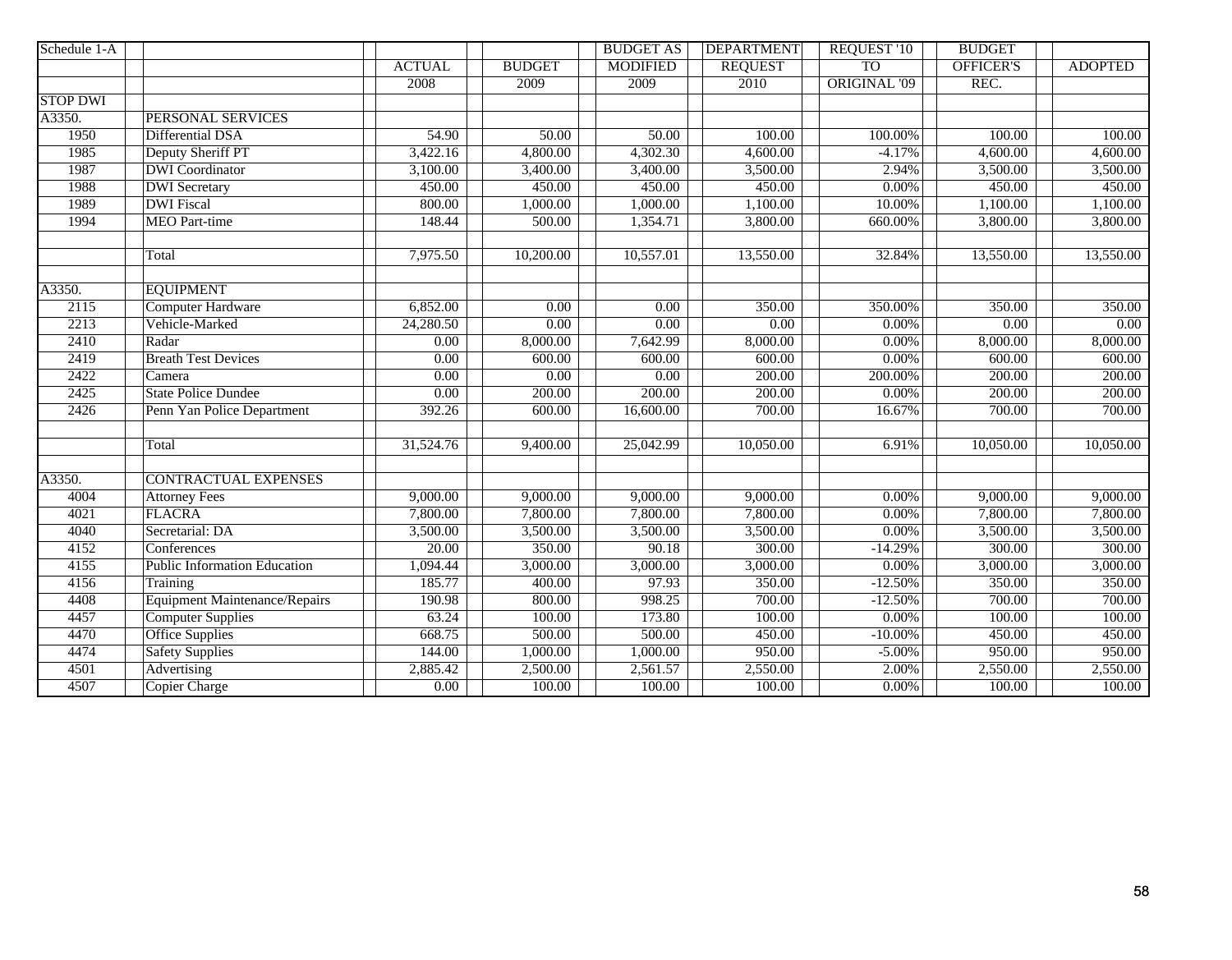| ::              |                                      |               |               |                  |                   |                     |                  |                |
|-----------------|--------------------------------------|---------------|---------------|------------------|-------------------|---------------------|------------------|----------------|
| Schedule 1-A    |                                      |               |               | <b>BUDGET AS</b> | <b>DEPARTMENT</b> | <b>REQUEST '10</b>  | <b>BUDGET</b>    |                |
|                 |                                      | <b>ACTUAL</b> | <b>BUDGET</b> | <b>MODIFIED</b>  | <b>REQUEST</b>    | T <sub>O</sub>      | <b>OFFICER'S</b> | <b>ADOPTED</b> |
|                 |                                      | 2008          | 2009          | 2009             | 2010              | <b>ORIGINAL '09</b> | REC.             |                |
|                 |                                      |               |               |                  |                   |                     |                  |                |
|                 | CONTRACTUAL EXPENSES CON'T           |               |               |                  |                   |                     |                  |                |
| 4515            | Postage                              | 50.00         | 50.00         | 50.00            | 50.00             | $0.00\%$            | 50.00            | 50.00          |
| 4576            | <b>Comp Software Maint Agreement</b> | 0.00          | 350.00        | 350.00           | 350.00            | $0.00\%$            | 350.00           | 350.00         |
| 4660            | <b>Travel Expenses</b>               | 351.22        | 350.00        | 578.27           | 300.00            | $-14.29%$           | 300.00           | 300.00         |
| 4661            | Vehicle Parts/Maintenance/Repairs    | 769.21        | 800.00        | 800.00           | 800.00            | $0.00\%$            | 800.00           | 800.00         |
| 4676            | <b>Utilities: Cellular Services</b>  | 300.00        | 450.00        | 450.00           | 450.00            | $0.00\%$            | 450.00           | 450.00         |
| 4682            | Utilities: Telephone/Fax             | 48.00         | 100.00        | 100.00           | 50.00             | $-50.00\%$          | 50.00            | 50.00          |
| 4703            | <b>Breath Test Accessories</b>       | 359.00        | 250.00        | 250.00           | 200.00            | $-20.00\%$          | 200.00           | 200.00         |
| 4705            | Council on Alcoholism                | 10,000.00     | 10,000.00     | 10,000.00        | 10,000.00         | 0.00%               | 10,000.00        | 10,000.00      |
| 4743            | <b>Smart Operator</b>                | 283.33        | 0.00          | 0.00             | 400.00            | 400.00%             | 400.00           | 400.00         |
| 4751            | Village of Penn Yan Patrol           | 3,800.00      | 4,300.00      | 4,300.00         | 4,300.00          | 0.00%               | 4,300.00         | 4,300.00       |
| 4761            | <b>DARE</b>                          | 0.00          | 350.00        | 350.00           | 350.00            | 0.00%               | 350.00           | 350.00         |
| 4764            | <b>Impact Panel</b>                  | 565.90        | 1,500.00      | 1,500.00         | 1,000.00          | $-33.33%$           | 1,000.00         | 1,000.00       |
| 4814            | Probation                            | 11,000.00     | 11,000.00     | 11,000.00        | 11,000.00         | 0.00%               | 11,000.00        | 11,000.00      |
| 4857            | <b>Impact Panel Coordinator</b>      | 0.00          | 500.00        | 500.00           | 400.00            | $-20.00\%$          | 400.00           | 400.00         |
| 4903            | <b>Awards</b>                        | 440.40        | 500.00        | 500.00           | 450.00            | $-10.00\%$          | 450.00           | 450.00         |
| 4907            | <b>Dues</b>                          | 214.25        | 260.00        | 260.00           | 250.00            | $-3.85%$            | 250.00           | 250.00         |
| 4916            | Publications                         | 111.49        | 200.00        | 200.00           | 200.00            | $0.00\%$            | 200.00           | 200.00         |
|                 |                                      |               |               |                  |                   |                     |                  |                |
|                 | Total                                | 53,845.40     | 60,010.00     | 60,010.00        | 59,350.00         | $-1.10%$            | 59,350.00        | 59,350.00      |
|                 |                                      |               |               |                  |                   |                     |                  |                |
| A3350.          | <b>EMPLOYEE BENEFITS</b>             |               |               |                  |                   |                     |                  |                |
| 8100            | <b>FICA</b> Medicare                 | 600.04        | 780.00        | 780.00           | 1,037.00          | 32.95%              | 1,037.00         | 1,037.00       |
|                 |                                      |               |               |                  |                   |                     |                  |                |
|                 | Total                                | 600.04        | 780.00        | 780.00           | 1,037.00          | 32.95%              | 1,037.00         | 1,037.00       |
|                 |                                      |               |               |                  |                   |                     |                  |                |
| A3350.0         | <b>TOTAL</b>                         | 93,945.70     | 80,390.00     | 96,390.00        | 83,987.00         | 4.47%               | 83,987.00        | 83,987.00      |
|                 |                                      |               |               |                  |                   |                     |                  |                |
| <b>REVENUE:</b> | A2615 Stop DWI Fines                 | 71,670.00     | 80,390.00     | 80,390.00        | 83,987.00         | 4.47%               | 83,987.00        | 83,987.00      |
|                 |                                      |               |               |                  |                   |                     |                  |                |
|                 | <b>Total Revenue</b>                 | 71,670.00     | 80,390.00     | 80,390.00        | 83,987.00         | 4.47%               | 83,987.00        | 83,987.00      |
|                 |                                      |               |               |                  |                   |                     |                  |                |
|                 | <b>Total Net County Cost</b>         | 22,275.70     | 0.00          | 16,000.00        | 0.00              | $0.00\%$            | 0.00             | 0.00           |
|                 |                                      |               |               |                  |                   |                     |                  |                |
|                 | <b>Percent Revenue</b>               | 76.29%        | 100.00%       | 83.40%           | 100.00%           | 100.00%             | 100.00%          | 100.00%        |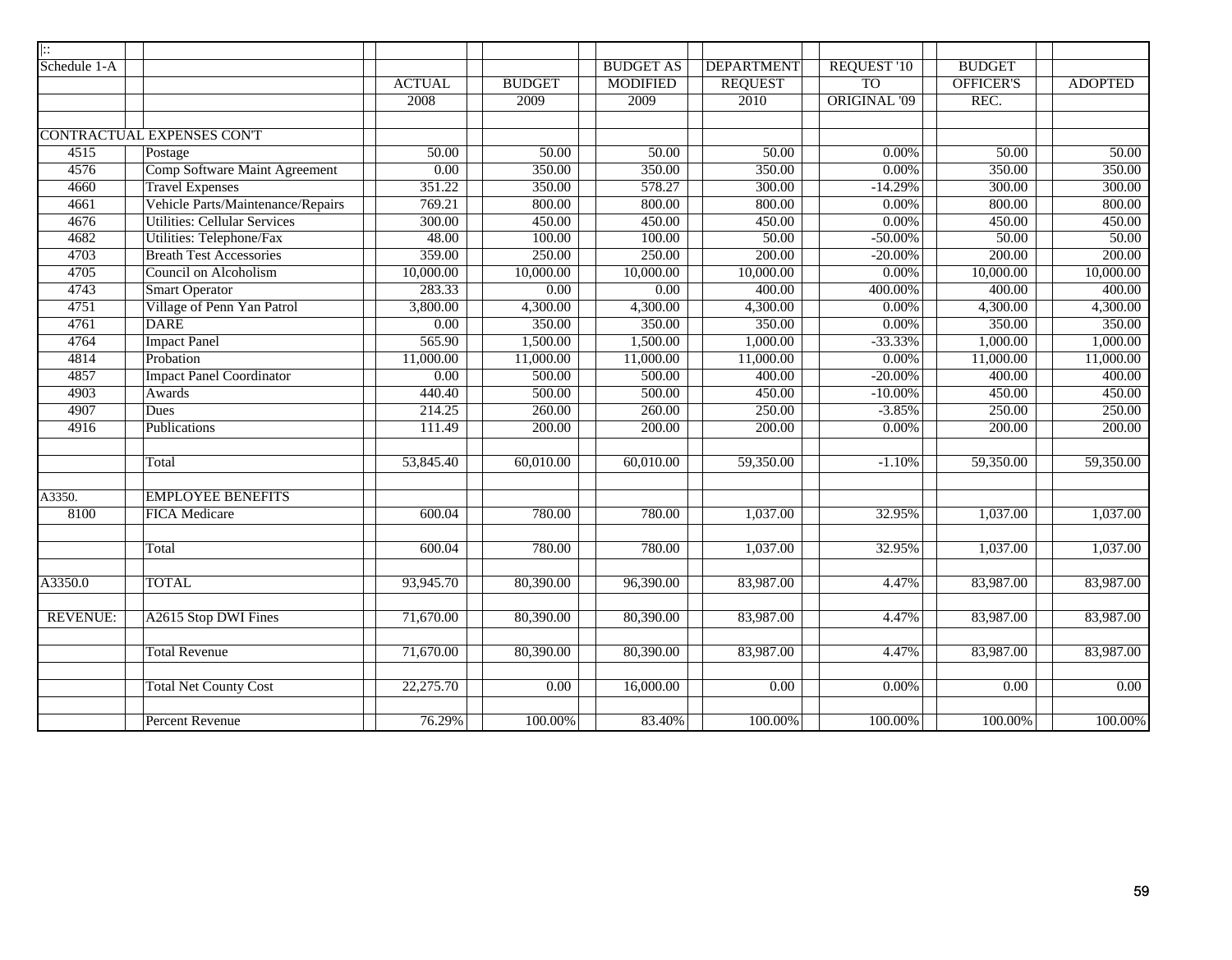| Schedule 1-A              |                                    |                   |                   | <b>BUDGET AS</b>       | <b>DEPARTMENT</b>      | <b>REQUEST '10</b>  | <b>BUDGET</b>     |                |
|---------------------------|------------------------------------|-------------------|-------------------|------------------------|------------------------|---------------------|-------------------|----------------|
|                           |                                    | <b>ACTUAL</b>     | <b>BUDGET</b>     | <b>MODIFIED</b>        | <b>REQUEST</b>         | <b>TO</b>           | OFFICER'S         | <b>ADOPTED</b> |
|                           |                                    | 2008              | 2009              | 2009                   | 2010                   | <b>ORIGINAL '09</b> | REC.              |                |
| <b>CONTROL OF ANIMALS</b> |                                    |                   |                   |                        |                        |                     |                   |                |
|                           |                                    |                   |                   |                        |                        |                     |                   |                |
| A3510.                    | PERSONAL SERVICES                  |                   |                   |                        |                        |                     |                   |                |
| 1036                      | Animal Control Officer             | 7,454.22          | 32,085.00         | 32,085.00              | 32,085.00              | 0.00%               | 32,085.00         | 32,085.00      |
| 1551                      | Animal Control Officer PT          | 53.56             | 0.00              | 160.68                 | 1,500.00               | 1500.00%            | 1,500.00          | 1,500.00       |
|                           |                                    |                   |                   |                        |                        |                     |                   |                |
|                           | Total                              | 7,507.78          | 32,085.00         | $\overline{32,245.68}$ | 33,585.00              | 4.68%               | 33,585.00         | 33,585.00      |
|                           |                                    |                   |                   |                        |                        |                     |                   |                |
| A3510.                    | <b>EQUIPMENT</b>                   |                   |                   |                        |                        |                     |                   |                |
| 2115                      | <b>Computer Hardware</b>           | 0.00              | $\overline{0.00}$ | $\overline{0.00}$      | 2,000.00               | 2000.00%            | 2,000.00          | 2,000.00       |
| 2140                      | <b>File Cabinet</b>                | 189.99            | 200.00            | 200.00                 | 0.00                   | $-100.00\%$         | 0.00              | 0.00           |
| 2323                      | Pickup Truck                       | 0.00              | 0.00              | 0.00                   | 18,800.00              | 18800.00%           | 18,800.00         | 18,800.00      |
| 2424                      | <b>Light Bar</b>                   | 0.00              | 0.00              | 0.00                   | 200.00                 | 200.00%             | 200.00            | 200.00         |
| 2428                      | Dog Cages                          | 8,447.79          | 325.00            | 325.00                 | 0.00                   | $-100.00\%$         | $\overline{0.00}$ | 0.00           |
| 2617                      | Heater                             | 794.00            | 0.00              | $\overline{0.00}$      | 0.00                   | $0.00\%$            | 0.00              | 0.00           |
|                           |                                    |                   |                   |                        |                        |                     |                   |                |
|                           | Total                              | 9,431.78          | 525.00            | 525.00                 | 21,000.00              | 3900.00%            | 21,000.00         | 21,000.00      |
|                           |                                    |                   |                   |                        |                        |                     |                   |                |
| $\overline{A3510}$ .      | <b>CONTRACTUAL EXPENSES</b>        |                   |                   |                        |                        |                     |                   |                |
| 4053                      | <b>Animal Control Assistant</b>    | 16,289.00         | 1,500.00          | 430.95                 | $\overline{0.00}$      | $-100.00\%$         | 0.00              | 0.00           |
| 4156                      | Training                           | 0.00              | 350.00            | 316.48                 | 300.00                 | $-14.29%$           | 300.00            | 300.00         |
| 4404                      | <b>Building Maintenance</b>        | 3,828.63          | $\overline{0.00}$ | $\overline{0.00}$      | 0.00                   | 0.00%               | 0.00              | 0.00           |
| 4457                      | <b>Computer Supplies</b>           | $\overline{0.00}$ | 100.00            | 73.49                  | 100.00                 | 0.00%               | 100.00            | 100.00         |
| 4470                      | <b>Office Supplies</b>             | 50.00             | 100.00            | 157.24                 | 100.00                 | $0.00\%$            | 100.00            | 100.00         |
| 4474                      | <b>Safety Supplies</b>             | 371.34            | 400.00            | 400.00                 | 400.00                 | $0.00\%$            | 400.00            | 400.00         |
| 4653                      | Gasoline                           | 3,925.83          | 3,000.00          | 3,336.26               | 4,000.00               | 33.33%              | 4,000.00          | 4,000.00       |
| 4661                      | Vehicle Parts/Maintenance/Repairs  | 659.83            | 500.00            | 1,043.93               | 500.00                 | $0.00\%$            | 500.00            | 500.00         |
| 4676                      | <b>Utilities: Cellular Service</b> | $\overline{0.00}$ | 300.00            | 317.08                 | 300.00                 | $0.00\%$            | 300.00            | 300.00         |
| 4682                      | Utilities: Telephone/Fax           | 220.65            | $\overline{0.00}$ | 600.00                 | 600.00                 | 600.00%             | 600.00            | 600.00         |
| 4685                      | <b>Utilities HSYC</b>              | 251.60            | 1,200.00          | 1,200.00               | 1,200.00               | 0.00%               | 1,200.00          | 1,200.00       |
| 4749                      | <b>Uniforms</b>                    | 402.60            | 300.00            | 300.00                 | 250.00                 | $-16.67%$           | 250.00            | 250.00         |
| 4851                      | Dog Disposal                       | 2,594.79          | 3,000.00          | 2,773.10               | $\overline{0.00}$      | $-100.00\%$         | 0.00              | 0.00           |
| 4852                      | Dog Food                           | 1,796.64          | 2,300.00          | 2,300.00               | 1,700.00               | $-26.09%$           | 1,700.00          | 1,700.00       |
| 4853                      | Dog Snare                          | 143.85            | 0.00              | 0.00                   | 100.00                 | 100.00%             | 100.00            | 100.00         |
| 4854                      | Pet Cemetery                       | 1,000.00          | 0.00              | 0.00                   | 0.00                   | 0.00%               | 0.00              | 0.00           |
| 4858                      | <b>Pound Services HSYC</b>         | 2,516.13          | 12,000.00         | 12,000.00              | 12,000.00              | $0.00\%$            | 12,000.00         | 12,000.00      |
| 4859                      | Euthanasia                         | 151.00            | 1,800.00          | 1,440.79               | 900.00                 | $-50.00\%$          | 900.00            | 900.00         |
| 4966                      | <b>Leases: Building HSYC</b>       | 3,066.13          | 2,700.00          | 2,700.00               | 2,700.00               | $0.00\%$            | 2,700.00          | 2,700.00       |
|                           |                                    |                   |                   |                        |                        |                     |                   |                |
|                           | Total                              | 37,268.02         | 29,550.00         | 29,389.32              | $\overline{25,150.00}$ | $-14.89%$           | 25,150.00         | 25,150.00      |
|                           |                                    |                   |                   |                        |                        |                     |                   |                |
|                           |                                    |                   |                   |                        |                        |                     |                   |                |
|                           |                                    |                   |                   |                        |                        |                     |                   |                |
|                           |                                    |                   |                   |                        |                        |                     |                   |                |
|                           |                                    |                   |                   |                        |                        |                     |                   |                |
|                           |                                    |                   |                   |                        |                        |                     |                   | 60             |
|                           |                                    |                   |                   |                        |                        |                     |                   |                |
|                           |                                    |                   |                   |                        |                        |                     |                   |                |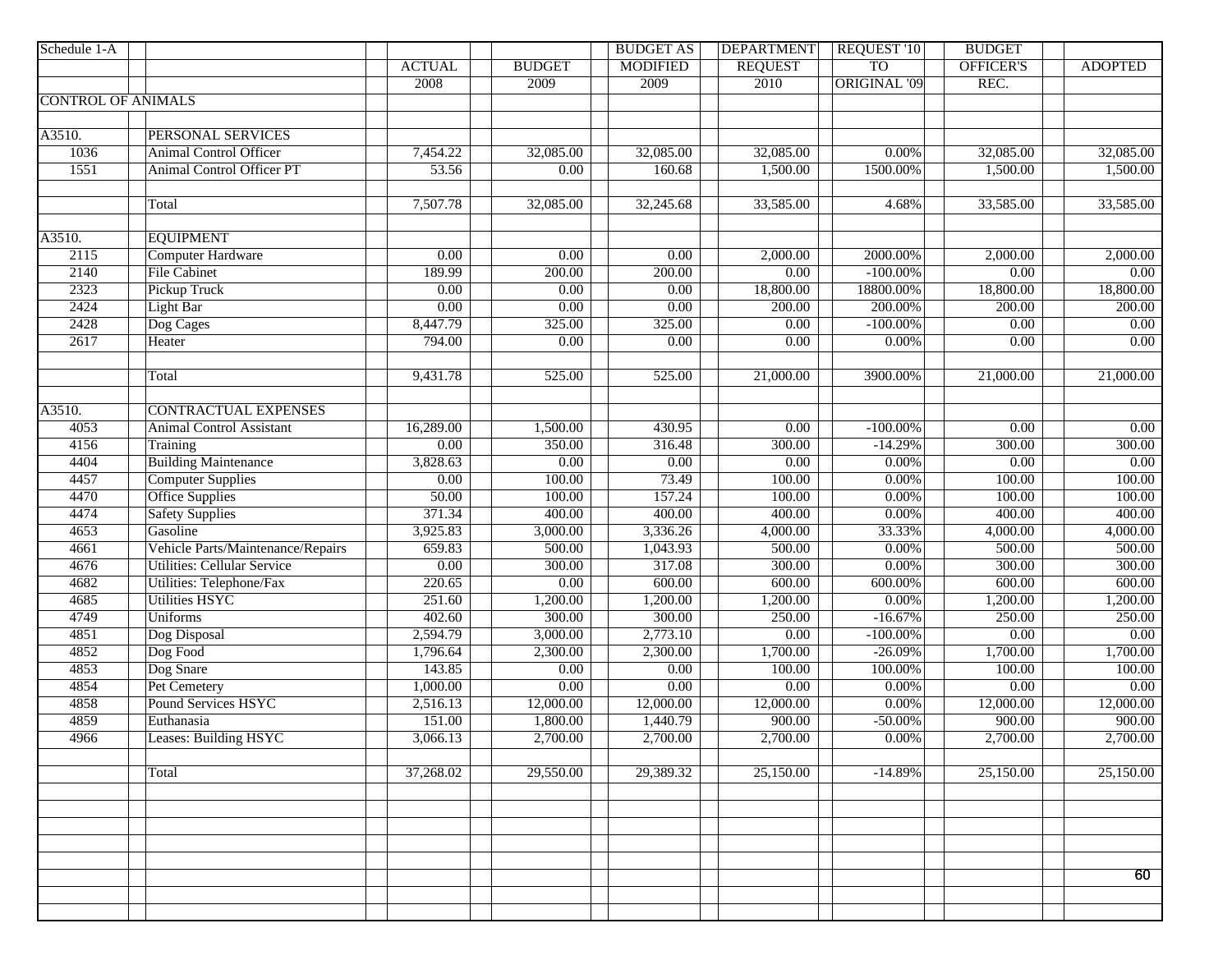| $\overline{  \cdots}$ |                              |               |               |                  |                   |                     |                  |                |
|-----------------------|------------------------------|---------------|---------------|------------------|-------------------|---------------------|------------------|----------------|
| Schedule 1-A          |                              |               |               | <b>BUDGET AS</b> | <b>DEPARTMENT</b> | REQUEST '10         | <b>BUDGET</b>    |                |
|                       |                              | <b>ACTUAL</b> | <b>BUDGET</b> | <b>MODIFIED</b>  | <b>REQUEST</b>    | <b>TO</b>           | <b>OFFICER'S</b> | <b>ADOPTED</b> |
|                       |                              | 2008          | 2009          | 2009             | 2010              | <b>ORIGINAL '09</b> | REC.             |                |
| A3510.                | <b>EMPLOYEE BENEFITS</b>     |               |               |                  |                   |                     |                  |                |
| 8100                  | FICA/Medicare                | 570.95        | 2,455.00      | 2,455.00         | 2,570.00          | 4.68%               | 2,570.00         | 2,570.00       |
| 8305                  | Medical Insurance Non-Union  | 649.78        | 4,934.00      | 4,934.00         | 5,675.00          | 15.02%              | 5,010.00         | 5,010.00       |
|                       | Total                        | 1,220.73      | 7,389.00      | 7,389.00         | 8,245.00          | 11.58%              | 7,580.00         | 7,580.00       |
|                       |                              |               |               |                  |                   |                     |                  |                |
| A3510.0               | <b>TOTAL</b>                 | 55,428.31     | 69,549.00     | 69,549.00        | 87,980.00         | 26.50%              | 87,315.00        | 87,315.00      |
| <b>REVENUE:</b>       | <b>A1550 Fees</b>            | 1,974.00      | 1,800.00      | 1,800.00         | 1,800.00          | 0.00%               | 1,800.00         | 1,800.00       |
|                       | A2268 Dog Control Services   | 7,927.64      | 8,500.00      | 8,500.00         | 8,000.00          | $-5.88%$            | 8,000.00         | 8,000.00       |
|                       | A2665 Sale of Equipment      | 0.00          | 0.00          | 0.00             | 3,500.00          | 3500.00%            | 3,500.00         | 3,500.00       |
|                       | <b>Total Revenue</b>         | 9,901.64      | 10,300.00     | 10,300.00        | 13,300.00         | 29.13%              | 13,300.00        | 13,300.00      |
|                       |                              |               |               |                  |                   |                     |                  |                |
|                       | <b>Total Net County Cost</b> | 45,526.67     | 59,249.00     | 59,249.00        | 74,680.00         | 26.04%              | 74,015.00        | 74,015.00      |
|                       | Percent Revenue              | 17.86%        | 14.81%        | 14.81%           | 15.12%            | 2.08%               | 15.23%           | 15.23%         |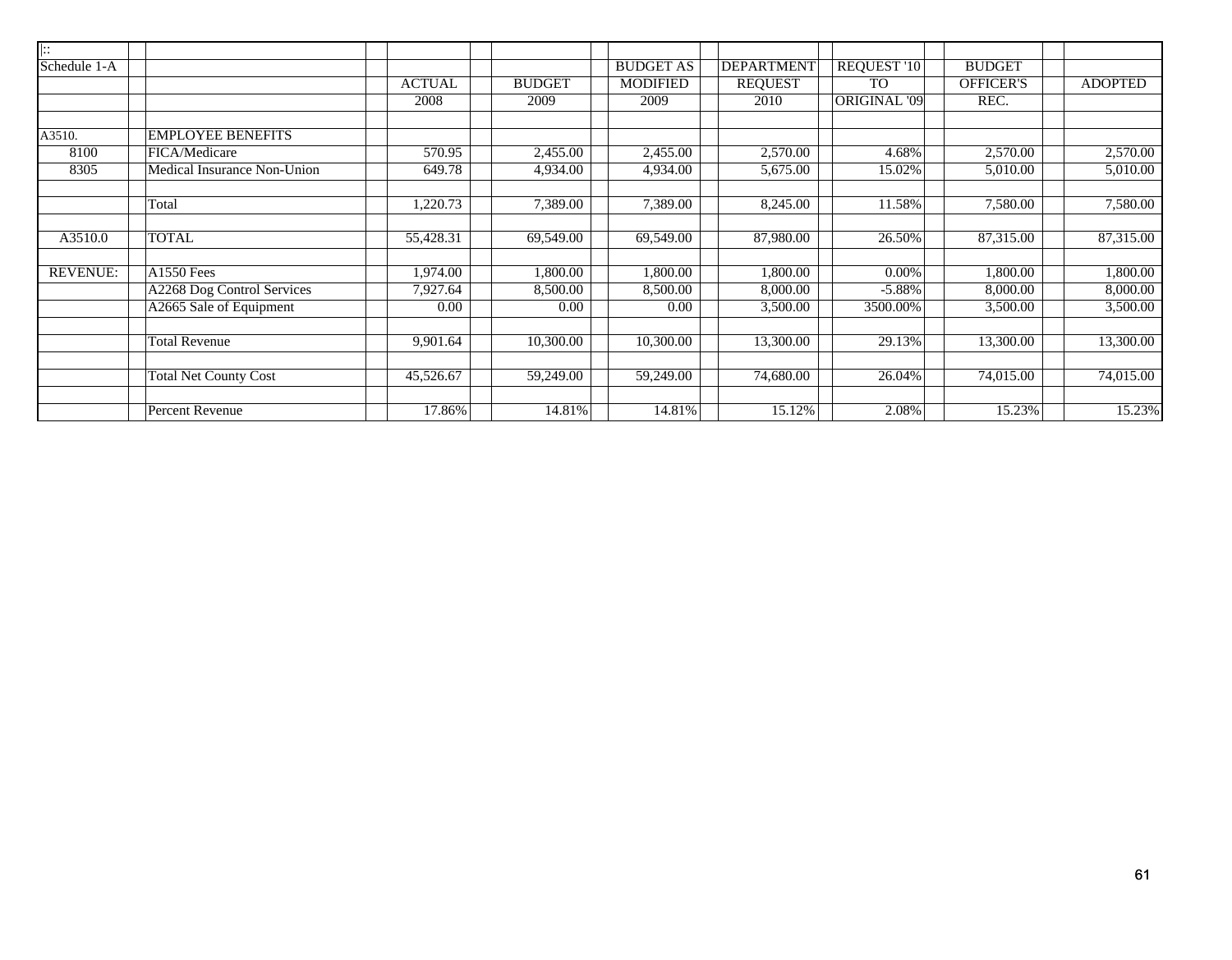| Schedule 1-A |                                           |                   |                   | <b>BUDGET AS</b>  | <b>DEPARTMENT</b> | <b>REQUEST '10</b>  | <b>BUDGET</b>          |                |
|--------------|-------------------------------------------|-------------------|-------------------|-------------------|-------------------|---------------------|------------------------|----------------|
|              |                                           | <b>ACTUAL</b>     | <b>BUDGET</b>     | <b>MODIFIED</b>   | <b>REQUEST</b>    | <b>TO</b>           | <b>OFFICER'S</b>       | <b>ADOPTED</b> |
|              |                                           | 2008              | 2009              | 2009              | 2010              | <b>ORIGINAL '09</b> | REC.                   |                |
|              | OFFICE OF EMERGENCY MANAGEMENT            |                   |                   |                   |                   |                     |                        |                |
| A3645.       | PERSONAL SERVICES                         |                   |                   |                   |                   |                     |                        |                |
| 1070         | <b>Emergency Preparedness Coordinator</b> | 53,003.00         | 54,859.00         | 54,859.00         | 54,859.00         | 0.00%               | 54,859.00              | 54,859.00      |
| 1270         | Senior Account Clerk Typist               | 29,344.00         | 30,256.00         | 30,256.00         | 30,256.00         | 0.00%               | 30,256.00              | 30,256.00      |
| 1508         | 35-40 Hours                               | 80.00             | 200.00            | 200.00            | 200.00            | 0.00%               | 0.00                   | $0.00\,$       |
| 1509         | Comp Time Buyout CSEA                     | 270.55            | 325.00            | 325.00            | 325.00            | 0.00%               | 325.00                 | 325.00         |
| 1585         | Code Enforcement Officer                  | 92.65             | 600.00            | 600.00            | 400.00            | $-33.33%$           | 250.00                 | 250.00         |
|              |                                           |                   |                   |                   |                   |                     |                        |                |
|              | Total                                     | 82,790.20         | 86,240.00         | 86,240.00         | 86,040.00         | $-0.23%$            | $\overline{85,690.00}$ | 85,690.00      |
|              |                                           |                   |                   |                   |                   |                     |                        |                |
| A3645.       | <b>EQUIPMENT</b>                          |                   |                   |                   |                   |                     |                        |                |
| 2115         | <b>Computer Hardware</b>                  | 348.97            | 2,700.00          | 2,700.00          | 1,000.00          | $-62.96%$           | 1,000.00               | 0.00           |
| 2411         | Radio - Portable                          | 731.25            | $\overline{0.00}$ | $\overline{0.00}$ | 750.00            | 0.00%               | 750.00                 | 750.00         |
| 2412         | Radio - Two Way                           | 2,987.90          | 1,500.00          | 1,500.00          | 3,000.00          | 100.00%             | 3,000.00               | 3,000.00       |
| 2513         | Foam Applicator                           | 15,897.00         | 0.00              | 0.00              | 0.00              | 0.00%               | 0.00                   | 0.00           |
| 2948         | Homeland Security '08                     | 0.00              | 0.00              | 40,000.00         | 0.00              | 0.00%               | 0.00                   | 0.00           |
| 2953         | Grant: SHSP                               | 20,840.60         | $\overline{0.00}$ | 33,662.69         | 0.00              | 0.00%               | $\overline{0.00}$      | 0.00           |
| 2955         | <b>Grant: Homeland Security Program</b>   | 1,666.05          | 0.00              | 6,419.54          | 0.00              | 0.00%               | 0.00                   | 0.00           |
|              |                                           |                   |                   |                   |                   |                     |                        |                |
|              | Total                                     | 42,471.77         | 4,200.00          | 84,282.23         | 4,750.00          | 13.10%              | 4,750.00               | 3,750.00       |
|              |                                           |                   |                   |                   |                   |                     |                        |                |
| A3645.       | <b>CONTRACTUAL EXPENSES</b>               |                   |                   |                   |                   |                     |                        |                |
| 4070         | Lettering                                 | $\overline{0.00}$ | 0.00              | $\overline{0.00}$ | 2,500.00          | 2500.00%            | 2,500.00               | 1,500.00       |
| 4152         | Conferences                               | 400.00            | 250.00            | 250.00            | 250.00            | 0.00%               | 250.00                 | 250.00         |
| 4156         | Training                                  | 4,058.27          | 4,200.00          | 4,156.00          | 4,200.00          | 0.00%               | 4,200.00               | 4,200.00       |
| 4457         | Computer Supplies                         | 190.47            | 200.00            | 201.34            | 200.00            | 0.00%               | 200.00                 | 200.00         |
| 4459         | <b>Deputy Coordinator Supplies</b>        | 1,764.71          | 1,700.00          | 1,700.00          | 1,700.00          | 0.00%               | 1,700.00               | 1,700.00       |
| 4470         | <b>Office Supplies</b>                    | 1,083.52          | 1,000.00          | 998.66            | 1,000.00          | 0.00%               | 1,000.00               | 1,000.00       |
| 4507         | Copier Charge                             | 557.49            | 450.00            | 450.00            | 450.00            | 0.00%               | 450.00                 | 450.00         |
| 4515         | Postage                                   | 1,099.45          | 725.00            | 725.00            | 725.00            | 0.00%               | 725.00                 | 725.00         |
| 4516         | Printing                                  | 190.85            | 200.00            | 200.00            | 200.00            | 0.00%               | 200.00                 | 200.00         |
| 4517         | Surplus Equipment                         | 500.00            | 500.00            | 500.00            | 500.00            | 0.00%               | 500.00                 | 500.00         |
| 4522         | Shipments                                 | 6.80              | 25.00             | 25.00             | 25.00             | 0.00%               | 25.00                  | 25.00          |
| 4653         | Gasoline                                  | 2,437.08          | 2,400.00          | 2,400.00          | 2,000.00          | $-16.67%$           | 2,000.00               | 2,000.00       |
| 4654         | Mileage                                   | 614.78            | 250.00            | 489.50            | 350.00            | 40.00%              | 250.00                 | 250.00         |
| 4660         | <b>Travel Expenses</b>                    | 543.90            | 550.00            | 550.00            | 550.00            | 0.00%               | 550.00                 | 550.00         |
| 4661         | Vehicle Parts/Maintenance/Repairs         | 1,399.23          | 1,000.00          | 1,000.00          | 1,000.00          | 0.00%               | 1,000.00               | 1,000.00       |
| 4676         | <b>Utilities: Cellular Services</b>       | 546.88            | 700.00            | 700.00            | 600.00            | $-14.29%$           | 600.00                 | 600.00         |
| 4682         | Utilities: Telephone/Fax                  | 1,640.51          | 1,700.00          | 1,700.00          | 1,600.00          | $-5.88%$            | 1,600.00               | 1,600.00       |
| 4704         | <b>Breathing Air System</b>               | 2,018.75          | 3,000.00          | 3,000.00          | 3,000.00          | 0.00%               | 3,000.00               | 3,000.00       |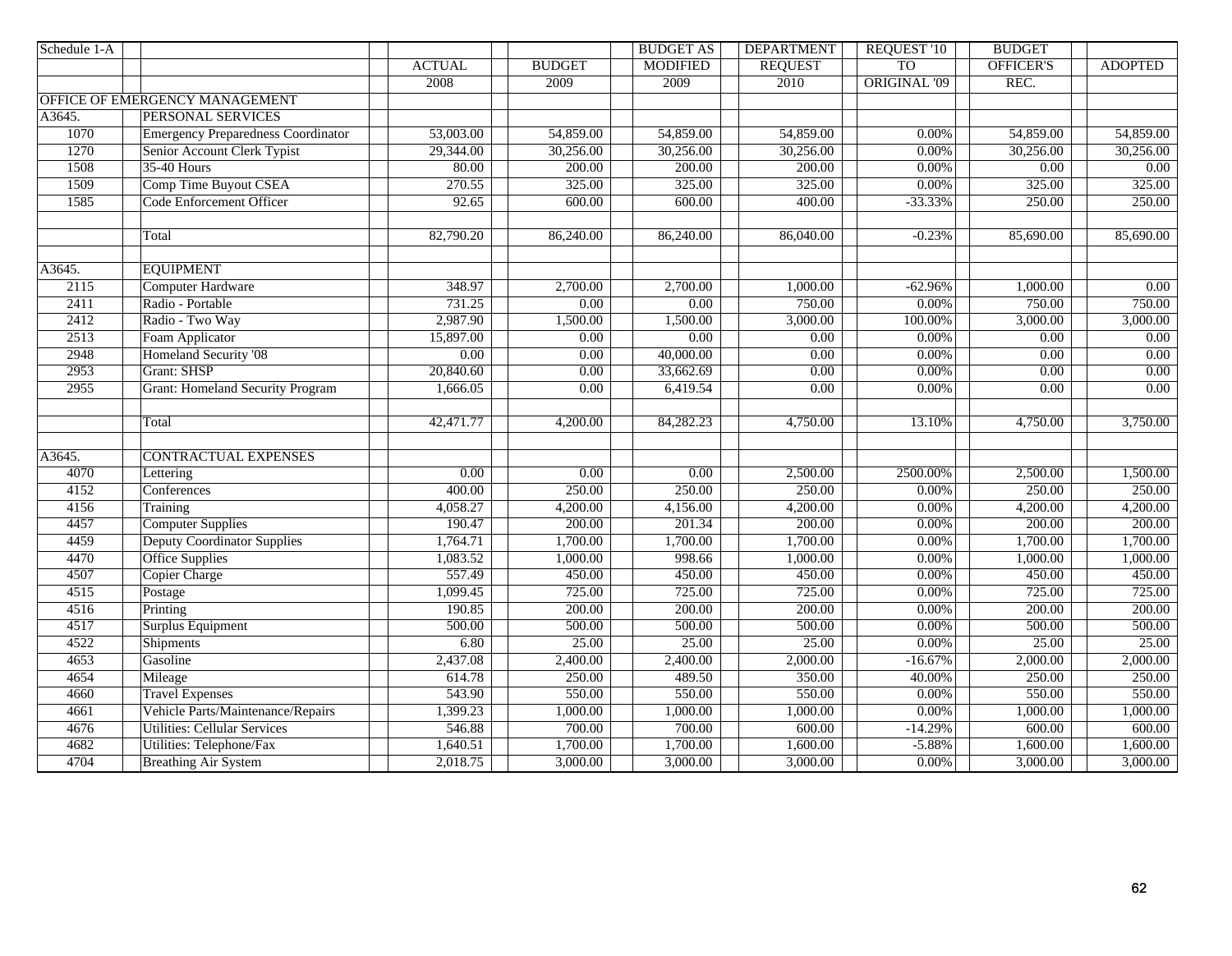| $\mid$ $::$     |                                              |                        |                   |                  |                   |                    |                        |                           |
|-----------------|----------------------------------------------|------------------------|-------------------|------------------|-------------------|--------------------|------------------------|---------------------------|
| Schedule 1-A    |                                              |                        |                   | <b>BUDGET AS</b> | <b>DEPARTMENT</b> | <b>REQUEST '10</b> | <b>BUDGET</b>          |                           |
|                 |                                              | <b>ACTUAL</b>          | <b>BUDGET</b>     | <b>MODIFIED</b>  | <b>REQUEST</b>    | <b>TO</b>          | OFFICER'S              | <b>ADOPTED</b>            |
|                 |                                              | 2008                   | 2009              | 2009             | 2010              | ORIGINAL '09       | REC.                   |                           |
|                 |                                              |                        |                   |                  |                   |                    |                        |                           |
|                 | <b>CONTRACTUAL EXPENSES CONT</b>             |                        |                   |                  |                   |                    |                        |                           |
| 4714            | Fire Investigation Team                      | 3,375.73               | 2,000.00          | 2,000.00         | 2,000.00          | 0.00%              | 2,000.00               | 2,000.00                  |
| 4715            | <b>Fire Prevention</b>                       | 1,289.64               | 1,300.00          | 1,300.00         | 1,300.00          | 0.00%              | 1,300.00               | 1,300.00                  |
| 4716            | <b>Fire Safety Instructors</b>               | 3,164.19               | 3,100.00          | 2,904.50         | 3,100.00          | 0.00%              | 3,100.00               | 3,100.00                  |
| 4734            | Radio Parts/Maintenance                      | 3,748.63               | 2,750.00          | 2,750.00         | 2,750.00          | 0.00%              | 2,750.00               | 2,750.00                  |
| 4907            | Dues                                         | 185.00                 | 200.00            | 200.00           | 200.00            | 0.00%              | 200.00                 | 200.00                    |
| 4916            | Publications                                 | 134.80                 | 150.00            | 150.00           | 150.00            | 0.00%              | 150.00                 | 150.00                    |
| 4943            | <b>Grant: Homeland Security '08</b>          | 0.00                   | $\overline{0.00}$ | 3,500.00         | 0.00              | 0.00%              | 0.00                   | $\overline{0.00}$         |
| 4957            | Grant: Homeland Security '06                 | 2,804.29               | 0.00              | 231.36           | 0.00              | 0.00%              | $\overline{0.00}$      | 0.00                      |
| 4959            | Grant: Local Emergency Planning Com          | $\overline{0.00}$      | 0.00              | 1,850.00         | 1,850.00          | 1850.00%           | 1,850.00               | 1,850.00                  |
| 4960            | Grant: Homeland Security '07                 | 7,846.71               | 0.00              | 650.00           | 0.00              | 0.00%              | $\overline{0.00}$      | 0.00                      |
| 4984            | <b>Grant: Disaster Planning</b>              | 816.90                 | 0.00              | 3,563.43         | 0.00              | 0.00%              | 0.00                   | 0.00                      |
|                 |                                              |                        |                   |                  |                   |                    |                        |                           |
|                 | Total                                        | $\overline{42,}418.58$ | 28,350.00         | 38,144.79        | 32,200.00         | 13.58%             | 32,100.00              | 31,100.00                 |
|                 |                                              |                        |                   |                  |                   |                    |                        |                           |
| A3645.          | <b>EMPLOYEE BENEFITS</b>                     |                        |                   |                  |                   |                    |                        |                           |
| 8100            | FICA/Medicare                                | 6,172.38               | 6,598.00          | 6,598.00         | 6,583.00          | $-0.23%$           | 6,556.00               | 6,556.00                  |
| 8303            | Medical Insurance CSEA                       | 4,110.60               | 4,934.00          | 4,934.00         | 5,675.00          | 15.02%             | 5,285.00               | 5,285.00                  |
| 8305            | Medical Insurance Non-Union                  | 9,979.80               | 11,976.00         | 11,976.00        | 13,773.00         | 15.01%             | 12,830.00              | 12,830.00                 |
|                 |                                              |                        |                   |                  |                   |                    |                        |                           |
|                 | Total                                        | 20,262.78              | 23,508.00         | 23,508.00        | 26,031.00         | 10.73%             | $\overline{24,671.00}$ | 24,671.00                 |
|                 |                                              |                        |                   |                  |                   |                    |                        |                           |
| A3645.0         | <b>TOTAL</b>                                 | 187,943.33             | 142,298.00        | 232,175.02       | 149,021.00        | 4.72%              | 147,211.00             | 145,211.00                |
| <b>REVENUE:</b> | A1561 OEM Fees                               | 5,824.00               | 6,028.00          | 6,028.00         | 6,028.00          | 0.00%              | 6,028.00               | 6,028.00                  |
|                 | A3306 State Aid - Homeland Security          | 24,967.57              | 0.00              | 89,877.02        | 0.00              | 0.00%              | $\overline{0.00}$      | 0.00                      |
|                 | A3307 State Aid - Emergency Mgmt             | 0.00                   | 17,418.00         | 17,418.00        | 16,850.00         | $-3.26%$           | 16,850.00              | 16,850.00                 |
|                 | A4305 Federal Aid                            | $\overline{5,484.50}$  | 0.00              | 0.00             | 0.00              | 0.00%              | $\overline{0.00}$      | 0.00                      |
|                 |                                              |                        |                   |                  |                   |                    |                        |                           |
|                 | <b>Total Revenue</b>                         | 36,276.07              | 23,446.00         | 113,323.02       | 22,878.00         | $-2.42%$           | 22,878.00              | 22,878.00                 |
|                 |                                              |                        |                   |                  |                   |                    |                        |                           |
|                 | <b>Total Net County Cost</b>                 | 151,667.26             | 118,852.00        | 118,852.00       | 126,143.00        | 6.13%              | 124,333.00             | 122,333.00                |
|                 |                                              |                        |                   |                  |                   |                    |                        |                           |
|                 | Percent Revenue                              | 19.30%                 | 16.48%            | 48.81%           | 15.35%            | $-6.82%$           | 15.54%                 | 15.76%                    |
|                 |                                              |                        |                   |                  |                   |                    |                        |                           |
|                 |                                              |                        |                   |                  |                   |                    |                        |                           |
|                 | TOTAL PUBLIC SAFETY                          | 7,832,285.79           | 8,048,899.00      | 8,354,334.49     | 8,557,605.00      | 6.32%              | 8,235,289.00           | $\overline{8,204,793.00}$ |
|                 |                                              |                        |                   |                  |                   |                    |                        |                           |
|                 | <b>Total Revenue - Public Safety</b>         | 1,273,043.98           | 1,077,624.00      | 1,185,001.02     | 1,168,617.00      | 8.44%              | 1,177,913.00           | 1,179,995.00              |
|                 |                                              |                        |                   |                  |                   |                    |                        |                           |
|                 | Net Public Safety                            | 6,559,241.81           | 6,971,275.00      | 7,169,333.47     | 7,388,988.00      | 5.99%              | 7,057,376.00           | 7,024,798.00              |
|                 |                                              |                        |                   |                  |                   |                    |                        |                           |
|                 | <b>Total Percent Revenue - Public Safety</b> | 16.25%                 | 13.39%            | 14.18%           | 13.66%            | 2.00%              | 14.30%                 | 14.38%                    |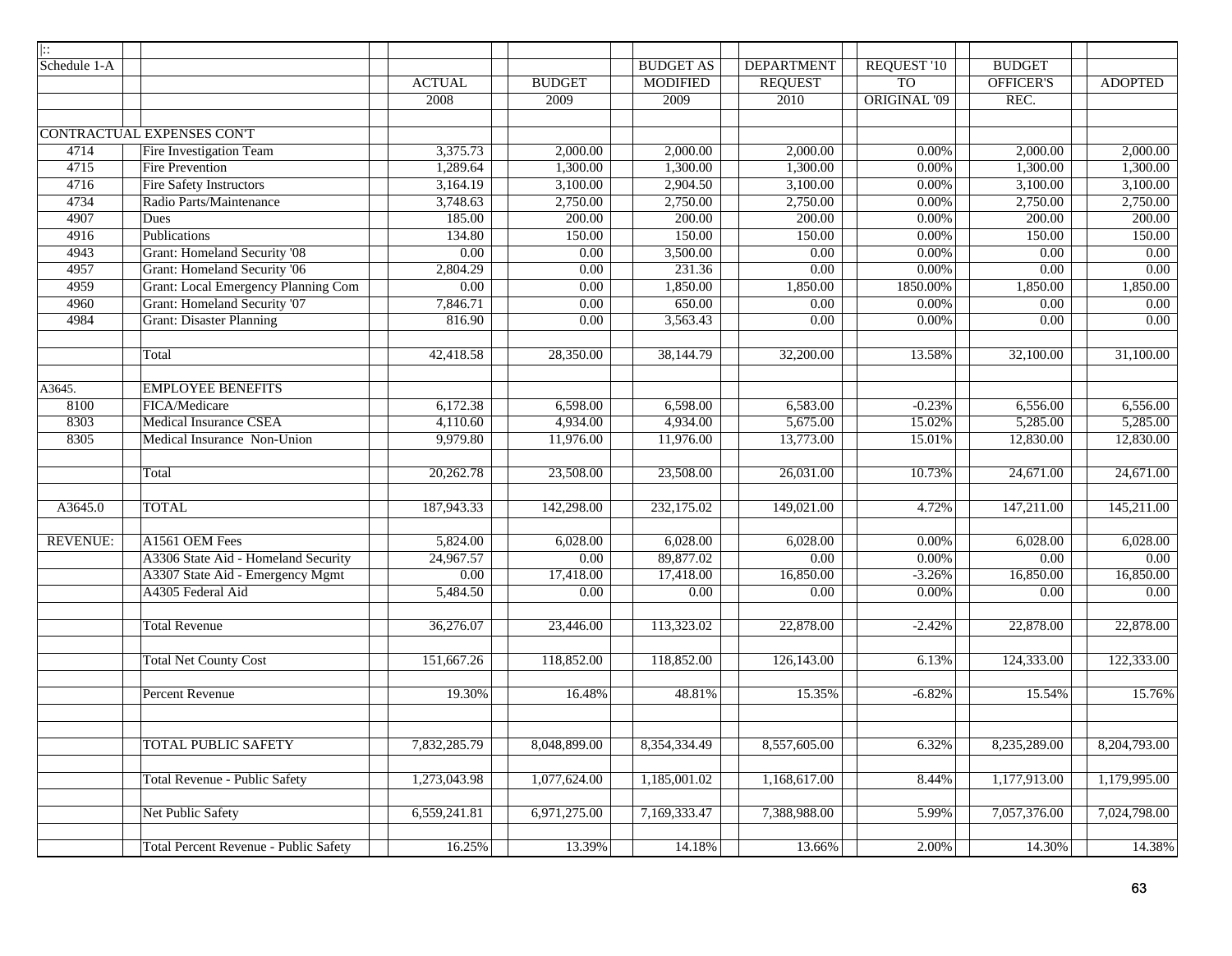| Schedule 1-A      |                                         |                        |                   | <b>BUDGET AS</b>  | <b>DEPARTMENT</b>      | <b>REQUEST '10</b>  | <b>BUDGET</b>     |                |
|-------------------|-----------------------------------------|------------------------|-------------------|-------------------|------------------------|---------------------|-------------------|----------------|
|                   |                                         | <b>ACTUAL</b>          | <b>BUDGET</b>     | <b>MODIFIED</b>   | <b>REQUEST</b>         | <b>TO</b>           | OFFICER'S         | <b>ADOPTED</b> |
|                   |                                         | 2008                   | 2009              | 2009              | 2010                   | <b>ORIGINAL '09</b> | REC.              |                |
| <b>HEALTH</b>     |                                         |                        |                   |                   |                        |                     |                   |                |
| PUBLIC HEALTH     |                                         |                        |                   |                   |                        |                     |                   |                |
|                   |                                         |                        |                   |                   |                        |                     |                   |                |
| A4010.            | PERSONAL SERVICES                       |                        |                   |                   |                        |                     |                   |                |
| 1065              | <b>Director of Patient Services</b>     | 64,587.00              | 7,800.00          | 49,014.43         | 58,928.00              | 655.49%             | 58,928.00         | 58,928.00      |
| 1100              | <b>Administrative Assistant</b>         | 32,931.00              | 34,084.00         | 8,749.53          | $\overline{0.00}$      | $-100.00\%$         | $\overline{0.00}$ | 0.00           |
| 1122              | Deputy Director of Patient Services     | 32,118.37              | 56,925.00         | 15,710.57         | $\overline{0.00}$      | $-100.00\%$         | $\overline{0.00}$ | 0.00           |
| 1145              | <b>Public Health Assistant</b>          | 32,931.00              | 34,084.00         | 34,084.00         | 34,084.00              | 0.00%               | 34,084.00         | 34,084.00      |
| 1149              | Senior Administrative Assistant         | $\overline{0.00}$      | $\overline{0.00}$ | 25,334.47         | 37,000.00              | 37000.00%           | 37,000.00         | 37,000.00      |
| 1150              | <b>Supervising Public Health Nurse</b>  | 57,282.00              | 59,287.00         | 59,287.00         | 59,287.00              | 0.00%               | 59,287.00         | 59,287.00      |
| $\overline{1151}$ | <b>Supervising Public Health Nurse</b>  | 34,135.34              | 47,000.00         | 47,000.00         | 48,645.00              | 3.50%               | 48,645.00         | 48,645.00      |
| 1200              | <b>Account Clerk Typist</b>             | 19,755.40              | 27,971.00         | 27,971.00         | 27,971.00              | 0.00%               | 27,971.00         | 27,971.00      |
| 1270              | Sr. Account Clerk Typist                | 29,344.00              | 30,256.00         | 30,256.00         | $\overline{30,256.00}$ | 0.00%               | 30,256.00         | 30,256.00      |
| 1271              | Sr. Account Clerk Typist                | 29,344.00              | 30,365.00         | 30,365.00         | 30,365.00              | 0.00%               | 30,365.00         | 30,365.00      |
| 1272              | Sr. Account Clerk Typist                | 29,344.00              | 30,256.00         | 30,256.00         | 30,256.00              | 0.00%               | 30,256.00         | 30,256.00      |
| 1300              | <b>Emergency Medical Service Coord.</b> | 28,118.86              | 29,763.00         | 29,763.00         | 29,763.00              | 0.00%               | 29,763.00         | 29,763.00      |
| 1305              | Home Health Aide                        | 27,638.38              | 28,670.00         | 28,670.00         | 28,670.00              | 0.00%               | 28,670.00         | 28,670.00      |
| 1306              | Home Health Aide                        | 25,455.92              | 26,254.00         | 26,254.00         | 26,254.00              | 0.00%               | 26,254.00         | 26,254.00      |
| 1307              | Home Health Aide                        | 24,612.28              | 25,535.00         | 25,535.00         | 25,535.00              | 0.00%               | 25,535.00         | 25,535.00      |
| 1308              | Home Health Aide                        | 24,612.28              | 25,378.00         | 25,378.00         | 25,378.00              | $0.00\%$            | 25,378.00         | 25,378.00      |
| 1309              | Home Health Aide                        | 25,341.41              | 26,538.00         | 26,538.00         | 26,538.00              | 0.00%               | 26,538.00         | 26,538.00      |
| 1310              | Home Health Aide                        | 25,455.92              | 26,254.00         | 26,254.00         | 26,254.00              | 0.00%               | 26,254.00         | 26,254.00      |
| 1320              | <b>Public Health Educator</b>           | 43,154.02              | 44,488.00         | 44,488.00         | 44,488.00              | 0.00%               | 44,488.00         | 44,488.00      |
| 1330              | <b>Public Health Nurse</b>              | 41,894.02              | 44,047.00         | 44,047.00         | 44,047.00              | 0.00%               | 44,047.00         | 44,047.00      |
| 1331              | <b>Public Health Nurse</b>              | 44,566.20              | 46,655.00         | 46,655.00         | 46,655.00              | 0.00%               | 46,655.00         | 46,655.00      |
| 1332              | Public Health Nurse                     | $\overline{43,680.42}$ | 45,255.00         | 45,255.00         | 45,255.00              | 0.00%               | 45,255.00         | 45,255.00      |
| 1333              | Public Health Nurse                     | 43,977.36              | 45,255.00         | 45,255.00         | 45,255.00              | 0.00%               | 45,255.00         | 45,255.00      |
| 1334              | <b>Public Health Nurse</b>              | 24,236.73              | 43,546.00         | 43,546.00         | 43,546.00              | 0.00%               | 43,546.00         | 43,546.00      |
| 1335              | Public Health Nurse                     | 43,887.62              | 45,255.00         | 45,255.00         | 45,255.00              | 0.00%               | 45,255.00         | 45,255.00      |
| 1336              | Public Health Nurse                     | 30,052.89              | 43,999.00         | $\overline{0.00}$ | $\overline{0.00}$      | $-100.00\%$         | $\overline{0.00}$ | 0.00           |
| 1337              | Public Health Nurse                     | 43,154.02              | 44,488.00         | 44,488.00         | 44,488.00              | 0.00%               | 44,488.00         | 44,488.00      |
| 1340              | <b>Registered Nurse</b>                 | 33,921.09              | 40,944.00         | 40,944.00         | 40,944.00              | 0.00%               | 40,944.00         | 40,944.00      |
| 1341              | <b>Registered Nurse</b>                 | 41,521.76              | 42,807.00         | 42,807.00         | 42,807.00              | $0.00\%$            | 42,807.00         | 42,807.00      |
| 1343              | <b>Registered Nurse</b>                 | 41,521.76              | 42,834.00         | 42,834.00         | 42,834.00              | $0.00\%$            | 42,834.00         | 42,834.00      |
| 1345              | <b>Registered Nurse</b>                 | 16,526.58              | 0.00              | $\overline{0.00}$ | 0.00                   | $0.00\%$            | $\overline{0.00}$ | 0.00           |
| 1346              | <b>Registered Nurse</b>                 | 39,724.44              | 40,962.00         | 40,962.00         | 40,962.00              | $0.00\%$            | 40,962.00         | 40,962.00      |
| 1347              | <b>Registered Nurse</b>                 | 8,275.26               | $0.00\,$          | 43,999.00         | 40,009.00              | 40009.00%           | 40,009.00         | 40,009.00      |
| 1349              | <b>Licensed Practical Nurse</b>         | 32,296.74              | 33,307.00         | 33,307.00         | 33,307.00              | $0.00\%$            | 33,307.00         | 33,307.00      |
| 1500              | Call Back CSEA                          | 1,054.10               | 1,000.00          | 1,000.00          | 1,000.00               | $0.00\%$            | 1,000.00          | 1,000.00       |
| 1501              | Differential CSEA                       | 67.20                  | 55.00             | 55.00             | 55.00                  | 0.00%               | 55.00             | 55.00          |
| 1502              | <b>Holiday Overtime</b>                 | 10,569.19              | 7,500.00          | 7,500.00          | 7,500.00               | 0.00%               | 7,500.00          | 7,500.00       |
| 1504              | On Call                                 | 8,358.84               | 8,000.00          | 8,000.00          | 8,000.00               | 0.00%               | 8,000.00          | 8,000.00       |
| 1505              | Overtime                                | 36,629.90              | 35,000.00         | 35,000.00         | 35,500.00              | 1.43%               | 35,500.00         | 35,500.00      |
| 1506              | Phone Work                              | 14,388.00              | 14,000.00         | 14,000.00         | 14,000.00              | 0.00%               | 14,000.00         | 14,000.00      |
| 1508              | 35 - 40 Hours                           | 53,334.80              | 50,000.00         | 50,000.00         | 50,000.00              | 0.00%               | 50,000.00         | 50,000.00      |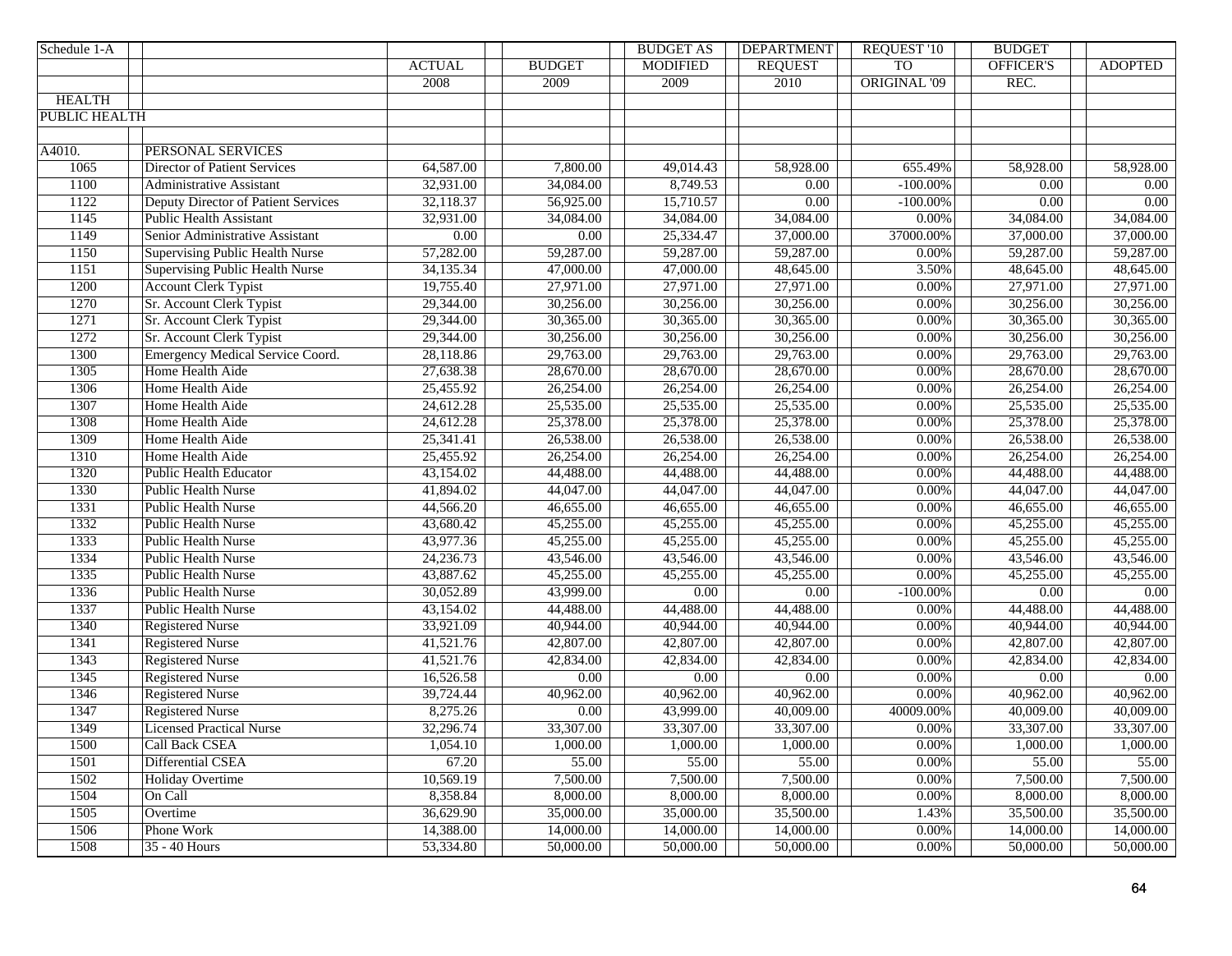| $\mathbb{R}$ |                                     |                        |                   |                  |                   |                    |                   |                   |
|--------------|-------------------------------------|------------------------|-------------------|------------------|-------------------|--------------------|-------------------|-------------------|
| Schedule 1-A |                                     |                        |                   | <b>BUDGET AS</b> | <b>DEPARTMENT</b> | <b>REQUEST '10</b> | <b>BUDGET</b>     |                   |
|              |                                     | <b>ACTUAL</b>          | <b>BUDGET</b>     | <b>MODIFIED</b>  | <b>REQUEST</b>    | <b>TO</b>          | <b>OFFICER'S</b>  | <b>ADOPTED</b>    |
|              |                                     | 2008                   | 2009              | 2009             | 2010              | ORIGINAL '09       | REC.              |                   |
|              |                                     |                        |                   |                  |                   |                    |                   |                   |
|              | PERSONAL SERVICES CON'T             |                        |                   |                  |                   |                    |                   |                   |
| 1509         | Comp Time Buyout CSEA               | 1,366.91               | 1,500.00          | 1,500.00         | 1,500.00          | 0.00%              | 1,500.00          | 1,500.00          |
| 1510         | <b>Clothing Allowance</b>           | 3,400.00               | 3,800.00          | 3,800.00         | 3,800.00          | 0.00%              | 3,800.00          | 3,800.00          |
| 1625         | Home Health Aides Part Time         | 86,472.44              | 80,000.00         | 80,000.00        | 80,000.00         | 0.00%              | 80,000.00         | 80,000.00         |
| 1626         | <b>EMS</b> Trainers                 | 1,922.80               | 6,000.00          | 872.85           | 0.00              | $-100.00\%$        | 0.00              | 0.00              |
| 1635         | <b>Medical Social Worker</b>        | 17,922.08              | 18,040.00         | 18,040.00        | 18,581.00         | 3.00%              | 18,040.00         | 18,040.00         |
| 1660         | <b>Insurance Buyout Non-Union</b>   | 448.32                 | 0.00              | 2,136.00         | 2,457.00          | 2457.00%           | 2,305.00          | 2,305.00          |
| 1670         | Overtime (NU/PT)                    | 2,750.99               | 2,000.00          | 2,000.00         | 2,000.00          | 0.00%              | 2,000.00          | 2,000.00          |
| 1672         | Differential (PT)                   | 578.25                 | 500.00            | 500.00           | 500.00            | 0.00%              | 500.00            | 500.00            |
|              |                                     |                        |                   |                  |                   |                    |                   |                   |
|              | Total                               | 1,354,661.89           | 1,377,657.00      | 1,374,665.85     | 1,369,929.00      | $-0.56%$           | 1,369,236.00      | 1,369,236.00      |
|              |                                     |                        |                   |                  |                   |                    |                   |                   |
| A4010.       | <b>EQUIPMENT</b>                    |                        |                   |                  |                   |                    |                   |                   |
| 2115         | Computer Hardware                   | 21,359.15              | 12,600.00         | 12,589.00        | 9,750.00          | $-22.62%$          | 8,550.00          | 7,350.00          |
| 2192         | <b>Nursing Equipment</b>            | $\overline{0.00}$      | $\overline{0.00}$ | 202.95           | $\overline{0.00}$ | 0.00%              | $\overline{0.00}$ | $\overline{0.00}$ |
| 2199         | Oximeters                           | 237.00                 | 0.00              | 0.00             | $\overline{0.00}$ | 0.00%              | $\overline{0.00}$ | $\overline{0.00}$ |
| 2500         | Vehicle                             | $\overline{0.00}$      | 0.00              | 0.00             | 25,000.00         | 25000.00%          | $\overline{0.00}$ | 0.00              |
|              | Total                               | 21,596.15              | 12,600.00         | 12,791.95        | 34,750.00         | 175.79%            | 8,550.00          | 7,350.00          |
|              |                                     |                        |                   |                  |                   |                    |                   |                   |
| A4010.       | <b>CONTRACTUAL EXPENSES</b>         |                        |                   |                  |                   |                    |                   |                   |
| 4001         | <b>Accounting Services</b>          | 17,708.99              | 17,900.00         | 17,900.00        | 17,900.00         | 0.00%              | 17,900.00         | 17,900.00         |
| 4007         | <b>Biologics</b>                    | 0.00                   | 1,000.00          | 1,000.00         | 1,000.00          | 0.00%              | 1,000.00          | 1,000.00          |
| 4010         | <b>Clerical Help</b>                | 5,824.00               | 6,028.00          | 6,028.00         | 6,028.00          | 0.00%              | 6,028.00          | 6,028.00          |
| 4015         | <b>Cost Allocation</b>              | 1,322.00               | 1,322.00          | 1,322.00         | 0.00              | $-100.00\%$        | 0.00              | $0.00\,$          |
| 4029         | Occupational Therapist              | 10,920.00              | 13,500.00         | 13,500.00        | 16,000.00         | 18.52%             | 16,000.00         | 16,000.00         |
| 4033         | Physical Therapist                  | 52,727.50              | 54,000.00         | 54,000.00        | 54,000.00         | 0.00%              | 54,000.00         | 54,000.00         |
| 4035         | Physician                           | 2,000.04               | 3,000.00          | 3,000.00         | 3,000.00          | 0.00%              | 3,000.00          | 3,000.00          |
| 4043         | Speech Therapy                      | 2,340.00               | 1,300.00          | 1,300.00         | 1,300.00          | 0.00%              | 1,300.00          | 1,300.00          |
| 4047         | Weekend/Holiday Help                | 26,720.00              | 18,000.00         | 18,000.00        | 19,000.00         | 5.56%              | 19,000.00         | 19,000.00         |
| 4101         | Comm. Health Worker (Case Mgt Team) | $\overline{37,309.92}$ | 38,429.00         | 38,429.00        | 31,666.00         | $-17.60%$          | 31,666.00         | 31,666.00         |
| 4103         | <b>EMS</b> Equipment                | 1,174.00               | 1,500.00          | 1,500.00         | 1,500.00          | $0.00\%$           | 1,500.00          | 1,500.00          |
| 4104         | F.L. Health Systems Agency          | 6,155.00               | 6,155.00          | 6,155.00         | 6,155.00          | $0.00\%$           | 6,155.00          | 6,155.00          |
| 4106         | Vaccine                             | 1,206.87               | 3,100.00          | 3,100.00         | 2,500.00          | $-19.35%$          | 2,500.00          | 2,500.00          |
| 4107         | <b>Immunization Program</b>         | 23,018.36              | 27,820.00         | 27,820.00        | 28,655.00         | 3.00%              | 28,655.00         | 28,655.00         |
| 4108         | Influenza Clinics                   | 14,013.12              | 13,000.00         | 13,000.00        | 11,000.00         | $-15.38%$          | 11,000.00         | 11,000.00         |
| 4109         | <b>LEAD Program</b>                 | 5,735.60               | 7,000.00          | 7,000.00         | 8,000.00          | 14.29%             | 8,000.00          | 8,000.00          |
| 4111         | Nutritionist                        | 376.00                 | 850.00            | 850.00           | 750.00            | $-11.76%$          | 750.00            | 750.00            |
| 4113         | <b>STD</b> Treatment                | 9,016.00               | 11,000.00         | 11,000.00        | 11,000.00         | 0.00%              | 11,000.00         | 11,000.00         |
| 4115         | <b>Tobacco Prevention Program</b>   | 169.49                 | 250.00            | 387.00           | 200.00            | $-20.00\%$         | 200.00            | 200.00            |
| 4116         | Tuberculosis Care                   | 1,360.53               | 2,500.00          | 2,500.00         | 2,500.00          | 0.00%              | 2,500.00          | 2,500.00          |
| 4119         | <b>HIV</b>                          | 574.37                 | $0.00\,$          | 0.00             | 0.00              | 0.00%              | $0.00\,$          | 0.00              |
| 4120         | Corporate Compliance                | 15,000.00              | 15,500.00         | 15,500.00        | 16,000.00         | 3.23%              | 16,000.00         | 16,000.00         |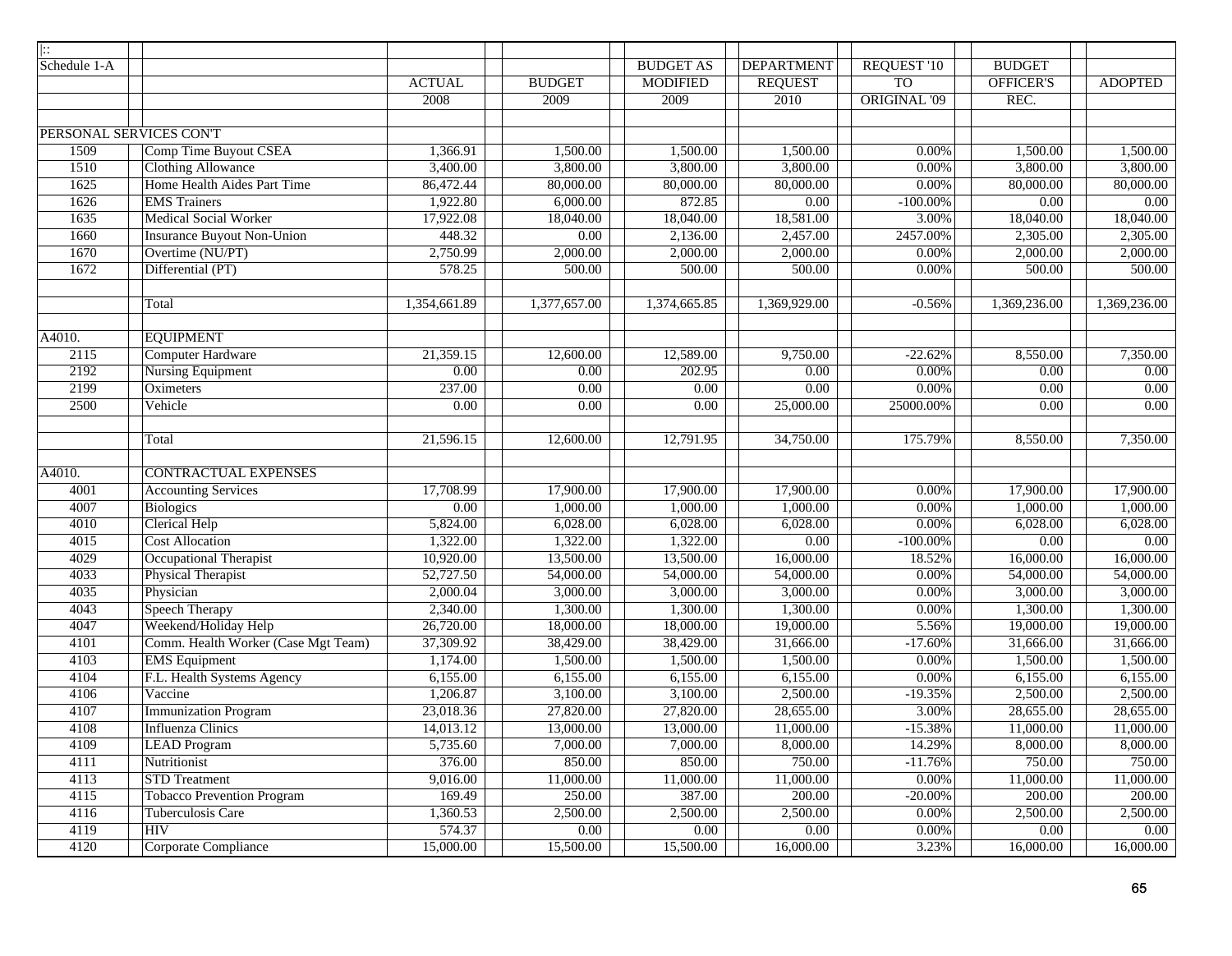| $\overline{  }$ |                                        |                   |                   |                  |                   |                     |                   |                     |
|-----------------|----------------------------------------|-------------------|-------------------|------------------|-------------------|---------------------|-------------------|---------------------|
| Schedule 1-A    |                                        |                   |                   | <b>BUDGET AS</b> | <b>DEPARTMENT</b> | <b>REQUEST '10</b>  | <b>BUDGET</b>     |                     |
|                 |                                        | <b>ACTUAL</b>     | <b>BUDGET</b>     | <b>MODIFIED</b>  | <b>REQUEST</b>    | T <sub>O</sub>      | <b>OFFICER'S</b>  | <b>ADOPTED</b>      |
|                 |                                        | 2008              | 2009              | 2009             | 2010              | <b>ORIGINAL '09</b> | REC.              |                     |
|                 |                                        |                   |                   |                  |                   |                     |                   |                     |
|                 | CONTRACTUAL EXPENSES CON'T             |                   |                   |                  |                   |                     |                   |                     |
| 4121            | Child Safety Fair                      | 2,298.61          | 500.00            | 1,185.00         | 500.00            | 0.00%               | 500.00            | $\overline{500.00}$ |
| 4123            | Injury Prevention                      | 62.78             | $\overline{0.00}$ | 0.00             | 0.00              | 0.00%               | 0.00              | 0.00                |
| 4124            | <b>EI</b> Expenses                     | 226.65            | 150.00            | 150.00           | 150.00            | $0.00\%$            | 150.00            | 150.00              |
| 4125            | <b>Dental Services</b>                 | 5,000.00          | 5,000.00          | 5,000.00         | $\overline{0.00}$ | $-100.00\%$         | $\overline{0.00}$ | $\overline{0.00}$   |
| 4152            | Conferences                            | 174.78            | 1,000.00          | 1,000.00         | 750.00            | $-25.00%$           | 750.00            | 750.00              |
| 4153            | Education                              | 2,459.21          | 1,000.00          | 5,601.65         | 7,230.00          | 623.00%             | 7,230.00          | 7,230.00            |
| 4156            | Training                               | 11,321.60         | 8,000.00          | 10,991.15        | 16,000.00         | 100.00%             | 16,000.00         | 16,000.00           |
| 4457            | <b>Computer Supplies</b>               | 702.33            | 1,450.00          | 1,450.00         | 1,000.00          | $-31.03%$           | 1,000.00          | 1,000.00            |
| 4469            | <b>Nursing Supplies</b>                | 10,453.32         | 12,500.00         | 12,500.00        | 12,500.00         | 0.00%               | 12,500.00         | 12,500.00           |
| 4470            | <b>Office Supplies</b>                 | 6,769.61          | 7,100.00          | 7,100.00         | 6,750.00          | $-4.93%$            | 6,750.00          | 6,750.00            |
| 4478            | <b>Well Child Clinic Expenses</b>      | 541.51            | 700.00            | 700.00           | 500.00            | $-28.57%$           | 500.00            | 500.00              |
| 4479            | <b>Supplies: Medical</b>               | 9,048.39          | 10,000.00         | 10,000.00        | 10,000.00         | 0.00%               | 10,000.00         | 10,000.00           |
| 4507            | <b>Copier Charges</b>                  | 5,068.30          | 6,000.00          | 6,000.00         | 5,000.00          | $-16.67%$           | 5,000.00          | 5,000.00            |
| 4515            | Postage                                | 4,374.79          | 4,100.00          | 4,100.00         | 4,000.00          | $-2.44%$            | 4,000.00          | 4,000.00            |
| 4516            | Printing                               | 696.00            | 1,000.00          | 1,000.00         | 650.00            | $-35.00%$           | 650.00            | 650.00              |
| 4522            | <b>Shipments</b>                       | 369.10            | 450.00            | 750.00           | 500.00            | 11.11%              | 500.00            | 500.00              |
| 4571            | <b>Computer Software</b>               | 5,845.41          | 2,000.00          | 2,000.00         | 4,500.00          | 125.00%             | 4,500.00          | 4,500.00            |
| 4574            | <b>Computer Maintenance Agreements</b> | 15,995.82         | 16,640.00         | 16,640.00        | 16,640.00         | $0.00\%$            | 16,640.00         | 16,640.00           |
| 4653            | Gasoline                               | 3,845.78          | 4,500.00          | 4,500.00         | 4,500.00          | 0.00%               | 4,500.00          | 4,500.00            |
| 4654            | Mileage                                | 97,868.56         | 94,000.00         | 94,000.00        | 94,000.00         | $0.00\%$            | 94,000.00         | 94,000.00           |
| 4660            | <b>Travel Expenses</b>                 | 539.08            | 750.00            | 750.00           | 500.00            | $-33.33%$           | 500.00            | 500.00              |
| 4661            | Vehicle Parts/Maintenance/Repairs      | 1,723.87          | 2,500.00          | 2,500.00         | 1,000.00          | $-60.00\%$          | 2,500.00          | 2,500.00            |
| 4676            | <b>Utilities: Cellular Services</b>    | 4,824.24          | 5,500.00          | 5,500.00         | 5,500.00          | 0.00%               | 5,500.00          | 5,500.00            |
| 4682            | Utilities: Telephone/Fax               | 7,305.10          | 7,500.00          | 7,500.00         | 7,250.00          | $-3.33%$            | 7,250.00          | 7,250.00            |
| 4723            | Lab                                    | 1,182.35          | 2,500.00          | 2,500.00         | 2,750.00          | 10.00%              | 2,750.00          | 2,750.00            |
| 4749            | <b>Uniforms</b>                        | 309.06            | 800.00            | 800.00           | 800.00            | 0.00%               | 800.00            | 800.00              |
| 4856            | <b>Rabies Treatment</b>                | 6,140.03          | 8,000.00          | 8,000.00         | 7,000.00          | $-12.50%$           | 7,000.00          | 7,000.00            |
| 4904            | <b>Bid Notices</b>                     | $\overline{0.00}$ | 100.00            | 114.47           | 100.00            | 0.00%               | 100.00            | 100.00              |
| 4906            | <b>County Designee</b>                 | 5,932.00          | 7,000.00          | 5,521.00         | 5,500.00          | $-21.43%$           | 5,500.00          | 5,500.00            |
| 4907            | Dues                                   | 692.50            | 693.00            | 693.00           | 693.00            | 0.00%               | 693.00            | 693.00              |
| 4911            | Insurance                              | 2,539.00          | 2,666.00          | 2,651.53         | 2,785.00          | 4.46%               | 2,785.00          | 2,785.00            |
| 4916            | Publications                           | 890.42            | 1,000.00          | 1,000.00         | 625.00            | $-37.50%$           | 625.00            | 625.00              |
| 4919            | <b>Revenue Assessments</b>             | $\overline{0.00}$ | $0.00\,$          | 4,000.00         | 6,000.00          | 6000.00%            | 6,000.00          | 6,000.00            |
| 4938            | <b>Grant: Disaster Planning</b>        | 53,059.23         | $0.00\,$          | 37,831.81        | $0.00\,$          | 0.00%               | 0.00              | $0.00\,$            |
| 4941            | <b>Grant: Cancer Support</b>           | 22,494.76         | $0.00\,$          | 965.30           | $0.00\,$          | 0.00%               | $0.00\,$          | $0.00\,$            |
| 4946            | <b>Grant: Facilitated Enrollment</b>   | 496,562.35        | $0.00\,$          | 502,700.00       | $0.00\,$          | $0.00\%$            | 0.00              | $0.00\,$            |
| 4947            | <b>Grant: Rural Health Network</b>     | 357,387.59        | $0.00\,$          | 260,796.34       | $0.00\,$          | 0.00%               | $0.00\,$          | $0.00\,$            |
|                 |                                        |                   |                   |                  |                   |                     |                   |                     |
|                 |                                        |                   |                   |                  |                   |                     |                   |                     |
|                 |                                        |                   |                   |                  |                   |                     |                   |                     |
|                 |                                        |                   |                   |                  |                   |                     |                   |                     |
|                 |                                        |                   |                   |                  |                   |                     |                   |                     |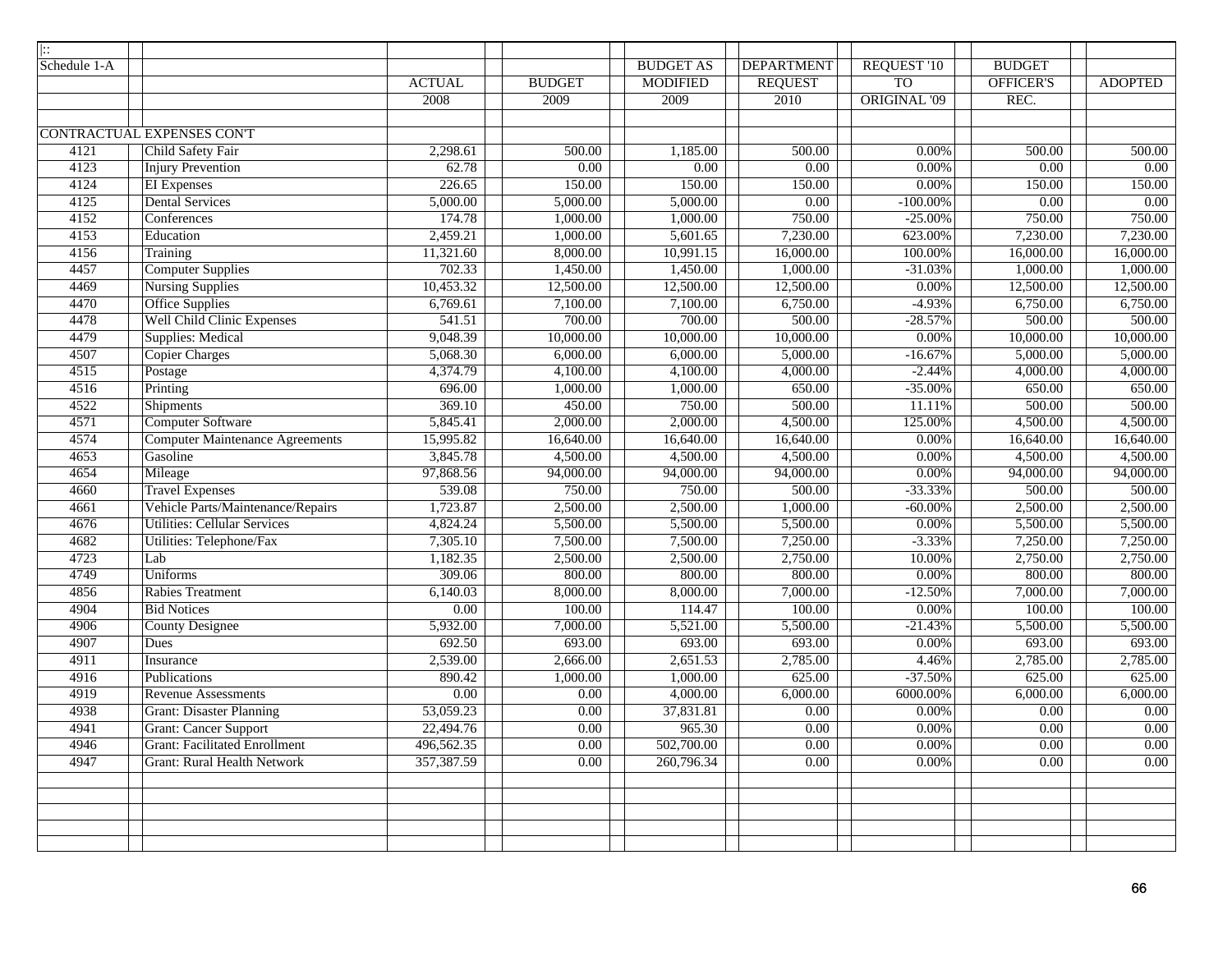| $\mid$ $::$     |                                       |                   |                        |                   |                        |                     |                   |                |
|-----------------|---------------------------------------|-------------------|------------------------|-------------------|------------------------|---------------------|-------------------|----------------|
| Schedule 1-A    |                                       |                   |                        | <b>BUDGET AS</b>  | <b>DEPARTMENT</b>      | <b>REQUEST '10</b>  | <b>BUDGET</b>     |                |
|                 |                                       | <b>ACTUAL</b>     | <b>BUDGET</b>          | <b>MODIFIED</b>   | <b>REQUEST</b>         | T <sub>O</sub>      | OFFICER'S         | <b>ADOPTED</b> |
|                 |                                       | 2008              | 2009                   | 2009              | 2010                   | <b>ORIGINAL '09</b> | REC.              |                |
|                 |                                       |                   |                        |                   |                        |                     |                   |                |
|                 | CONTRACTUAL EXPENSES CON'T            |                   |                        |                   |                        |                     |                   |                |
| 4956            | <b>Grant: Medical Reserve Corps</b>   | 9,913.18          | 0.00                   | 12,335.65         | 0.00                   | 0.00%               | 0.00              | 0.00           |
| 4987            | Grant: Bioterrorism-SAY               | 57,197.12         | 0.00                   | 52,164.50         | 0.00                   | $0.00\%$            | 0.00              | 0.00           |
| 4989            | <b>Grant: Cancer Screening</b>        | 18,811.00         | $\overline{0.00}$      | 28,469.12         | 0.00                   | $0.00\%$            | $\overline{0.00}$ | 0.00           |
|                 |                                       |                   |                        |                   |                        |                     |                   |                |
|                 | Total                                 | 1,465,297.22      | 458,253.00             | 1,364,751.52      | 463,827.00             | 1.22%               | 465,327.00        | 465,327.00     |
| A4010.          | <b>EMPLOYEE BENEFITS</b>              |                   |                        |                   |                        |                     |                   |                |
| 8100            | FICA/Medicare                         | 99,458.08         | 105,391.00             | 105,391.00        | 104,800.00             | $-0.56%$            | 104,747.00        | 104,747.00     |
| 8303            | <b>Medical Insurance CSEA</b>         | 204,228.64        | 248,324.00             | 248,324.00        | 285,573.00             | 15.00%              | 281,002.00        | 281,002.00     |
| 8305            | Medical Insurance Non-Union           | 50,115.96         | 66,910.00              | 66,910.00         | 76,947.00              | 15.00%              | 58,557.00         | 58,557.00      |
|                 |                                       |                   |                        |                   |                        |                     |                   |                |
|                 | Total                                 | 353,802.68        | 420,625.00             | 420,625.00        | 467,320.00             | 11.10%              | 444,306.00        | 444,306.00     |
|                 |                                       |                   |                        |                   |                        |                     |                   |                |
| A4010.0         | <b>TOTAL</b>                          | 3,195,357.94      | 2,269,135.00           | 3,172,834.32      | 2,335,826.00           | 2.94%               | 2,287,419.00      | 2,286,219.00   |
|                 |                                       |                   |                        |                   |                        |                     |                   |                |
| <b>REVENUE:</b> | A1610 Public Health Fees              | 1,391,678.16      | 1,450,000.00           | 1,450,000.00      | 1,194,524.00           | $-17.62%$           | 1,194,524.00      | 1,194,524.00   |
|                 | A1689 Donations                       | 4,506.12          | 0.00                   | 1,165.60          | 0.00                   | 0.00%               | 0.00              | 0.00           |
|                 | A3401 Public Health Work              | 558,212.95        | 589,240.00             | 589,240.00        | 587,087.00             | $-0.37%$            | 578,087.00        | 578,087.00     |
|                 | A3403 Facilitated Enrollment Grant    | 856,785.05        | 0.00                   | 763,496.34        | 0.00                   | $0.00\%$            | 0.00              | 0.00           |
|                 | A3404 Cancer Support Grant            | 18,532.15         | $\overline{0.00}$      | 915.30            | 0.00                   | $0.00\%$            | $\overline{0.00}$ | 0.00           |
|                 | A3405 Grant: Cancer Screening Program | 42,526.28         | 0.00                   | 28,469.12         | 0.00                   | $0.00\%$            | 0.00              | 0.00           |
|                 | A3406 Disaster Planning               | $\overline{0.00}$ | 0.00                   | 37,831.81         | 0.00                   | $0.00\%$            | $\overline{0.00}$ | 0.00           |
|                 | A4401 Federal Aid-PHCP, ICHAP, EI     | 46,373.81         | $\overline{46,966.00}$ | 45,487.00         | $\overline{43,513.00}$ | $-7.35%$            | 43,513.00         | 43,513.00      |
|                 | A4457 Federal Aid-Lead                | 22,547.58         | 24,500.00              | 24,500.00         | 22,545.00              | $-7.98%$            | 22,545.00         | 22,545.00      |
|                 | A4487 Federal Aid-Bioterrorism        | 37,442.77         | 0.00                   | 52,164.50         | 0.00                   | 0.00%               | 0.00              | 0.00           |
|                 | A4488 Federal Aid - Med. Reserve Corp | 5,000.00          | 0.00                   | 12,335.65         | 0.00                   | $0.00\%$            | 0.00              | 0.00           |
|                 | A4489 Federal Aid- Disaster Planning  | 69,538.31         | $\overline{0.00}$      | $\overline{0.00}$ | $\overline{0.00}$      | $0.00\%$            | $\overline{0.00}$ | 0.00           |
|                 |                                       |                   |                        |                   |                        |                     |                   |                |
|                 | <b>Total Revenue</b>                  | 3,053,143.18      | 2,110,706.00           | 3,005,605.32      | 1,847,669.00           | $-12.46%$           | 1,838,669.00      | 1,838,669.00   |
|                 | <b>Total Net County Cost</b>          | 142,214.76        | 158,429.00             | 167,229.00        | 488,157.00             | 208.12%             | 448,750.00        | 447,550.00     |
|                 | Percent Revenue                       | 95.55%            | 93.02%                 | 94.73%            | 79.10%                 |                     |                   |                |
|                 |                                       |                   |                        |                   |                        | $-14.96%$           | 80.38%            | 80.42%         |
|                 |                                       |                   |                        |                   |                        |                     |                   |                |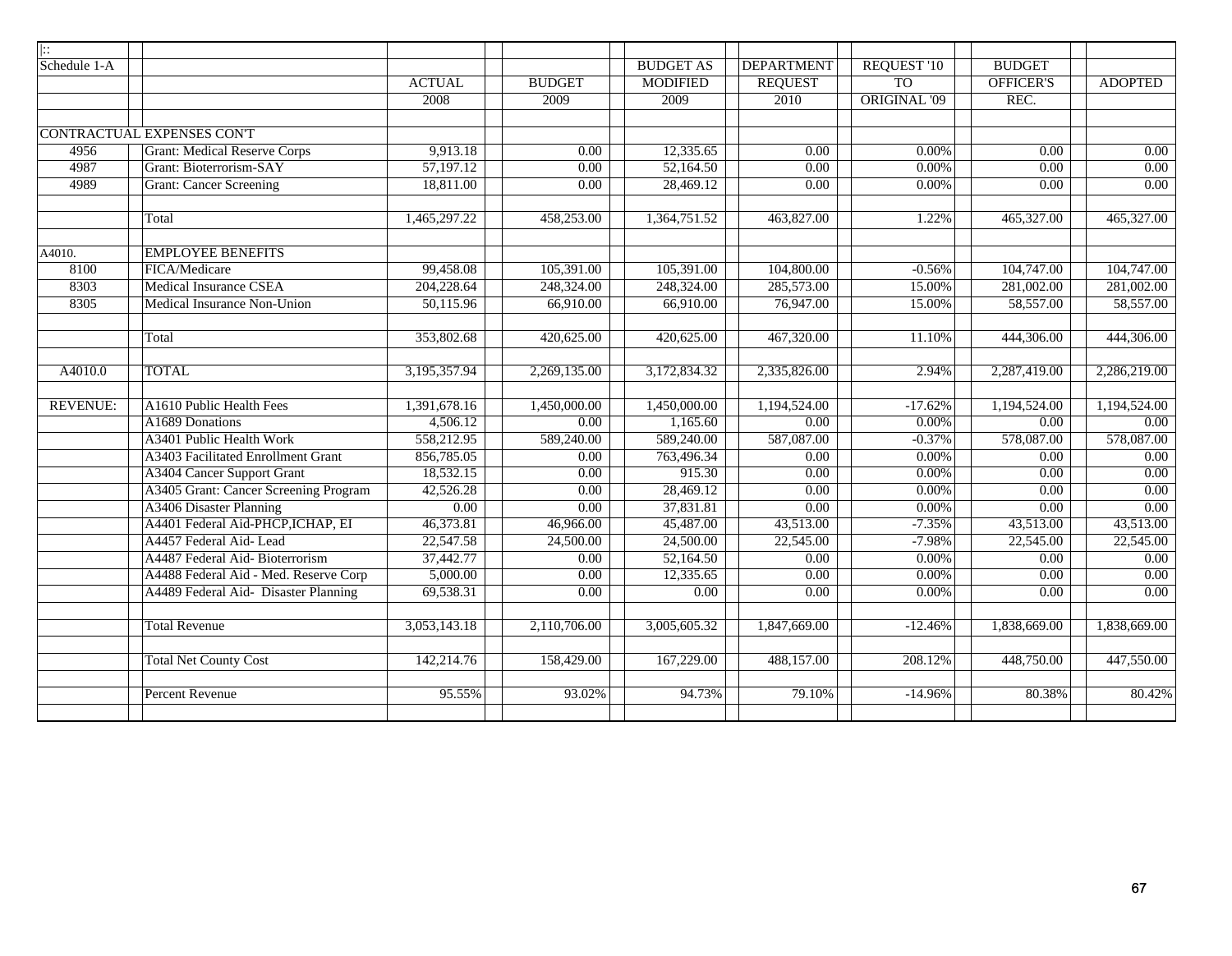|                                   |                                                                                                              |                   | <b>BUDGET AS</b> | <b>DEPARTMENT</b> | <b>REQUEST '10</b>  | <b>BUDGET</b>                                                                                                                                                                                                     |                   |
|-----------------------------------|--------------------------------------------------------------------------------------------------------------|-------------------|------------------|-------------------|---------------------|-------------------------------------------------------------------------------------------------------------------------------------------------------------------------------------------------------------------|-------------------|
|                                   | <b>ACTUAL</b>                                                                                                | <b>BUDGET</b>     | <b>MODIFIED</b>  | <b>REQUEST</b>    | <b>TO</b>           | OFFICER'S                                                                                                                                                                                                         | <b>ADOPTED</b>    |
|                                   | 2008                                                                                                         | 2009              | 2009             | 2010              | <b>ORIGINAL '09</b> | REC.<br>5,000.00<br>5,000.00<br>20,000.00<br>20,000.00<br>0.00<br>0.00<br>280,000.00<br>280,000.00<br>305,000.00<br>$\overline{0.00}$<br>156,000.00<br>8,206.00<br>67,076.00<br>231,282.00<br>73,718.00<br>75.83% |                   |
|                                   |                                                                                                              |                   |                  |                   |                     |                                                                                                                                                                                                                   |                   |
|                                   |                                                                                                              |                   |                  |                   |                     |                                                                                                                                                                                                                   |                   |
| <b>RABIES CONTROL IN DOGS</b>     |                                                                                                              |                   |                  |                   |                     |                                                                                                                                                                                                                   |                   |
| <b>Rabies Control</b>             | 4,967.17                                                                                                     | 5,000.00          | 4,700.00         | 5,000.00          | 0.00%               |                                                                                                                                                                                                                   | 5,000.00          |
| Total                             | 4,967.17                                                                                                     | 5,000.00          | 4,700.00         | 5,000.00          | $0.00\%$            |                                                                                                                                                                                                                   | 5,000.00          |
| P.HANDICAPPED CHILD-MEDICAL       | 15,926.71                                                                                                    | 20,000.00         | 20,000.00        | 20,000.00         | $0.00\%$            |                                                                                                                                                                                                                   | 20,000.00         |
| Total                             | 15,926.71                                                                                                    | 20,000.00         | 20,000.00        | 20,000.00         | $0.00\%$            |                                                                                                                                                                                                                   | 20,000.00         |
| KEUKA COMFORT CARE HOME           | 10,000.00                                                                                                    | $\overline{0.00}$ | 0.00             | 0.00              | $0.00\%$            |                                                                                                                                                                                                                   | 0.00              |
| Total                             | 10,000.00                                                                                                    | 0.00              | 0.00             | 0.00              | 0.00%               |                                                                                                                                                                                                                   | 0.00              |
| <b>EARLY INTERVENTION SERVICE</b> | 299,661.93                                                                                                   | 250,000.00        | 250,000.00       | 280,000.00        | 12.00%              |                                                                                                                                                                                                                   | 280,000.00        |
| Total                             | 299,661.93                                                                                                   | 250,000.00        | 250,000.00       | 280,000.00        | 12.00%              |                                                                                                                                                                                                                   | 280,000.00        |
| <b>TOTAL</b>                      | 330,555.81                                                                                                   | 275,000.00        | 274,700.00       | 305,000.00        | 10.91%              |                                                                                                                                                                                                                   | 305,000.00        |
|                                   |                                                                                                              |                   |                  |                   |                     |                                                                                                                                                                                                                   |                   |
| A1611 PHCP                        | 90.00                                                                                                        | $\overline{0.00}$ | 0.00             | $\overline{0.00}$ | $0.00\%$            |                                                                                                                                                                                                                   | $\overline{0.00}$ |
| A1619 Early Intervention Fees     | 174,836.40                                                                                                   | 120,000.00        | 120,000.00       | 156,000.00        | 30.00%              |                                                                                                                                                                                                                   | 156,000.00        |
|                                   | 8,339.97                                                                                                     | 9,800.00          |                  | 8,206.00          | $-16.27%$           |                                                                                                                                                                                                                   | 8,206.00          |
|                                   | 66,221.11                                                                                                    | 63,700.00         | 63,700.00        | 67,076.00         | 5.30%               |                                                                                                                                                                                                                   | 67,076.00         |
| <b>Total Revenue</b>              | 249,487.48                                                                                                   | 193,500.00        | 193,500.00       | 231,282.00        | 19.53%              |                                                                                                                                                                                                                   | 231,282.00        |
| <b>Total Net County Cost</b>      | 81,068.33                                                                                                    | 81,500.00         | 81,200.00        | 73,718.00         | $-9.55%$            |                                                                                                                                                                                                                   | 73,718.00         |
| <b>Percent Revenue</b>            | 75.48%                                                                                                       | 70.36%            | 70.44%           | 75.83%            | 7.77%               |                                                                                                                                                                                                                   | 75.83%            |
|                                   | SPECIAL PUBLIC HEALTH PROGRAMS<br>A3446 Care of Handicapped Children<br>A3449 State Aid - Early Intervention |                   |                  | 9,800.00          |                     |                                                                                                                                                                                                                   |                   |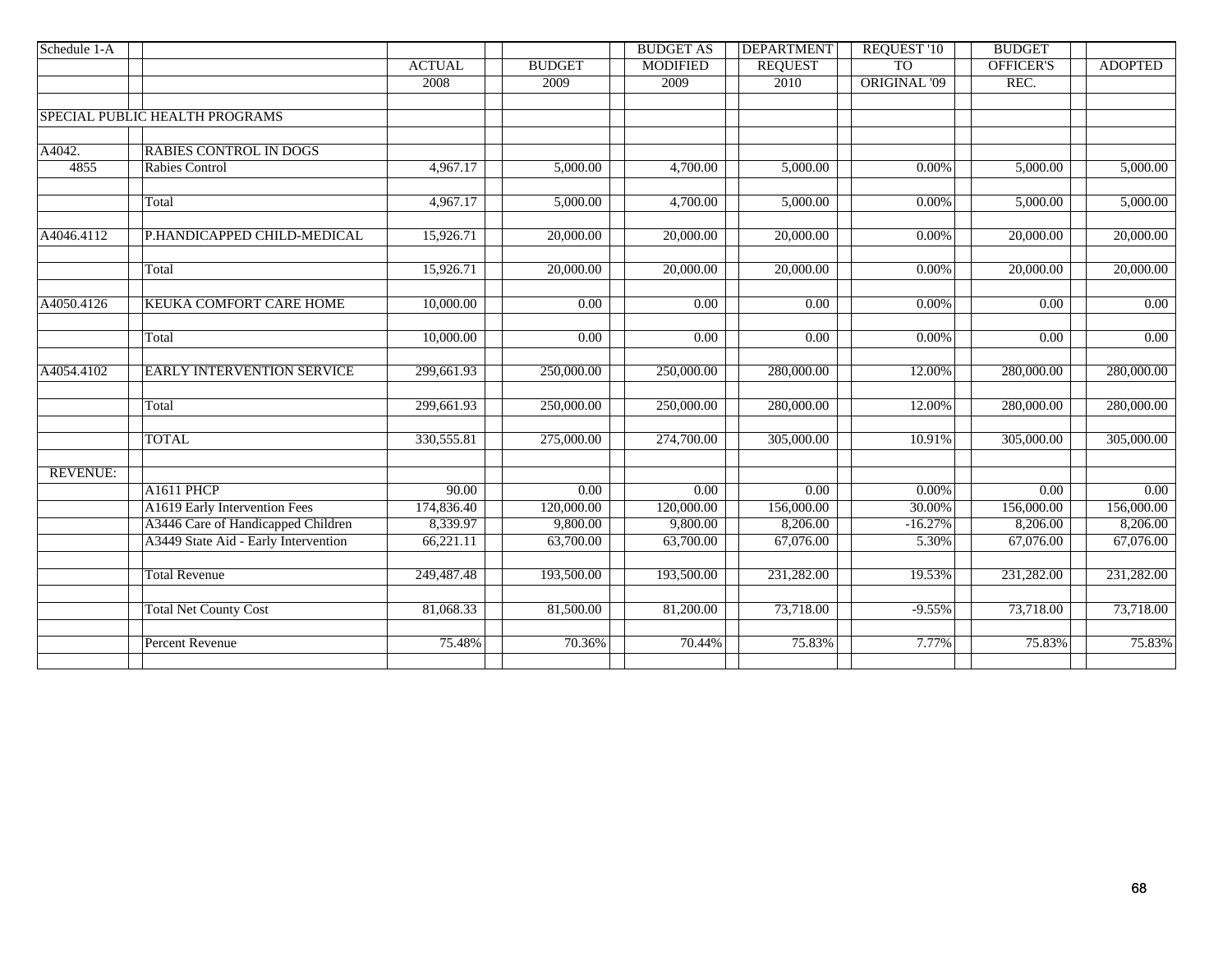| Schedule 1-A |                                        |                   |               | <b>BUDGET AS</b> | <b>DEPARTMENT</b> | <b>REQUEST '10</b>  | <b>BUDGET</b>          |                |
|--------------|----------------------------------------|-------------------|---------------|------------------|-------------------|---------------------|------------------------|----------------|
|              |                                        | <b>ACTUAL</b>     | <b>BUDGET</b> | <b>MODIFIED</b>  | <b>REQUEST</b>    | T <sub>O</sub>      | OFFICER'S              | <b>ADOPTED</b> |
|              |                                        | 2008              | 2009          | 2009             | 2010              | <b>ORIGINAL '09</b> | REC.                   |                |
|              |                                        |                   |               |                  |                   |                     |                        |                |
|              | DEPARTMENT OF COMMUNITY SERVICES       |                   |               |                  |                   |                     |                        |                |
| A4320.       | PERSONAL SERVICES                      |                   |               |                  |                   |                     |                        |                |
| 1215         | Administrative Assistant               | 29,344.00         | 30,485.00     | 30,485.00        | 30,485.00         | 0.00%               | $\overline{30,}485.00$ | 30,485.00      |
| 1605         | Deputy Director, Community Services    | 46,438.00         | 48,064.00     | 48,064.00        | 48,064.00         | 0.00%               | 48,064.00              | 48,064.00      |
|              |                                        |                   |               |                  |                   |                     |                        |                |
|              | Total                                  | 75,782.00         | 78,549.00     | 78,549.00        | 78,549.00         | 0.00%               | 78,549.00              | 78,549.00      |
|              |                                        |                   |               |                  |                   |                     |                        |                |
| A4320.       | <b>EQUIPMENT</b>                       |                   |               |                  |                   |                     |                        |                |
| 2115         | <b>Computer Hardware</b>               | 899.97            | 0.00          | 0.00             | 0.00              | 0.00%               | 0.00                   | 0.00           |
|              |                                        |                   |               |                  |                   |                     |                        |                |
|              | Total                                  | 899.97            | 0.00          | 0.00             | 0.00              | 0.00%               | 0.00                   | 0.00           |
|              |                                        |                   |               |                  |                   |                     |                        |                |
| A4320.       | <b>CONTRACTUAL EXPENSES</b>            |                   |               |                  |                   |                     |                        |                |
| 4011         | Consultants                            | 49,765.12         | 25,000.00     | 37,873.00        | 25,000.00         | 0.00%               | 25,000.00              | 25,000.00      |
| 4015         | <b>Cost Allocation</b>                 | 518.00            | 518.00        | 518.00           | 518.00            | 0.00%               | 518.00                 | 518.00         |
| 4054         | Single Point of Entry/Accountability   | 62,709.03         | 85,849.00     | 84,171.00        | 83,670.00         | $-2.54%$            | 83,670.00              | 83,670.00      |
| 4252         | $CS - CCSI$                            | 6,127.06          | 10,923.00     | 10,667.00        | 10,677.00         | $-2.25%$            | 10,677.00              | 10,677.00      |
| 4255         | CS - Community Based Intervention      | 49,246.50         | 50,659.00     | 50,002.00        | 50,002.00         | $-1.30%$            | 50,002.00              | 50,002.00      |
| 4257         | $CS$ - Drop In                         | 27,637.75         | 28,078.00     | 27,357.00        | 27,357.00         | $-2.57%$            | 27,357.00              | 27,357.00      |
| 4258         | CS - Family Support                    | 48,381.75         | 49,370.00     | 47,893.00        | 47,893.00         | $-2.99%$            | 47,893.00              | 47,893.00      |
| 4260         | CS - Home Based Intervention           | 112,321.50        | 114,874.00    | 113,904.00       | 114,339.00        | $-0.47%$            | 114,339.00             | 114,339.00     |
| 4261         | CS - Intensive Case Management - Adult | 3,066.26          | 3,985.00      | 4,054.66         | 3,888.00          | $-2.43%$            | 3,888.00               | 3,888.00       |
| 4262         | CS - Kendra's Law                      | $\overline{0.00}$ | 16,689.00     | 16,302.00        | 16,304.00         | $-2.31%$            | 16,304.00              | 16,304.00      |
| 4263         | CS - Local Advocacy - Adult            | 25,215.96         | 25,078.00     | 25,806.00        | 25,572.00         | 1.97%               | 25,572.00              | 25,572.00      |
| 4264         | CS - Local Advocacy - Youth            | 28,211.50         | 28,117.00     | 28,909.00        | 27,930.00         | $-0.67%$            | 27,930.00              | 27,930.00      |
| 4265         | CS - Local Employment - Adult          | 2,883.69          | 3,113.00      | 3,051.00         | 3,039.00          | $-2.38%$            | 3,039.00               | 3,039.00       |
| 4266         | CS - Local Employment - Youth          | 6,779.14          | 7,572.00      | 7,394.00         | 7,394.00          | $-2.35%$            | 7,394.00               | 7,394.00       |
| 4267         | CS - MICA                              | 3,593.00          | 3,593.00      | 3,593.00         | 3,593.00          | 0.00%               | 3,593.00               | 3,593.00       |
| 4268         | CS - Outreach                          | 46,484.00         | 43,200.00     | 51,200.00        | 55,766.00         | 29.09%              | 55,766.00              | 55,766.00      |
| 4270         | CS - Recreation                        | 41,873.50         | 42,522.00     | 41,674.00        | 41,619.00         | $-2.12%$            | 41,619.00              | 41,619.00      |
| 4272         | CS - Respite                           | 28,868.68         | 38,468.00     | 29,482.00        | 37,482.00         | $-2.56%$            | 37,482.00              | 37,482.00      |
| 4274         | CS - Social Club                       | 67,542.75         | 68,622.00     | 66,860.00        | 66,860.00         | $-2.57%$            | 66,860.00              | 66,860.00      |
| 4276         | CS - Supported Housing                 | 17,040.00         | 17,448.00     | 25,560.00        | 25,560.00         | 46.49%              | 25,560.00              | 25,560.00      |
| 4277         | <b>CS</b> - Vocational Services        | 226,911.75        | 233,816.00    | 228,678.00       | 228,678.00        | $-2.20%$            | 228,678.00             | 228,678.00     |
| 4278         | <b>CS</b> - Case Management            | 40,018.00         | 58,883.00     | 53,752.00        | 53,752.00         | $-8.71%$            | 53,752.00              | 53,752.00      |
| 4279         | CS - Intesive Case Management - Youth  | 10,618.00         | 9,914.00      | 9,487.34         | 9,986.00          | 0.73%               | 9,986.00               | 9,986.00       |
| 4280         | CS - Drugs                             | 658.97            | 1,352.00      | 1,352.00         | 1,352.00          | $0.00\%$            | 1,352.00               | 1,352.00       |
|              |                                        |                   |               |                  |                   |                     |                        |                |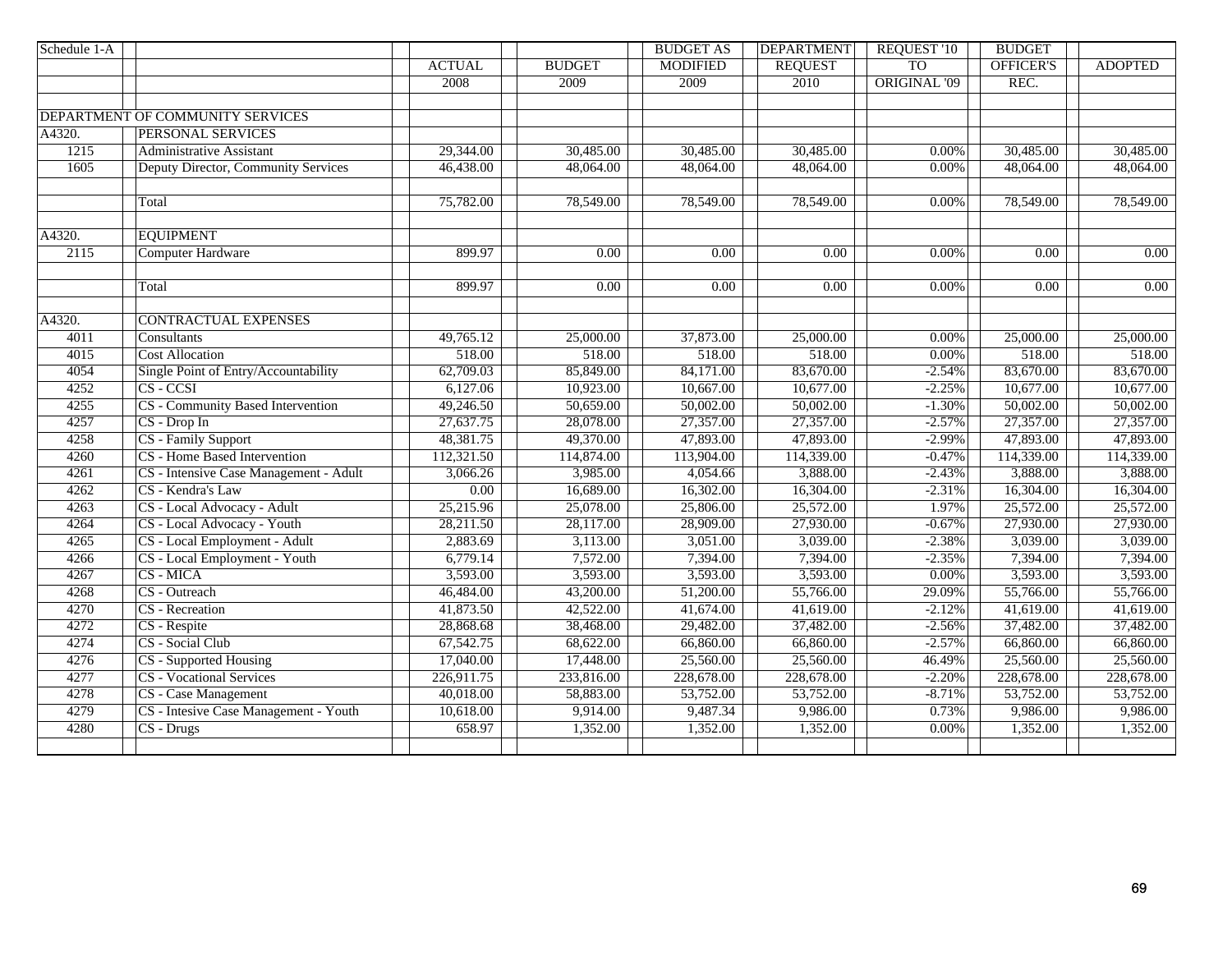| $\overline{  }$ |                                          |                   |               |                  |                   |                     |               |                   |
|-----------------|------------------------------------------|-------------------|---------------|------------------|-------------------|---------------------|---------------|-------------------|
| Schedule 1-A    |                                          |                   |               | <b>BUDGET AS</b> | <b>DEPARTMENT</b> | <b>REQUEST '10</b>  | <b>BUDGET</b> |                   |
|                 |                                          | <b>ACTUAL</b>     | <b>BUDGET</b> | <b>MODIFIED</b>  | <b>REQUEST</b>    | T <sub>O</sub>      | OFFICER'S     | <b>ADOPTED</b>    |
|                 |                                          | 2008              | 2009          | 2009             | 2010              | <b>ORIGINAL '09</b> | REC.          |                   |
|                 |                                          |                   |               |                  |                   |                     |               |                   |
|                 | CONTRACTUAL EXPENSES CON'T               |                   |               |                  |                   |                     |               |                   |
| 4281            | CS - Transportation                      | 12,033.25         | 12,225.00     | 11,248.00        | 11,912.00         | $-2.56%$            | 11,912.00     | 11,912.00         |
| 4283            | CS - Prevention Services/Substance Abuse | 231,236.00        | 233,042.00    | 233,042.00       | 233,042.00        | 0.00%               | 233,042.00    | 233,042.00        |
| 4284            | <b>CS</b> - School Based Programs        | 76,745.00         | 70,538.00     | 71,117.00        | 70,538.00         | 0.00%               | 70,538.00     | 70,538.00         |
| 4285            | Unallocated                              | 0.00              | 19,974.00     | 12,076.65        | 11,996.00         | $-39.94%$           | 11,996.00     | 11,996.00         |
| 4287            | <b>Continuing Treatment</b>              | 1,968.00          | 3,936.00      | 3,936.00         | 3,936.00          | 0.00%               | 3,936.00      | 3,936.00          |
| 4288            | <b>Substance Abuse Treatment Clinic</b>  | 88,060.00         | 84,125.00     | 84,125.00        | 84,125.00         | 0.00%               | 84,125.00     | 84,125.00         |
| 4289            | <b>Mental Health Clinic Treatment</b>    | 75,892.00         | 151,784.00    | 151,784.00       | 151,784.00        | 0.00%               | 151,784.00    | 151,784.00        |
| 4290            | <b>Managed Addiction Treatment</b>       | 52,752.00         | 0.00          | 10,814.00        | 0.00              | 0.00%               | 0.00          | 0.00              |
| 4292            | <b>Mental Health Advocacy</b>            | 7,700.00          | 15,400.00     | 15,400.00        | 15,400.00         | 0.00%               | 15,400.00     | 15,400.00         |
| 4293            | <b>Crisis Outreach</b>                   | 8,108.00          | 20,672.00     | 16,216.00        | 16,216.00         | $-21.56%$           | 16,216.00     | 16,216.00         |
| 4408            | Equipment Maintenance/Repair             | $\overline{0.00}$ | 150.00        | 150.00           | $\overline{0.00}$ | $-100.00\%$         | 0.00          | $\overline{0.00}$ |
| 4470            | <b>Office Supplies</b>                   | 1,931.46          | 550.00        | 493.00           | 400.00            | $-27.27%$           | 400.00        | 400.00            |
| 4507            | Copier Charge                            | 414.40            | 700.00        | 600.00           | 700.00            | 0.00%               | 700.00        | 700.00            |
| 4515            | Postage                                  | 230.33            | 250.00        | 180.00           | 250.00            | 0.00%               | 250.00        | 250.00            |
| 4516            | Printing                                 | 180.62            | 100.00        | 193.79           | 100.00            | 0.00%               | 100.00        | 100.00            |
| 4653            | Gasoline                                 | 288.05            | 300.00        | 589.56           | 400.00            | 33.33%              | 400.00        | 400.00            |
| 4654            | Mileage                                  | 0.00              | 600.00        | 400.00           | 400.00            | $-33.33%$           | 400.00        | 400.00            |
| 4660            | <b>Travel Expenses</b>                   | 387.81            | 250.00        | 200.00           | 200.00            | $-20.00%$           | 200.00        | 200.00            |
| 4661            | Vehicle Parts/Maintenance/Repairs        | 1,484.26          | 1,000.00      | 800.00           | 800.00            | $-20.00%$           | 800.00        | 800.00            |
| 4682            | <b>Utilities: Telephone/Fax</b>          | 670.93            | 900.00        | 700.00           | 700.00            | $-22.22%$           | 700.00        | 700.00            |
| 4907            | Dues                                     | 1,155.00          | 1,250.00      | 1,250.00         | 1,250.00          | 0.00%               | 1,250.00      | 1,250.00          |
|                 |                                          |                   |               |                  |                   |                     |               |                   |
|                 | Total                                    | 1,467,709.02      | 1,585,389.00  | 1,584,855.00     | 1,572,380.00      | $-0.82%$            | 1,572,380.00  | 1,572,380.00      |
|                 |                                          |                   |               |                  |                   |                     |               |                   |
| A4320.          | <b>EMPLOYEE BENEFITS</b>                 |                   |               |                  |                   |                     |               |                   |
| 8100            | FICA/Medicare                            | 5,657.73          | 6,009.00      | 6,009.00         | 6,009.00          | 0.00%               | 6,009.00      | 6,009.00          |
| 8303            | <b>Medical Insurance CSEA</b>            | 9,454.44          | 11,346.00     | 11,346.00        | 13,048.00         | 15.00%              | 12,155.00     | 12,155.00         |
|                 |                                          |                   |               |                  |                   |                     |               |                   |
|                 | Total                                    | 15,112.17         | 17,355.00     | 17,355.00        | 19,057.00         | 9.81%               | 18,164.00     | 18,164.00         |
|                 |                                          |                   |               |                  |                   |                     |               |                   |
| A4320.0         | <b>TOTAL</b>                             | 1,559,503.16      | 1,681,293.00  | 1,680,759.00     | 1,669,986.00      | $-0.67%$            | 1,669,093.00  | 1,669,093.00      |
|                 |                                          |                   |               |                  |                   |                     |               |                   |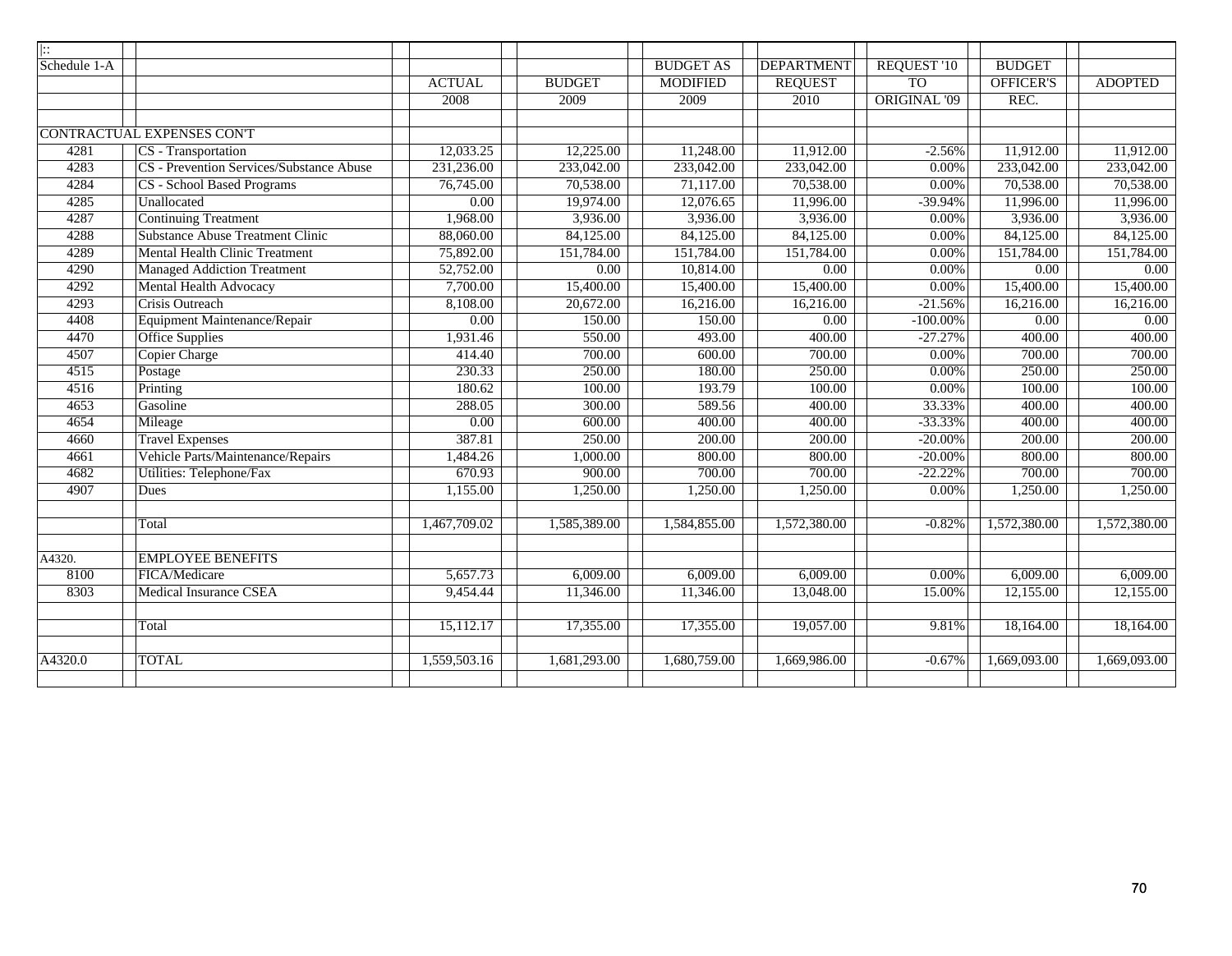| $\parallel$ ::   |                                          |                        |                   |                  |                   |                     |                        |                           |
|------------------|------------------------------------------|------------------------|-------------------|------------------|-------------------|---------------------|------------------------|---------------------------|
| Schedule 1-A     |                                          |                        |                   | <b>BUDGET AS</b> | <b>DEPARTMENT</b> | <b>REQUEST '10</b>  | <b>BUDGET</b>          |                           |
|                  |                                          | <b>ACTUAL</b>          | <b>BUDGET</b>     | <b>MODIFIED</b>  | <b>REQUEST</b>    | <b>TO</b>           | <b>OFFICER'S</b>       | <b>ADOPTED</b>            |
|                  |                                          | 2008                   | 2009              | 2009             | 2010              | <b>ORIGINAL '09</b> | REC.                   |                           |
|                  |                                          |                        |                   |                  |                   |                     |                        |                           |
| <b>REVENUE:</b>  | A2665 Sale of Equipment                  | 270.00                 | 0.00              | 0.00             | 0.00              | 0.00%               | 0.00                   | 0.00                      |
|                  | A3490 State Aid MH-LGU                   | $\overline{24,323.00}$ | 37,451.00         | 38,788.00        | 34,097.00         | $-8.96%$            | 34,097.00              | 34,097.00                 |
|                  | A3490 State Aid County Population        | 25,000.00              | 25,000.00         | 25,000.00        | 25,000.00         | 0.00%               | 25,000.00              | 25,000.00                 |
|                  | A3491 Intensive Case Management          | 33,759.00              | 25,288.00         | 24,931.00        | 20,424.00         | $-19.23%$           | 20,424.00              | 20,424.00                 |
|                  | A3492 Community Support Services         | 196,165.00             | 229,214.00        | 224,420.00       | 223,936.00        | $-2.30%$            | 223,936.00             | 223,936.00                |
|                  | A3493 Psychiatric Rehab                  | 119,238.00             | 123,053.00        | 120,176.00       | 120,176.00        | $-2.34%$            | 120,176.00             | 120,176.00                |
|                  | A3494 Children & Youth                   | 27,125.00              | 27,993.00         | 27,064.00        | 27,064.00         | $-3.32%$            | 27,064.00              | 27,064.00                 |
|                  | A3495 Reinvestment                       | 590,558.00             | 666,877.00        | 650,260.00       | 647,688.00        | $-2.88%$            | 647,688.00             | 647,688.00                |
|                  | A3496 State Aid MR-LGU                   | 12,755.00              | 12,755.00         | 12,755.00        | 13,163.00         | 3.20%               | 13,163.00              | 13,163.00                 |
|                  | A3498 Integrated Supported Emp           | 61,890.00              | 64,692.00         | 63,156.00        | 63,156.00         | $-2.37%$            | 63,156.00              | 63,156.00                 |
|                  | A3499 Commissioners Pool                 | 20,840.00              | 21,676.00         | 21,004.00        | 21,004.00         | $-3.10%$            | $\overline{21,004.00}$ | 21,004.00                 |
|                  | A3500 Kendra's Law                       | 17,525.00              | 18,041.00         | 17,654.00        | 17,656.00         | $-2.13%$            | 17,656.00              | 17,656.00                 |
|                  | A3503 New Initiative Funds               | 16,902.00              | 17,448.00         | 17,040.00        | 17,040.00         | $-2.34%$            | 17,040.00              | 17,040.00                 |
|                  | A3504 State Aid Substance Abuse          | 375,212.00             | 317,167.00        | 317,167.00       | 317,767.00        | 0.19%               | 317,767.00             | 317,767.00                |
|                  | A3505 State Aid Supportive Case Mgmt     | 37,803.00              | 58,883.00         | 53,752.00        | 53,752.00         | $-8.71%$            | 53,752.00              | 53,752.00                 |
|                  | A3506 State Aid LTC Supported Housing    | 0.00                   | $\overline{0.00}$ | 8,520.00         | 8,520.00          | 8520.00%            | 8,520.00               | 8,520.00                  |
|                  | A4490 Federal Aid MH Salary Sharing      | 5,918.00               | 0.00              | 12,503.00        | $\overline{0.00}$ | 0.00%               | 0.00                   | $\overline{0.00}$         |
|                  | <b>Total Revenue</b>                     | 1,565,283.00           | 1,645,538.00      | 1,634,190.00     | 1,610,443.00      | $-2.13%$            | 1,610,443.00           | 1,610,443.00              |
|                  | <b>Total Net County Cost</b>             | (5,779.84)             | 35,755.00         | 46,569.00        | 59,543.00         | 66.53%              | 58,650.00              | 58,650.00                 |
|                  | Percent Revenue                          | 100.37%                | 97.87%            | 97.23%           | 96.43%            | $-1.47%$            | 96.49%                 | 96.49%                    |
|                  | COMMUNITY SERVICES - COUNTY CONTRIBUTION |                        |                   |                  |                   |                     |                        |                           |
| A4330.           | <b>CONTRACTUAL EXPENSES</b>              |                        |                   |                  |                   |                     |                        |                           |
| 4251             | CS - Assoc. For Retarded Citizens        | 36,000.00              | 36,000.00         | 36,000.00        | 36,000.00         | 0.00%               | $\overline{34,200.00}$ | 34,200.00                 |
| 4273             | CS - School Based Counselor Program      | 9,263.00               | 9,263.00          | 9,263.00         | 8,800.00          | $-5.00%$            | 8,800.00               | 8,800.00                  |
| A4330.0          | <b>TOTAL</b>                             | 45,263.00              | 45,263.00         | 45,263.00        | 44,800.00         | $-1.02%$            | $\overline{43,000.00}$ | 43,000.00                 |
|                  |                                          |                        |                   |                  |                   |                     |                        |                           |
| <b>AMBULANCE</b> |                                          |                        |                   |                  |                   |                     |                        |                           |
| A4540            | <b>CONTRACTUAL EXPENSES</b>              |                        |                   |                  |                   |                     |                        |                           |
| 4219             | Mercy Flight                             | 0.00                   | 0.00              | 0.00             | 1,000.00          | 1000.00%            | 0.00                   | $0.00\,$                  |
| A4999M           | <b>TOTAL HEALTH</b>                      | 5,130,679.91           | 4,270,691.00      | 5,173,556.32     | 4,356,612.00      | 2.01%               | 4,304,512.00           | 4,303,312.00              |
|                  | <b>Total Revenue - Health</b>            | 4,867,913.66           | 3,949,744.00      | 4,833,295.32     | 3,689,394.00      | $-6.59%$            | 3,680,394.00           | $\overline{3,680,394.00}$ |
|                  | Net Health                               | 262,766.25             | 320,947.00        | 340,261.00       | 667,218.00        | 107.89%             | 624,118.00             | 622,918.00                |
|                  | <b>Total Percent Revenue - Health</b>    | 94.88%                 | 92.48%            | 93.42%           | 84.68%            | $-8.43%$            | 85.50%                 | 85.52%                    |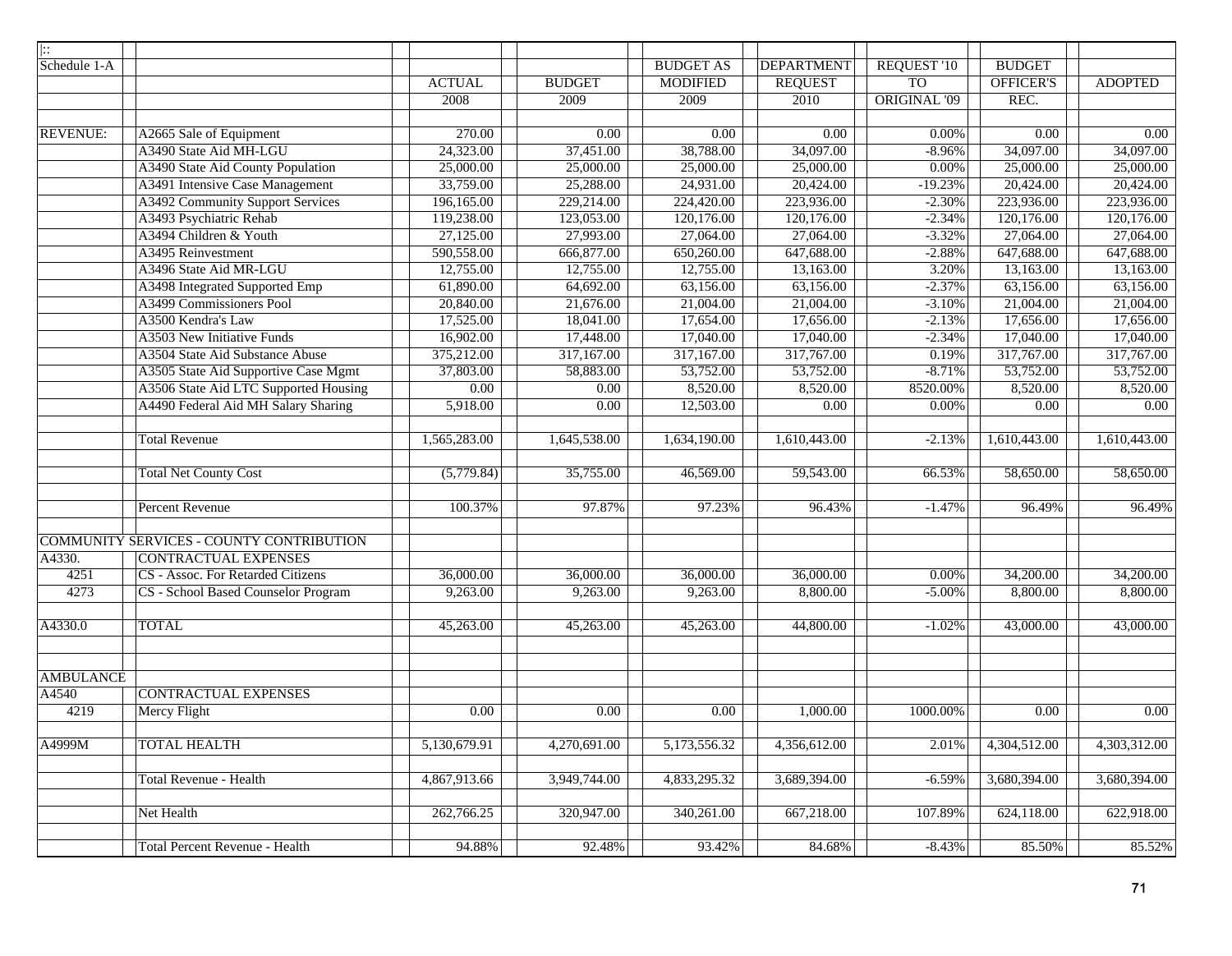| Schedule 1-A           |                                      |                   |               | <b>BUDGET AS</b> | <b>DEPARTMENT</b> | <b>REQUEST '10</b>  | <b>BUDGET</b>          |                |
|------------------------|--------------------------------------|-------------------|---------------|------------------|-------------------|---------------------|------------------------|----------------|
|                        |                                      | <b>ACTUAL</b>     | <b>BUDGET</b> | <b>MODIFIED</b>  | <b>REQUEST</b>    | <b>TO</b>           | OFFICER'S              | <b>ADOPTED</b> |
|                        |                                      | 2008              | 2009          | 2009             | 2010              | <b>ORIGINAL '09</b> | REC.                   |                |
|                        |                                      |                   |               |                  |                   |                     |                        |                |
|                        | ECONOMIC ASSISTANCE AND OPPORTUNITY  |                   |               |                  |                   |                     |                        |                |
| <b>SOCIAL SERVICES</b> |                                      |                   |               |                  |                   |                     |                        |                |
|                        | SOCIAL SERVICES ADMINISTRATION       |                   |               |                  |                   |                     |                        |                |
|                        |                                      |                   |               |                  |                   |                     |                        |                |
| A6010.                 | PERSONAL SERVICES                    |                   |               |                  |                   |                     |                        |                |
| 1052                   | Commissioner, DSS                    | 63,657.00         | 65,885.00     | 65,885.00        | 65,885.00         | 0.00%               | 65,885.00              | 65,885.00      |
| 1100                   | <b>Administrative Assistant</b>      | 12,352.96         | 28,390.00     | 28,390.00        | 0.00              | $-100.00\%$         | 0.00                   | $0.00\,$       |
| 1115                   | Deputy Commissioner                  | 49,277.00         | 51,002.00     | 51,002.00        | 51,002.00         | 0.00%               | $\overline{51,002.00}$ | 51,002.00      |
| 1125                   | Director Income Maintenance          | 39,504.00         | 40,887.00     | 40,887.00        | 40,887.00         | 0.00%               | 40,887.00              | 40,887.00      |
| 1200                   | <b>Account Clerk Typist</b>          | 27,737.33         | 30,274.00     | 30,274.00        | 30,274.00         | 0.00%               | 30,274.00              | 30,274.00      |
| 1201                   | <b>Account Clerk Typist</b>          | 24,883.53         | 26,127.00     | 26,127.00        | 26,127.00         | 0.00%               | 26,127.00              | 26,127.00      |
| 1212                   | <b>Fiscal Administrative Officer</b> | 35,469.56         | 36,845.00     | 36,845.00        | 36,845.00         | 0.00%               | 36,845.00              | 36,845.00      |
| 1246                   | Receptionist/Typist                  | 27,143.20         | 27,990.00     | 27,990.00        | 27,990.00         | 0.00%               | 27,990.00              | 27,990.00      |
| 1247                   | Receptionist/Typist                  | 24,500.38         | 25,736.00     | 25,736.00        | 25,736.00         | 0.00%               | 25,736.00              | 25,736.00      |
| 1270                   | Senior Account Clerk Typist          | 29,344.00         | 30,256.00     | 30,256.00        | 30,256.00         | $0.00\%$            | 30,256.00              | 30,256.00      |
| 1271                   | Senior Account Clerk Typist          | 29,696.94         | 30,968.00     | 30,968.00        | 30,968.00         | 0.00%               | 30,968.00              | 30,968.00      |
| 1290                   | Typist                               | 25,455.92         | 26,254.00     | 26,254.00        | 26,254.00         | $0.00\%$            | 26,254.00              | 26,254.00      |
| 1291                   | Typist                               | 16,135.70         | 24,794.00     | 24,794.00        | 24,794.00         | 0.00%               | 24,794.00              | 24,794.00      |
| 1350                   | Case Supervisor                      | 46,088.42         | 47,521.00     | 47,521.00        | 47,521.00         | 0.00%               | 47,521.00              | 47,521.00      |
| 1351                   | Case Supervisor                      | 45,847.43         | 47,521.00     | 47,521.00        | 47,521.00         | 0.00%               | 47,521.00              | 47,521.00      |
| 1352                   | <b>Case Worker</b>                   | 27,634.95         | 38,172.00     | 38,172.00        | 38,172.00         | 0.00%               | 38,172.00              | 38,172.00      |
| 1353                   | Case Worker                          | 11,925.62         | 37,911.00     | 37,911.00        | 37,911.00         | 0.00%               | 37,911.00              | 37,911.00      |
| 1354                   | <b>Case Worker</b>                   | $\overline{0.00}$ | 0.00          | 21,034.32        | 38,386.00         | 38386.00%           | 38,386.00              | 38,386.00      |
| 1355                   | <b>Case Worker</b>                   | 39,462.92         | 41,035.00     | 41,035.00        | 41,035.00         | 0.00%               | 41,035.00              | 41,035.00      |
| 1356                   | <b>Case Worker</b>                   | 38,220.49         | 40,289.00     | 40,289.00        | 40,289.00         | 0.00%               | 40,289.00              | 40,289.00      |
| 1357                   | <b>Case Worker</b>                   | 40,531.40         | 41,784.00     | 41,784.00        | 41,784.00         | $0.00\%$            | 41,784.00              | 41,784.00      |
| 1359                   | <b>Case Worker</b>                   | 33,696.81         | 38,315.00     | 38,315.00        | 38,315.00         | $0.00\%$            | 38,315.00              | 38,315.00      |
| 1360                   | <b>Case Worker</b>                   | 36,676.50         | 38,869.00     | 38,869.00        | 38,869.00         | $0.00\%$            | 38,869.00              | 38,869.00      |
| 1361                   | <b>Case Worker</b>                   | 39,797.80         | 41,035.00     | 41,035.00        | 38,075.00         | $-7.21%$            | 38,075.00              | 38,075.00      |
| 1362                   | <b>Case Worker</b>                   | 36,677.97         | 38,732.00     | 38,732.00        | 38,732.00         | 0.00%               | 38,732.00              | 38,732.00      |
| 1364                   | <b>Case Worker Trainee</b>           | 21,296.97         | 32,544.00     | 14,398.02        | $\overline{0.00}$ | $-100.00\%$         | 0.00                   | 0.00           |
| 1365                   | <b>Case Worker Assistant</b>         | 32,993.66         | 34,019.00     | 34,019.00        | 34,019.00         | 0.00%               | 34,019.00              | 34,019.00      |
| 1370                   | Principal Social Welfare Examiner    | 34,479.20         | 35,851.00     | 35,851.00        | 35,851.00         | 0.00%               | 35,851.00              | 35,851.00      |
| 1371                   | Principal Social Welfare Examiner    | 34,520.15         | 36,285.00     | 36,285.00        | 36,285.00         | 0.00%               | 36,285.00              | 36,285.00      |
| 1375                   | Senior Case Worker                   | 42,933.94         | 44,711.00     | 44,711.00        | 44,711.00         | 0.00%               | 44,711.00              | 44,711.00      |
| 1376                   | Senior Case Worker                   | 41,521.76         | 42,807.00     | 42,807.00        | 42,807.00         | $0.00\%$            | 42,807.00              | 42,807.00      |
| 1380                   | Senior Social Welfare Examiner       | 32,296.74         | 33,307.00     | 33,307.00        | 33,307.00         | $0.00\%$            | 33,307.00              | 33,307.00      |
| 1381                   | Senior Social Welfare Examiner       | 30,742.66         | 33,307.00     | 33,307.00        | 33,307.00         | 0.00%               | 33,307.00              | 33,307.00      |
| 1385                   | Senior Support Investigator          | 28,154.21         | 33,335.00     | 33,335.00        | 33,335.00         | 0.00%               | 33,335.00              | 33,335.00      |
|                        |                                      |                   |               |                  |                   |                     |                        |                |
|                        |                                      |                   |               |                  |                   |                     |                        |                |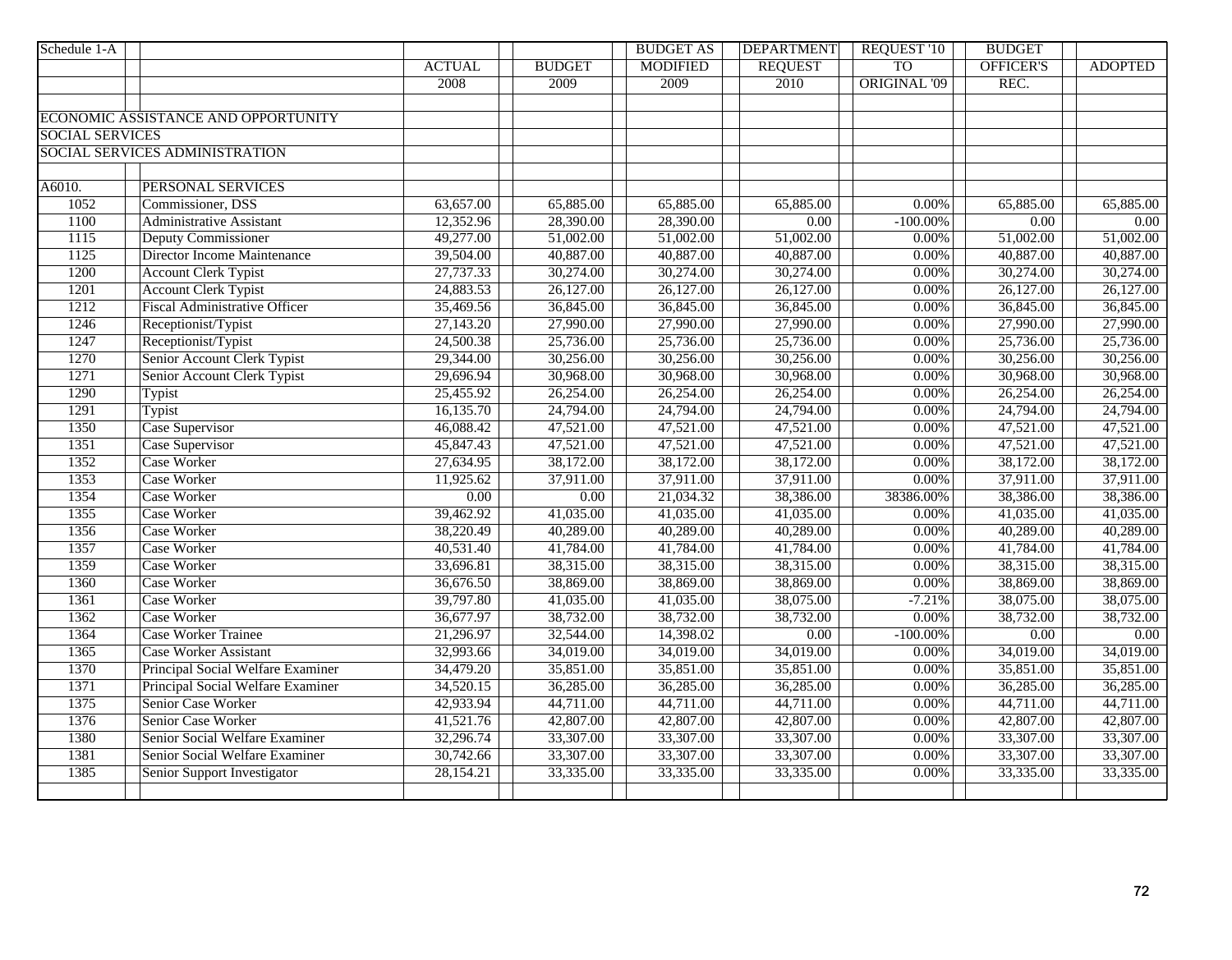| $\overline{ \colon}$    |                                              |                   |                           |                  |                   |                     |                   |                   |
|-------------------------|----------------------------------------------|-------------------|---------------------------|------------------|-------------------|---------------------|-------------------|-------------------|
| Schedule 1-A            |                                              |                   |                           | <b>BUDGET AS</b> | <b>DEPARTMENT</b> | REQUEST '10         | <b>BUDGET</b>     |                   |
|                         |                                              | <b>ACTUAL</b>     | <b>BUDGET</b>             | <b>MODIFIED</b>  | <b>REQUEST</b>    | T <sub>O</sub>      | OFFICER'S         | <b>ADOPTED</b>    |
|                         |                                              | 2008              | 2009                      | 2009             | 2010              | <b>ORIGINAL '09</b> | REC.              |                   |
|                         |                                              |                   |                           |                  |                   |                     |                   |                   |
| PERSONAL SERVICES CON'T |                                              |                   |                           |                  |                   |                     |                   |                   |
| 1390                    | Social Welfare Examiner                      | 30,609.45         | 31,717.00                 | 31,717.00        | 31,717.00         | 0.00%               | 31,717.00         | 31,717.00         |
| 1391                    | Social Welfare Examiner                      | 27,272.35         | 28,674.00                 | 28,674.00        | 28,674.00         | $0.00\%$            | 28,674.00         | 28,674.00         |
| 1392                    | Social Welfare Examiner                      | 30,040.92         | 31,272.00                 | 31,272.00        | 31,272.00         | $0.00\%$            | 31,272.00         | 31,272.00         |
| 1393                    | Social Welfare Examiner                      | 28,610.40         | 29,507.00                 | 29,507.00        | 29,507.00         | $0.00\%$            | 29,507.00         | 29,507.00         |
| 1394                    | Social Welfare Examiner                      | 27,973.12         | 29,489.00                 | 29,489.00        | 29,489.00         | $0.00\%$            | 29,489.00         | 29,489.00         |
| 1395                    | Social Welfare Examiner                      | 27,973.12         | 29,489.00                 | 29,489.00        | 29,489.00         | $0.00\%$            | 29,489.00         | 29,489.00         |
| 1396                    | Social Welfare Examiner                      | 28,550.90         | 29,507.00                 | 29,507.00        | 29,507.00         | $0.00\%$            | 29,507.00         | 29,507.00         |
| 1397                    | Social Welfare Examiner                      | 27,099.10         | 28,522.00                 | 28,522.00        | 27,058.00         | $-5.13%$            | 27,058.00         | 27,058.00         |
| 1398                    | Social Welfare Examiner                      | 26,972.05         | 28,410.00                 | 28,410.00        | 28,410.00         | 0.00%               | 28,410.00         | 28,410.00         |
| 1405                    | <b>Staff Development Coordinator</b>         | 32,148.80         | 46,126.00                 | 43,016.70        | 40,943.00         | $-11.24%$           | 40,943.00         | 40,943.00         |
| 1410                    | Support Investigator                         | 14,202.51         | 28,208.00                 | 28,208.00        | 28,208.00         | $0.00\%$            | 28,208.00         | 28,208.00         |
| 1411                    | <b>Support Investigator</b>                  | 27,582.38         | 29,050.00                 | 29,050.00        | 29,050.00         | $0.00\%$            | 29,050.00         | 29,050.00         |
| 1415                    | Welfare Management System Coordinator        | 10,113.57         | 28,848.00                 | 0.00             | $\overline{0.00}$ | $-100.00\%$         | $\overline{0.00}$ | $\overline{0.00}$ |
| 1416                    | <b>Information System Support Specialist</b> | $\overline{0.00}$ | 0.00                      | 28,848.00        | 28,848.00         | 28848.00%           | 28,848.00         | 28,848.00         |
| 1500                    | <b>Call Back CSEA</b>                        | 57.48             | 100.00                    | 100.00           | 100.00            | 0.00%               | 100.00            | 100.00            |
| 1502                    | <b>Holiday Overtime</b>                      | 104.74            | 100.00                    | 100.00           | 100.00            | $0.00\%$            | 100.00            | 100.00            |
| 1504                    | On Call                                      | 4,733.31          | 5,000.00                  | 5,000.00         | 5,200.00          | 4.00%               | 5,200.00          | 5,200.00          |
| 1505                    | Overtime                                     | 1,150.63          | 1,500.00                  | 1,500.00         | 700.00            | $-53.33%$           | 700.00            | 700.00            |
| 1506                    | Phone Work                                   | 7,586.00          | 7,500.00                  | 7,500.00         | 8,500.00          | 13.33%              | 8,500.00          | 8,500.00          |
| 1508                    | 35-40 Hours                                  | 15,632.94         | 15,000.00                 | 14,952.84        | 15,000.00         | $0.00\%$            | 15,000.00         | 15,000.00         |
| 1509                    | <b>Comp Time Buyout CSEA</b>                 | 206.73            | 500.00                    | 547.16           | 500.00            | $0.00\%$            | 500.00            | 500.00            |
| 1645                    | Social Services Attorney                     | 52,590.00         | 54,431.00                 | 54,431.00        | 54,431.00         | $0.00\%$            | 54,431.00         | 54,431.00         |
| 1656                    | Typist (PT)                                  | 3,082.10          | $\overline{0.00}$         | 0.00             | 0.00              | $0.00\%$            | 0.00              | $\overline{0.00}$ |
|                         |                                              |                   |                           |                  |                   |                     |                   |                   |
|                         | Total                                        | 1,524,949.72      | $\overline{1,705,708.00}$ | 1,705,487.04     | 1,673,953.00      | $-1.86%$            | 1,673,953.00      | 1,673,953.00      |
|                         |                                              |                   |                           |                  |                   |                     |                   |                   |
| A6010.                  | <b>EQUIPMENT</b>                             |                   |                           |                  |                   |                     |                   |                   |
| $\overline{2115}$       | <b>Computer Hardware</b>                     | 3,969.24          | 26,050.00                 | 16,157.00        | 3,500.00          | $-86.56%$           | 0.00              | 0.00              |
|                         |                                              |                   |                           |                  |                   |                     |                   |                   |
|                         | Total                                        | 3,969.24          | 26,050.00                 | 16,157.00        | 3,500.00          | $-86.56%$           | 0.00              | 0.00              |
|                         |                                              |                   |                           |                  |                   |                     |                   |                   |
| A6010.                  | <b>CONTRACTUAL EXPENSES</b>                  |                   |                           |                  |                   |                     |                   |                   |
| 4004                    | <b>Attorney Fees</b>                         | 6,900.25          | 8,000.00                  | 8,000.00         | 7,500.00          | $-6.25%$            | 7,500.00          | 7,500.00          |
| 4005                    | <b>Audit Fees</b>                            | 6,440.00          | 6,480.00                  | 6,480.00         | 6,730.00          | 3.86%               | 6,730.00          | 6,730.00          |
| 4015                    | <b>Cost Allocation</b>                       | 3,393.00          | 3,393.00                  | 3,393.00         | 3,393.00          | $0.00\%$            | 3,393.00          | 3,393.00          |
| 4021                    | <b>FLACRA</b>                                | 480.00            | 500.00                    | 500.00           | 400.00            | $-20.00\%$          | 400.00            | 400.00            |
|                         |                                              |                   |                           |                  |                   |                     |                   |                   |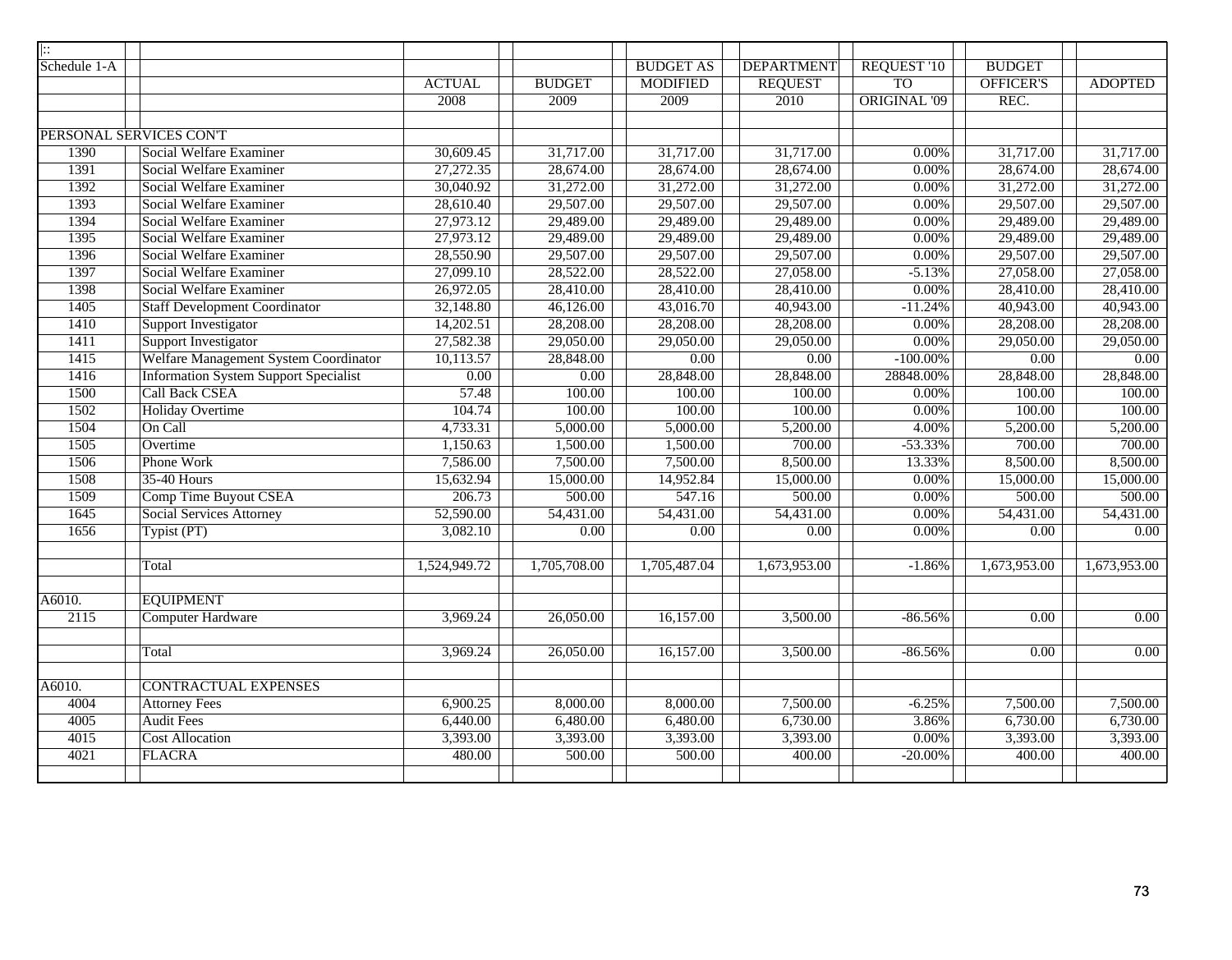| Schedule 1-A<br><b>BUDGET AS</b><br><b>DEPARTMENT</b><br>REQUEST '10<br><b>BUDGET</b><br><b>TO</b><br><b>MODIFIED</b><br><b>REQUEST</b><br><b>OFFICER'S</b><br><b>ACTUAL</b><br><b>BUDGET</b><br>2008<br>2009<br>2009<br>2010<br><b>ORIGINAL '09</b><br>REC.<br>CONTRACTUAL EXPENSES CON'T<br>4025<br><b>Legal Assistance to SCU Clients</b><br>1,200.00<br>1,500.00<br>2,000.00<br>33.33%<br>1,500.00<br>2,000.00<br>4027<br>Misc. Contractual Expenses<br>5,000.00<br>3,500.00<br>2,000.00<br>4,676.25<br>$-60.00\%$<br>2,000.00 | <b>ADOPTED</b><br>2,000.00<br>2,000.00<br>5,000.00<br>44,991.00<br>4,000.00<br>61,000.00<br>15,000.00<br>750.00 |
|------------------------------------------------------------------------------------------------------------------------------------------------------------------------------------------------------------------------------------------------------------------------------------------------------------------------------------------------------------------------------------------------------------------------------------------------------------------------------------------------------------------------------------|-----------------------------------------------------------------------------------------------------------------|
|                                                                                                                                                                                                                                                                                                                                                                                                                                                                                                                                    |                                                                                                                 |
|                                                                                                                                                                                                                                                                                                                                                                                                                                                                                                                                    |                                                                                                                 |
|                                                                                                                                                                                                                                                                                                                                                                                                                                                                                                                                    |                                                                                                                 |
|                                                                                                                                                                                                                                                                                                                                                                                                                                                                                                                                    |                                                                                                                 |
|                                                                                                                                                                                                                                                                                                                                                                                                                                                                                                                                    |                                                                                                                 |
|                                                                                                                                                                                                                                                                                                                                                                                                                                                                                                                                    |                                                                                                                 |
|                                                                                                                                                                                                                                                                                                                                                                                                                                                                                                                                    |                                                                                                                 |
| 4041<br>Secretarial: DSS Attorney<br>5,000.04<br>5,000.00<br>5,000.00<br>5,000.00<br>$0.00\%$<br>5,000.00                                                                                                                                                                                                                                                                                                                                                                                                                          |                                                                                                                 |
| <b>Workforce Development Contract</b><br>4048<br>42,743.35<br>59,991.00<br>44,991.00<br>$-25.00\%$<br>44,991.00<br>44,991.00                                                                                                                                                                                                                                                                                                                                                                                                       |                                                                                                                 |
| 4052<br>2,700.00<br>4,000.00<br><b>Blood Tests</b><br>3,800.00<br>3,800.00<br>4,000.00<br>5.26%                                                                                                                                                                                                                                                                                                                                                                                                                                    |                                                                                                                 |
| Office for Aging<br>4065<br>63,882.31<br>61,000.00<br>61,000.00<br>61,000.00<br>$0.00\%$<br>61,000.00                                                                                                                                                                                                                                                                                                                                                                                                                              |                                                                                                                 |
| FFFS/WD Salary<br>4069<br>15,000.00<br>15,000.00<br>0.00<br>0.00<br>15000.00%<br>15,000.00                                                                                                                                                                                                                                                                                                                                                                                                                                         |                                                                                                                 |
| 4152<br>Conferences<br>0.00<br>1,200.00<br>1,200.00<br>750.00<br>$-37.50%$<br>750.00                                                                                                                                                                                                                                                                                                                                                                                                                                               |                                                                                                                 |
| 4156<br>0.00<br>250.00<br>250.00<br>100.00<br>100.00<br>$-60.00\%$<br>Training                                                                                                                                                                                                                                                                                                                                                                                                                                                     | 100.00                                                                                                          |
| 4204<br><b>Yates Cooperative Extension</b><br>50,000.00<br>50,000.00<br>55,000.00<br>10.00%<br>55,000.00<br>49,596.22                                                                                                                                                                                                                                                                                                                                                                                                              | 55,000.00                                                                                                       |
| 4299<br><b>Special Employment Projects</b><br>50,000.00<br>60,000.00<br>20.00%<br>44,372.15<br>50,000.00<br>60,000.00                                                                                                                                                                                                                                                                                                                                                                                                              | 60,000.00                                                                                                       |
| <b>Independent Living Skills</b><br>4300<br>4,500.00<br>18,000.00<br>0.00<br>18,000.00<br>$\overline{0.00}$<br>$-100.00\%$                                                                                                                                                                                                                                                                                                                                                                                                         | 0.00                                                                                                            |
| DSS - CNS/AFIS Chargeback<br>18,750.00<br>22,000.00<br>30,000.00<br>4301<br>33,216.00<br>36.36%<br>30,000.00                                                                                                                                                                                                                                                                                                                                                                                                                       | 30,000.00                                                                                                       |
| <b>DSS</b> - HEAP Administration<br>4309<br>92,164.78<br>57,000.00<br>59,829.00<br>78,000.00<br>36.84%<br>78,000.00                                                                                                                                                                                                                                                                                                                                                                                                                | 78,000.00                                                                                                       |
| 4313<br><b>DSS-Non-Resident Domestic</b><br>5,000.00<br>5,500.00<br>5,500.00<br>5,000.00<br>$-9.09%$<br>5,000.00                                                                                                                                                                                                                                                                                                                                                                                                                   | 5,000.00                                                                                                        |
| 4317<br><b>DSS Nutrition Assistance (Food Sense)</b><br>40,000.00<br>30,000.00<br>40,000.00<br>60,000.00<br>50.00%<br>60,000.00                                                                                                                                                                                                                                                                                                                                                                                                    | 60,000.00                                                                                                       |
| 4321<br>Safe Harbors of FL<br>28,767.48<br>50,000.00<br>50,000.00<br>50,000.00<br>$0.00\%$<br>50,000.00                                                                                                                                                                                                                                                                                                                                                                                                                            | 50,000.00                                                                                                       |
| 4322<br><b>Client Expenses</b><br>182.96<br>250.00<br>250.00<br>$-20.00\%$<br>200.00<br>200.00                                                                                                                                                                                                                                                                                                                                                                                                                                     | 200.00                                                                                                          |
| <b>DSS Case Management (TANF Sanc.)</b><br>4325<br>3,510.34<br>0.00<br>0.00<br>0.00%<br>0.00<br>0.00                                                                                                                                                                                                                                                                                                                                                                                                                               | 0.00                                                                                                            |
| 4328<br>Kinship<br>45,000.00<br>97,076.00<br>97,076.00<br>73,292.00<br>73,292.00<br>$-24.50%$                                                                                                                                                                                                                                                                                                                                                                                                                                      | 73,292.00                                                                                                       |
| <b>Yates Public Health</b><br>4329<br>18,794.32<br>$-4.26%$<br>18,000.00<br>18,800.00<br>18,800.00<br>18,000.00                                                                                                                                                                                                                                                                                                                                                                                                                    | 18,000.00                                                                                                       |
| 1,250.00<br>10,000.00<br>10,000.00<br>5,000.00<br>5,000.00<br>4332<br><b>DSS DV</b> (Non-residential Projects)<br>$-50.00\%$                                                                                                                                                                                                                                                                                                                                                                                                       | 5,000.00                                                                                                        |
| 4335<br>Building Independence Long-Term<br>5,656.14<br>10,000.00<br>10,000.00<br>10,000.00<br>0.00%<br>10,000.00                                                                                                                                                                                                                                                                                                                                                                                                                   | 10,000.00                                                                                                       |
| 4336<br><b>Safety Net Assistance</b><br>7,277.57<br>0.00<br>0.00<br>0.00<br>0.00%<br>0.00                                                                                                                                                                                                                                                                                                                                                                                                                                          | 0.00                                                                                                            |
| 4337<br><b>Work Enrichment</b><br>37,568.40<br>41,500.00<br>41,500.00<br>8.43%<br>45,000.00<br>45,000.00                                                                                                                                                                                                                                                                                                                                                                                                                           | 45,000.00                                                                                                       |
| 4339<br>1,000.00<br>$-100.00\%$<br><b>Family Group Conferences</b><br>1,110.00<br>1,000.00<br>0.00<br>0.00                                                                                                                                                                                                                                                                                                                                                                                                                         | 0.00                                                                                                            |
| 4340<br><b>Rural Nutrition Education</b><br>1,209.09<br>2,000.00<br>2,000.00<br>2,000.00<br>$0.00\%$<br>2,000.00                                                                                                                                                                                                                                                                                                                                                                                                                   | 2,000.00                                                                                                        |
| 4344<br>56,424.00<br><b>Probation Contract</b><br>50,786.24<br>56,424.00<br>56,424.00<br>$0.00\%$<br>56,424.00                                                                                                                                                                                                                                                                                                                                                                                                                     | 56,424.00                                                                                                       |
| 4380<br><b>DSS - FS Bonus</b><br>25,000.00<br>42,000.00<br>42,000.00<br>42,000.00<br>$0.00\%$<br>42,000.00                                                                                                                                                                                                                                                                                                                                                                                                                         | 42,000.00                                                                                                       |
| <b>Summer Youth Employment Program</b><br>4381<br>44,544.26<br>0.00<br>48,367.00<br>48,367.00<br>48367.00%<br>48,367.00                                                                                                                                                                                                                                                                                                                                                                                                            | 48,367.00                                                                                                       |
| ProAction - CST<br>4382<br>0.00<br>25,141.00<br>26,058.00<br>26,058.00<br>0.00<br>26058.00%                                                                                                                                                                                                                                                                                                                                                                                                                                        | 26,058.00                                                                                                       |
| Equipment Maintenance/Repair<br>4408<br>0.00<br>150.00<br>150.00<br>150.00<br>$0.00\%$<br>150.00                                                                                                                                                                                                                                                                                                                                                                                                                                   | 150.00                                                                                                          |
| Transportation - Wheels To Work<br>50,000.00<br>4431<br>0.00<br>50,000.00<br>0.00<br>$-100.00\%$<br>0.00                                                                                                                                                                                                                                                                                                                                                                                                                           | 0.00                                                                                                            |
| <b>Work Experience Wages</b><br>4432<br>0.00<br>20,000.00<br>0.00<br>0.00<br>20,000.00<br>$-100.00\%$                                                                                                                                                                                                                                                                                                                                                                                                                              | 0.00                                                                                                            |
| 4457<br><b>Computer Supplies</b><br>48.94<br>250.00<br>1,412.45<br>7,000.00<br>2700.00%<br>6,250.00                                                                                                                                                                                                                                                                                                                                                                                                                                | 6,250.00                                                                                                        |
|                                                                                                                                                                                                                                                                                                                                                                                                                                                                                                                                    |                                                                                                                 |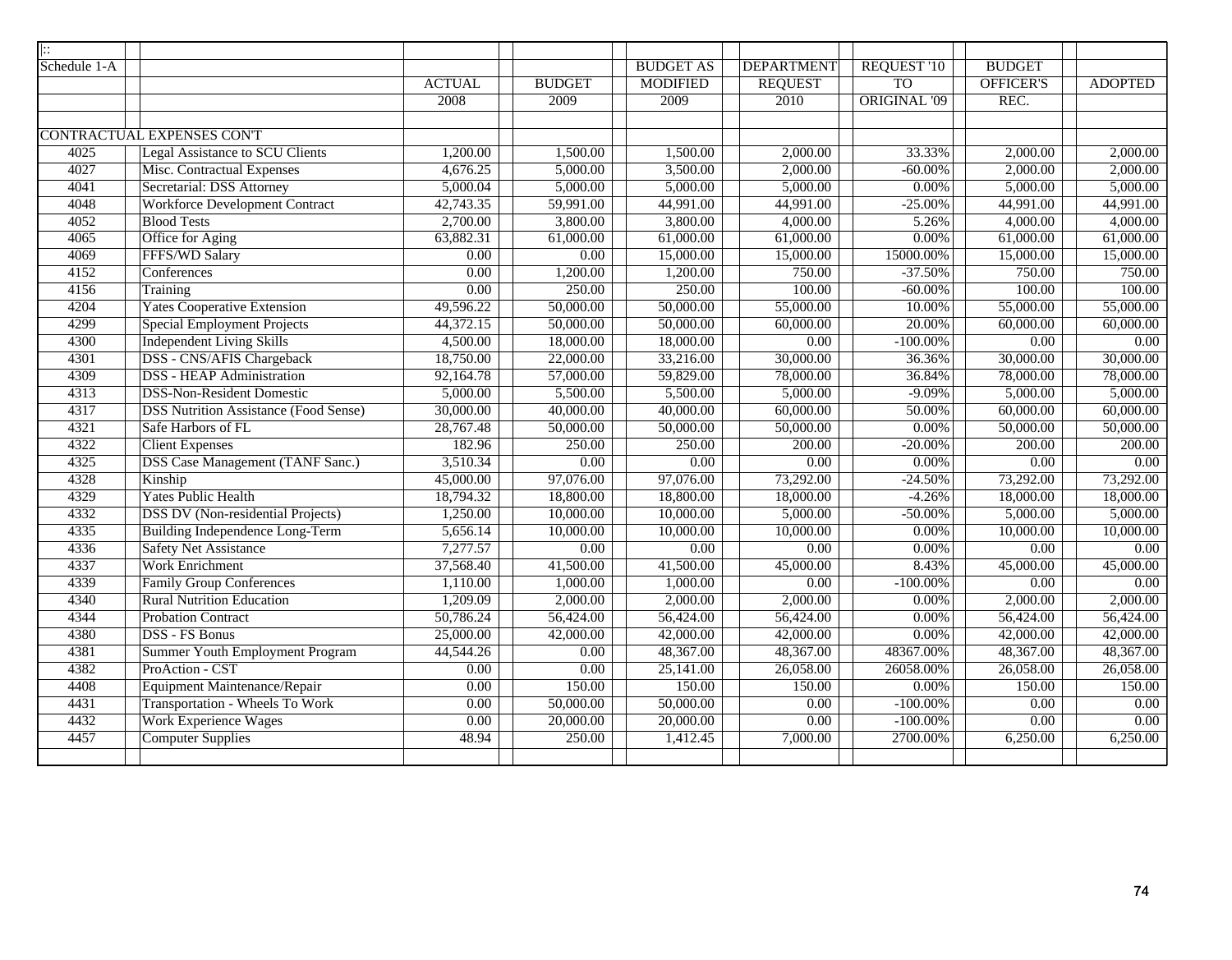| $\vert \vdots$ |                                             |               |               |                  |                       |                     |                         |                |
|----------------|---------------------------------------------|---------------|---------------|------------------|-----------------------|---------------------|-------------------------|----------------|
| Schedule 1-A   |                                             |               |               | <b>BUDGET AS</b> | <b>DEPARTMENT</b>     | <b>REQUEST '10</b>  | <b>BUDGET</b>           |                |
|                |                                             | <b>ACTUAL</b> | <b>BUDGET</b> | <b>MODIFIED</b>  | <b>REQUEST</b>        | <b>TO</b>           | <b>OFFICER'S</b>        | <b>ADOPTED</b> |
|                |                                             | 2008          | 2009          | 2009             | 2010                  | <b>ORIGINAL '09</b> | REC.                    |                |
|                | <b>CONTRACTUAL EXPENSES CONT</b>            |               |               |                  |                       |                     |                         |                |
| 4470           | <b>Office Supplies</b>                      | 9,890.49      | 10,000.00     | 8,337.55         | $\overline{4,000.00}$ | $-60.00\%$          | 4,000.00                | 4,000.00       |
| 4507           | Copier Charge                               | 10,747.00     | 11,000.00     | 11,000.00        | 9,500.00              | $-13.64%$           | 9,500.00                | 9,500.00       |
| 4515           | Postage                                     | 9,976.10      | 11,000.00     | 11,000.00        | 11,000.00             | $0.00\%$            | 11,000.00               | 11,000.00      |
| 4516           | Printing                                    | 1,319.00      | 1,000.00      | 1,000.00         | 1,000.00              | $0.00\%$            | 1,000.00                | 1,000.00       |
| 4522           | <b>Shipments</b>                            | 31.28         | 100.00        | 100.00           | 100.00                | $0.00\%$            | 100.00                  | 100.00         |
| 4571           | <b>Computer Software</b>                    | 0.00          | 200.00        | 200.00           | 200.00                | $0.00\%$            | 200.00                  | 200.00         |
| 4653           | Gasoline                                    | 1,533.79      | 2,000.00      | 2,000.00         | 1,000.00              | $-50.00\%$          | 1,000.00                | 1,000.00       |
| 4654           | Mileage                                     | 13,151.60     | 13,000.00     | 13,000.00        | 13,000.00             | $0.00\%$            | 13,000.00               | 13,000.00      |
| 4660           | <b>Travel Expenses</b>                      | 1,447.63      | 1,500.00      | 3,000.00         | 1,500.00              | $0.00\%$            | 1,500.00                | 1,500.00       |
| 4676           | <b>Utilities: Cellular Services</b>         | 750.78        | 1,600.00      | 1,600.00         | 2,100.00              | 31.25%              | 2,100.00                | 2,100.00       |
| 4682           | Utilities: Telephone/Fax                    | 11,807.02     | 12,000.00     | 12,000.00        | 12,000.00             | $0.00\%$            | 12,000.00               | 12,000.00      |
| 4721           | <b>Fraud Activities Contract</b>            | 50,849.00     | 57,528.00     | 57,528.00        | 60,401.00             | 4.99%               | 60,401.00               | 60,401.00      |
| 4726           | <b>Medical Transportation</b>               | 5,843.28      | 5,000.00      | 5,000.00         | 4,500.00              | $-10.00\%$          | 4,500.00                | 4,500.00       |
| 4898           | <b>Digital Imaging</b>                      | 2,500.00      | 5,000.00      | 5,000.00         | 2,500.00              | $-50.00\%$          | 2,500.00                | 2,500.00       |
| 4907           | Dues                                        | 1,235.00      | 1,400.00      | 1,400.00         | 1,300.00              | $-7.14%$            | 1,300.00                | 1,300.00       |
| 4916           | Publications                                | 744.44        | 500.00        | 1,000.00         | 1,200.00              | 140.00%             | 1,200.00                | 1,200.00       |
| 4973           | <b>Leases: Post Office Box</b>              | 106.00        | 115.00        | 115.00           | 110.00                | $-4.35%$            | 110.00                  | 110.00         |
|                |                                             |               |               |                  |                       |                     |                         |                |
|                | Total                                       | 774,436.50    | 931,007.00    | 1,018,560.00     | 949,766.00            | 2.01%               | $\overline{949,0}16.00$ | 949,016.00     |
|                |                                             |               |               |                  |                       |                     |                         |                |
| A6010.         | <b>EMPLOYEE BENEFITS</b>                    |               |               |                  |                       |                     |                         |                |
| 8100           | FICA/Medicare                               | 111,683.70    | 130,487.00    | 130,707.96       | 128,058.00            | $-1.86%$            | 128,058.00              | 128,058.00     |
| 8303           | <b>Medical Insurance CSEA</b>               | 218,000.97    | 297,030.00    | 297,030.00       | 341,585.00            | 15.00%              | 362,289.00              | 362,289.00     |
| 8305           | Medical Insurance Non-Union                 | 35,902.93     | 46,342.00     | 46,342.00        | 53,294.00             | 15.00%              | 36,816.00               | 36,816.00      |
|                |                                             |               |               |                  |                       |                     |                         |                |
|                | Total                                       | 365,587.60    | 473,859.00    | 474,079.96       | 522,937.00            | 10.36%              | 527,163.00              | 527,163.00     |
|                |                                             |               |               |                  |                       |                     |                         |                |
| A6010.0        | <b>TOTAL</b>                                | 2,668,943.06  | 3,136,624.00  | 3,214,284.00     | 3,150,156.00          | 0.43%               | 3,150,132.00            | 3,150,132.00   |
|                |                                             |               |               |                  |                       |                     |                         |                |
| <b>REVENUE</b> |                                             |               |               |                  |                       |                     |                         |                |
| A1810          | <b>Repayment Administration</b>             | 1,978.83      | 4,670.00      | 4,670.00         | 1,540.00              | $-67.02\%$          | 1,540.00                | 1,540.00       |
| A1811          | <b>DSS</b> Incentives                       | 14,343.22     | 25,000.00     | 25,000.00        | 9,295.00              | $-62.82%$           | 9,295.00                | 9,295.00       |
| A3610          | Social Services Administration              | 689,828.00    | 852,017.00    | 852,017.00       | 768,660.00            | $-9.78%$            | 768,660.00              | 768,660.00     |
| A3611          | Point of Entry Planning                     | 57,860.40     | 61,000.00     | 61,000.00        | 61,000.00             | $0.00\%$            | 61,000.00               | 61,000.00      |
| A3616          | <b>Local Administration Fund</b>            | 220,754.00    | 209,762.00    | 209,762.00       | 0.00                  | $-100.00\%$         | $0.00\,$                | $0.00\,$       |
| A4610          | Social Services Administration              | 1,172,781.00  | 1,212,506.00  | ,286,014.00      | 1,329,984.00          | 9.69%               | 1,329,984.00            | 1,329,984.00   |
| A4615          | <b>Flexible Funding for Family Services</b> | 461,657.00    | 342,000.00    | 342,000.00       | 597,798.00            | 74.79%              | 597,798.00              | 597,798.00     |
|                |                                             |               |               |                  |                       |                     |                         |                |
|                | <b>Total Revenue</b>                        | 2,619,202.45  | 2,706,955.00  | 2,780,463.00     | 2,768,277.00          | 2.27%               | 2,768,277.00            | 2,768,277.00   |
|                |                                             |               |               |                  |                       |                     |                         |                |
|                | <b>Total Net County Costs</b>               | 49,740.61     | 429,669.00    | 433,821.00       | 381,879.00            | $-11.12%$           | 381,855.00              | 381,855.00     |
|                |                                             |               |               |                  |                       |                     |                         |                |
|                | Percent Revenue                             | 98.14%        | 86.30%        | 86.50%           | 87.88%                | 1.83%               | 87.88%                  | 87.88%         |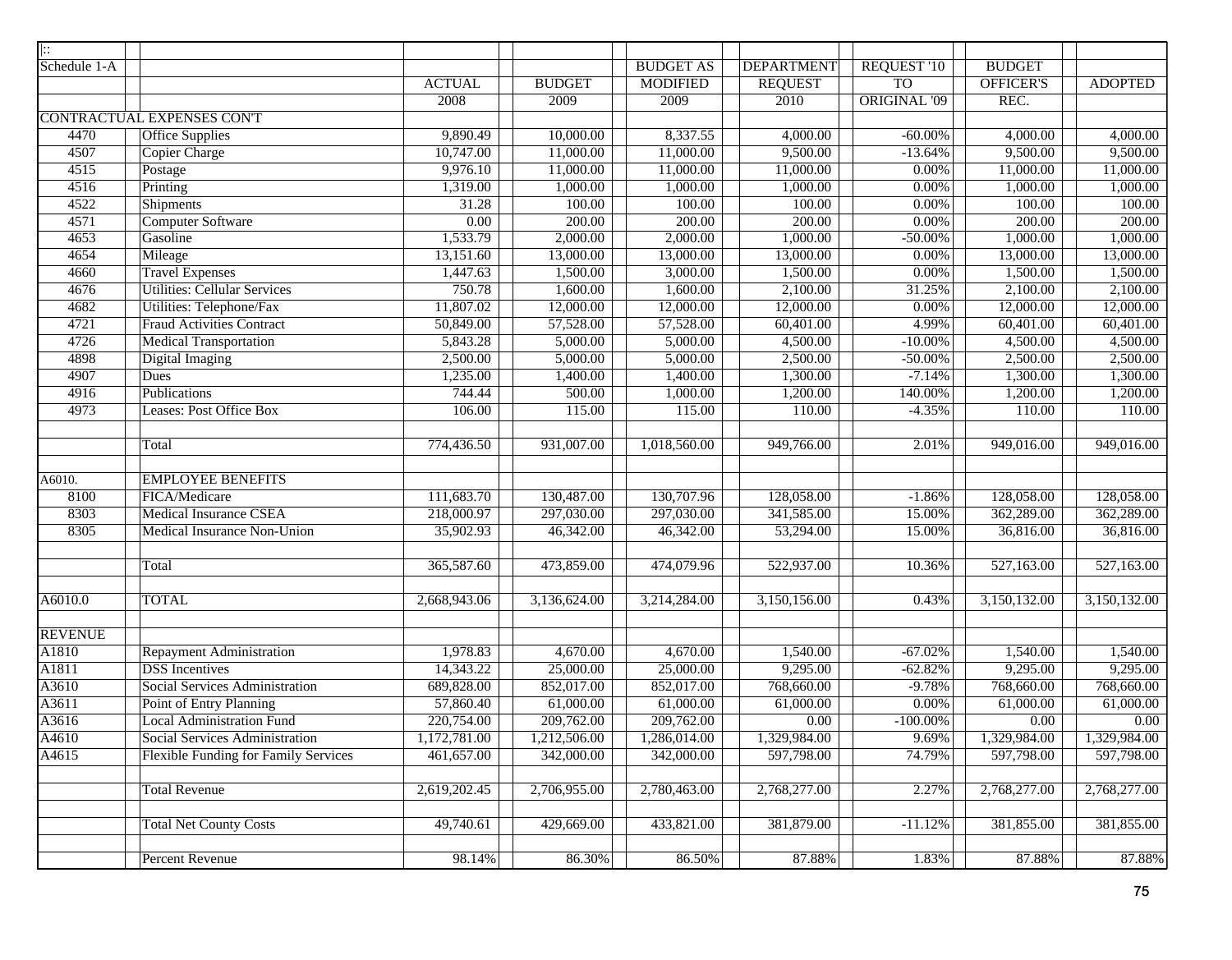| ::             |                                             |               |                        |                  |                   |                     |                   |                |
|----------------|---------------------------------------------|---------------|------------------------|------------------|-------------------|---------------------|-------------------|----------------|
| Schedule 1-A   |                                             |               |                        | <b>BUDGET AS</b> | <b>DEPARTMENT</b> | REQUEST '10         | <b>BUDGET</b>     |                |
|                |                                             | <b>ACTUAL</b> | <b>BUDGET</b>          | <b>MODIFIED</b>  | <b>REQUEST</b>    | T <sub>O</sub>      | <b>OFFICER'S</b>  | <b>ADOPTED</b> |
|                |                                             | 2008          | 2009                   | 2009             | 2010              | <b>ORIGINAL '09</b> | REC.              |                |
|                |                                             |               |                        |                  |                   |                     |                   |                |
| A6055.4303     | <b>DSS - DAY CARE</b>                       | 502,775.52    | 621,839.00             | 621,839.00       | 500,000.00        | $-19.59%$           | 500,000.00        | 500,000.00     |
|                | <b>TOTAL</b>                                | 502,775.52    | 621,839.00             | 621,839.00       | 500,000.00        | $-19.59%$           | 500,000.00        | 500,000.00     |
| <b>REVENUE</b> |                                             |               |                        |                  |                   |                     |                   |                |
| A1855          | Repayment of Day Care                       | 4,796.23      | 2,486.00               | 2,486.00         | 1,706.00          | $-31.38%$           | 1,706.00          | 1,706.00       |
| A3655          | Day Care                                    | 13,439.00     | 20,495.00              | 20,495.00        | 7,500.00          | $-63.41%$           | 7,500.00          | 7,500.00       |
| A4615          | <b>Flexible Funding for Family Services</b> | 0.00          | 0.00                   | 0.00             | 0.00              | $0.00\%$            | 0.00              | 0.00           |
| A4655          | Federal Aid - Day Care                      | 542,051.00    | 587,958.00             | 587,958.00       | 490,000.00        | $-16.66%$           | 490,000.00        | 490,000.00     |
|                | <b>Total Revenue</b>                        | 560,286.23    | 610,939.00             | 610,939.00       | 499,206.00        | $-18.29%$           | 499,206.00        | 499,206.00     |
|                | <b>Total Net County Cost</b>                | (57,510.71)   | $\overline{10,900.00}$ | 10,900.00        | 794.00            | $-92.72%$           | 794.00            | 794.00         |
|                | Percent Revenue                             | 111.44%       | 98.25%                 | 98.25%           | 99.84%            | 1.62%               | 99.84%            | 99.84%         |
|                | <b>SERVICES FOR RECIPIENTS</b>              |               |                        |                  |                   |                     |                   |                |
| A6070.         | <b>CONTRACTUAL EXPENSES</b>                 |               |                        |                  |                   |                     |                   |                |
| 4302           | <b>DSS</b> - Counseling Contract            | 21,696.10     | 27,000.00              | 27,000.00        | 27,000.00         | $0.00\%$            | 27,000.00         | 27,000.00      |
| 4303           | DSS - Day Care                              | 5,346.75      | 1,000.00               | 4,038.24         | 5,500.00          | 450.00%             | 5,500.00          | 5,500.00       |
| 4304           | <b>DSS</b> - Family Aid Contract            | 98,160.00     | 75,000.00              | 75,000.00        | 75,000.00         | $0.00\%$            | 75,000.00         | 75,000.00      |
| 4318           | <b>DSS</b> - Validation Contracts           | 0.00          | 5,000.00               | 3,961.76         | 3,000.00          | $-40.00\%$          | 3,000.00          | 3,000.00       |
| A6070.0        | <b>TOTAL</b>                                | 125,202.85    | 108,000.00             | 110,000.00       | 110,500.00        | 2.31%               | 110,500.00        | 110,500.00     |
| <b>REVENUE</b> |                                             |               |                        |                  |                   |                     |                   |                |
| A4670          | <b>Services for Recipients</b>              | 83,667.00     | 86,400.00              | 86,400.00        | 110,500.00        | 27.89%              | 110,500.00        | 110,500.00     |
|                | <b>Total Revenue</b>                        | 83,667.00     | 86,400.00              | 86,400.00        | 110,500.00        | 27.89%              | 110,500.00        | 110,500.00     |
|                | <b>Total Net County Cost</b>                | 41,535.85     | 21,600.00              | 23,600.00        | 0.00              | $-100.00\%$         | $\overline{0.00}$ | 0.00           |
|                | <b>Percent Revenue</b>                      | 66.83%        | 80.00%                 | 78.55%           | 100.00%           | 25.00%              | 100.00%           | 100.00%        |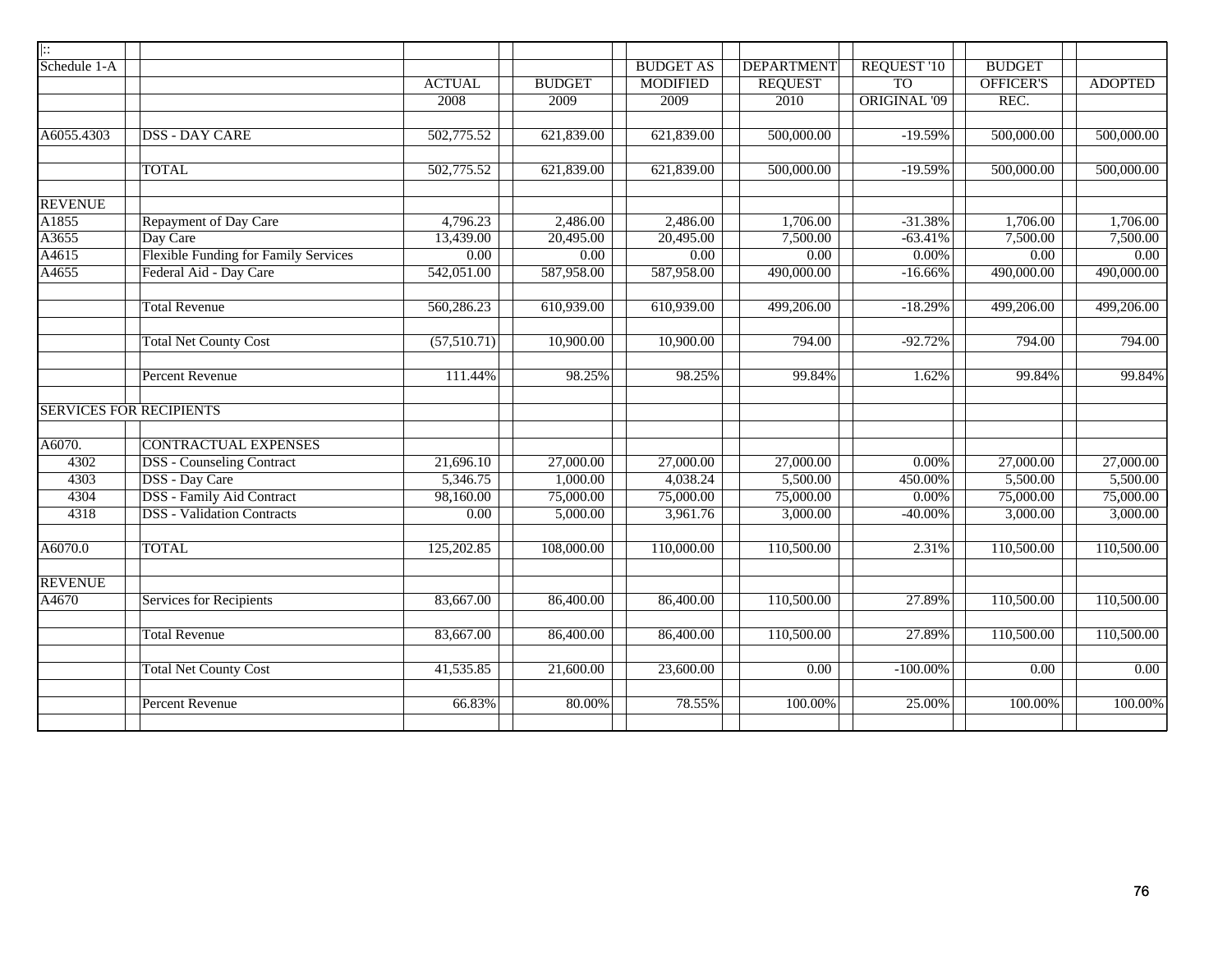| Schedule 1-A |                                       |               |               | <b>BUDGET AS</b> | <b>DEPARTMENT</b> | REQUEST '10         | <b>BUDGET</b>    |                |
|--------------|---------------------------------------|---------------|---------------|------------------|-------------------|---------------------|------------------|----------------|
|              |                                       | <b>ACTUAL</b> | <b>BUDGET</b> | <b>MODIFIED</b>  | <b>REQUEST</b>    | <b>TO</b>           | <b>OFFICER'S</b> | <b>ADOPTED</b> |
|              |                                       | 2008          | 2009          | 2009             | 2010              | <b>ORIGINAL '09</b> | REC.             |                |
|              | <b>SOCIAL SERVICES PROGRAMS</b>       |               |               |                  |                   |                     |                  |                |
| A6101.4311   | <b>DSS</b> - Medical Assistance       | 177,347.21    | 160,000.00    | 160,000.00       | 350,000.00        | 118.75%             | 350,000.00       | 350,000.00     |
| A6102.4312   | <b>DSS</b> - Medical Assistance MMIS  | 3,916,834.00  | 3,966,792.00  | 3,966,792.00     | 4,063,153.00      | 2.43%               | 4,063,153.00     | 4,063,153.00   |
| A6109.4305   | <b>DSS</b> - Family Assistance        | 810,355.56    | 850,000.00    | 850,000.00       | 750,000.00        | $-11.76%$           | 750,000.00       | 750,000.00     |
| A6119.4307   | DSS - Foster (Child Care)             | 495,411.60    | 450,000.00    | 448,000.00       | 475,000.00        | 5.56%               | 475,000.00       | 475,000.00     |
| A6123.4310   | DSS - Juvenile Delinquent Care        | 273,801.52    | 300,000.00    | 283,933.86       | 100,000.00        | $-66.67\%$          | 100,000.00       | 100,000.00     |
| A6129.4316   | <b>DSS</b> - State Training Schools   | 1,270.52      | 20,000.00     | 36,066.14        | 80,000.00         | 300.00%             | 80,000.00        | 80,000.00      |
| A6140.4314   | DSS - Safety Net                      | 266,533.32    | 290,000.00    | 290,000.00       | 315,000.00        | 8.62%               | 315,000.00       | 315,000.00     |
| A6141.4308   | DSS - Home Energy Assist Progm (HEAP) | 13,390.81     | 25,000.00     | 25,000.00        | 5,000.00          | $-80.00\%$          | 5,000.00         | 5,000.00       |
| A6142.4319   | DSS - Emergency Aid for Adults        | 2,669.85      | 6,000.00      | 6,000.00         | 4,000.00          | $-33.33%$           | 4,000.00         | 4,000.00       |
| A6199.0      | <b>TOTAL</b>                          | 5,957,614.39  | 6,067,792.00  | 6,065,792.00     | 6,142,153.00      | 1.23%               | 6,142,153.00     | 6,142,153.00   |
|              |                                       |               |               |                  |                   |                     |                  |                |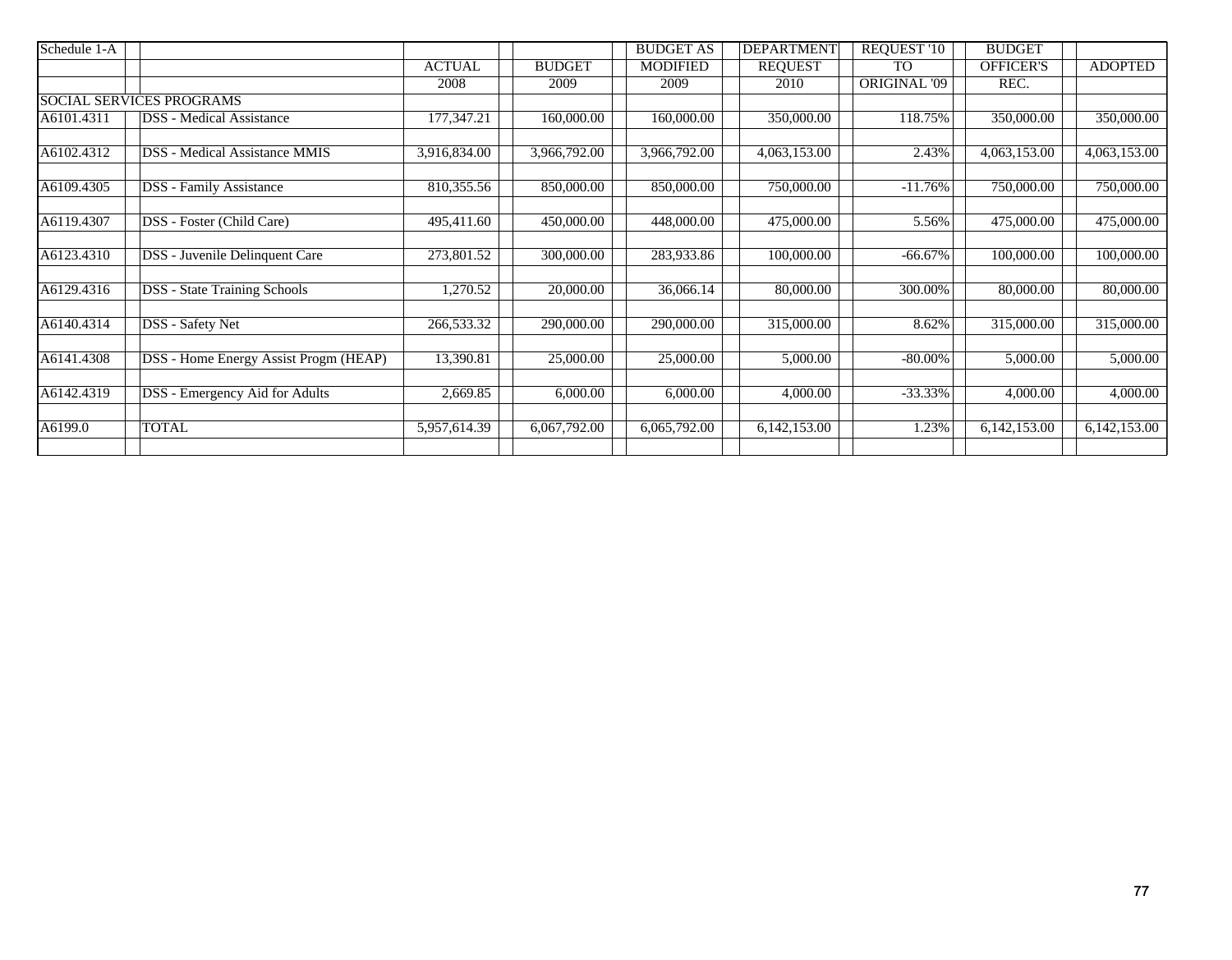| Schedule 1-A   |                                             |               |                         | <b>BUDGET AS</b> | <b>DEPARTMENT</b> | <b>REQUEST '10</b>  | <b>BUDGET</b> |                |
|----------------|---------------------------------------------|---------------|-------------------------|------------------|-------------------|---------------------|---------------|----------------|
|                |                                             | <b>ACTUAL</b> | <b>BUDGET</b>           | <b>MODIFIED</b>  | <b>REQUEST</b>    | <b>TO</b>           | OFFICER'S     | <b>ADOPTED</b> |
|                |                                             | 2008          | 2009                    | 2009             | 2010              | <b>ORIGINAL '09</b> | REC.          |                |
| <b>REVENUE</b> |                                             |               |                         |                  |                   |                     |               |                |
| A1801          | Repayment of Medical Assistance             | 184,053.46    | 168,800.00              | 168,800.00       | 179,322.00        | 6.23%               | 179,322.00    | 179,322.00     |
| A1809          | <b>Repayment of Family Assistance</b>       | 75,037.92     | 73,950.00               | 73,950.00        | 43,149.00         | $-41.65%$           | 43,149.00     | 43,149.00      |
| A1819          | Repayment of Child Care (Foster)            | 18,389.30     | 26,145.00               | 26,145.00        | 32,575.00         | 24.59%              | 32,575.00     | 32,575.00      |
| A1823          | Repayment of Juvenile Delinquent Care       | 9,796.57      | 6,000.00                | 6,000.00         | 8,064.00          | 34.40%              | 8,064.00      | 8,064.00       |
| A1840          | Repayment of Safety Net Assistance          | 57,017.09     | 52,200.00               | 52,200.00        | 27,962.00         | $-46.43%$           | 27,962.00     | 27,962.00      |
| A1841          | Repayment of HEAP                           | 26,564.53     | 0.00                    | 0.00             | 0.00              | $0.00\%$            | 0.00          | 0.00           |
| A3601          | <b>Medical Assistance</b>                   | (2,532.00)    | $\overline{36}$ ,480.00 | 36,480.00        | 175,000.00        | 379.71%             | 175,000.00    | 175,000.00     |
| A3609          | <b>Family Assistance</b>                    | 74,107.00     | 82,126.00               | 82,126.00        | 122,790.00        | 49.51%              | 122,790.00    | 122,790.00     |
| A3619          | Child Care (Foster)                         | 198,855.00    | 203,533.00              | 203,533.00       | 356,280.00        | 75.05%              | 356,280.00    | 356,280.00     |
| A3623          | Juvenile Delinquent                         | 66,366.66     | 38,220.00               | 38,220.00        | 100,000.00        | 161.64%             | 100,000.00    | 100,000.00     |
| A3640          | Safety Net                                  | 95,983.00     | 102,254.00              | 102,254.00       | 153,278.00        | 49.90%              | 153,278.00    | 153,278.00     |
| A3642          | <b>Emergency Aid for Adults</b>             | 1,335.00      | 3,000.00                | 3,000.00         | 2,000.00          | $-33.33%$           | 2,000.00      | 2,000.00       |
| A4601          | <b>Medical Assistance</b>                   | 1,847.00      | 36,480.00               | 36,480.00        | 175,000.00        | 379.71%             | 175,000.00    | 175,000.00     |
| A4609          | Family Assistance/Aid to D.C.               | 192,737.00    | 209,534.00              | 209,534.00       | 219,029.00        | 4.53%               | 219,029.00    | 219,029.00     |
| A4615          | <b>Flexible Funding for Family Services</b> | 381,000.00    | 400,000.00              | 400,000.00       | 307,500.00        | $-23.13%$           | 307,500.00    | 307,500.00     |
| A4619          | Child Care (Foster)                         | 109,742.00    | 84,771.00               | 84,771.00        | 100,660.00        | 18.74%              | 100,660.00    | 100,660.00     |
| A4623          | Juvenile Delinquent Care                    | 720.00        | 588.00                  | 588.00           | 0.00              | $-100.00\%$         | 0.00          | $0.00\,$       |
| A4640          | <b>Safety Net</b>                           | 0.00          | 2,378.00                | 2,378.00         | 0.00              | $-100.00\%$         | 0.00          | 0.00           |
| A4641          | Home Energy Assistance Programs(HEAP)       | 4,055.00      | 25,000.00               | 25,000.00        | 5,000.00          | $-80.00\%$          | 5,000.00      | 5,000.00       |
| A4661          | Family & Childrens Services BG              | 17,632.00     | 0.00                    | 0.00             | 0.00              | 0.00%               | 0.00          | 0.00           |
|                |                                             |               |                         |                  |                   |                     |               |                |
|                | <b>Total Revenue</b>                        | 1,512,706.53  | 1,551,459.00            | 1,551,459.00     | 2,007,609.00      | 29.40%              | 2,007,609.00  | 2,007,609.00   |
|                |                                             |               |                         |                  |                   |                     |               |                |
|                | <b>Total Net County Cost</b>                | 4,444,907.86  | 4,516,333.00            | 4,514,333.00     | 4,134,544.00      | $-8.45%$            | 4,134,544.00  | 4,134,544.00   |
|                |                                             |               |                         |                  |                   |                     |               |                |
|                | Percent Revenue                             | 25.39%        | 25.57%                  | 25.58%           | 32.69%            | 27.83%              | 32.69%        | 32.69%         |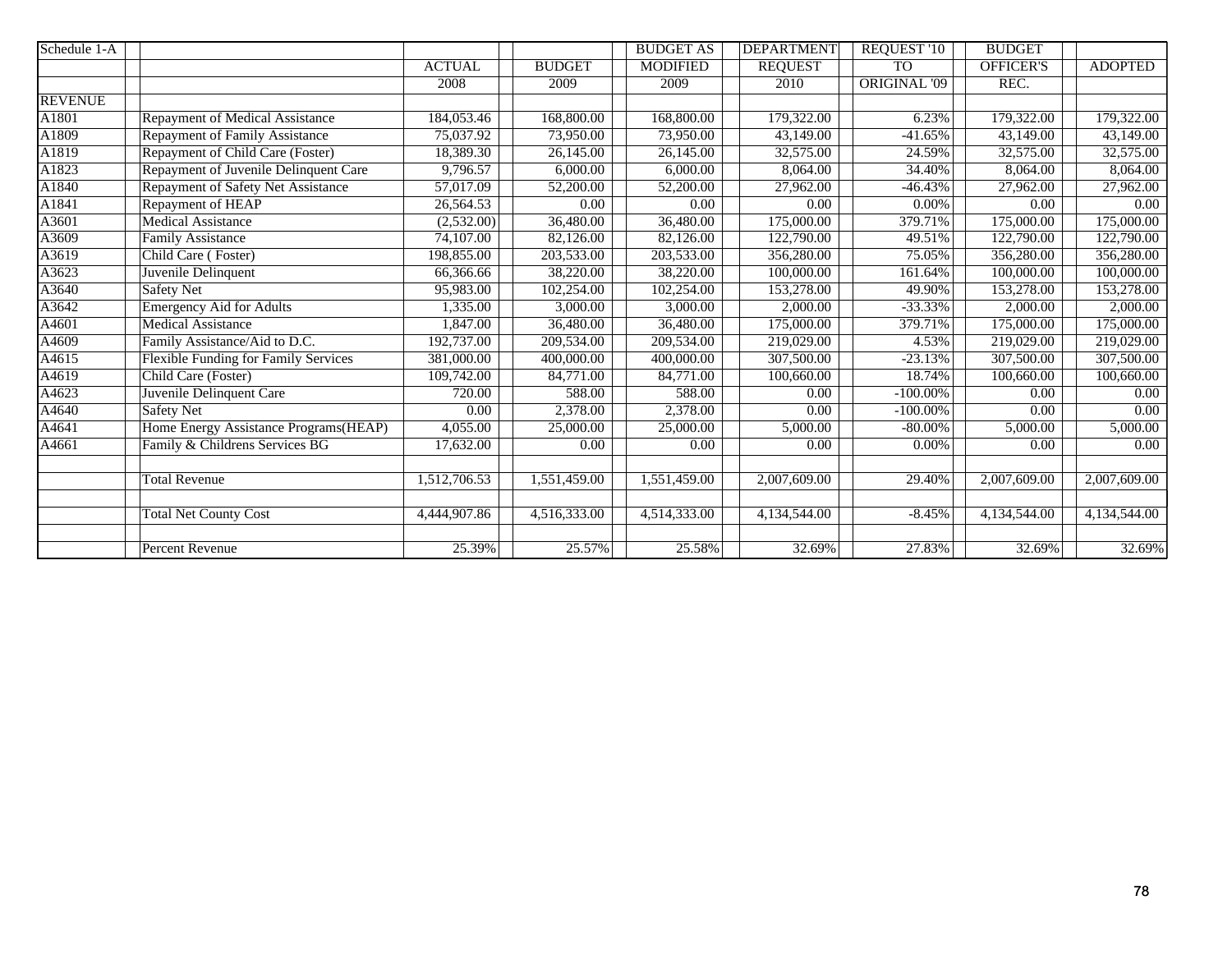| Schedule 1-A    |                                         |                        |               | <b>BUDGET AS</b> | <b>DEPARTMENT</b>      | <b>REQUEST '10</b>  | <b>BUDGET</b>    |                        |
|-----------------|-----------------------------------------|------------------------|---------------|------------------|------------------------|---------------------|------------------|------------------------|
|                 |                                         | <b>ACTUAL</b>          | <b>BUDGET</b> | <b>MODIFIED</b>  | <b>REQUEST</b>         | <b>TO</b>           | <b>OFFICER'S</b> | <b>ADOPTED</b>         |
|                 |                                         | 2008                   | 2009          | 2009             | 2010                   | <b>ORIGINAL '09</b> | REC.             |                        |
|                 |                                         |                        |               |                  |                        |                     |                  |                        |
|                 |                                         |                        |               |                  |                        |                     |                  |                        |
|                 | <b>ECONOMIC DEVELOPMENT</b>             |                        |               |                  |                        |                     |                  |                        |
|                 | <b>COUNTY PUBLICITY &amp; PROMOTION</b> |                        |               |                  |                        |                     |                  |                        |
|                 |                                         |                        |               |                  |                        |                     |                  |                        |
| A6410.          | <b>CONTRACTUAL EXPENSES</b>             |                        |               |                  |                        |                     |                  |                        |
| 4203            | <b>YC</b> - Chamber of Commerce         | 57,238.00              | 57,238.00     | 57,238.00        | 96,000.00              | 67.72%              | 84,000.00        | 84,000.00              |
| 4205            | YC - Finger Lakes Tourism Alliance      | 11,560.00              | 12,500.00     | 12,500.00        | 12,500.00              | 0.00%               | 12,500.00        | 12,500.00              |
| 4218            | F.L. Wine Country Tourism Marketing     | 38,625.00              | 42,762.00     | 42,762.00        | 50,000.00              | 16.93%              | 46,000.00        | 46,000.00              |
| 4225            | F.L. Visitors Association               | 0.00                   | 0.00          | 0.00             | 150,000.00             | 150000.00%          | 0.00             | 0.00                   |
|                 |                                         |                        |               |                  |                        |                     |                  |                        |
| A6410.0         | <b>TOTAL</b>                            | 107,423.00             | 112,500.00    | 112,500.00       | 308,500.00             | 174.22%             | 142,500.00       | 142,500.00             |
|                 |                                         |                        |               |                  |                        |                     |                  |                        |
| <b>REVENUE:</b> | A1113 Occupancy Tax                     | 285,966.82             | 225,000.00    | 225,000.00       | 285,000.00             | 26.67%              | 285,000.00       | 285,000.00             |
|                 |                                         |                        |               |                  |                        |                     |                  |                        |
|                 | <b>Total Net County Cost</b>            | (178, 543.82)          | (112,500.00)  | (112,500.00)     | 23,500.00              | $-120.89%$          | (142,500.00)     | (142,500.00)           |
|                 |                                         |                        |               |                  |                        |                     |                  |                        |
|                 | PROMOTION OF INDUSTRY                   |                        |               |                  |                        |                     |                  |                        |
| A6420.          | <b>CONTRACTUAL EXPENSES</b>             |                        |               |                  |                        |                     |                  |                        |
| 4067            | <b>Empire Zone Expenses</b>             | $\overline{29,089.00}$ | 58,701.00     | 58,701.00        | 59,928.00              | 2.09%               | 58,701.00        | 59,928.00              |
| 4216            | <b>Horizon Park</b>                     | 49,996.61              | 48,850.00     | 48,850.00        | 47,550.00              | $-2.66%$            | 47,550.00        | 47,550.00              |
| 4222            | Lake Street Plaza Area                  | 0.00                   | 18,402.00     | 18,402.00        | $\overline{51,}765.00$ | 181.30%             | 51,765.00        | $\overline{51,765.00}$ |
|                 |                                         |                        |               |                  |                        |                     |                  |                        |
| A6420.0         | <b>TOTAL</b>                            | 79,085.61              | 125,953.00    | 125,953.00       | 159,243.00             | 26.43%              | 158,016.00       | 159,243.00             |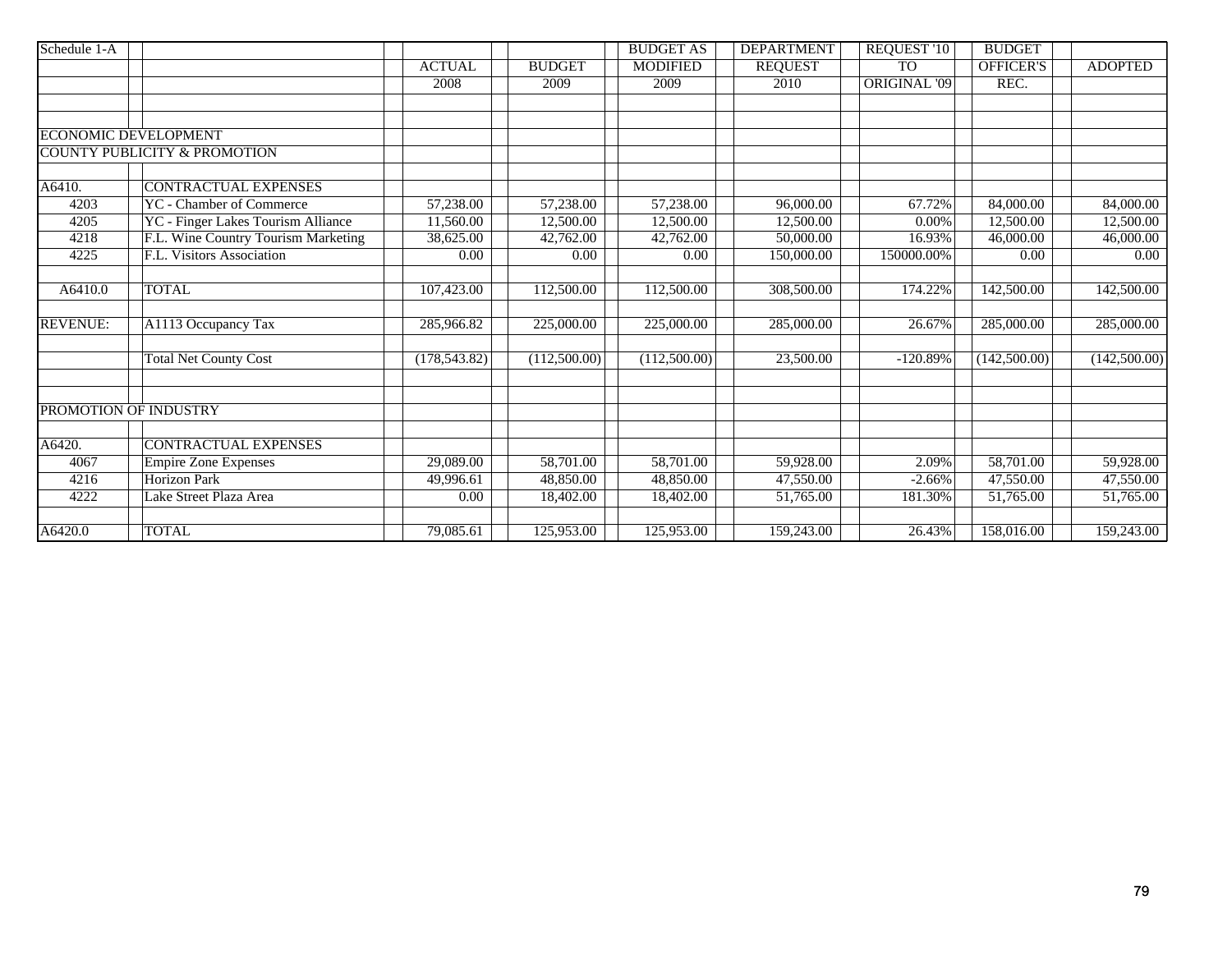| Schedule 1-A            |                                                 |               |                   | <b>BUDGET AS</b> | <b>DEPARTMENT</b> | <b>REQUEST '10</b>  | <b>BUDGET</b>    |                |
|-------------------------|-------------------------------------------------|---------------|-------------------|------------------|-------------------|---------------------|------------------|----------------|
|                         |                                                 | <b>ACTUAL</b> | <b>BUDGET</b>     | <b>MODIFIED</b>  | <b>REQUEST</b>    | T <sub>O</sub>      | <b>OFFICER'S</b> | <b>ADOPTED</b> |
|                         |                                                 | 2008          | 2009              | 2009             | 2010              | <b>ORIGINAL '09</b> | REC.             |                |
|                         |                                                 |               |                   |                  |                   |                     |                  |                |
| <b>VETERAN SERVICES</b> |                                                 |               |                   |                  |                   |                     |                  |                |
|                         |                                                 |               |                   |                  |                   |                     |                  |                |
| A6510.                  | PERSONAL SERVICES                               |               |                   |                  |                   |                     |                  |                |
| 1061                    | Director, Veterans Services                     | 37,214.00     | 38,517.00         | 38,517.00        | 38,517.00         | $0.00\%$            | 38,517.00        | 38,517.00      |
| 1215                    | <b>Administrative Assistant</b>                 | 27,622.26     | 27,676.00         | 27,676.00        | 27,676.00         | $0.00\%$            | 27,676.00        | 27,676.00      |
| 1509                    | <b>Comp Time Buyout CSEA</b>                    | 0.00          | 0.00              | 14.31            | 0.00              | $0.00\%$            | 0.00             | 0.00           |
| 1655                    | Senior Typist PT                                | 842.12        | 1,400.00          | 1,400.00         | 1,400.00          | $0.00\%$            | 0.00             | 1,000.00       |
|                         |                                                 |               |                   |                  |                   |                     |                  |                |
|                         | Total                                           | 65,678.38     | 67,593.00         | 67,607.31        | 67,593.00         | 0.00%               | 66,193.00        | 67,193.00      |
|                         |                                                 |               |                   |                  |                   |                     |                  |                |
| A6510.                  | <b>EQUIPMENT</b>                                |               |                   |                  |                   |                     |                  |                |
| 2115                    | <b>Computer Hardware</b>                        | 3,181.15      | 0.00              | 0.00             | 0.00              | $0.00\%$            | 0.00             | 0.00           |
|                         |                                                 |               |                   |                  |                   |                     |                  |                |
|                         | Total                                           | 3,181.15      | 0.00              | 0.00             | 0.00              | $0.00\%$            | 0.00             | 0.00           |
|                         |                                                 |               |                   |                  |                   |                     |                  |                |
| A6510.                  | <b>CONTRACTUAL EXPENSES</b>                     |               |                   |                  |                   |                     |                  |                |
| 4152                    | Conferences                                     | 40.00         | 150.00            | 150.00           | 150.00            | $0.00\%$            | 150.00           | 150.00         |
| 4156                    | Training                                        | 0.00          | 150.00            | 150.00           | 150.00            | $0.00\%$            | 150.00           | 150.00         |
| 4408                    | Equipment Maintenance/Repair                    | 509.28        | 150.00            | 135.69           | 150.00            | $0.00\%$            | 150.00           | 150.00         |
| 4457                    | <b>Computer Supplies</b>                        | 0.00          | 100.00            | 100.00           | 100.00            | 0.00%               | 100.00           | 100.00         |
| 4470                    | <b>Office Supplies</b>                          | 190.70        | 150.00            | 400.00           | 250.00            | 66.67%              | 150.00           | 150.00         |
| 4507                    | <b>Copier Charges</b>                           | 203.00        | 250.00            | 250.00           | 250.00            | $0.00\%$            | 250.00           | 250.00         |
| 4515                    | Postage                                         | 154.87        | 250.00            | 250.00           | 250.00            | $0.00\%$            | 250.00           | 250.00         |
| 4576                    | <b>Computer Software Maintenance Agreements</b> | 700.00        | 700.00            | 700.00           | 700.00            | $0.00\%$            | 700.00           | 700.00         |
| 4653                    | Gasoline                                        | 3,264.49      | 2,700.00          | 3,675.00         | 3,575.00          | 32.41%              | 3,575.00         | 2,700.00       |
| 4654                    | Mileage                                         | 673.93        | 750.00            | 750.00           | 750.00            | $0.00\%$            | 750.00           | 750.00         |
| 4656                    | Oil/Grease                                      | 783.46        | 0.00              | 0.00             | 0.00              | $0.00\%$            | 0.00             | 0.00           |
| 4660                    | <b>Travel Expenses</b>                          | 1,692.76      | 2,050.00          | 2,050.00         | 2,050.00          | 0.00%               | 1,950.00         | 1,950.00       |
| 4661                    | Vehicle Parts/Maintenance/Repairs               | 951.05        | 2,000.00          | 2,000.00         | 2,000.00          | 0.00%               | 2,000.00         | 2,000.00       |
| 4676                    | <b>Utilities: Cellular Service</b>              | 64.42         | $\overline{0.00}$ | 160.00           | 160.00            | 160.00%             | 160.00           | 160.00         |
| 4682                    | Utilities: Telephone/Fax                        | 734.74        | 700.00            | 700.00           | 700.00            | 0.00%               | 700.00           | 700.00         |
| 4907                    | Dues                                            | 55.00         | 80.00             | 535.00           | 80.00             | $0.00\%$            | 80.00            | 80.00          |
| 4924                    | Veteran's Burial Expense                        | 4,844.70      | 5,000.00          | 4,135.00         | 5,000.00          | 0.00%               | 5,000.00         | 5,000.00       |
|                         |                                                 |               |                   |                  |                   |                     |                  |                |
|                         | Total                                           | 14,862.40     | 15,180.00         | 16,140.69        | 16,315.00         | 7.48%               | 16,115.00        | 15,240.00      |
|                         |                                                 |               |                   |                  |                   |                     |                  |                |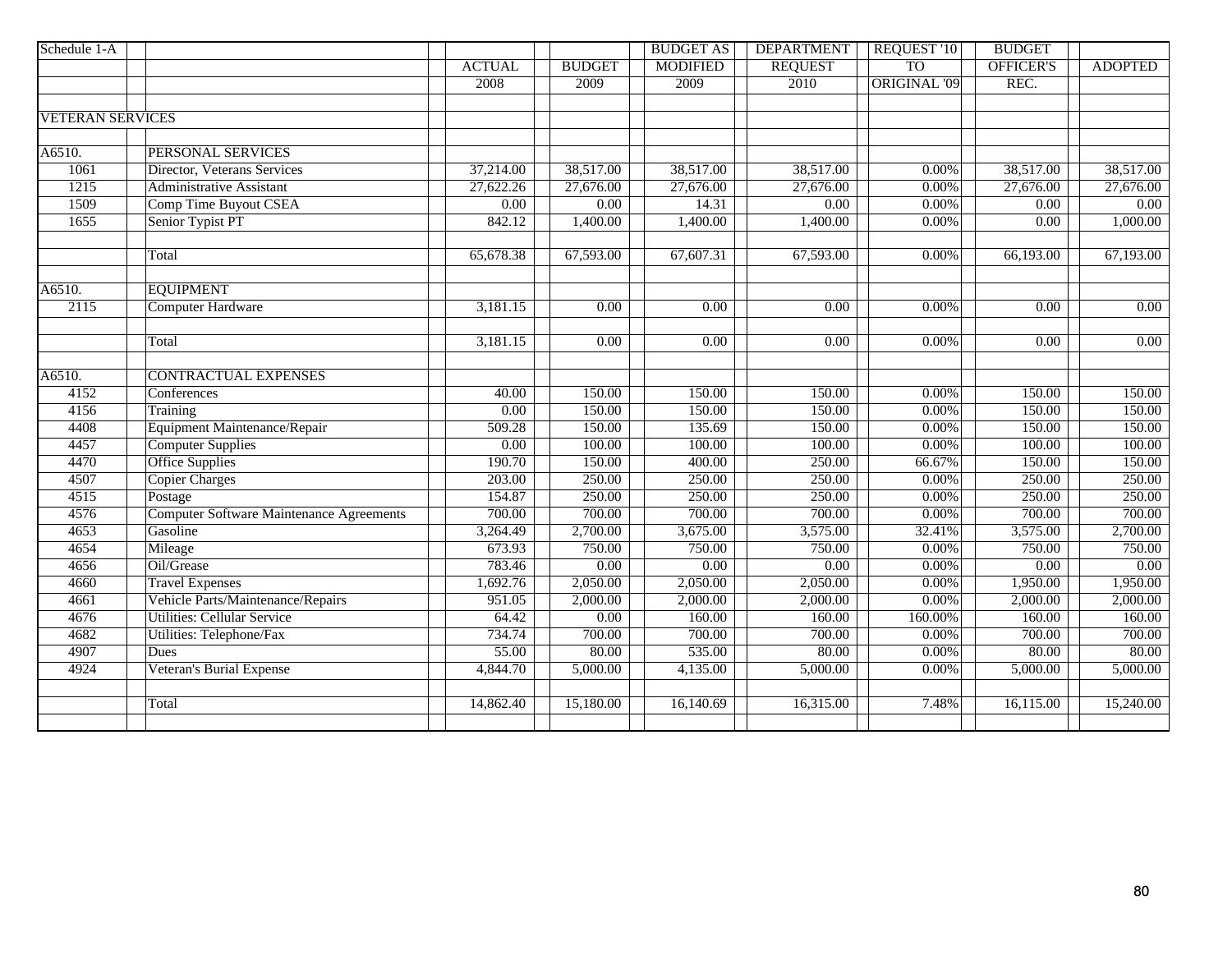| Schedule 1-A    |                               |               |               | <b>BUDGET AS</b> | <b>DEPARTMENT</b> | REQUEST '10  | <b>BUDGET</b>    |                |
|-----------------|-------------------------------|---------------|---------------|------------------|-------------------|--------------|------------------|----------------|
|                 |                               | <b>ACTUAL</b> | <b>BUDGET</b> | <b>MODIFIED</b>  | <b>REQUEST</b>    | <b>TO</b>    | <b>OFFICER'S</b> | <b>ADOPTED</b> |
|                 |                               | 2008          | 2009          | 2009             | 2010              | ORIGINAL '09 | REC.             |                |
| A6510.          | <b>EMPLOYEE BENEFITS</b>      |               |               |                  |                   |              |                  |                |
| 8100            | FICA/Medicare                 | 4,880.19      | 5,171.00      | 5,171.00         | 5,171.00          | $0.00\%$     | 5,064.00         | 5,064.00       |
| 8303            | Medical Insurance - CSEA      | 2,821.39      | 9,789.00      | 9,789.00         | 11,258.00         | 15.01%       | 4,483.00         | 4,483.00       |
| 8305            | Medical Insurance - Non Union | 9,979.80      | 11,976.00     | 11,976.00        | 13,773.00         | 15.01%       | 12,830.00        | 12,830.00      |
|                 |                               |               |               |                  |                   |              |                  |                |
|                 | Total                         | 17,681.38     | 26,936.00     | 26,936.00        | 30,202.00         | 12.13%       | 22,377.00        | 22,377.00      |
|                 |                               |               |               |                  |                   |              |                  |                |
| A6510.0         | <b>TOTAL</b>                  | 101,403.31    | 109,709.00    | 110,684.00       | 114,110.00        | 4.01%        | 104,685.00       | 104,810.00     |
|                 |                               |               |               |                  |                   |              |                  |                |
| <b>REVENUE:</b> | A2705 Gifts and Donations     | 300.00        | 0.00          | 975.00           | 2,146.00          | 2146.00%     | 2,146.00         | 1,000.00       |
|                 | A3710 State Aid               | 5,000.00      | 4,600.00      | 4,600.00         | 8,654.00          | 88.13%       | 8,654.00         | 8,654.00       |
|                 |                               |               |               |                  |                   |              |                  |                |
|                 | <b>Total Revenue</b>          | 5,300.00      | 4,600.00      | 5,575.00         | 10,800.00         | 134.78%      | 10,800.00        | 9,654.00       |
|                 |                               |               |               |                  |                   |              |                  |                |
|                 | <b>Total Net County Cost</b>  | 96,103.31     | 105,109.00    | 105,109.00       | 103,310.00        | $-1.71%$     | 93,885.00        | 95,156.00      |
|                 |                               |               |               |                  |                   |              |                  |                |
|                 | Percent Revenue               | 5.23%         | 4.19%         | 5.04%            | 9.46%             | 125.73%      | 10.32%           | 9.21%          |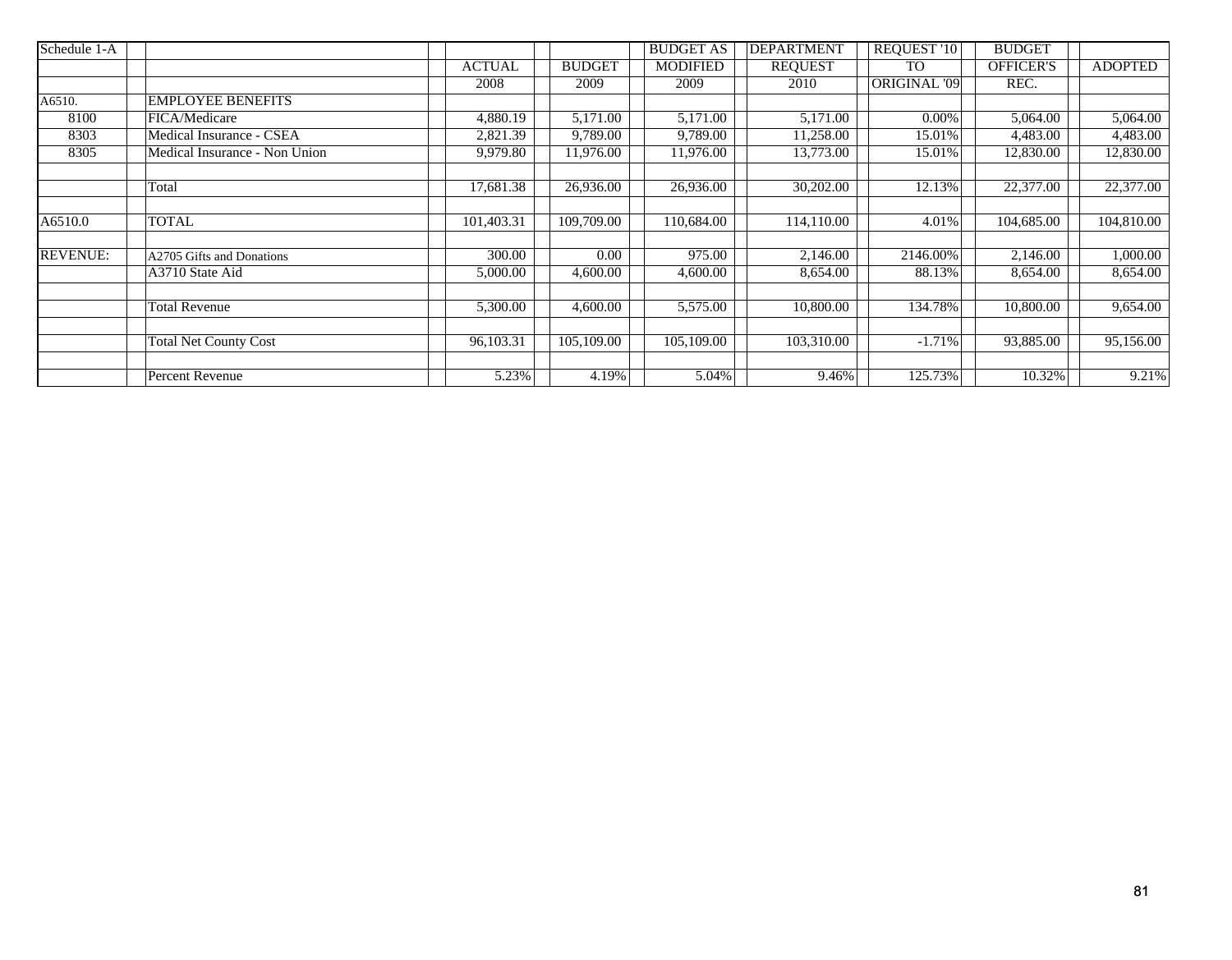| Schedule 1-A            |                                           |                   |                   | <b>BUDGET AS</b>  | <b>DEPARTMENT</b>      | REQUEST '10         | <b>BUDGET</b>    |                   |
|-------------------------|-------------------------------------------|-------------------|-------------------|-------------------|------------------------|---------------------|------------------|-------------------|
|                         |                                           | <b>ACTUAL</b>     | <b>BUDGET</b>     | <b>MODIFIED</b>   | <b>REQUEST</b>         | <b>TO</b>           | <b>OFFICER'S</b> | <b>ADOPTED</b>    |
|                         |                                           | 2008              | 2009              | 2009              | 2010                   | <b>ORIGINAL '09</b> | REC.             |                   |
|                         |                                           |                   |                   |                   |                        |                     |                  |                   |
| <b>CONSUMER AFFAIRS</b> |                                           |                   |                   |                   |                        |                     |                  |                   |
|                         | <b>DIRECTOR OF WEIGHTS &amp; MEASURES</b> |                   |                   |                   |                        |                     |                  |                   |
|                         |                                           |                   |                   |                   |                        |                     |                  |                   |
| A6610.                  | PERSONAL SERVICES                         |                   |                   |                   |                        |                     |                  |                   |
| 1610                    | Director of Weights & Measures            | 25,758.30         | 0.00              | 18,700.00         | $\overline{22,000.00}$ | 22000.00%           | 22,000.00        | 22,000.00         |
| 1660                    | <b>Insurance Buyout Non Union</b>         | $\overline{0.00}$ | $\overline{0.00}$ | 700.00            | 756.00                 | 756.00%             | 1,002.00         | 1,002.00          |
|                         |                                           |                   |                   |                   |                        |                     |                  |                   |
|                         | Total                                     | 25,758.30         | 0.00              | 19,400.00         | 22,756.00              | 22756.00%           | 23,002.00        | 23,002.00         |
| A6610                   | <b>EQUIPMENT</b>                          |                   |                   |                   |                        |                     |                  |                   |
| 2156                    | Weights/measures Equipment                | 0.00              | 0.00              | 2,272.29          | 2,800.00               | 2800.00%            | 0.00             | 0.00              |
| 2323                    | $1/2$ ton pickup truck                    | $\overline{0.00}$ | 0.00              | $\overline{0.00}$ | 21,450.00              | 21450.00%           | 0.00             | 0.00              |
|                         |                                           |                   |                   |                   |                        |                     |                  |                   |
|                         | Total                                     | $\overline{0.00}$ | $\overline{0.00}$ | 2,272.29          | 24,250.00              | 24250.00%           | 0.00             | 0.00              |
|                         |                                           |                   |                   |                   |                        |                     |                  |                   |
| A6610.                  | <b>CONTRACTUAL EXPENSES</b>               |                   |                   |                   |                        |                     |                  |                   |
| 4152                    | Conferences                               | $\overline{0.00}$ | 30.00             | 557.00            | 50.00                  | 66.67%              | 50.00            | 50.00             |
| 4156                    | Training                                  | $\overline{0.00}$ | $\overline{0.00}$ | 35.00             | 0.00                   | 0.00%               | 0.00             | 0.00              |
| 4408                    | <b>Equipment Maintenance/Repairs</b>      | $\overline{0.00}$ | 300.00            | 800.00            | 500.00                 | 66.67%              | 500.00           | 500.00            |
| 4470                    | <b>Office Supplies</b>                    | 56.50             | 80.00             | 230.00            | 100.00                 | 25.00%              | 100.00           | 100.00            |
| 4507                    | <b>Copier Charge</b>                      | $\overline{0.00}$ | $\overline{0.00}$ | 50.00             | 10.00                  | 10.00%              | 10.00            | 10.00             |
| 4515                    | Postage                                   | 14.00             | 30.00             | 30.00             | 30.00                  | $0.00\%$            | 30.00            | 30.00             |
| 4654                    | Mileage                                   | 1,186.63          | 1,300.00          | 1,813.42          | 2,500.00               | 92.31%              | 2,500.00         | 2,500.00          |
| 4660                    | <b>Travel Expenses</b>                    | $\overline{0.00}$ | 20.00             | 20.00             | 20.00                  | $0.00\%$            | 20.00            | 20.00             |
| 4916                    | Publications                              | 95.00             | 95.00             | 95.00             | 20.00                  | $-78.95%$           | 20.00            | 20.00             |
| 4930                    | <b>Petroleum Testing</b>                  | 113.83            | 100.00            | 100.00            | 0.00                   | $-100.00\%$         | 0.00             | 0.00              |
|                         | Total                                     | 1,465.96          | 1,955.00          | 3,730.42          | 3,230.00               | 65.22%              | 3,230.00         | 3,230.00          |
| A6610.                  | <b>EMPLOYEE BENEFITS</b>                  |                   |                   |                   |                        |                     |                  |                   |
| 8100                    | FICA/Medicare                             | 1,931.95          | 0.00              | 1,425.00          | 1,741.00               | 1741.00%            | 1,760.00         | 1,760.00          |
| 8305                    | <b>Medical Insurance Non-Union</b>        | 9,979.80          | 5,207.00          | 2,831.58          | $\overline{0.00}$      | $-100.00\%$         | 0.00             | $\overline{0.00}$ |
|                         |                                           |                   |                   |                   |                        |                     |                  |                   |
|                         | Total                                     | 11,911.75         | 5,207.00          | 4,256.58          | 1,741.00               | $-66.56%$           | 1,760.00         | 1,760.00          |
| A6610.0                 | <b>TOTAL</b>                              | 39,136.01         | 7,162.00          | 29,659.29         | 51,977.00              | 625.73%             | 27,992.00        | 27,992.00         |
| <b>REVENUE</b>          | A3789 Petroleum Quality                   | 1,695.78          | 1,500.00          | 1,500.00          | 1,288.00               | $-14.13%$           | 1,288.00         | 1,288.00          |
|                         | <b>Total Revenue</b>                      | 1,695.78          | 1,500.00          | 1,500.00          | 1,288.00               | $-14.13%$           | 1,288.00         | 1,288.00          |
|                         |                                           |                   |                   |                   |                        |                     |                  |                   |
|                         | <b>Total Net County Cost</b>              | 37,440.23         | 5,662.00          | 28,159.29         | 50,689.00              | 795.25%             | 26,704.00        | 26,704.00         |
|                         | <b>Percent Revenue</b>                    | 4.33%             | 20.94%            | 5.06%             | 2.48%                  | $-88.17%$           | 4.60%            | 4.60%             |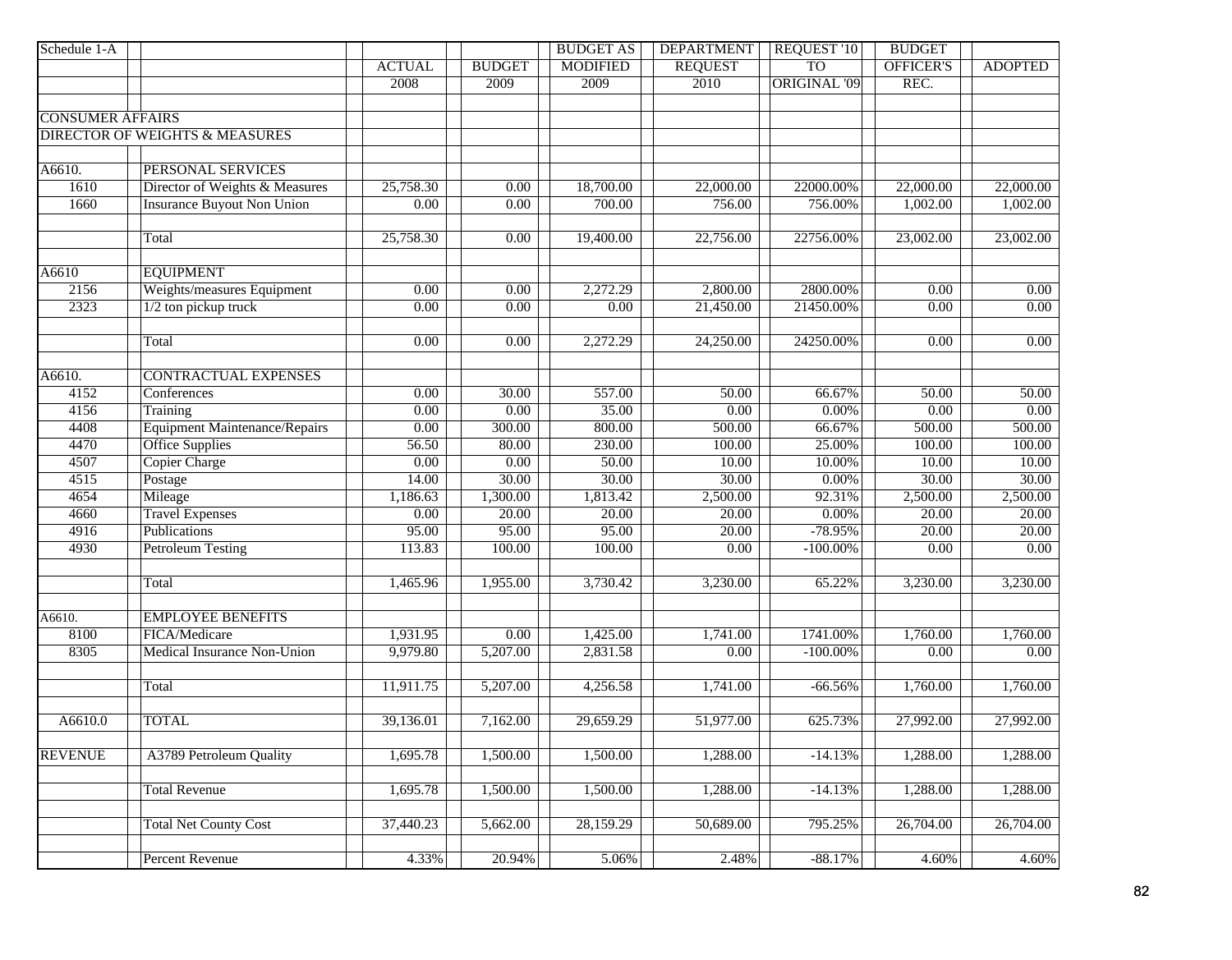| Schedule 1-A |                                            |               |               | <b>BUDGET AS</b> | <b>DEPARTMENT</b> | <b>REQUEST '10</b>  | <b>BUDGET</b> |                |
|--------------|--------------------------------------------|---------------|---------------|------------------|-------------------|---------------------|---------------|----------------|
|              |                                            | <b>ACTUAL</b> | <b>BUDGET</b> | <b>MODIFIED</b>  | <b>REQUEST</b>    | <b>TO</b>           | OFFICER'S     | <b>ADOPTED</b> |
|              |                                            | 2008          | 2009          | 2009             | 2010              | <b>ORIGINAL '09</b> | REC.          |                |
|              |                                            |               |               |                  |                   |                     |               |                |
|              | PROGRAMS FOR THE AGING                     |               |               |                  |                   |                     |               |                |
| A6772.4208   | YC - PROACTION                             | 55,738.00     | 55,738.00     | 55,738.00        | 59,082.00         | 6.00%               | 52,952.00     | 59,082.00      |
|              |                                            |               |               |                  |                   |                     |               |                |
| A6772.4211   | YC - Retired Senior Volunteer Program      | 3,183.00      | 3,183.00      | 3,183.00         | 5,000.00          | 57.08%              | 3,024.00      | 3,024.00       |
| A6772.0      | TOTAL                                      | 58,921.00     | 58,921.00     | 58,921.00        | 64,082.00         | 8.76%               | 55,976.00     | 62,106.00      |
|              |                                            |               |               |                  |                   |                     |               |                |
| A6990.0      | TOTAL ECONOMIC ASSIST. & OPPOR.            | 9,640,504.75  | 10,348,500.00 | 10,449,632.29    | 10,600,721.00     | 2.44%               | 10,391,954.00 | 10,399,436.00  |
|              | Total Revenue - Economic Assist & Oppor.   | 4,782,857.99  | 4,961,853.00  | 5,036,336.00     | 5,397,680.00      | 8.78%               | 5,397,680.00  | 5,396,534.00   |
|              |                                            |               |               |                  |                   |                     |               |                |
|              | Net Economic Assistance & Opportunity      | 4,857,646.76  | 5,386,647.00  | 5,413,296.29     | 5,203,041.00      | $-3.41%$            | 4,994,274.00  | 5,002,902.00   |
|              | Total Percent Revenue - Econo. Assist & Op | 49.61%        | 47.95%        | 48.20%           | 50.92%            | 6.20%               | 51.94%        | 51.89%         |
|              |                                            |               |               |                  |                   |                     |               |                |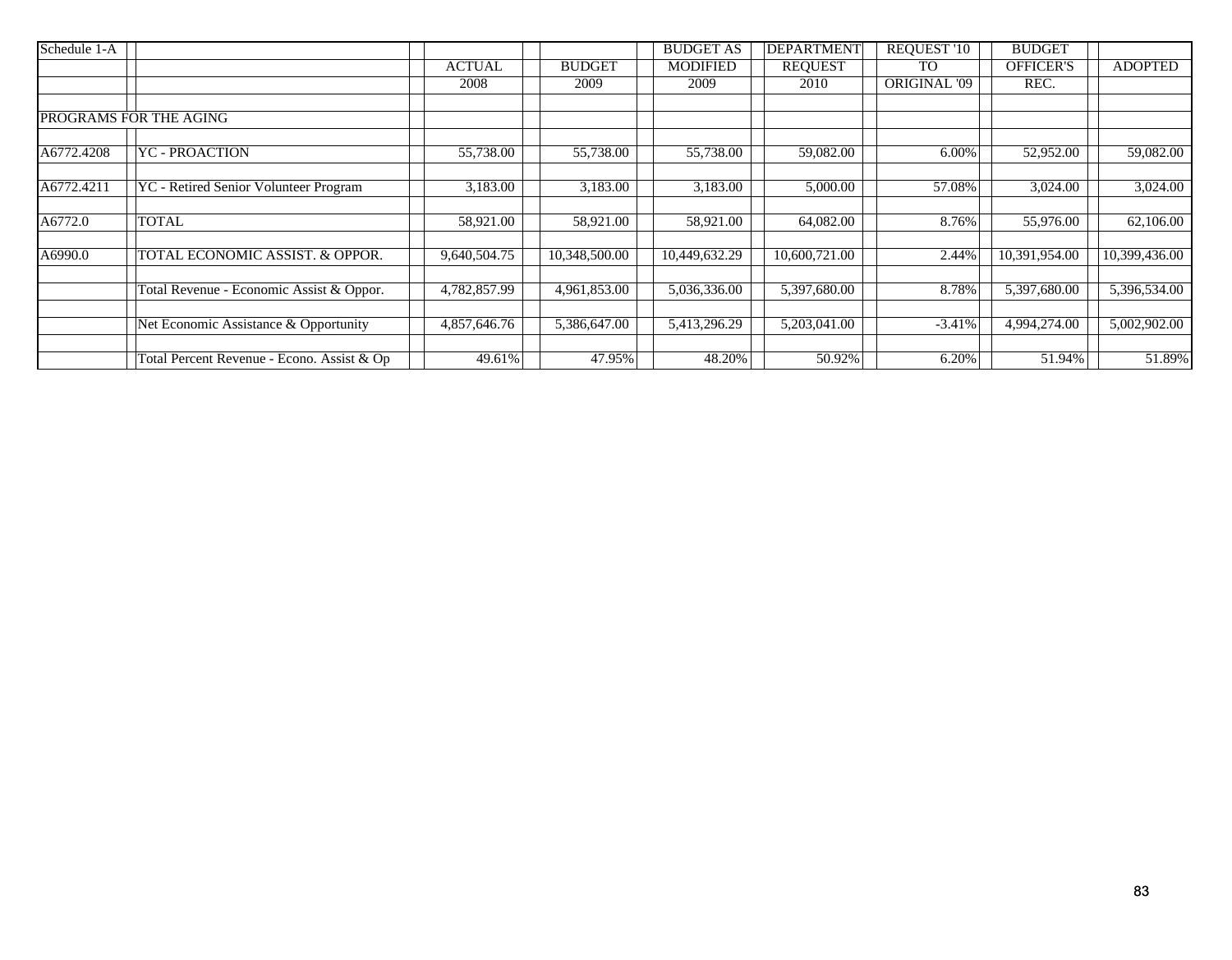| Schedule 1-A                    |                                      |               |               | <b>BUDGET AS</b> | <b>DEPARTMENT</b> | <b>REQUEST '10</b>  | <b>BUDGET</b>    |                |
|---------------------------------|--------------------------------------|---------------|---------------|------------------|-------------------|---------------------|------------------|----------------|
|                                 |                                      | <b>ACTUAL</b> | <b>BUDGET</b> | <b>MODIFIED</b>  | <b>REQUEST</b>    | TO                  | <b>OFFICER'S</b> | <b>ADOPTED</b> |
|                                 |                                      | 2008          | 2009          | 2009             | 2010              | <b>ORIGINAL '09</b> | REC.             |                |
| <b>CULTURE &amp; RECREATION</b> |                                      |               |               |                  |                   |                     |                  |                |
|                                 | PARKS AND RECREATION ADMINISTRATION  |               |               |                  |                   |                     |                  |                |
| A7120.                          | CONTRACTUAL EXPENSES                 |               |               |                  |                   |                     |                  |                |
| 4369                            | Penn Yan Recreation                  | 20,000.00     | 20,000.00     | 20,000.00        | 25,000.00         | 25.00%              | 15,000.00        | 15,000.00      |
| 4370                            | <b>Other Recreation</b>              | 8,985.80      | 10,000.00     | 10,000.00        | 0.00              | $-100.00\%$         | 0.00             | $0.00\,$       |
|                                 |                                      |               |               |                  |                   |                     |                  |                |
| A7120.                          | <b>TOTAL</b>                         | 28,985.80     | 30,000.00     | 30,000.00        | 25,000.00         | $-16.67\%$          | 15,000.00        | 15,000.00      |
|                                 |                                      |               |               |                  |                   |                     |                  |                |
|                                 | <b>SPECIAL RECREATION FACILITIES</b> |               |               |                  |                   |                     |                  |                |
| A7180                           | <b>CONTRACTUAL SERVICES</b>          |               |               |                  |                   |                     |                  |                |
| 4221                            | Dundee Youth Center                  | 5,000.00      | 5,600.00      | 5,600.00         | 6,000.00          | 7.14%               | 5,320.00         | 5,320.00       |
|                                 |                                      |               |               |                  |                   |                     |                  |                |
| A7180.                          | <b>TOTAL</b>                         | 5,000.00      | 5,600.00      | 5,600.00         | 6,000.00          | 7.14%               | 5,320.00         | 5,320.00       |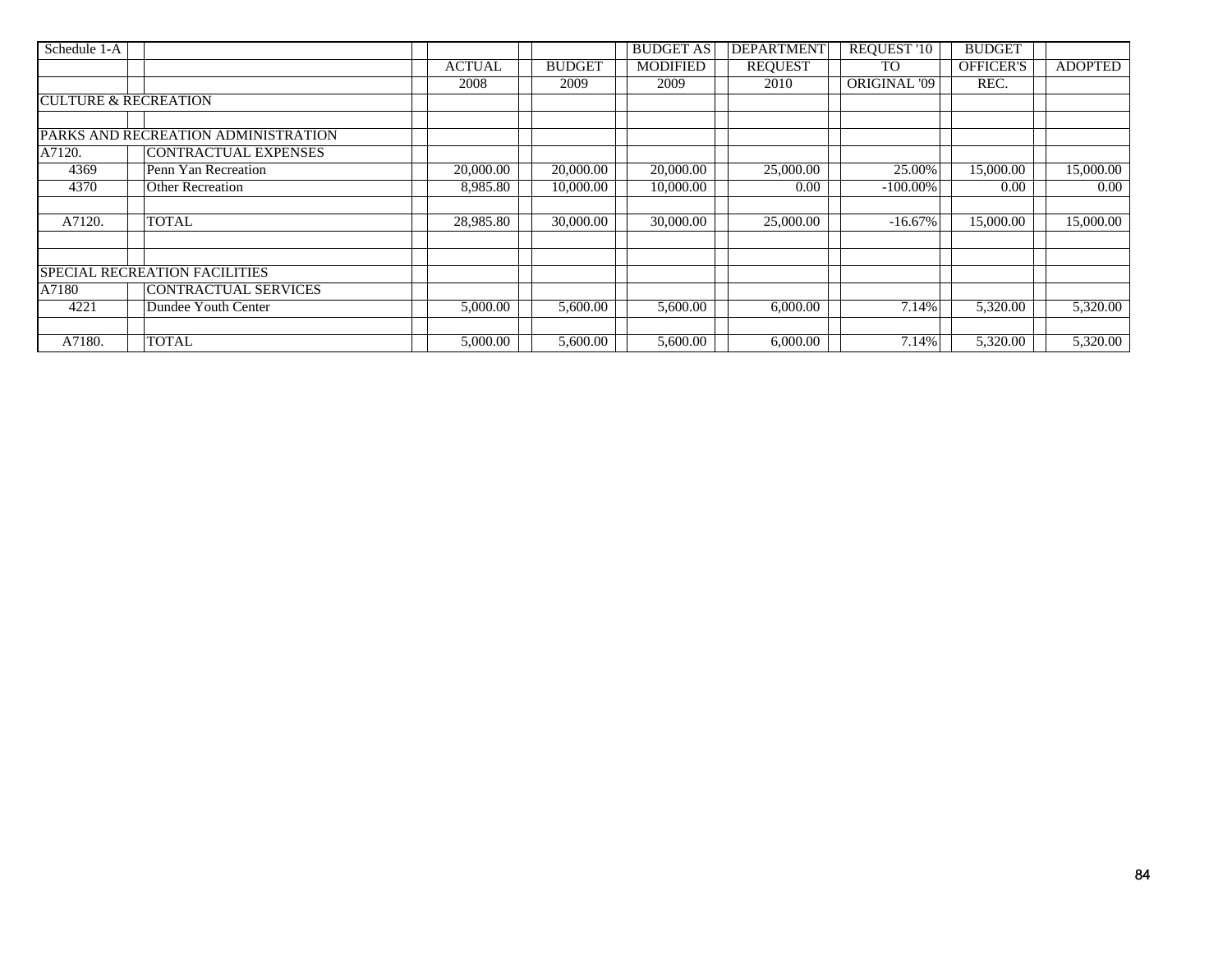| Schedule 1-A  |                                            |               |               | <b>BUDGET AS</b>       | <b>DEPARTMENT</b>      | <b>REQUEST '10</b>  | <b>BUDGET</b>          |                |
|---------------|--------------------------------------------|---------------|---------------|------------------------|------------------------|---------------------|------------------------|----------------|
|               |                                            | <b>ACTUAL</b> | <b>BUDGET</b> | <b>MODIFIED</b>        | <b>REQUEST</b>         | T <sub>O</sub>      | <b>OFFICER'S</b>       | <b>ADOPTED</b> |
|               |                                            | 2008          | 2009          | 2009                   | 2010                   | <b>ORIGINAL '09</b> | REC.                   |                |
| YOUTH PROGRAM |                                            |               |               |                        |                        |                     |                        |                |
| A7310.        | PERSONAL SERVICES                          |               |               |                        |                        |                     |                        |                |
| 1156          | Workforce Dev/Youth Bureau Director        | 33,134.07     | 47,610.00     | $\overline{47,610.00}$ | $\overline{47,61}0.00$ | 0.00%               | $\overline{47,610.00}$ | 47,610.00      |
|               |                                            |               |               |                        |                        |                     |                        |                |
|               | Total                                      | 33,134.07     | 47,610.00     | $\overline{47,610.00}$ | $\overline{47,610.00}$ | 0.00%               | 47,610.00              | 47,610.00      |
|               |                                            |               |               |                        |                        |                     |                        |                |
| A7310.        | <b>EQUIPMENT</b>                           |               |               |                        |                        |                     |                        |                |
| 2115          | <b>Computer Hardware</b>                   | 1,323.08      | 1,550.00      | 1,550.00               | 1,000.00               | $-35.48%$           | 1,000.00               | 1,000.00       |
|               |                                            |               |               |                        |                        |                     |                        |                |
|               | Total                                      | 1,323.08      | 1,550.00      | 1,550.00               | 1,000.00               | $-35.48%$           | 1,000.00               | 1,000.00       |
|               |                                            |               |               |                        |                        |                     |                        |                |
| A7310.        | <b>CONTRACTUAL EXPENSES</b>                |               |               |                        |                        |                     |                        |                |
| 4152          | Conferences                                | 285.00        | 350.00        | 350.00                 | 300.00                 | $-14.29%$           | 300.00                 | 300.00         |
| 4156          | Training                                   | 0.00          | 100.00        | 940.00                 | 100.00                 | 0.00%               | 100.00                 | 100.00         |
| 4351          | Youth - CFR (County Contribution)          | 12,500.00     | 12,500.00     | 12,500.00              | 12,500.00              | 0.00%               | 11,875.00              | 11,875.00      |
| 4352          | Youth - CFR/FLS (YDDP)                     | 4,752.01      | 3,960.00      | 4,191.00               | 3,330.00               | $-15.91%$           | 3,330.00               | 3,330.00       |
| 4353          | Youth - CFR/Young Parents (SDPP)-A         | 3,008.00      | 2,076.00      | 2,574.00               | 2,292.00               | 10.40%              | 2,292.00               | 2,292.00       |
| 4354          | Youth - Dundee Youth Ctr(SDPP)-A           | 8,623.56      | 8,654.00      | 11,328.00              | 7,997.00               | $-7.59%$            | 7,997.00               | 7,997.00       |
| 4355          | Youth - Lifeguard Services - Village of PY | 10,800.00     | 10,800.00     | 10,800.00              | 10,800.00              | 0.00%               | 10,800.00              | 10,800.00      |
| 4355          | Youth - Lifeguard Services - Torrey        | 1,080.00      | 1,080.00      | 1,080.00               | 1,080.00               | 0.00%               | 1,080.00               | 1,080.00       |
| 4355          | Youth - Lifeguard Services - Middlesex     | 1,080.00      | 1,080.00      | 1,080.00               | 1,080.00               | 0.00%               | 1,080.00               | 1,080.00       |
| 4357          | Youth-ProAction/Yates Yth Serv(YDDP)(YI)   | 2,500.00      | 4,207.00      | 3,365.00               | 3,600.00               | $-14.43%$           | 3,600.00               | 3,600.00       |
| 4361          | Youth - Kinship (YI)                       | 914.00        | 862.00        | 1,169.00               | 810.00                 | $-6.03%$            | 810.00                 | 810.00         |
| 4363          | Youth - Red Cross (YI)                     | 3,500.00      | 2,916.00      | 2,800.00               | 2,520.00               | $-13.58%$           | 2,520.00               | 2,520.00       |
| 4365          | Youth - Safe Harbors of the FL (YDDP)      | 1,587.00      | 1,322.00      | 1,050.00               | 945.00                 | $-28.52%$           | 945.00                 | 945.00         |
| 4367          | Youth - Family Planning (YI)               | 200.00        | 0.00          | $\overline{0.00}$      | 0.00                   | 0.00%               | $\overline{0.00}$      | 0.00           |
| 4368          | Youth - The Place 4 Youth (YI)             | 299.04        | 900.00        | 600.00                 | 540.00                 | $-40.00\%$          | 540.00                 | 540.00         |
| 4371          | <b>Big Brothers/Big Sisters</b>            | 0.00          | 1,472.00      | 1,100.00               | 990.00                 | $-32.74%$           | 990.00                 | 990.00         |
| 4457          | <b>Computer Supplies</b>                   | 119.98        | 100.00        | 100.00                 | 100.00                 | 0.00%               | 100.00                 | 100.00         |
| 4470          | <b>Office Supplies</b>                     | 176.30        | 150.00        | 150.00                 | 150.00                 | 0.00%               | 150.00                 | 150.00         |
| 4480          | <b>Program Supplies</b>                    | 119.54        | 150.00        | 460.00                 | 150.00                 | 0.00%               | 150.00                 | 150.00         |
| 4515          | Postage                                    | 154.24        | 150.00        | 150.00                 | 150.00                 | 0.00%               | 150.00                 | 150.00         |
| 4516          | Printing                                   | 52.32         | 100.00        | 100.00                 | 0.00                   | $-100.00\%$         | $\overline{0.00}$      | 0.00           |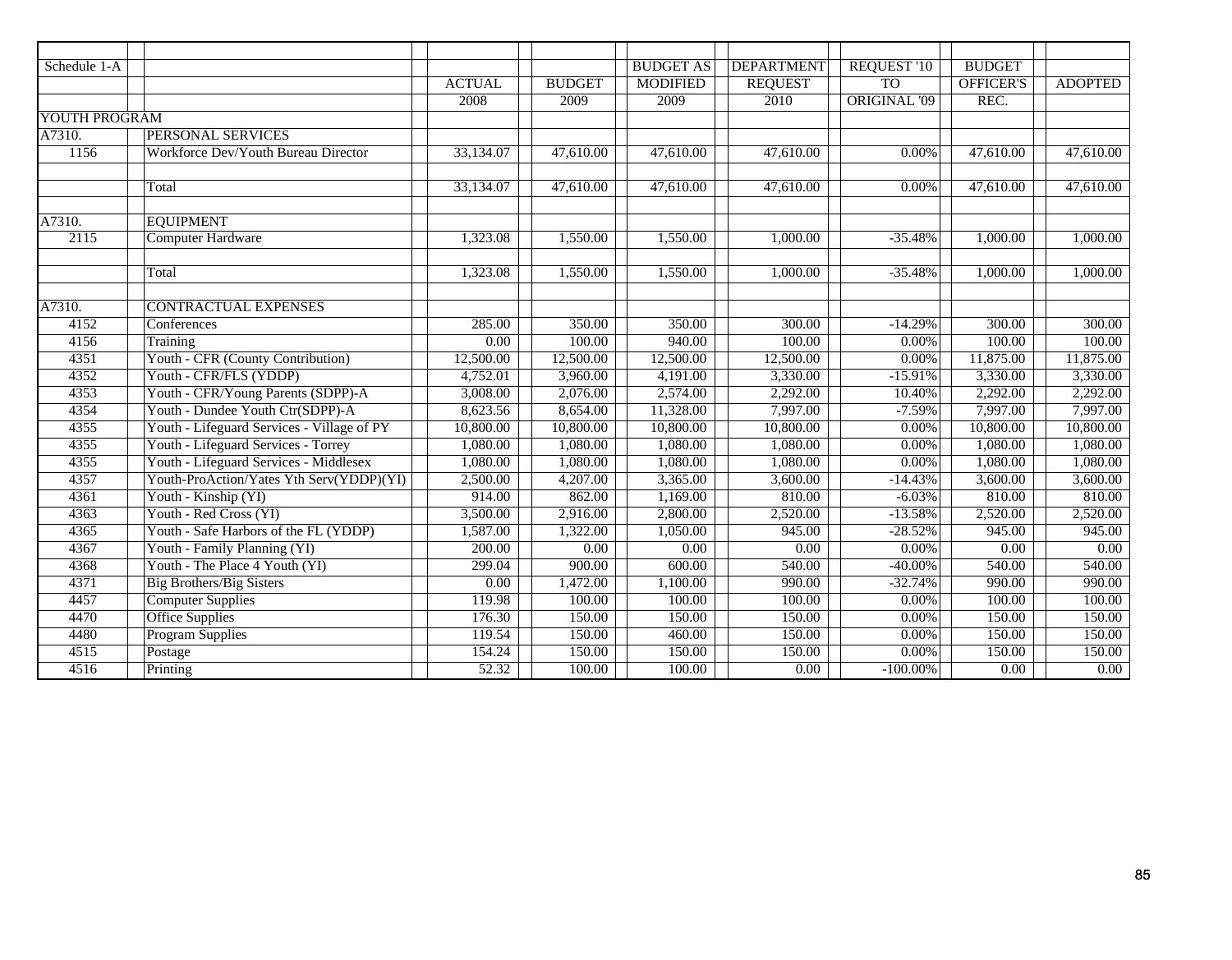| $\overline{ \cdots}$ |                                  |                        |               |                        |                   |                     |                   |                   |
|----------------------|----------------------------------|------------------------|---------------|------------------------|-------------------|---------------------|-------------------|-------------------|
| Schedule 1-A         |                                  |                        |               | <b>BUDGET AS</b>       | <b>DEPARTMENT</b> | <b>REQUEST '10</b>  | <b>BUDGET</b>     |                   |
|                      |                                  | <b>ACTUAL</b>          | <b>BUDGET</b> | <b>MODIFIED</b>        | <b>REQUEST</b>    | T <sub>O</sub>      | <b>OFFICER'S</b>  | <b>ADOPTED</b>    |
|                      |                                  | 2008                   | 2009          | 2009                   | 2010              | <b>ORIGINAL '09</b> | REC.              |                   |
|                      | <b>CONTRACTUAL EXPENSES CONT</b> |                        |               |                        |                   |                     |                   |                   |
| 4653                 | Gasoline                         | 105.83                 | 150.00        | 150.00                 | 100.00            | $-33.33%$           | 100.00            | 100.00            |
| 4654                 | Mileage                          | 156.88                 | 230.00        | 230.00                 | 200.00            | $-13.04%$           | 200.00            | 200.00            |
| 4660                 | <b>Travel Expenses</b>           | 36.74                  | 100.00        | 325.00                 | 100.00            | 0.00%               | 100.00            | 100.00            |
| 4682                 | <b>Utilities: Telephone/Fax</b>  | 170.17                 | 250.00        | 250.00                 | 250.00            | 0.00%               | 250.00            | 250.00            |
| 4907                 | Dues                             | 165.00                 | 165.00        | 165.00                 | 165.00            | 0.00%               | 165.00            | 165.00            |
| 4916                 | Publications                     | 90.00                  | 60.00         | 60.00                  | 60.00             | 0.00%               | 60.00             | 60.00             |
|                      |                                  |                        |               |                        |                   |                     |                   |                   |
|                      | Total                            | 52,475.61              | 53,884.00     | 57,067.00              | 50,309.00         | $-6.63%$            | 49,684.00         | 49,684.00         |
|                      |                                  |                        |               |                        |                   |                     |                   |                   |
| A7310.               | <b>EMPLOYEE BENEFITS</b>         |                        |               |                        |                   |                     |                   |                   |
| 8100                 | FICA/Medicare                    | 2,505.06               | 3,643.00      | 3,643.00               | 3,643.00          | 0.00%               | 3,643.00          | 3,643.00          |
| 8305                 | Medical Insurance - Non Union    | 6,887.76               | 11,781.00     | 11,781.00              | 13,549.00         | 15.01%              | 13,277.00         | 13,277.00         |
|                      |                                  |                        |               |                        |                   |                     |                   |                   |
|                      | Total                            | 9,392.82               | 15,424.00     | 15,424.00              | 17,192.00         | 11.46%              | 16,920.00         | 16,920.00         |
|                      |                                  |                        |               |                        |                   |                     |                   |                   |
| A7310.0              | <b>TOTAL</b>                     | 96,325.58              | 118,468.00    | 121,651.00             | 116,111.00        | $-1.99%$            | 115,214.00        | 115,214.00        |
|                      |                                  |                        |               |                        |                   |                     |                   |                   |
| <b>REVENUE:</b>      | A2704 Donations - Youth          | $\overline{0.00}$      | 0.00          | 1,375.00               | $\overline{0.00}$ | 0.00%               | $\overline{0.00}$ | $\overline{0.00}$ |
|                      | A3820 State Aid                  | $39,590.\overline{47}$ | 41,871.00     | 43,679.00              | 33,994.00         | $-18.81%$           | 33,994.00         | 33,994.00         |
|                      |                                  |                        |               |                        |                   |                     |                   |                   |
|                      | <b>Total Revenue</b>             | 39,590.47              | 41,871.00     | 45,054.00              | 33,994.00         | $-18.81%$           | 33,994.00         | 33,994.00         |
|                      |                                  |                        |               |                        |                   |                     |                   |                   |
|                      | <b>Total Net County Cost</b>     | 56,735.11              | 76,597.00     | $\overline{76,597.00}$ | 82,117.00         | 7.21%               | 81,220.00         | 81,220.00         |
|                      |                                  |                        |               |                        |                   |                     |                   |                   |
|                      | <b>Percent Revenue</b>           | 41.10%                 | 35.34%        | 37.04%                 | 29.28%            | $-17.16%$           | 29.51%            | 29.51%            |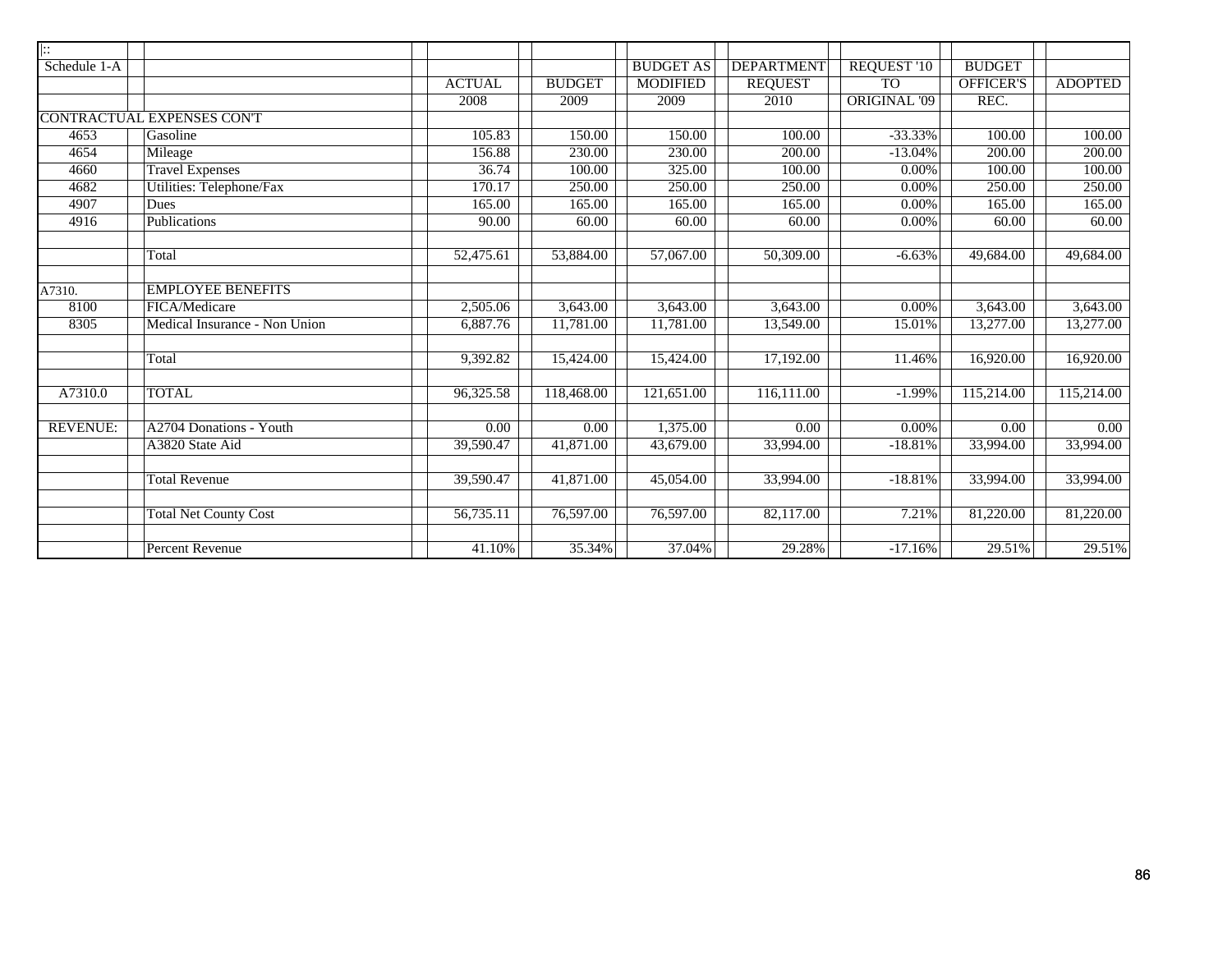| Schedule 1-A     |                                      |                   |                   | <b>BUDGET AS</b>  | <b>DEPARTMENT</b> | REQUEST '10         | <b>BUDGET</b>     |                   |
|------------------|--------------------------------------|-------------------|-------------------|-------------------|-------------------|---------------------|-------------------|-------------------|
|                  |                                      | <b>ACTUAL</b>     | <b>BUDGET</b>     | <b>MODIFIED</b>   | <b>REQUEST</b>    | <b>TO</b>           | <b>OFFICER'S</b>  | <b>ADOPTED</b>    |
|                  |                                      | 2008              | 2009              | 2009              | 2010              | <b>ORIGINAL '09</b> | REC.              |                   |
|                  |                                      |                   |                   |                   |                   |                     |                   |                   |
| <b>MUSEUM</b>    |                                      |                   |                   |                   |                   |                     |                   |                   |
| A7450.4206       | Yates Co. Historical Society Contrib | 5,296.00          | 5,296.00          | 5,296.00          | 5,500.00          | 3.85%               | 5,032.00          | 5,032.00          |
|                  |                                      |                   |                   |                   |                   |                     |                   |                   |
|                  | <b>TOTAL</b>                         | 5,296.00          | 5,296.00          | 5,296.00          | 5,500.00          | 3.85%               | 5,032.00          | 5,032.00          |
|                  |                                      |                   |                   |                   |                   |                     |                   |                   |
| <b>HISTORIAN</b> | PERSONAL SERVICES                    |                   |                   |                   |                   |                     |                   |                   |
| A7510.1075       | Historian                            | 37,216.00         | 38,519.00         | 38,519.00         | 38,519.00         | $0.00\%$            | 38,519.00         | 38,519.00         |
|                  |                                      |                   |                   |                   |                   |                     |                   |                   |
|                  | Total                                | 37,216.00         | 38,519.00         | 38,519.00         | 38,519.00         | 0.00%               | 38,519.00         | 38,519.00         |
|                  |                                      |                   |                   |                   |                   |                     |                   |                   |
| A7510            | <b>EQUIPMENT</b>                     |                   |                   |                   |                   |                     |                   |                   |
| 2115             | <b>Computer Hardware</b>             | $\overline{0.00}$ | $\overline{0.00}$ | $\overline{0.00}$ | 0.00              | $0.00\%$            | $\overline{0.00}$ | $\overline{0.00}$ |
|                  |                                      |                   |                   |                   |                   |                     |                   |                   |
|                  | Total                                | 0.00              | $\overline{0.00}$ | $\overline{0.00}$ | 0.00              | $0.00\%$            | 0.00              | 0.00              |
|                  |                                      |                   |                   |                   |                   |                     |                   |                   |
| A7510.           | <b>CONTRACTUAL EXPENSES</b>          |                   |                   |                   |                   |                     |                   |                   |
| 4408             | Equipment Maintenance/Repair         | 0.00              | 150.00            | 150.00            | 150.00            | 0.00%               | 150.00            | 150.00            |
| 4470             | <b>Office Supplies</b>               | 143.60            | 200.00            | 200.00            | 200.00            | $0.00\%$            | 200.00            | 200.00            |
| 4507             | <b>Copier Charges</b>                | 163.45            | 200.00            | 200.00            | 200.00            | $0.00\%$            | 200.00            | 200.00            |
| 4515             | Postage                              | 122.44            | 150.00            | 150.00            | 150.00            | 0.00%               | 150.00            | 150.00            |
| 4522             | Shipments                            | 0.00              | 25.00             | 25.00             | 25.00             | 0.00%               | 25.00             | 25.00             |
| 4682             | Utilities: Telephone/Fax             | 160.73            | 250.00            | 250.00            | 200.00            | $-20.00\%$          | 200.00            | 200.00            |
| 4916             | Publications                         | 0.00              | 100.00            | 100.00            | 100.00            | 0.00%               | 100.00            | 100.00            |
|                  |                                      |                   |                   |                   |                   |                     |                   |                   |
|                  | Total                                | 590.22            | 1,075.00          | 1,075.00          | 1,025.00          | $-4.65%$            | 1,025.00          | 1,025.00          |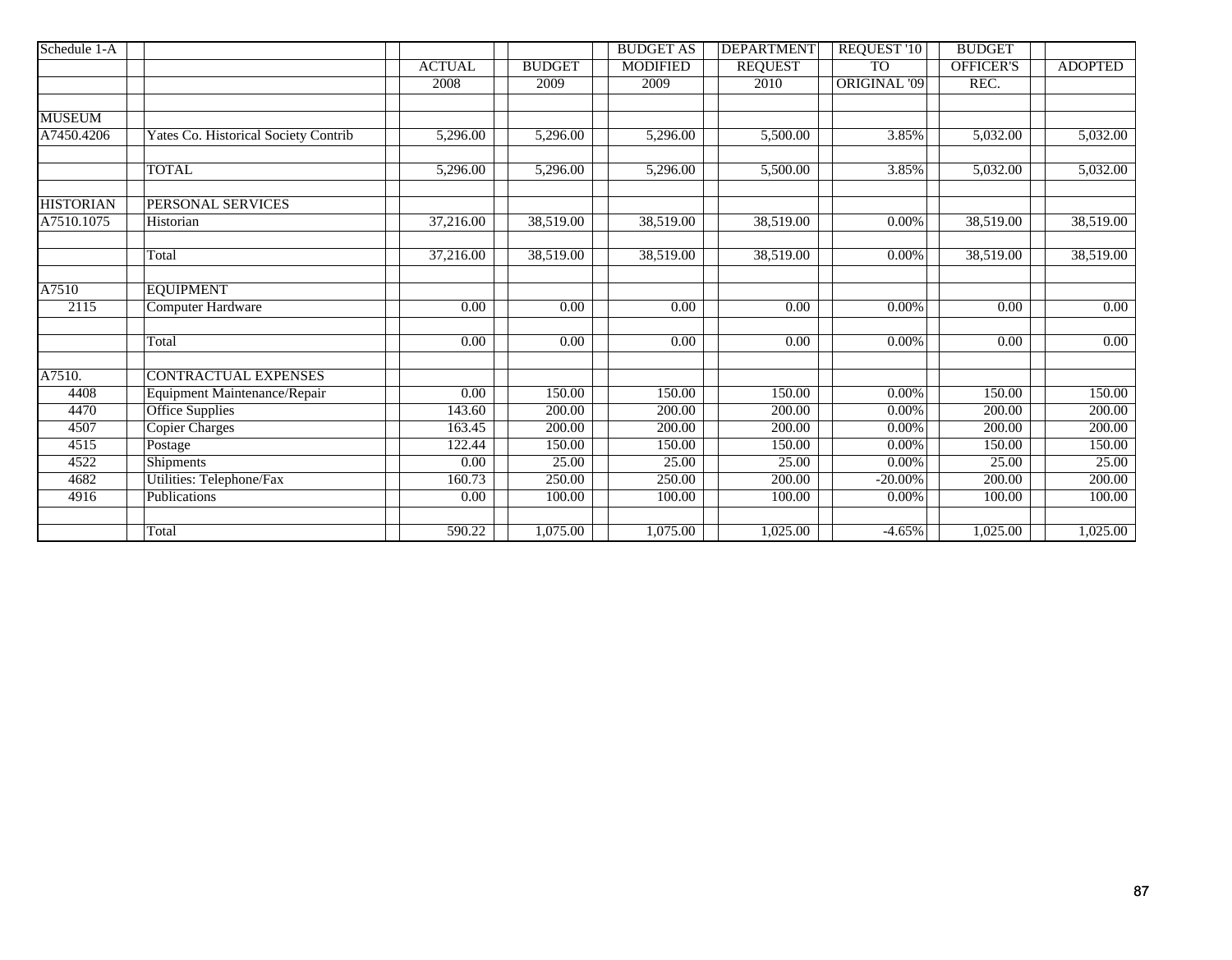| $\overline{ \colon}$    |                                        |               |                   |                  |                   |                     |                  |                |
|-------------------------|----------------------------------------|---------------|-------------------|------------------|-------------------|---------------------|------------------|----------------|
| Schedule 1-A            |                                        |               |                   | <b>BUDGET AS</b> | <b>DEPARTMENT</b> | REQUEST '10         | <b>BUDGET</b>    |                |
|                         |                                        | <b>ACTUAL</b> | <b>BUDGET</b>     | <b>MODIFIED</b>  | <b>REQUEST</b>    | T <sub>O</sub>      | <b>OFFICER'S</b> | <b>ADOPTED</b> |
|                         |                                        | 2008          | 2009              | 2009             | 2010              | <b>ORIGINAL '09</b> | REC.             |                |
|                         |                                        |               |                   |                  |                   |                     |                  |                |
| A7510                   | <b>EMPLOYEE BENEFITS</b>               |               |                   |                  |                   |                     |                  |                |
| 8100                    | FICA/Medicare                          | 2,753.43      | 2,947.00          | 2,947.00         | 2,947.00          | 0.00%               | 2,947.00         | 2,947.00       |
| 8305                    | Medical Insurance Non-Union            | 4,339.08      | 5,207.00          | 5,207.00         | 5,989.00          | 15.02%              | 5,579.00         | 5,579.00       |
|                         | Total                                  | 7,092.51      | 8,154.00          | 8,154.00         | 8,936.00          | 9.59%               | 8,526.00         | 8,526.00       |
| A7510.0                 | <b>TOTAL</b>                           | 44,898.73     | 47,748.00         | 47,748.00        | 48,480.00         | 1.53%               | 48,070.00        | 48,070.00      |
| <b>REVENUE</b>          | <b>A2091 Historian Fees</b>            | 1,673.22      | 5,000.00          | 5,000.00         | 5,000.00          | 0.00%               | 2,000.00         | 2,000.00       |
|                         | <b>Total Revenue</b>                   | 1,673.22      | 5,000.00          | 5,000.00         | 5,000.00          | 0.00%               | 2,000.00         | 2,000.00       |
|                         | <b>Total Net County Cost</b>           | 43,225.51     | 42,748.00         | 42,748.00        | 43,480.00         | 1.71%               | 46,070.00        | 46,070.00      |
|                         | <b>Percent Revenue</b>                 | 3.73%         | 10.47%            | 10.47%           | 10.31%            | $-1.51%$            | 4.16%            | 4.16%          |
|                         | <b>OTHER PERFORMING ARTS</b>           |               |                   |                  |                   |                     |                  |                |
| A7560.4202              | <b>Yates County Arts Council</b>       | 1,247.00      | 1,247.00          | 1,247.00         | 2,500.00          | 100.48%             | 1,186.00         | 1,247.00       |
| A7560.0                 | <b>TOTAL</b>                           | 1,247.00      | 1,247.00          | 1,247.00         | 2,500.00          | 100.48%             | 1,186.00         | 1,247.00       |
| <b>ADULT RECREATION</b> |                                        |               |                   |                  |                   |                     |                  |                |
| A7620.4215              | YC - Fed. Of Conservation Clubs        | 848.00        | 0.00              | 0.00             | 0.00              | $0.00\%$            | 0.00             | 0.00           |
| A7620.0                 | <b>TOTAL</b>                           | 848.00        | $\overline{0.00}$ | 0.00             | 0.00              | 0.00%               | 0.00             | 0.00           |
| A7999M                  | <b>TOTAL CULTURE &amp; RECREATION</b>  | 182,601.11    | 208,359.00        | 211,542.00       | 203,591.00        | $-2.29%$            | 189,822.00       | 189,883.00     |
|                         | Total Revenue - Culture & Recreation   | 41,263.69     | 46,871.00         | 50,054.00        | 38,994.00         | $-16.81%$           | 35,994.00        | 35,994.00      |
|                         | Net Culture & Recreation               | 141,337.42    | 161,488.00        | 161,488.00       | 164,597.00        | 1.93%               | 153,828.00       | 153,889.00     |
|                         | Total Percent Revenue - Culture & Rec. | 22.60%        | 22.50%            | 23.66%           | 19.15%            | $-14.86%$           | 18.96%           | 18.96%         |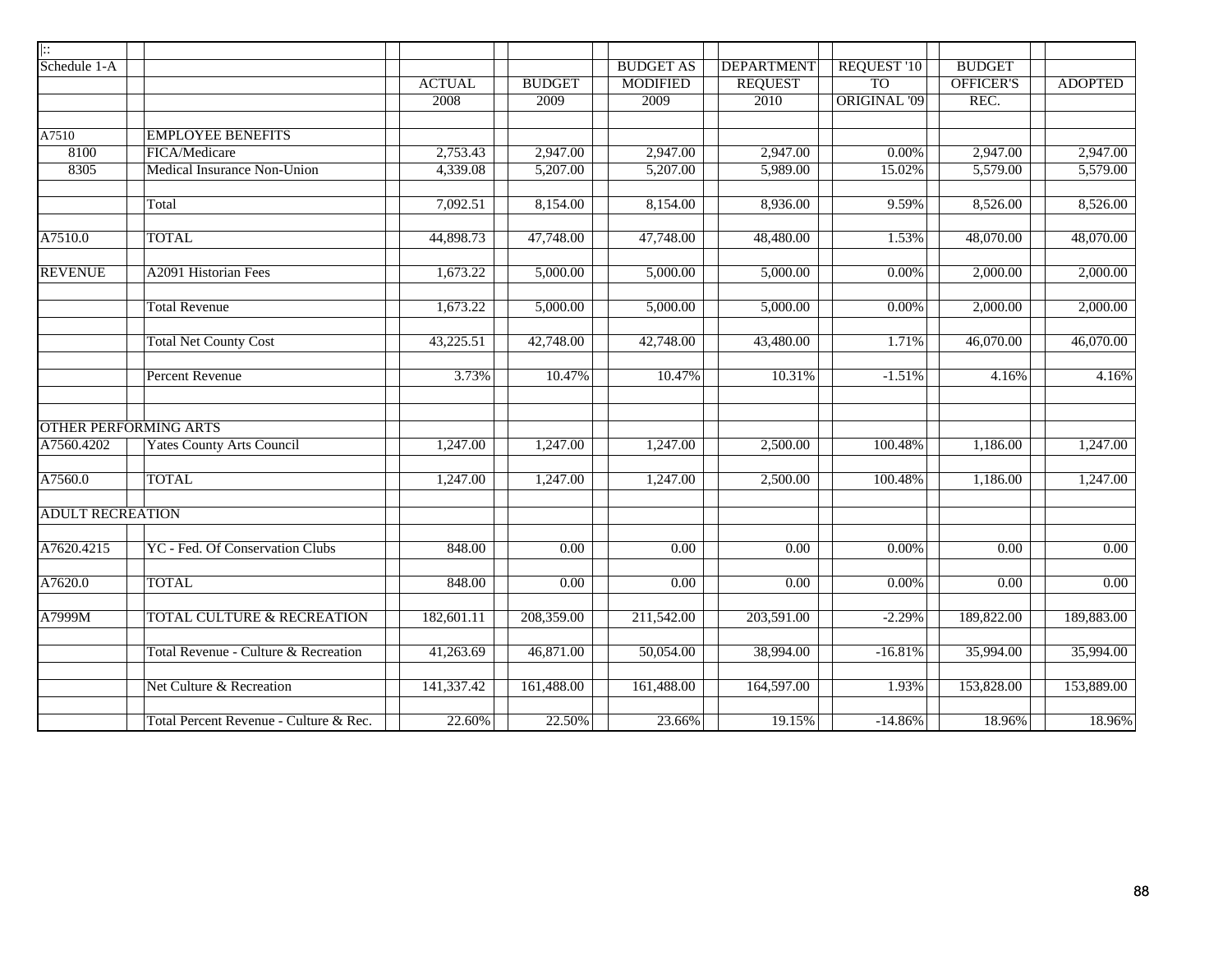| Schedule 1-A               |                                           |                   |                   | <b>BUDGET AS</b> | <b>DEPARTMENT</b>      | <b>REQUEST '10</b>  | <b>BUDGET</b>          |                   |
|----------------------------|-------------------------------------------|-------------------|-------------------|------------------|------------------------|---------------------|------------------------|-------------------|
|                            |                                           | <b>ACTUAL</b>     | <b>BUDGET</b>     | <b>MODIFIED</b>  | <b>REQUEST</b>         | <b>TO</b>           | OFFICER'S              | <b>ADOPTED</b>    |
|                            |                                           | 2008              | 2009              | 2009             | 2010                   | <b>ORIGINAL '09</b> | REC.                   |                   |
|                            |                                           |                   |                   |                  |                        |                     |                        |                   |
|                            | HOME & COMMUNITY SERVICES                 |                   |                   |                  |                        |                     |                        |                   |
| <b>GENERAL ENVIRONMENT</b> |                                           |                   |                   |                  |                        |                     |                        |                   |
|                            | PLANNING & DEVELOPMENT                    |                   |                   |                  |                        |                     |                        |                   |
| A8020.                     | PERSONAL SERVICES                         |                   |                   |                  |                        |                     |                        |                   |
| 1085                       | Planner                                   | 49,385.44         | 58,995.00         | 58,591.05        | $\overline{58,995.00}$ | 0.00%               | 58,995.00              | 58,995.00         |
|                            |                                           |                   |                   |                  |                        |                     |                        |                   |
|                            | Total                                     | 49,385.44         | 58,995.00         | 58,591.05        | 58,995.00              | 0.00%               | $\overline{58,995.00}$ | 58,995.00         |
|                            |                                           |                   |                   |                  |                        |                     |                        |                   |
| A8020.                     | <b>EQUIPMENT</b>                          |                   |                   |                  |                        |                     |                        |                   |
| 2115                       | <b>Computer Hardware</b>                  | 14,028.07         | 500.00            | 500.00           | 200.00                 | $-60.00\%$          | 200.00                 | 200.00            |
|                            |                                           |                   |                   |                  |                        |                     |                        |                   |
|                            | Total                                     | 14,028.07         | 500.00            | 500.00           | 200.00                 | $-60.00\%$          | 200.00                 | 200.00            |
|                            |                                           |                   |                   |                  |                        |                     |                        |                   |
| A8020.                     | <b>CONTRACTUAL EXPENSES</b>               |                   |                   |                  |                        |                     |                        |                   |
| 4011                       | Consultants                               | 9,927.24          | 7,500.00          | 7,500.00         | 5,000.00               | $-33.33%$           | 5,000.00               | 5,000.00          |
| 4064                       | <b>Broadband Study</b>                    | 5,639.37          | 0.00              | 0.00             | $\overline{0.00}$      | 0.00%               | $\overline{0.00}$      | $\overline{0.00}$ |
| 4152                       | Conferences                               | 240.00            | 425.00            | 425.00           | 400.00                 | $-5.88%$            | 400.00                 | 400.00            |
| 4156                       | Training                                  | 160.59            | 325.00            | 325.00           | 325.00                 | 0.00%               | 325.00                 | 325.00            |
| 4207                       | <b>Yates County Planning Board</b>        | 616.87            | 1,200.00          | 1,603.95         | 1,200.00               | 0.00%               | 1,200.00               | 1,200.00          |
| 4210                       | <b>YC</b> - GFL Regional Planning Board   | 6,647.00          | 6,647.00          | 6,647.00         | 6,647.00               | 0.00%               | 6,647.00               | 6,647.00          |
| 4457                       | <b>Computer Supplies</b>                  | 21.81             | 100.00            | 100.00           | 100.00                 | 0.00%               | 100.00                 | 100.00            |
| 4470                       | <b>Office Supplies</b>                    | 285.37            | 300.00            | 300.00           | 300.00                 | 0.00%               | 300.00                 | 300.00            |
| 4501                       | Advertising                               | 203.78            | 200.00            | 200.00           | 200.00                 | 0.00%               | 200.00                 | 200.00            |
| 4507                       | <b>Copier Charges</b>                     | 922.35            | 2,000.00          | 2,000.00         | 1,800.00               | $-10.00%$           | 1,800.00               | 1,800.00          |
| 4515                       | Postage                                   | 558.67            | 750.00            | 750.00           | 700.00                 | $-6.67%$            | 700.00                 | 700.00            |
| 4516                       | Printing                                  | 162.00            | 100.00            | 100.00           | 50.00                  | $-50.00\%$          | 50.00                  | 50.00             |
| 4571                       | <b>Computer Software</b>                  | $\overline{0.00}$ | 6,300.00          | 6,300.00         | 6,300.00               | 0.00%               | 6,300.00               | 6,300.00          |
| 4580                       | <b>GIS</b> Maintenance                    | 25,660.00         | 15,000.00         | 22,500.00        | 12,000.00              | $-20.00\%$          | 12,000.00              | 12,000.00         |
| 4653                       | Gasoline                                  | $\overline{0.00}$ | 200.00            | 200.00           | 100.00                 | $-50.00\%$          | 100.00                 | 100.00            |
| 4654                       | Mileage                                   | 285.27            | 400.00            | 400.00           | 400.00                 | 0.00%               | 400.00                 | 400.00            |
| 4559                       | Transportation                            | $\overline{0.00}$ | 0.00              | 0.00             | 50,000.00              | 50000.00%           | 0.00                   | 0.00              |
| 4660                       | <b>Travel Expenses</b>                    | 1,254.55          | 600.00            | 600.00           | 500.00                 | $-16.67%$           | 500.00                 | 500.00            |
| 4682                       | Utilities: Telephone/Fax                  | 240.13            | 600.00            | 600.00           | 600.00                 | $0.00\%$            | 600.00                 | 600.00            |
| 4907                       | Dues                                      | 210.00            | 400.00            | 400.00           | 400.00                 | 0.00%               | 400.00                 | 400.00            |
| 4916                       | Publications                              | 282.45            | 200.00            | 200.00           | 200.00                 | 0.00%               | 200.00                 | 200.00            |
| 4983                       | <b>Shared Municipal Services</b>          | 42,600.00         | $\overline{0.00}$ | 0.00             | 0.00                   | 0.00%               | $\overline{0.00}$      | 0.00              |
| 4985                       | <b>Grant: Quality Communities Program</b> | 2,857.47          | $\overline{0.00}$ | 0.00             | 0.00                   | 0.00%               | 0.00                   | 0.00              |
|                            |                                           |                   |                   |                  |                        |                     |                        |                   |
|                            | Total                                     | 98,774.92         | 43,247.00         | 51,150.95        | 87,222.00              | 101.68%             | 37,222.00              | 37,222.00         |
|                            |                                           |                   |                   |                  |                        |                     |                        |                   |
|                            |                                           |                   |                   |                  |                        |                     |                        |                   |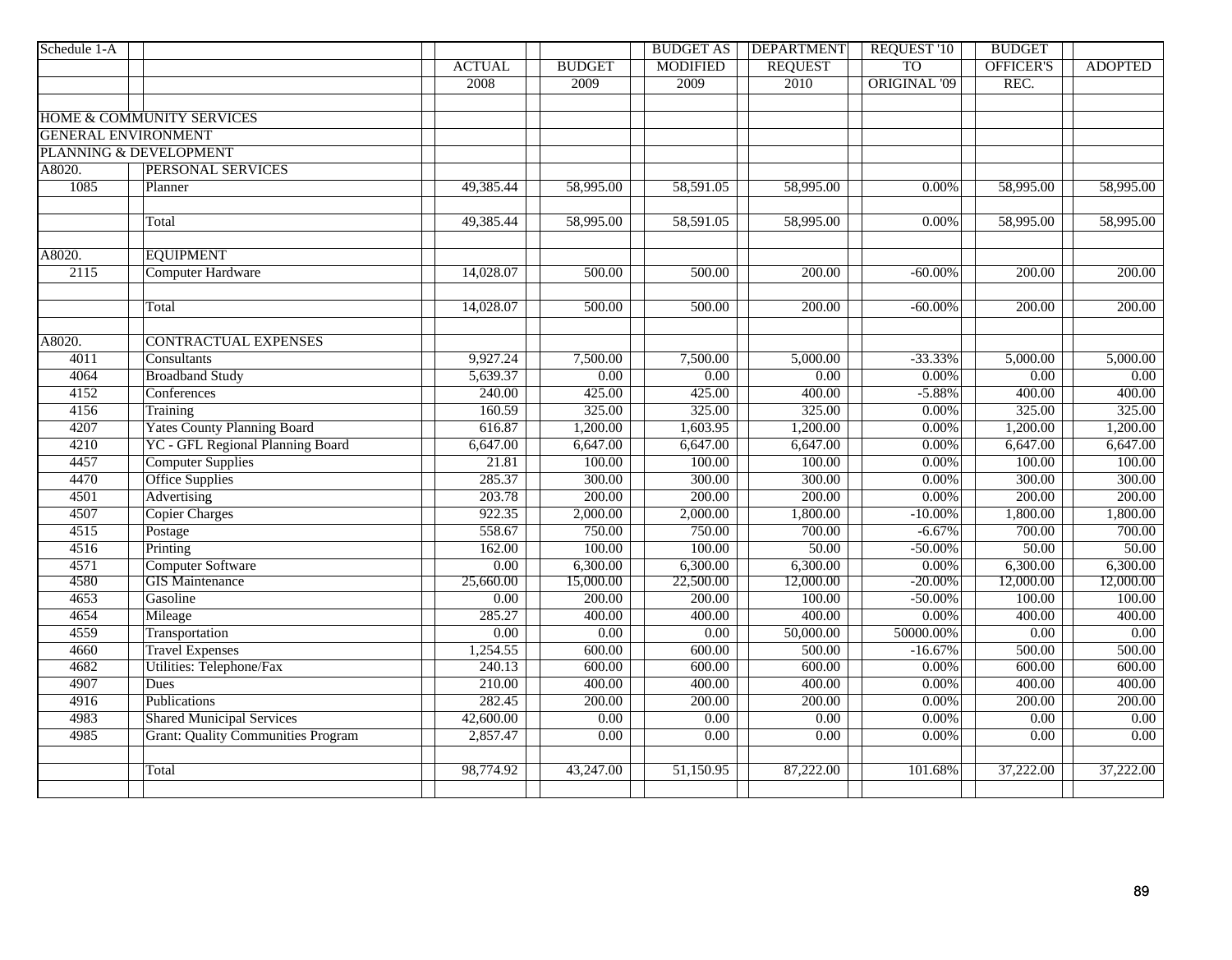| $\  \colon$                 |                                    |               |                   |                   |                   |                     |                   |                   |
|-----------------------------|------------------------------------|---------------|-------------------|-------------------|-------------------|---------------------|-------------------|-------------------|
| Schedule 1-A                |                                    |               |                   | <b>BUDGET AS</b>  | <b>DEPARTMENT</b> | <b>REQUEST '10</b>  | <b>BUDGET</b>     |                   |
|                             |                                    | <b>ACTUAL</b> | <b>BUDGET</b>     | <b>MODIFIED</b>   | <b>REQUEST</b>    | <b>TO</b>           | OFFICER'S         | <b>ADOPTED</b>    |
|                             |                                    | 2008          | 2009              | 2009              | 2010              | <b>ORIGINAL '09</b> | REC.              |                   |
|                             |                                    |               |                   |                   |                   |                     |                   |                   |
| A8020.                      | <b>EMPLOYEE BENEFITS</b>           |               |                   |                   |                   |                     |                   |                   |
| 8100                        | FICA/Medicare                      | 3,749.36      | 4,514.00          | 4,514.00          | 4,514.00          | 0.00%               | 4,514.00          | 4,514.00          |
| 8305                        | <b>Medical Insurance Non-Union</b> | 6,205.49      | 12,395.00         | 12,395.00         | 14,255.00         | 15.01%              | 13,277.00         | 13,277.00         |
|                             | Total                              | 9,954.85      | 16,909.00         | 16,909.00         | 18,769.00         | 11.00%              | 17,791.00         | 17,791.00         |
| A8020.0                     | <b>TOTAL</b>                       | 172,143.28    | 119,651.00        | 127,151.00        | 165,186.00        | 38.06%              | 114,208.00        | 114,208.00        |
| <b>REVENUE</b>              | A2115 Planning Fees                | 12.75         | 0.00              | 0.00              | 0.00              | $0.00\%$            | 0.00              | 0.00              |
|                             | A3902 State Aid - Planning         | 39,600.00     | $\overline{0.00}$ | $\overline{0.00}$ | $\overline{0.00}$ | 0.00%               | 0.00              | $\overline{0.00}$ |
|                             |                                    |               |                   |                   |                   |                     |                   |                   |
|                             | <b>Total Revenue</b>               | 39,612.75     | 0.00              | 0.00              | 0.00              | 0.00%               | 0.00              | $\overline{0.00}$ |
|                             | <b>Total Net County Cost</b>       | 132,530.53    | 119,651.00        | 127,151.00        | 165,186.00        | 38.06%              | 114,208.00        | 114,208.00        |
|                             | <b>Percent Revenue</b>             | 23.01%        | $0.00\%$          | 0.00%             | 0.00%             | 0.00%               | $0.00\%$          | 0.00%             |
| <b>REFUSE &amp; GARBAGE</b> |                                    |               |                   |                   |                   |                     |                   |                   |
| A8160.                      | <b>SOLID WASTE MANAGEMENT</b>      |               |                   |                   |                   |                     |                   |                   |
| 4213                        | YC - WFL Solid Waste Management    | 29,000.00     | 33,146.00         | 33,146.00         | 33,146.00         | $0.00\%$            | 33,146.00         | 33,146.00         |
| 4412                        | Landfill - Engineering             | 53,913.33     | 52,100.00         | 70,292.17         | 53,000.00         | 1.73%               | 53,000.00         | 53,000.00         |
| 4413                        | Landfill - Leachate Hauling        | 11,418.47     | 20,000.00         | 20,000.00         | 17,000.00         | $-15.00%$           | 17,000.00         | 17,000.00         |
| 4677                        | <b>Utilities: Electric</b>         | 1,948.58      | 1,870.00          | 1,870.00          | 1,800.00          | $-3.74%$            | 1,800.00          | 1,800.00          |
| 4682                        | Utilities: Telephone/Fax           | 337.87        | 350.00            | 350.00            | 350.00            | 0.00%               | 350.00            | 350.00            |
| 4897                        | <b>Legal Obligations</b>           | 50,000.00     | 0.00              | 0.00              | 0.00              | 0.00%               | $\overline{0.00}$ | 0.00              |
|                             | <b>TOTAL</b>                       | 146,618.25    | 107,466.00        | 125,658.17        | 105,296.00        | $-2.02%$            | 105,296.00        | 105,296.00        |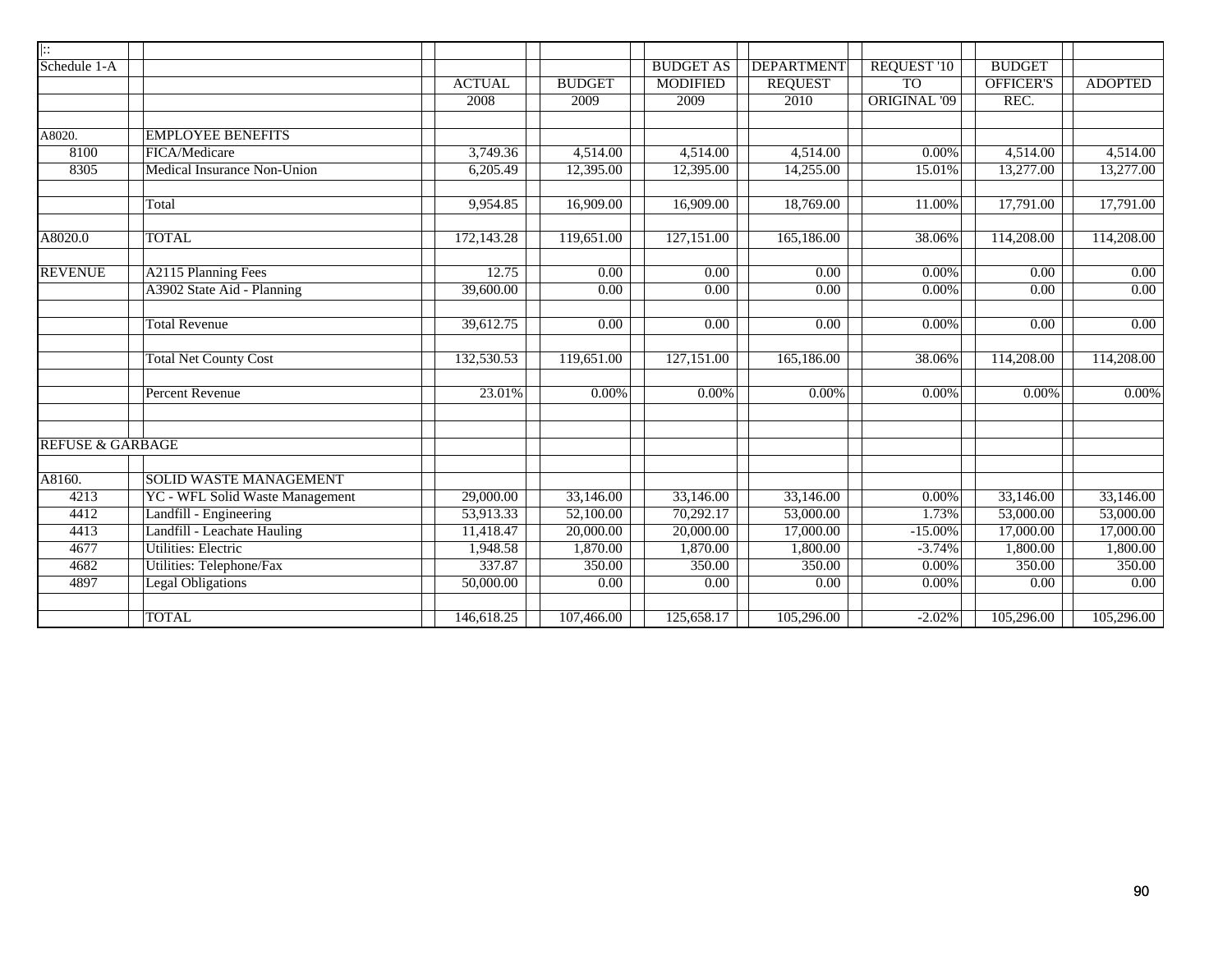| $\mathbin{\mathop{\text{!::}}\nolimits}$ |                                           |                   |                   |                         |                   |                     |                         |                   |
|------------------------------------------|-------------------------------------------|-------------------|-------------------|-------------------------|-------------------|---------------------|-------------------------|-------------------|
| Schedule 1-A                             |                                           |                   |                   | <b>BUDGET AS</b>        | <b>DEPARTMENT</b> | <b>REQUEST '10</b>  | <b>BUDGET</b>           |                   |
|                                          |                                           | <b>ACTUAL</b>     | <b>BUDGET</b>     | <b>MODIFIED</b>         | <b>REQUEST</b>    | <b>TO</b>           | OFFICER'S               | <b>ADOPTED</b>    |
|                                          |                                           | 2008              | 2009              | 2009                    | 2010              | <b>ORIGINAL '09</b> | REC.                    |                   |
|                                          | <b>CONSERVATION PROGRAMS</b>              |                   |                   |                         |                   |                     |                         |                   |
| A8710.4201                               | <b>Yates Co. Agricultural Society</b>     | 1,039.00          | 1,039.00          | 1,039.00                | 1,039.00          | 0.00%               | 987.00                  | 987.00            |
| A8710.4204                               | <b>Yates Co. Cooperative Extension</b>    | 258,520.00        | 258,520.00        | 258,520.00              | 266,275.00        | 3.00%               | 245,594.00              | 266,275.00        |
| A8710.4212                               | Yates Co. Soil & Water Conservation Dist. | 100,090.00        | 100,090.00        | 100,090.00              | 103,000.00        | 2.91%               | 95,086.00               | 103,000.00        |
| A8710.4224                               | YC Cooperative Extension Farmland Pres.   | $\overline{0.00}$ | 0.00              | 1,886,209.00            | 0.00              | 0.00%               | 0.00                    | 0.00              |
| A8710.4709                               | D.E.C. Forest Fires                       | 0.00              | 500.00            | 500.00                  | 500.00            | 0.00%               | 500.00                  | 500.00            |
| A8710.4709                               | <b>Grant: Quality Communities Program</b> | $\overline{0.00}$ | 0.00              | 6,493.34                | $\overline{0.00}$ | 0.00%               | $\overline{0.00}$       | $\overline{0.00}$ |
| A8710.0                                  | <b>TOTAL</b>                              | 359,649.00        | 360,149.00        | 2,252,851.34            | 370,814.00        | 2.96%               | 342,167.00              | 370,762.00        |
| <b>REVENUE</b>                           | A3989 State Aid: Home & Community         | 0.00              | $\overline{0.00}$ | 1,892,702.34            | $\overline{0.00}$ | 0.00%               | 0.00                    | 0.00              |
|                                          | <b>Total Net County Cost</b>              | 359,649.00        | 360,149.00        | $\overline{360,1}49.00$ | 370,814.00        | 0.00%               | $\overline{342,167.00}$ | 370,762.00        |
|                                          | <b>Percent Revenue</b>                    | 0.00%             | 0.00%             | 84.01%                  | 0.00%             | 0.00%               | $0.00\%$                | 0.00%             |
|                                          |                                           |                   |                   |                         |                   |                     |                         |                   |
| A8999.0                                  | TOTAL HOME & COMMUNITY SERVICES           | 678,410.53        | 587,266.00        | 2,505,660.51            | 641,296.00        | 9.20%               | 561,671.00              | 590,266.00        |
|                                          | Total Revenue - Home & Comm. Services     | 39,612.75         | $\overline{0.00}$ | 1,892,702.34            | $\overline{0.00}$ | 0.00%               | $\overline{0.00}$       | 0.00              |
|                                          | Net Home & Community Services             | 638,797.78        | 587,266.00        | 612,958.17              | 641,296.00        | 9.20%               | 561,671.00              | 590,266.00        |
|                                          | Total Percent Revenue - Home & Community  | 5.84%             | 0.00%             | 75.54%                  | $0.00\%$          | $0.00\%$            | $0.00\%$                | $0.00\%$          |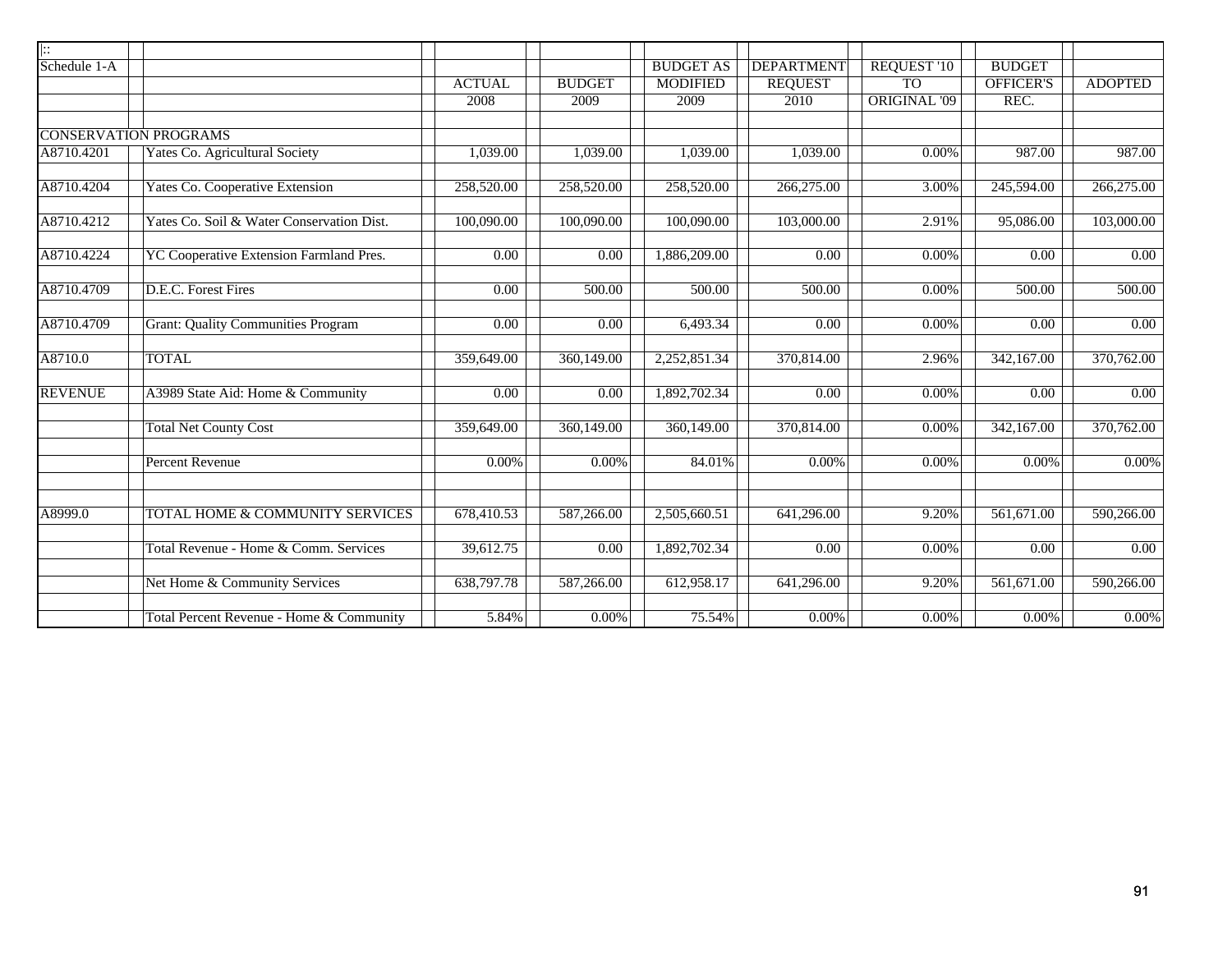| Schedule 1-A        |                                           |               |               | <b>BUDGET AS</b>  | <b>DEPARTMENT</b> | <b>REQUEST '10</b> | <b>BUDGET</b>    |                |
|---------------------|-------------------------------------------|---------------|---------------|-------------------|-------------------|--------------------|------------------|----------------|
|                     |                                           | <b>ACTUAL</b> | <b>BUDGET</b> | <b>MODIFIED</b>   | <b>REQUEST</b>    | <b>TO</b>          | <b>OFFICER'S</b> | <b>ADOPTED</b> |
|                     |                                           | 2008          | 2009          | 2009              | 2010              | ORIGINAL '09       | REC.             |                |
|                     |                                           |               |               |                   |                   |                    |                  |                |
|                     | UNDISTRIBUTED EMPLOYEE BENEFITS           |               |               |                   |                   |                    |                  |                |
|                     |                                           |               |               |                   |                   |                    |                  |                |
| A9010.8400          | <b>State Retirement</b>                   | 847,160.07    | 820,000.00    | 820,000.00        | 1,245,000.00      | 51.83%             | 1,245,000.00     | 1,245,000.00   |
|                     |                                           |               |               |                   |                   |                    |                  |                |
| A9060.8306          | <b>Medical Insurance-Retirees</b>         | 155,111.05    | 55,000.00     | 70,600.00         | 55,000.00         | 0.00%              | 55,000.00        | 55,000.00      |
|                     | <b>Sick Bank CSEA</b>                     |               |               | $\overline{0.00}$ |                   |                    |                  |                |
| A9080.1507          |                                           | 1,956.67      | 0.00          |                   | 0.00              | 0.00%              | 0.00             | $0.00\,$       |
| A9080.8100          | <b>Sick Bank-FICA</b>                     | 143.42        | 0.00          | $\overline{0.00}$ | 0.00              | 0.00%              | 0.00             | 0.00           |
|                     |                                           |               |               |                   |                   |                    |                  |                |
| A9090.8000          | Adjust Due to Employees Vac./Comp. Time   | 10,170.19     | 15,000.00     | 15,000.00         | 15,000.00         | 0.00%              | 15,000.00        | 15,000.00      |
|                     |                                           |               |               |                   |                   |                    |                  |                |
| A9199M              | <b>TOTAL EMPLOYEE BENEFITS</b>            | 1,014,541.40  | 890,000.00    | 905,600.00        | 1,315,000.00      | 47.75%             | 1,315,000.00     | 1,315,000.00   |
|                     |                                           |               |               |                   |                   |                    |                  |                |
|                     |                                           |               |               |                   |                   |                    |                  |                |
| <b>DEBT SERVICE</b> |                                           |               |               |                   |                   |                    |                  |                |
|                     |                                           |               |               |                   |                   |                    |                  |                |
| A9710.6101          | Serial Bonds (Principal) - Bldg           | 1,075,000.00  | 1,100,000.00  | 1,100,000.00      | 1,150,000.00      | 4.55%              | 1,150,000.00     | 1,150,000.00   |
| A9710.6102          | Serial Bonds (Principal) - Communications | 130,000.00    | 140,000.00    | 140,000.00        | 140,000.00        | 0.00%              | 140,000.00       | 140,000.00     |
| A9710.7101          | Serial Bonds (Interest) - Bldg            | 666,062.50    | 625,750.00    | 625,750.00        | 584,500.00        | $-6.59%$           | 584,500.00       | 584,500.00     |
| A9710.7102          | Serial Bonds (Interest) - Communications  | 64,325.00     | 59,450.00     | 59,450.00         | 54,200.00         | $-8.83%$           | 54,200.00        | 54,200.00      |
|                     |                                           |               |               |                   |                   |                    |                  |                |
|                     | <b>TOTAL DEBT SERVICE</b>                 | 1,935,387.50  | 1,925,200.00  | 1,925,200.00      | 1,928,700.00      | 0.18%              | 1,928,700.00     | 1,928,700.00   |
|                     |                                           |               |               |                   |                   |                    |                  |                |
| <b>REVENUE</b>      | A2710 Premium on Obligation               | 300.00        | 0.00          | $0.00\,$          | 0.00              | $0.00\%$           | 0.00             | 0.00           |
|                     | A3089 Other                               | 115,072.00    | 108,250.00    | 108,250.00        | 101,266.00        | $-6.45%$           | 101,266.00       | 101,266.00     |
|                     | A5031.100 Interfund Transfers             | 83,333.00     | 83,333.00     | 83,333.00         | 83,333.00         | 0.00%              | 83,333.00        | 83,333.00      |
|                     |                                           |               |               |                   |                   |                    |                  |                |
|                     | <b>Total Revenue - Debt Service</b>       | 198,705.00    | 191,583.00    | 191,583.00        | 184,599.00        | $-3.65%$           | 184,599.00       | 184,599.00     |
|                     |                                           |               |               |                   |                   |                    |                  |                |
|                     | Net Debt Service                          | 1,736,682.50  | 1,733,617.00  | 1,733,617.00      | 1,744,101.00      | 0.60%              | 1,744,101.00     | 1,744,101.00   |
|                     |                                           |               |               |                   |                   |                    |                  |                |
|                     | <b>Percent Revenue</b>                    | 10.27%        | 9.95%         | 9.95%             | 9.57%             | $-3.82%$           | 9.57%            | 9.57%          |
|                     |                                           |               |               |                   |                   |                    |                  |                |
|                     |                                           |               |               |                   |                   |                    |                  |                |
|                     |                                           |               |               |                   |                   |                    |                  |                |
|                     |                                           |               |               |                   |                   |                    |                  |                |
|                     |                                           |               |               |                   |                   |                    |                  |                |
|                     |                                           |               |               |                   |                   |                    |                  |                |
|                     |                                           |               |               |                   |                   |                    |                  |                |
|                     |                                           |               |               |                   |                   |                    |                  |                |
|                     |                                           |               |               |                   |                   |                    |                  |                |
|                     |                                           |               |               |                   |                   |                    |                  |                |
|                     |                                           |               |               |                   |                   |                    |                  |                |
|                     |                                           |               |               |                   |                   |                    |                  | 92             |
|                     |                                           |               |               |                   |                   |                    |                  |                |
|                     |                                           |               |               |                   |                   |                    |                  |                |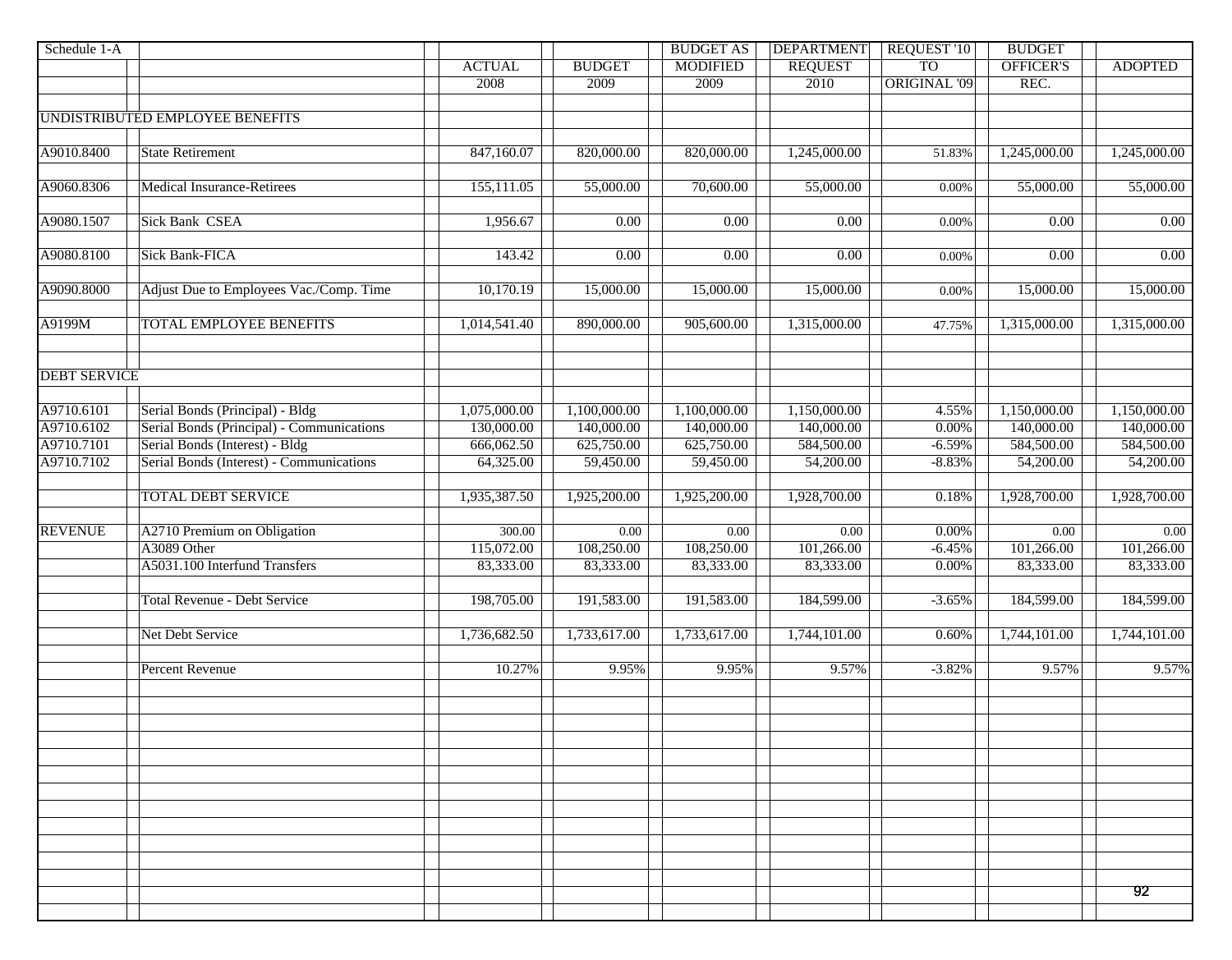| $\overline{\mathbb{R}}$ |                                           |               |               |                            |                   |                     |                  |                |
|-------------------------|-------------------------------------------|---------------|---------------|----------------------------|-------------------|---------------------|------------------|----------------|
| Schedule 1-A            |                                           |               |               | <b>BUDGET AS</b>           | <b>DEPARTMENT</b> | REQUEST '10         | <b>BUDGET</b>    |                |
|                         |                                           | <b>ACTUAL</b> | <b>BUDGET</b> | <b>MODIFIED</b>            | <b>REQUEST</b>    | <b>TO</b>           | <b>OFFICER'S</b> | <b>ADOPTED</b> |
|                         |                                           | 2008          | 2009          | 2009                       | 2010              | <b>ORIGINAL '09</b> | REC.             |                |
|                         |                                           |               |               |                            |                   |                     |                  |                |
|                         | TRANSFERS AND OTHER USES                  |               |               |                            |                   |                     |                  |                |
| A9902.9140              | <b>Workers Compensation Fund</b>          | 276,717.00    | 275,306.00    | 275,306.00                 | 293,478.00        | 6.60%               | 293,478.00       | 293,478.00     |
|                         |                                           |               |               |                            |                   |                     |                  |                |
| A9950.9                 | <b>Transfers to Capital Projects Fund</b> |               |               |                            |                   |                     |                  |                |
| 9103                    | <b>Environmental Project</b>              | 0.00          | 0.00          | 12,575.30                  | 0.00              | 0.00%               | 0.00             | 0.00           |
|                         |                                           |               |               |                            |                   |                     |                  |                |
|                         |                                           |               |               |                            |                   |                     |                  |                |
| A9999M                  | TOTAL INTER-FUND TRANSFERS                | 276,717.00    | 275,306.00    | 287,881.30                 | 293,478.00        | 6.60%               | 293,478.00       | 293,478.00     |
|                         |                                           |               |               |                            |                   |                     |                  |                |
|                         | TOTAL GENERAL FUND APPROPRIATIONS         | 32,842,072.97 | 33,390,351.00 | 36,593,934.31              | 34,786,082.00     | 4.18%               | 33,958,488.00    | 33,942,257.00  |
|                         |                                           |               |               |                            |                   |                     |                  |                |
|                         | TOTAL REVENUE - GENERAL FUND              | 14,504,994.39 | 13,702,342.00 | $\overline{16,664,938.58}$ | 13,721,622.00     | 0.14%               | 13,718,918.00    | 13,715,579.00  |
|                         |                                           |               |               |                            |                   |                     |                  |                |
|                         | <b>NET GENERAL FUND</b>                   | 18,337,078.58 | 19,688,009.00 | 19,928,995.73              | 21,064,460.00     | 6.99%               | 20,239,570.00    | 20,226,678.00  |
|                         |                                           |               |               |                            |                   |                     |                  |                |
|                         | TOTAL PERCENT REVENUE (GEN. FUND)         | 44.17%        | 41.04%        | 45.54%                     | 39.45%            | $-3.88%$            | 40.40%           | 40.41%         |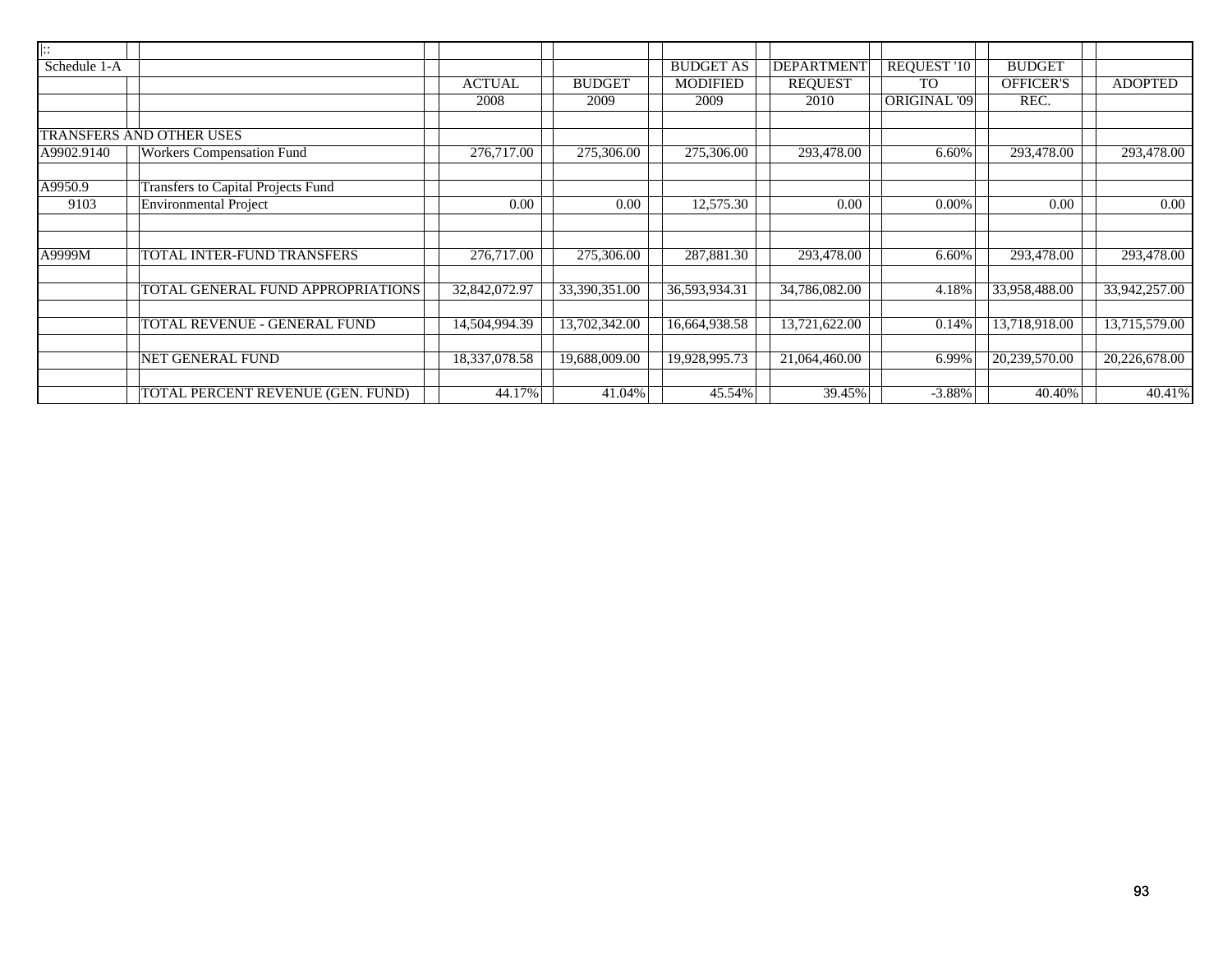| Schedule 1-D            |                                            |                   |                   | <b>BUDGET AS</b>  | <b>DEPARTMENT</b> | <b>REQUEST '10</b>  | <b>BUDGET</b>     |                |
|-------------------------|--------------------------------------------|-------------------|-------------------|-------------------|-------------------|---------------------|-------------------|----------------|
|                         |                                            | <b>ACTUAL</b>     | <b>BUDGET</b>     | <b>MODIFIED</b>   | <b>REQUEST</b>    | <b>TO</b>           | <b>OFFICER'S</b>  | <b>ADOPTED</b> |
|                         |                                            | 2008              | 2009              | 2009              | 2010              | <b>ORIGINAL '09</b> | REC.              |                |
|                         |                                            |                   |                   |                   |                   |                     |                   |                |
| <b>COUNTY ROAD FUND</b> |                                            |                   |                   |                   |                   |                     |                   |                |
| <b>TRAFFIC</b>          |                                            |                   |                   |                   |                   |                     |                   |                |
|                         |                                            |                   |                   |                   |                   |                     |                   |                |
| D3310.                  | PERSONAL SERVICES                          |                   |                   |                   |                   |                     |                   |                |
| 1450                    | <b>Highway Regular</b>                     | 61,678.58         | 67,275.00         | 67,270.00         | 66,840.00         | $-0.65%$            | 66,840.00         | 66,840.00      |
| 1500                    | <b>Call Back CSEA</b>                      | 10.00             | 10.00             | 15.00             | 0.00              | $-100.00\%$         | 0.00              | 0.00           |
| 1505                    | Overtime                                   | 2,091.28          | 1,210.00          | 1,210.00          | 1,203.00          | $-0.58%$            | 1,203.00          | 1,203.00       |
| 1509                    | Comp Time Buyout CSEA                      | 344.60            | 300.00            | 300.00            | $\overline{0.00}$ | $-100.00\%$         | $\overline{0.00}$ | 0.00           |
| 1510                    | <b>Clothing Allowance CSEA</b>             | 400.00            | 400.00            | 400.00            | 400.00            | 0.00%               | 400.00            | 400.00         |
| 1636                    | <b>Highway Part Time</b>                   | 36.06             | 145.00            | 0.00              | 145.00            | 0.00%               | 145.00            | 145.00         |
|                         |                                            |                   |                   |                   |                   |                     |                   |                |
|                         | Total                                      | 64,560.52         | 69,340.00         | 69,195.00         | 68,588.00         | $-1.08%$            | 68,588.00         | 68,588.00      |
|                         |                                            |                   |                   |                   |                   |                     |                   |                |
| D3310.                  | <b>EQUIPMENT</b>                           |                   |                   |                   |                   |                     |                   |                |
|                         | Total                                      | $\overline{0.00}$ | $\overline{0.00}$ | $\overline{0.00}$ | $\overline{0.00}$ | 0.00%               | $\overline{0.00}$ | 0.00           |
|                         |                                            |                   |                   |                   |                   |                     |                   |                |
| D3310.                  | <b>CONTRACTUAL EXPENSES</b>                |                   |                   |                   |                   |                     |                   |                |
| 4601                    | <b>Application of Traffic Lines</b>        | 62,249.00         | 63,500.00         | 63,500.00         | 66,000.00         | 3.94%               | 66,000.00         | 66,000.00      |
| 4627                    | Sign Hardware (Posts, Blanks, Faces)       | 24,021.04         | 17,000.00         | 17,000.00         | 11,000.00         | $-35.29%$           | 11,000.00         | 11,000.00      |
| 4718                    | <b>Flasher Parts</b>                       | 202.44            | 250.00            | 250.00            | 205.00            | $-18.00\%$          | 205.00            | 205.00         |
| 4748                    | <b>Traffic Control Devices &amp; Tools</b> | 2,959.56          | 850.00            | 850.00            | 850.00            | 0.00%               | 850.00            | 850.00         |
|                         |                                            |                   |                   |                   |                   |                     |                   |                |
|                         | Total                                      | 89,432.04         | 81,600.00         | 81,600.00         | 78,055.00         | $-4.34%$            | 78,055.00         | 78,055.00      |
|                         |                                            |                   |                   |                   |                   |                     |                   |                |
| D3310.                  | <b>EMPLOYEE BENEFITS</b>                   |                   |                   |                   |                   |                     |                   |                |
| 8100                    | FICA/Medicare                              | 4,755.77          | 5,305.00          | 5,305.00          | 5,247.00          | $-1.09%$            | 5,247.00          | 5,247.00       |
|                         |                                            |                   |                   |                   |                   |                     |                   |                |
|                         | Total                                      | 4,755.77          | 5,305.00          | 5,305.00          | 5,247.00          | $-1.09%$            | 5,247.00          | 5,247.00       |
|                         |                                            |                   |                   |                   |                   |                     |                   |                |
| D3399.0                 | <b>TOTAL TRAFFIC</b>                       | 158,748.33        | 156,245.00        | 156,100.00        | 151,890.00        | $-2.79%$            | 151,890.00        | 151,890.00     |
|                         |                                            |                   |                   |                   |                   |                     |                   |                |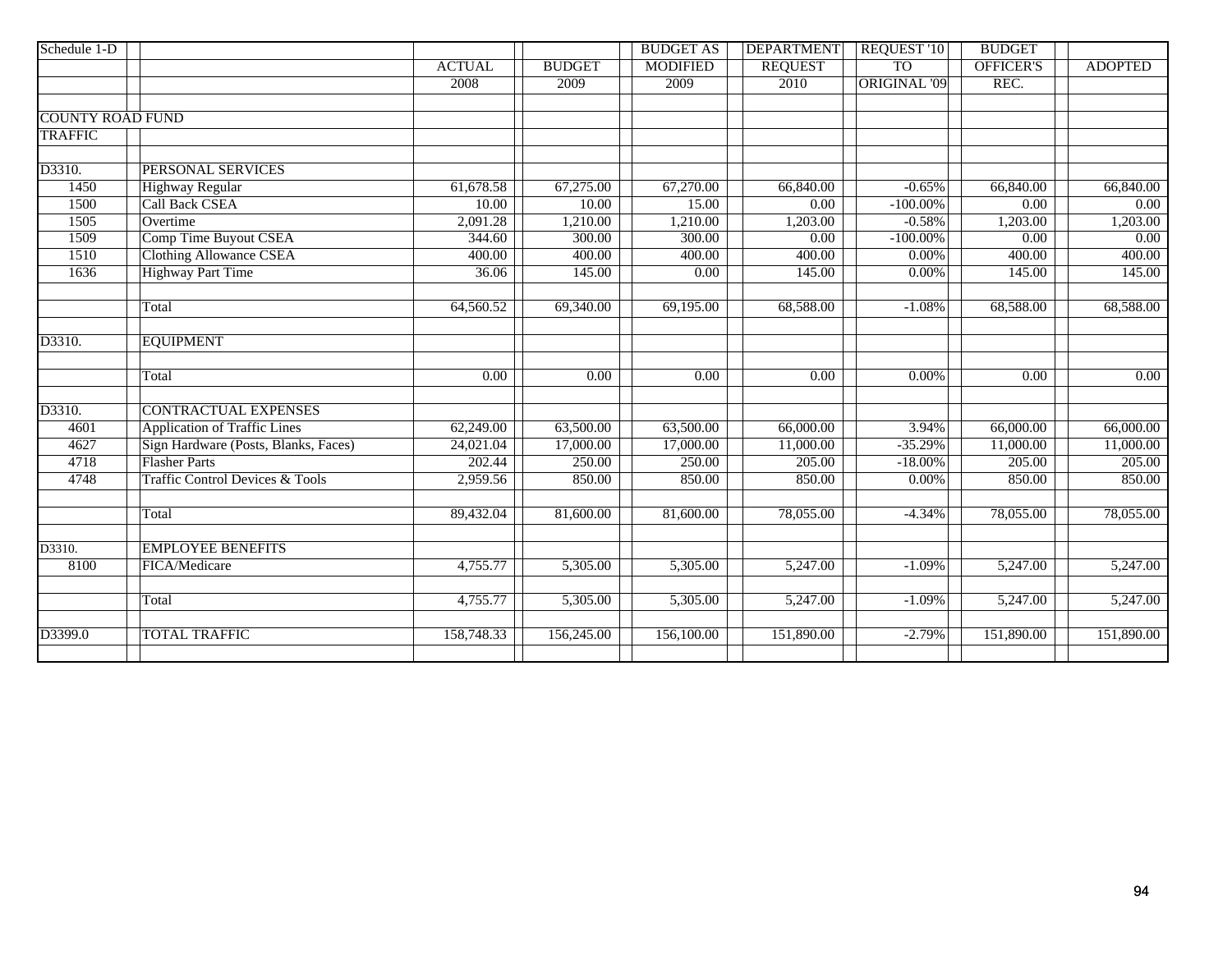| Schedule 1-D            |                                        |                   |                   | <b>BUDGET AS</b> | <b>DEPARTMENT</b> | <b>REQUEST '10</b>  | <b>BUDGET</b>     |                   |
|-------------------------|----------------------------------------|-------------------|-------------------|------------------|-------------------|---------------------|-------------------|-------------------|
|                         |                                        | <b>ACTUAL</b>     | <b>BUDGET</b>     | <b>MODIFIED</b>  | <b>REQUEST</b>    | <b>TO</b>           | <b>OFFICER'S</b>  | <b>ADOPTED</b>    |
|                         |                                        | 2008              | 2009              | 2009             | 2010              | <b>ORIGINAL '09</b> | REC.              |                   |
| <b>COUNTY ROAD FUND</b> |                                        |                   |                   |                  |                   |                     |                   |                   |
| <b>ADMINISTRATION</b>   |                                        |                   |                   |                  |                   |                     |                   |                   |
|                         |                                        |                   |                   |                  |                   |                     |                   |                   |
| D5010.                  | PERSONAL SERVICES                      |                   |                   |                  |                   |                     |                   |                   |
| 1074                    | Superintendent                         | 67,428.00         | 69,788.00         | 69,788.00        | 69,788.00         | 0.00%               | 69,788.00         | 69,788.00         |
| 1100                    | Administrative Assistant               | 32,698.22         | 33,843.00         | 33,843.00        | 33,843.00         | 0.00%               | 33,843.00         | 33,843.00         |
| 1119                    | Deputy Superintendent                  | 52,292.00         | 54,123.00         | 54,123.00        | 54,123.00         | 0.00%               | 54,123.00         | 54,123.00         |
| 1270                    | Senior Account Clerk-Typist            | 35,149.92         | 36,248.00         | 36,248.00        | 36,248.00         | 0.00%               | 36,248.00         | 36,248.00         |
|                         |                                        |                   |                   |                  |                   |                     |                   |                   |
|                         | Total                                  | 187,568.14        | 194,002.00        | 194,002.00       | 194,002.00        | 0.00%               | 194,002.00        | 194,002.00        |
|                         |                                        |                   |                   |                  |                   |                     |                   |                   |
| D5010.                  | <b>EQUIPMENT</b>                       |                   |                   |                  |                   |                     |                   |                   |
| 2115                    | <b>Computer Hardware</b>               | 9,124.19          | 1,500.00          | 1,500.00         | 1,000.00          | $-33.33%$           | 1,000.00          | 1,000.00          |
| 2120                    | Copier                                 | 6,783.00          | 0.00              | 0.00             | $\overline{0.00}$ | 0.00%               | 0.00              | $\overline{0.00}$ |
| 2422                    | Camera                                 | $\overline{0.00}$ | $\overline{0.00}$ | 0.00             | $\overline{0.00}$ | 0.00%               | $\overline{0.00}$ | $\overline{0.00}$ |
|                         |                                        |                   |                   |                  |                   |                     |                   |                   |
|                         | Total                                  | 15,907.19         | 1,500.00          | 1,500.00         | 1,000.00          | $-33.33%$           | 1,000.00          | 1,000.00          |
|                         |                                        |                   |                   |                  |                   |                     |                   |                   |
| D5010.                  | <b>CONTRACTUAL EXPENSES</b>            |                   |                   |                  |                   |                     |                   |                   |
| 4005                    | <b>Audit Fees</b>                      | 1,950.00          | 2,000.00          | 2,000.00         | 2,000.00          | 0.00%               | 2,000.00          | 2,000.00          |
| 4152                    | Conferences                            | 315.00            | 400.00            | 360.00           | 400.00            | 0.00%               | 400.00            | 400.00            |
| 4156                    | Training                               | 259.00            | 200.00            | 138.53           | 200.00            | 0.00%               | 200.00            | 200.00            |
| 4470                    | <b>Office Supplies</b>                 | 1,584.12          | 1,350.00          | 1,086.27         | 1,400.00          | 3.70%               | 1,350.00          | 1,350.00          |
| 4501                    | Advertising                            | 252.54            | 150.00            | 176.34           | 200.00            | 33.33%              | 200.00            | 200.00            |
| 4507                    | <b>Copier Charge</b>                   | 360.00            | 360.00            | 360.00           | 360.00            | 0.00%               | 360.00            | 360.00            |
| 4515                    | Postage                                | 305.64            | 400.00            | 400.00           | 350.00            | $-12.50%$           | 350.00            | 350.00            |
| 4516                    | Printing                               | 415.26            | 500.00            | 761.40           | 550.00            | 10.00%              | 550.00            | 550.00            |
| 4574                    | <b>Computer Maintenance Agreements</b> | 1,875.00          | 1,875.00          | 1,875.00         | 1,875.00          | 0.00%               | 1,875.00          | 1,875.00          |
| 4660                    | <b>Travel Expenses</b>                 | 1,307.56          | 1,500.00          | 1,601.47         | 1,400.00          | $-6.67%$            | 1,400.00          | 1,400.00          |
| 4739                    | <b>Safety Program</b>                  | 440.00            | 400.00            | 400.00           | 400.00            | 0.00%               | 400.00            | 400.00            |
| 4907                    | Dues                                   | 250.00            | 250.00            | 250.00           | 250.00            | 0.00%               | 250.00            | 250.00            |
|                         | Total                                  | 9,314.12          | 9,385.00          | 9,409.01         | 9,385.00          | 0.00%               | 9,335.00          | 9,335.00          |
|                         |                                        |                   |                   |                  |                   |                     |                   |                   |
| D5010.                  | <b>EMPLOYEE BENEFITS</b>               |                   |                   |                  |                   |                     |                   |                   |
| 8100                    | FICA/Medicare                          | 14,166.45         | 14,842.00         | 14,842.00        | 14,842.00         | 0.00%               | 14,842.00         | 14,842.00         |
|                         |                                        |                   |                   |                  |                   |                     |                   |                   |
|                         | Total                                  | 14,166.45         | 14,842.00         | 14,842.00        | 14,842.00         | 0.00%               | 14,842.00         | 14,842.00         |
|                         |                                        |                   |                   |                  |                   |                     |                   |                   |
| D5010.0                 | <b>TOTAL</b>                           | 226,955.90        | 219,729.00        | 219,753.01       | 219,229.00        | $-0.23%$            | 219,179.00        | 219,179.00        |
|                         |                                        |                   |                   |                  |                   |                     |                   |                   |
|                         |                                        |                   |                   |                  |                   |                     |                   |                   |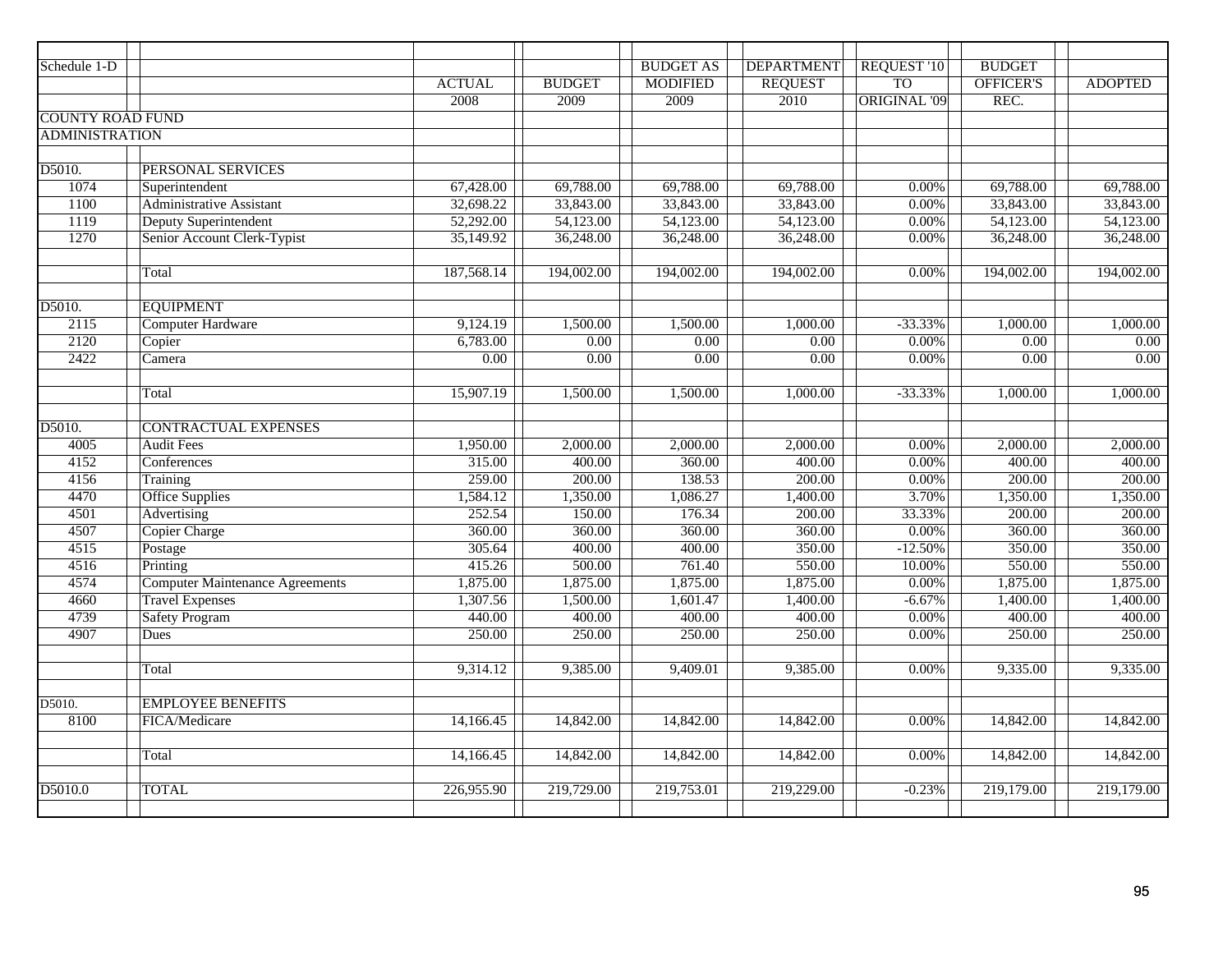| $\vert \vdots$ |                                         |               |               |                  |                   |              |                   |                   |
|----------------|-----------------------------------------|---------------|---------------|------------------|-------------------|--------------|-------------------|-------------------|
| Schedule 1-D   |                                         |               |               | <b>BUDGET AS</b> | <b>DEPARTMENT</b> | REQUEST '10  | <b>BUDGET</b>     |                   |
|                |                                         | <b>ACTUAL</b> | <b>BUDGET</b> | <b>MODIFIED</b>  | <b>REQUEST</b>    | <b>TO</b>    | <b>OFFICER'S</b>  | <b>ADOPTED</b>    |
|                |                                         | 2008          | 2009          | 2009             | 2010              | ORIGINAL '09 | REC.              |                   |
|                | <b>MAINTENANCE ROADS AND BRIDGES</b>    |               |               |                  |                   |              |                   |                   |
|                |                                         |               |               |                  |                   |              |                   |                   |
| D5110.         | PERSONAL SERVICES                       |               |               |                  |                   |              |                   |                   |
| 1450           | <b>Highway Regular</b>                  | 361,206.23    | 365,413.00    | 364,497.59       | 363,081.00        | $-0.64%$     | 363,081.00        | 363,081.00        |
| 1500           | <b>Call Back CSEA</b>                   | 70.00         | 60.00         | 60.00            | $\overline{0.00}$ | $-100.00\%$  | $\overline{0.00}$ | $\overline{0.00}$ |
| 1505           | Overtime                                | 9,401.32      | 6,800.00      | 6,800.00         | 6,974.00          | 2.56%        | 6,974.00          | 6,974.00          |
| 1509           | Comp Time Buyout CSEA                   | 2,853.85      | 2,800.00      | 3,715.41         | 0.00              | $-100.00\%$  | 0.00              | 0.00              |
| 1510           | <b>Clothing Allowance CSEA</b>          | 3,600.00      | 3,800.00      | 3,800.00         | 3,800.00          | 0.00%        | 3,800.00          | 3,800.00          |
| 1636           | <b>Highway Part Time</b>                | 28,090.79     | 30,156.00     | 34,139.38        | 30,156.00         | 0.00%        | 30,156.00         | 30,156.00         |
| 1670           | Overtime (NU/PT)                        | 410.19        | 110.00        | 9.34             | 110.00            | 0.00%        | 110.00            | 110.00            |
|                |                                         |               |               |                  |                   |              |                   |                   |
|                | Total                                   | 405,632.38    | 409,139.00    | 413,021.72       | 404,121.00        | $-1.23%$     | 404,121.00        | 404,121.00        |
|                |                                         |               |               |                  |                   |              |                   |                   |
| D5110.         | <b>CONTRACTUAL EXPENSES</b>             |               |               |                  |                   |              |                   |                   |
| 4032           | Personal Services Other Governments     | 5,621.06      | 5,000.00      | 6,100.55         | 5,800.00          | 16.00%       | 5,800.00          | 5,800.00          |
| 4602           | <b>Bituminous Materials</b>             | 188,857.67    | 180,000.00    | 185,148.80       | 180,000.00        | 0.00%        | 180,000.00        | 430,000.00        |
| 4606           | <b>Culvert Pipe</b>                     | 16,038.04     | 3,000.00      | 1,800.00         | 3,000.00          | 0.00%        | 3,000.00          | 3,000.00          |
| 4615           | Guiderail                               | 5,894.54      | 20,000.00     | 2,524.64         | 3,000.00          | $-85.00%$    | 3,000.00          | 3,000.00          |
| 4617           | <b>Hauling Materials</b>                | 839.22        | 2,000.00      | 2,000.00         | 1,400.00          | $-30.00%$    | 1,400.00          | 1,400.00          |
| 4629           | Stone/Gravel                            | 84,887.82     | 50,000.00     | 55,853.29        | 52,000.00         | 4.00%        | 52,000.00         | 52,000.00         |
| 4630           | <b>Tree/Brush Removal</b>               | 0.00          | 1,000.00      | 0.00             | 800.00            | $-20.00%$    | 800.00            | 800.00            |
| 4632           | <b>Weed Spraying</b>                    | 9,852.85      | 10,000.00     | 10,796.71        | 11,200.00         | 12.00%       | 11,200.00         | 11,200.00         |
| 4633           | Deer Carcass                            | 2,145.00      | 2,300.00      | 2,300.00         | 2,400.00          | 4.35%        | 2,400.00          | 2,400.00          |
| 4636           | <b>Crack Sealing</b>                    | 44,621.36     | 45,000.00     | 45,000.00        | 48,000.00         | 6.67%        | 48,000.00         | 48,000.00         |
| 4638           | Misc. Highway Maintenance               | 2,222.50      | 1,200.00      | 1,200.00         | 500.00            | $-58.33%$    | 500.00            | 500.00            |
| 4961           | Leases: Equipment (Other Govts.)        | 8,015.14      | 8,500.00      | 7,874.81         | 8,000.00          | $-5.88%$     | 8,000.00          | 8,000.00          |
|                |                                         |               |               |                  |                   |              |                   |                   |
|                | Total                                   | 368,995.20    | 328,000.00    | 320,598.80       | 316,100.00        | $-3.63%$     | 316,100.00        | 566,100.00        |
|                |                                         |               |               |                  |                   |              |                   |                   |
| D5110.         | <b>EMPLOYEE BENEFITS</b>                |               |               |                  |                   |              |                   |                   |
| 8100           | FICA/Medicare                           | 30,273.73     | 31,300.00     | 31,300.00        | 30,916.00         | $-1.23%$     | 30,916.00         | 30,916.00         |
|                |                                         |               |               |                  |                   |              |                   |                   |
|                | Total                                   | 30,273.73     | 31,300.00     | 31,300.00        | 30,916.00         | $-1.23%$     | 30,916.00         | 30,916.00         |
|                |                                         |               |               |                  |                   |              |                   |                   |
| D5110.0        | <b>TOTAL MAINT. ROADS &amp; BRIDGES</b> | 804,901.31    | 768,439.00    | 764,920.52       | 751,137.00        | $-2.25%$     | 751,137.00        | 1,001,137.00      |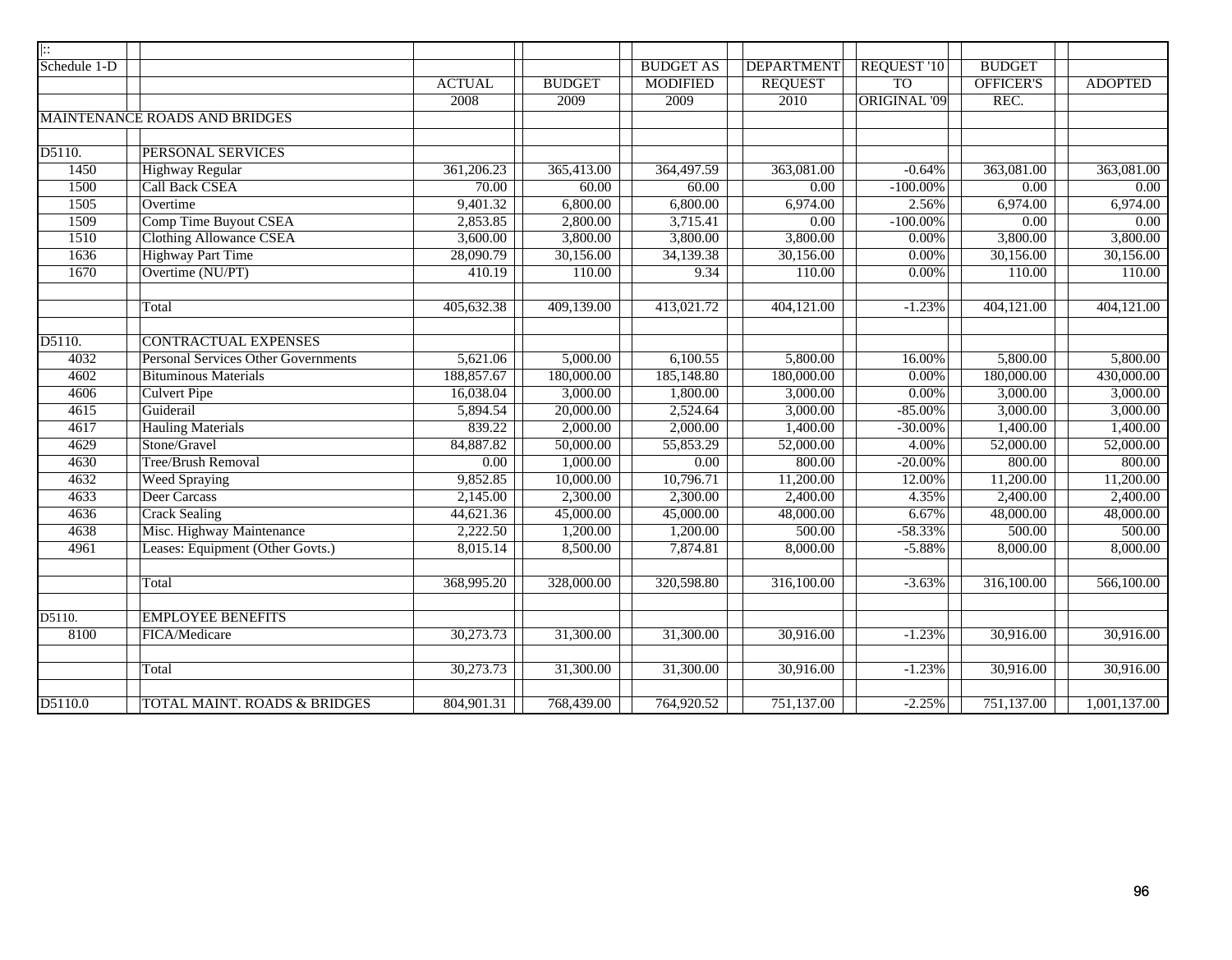| $\ $ :               |                             |               |               |                  |                   |                     |                  |                |
|----------------------|-----------------------------|---------------|---------------|------------------|-------------------|---------------------|------------------|----------------|
| Schedule 1-D         |                             |               |               | <b>BUDGET AS</b> | <b>DEPARTMENT</b> | REQUEST '10         | <b>BUDGET</b>    |                |
|                      |                             | <b>ACTUAL</b> | <b>BUDGET</b> | <b>MODIFIED</b>  | <b>REQUEST</b>    | <b>TO</b>           | <b>OFFICER'S</b> | <b>ADOPTED</b> |
|                      |                             | 2008          | 2009          | 2009             | 2010              | <b>ORIGINAL '09</b> | REC.             |                |
| <b>CAPITAL ROADS</b> |                             |               |               |                  |                   |                     |                  |                |
| D5112.               | PERSONAL SERVICES           |               |               |                  |                   |                     |                  |                |
| 1450                 | Highway Regular             | 154,700.48    | 205,696.00    | 205,696.00       | 204,384.00        | $-0.64%$            | 204,384.00       | 204,384.00     |
| 1505                 | Overtime                    | 3,198.88      | 4,200.00      | 4,200.00         | 4,329.00          | 3.07%               | 4,329.00         | 4,329.00       |
| 1636                 | <b>Highway Part-Time</b>    | 7,810.00      | 4,287.00      | 3,738.22         | 4,287.00          | 0.00%               | 4,287.00         | 4,287.00       |
| 1670                 | Overtime (NU/PT)            | 22.54         | 130.00        | 0.00             | 130.00            | 0.00%               | 130.00           | 130.00         |
|                      |                             |               |               |                  |                   |                     |                  |                |
|                      | Total                       | 165,731.90    | 214,313.00    | 213,634.22       | 213,130.00        | $-0.55%$            | 213,130.00       | 213,130.00     |
|                      |                             |               |               |                  |                   |                     |                  |                |
| D5112.               | <b>CONTRACTUAL EXPENSES</b> |               |               |                  |                   |                     |                  |                |
| 4602                 | <b>Bituminous Materials</b> | 1,608,202.23  | 1,480,000.00  | 1,767,992.65     | 1,625,000.00      | 9.80%               | 1,625,000.00     | 1,625,000.00   |
| 4606                 | <b>Culvert Pipe</b>         | 65.55         | 10,000.00     | 0.00             | 0.00              | $-100.00\%$         | 0.00             | 0.00           |
| 4615                 | Guiderail                   | 3.65          | 5,000.00      | 0.00             | 2,000.00          | $-60.00\%$          | 2,000.00         | 2,000.00       |
| 4617                 | <b>Hauling Materials</b>    | 563.94        | 1,000.00      | 1,000.00         | 1,000.00          | 0.00%               | 1,000.00         | 1,000.00       |
| 4629                 | Stone/Gravel                | 23,972.50     | 30,000.00     | 10,000.00        | 20,000.00         | $-33.33%$           | 20,000.00        | 20,000.00      |
| 4630                 | <b>Tree/Brush Removal</b>   | 1,350.00      | 1,000.00      | 1,000.00         | 0.00              | $-100.00\%$         | 0.00             | 0.00           |
| 4634                 | Hydro-seeding               | 13,871.20     | 14,000.00     | 14,000.00        | 10,500.00         | $-25.00%$           | 10,500.00        | 10,500.00      |
| 4962                 | Leases: Equipment (Outside) | 149,168.51    | 162,000.00    | 95,914.55        | 115,000.00        | $-29.01%$           | 115,000.00       | 115,000.00     |
|                      |                             |               |               |                  |                   |                     |                  |                |
|                      | Total                       | 1,797,197.58  | 1,703,000.00  | 1,889,907.20     | 1,773,500.00      | 4.14%               | 1,773,500.00     | 1,773,500.00   |
|                      |                             |               |               |                  |                   |                     |                  |                |
| D5112.               | <b>EMPLOYEE BENEFITS</b>    |               |               |                  |                   |                     |                  |                |
| 8100                 | FICA/Medicare               | 12,331.15     | 16,395.00     | 16,395.00        | 16,305.00         | $-0.55%$            | 16,305.00        | 16,305.00      |
|                      |                             |               |               |                  |                   |                     |                  |                |
|                      | Total                       | 12,331.15     | 16,395.00     | 16,395.00        | 16,305.00         | $-0.55%$            | 16,305.00        | 16,305.00      |
|                      |                             |               |               |                  |                   |                     |                  |                |
| D5112.0              | TOTAL CAPITAL ROADS         | 1,975,260.63  | 1,933,708.00  | 2,119,936.42     | 2,002,935.00      | 3.58%               | 2,002,935.00     | 2,002,935.00   |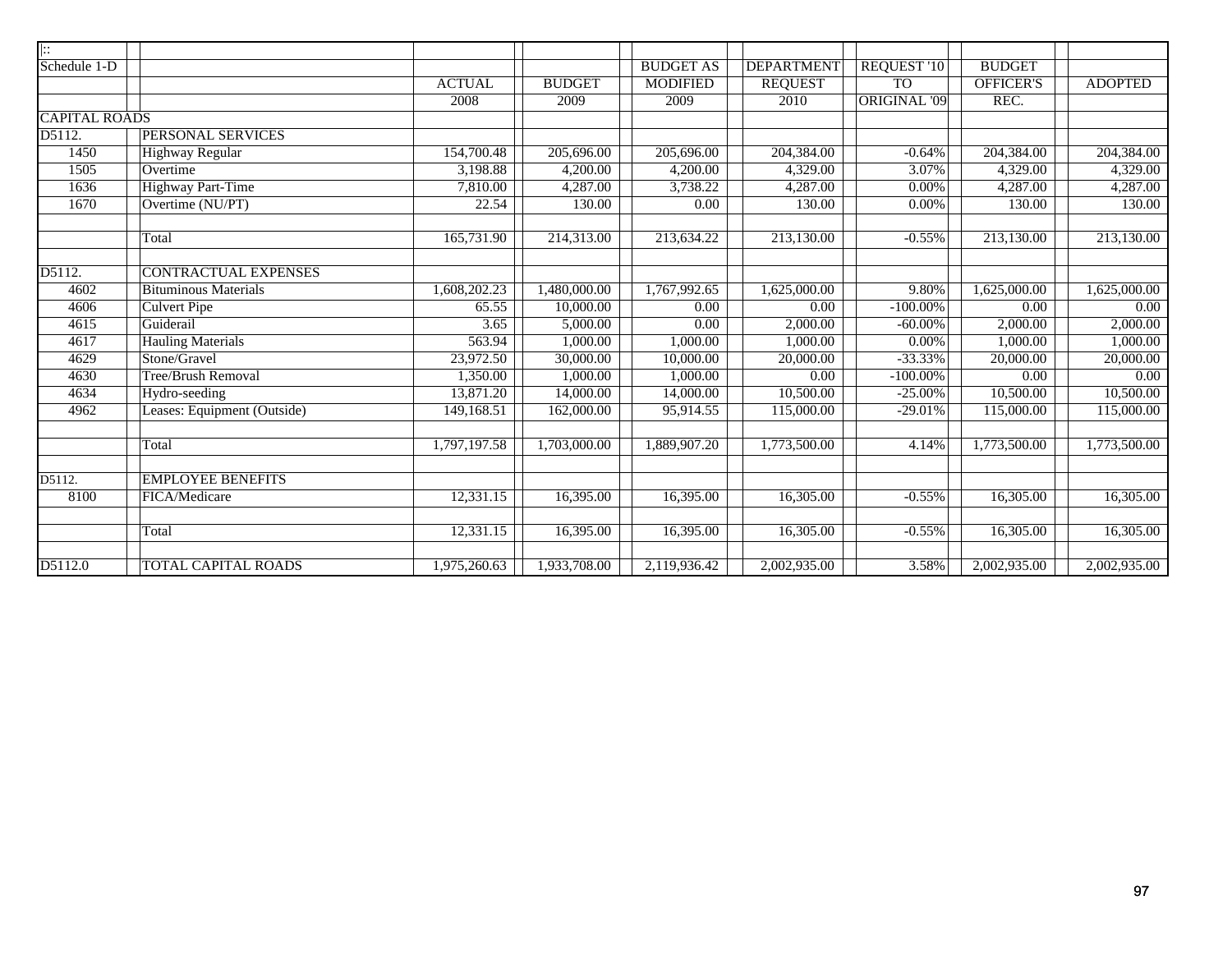| $\vert \vdots$       |                             |                   |                   |                  |                   |                     |                   |                   |
|----------------------|-----------------------------|-------------------|-------------------|------------------|-------------------|---------------------|-------------------|-------------------|
| Schedule 1-D         |                             |                   |                   | <b>BUDGET AS</b> | <b>DEPARTMENT</b> | REQUEST '10         | <b>BUDGET</b>     |                   |
|                      |                             | <b>ACTUAL</b>     | <b>BUDGET</b>     | <b>MODIFIED</b>  | <b>REQUEST</b>    | T <sub>O</sub>      | <b>OFFICER'S</b>  | <b>ADOPTED</b>    |
|                      |                             | 2008              | 2009              | 2009             | 2010              | <b>ORIGINAL '09</b> | REC.              |                   |
|                      |                             |                   |                   |                  |                   |                     |                   |                   |
|                      | <b>BRIDGES AND CULVERTS</b> |                   |                   |                  |                   |                     |                   |                   |
| D5120.               | PERSONAL SERVICES           |                   |                   |                  |                   |                     |                   |                   |
| 1450                 | <b>Highway Regular</b>      | 96,508.57         | 77,439.00         | 77,439.00        | 76,945.00         | $-0.64%$            | 76,945.00         | 76,945.00         |
| 1505                 | Overtime                    | 2,035.11          | 1,210.00          | 1,210.00         | 1,203.00          | $-0.58%$            | 1,203.00          | 1,203.00          |
| 1636                 | <b>Highway Part Time</b>    | 3,581.97          | 6,196.00          | 3,262.39         | 6,196.00          | 0.00%               | 6,196.00          | 6,196.00          |
| 1670                 | Overtime (NU/PT)            | $\overline{0.00}$ | 130.00            | 4.67             | 130.00            | 0.00%               | 130.00            | 130.00            |
|                      | Total                       | 102,125.65        | 84,975.00         | 81,916.06        | 84,474.00         | $-0.59%$            | 84,474.00         | 84,474.00         |
| $\overline{D5120}$ . | <b>CONTRACTUAL EXPENSES</b> |                   |                   |                  |                   |                     |                   |                   |
| 4606                 | <b>Culvert Pipe</b>         | 92,249.20         | 66,000.00         | 38,122.30        | 50,000.00         | $-24.24%$           | 50,000.00         | 50,000.00         |
| 4629                 | Stone/Gravel                | 34,510.14         | 29,000.00         | 16,268.99        | 25,000.00         | $-13.79%$           | 25,000.00         | 25,000.00         |
| 4637                 | X-Over Asphalt Patching     | 13,348.14         | 14,000.00         | 14,000.00        | 14,000.00         | 0.00%               | 14,000.00         | 14,000.00         |
| 4913                 | <b>Miscellaneous Items</b>  | 1,436.38          | 500.00            | 8,958.71         | 2,000.00          | 300.00%             | 2,000.00          | 2,000.00          |
| 4995                 | Coleman Road Bridge         | 0.00              | $\overline{0.00}$ | 0.00             | $\overline{0.00}$ | 0.00%               | $\overline{0.00}$ | 0.00              |
| 4997                 | Main Street Bridge          | 651,812.38        | 0.00              | 157,454.61       | $\overline{0.00}$ | 0.00%               | $\overline{0.00}$ | $\overline{0.00}$ |
| 4998                 | Fox's Mill Bridge           | 0.00              | 65,000.00         | 172,000.00       | 679,500.00        | 945.38%             | 679,500.00        | 679,500.00        |
|                      | Total                       | 793,356.24        | 174,500.00        | 406,804.61       | 770,500.00        | 341.55%             | 770,500.00        | 770,500.00        |
| D5120.               | <b>EMPLOYEE BENEFITS</b>    |                   |                   |                  |                   |                     |                   |                   |
| 8100                 | FICA/Medicare               | 7,563.90          | 6,501.00          | 6,501.00         | 6,463.00          | $-0.58%$            | 6,463.00          | 6,463.00          |
|                      | Total                       | 7,563.90          | 6,501.00          | 6,501.00         | 6,463.00          | $-0.58%$            | 6,463.00          | 6,463.00          |
| D5120.0              | TOTAL BRIDGES AND CULVERTS  | 903,045.79        | 265,976.00        | 495,221.67       | 861,437.00        | 223.88%             | 861,437.00        | 861,437.00        |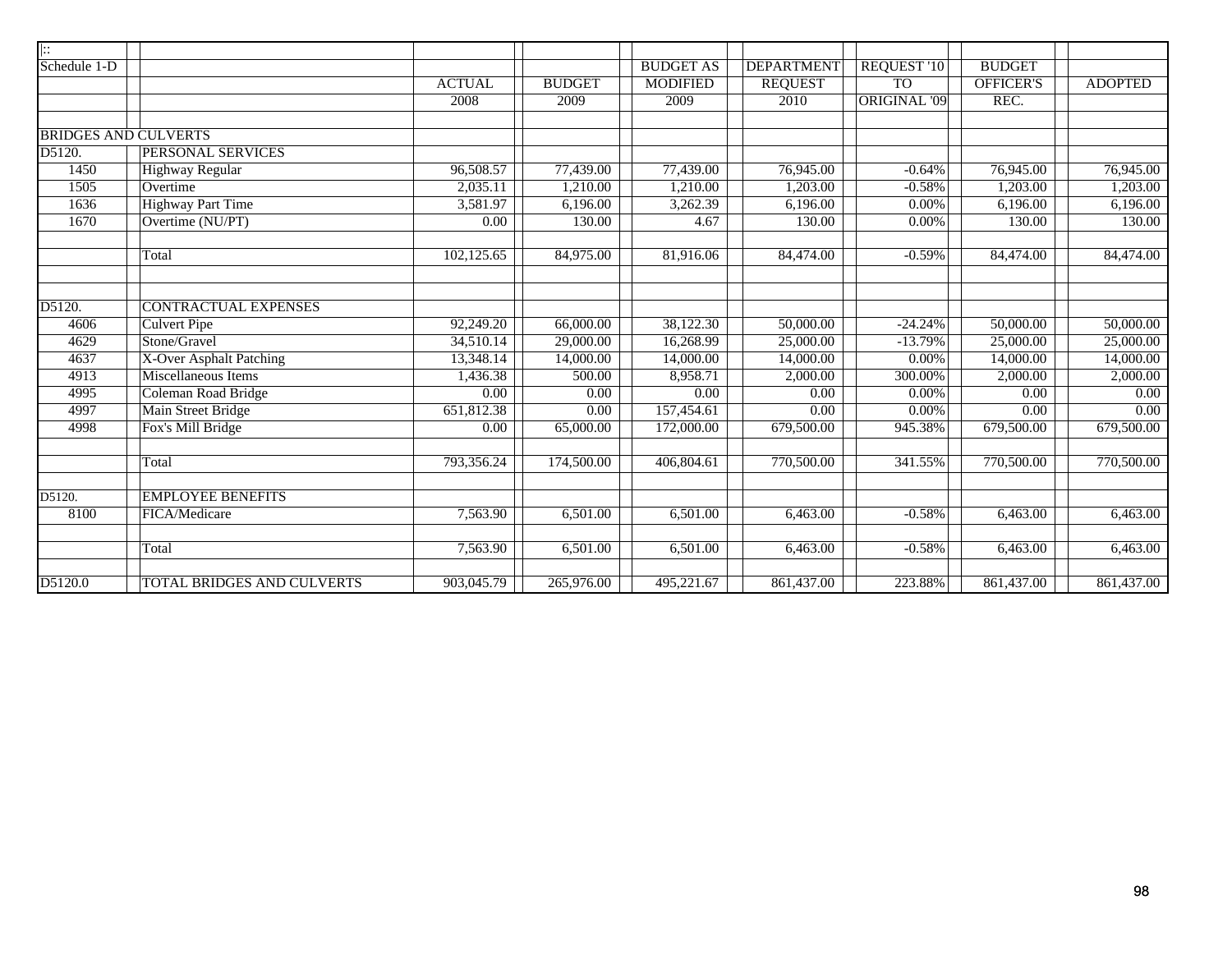| $\vert \vdots$ |                                        |               |               |                   |                   |                     |                  |                |
|----------------|----------------------------------------|---------------|---------------|-------------------|-------------------|---------------------|------------------|----------------|
| Schedule 1-D   |                                        |               |               | <b>BUDGET AS</b>  | <b>DEPARTMENT</b> | REQUEST '10         | <b>BUDGET</b>    |                |
|                |                                        | <b>ACTUAL</b> | <b>BUDGET</b> | <b>MODIFIED</b>   | <b>REQUEST</b>    | <b>TO</b>           | <b>OFFICER'S</b> | <b>ADOPTED</b> |
|                |                                        | 2008          | 2009          | 2009              | 2010              | <b>ORIGINAL '09</b> | REC.             |                |
|                | <b>SNOW REMOVAL, COUNTY</b>            |               |               |                   |                   |                     |                  |                |
|                |                                        |               |               |                   |                   |                     |                  |                |
| D5142.         | PERSONAL SERVICES                      |               |               |                   |                   |                     |                  |                |
| 1450           | <b>Highway Regular</b>                 | 63,669.63     | 67,759.00     | 67,759.00         | 67,327.00         | $-0.64%$            | 67,327.00        | 67,327.00      |
| 1500           | <b>Call Back CSEA</b>                  | 1,765.00      | 1,840.00      | 1,840.00          | 1,800.00          | $-2.17%$            | 1,800.00         | 1,800.00       |
| 1504           | On Call                                | 1,582.33      | 1,860.00      | 1,860.00          | 1,600.00          | $-13.98%$           | 1,600.00         | 1,600.00       |
| 1505           | Overtime                               | 22,265.19     | 22,506.00     | 22,506.00         | 22,362.00         | $-0.64%$            | 22,362.00        | 22,362.00      |
|                | Total                                  | 89,282.15     | 93,965.00     | 93,965.00         | 93,089.00         | $-0.93%$            | 93,089.00        | 93,089.00      |
| D5142.         | <b>CONTRACTUAL EXPENSES</b>            |               |               |                   |                   |                     |                  |                |
| 4032           | Personal Services - Other Governments  | 51,572.33     | 70,000.00     | 70,000.00         | 70,000.00         | 0.00%               | 70,000.00        | 70,000.00      |
| 4046           | <b>Weather Service</b>                 | 1,536.00      | 1,550.00      | 1,572.00          | 1,550.00          | 0.00%               | 1,550.00         | 1,550.00       |
| 4624           | Salt & Abrasive Mix - County           | 83,002.67     | 80,000.00     | 79,978.00         | 80,000.00         | 0.00%               | 80,000.00        | 80,000.00      |
| 4625           | Salt & Abrasive Mix - Other Government | 103,008.32    | 106,000.00    | 106,000.00        | 106,000.00        | 0.00%               | 106,000.00       | 106,000.00     |
| 4639           | <b>Snow Fence</b>                      | 501.10        | 0.00          | $\overline{0.00}$ | 0.00              | 0.00%               | 0.00             | 0.00           |
| 4961           | Leases: Equipment (Other Govts)        | 145,427.69    | 187,400.00    | 187,400.00        | 187,400.00        | $0.00\%$            | 187,400.00       | 187,400.00     |
|                |                                        |               |               |                   |                   |                     |                  |                |
|                | Total                                  | 385,048.11    | 444,950.00    | 444,950.00        | 444,950.00        | 0.00%               | 444,950.00       | 444,950.00     |
| D5142.         | <b>EMPLOYEE BENEFITS</b>               |               |               |                   |                   |                     |                  |                |
| 8100           | FICA/Medicare                          | 6,656.12      | 7,189.00      | 7,189.00          | 7,122.00          | $-0.93%$            | 7,122.00         | 7,122.00       |
|                |                                        |               |               |                   |                   |                     |                  |                |
|                | Total                                  | 6,656.12      | 7,189.00      | 7,189.00          | 7,122.00          | $-0.93%$            | 7,122.00         | 7,122.00       |
|                |                                        |               |               |                   |                   |                     |                  |                |
| D5142.0        | TOTAL SNOW REMOVAL COUNTY              | 480,986.38    | 546,104.00    | 546,104.00        | 545,161.00        | $-0.17%$            | 545,161.00       | 545,161.00     |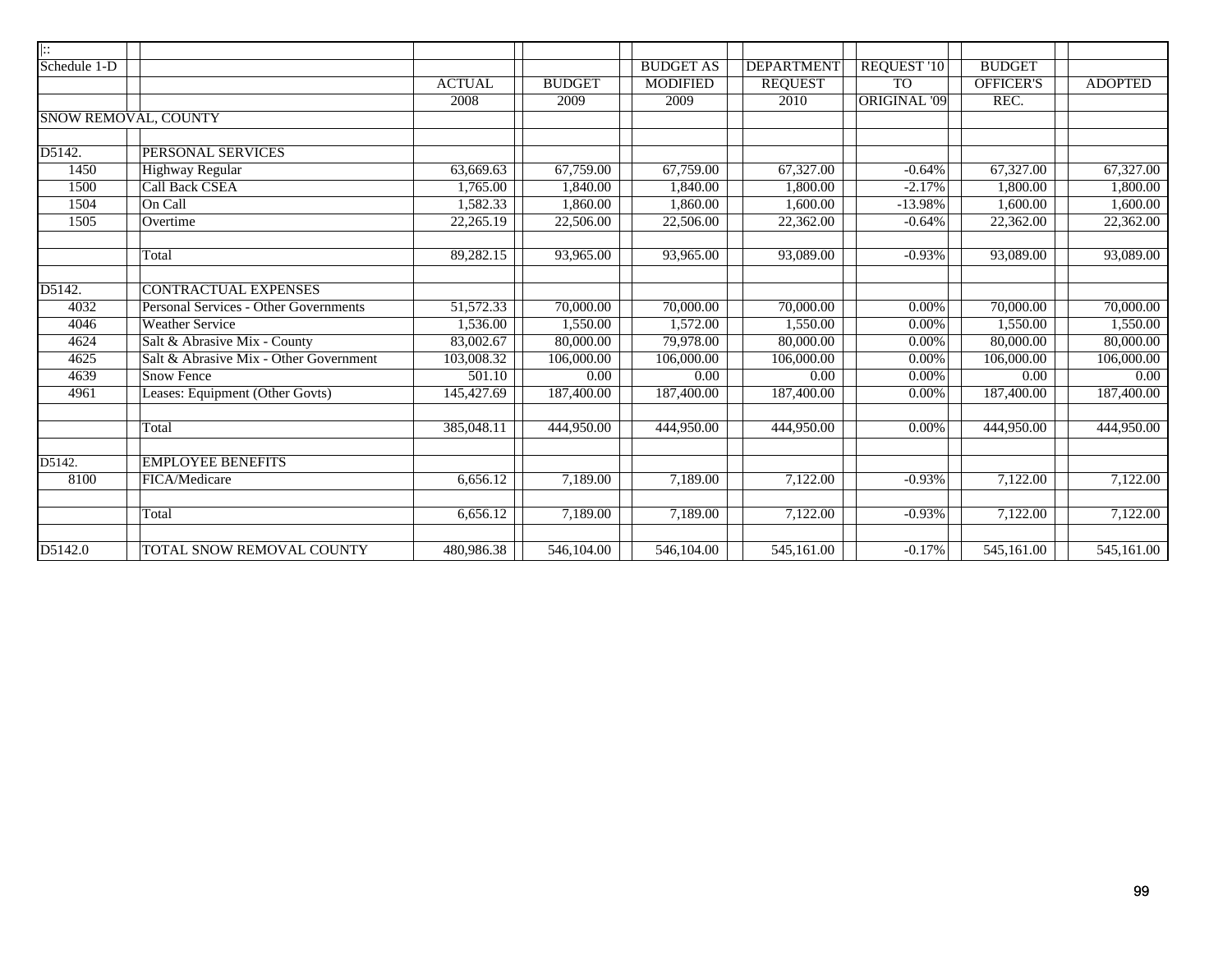| Schedule 1-D    |                                      |               |               | <b>BUDGET AS</b> | <b>DEPARTMENT</b> | REQUEST '10         | <b>BUDGET</b>    |                |
|-----------------|--------------------------------------|---------------|---------------|------------------|-------------------|---------------------|------------------|----------------|
|                 |                                      | <b>ACTUAL</b> | <b>BUDGET</b> | <b>MODIFIED</b>  | <b>REQUEST</b>    | TO <sub>1</sub>     | <b>OFFICER'S</b> | <b>ADOPTED</b> |
|                 |                                      | 2008          | 2009          | 2009             | 2010              | <b>ORIGINAL '09</b> | REC.             |                |
| D9000           | <b>EMPLOYEE BENEFITS</b>             |               |               |                  |                   |                     |                  |                |
| D9010.8400      | <b>State Retirement</b>              | 79,668.00     | 79,000.00     | 79,000.00        | 108,000.00        | 36.71%              | 108,000.00       | 108,000.00     |
|                 |                                      |               |               |                  |                   |                     |                  |                |
| D9060.8303      | Medical Insurance - CSEA             | 172,192.50    | 212,706.00    | 210,761.00       | 244,612.00        | 15.00%              | 267,672.00       | 267,672.00     |
|                 |                                      |               |               |                  |                   |                     |                  |                |
| D9060.8305      | Medical Insurance - Non-Union        | 25,817.28     | 30,466.00     | 30,466.00        | 35,036.00         | 15.00%              | 33,191.00        | 33,191.00      |
|                 |                                      |               |               |                  |                   |                     |                  |                |
| D9060.8306      | <b>Retirees Medical Insurance</b>    | 4,407.95      | 1,500.00      | 3,445.00         | 5,500.00          | 266.67%             | 5,500.00         | 5,500.00       |
|                 |                                      |               |               |                  |                   |                     |                  |                |
| D9060.8307      | Eyeglasses                           | 432.00        | 600.00        | 600.00           | 456.00            | $-24.00%$           | 456.00           | 456.00         |
|                 |                                      |               |               |                  |                   |                     |                  |                |
| D9090.8000      | Adj. to Employee Vacations/Comp Time | 2,704.36      | 10,000.00     | 10,000.00        | 10,000.00         | 0.00%               | 10,000.00        | 10,000.00      |
|                 |                                      |               |               |                  |                   |                     |                  |                |
| D9199M          | <b>TOTAL EMPLOYEE BENEFITS</b>       | 285,222.09    | 334,272.00    | 334,272.00       | 403,604.00        | 20.74%              | 424,819.00       | 424,819.00     |
|                 |                                      |               |               |                  |                   |                     |                  |                |
|                 | <b>TRANSFERS &amp; OTHER USES</b>    |               |               |                  |                   |                     |                  |                |
| D9902.9140      | <b>Workers Compensation</b>          | 28,286.00     | 28,069.00     | 28,069.00        | 29,542.00         | 5.25%               | 29,542.00        | 29,542.00      |
|                 |                                      |               |               |                  |                   |                     |                  |                |
| D9902.9         | <b>TOTAL</b>                         | 28,286.00     | 28,069.00     | 28,069.00        | 29,542.00         | 5.25%               | 29,542.00        | 29,542.00      |
|                 |                                      |               |               |                  |                   |                     |                  |                |
| D9900.0         | <b>TOTAL COUNTY ROAD FUND</b>        | 4,863,406.43  | 4,252,542.00  | 4,664,376.62     | 4,964,935.00      | 16.75%              | 4,986,100.00     | 5,236,100.00   |
|                 |                                      |               |               |                  |                   |                     |                  |                |
| <b>REVENUE:</b> | D1711 Public Work Charges            | 3,255.00      | 2,700.00      | 2,700.00         | 2,700.00          | $0.00\%$            | 2,700.00         | 2,700.00       |
|                 | D <sub>2401</sub> Interest           | 26,909.57     | 35,000.00     | 35,000.00        | 7,100.00          | $-79.71%$           | 7,100.00         | 7,100.00       |
|                 | D <sub>2650</sub> Sale of Scrap      | 19,301.45     | 4,500.00      | 4,500.00         | 1,500.00          | $-66.67%$           | 1,500.00         | 1,500.00       |
|                 | D2655 Minor Sales                    | 6,769.62      | 6,000.00      | 6,000.00         | 7,500.00          | 25.00%              | 7,500.00         | 7,500.00       |
|                 | D2682 Workers Comp Wage Recovery     | 641.10        | 0.00          | 0.00             | 0.00              | 0.00%               | 0.00             | 0.00           |
|                 | D2701 Refunds - Prior Years Expense  | 47,519.78     | 2,000.00      | 2,000.00         | 2,000.00          | 0.00%               | 2,000.00         | 2,000.00       |
|                 | D3501 CHIPS Capital                  | 982,685.87    | 830,863.00    | 971,569.00       | 922,990.00        | 11.09%              | 922,990.00       | 922,990.00     |
|                 | D3589 Marchiselli                    | 97,925.30     | 0.00          | 0.00             | 101,925.00        | 101925.00%          | 101,925.00       | 101,925.00     |
|                 | D4589 Federal Aid DOT                | 517,881.90    | 52,000.00     | 52,000.00        | 543,600.00        | 945.38%             | 543,600.00       | 793,600.00     |
|                 |                                      |               |               |                  |                   |                     |                  |                |
|                 | <b>Total Road Fund Revenue</b>       | 1,702,889.59  | 933,063.00    | 1,073,769.00     | 1,589,315.00      | 70.33%              | 1,589,315.00     | 1,839,315.00   |
|                 |                                      |               |               |                  |                   |                     |                  |                |
|                 | Net Road Fund                        | 3,160,516.84  | 3,319,479.00  | 3,590,607.62     | 3,375,620.00      | 1.69%               | 3,396,785.00     | 3,396,785.00   |
|                 |                                      |               |               |                  |                   |                     |                  |                |
|                 | <b>Percent Revenue</b>               | 35.01%        | 21.94%        | 23.02%           | 32.01%            | 45.89%              | 31.87%           | 35.13%         |
|                 |                                      |               |               |                  |                   |                     |                  |                |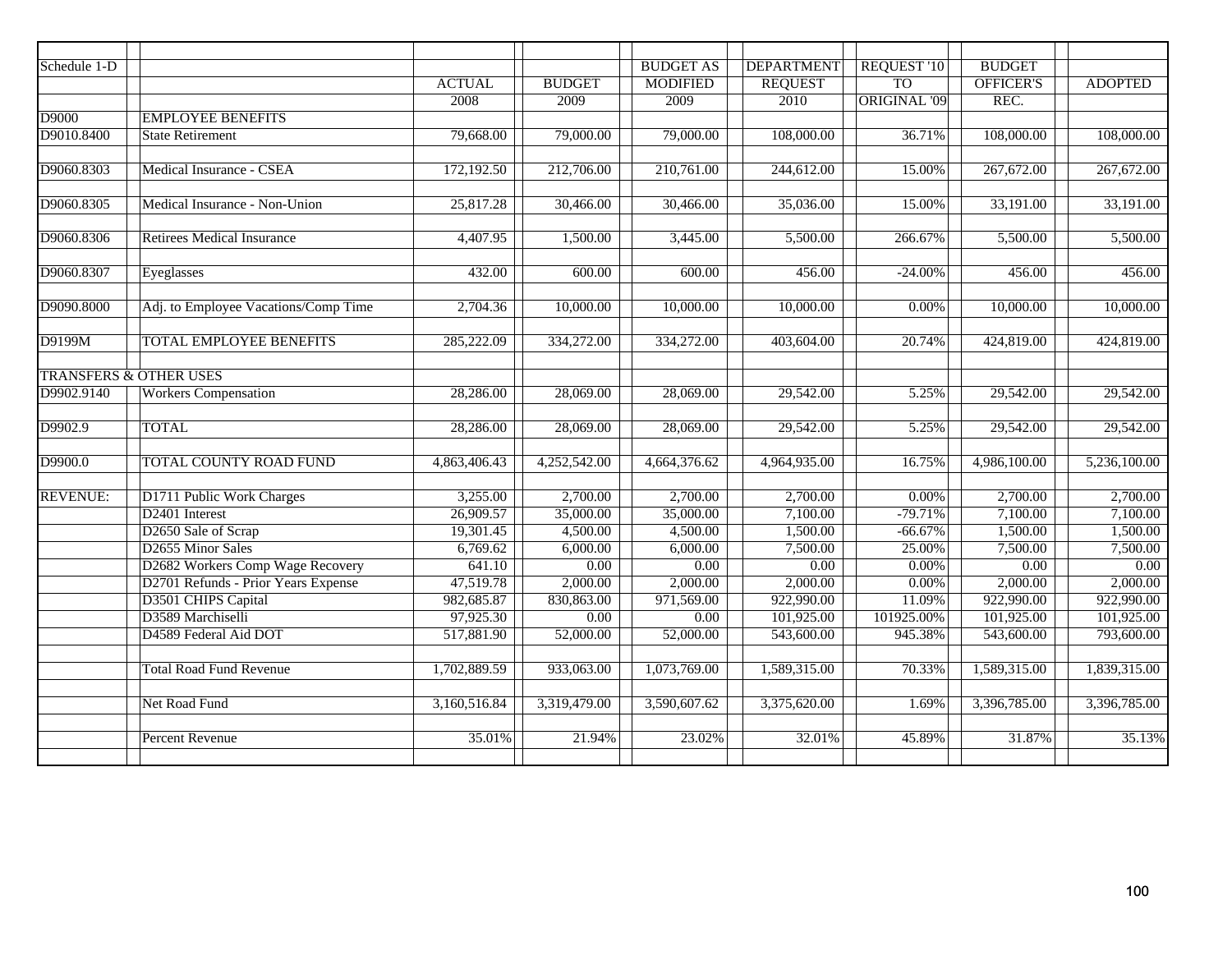| Schedule 1-D     |                                       |               |               | <b>BUDGET AS</b> | <b>DEPARTMENT</b> | REQUEST '10         | <b>BUDGET</b>    |                |
|------------------|---------------------------------------|---------------|---------------|------------------|-------------------|---------------------|------------------|----------------|
|                  |                                       | <b>ACTUAL</b> | <b>BUDGET</b> | <b>MODIFIED</b>  | <b>REQUEST</b>    | <b>TO</b>           | <b>OFFICER'S</b> | <b>ADOPTED</b> |
|                  |                                       | 2008          | 2009          | 2009             | 2010              | <b>ORIGINAL '09</b> | REC.             |                |
|                  |                                       |               |               |                  |                   |                     |                  |                |
| <b>HIGHWAY</b>   |                                       |               |               |                  |                   |                     |                  |                |
| <b>EMPLOYEES</b> |                                       |               |               |                  |                   |                     |                  |                |
| D5010.1074       | <b>County Highway Superintendent</b>  |               | 69,788.00     | 69,788.00        | 69,788.00         | 0.00%               | 69,788.00        | 69,788.00      |
| D5010.1119       | <b>Deputy Superintendent</b>          |               | 54,123.00     | 54,123.00        | 54,123.00         | 0.00%               | 54,123.00        | 54,123.00      |
| D5010.1270       | Senior Accout Clerk Typist            |               | 36,248.00     | 36,248.00        | 36,248.00         | 0.00%               | 36,248.00        | 36,248.00      |
| D5010.1100       | <b>Administrative Assistant</b>       |               | 33,843.00     | 33,843.00        | 33,843.00         | 0.00%               | 33,843.00        | 33,843.00      |
|                  | <b>Highway Maintenance Supervisor</b> |               | 42,825.00     | 42,825.00        | 43,431.00         | 1.42%               | 43,431.00        | 43,431.00      |
|                  | <b>Working Supervisor</b>             |               | 42,679.00     | 42,679.00        | 42,703.00         | 0.06%               | 42,703.00        | 42,703.00      |
|                  | <b>Working Supervisor</b>             |               | 42,679.00     | 42,679.00        | 42,679.00         | 0.00%               | 42,679.00        | 42,679.00      |
|                  | <b>Working Supervisor</b>             |               | 40,925.00     | 40,925.00        | 41,802.00         | 2.14%               | 41,802.00        | 41,802.00      |
|                  | <b>Working Supervisor</b>             |               | 44,350.00     | 44,350.00        | 44,350.00         | 0.00%               | 44,350.00        | 44,350.00      |
|                  | <b>Automotive Mechanic Supervisor</b> |               | 46,291.00     | 46,291.00        | 46,291.00         | 0.00%               | 46,291.00        | 46,291.00      |
|                  | Senior Automotive Mechanic            |               | 42,038.00     | 42,038.00        | 42,721.00         | 1.62%               | 42,721.00        | 42,721.00      |
|                  | <b>Automotive Mechanic</b>            |               | 38,274.00     | 38,274.00        | 38,274.00         | 0.00%               | 38,274.00        | 38,274.00      |
|                  | <b>Automotive Mechanic</b>            |               | 38,274.00     | 38,274.00        | 38,274.00         | 0.00%               | 38,274.00        | 38,274.00      |
|                  | Sign Maintenance Worker               |               | 38,274.00     | 38,274.00        | 38,895.00         | 1.62%               | 38,895.00        | 38,895.00      |
|                  | <b>Sign Maintenance Worker</b>        |               | 38,274.00     | 38,274.00        | 38,895.00         | 1.62%               | 38,895.00        | 38,895.00      |
|                  | <b>MEOL</b>                           |               | 0.00          | 0.00             | 32,051.00         | 32051.00%           | 0.00             | 0.00           |
|                  | <b>MEOL</b>                           |               | 32,315.00     | 32,315.00        | 33,113.00         | 2.47%               | 33,113.00        | 33,113.00      |
|                  | <b>MEOL</b>                           |               | 33,561.00     | 33,561.00        | 34,165.00         | 1.80%               | 34,165.00        | 34,165.00      |
|                  | <b>MEOL</b>                           |               | 35,643.00     | 35,643.00        | 35,643.00         | 0.00%               | 35,643.00        | 35,643.00      |
|                  | <b>MEOL</b>                           |               | 35,354.00     | 27,999.00        | 32,653.00         | $-7.64%$            | 32,653.00        | 32,653.00      |
|                  | <b>MEOL</b>                           |               | 34,766.00     | 34,766.00        | 34,766.00         | 0.00%               | 34,766.00        | 34,766.00      |
|                  | <b>MEOL</b>                           |               | 34,766.00     | 34,766.00        | 34,766.00         | 0.00%               | 34,766.00        | 34,766.00      |
|                  | <b>MEOL</b>                           |               | 34,766.00     | 34,766.00        | 34,766.00         | 0.00%               | 34,766.00        | 34,766.00      |
|                  | <b>HEO</b>                            |               | 39,923.00     | 39,923.00        | 40,219.00         | 0.74%               | 40,219.00        | 40,219.00      |
|                  | <b>HEO</b>                            |               | 39,364.00     | 39,364.00        | 39,923.00         | 1.42%               | 39,923.00        | 39,923.00      |
|                  | <b>HEO</b>                            |               | 39,150.00     | 39,150.00        | $\overline{0.00}$ | $-100.00\%$         | 0.00             | 0.00           |
|                  | <b>HEO</b>                            |               | 37,862.00     | 37,862.00        | 0.00              | $-100.00\%$         | 0.00             | 0.00           |
|                  | <b>HEO</b>                            |               | 0.00          | 20,225.00        | 35,726.00         | 35726.00%           | 35,726.00        | 35,726.00      |
|                  | <b>HEO</b>                            |               | 38,205.00     | 38,205.00        | 38,274.00         | 0.18%               | 38,274.00        | 38,274.00      |
|                  | <b>HEO</b>                            |               | 38,273.00     | 38,273.00        | 38,272.00         | 0.00%               | 38,272.00        | 38,272.00      |
|                  | <b>HEO</b>                            |               | 39,150.00     | 39,150.00        | 39,150.00         | 0.00%               | 39,150.00        | 39,150.00      |
|                  |                                       |               |               |                  |                   |                     |                  |                |
|                  | Total                                 |               | 1,161,983.00  | 1,174,853.00     | 1,155,804.00      | $-0.53%$            | 1,123,753.00     | 1,123,753.00   |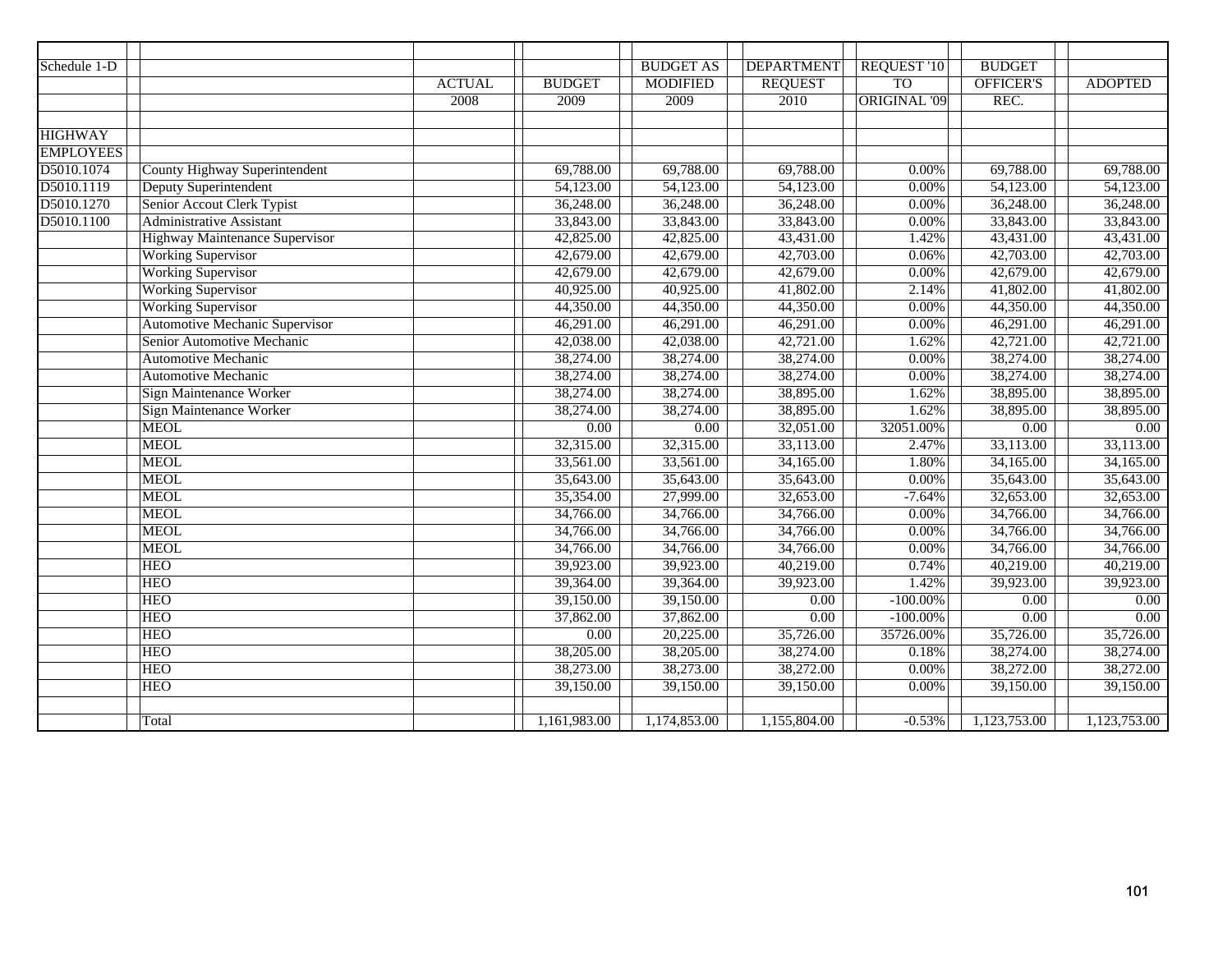| <b>SCHEDULE 1-DM</b>       |                                 |                   |                   | <b>BUDGET AS</b>  | <b>DEPARTMENT</b> | <b>REQUEST '10</b>  | <b>BUDGET</b>     |                         |
|----------------------------|---------------------------------|-------------------|-------------------|-------------------|-------------------|---------------------|-------------------|-------------------------|
|                            |                                 | <b>ACTUAL</b>     | <b>BUDGET</b>     | <b>MODIFIED</b>   | <b>REQUEST</b>    | <b>TO</b>           | <b>OFFICER'S</b>  | <b>ADOPTED</b>          |
|                            |                                 | 2008              | 2009              | 2009              | 2010              | <b>ORIGINAL '09</b> | REC.              |                         |
|                            |                                 |                   |                   |                   |                   |                     |                   |                         |
| <b>ROAD MACHINERY FUND</b> |                                 |                   |                   |                   |                   |                     |                   |                         |
| <b>ROAD MACHINERY</b>      |                                 |                   |                   |                   |                   |                     |                   |                         |
| DM5130.                    | <b>PERSONAL SERVICES</b>        |                   |                   |                   |                   |                     |                   |                         |
| 1450                       | Highway Regular                 | 179,941.08        | 184,400.00        | 184,382.26        | 183,224.00        | $-0.64%$            | 183,224.00        | 183,224.00              |
| 1500                       | <b>Call Back CSEA</b>           | $\overline{0.00}$ | 0.00              | 5.00              | 0.00              | $0.00\%$            | $\overline{0.00}$ | 0.00                    |
| 1505                       | Overtime                        | 10,857.28         | 12,100.00         | 12,100.00         | 12,023.00         | $-0.64%$            | 12,023.00         | 12,023.00               |
| 1509                       | <b>Comp Time Buyout CSEA</b>    | 5.08              | 0.00              | 12.74             | $\overline{0.00}$ | $0.00\%$            | $\overline{0.00}$ | $\overline{0.00}$       |
| 1510                       | <b>Clothing Allowance CSEA</b>  | 800.00            | 800.00            | 800.00            | 800.00            | 0.00%               | 800.00            | 800.00                  |
| 1636                       | <b>Highway Part Time</b>        | 507.88            | 682.00            | 682.00            | 682.00            | $0.00\%$            | 682.00            | 682.00                  |
| 1670                       | Overtime (NU/PT)                | 9.02              | 0.00              | 0.00              | $\overline{0.00}$ | $0.00\%$            | $\overline{0.00}$ | 0.00                    |
|                            |                                 |                   |                   |                   |                   |                     |                   |                         |
|                            | Total                           | 192,120.34        | 197,982.00        | 197,982.00        | 196,729.00        | $-0.63%$            | 196,729.00        | 196,729.00              |
|                            |                                 |                   |                   |                   |                   |                     |                   |                         |
| DM5130.                    | <b>EQUIPMENT</b>                |                   |                   |                   |                   |                     |                   |                         |
| 2310                       | Excavator                       | 159,911.00        | 0.00              | 0.00              | 0.00              | 0.00%               | 0.00              | 0.00                    |
| 2312                       | 3/4 Ton Pickups                 | 71,024.15         | 0.00              | 0.00              | 0.00              | $0.00\%$            | 0.00              | $0.00\,$                |
| 2318                       | <b>Sign Truck</b>               | $\overline{0.00}$ | 70,000.00         | 75,779.65         | $\overline{0.00}$ | $-100.00\%$         | $\overline{0.00}$ | 0.00                    |
| 2320                       | Loader                          | 0.00              | 0.00              | $\overline{0.00}$ | 185,000.00        | 185000.00%          | 185,000.00        | 185,000.00              |
| 2323                       | 1/2 Ton Pickup Truck            | $\overline{0.00}$ | 0.00              | $\overline{0.00}$ | $\overline{0.00}$ | $0.00\%$            | 0.00              | 0.00                    |
| 2329                       | <b>Small Equipment</b>          | 1,295.00          | 0.00              | $\overline{0.00}$ | $\overline{0.00}$ | 0.00%               | $\overline{0.00}$ | 0.00                    |
| 2332                       | Chipper                         | $\overline{0.00}$ | $\overline{0.00}$ | $\overline{0.00}$ | 32,000.00         | 32000.00%           | 32,000.00         | 32,000.00               |
| 2336                       | Tractor with side mower         | 53,653.00         | $\overline{0.00}$ | 0.00              | 0.00              | 0.00%               | 0.00              | 0.00                    |
| 2337                       | <b>Water Tank</b>               | 913.73            | 0.00              | 0.00              | 0.00              | $0.00\%$            | 0.00              | $\overline{0.00}$       |
| 2338                       | Skid Steer w/attachments        | 0.00              | 50,000.00         | 44,335.85         | 0.00              | $-100.00\%$         | 0.00              | 0.00                    |
| 2412                       | Radio - Two Way                 | 39.99             | 0.00              | 0.00              | 0.00              | 0.00%               | 0.00              | $\overline{0.00}$       |
|                            |                                 |                   |                   |                   |                   |                     |                   |                         |
|                            | Total                           | 286,836.87        | 120,000.00        | 120,115.50        | 217,000.00        | 80.83%              | 217,000.00        | $\overline{217,000.00}$ |
|                            |                                 |                   |                   |                   |                   |                     |                   |                         |
| DM5130.                    | <b>CONTRACTUAL EXPENSES</b>     |                   |                   |                   |                   |                     |                   |                         |
| 4156                       | Training                        | $\overline{0.00}$ | $\overline{0.00}$ | 600.00            | 600.00            | 600.00%             | 600.00            | 600.00                  |
| 4404                       | <b>Building Maintenance</b>     | 5,374.02          | 4,500.00          | 3,257.06          | 10,000.00         | 122.22%             | 10,000.00         | 10,000.00               |
| 4411                       | Parts/Repairs/Maintenance       | 123,180.36        | 118,000.00        | 116,620.70        | 121,000.00        | 2.54%               | 121,000.00        | 121,000.00              |
| 4433                       | Pavement Striping Truck Maint.  | 1,596.73          | 4,000.00          | 4,000.00          | 2,700.00          | $-32.50%$           | 2,700.00          | 2,700.00                |
| 4456                       | Supplies: Cleaning              | 5,473.52          | 5,200.00          | 5,200.00          | 5,200.00          | 0.00%               | 5,200.00          | 5,200.00                |
| 4467                       | <b>Supplies: Mowing Machine</b> | 6,017.32          | 5,600.00          | 6,979.30          | 5,700.00          | 1.79%               | 5,700.00          | 5,700.00                |
| 4474                       | Supplies: Safety                | 4,203.16          | 2,100.00          | 2,100.00          | 2,200.00          | 4.76%               | 2,200.00          | 2,200.00                |
| 4477                       | Supplies: Welding               | 2,507.02          | 2,500.00          | 2,500.00          | 2,500.00          | 0.00%               | 2,500.00          | 2,500.00                |
|                            |                                 |                   |                   |                   |                   |                     |                   |                         |
|                            |                                 |                   |                   |                   |                   |                     |                   |                         |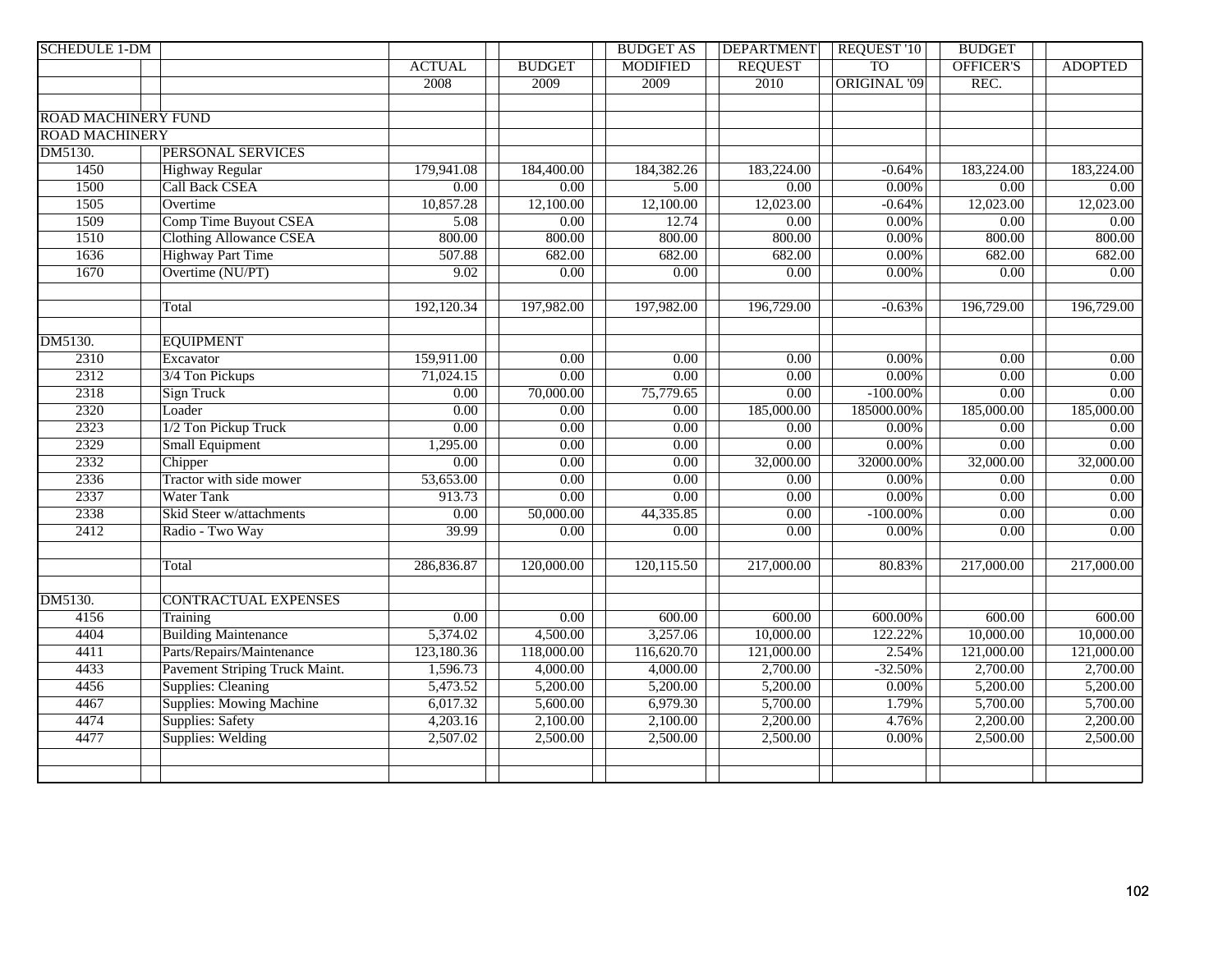| $\overline{ \colon}$ |                                       |               |                   |                  |                   |                     |                  |                |
|----------------------|---------------------------------------|---------------|-------------------|------------------|-------------------|---------------------|------------------|----------------|
| <b>SCHEDULE 1-DM</b> |                                       |               |                   | <b>BUDGET AS</b> | <b>DEPARTMENT</b> | REQUEST '10         | <b>BUDGET</b>    |                |
|                      |                                       | <b>ACTUAL</b> | <b>BUDGET</b>     | <b>MODIFIED</b>  | <b>REQUEST</b>    | T <sub>O</sub>      | <b>OFFICER'S</b> | <b>ADOPTED</b> |
|                      |                                       | 2008          | 2009              | 2009             | 2010              | <b>ORIGINAL '09</b> | REC.             |                |
|                      |                                       |               |                   |                  |                   |                     |                  |                |
|                      | <b>CONTRACTUAL EXPENSES CONT</b>      |               |                   |                  |                   |                     |                  |                |
| $\overline{4510}$    | <b>LP</b> Heaters                     | 2,248.46      | $\overline{0.00}$ | 642.94           | 2,000.00          | 2000.00%            | 2,000.00         | 2,000.00       |
| 4520                 | <b>Tools</b>                          | 4,828.29      | 3,000.00          | 3,000.00         | 3,000.00          | $0.00\%$            | 3,000.00         | 3,000.00       |
| 4521                 | <b>Trash Removal</b>                  | 1,135.94      | 1,000.00          | 1,225.62         | 1,160.00          | 16.00%              | 1,160.00         | 1,160.00       |
| 4574                 | <b>Computer Maintenance Agreement</b> | 2,240.00      | 3,240.00          | 3,240.00         | 3,285.00          | 1.39%               | 3,285.00         | 3,285.00       |
| 4609                 | <b>Fuel Distribution System</b>       | 941.55        | 1,000.00          | 1,000.00         | 7,200.00          | 620.00%             | 7,200.00         | 7,200.00       |
| 4618                 | <b>Heating Fuel</b>                   | 32,901.00     | 41,500.00         | 41,500.00        | 33,750.00         | $-18.67%$           | 33,750.00        | 33,750.00      |
| 4621                 | <b>Overhead Doors</b>                 | 1,948.50      | 1,900.00          | 1,900.00         | 1,750.00          | $-7.89%$            | 1,750.00         | 1,750.00       |
| 4628                 | Steel                                 | 996.61        | 800.00            | 800.00           | 800.00            | $0.00\%$            | 800.00           | 800.00         |
| 4640                 | <b>Wash Water Disposal</b>            | 0.00          | 12,000.00         | 12,000.00        | 1,500.00          | $-87.50%$           | 1,500.00         | 1,500.00       |
| 4652                 | Diesel Fuel                           | 174,486.38    | 266,000.00        | 269,308.77       | 190,000.00        | $-28.57%$           | 190,000.00       | 190,000.00     |
| 4653                 | Gasoline                              | 76,060.75     | 130,000.00        | 130,000.00       | 80,000.00         | $-38.46%$           | 80,000.00        | 80,000.00      |
| 4656                 | Oil/Grease                            | 9,669.44      | 10,000.00         | 10,000.00        | 9,250.00          | $-7.50%$            | 9,250.00         | 9,250.00       |
| 4657                 | <b>Tires/Tubes</b>                    | 15,380.66     | 17,500.00         | 17,500.00        | 16,800.00         | $-4.00%$            | 16,800.00        | 16,800.00      |
| 4662                 | <b>Outside Fleet Repairs</b>          | 8,744.66      | 12,500.00         | 12,500.00        | 9,700.00          | $-22.40%$           | 9,700.00         | 9,700.00       |
| 4676                 | <b>Utilities: Cellular Services</b>   | 2,411.98      | 2,650.00          | 2,650.00         | 2,550.00          | $-3.77%$            | 2,550.00         | 2,550.00       |
| 4677                 | <b>Utilities: Electric</b>            | 11,795.02     | 12,100.00         | 12,100.00        | 11,900.00         | $-1.65%$            | 11,900.00        | 11,900.00      |
| 4682                 | <b>Utilities: Telephone/Fax</b>       | 1,608.13      | 1,950.00          | 1,950.00         | 1,640.00          | $-15.90%$           | 1,640.00         | 1,640.00       |
| 4684                 | <b>Utilities: Water/Sewer</b>         | 743.84        | 950.00            | 950.00           | 825.00            | $-13.16%$           | 825.00           | 825.00         |
| 4734                 | Radio Parts/Maintenance               | 109.78        | 400.00            | 400.00           | 300.00            | $-25.00\%$          | 300.00           | 300.00         |
| 4911                 | Insurance                             | 32,206.73     | 35,000.00         | 41,730.33        | 43,818.00         | 25.19%              | 43,818.00        | 43,818.00      |
|                      |                                       |               |                   |                  |                   |                     |                  |                |
|                      | Total                                 | 528,809.85    | 695,390.00        | 705,654.72       | 571,128.00        | $-17.87%$           | 571,128.00       | 571,128.00     |
|                      |                                       |               |                   |                  |                   |                     |                  |                |
| DM5130.              | <b>EMPLOYEE BENEFITS</b>              |               |                   |                  |                   |                     |                  |                |
| 8100                 | FICA/Medicare                         | 14,372.35     | 15,146.00         | 15,146.00        | 15,050.00         | $-0.63%$            | 15,050.00        | 15,050.00      |
|                      |                                       |               |                   |                  |                   |                     |                  |                |
|                      | Total                                 | 14,372.35     | 15,146.00         | 15,146.00        | 15,050.00         | $-0.63%$            | 15,050.00        | 15,050.00      |
|                      |                                       |               |                   |                  |                   |                     |                  |                |
|                      |                                       |               |                   |                  |                   |                     |                  |                |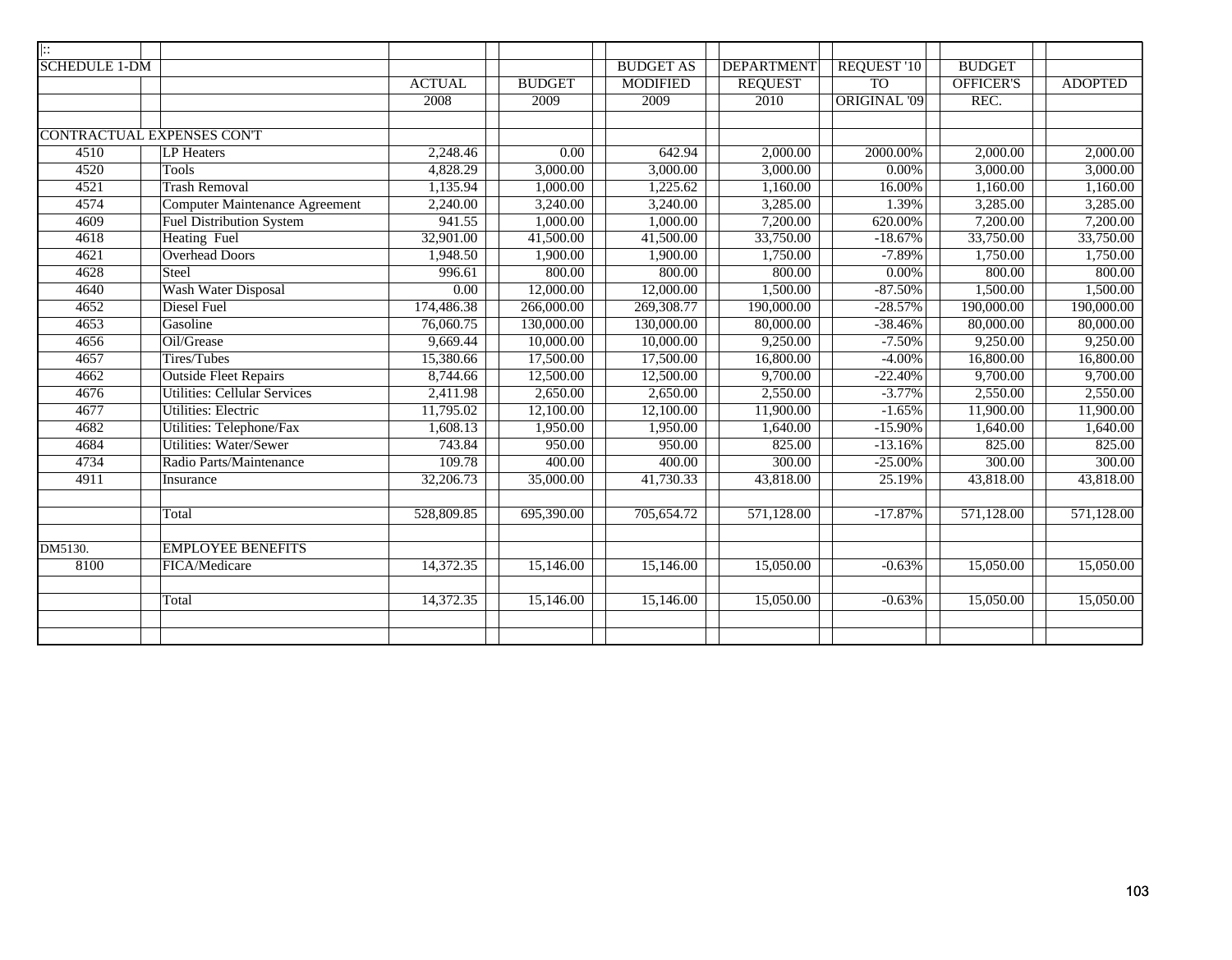| $\mathbb{R}$                |                                     |               |                   |                   |                        |                     |                   |                   |
|-----------------------------|-------------------------------------|---------------|-------------------|-------------------|------------------------|---------------------|-------------------|-------------------|
| <b>SCHEDULE 1-DM</b>        |                                     |               |                   | <b>BUDGET AS</b>  | <b>DEPARTMENT</b>      | <b>REQUEST '10</b>  | <b>BUDGET</b>     |                   |
|                             |                                     | <b>ACTUAL</b> | <b>BUDGET</b>     | <b>MODIFIED</b>   | <b>REQUEST</b>         | <b>TO</b>           | <b>OFFICER'S</b>  | <b>ADOPTED</b>    |
|                             |                                     | 2008          | 2009              | 2009              | 2010                   | <b>ORIGINAL '09</b> | REC.              |                   |
|                             | UNDISTRIBUTED EMPLOYEE BENEFITS     |               |                   |                   |                        |                     |                   |                   |
| DM9010.8400                 | <b>State Retirement</b>             | 13,845.75     | 14,000.00         | 14,000.00         | 20,000.00              | 42.86%              | 20,000.00         | 20,000.00         |
| DM9060.8303                 | Medical Insurance - CSEA            | 25,896.84     | 30,561.00         | 30,561.00         | 35,146.00              | 15.00%              | 33,006.00         | 33,006.00         |
|                             |                                     |               |                   |                   |                        |                     |                   |                   |
| DM9060.8307                 | Eyeglasses                          | 152.00        | 300.00            | 468.00            | 304.00                 | 1.33%               | 304.00            | 304.00            |
| DM9090.8000                 | Adj. Due To Employ. Vac./Comp Time  | 1,194.57      | 525.00            | 525.00            | 525.00                 | $0.00\%$            | 525.00            | 525.00            |
| DM9199M                     | <b>TOTAL EMPLOYEE BENEFITS</b>      | 41,089.16     | 45,386.00         | 45,554.00         | 55,975.00              | 23.33%              | 53,835.00         | 53,835.00         |
| <b>TRANSFERS</b>            |                                     |               |                   |                   |                        |                     |                   |                   |
| DM9902.9130                 | <b>Unemployment Insurance</b>       | 0.00          | $\overline{0.00}$ | $\overline{0.00}$ | $\overline{0.00}$      | $0.00\%$            | $\overline{0.00}$ | $\overline{0.00}$ |
| DM9902.9140                 | <b>Workers Compensation Fund</b>    | 5,148.03      | 5,850.00          | 5,850.00          | 5,587.00               | $-4.50%$            | 5,587.00          | 5,587.00          |
| DM9730.0                    | <b>TOTAL TRANSFERS</b>              | 5,148.03      | 5,850.00          | 5,850.00          | 5,587.00               | $-4.50%$            | 5,587.00          | 5,587.00          |
| <b>TOTAL ROAD MACHINERY</b> |                                     | 1,068,376.60  | 1,079,754.00      | 1,090,302.22      | 1,061,469.00           | $-1.69%$            | 1,059,329.00      | 1,059,329.00      |
| <b>REVENUE:</b>             | DM2401 Interest                     | 9,688.80      | 15,000.00         | 15,000.00         | 2,100.00               | $-86.00\%$          | 2,100.00          | 2,100.00          |
|                             | <b>DM2655 Minor Sales</b>           | 2,546.88      | 2,200.00          | 2,200.00          | 2,200.00               | $0.00\%$            | 2,200.00          | 2,200.00          |
|                             | Gas Cards                           | 71,958.96     | 80,000.00         | 80,000.00         | 65,000.00              | $-18.75%$           | 65,000.00         | 65,000.00         |
|                             | DM2665 Sale of Equipment            | 91,325.00     | 15,000.00         | 15,000.00         | 7,500.00               | $-50.00\%$          | 7,500.00          | 7,500.00          |
|                             | <b>Total Road Machinery Revenue</b> | 175,519.64    | 112,200.00        | 112,200.00        | $\overline{76,800.00}$ | $-31.55%$           | 76,800.00         | 76,800.00         |
|                             | <b>Net Road Machinery</b>           | 892,856.96    | 967,554.00        | 978,102.22        | 984,669.00             | 1.77%               | 982,529.00        | 982,529.00        |
|                             | <b>Percent Revenue</b>              | 16.43%        | 10.39%            | 10.29%            | 7.24%                  | $-30.37%$           | 7.25%             | 7.25%             |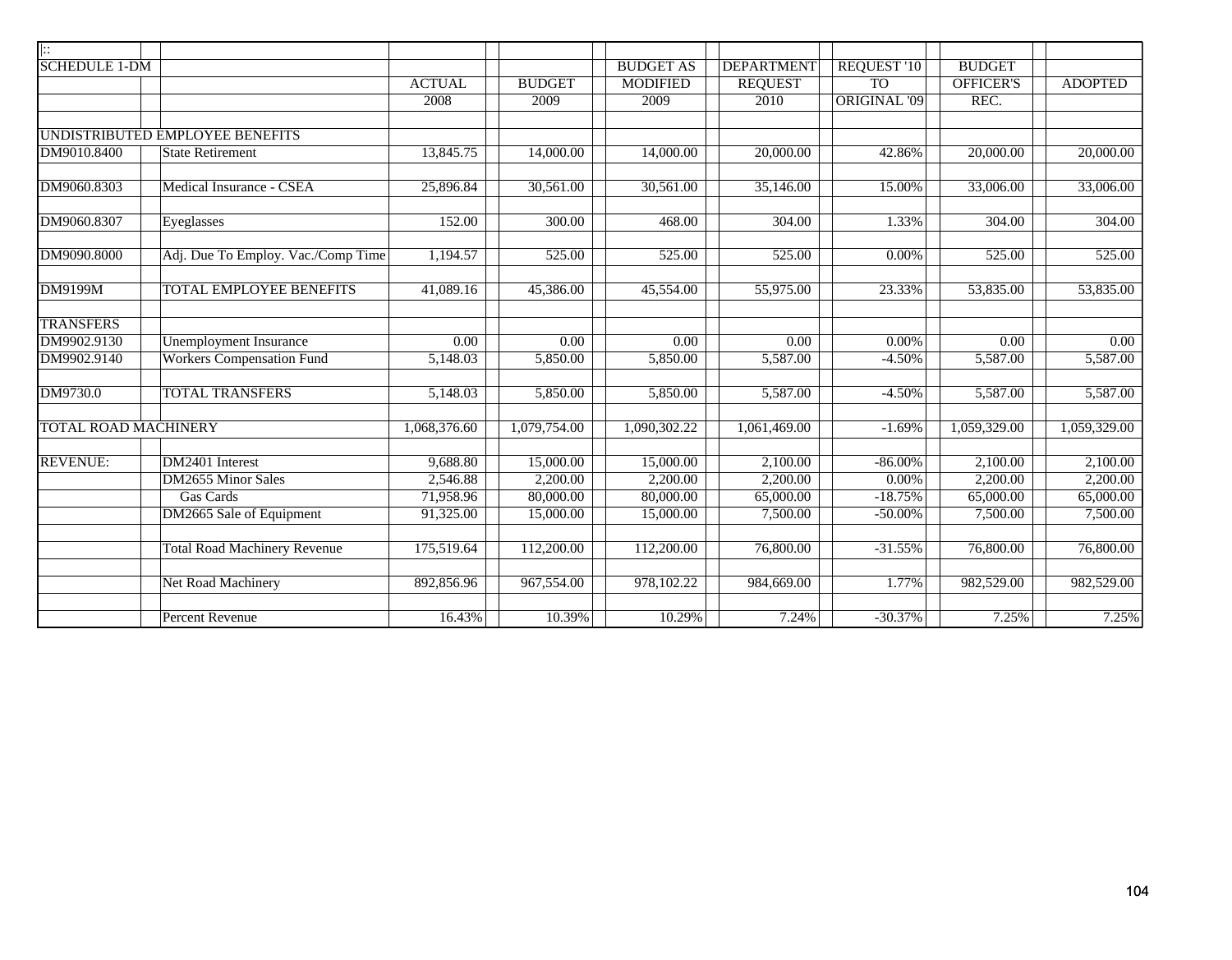| <b>SCHEDULE 1-P</b>           |                                  |                   |                   | <b>BUDGET AS</b>  | <b>DEPARTMENT</b>      | REQUEST '10         | <b>BUDGET</b>     |                   |
|-------------------------------|----------------------------------|-------------------|-------------------|-------------------|------------------------|---------------------|-------------------|-------------------|
|                               |                                  | <b>ACTUAL</b>     | <b>BUDGET</b>     | <b>MODIFIED</b>   | <b>REQUEST</b>         | T <sub>O</sub>      | <b>OFFICER'S</b>  | <b>ADOPTED</b>    |
|                               |                                  | 2008              | 2009              | 2009              | 2010                   | <b>ORIGINAL '09</b> | REC.              |                   |
|                               |                                  |                   |                   |                   |                        |                     |                   |                   |
| <b>AIRPORT FUND</b>           |                                  |                   |                   |                   |                        |                     |                   |                   |
| <b>APPROPRIATIONS AIRPORT</b> |                                  |                   |                   |                   |                        |                     |                   |                   |
|                               |                                  |                   |                   |                   |                        |                     |                   |                   |
|                               |                                  |                   |                   |                   |                        |                     |                   |                   |
| P5610.                        | <b>CONTRACTUAL EXPENSES</b>      |                   |                   |                   |                        |                     |                   |                   |
| 4100                          | <b>Contractual Expenses</b>      | 410.41            | 0.00              | 0.00              | 0.00                   | $0.00\%$            | 0.00              | 0.00              |
| 4127                          | Maintenance: T-Hangar            | 0.00              | 0.00              | 210.60            | 500.00                 | 500.00%             | 500.00            | 500.00            |
| 4200                          | <b>Pavement Maintenance</b>      | 0.00              | 0.00              | 35,600.00         | 0.00                   | $0.00\%$            | 0.00              | $\overline{0.00}$ |
| 4300                          | <b>Hangar Expenses</b>           | 17,988.56         | 0.00              | 0.00              | 500.00                 | 500.00%             | 500.00            | 500.00            |
| 4661                          | Vehicle Parts/maintenance/repair | 0.00              | 0.00              | 10.58             | 100.00                 | 100.00%             | 100.00            | 100.00            |
| 4684                          | <b>Utilities: Water</b>          | $\overline{0.00}$ | 400.00            | 400.00            | 400.00                 | 0.00%               | 400.00            | 400.00            |
| 4686                          | <b>Utilities: County Hangar</b>  | 0.00              | 0.00              | 3,798.29          | 3,000.00               | 3000.00%            | 3,000.00          | 3,000.00          |
| 4911                          | Insurance                        | 0.00              | 3,800.00          | 1,136.00          | 4,000.00               | 5.26%               | 4,000.00          | 4,000.00          |
| 4920                          | <b>State Fees</b>                | $\overline{0.00}$ | 50.00             | 50.00             | 50.00                  | $0.00\%$            | 50.00             | 50.00             |
|                               |                                  |                   |                   |                   |                        |                     |                   |                   |
|                               | Total                            | 18,398.97         | 4,250.00          | 41,205.47         | 8,550.00               | 101.18%             | 8,550.00          | 8,550.00          |
|                               |                                  |                   |                   |                   |                        |                     |                   |                   |
| P9951.0                       | Transfer To Cap Project Airport  | 3,227.00          | 93,150.00         | 91,794.53         | 60,347.00              | $-35.22%$           | 60,347.00         | 60,347.00         |
|                               |                                  |                   |                   |                   |                        |                     |                   |                   |
| P9901                         | <b>TOTAL</b>                     | 21,625.97         | 97,400.00         | 133,000.00        | 68,897.00              | $-29.26%$           | 68,897.00         | 68,897.00         |
|                               |                                  |                   |                   |                   |                        |                     |                   |                   |
| <b>REVENUE:</b>               | P1772.R Other Revenues           | 0.00              | 0.00              | 25,000.00         | 5,000.00               | $0.00\%$            | 5,000.00          | 5,000.00          |
|                               | P1773.0 Fuel Flowage Fees        | 21,369.13         | 16,000.00         | 16,000.00         | 21,000.00              | 31.25%              | 21,000.00         | 21,000.00         |
|                               | P2401.0 Interest & Earnings      | 2,362.68          | 2,500.00          | 2,500.00          | 500.00                 | $-80.00\%$          | 500.00            | 500.00            |
|                               | P2401.R Interest & Earnings      | 580.95            | 0.00              | $\overline{0.00}$ | 0.00                   | $0.00\%$            | $\overline{0.00}$ | 0.00              |
|                               | P2417.0 Rental -T-Hangar         | 0.00              | 0.00              | 0.00              | 10,000.00              | 10000.00%           | 10,000.00         | 10,000.00         |
|                               | P3989.0 State Aid - Airport      | 123.04            | 0.00              | 0.00              | 0.00                   | $0.00\%$            | $\overline{0.00}$ | 0.00              |
|                               | P4989.0 Federal Aid - Airport    | 4,647.00          | $\overline{0.00}$ | $\overline{0.00}$ | 0.00                   | $0.00\%$            | $\overline{0.00}$ | 0.00              |
|                               |                                  |                   |                   |                   |                        |                     |                   |                   |
|                               | <b>Total Airport Revenue</b>     | 29,082.80         | 18,500.00         | 43,500.00         | $\overline{36,500.00}$ | 97.30%              | 36,500.00         | 36,500.00         |
|                               |                                  |                   |                   |                   |                        |                     |                   |                   |
|                               | Net Airport Fund                 | (7, 456.83)       | 78,900.00         | 89,500.00         | 32,397.00              | $-58.94%$           | 32,397.00         | 32,397.00         |
|                               |                                  |                   |                   |                   |                        |                     |                   |                   |
|                               | Percent Revenue                  | 134.48%           | 18.99%            | 32.71%            | 52.98%                 | 178.92%             | 52.98%            | 52.98%            |
|                               |                                  |                   |                   |                   |                        |                     |                   |                   |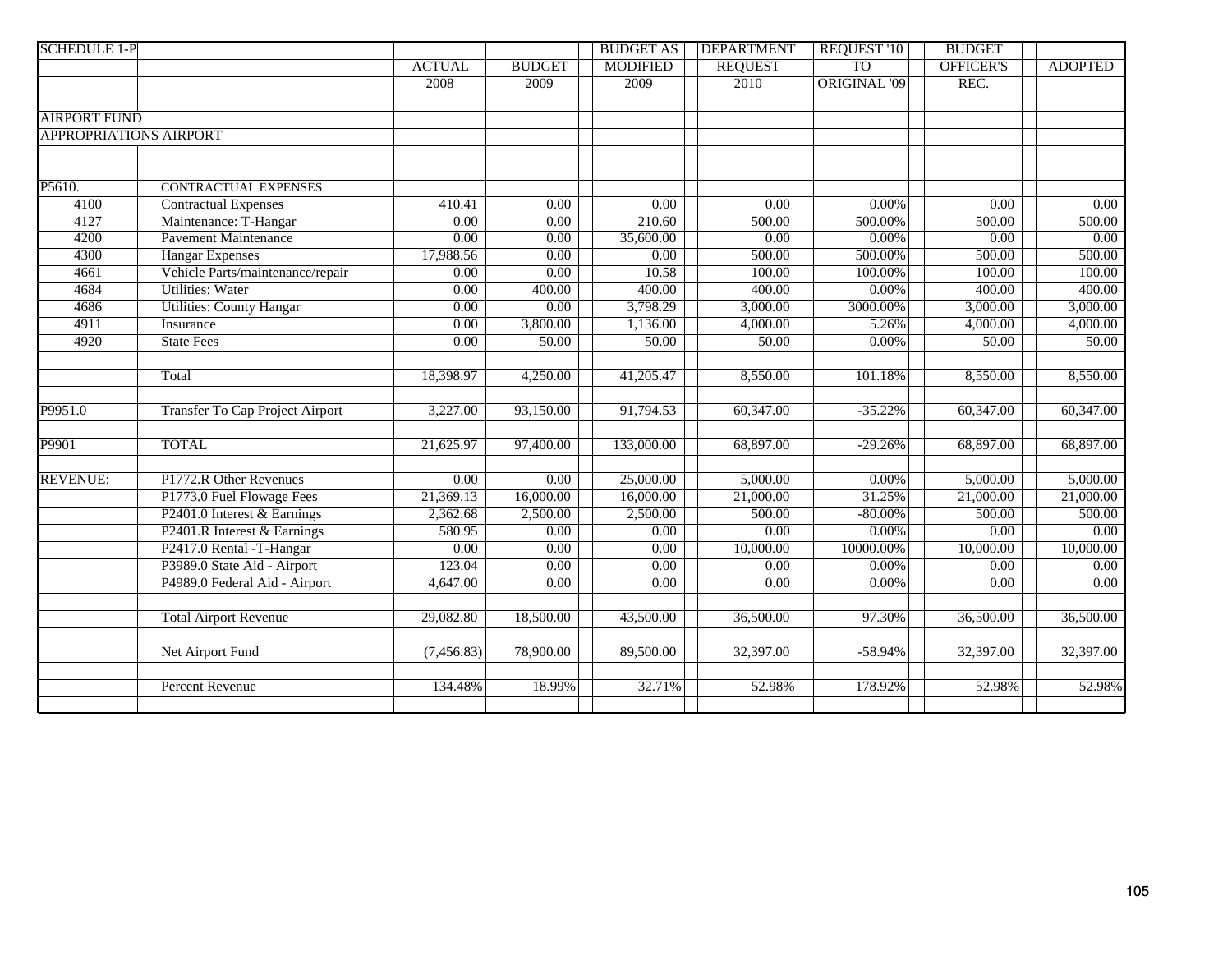| TO <sub>1</sub><br><b>ACTUAL</b><br><b>MODIFIED</b><br><b>REQUEST</b><br><b>OFFICER'S</b><br><b>BUDGET</b><br><b>ORIGINAL '09</b><br>2008<br>2009<br>2010<br>REC.<br>2009<br><b>GENERAL FUND ESTIMATED REVENUE</b><br><b>ADMINISTRATIVE</b> | <b>REQUEST '10</b><br><b>BUDGET</b> | <b>DEPARTMENT</b> | <b>BUDGET AS</b> |  | <b>SCHEDULE 2-A</b> |
|---------------------------------------------------------------------------------------------------------------------------------------------------------------------------------------------------------------------------------------------|-------------------------------------|-------------------|------------------|--|---------------------|
| <b>SCHEDULE 2-A</b>                                                                                                                                                                                                                         | <b>ADOPTED</b>                      |                   |                  |  |                     |
|                                                                                                                                                                                                                                             |                                     |                   |                  |  |                     |
|                                                                                                                                                                                                                                             |                                     |                   |                  |  |                     |
|                                                                                                                                                                                                                                             |                                     |                   |                  |  |                     |
|                                                                                                                                                                                                                                             |                                     |                   |                  |  |                     |
|                                                                                                                                                                                                                                             |                                     |                   |                  |  |                     |
|                                                                                                                                                                                                                                             |                                     |                   |                  |  |                     |
|                                                                                                                                                                                                                                             |                                     |                   |                  |  |                     |
| <b>LOCAL SOURCES</b>                                                                                                                                                                                                                        |                                     |                   |                  |  |                     |
| REAL PROPERTY TAX ITEMS                                                                                                                                                                                                                     |                                     |                   |                  |  |                     |
|                                                                                                                                                                                                                                             |                                     |                   |                  |  |                     |
| A1051<br>Gain Sale of Acquired Properties<br>64,371.21<br>55,000.00<br>55,000.00<br>55,000.00<br>0.00%<br>55,000.00                                                                                                                         | 55,000.00                           |                   |                  |  |                     |
|                                                                                                                                                                                                                                             |                                     |                   |                  |  |                     |
| A1081<br>Payment In Lieu of Taxes<br>346,670.03<br>339,580.00<br>339,580.00<br>426,000.00<br>25.45%<br>426,000.00                                                                                                                           | 426,000.00                          |                   |                  |  |                     |
|                                                                                                                                                                                                                                             |                                     |                   |                  |  |                     |
| A1090<br><b>Interest &amp; Penalties - Real Property Taxes</b><br>380,631.94<br>380,000.00<br>380,000.00<br>380,000.00<br>$0.00\%$<br>380,000.00                                                                                            | 380,000.00                          |                   |                  |  |                     |
|                                                                                                                                                                                                                                             |                                     |                   |                  |  |                     |
| <b>TOTAL</b><br>A1099M<br>791,673.18<br>774,580.00<br>774,580.00<br>861,000.00<br>861,000.00<br>11.16%                                                                                                                                      | 861,000.00                          |                   |                  |  |                     |
|                                                                                                                                                                                                                                             |                                     |                   |                  |  |                     |
| <b>NON-PROPERTY TAXES</b>                                                                                                                                                                                                                   |                                     |                   |                  |  |                     |
| A1110<br>Sales & Use Tax<br>8,970,000.00<br>9,153,973.60<br>8,820,000.00<br>8,820,000.00<br>8,820,000.00<br>0.00%                                                                                                                           | 8,970,000.00                        |                   |                  |  |                     |
|                                                                                                                                                                                                                                             |                                     |                   |                  |  |                     |
| A1113<br>Occupancy Tax<br>285,966.82<br>225,000.00<br>225,000.00<br>285,000.00<br>26.67%<br>285,000.00                                                                                                                                      | 285,000.00                          |                   |                  |  |                     |
|                                                                                                                                                                                                                                             |                                     |                   |                  |  |                     |
| A1136<br>Automobile Use Tax<br>143,934.00<br>145,000.00<br>145,000.00<br>$0.00\%$<br>145,000.00<br>145,000.00                                                                                                                               | 145,000.00                          |                   |                  |  |                     |
|                                                                                                                                                                                                                                             |                                     |                   |                  |  |                     |
| A1140<br>E911<br>43,806.17<br>45,000.00<br>45,000.00<br>44,000.00<br>$-2.22%$<br>44,000.00                                                                                                                                                  | 44,000.00                           |                   |                  |  |                     |
|                                                                                                                                                                                                                                             |                                     |                   |                  |  |                     |
| A1141<br>W911 Dispatch<br>40,000.00<br>40,000.00<br>40,000.00<br>42,269.47<br>40,000.00<br>0.00%                                                                                                                                            | 40,000.00                           |                   |                  |  |                     |
|                                                                                                                                                                                                                                             |                                     |                   |                  |  |                     |
| <b>TOTAL</b><br>A1199M<br>9,669,950.06<br>9,334,000.00<br>9,484,000.00<br>9,275,000.00<br>9,275,000.00<br>0.64%                                                                                                                             | 9,484,000.00                        |                   |                  |  |                     |
|                                                                                                                                                                                                                                             |                                     |                   |                  |  |                     |
| DEPARTMENTAL CHARGES                                                                                                                                                                                                                        |                                     |                   |                  |  |                     |
|                                                                                                                                                                                                                                             |                                     |                   |                  |  |                     |
| A1233<br>$0.00\%$<br><b>Treasurer's Fees</b><br>13,136.96<br>12,500.00<br>12,500.00<br>12,500.00<br>12,500.00                                                                                                                               | 12,500.00                           |                   |                  |  |                     |
|                                                                                                                                                                                                                                             |                                     |                   |                  |  |                     |
| A1235<br><b>Charges For Tax Redemption</b><br>17,704.00<br>20,000.00<br>20,000.00<br>20,000.00<br>$0.00\%$<br>20,000.00                                                                                                                     | 20,000.00                           |                   |                  |  |                     |
|                                                                                                                                                                                                                                             |                                     |                   |                  |  |                     |
| A1250<br><b>Real Property Office Fees</b><br>18,491.18<br>16,000.00<br>16,000.00<br>16,000.00<br>0.00%<br>16,000.00                                                                                                                         | 18,000.00                           |                   |                  |  |                     |
|                                                                                                                                                                                                                                             |                                     |                   |                  |  |                     |
| A1255<br><b>County Clerk's Fees</b><br>419,166.18<br>497,000.00<br>497,000.00<br>525,000.00<br>5.63%<br>525,000.00                                                                                                                          | 525,000.00                          |                   |                  |  |                     |
|                                                                                                                                                                                                                                             |                                     |                   |                  |  |                     |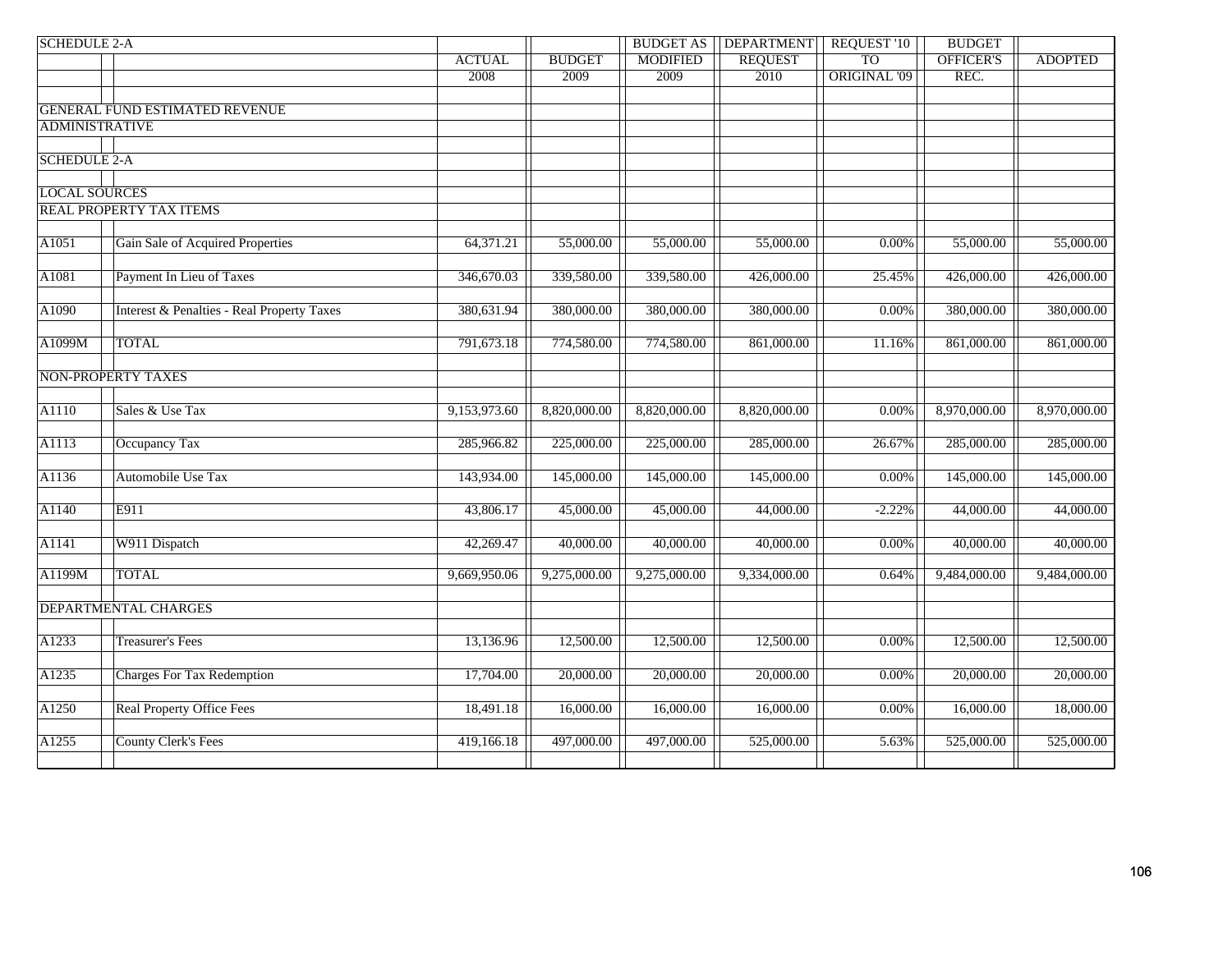| <b>BUDGET</b><br><b>MODIFIED</b><br><b>REQUEST</b><br><b>TO</b><br>OFFICER'S<br><b>ADOPTED</b><br><b>ACTUAL</b><br>ORIGINAL '09<br>REC.<br>2008<br>2010<br>2009<br>2009<br><b>Personnel Department Fees</b><br>3,500.00<br>4,050.00<br>3,000.00<br>3,000.00<br>3,500.00<br>16.67%<br>3,500.00<br>Copier Charges<br>34,306.65<br>34,650.00<br>34,650.00<br>38,500.00<br>38,100.00<br>38,500.00<br>11.11%<br><b>Central Mailing</b><br>32,165.67<br>35,100.00<br>35,100.00<br>42,195.00<br>20.21%<br>42,195.00<br>42,195.00<br><b>Shipment Fees</b><br>1,917.21<br>2,410.00<br>2,410.00<br>2,410.00<br>2,410.00<br>2,410.00<br>0.00%<br><b>Telephone Charges</b><br>67,932.62<br>74,880.00<br>74,880.00<br>$\overline{90,200.00}$<br>90,200.00<br>90,200.00<br>20.46%<br>Gasoline<br>$-13.81%$<br>114,750.00<br>123,420.98<br>139,950.00<br>139,950.00<br>120,625.00<br>120,625.00<br>E-Z Pass<br>18.75%<br>475.00<br>476.50<br>400.00<br>400.00<br>475.00<br>475.00<br><b>Board of Election Fees</b><br>319.02<br>1,000.00<br>1,000.00<br>1,000.00<br>1,000.00<br>$0.00\%$<br>1,000.00<br>District Attorney - (Stop DWI)<br>12,500.00<br>12,500.00<br>12,500.00<br>12,500.00<br>12,500.00<br>12,500.00<br>$0.00\%$<br><b>PUBLIC SAFETY</b><br><b>Sheriff Fees</b><br>64,086.60<br>67,000.00<br>67,000.00<br>71,800.00<br>7.16%<br>71,800.00<br>71,800.00<br>Jail Fees<br>0.00<br>5,000.00<br>5,000.00<br>5,000.00<br>0.00%<br>5,000.00<br>5,000.00<br>Alternatives to Incarceration Fees<br>1,207.50<br>1,200.00<br>1,200.00<br>1,200.00<br>0.00%<br>1,200.00<br>1,200.00<br><b>Probation Fees</b><br>11,000.00<br>Stop DWI<br>11,000.00<br>11,000.00<br>11,000.00<br>11,000.00<br>$0.00\%$<br>11,000.00<br><b>Other Fees</b><br>58,988.38<br>67,924.00<br>67,924.00<br>67,424.00<br>67,424.00<br>0.74%<br>67,924.00<br><b>Fraud Investigator Contract</b><br>50,849.00<br>57,528.00<br>57,528.00<br>$\overline{60,401.00}$<br>60,401.00<br>60,401.00<br>4.99%<br>1,800.00<br>1,800.00<br>1,800.00<br>1,800.00<br>1,800.00<br>Dog Control Fees<br>1,974.00<br>$0.00\%$<br>6,028.00<br><b>OEM</b> Fees<br>5,824.00<br>6,028.00<br>6,028.00<br>6,028.00<br>$0.00\%$<br>6,028.00<br><b>Court Surcharges</b><br>2,444.32<br>3,700.00<br>3,700.00<br>3,700.00<br>3,700.00<br>3,700.00<br>$0.00\%$<br>Public Safety Empl Subs Chrg<br>0.00<br>$\overline{500.00}$<br>500.00<br>500.00<br>500.00<br>$0.00\%$<br>500.00 | <b>SCHEDULE 2-A</b> |  | <b>BUDGET AS</b> | <b>DEPARTMENT</b> | <b>REQUEST '10</b> | <b>BUDGET</b> |  |
|----------------------------------------------------------------------------------------------------------------------------------------------------------------------------------------------------------------------------------------------------------------------------------------------------------------------------------------------------------------------------------------------------------------------------------------------------------------------------------------------------------------------------------------------------------------------------------------------------------------------------------------------------------------------------------------------------------------------------------------------------------------------------------------------------------------------------------------------------------------------------------------------------------------------------------------------------------------------------------------------------------------------------------------------------------------------------------------------------------------------------------------------------------------------------------------------------------------------------------------------------------------------------------------------------------------------------------------------------------------------------------------------------------------------------------------------------------------------------------------------------------------------------------------------------------------------------------------------------------------------------------------------------------------------------------------------------------------------------------------------------------------------------------------------------------------------------------------------------------------------------------------------------------------------------------------------------------------------------------------------------------------------------------------------------------------------------------------------------------------------------------------------------------------------------------------------------------------------------------------------------------------------------------------------------------------------------------------------------------------------------------------------------------------|---------------------|--|------------------|-------------------|--------------------|---------------|--|
|                                                                                                                                                                                                                                                                                                                                                                                                                                                                                                                                                                                                                                                                                                                                                                                                                                                                                                                                                                                                                                                                                                                                                                                                                                                                                                                                                                                                                                                                                                                                                                                                                                                                                                                                                                                                                                                                                                                                                                                                                                                                                                                                                                                                                                                                                                                                                                                                                |                     |  |                  |                   |                    |               |  |
|                                                                                                                                                                                                                                                                                                                                                                                                                                                                                                                                                                                                                                                                                                                                                                                                                                                                                                                                                                                                                                                                                                                                                                                                                                                                                                                                                                                                                                                                                                                                                                                                                                                                                                                                                                                                                                                                                                                                                                                                                                                                                                                                                                                                                                                                                                                                                                                                                |                     |  |                  |                   |                    |               |  |
|                                                                                                                                                                                                                                                                                                                                                                                                                                                                                                                                                                                                                                                                                                                                                                                                                                                                                                                                                                                                                                                                                                                                                                                                                                                                                                                                                                                                                                                                                                                                                                                                                                                                                                                                                                                                                                                                                                                                                                                                                                                                                                                                                                                                                                                                                                                                                                                                                |                     |  |                  |                   |                    |               |  |
|                                                                                                                                                                                                                                                                                                                                                                                                                                                                                                                                                                                                                                                                                                                                                                                                                                                                                                                                                                                                                                                                                                                                                                                                                                                                                                                                                                                                                                                                                                                                                                                                                                                                                                                                                                                                                                                                                                                                                                                                                                                                                                                                                                                                                                                                                                                                                                                                                | A1260               |  |                  |                   |                    |               |  |
|                                                                                                                                                                                                                                                                                                                                                                                                                                                                                                                                                                                                                                                                                                                                                                                                                                                                                                                                                                                                                                                                                                                                                                                                                                                                                                                                                                                                                                                                                                                                                                                                                                                                                                                                                                                                                                                                                                                                                                                                                                                                                                                                                                                                                                                                                                                                                                                                                |                     |  |                  |                   |                    |               |  |
|                                                                                                                                                                                                                                                                                                                                                                                                                                                                                                                                                                                                                                                                                                                                                                                                                                                                                                                                                                                                                                                                                                                                                                                                                                                                                                                                                                                                                                                                                                                                                                                                                                                                                                                                                                                                                                                                                                                                                                                                                                                                                                                                                                                                                                                                                                                                                                                                                | A1271               |  |                  |                   |                    |               |  |
|                                                                                                                                                                                                                                                                                                                                                                                                                                                                                                                                                                                                                                                                                                                                                                                                                                                                                                                                                                                                                                                                                                                                                                                                                                                                                                                                                                                                                                                                                                                                                                                                                                                                                                                                                                                                                                                                                                                                                                                                                                                                                                                                                                                                                                                                                                                                                                                                                |                     |  |                  |                   |                    |               |  |
|                                                                                                                                                                                                                                                                                                                                                                                                                                                                                                                                                                                                                                                                                                                                                                                                                                                                                                                                                                                                                                                                                                                                                                                                                                                                                                                                                                                                                                                                                                                                                                                                                                                                                                                                                                                                                                                                                                                                                                                                                                                                                                                                                                                                                                                                                                                                                                                                                | A1272               |  |                  |                   |                    |               |  |
|                                                                                                                                                                                                                                                                                                                                                                                                                                                                                                                                                                                                                                                                                                                                                                                                                                                                                                                                                                                                                                                                                                                                                                                                                                                                                                                                                                                                                                                                                                                                                                                                                                                                                                                                                                                                                                                                                                                                                                                                                                                                                                                                                                                                                                                                                                                                                                                                                |                     |  |                  |                   |                    |               |  |
|                                                                                                                                                                                                                                                                                                                                                                                                                                                                                                                                                                                                                                                                                                                                                                                                                                                                                                                                                                                                                                                                                                                                                                                                                                                                                                                                                                                                                                                                                                                                                                                                                                                                                                                                                                                                                                                                                                                                                                                                                                                                                                                                                                                                                                                                                                                                                                                                                | A1274               |  |                  |                   |                    |               |  |
|                                                                                                                                                                                                                                                                                                                                                                                                                                                                                                                                                                                                                                                                                                                                                                                                                                                                                                                                                                                                                                                                                                                                                                                                                                                                                                                                                                                                                                                                                                                                                                                                                                                                                                                                                                                                                                                                                                                                                                                                                                                                                                                                                                                                                                                                                                                                                                                                                |                     |  |                  |                   |                    |               |  |
|                                                                                                                                                                                                                                                                                                                                                                                                                                                                                                                                                                                                                                                                                                                                                                                                                                                                                                                                                                                                                                                                                                                                                                                                                                                                                                                                                                                                                                                                                                                                                                                                                                                                                                                                                                                                                                                                                                                                                                                                                                                                                                                                                                                                                                                                                                                                                                                                                | A1275               |  |                  |                   |                    |               |  |
|                                                                                                                                                                                                                                                                                                                                                                                                                                                                                                                                                                                                                                                                                                                                                                                                                                                                                                                                                                                                                                                                                                                                                                                                                                                                                                                                                                                                                                                                                                                                                                                                                                                                                                                                                                                                                                                                                                                                                                                                                                                                                                                                                                                                                                                                                                                                                                                                                |                     |  |                  |                   |                    |               |  |
|                                                                                                                                                                                                                                                                                                                                                                                                                                                                                                                                                                                                                                                                                                                                                                                                                                                                                                                                                                                                                                                                                                                                                                                                                                                                                                                                                                                                                                                                                                                                                                                                                                                                                                                                                                                                                                                                                                                                                                                                                                                                                                                                                                                                                                                                                                                                                                                                                | A1276               |  |                  |                   |                    |               |  |
|                                                                                                                                                                                                                                                                                                                                                                                                                                                                                                                                                                                                                                                                                                                                                                                                                                                                                                                                                                                                                                                                                                                                                                                                                                                                                                                                                                                                                                                                                                                                                                                                                                                                                                                                                                                                                                                                                                                                                                                                                                                                                                                                                                                                                                                                                                                                                                                                                |                     |  |                  |                   |                    |               |  |
|                                                                                                                                                                                                                                                                                                                                                                                                                                                                                                                                                                                                                                                                                                                                                                                                                                                                                                                                                                                                                                                                                                                                                                                                                                                                                                                                                                                                                                                                                                                                                                                                                                                                                                                                                                                                                                                                                                                                                                                                                                                                                                                                                                                                                                                                                                                                                                                                                | A1277               |  |                  |                   |                    |               |  |
|                                                                                                                                                                                                                                                                                                                                                                                                                                                                                                                                                                                                                                                                                                                                                                                                                                                                                                                                                                                                                                                                                                                                                                                                                                                                                                                                                                                                                                                                                                                                                                                                                                                                                                                                                                                                                                                                                                                                                                                                                                                                                                                                                                                                                                                                                                                                                                                                                |                     |  |                  |                   |                    |               |  |
|                                                                                                                                                                                                                                                                                                                                                                                                                                                                                                                                                                                                                                                                                                                                                                                                                                                                                                                                                                                                                                                                                                                                                                                                                                                                                                                                                                                                                                                                                                                                                                                                                                                                                                                                                                                                                                                                                                                                                                                                                                                                                                                                                                                                                                                                                                                                                                                                                | A1289               |  |                  |                   |                    |               |  |
|                                                                                                                                                                                                                                                                                                                                                                                                                                                                                                                                                                                                                                                                                                                                                                                                                                                                                                                                                                                                                                                                                                                                                                                                                                                                                                                                                                                                                                                                                                                                                                                                                                                                                                                                                                                                                                                                                                                                                                                                                                                                                                                                                                                                                                                                                                                                                                                                                |                     |  |                  |                   |                    |               |  |
|                                                                                                                                                                                                                                                                                                                                                                                                                                                                                                                                                                                                                                                                                                                                                                                                                                                                                                                                                                                                                                                                                                                                                                                                                                                                                                                                                                                                                                                                                                                                                                                                                                                                                                                                                                                                                                                                                                                                                                                                                                                                                                                                                                                                                                                                                                                                                                                                                | A1290               |  |                  |                   |                    |               |  |
|                                                                                                                                                                                                                                                                                                                                                                                                                                                                                                                                                                                                                                                                                                                                                                                                                                                                                                                                                                                                                                                                                                                                                                                                                                                                                                                                                                                                                                                                                                                                                                                                                                                                                                                                                                                                                                                                                                                                                                                                                                                                                                                                                                                                                                                                                                                                                                                                                |                     |  |                  |                   |                    |               |  |
|                                                                                                                                                                                                                                                                                                                                                                                                                                                                                                                                                                                                                                                                                                                                                                                                                                                                                                                                                                                                                                                                                                                                                                                                                                                                                                                                                                                                                                                                                                                                                                                                                                                                                                                                                                                                                                                                                                                                                                                                                                                                                                                                                                                                                                                                                                                                                                                                                |                     |  |                  |                   |                    |               |  |
|                                                                                                                                                                                                                                                                                                                                                                                                                                                                                                                                                                                                                                                                                                                                                                                                                                                                                                                                                                                                                                                                                                                                                                                                                                                                                                                                                                                                                                                                                                                                                                                                                                                                                                                                                                                                                                                                                                                                                                                                                                                                                                                                                                                                                                                                                                                                                                                                                | A1510               |  |                  |                   |                    |               |  |
|                                                                                                                                                                                                                                                                                                                                                                                                                                                                                                                                                                                                                                                                                                                                                                                                                                                                                                                                                                                                                                                                                                                                                                                                                                                                                                                                                                                                                                                                                                                                                                                                                                                                                                                                                                                                                                                                                                                                                                                                                                                                                                                                                                                                                                                                                                                                                                                                                |                     |  |                  |                   |                    |               |  |
|                                                                                                                                                                                                                                                                                                                                                                                                                                                                                                                                                                                                                                                                                                                                                                                                                                                                                                                                                                                                                                                                                                                                                                                                                                                                                                                                                                                                                                                                                                                                                                                                                                                                                                                                                                                                                                                                                                                                                                                                                                                                                                                                                                                                                                                                                                                                                                                                                | A1513               |  |                  |                   |                    |               |  |
|                                                                                                                                                                                                                                                                                                                                                                                                                                                                                                                                                                                                                                                                                                                                                                                                                                                                                                                                                                                                                                                                                                                                                                                                                                                                                                                                                                                                                                                                                                                                                                                                                                                                                                                                                                                                                                                                                                                                                                                                                                                                                                                                                                                                                                                                                                                                                                                                                |                     |  |                  |                   |                    |               |  |
|                                                                                                                                                                                                                                                                                                                                                                                                                                                                                                                                                                                                                                                                                                                                                                                                                                                                                                                                                                                                                                                                                                                                                                                                                                                                                                                                                                                                                                                                                                                                                                                                                                                                                                                                                                                                                                                                                                                                                                                                                                                                                                                                                                                                                                                                                                                                                                                                                | A1515               |  |                  |                   |                    |               |  |
|                                                                                                                                                                                                                                                                                                                                                                                                                                                                                                                                                                                                                                                                                                                                                                                                                                                                                                                                                                                                                                                                                                                                                                                                                                                                                                                                                                                                                                                                                                                                                                                                                                                                                                                                                                                                                                                                                                                                                                                                                                                                                                                                                                                                                                                                                                                                                                                                                |                     |  |                  |                   |                    |               |  |
|                                                                                                                                                                                                                                                                                                                                                                                                                                                                                                                                                                                                                                                                                                                                                                                                                                                                                                                                                                                                                                                                                                                                                                                                                                                                                                                                                                                                                                                                                                                                                                                                                                                                                                                                                                                                                                                                                                                                                                                                                                                                                                                                                                                                                                                                                                                                                                                                                | A1527               |  |                  |                   |                    |               |  |
|                                                                                                                                                                                                                                                                                                                                                                                                                                                                                                                                                                                                                                                                                                                                                                                                                                                                                                                                                                                                                                                                                                                                                                                                                                                                                                                                                                                                                                                                                                                                                                                                                                                                                                                                                                                                                                                                                                                                                                                                                                                                                                                                                                                                                                                                                                                                                                                                                |                     |  |                  |                   |                    |               |  |
|                                                                                                                                                                                                                                                                                                                                                                                                                                                                                                                                                                                                                                                                                                                                                                                                                                                                                                                                                                                                                                                                                                                                                                                                                                                                                                                                                                                                                                                                                                                                                                                                                                                                                                                                                                                                                                                                                                                                                                                                                                                                                                                                                                                                                                                                                                                                                                                                                |                     |  |                  |                   |                    |               |  |
|                                                                                                                                                                                                                                                                                                                                                                                                                                                                                                                                                                                                                                                                                                                                                                                                                                                                                                                                                                                                                                                                                                                                                                                                                                                                                                                                                                                                                                                                                                                                                                                                                                                                                                                                                                                                                                                                                                                                                                                                                                                                                                                                                                                                                                                                                                                                                                                                                |                     |  |                  |                   |                    |               |  |
|                                                                                                                                                                                                                                                                                                                                                                                                                                                                                                                                                                                                                                                                                                                                                                                                                                                                                                                                                                                                                                                                                                                                                                                                                                                                                                                                                                                                                                                                                                                                                                                                                                                                                                                                                                                                                                                                                                                                                                                                                                                                                                                                                                                                                                                                                                                                                                                                                | A1528               |  |                  |                   |                    |               |  |
|                                                                                                                                                                                                                                                                                                                                                                                                                                                                                                                                                                                                                                                                                                                                                                                                                                                                                                                                                                                                                                                                                                                                                                                                                                                                                                                                                                                                                                                                                                                                                                                                                                                                                                                                                                                                                                                                                                                                                                                                                                                                                                                                                                                                                                                                                                                                                                                                                |                     |  |                  |                   |                    |               |  |
|                                                                                                                                                                                                                                                                                                                                                                                                                                                                                                                                                                                                                                                                                                                                                                                                                                                                                                                                                                                                                                                                                                                                                                                                                                                                                                                                                                                                                                                                                                                                                                                                                                                                                                                                                                                                                                                                                                                                                                                                                                                                                                                                                                                                                                                                                                                                                                                                                | A1550               |  |                  |                   |                    |               |  |
|                                                                                                                                                                                                                                                                                                                                                                                                                                                                                                                                                                                                                                                                                                                                                                                                                                                                                                                                                                                                                                                                                                                                                                                                                                                                                                                                                                                                                                                                                                                                                                                                                                                                                                                                                                                                                                                                                                                                                                                                                                                                                                                                                                                                                                                                                                                                                                                                                |                     |  |                  |                   |                    |               |  |
|                                                                                                                                                                                                                                                                                                                                                                                                                                                                                                                                                                                                                                                                                                                                                                                                                                                                                                                                                                                                                                                                                                                                                                                                                                                                                                                                                                                                                                                                                                                                                                                                                                                                                                                                                                                                                                                                                                                                                                                                                                                                                                                                                                                                                                                                                                                                                                                                                | A1561               |  |                  |                   |                    |               |  |
|                                                                                                                                                                                                                                                                                                                                                                                                                                                                                                                                                                                                                                                                                                                                                                                                                                                                                                                                                                                                                                                                                                                                                                                                                                                                                                                                                                                                                                                                                                                                                                                                                                                                                                                                                                                                                                                                                                                                                                                                                                                                                                                                                                                                                                                                                                                                                                                                                |                     |  |                  |                   |                    |               |  |
|                                                                                                                                                                                                                                                                                                                                                                                                                                                                                                                                                                                                                                                                                                                                                                                                                                                                                                                                                                                                                                                                                                                                                                                                                                                                                                                                                                                                                                                                                                                                                                                                                                                                                                                                                                                                                                                                                                                                                                                                                                                                                                                                                                                                                                                                                                                                                                                                                | A1580               |  |                  |                   |                    |               |  |
|                                                                                                                                                                                                                                                                                                                                                                                                                                                                                                                                                                                                                                                                                                                                                                                                                                                                                                                                                                                                                                                                                                                                                                                                                                                                                                                                                                                                                                                                                                                                                                                                                                                                                                                                                                                                                                                                                                                                                                                                                                                                                                                                                                                                                                                                                                                                                                                                                |                     |  |                  |                   |                    |               |  |
|                                                                                                                                                                                                                                                                                                                                                                                                                                                                                                                                                                                                                                                                                                                                                                                                                                                                                                                                                                                                                                                                                                                                                                                                                                                                                                                                                                                                                                                                                                                                                                                                                                                                                                                                                                                                                                                                                                                                                                                                                                                                                                                                                                                                                                                                                                                                                                                                                | A1592               |  |                  |                   |                    |               |  |
|                                                                                                                                                                                                                                                                                                                                                                                                                                                                                                                                                                                                                                                                                                                                                                                                                                                                                                                                                                                                                                                                                                                                                                                                                                                                                                                                                                                                                                                                                                                                                                                                                                                                                                                                                                                                                                                                                                                                                                                                                                                                                                                                                                                                                                                                                                                                                                                                                |                     |  |                  |                   |                    |               |  |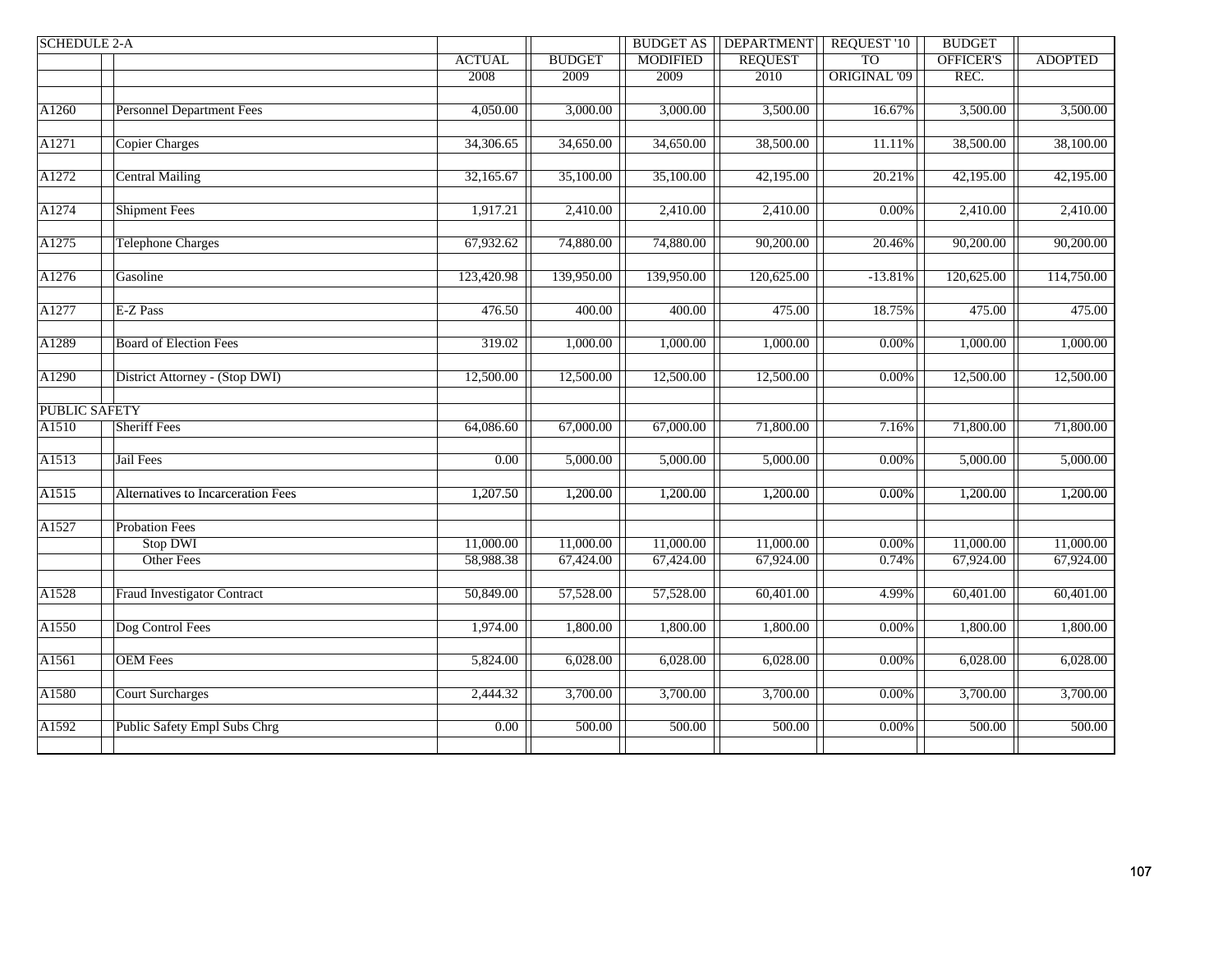| ::                     |                                        |               |                   |                  |                   |              |               |                |
|------------------------|----------------------------------------|---------------|-------------------|------------------|-------------------|--------------|---------------|----------------|
| <b>SCHEDULE 2-A</b>    |                                        |               |                   | <b>BUDGET AS</b> | <b>DEPARTMENT</b> | REQUEST '10  | <b>BUDGET</b> |                |
|                        |                                        | <b>ACTUAL</b> | <b>BUDGET</b>     | <b>MODIFIED</b>  | <b>REQUEST</b>    | <b>TO</b>    | OFFICER'S     | <b>ADOPTED</b> |
|                        |                                        | 2008          | 2009              | 2009             | 2010              | ORIGINAL '09 | REC.          |                |
|                        |                                        |               |                   |                  |                   |              |               |                |
| <b>HEALTH</b>          |                                        |               |                   |                  |                   |              |               |                |
| A1610                  | <b>Public Health Fees</b>              | 1,391,678.16  | 1,450,000.00      | 1,450,000.00     | 1,194,524.00      | $-17.62%$    | 1,194,524.00  | 1,194,524.00   |
|                        |                                        |               |                   |                  |                   |              |               |                |
| A1611                  | <b>PHCP</b>                            | 90.00         | 0.00              | 0.00             | 0.00              | $0.00\%$     | 0.00          | 0.00           |
|                        |                                        |               |                   |                  |                   |              |               |                |
| A1619                  | <b>Early Intervention Fees</b>         | 174,836.40    | 120,000.00        | 120,000.00       | 156,000.00        | 30.00%       | 156,000.00    | 156,000.00     |
|                        |                                        |               |                   |                  |                   |              |               |                |
| A1689                  | <b>Donations Public Health</b>         | 4,506.12      | $\overline{0.00}$ | 1,165.60         | 0.00              | 0.00%        | 0.00          | 0.00           |
|                        |                                        |               |                   |                  |                   |              |               |                |
| <b>PUBLIC WORKS</b>    |                                        |               |                   |                  |                   |              |               |                |
|                        |                                        |               |                   |                  |                   |              |               |                |
| A1710                  | <b>Public Works</b>                    | 3,164.61      | 1,600.00          | 1,600.00         | 2,000.00          | 25.00%       | 2,000.00      | 2,000.00       |
|                        |                                        |               |                   |                  |                   |              |               |                |
| <b>SOCIAL SERVICES</b> |                                        |               |                   |                  |                   |              |               |                |
| A1801                  | <b>Repayment of Medical Assistance</b> | 184,053.46    | 168,800.00        | 168,800.00       | 179,322.00        | 6.23%        | 179,322.00    | 179,322.00     |
|                        |                                        |               |                   |                  |                   |              |               |                |
| A1809                  | <b>Repayment of Family Assistance</b>  | 75,037.92     | 73,950.00         | 73,950.00        | 43,149.00         | $-41.65%$    | 43,149.00     | 43,149.00      |
|                        |                                        |               |                   |                  |                   |              |               |                |
| A1810                  | <b>Repayment Administration</b>        | 1,978.83      | 4,670.00          | 4,670.00         | 1,540.00          | $-67.02%$    | 1,540.00      | 1,540.00       |
|                        |                                        |               |                   |                  |                   |              |               |                |
| A1811                  | <b>DSS</b> Incentives                  | 14,343.22     | 25,000.00         | 25,000.00        | 9,295.00          | $-62.82%$    | 9,295.00      | 9,295.00       |
|                        |                                        |               |                   |                  |                   |              |               |                |
| A1819                  | Repayment of Child Care (Foster)       | 18,389.30     | 26,145.00         | 26,145.00        | 32,575.00         | 24.59%       | 32,575.00     | 32,575.00      |
|                        |                                        |               |                   |                  |                   |              |               |                |
| A1823                  | Repayment of Juvenile Delinquent Care  | 9,796.57      | 6,000.00          | 6,000.00         | 8,064.00          | 34.40%       | 8,064.00      | 8,064.00       |
|                        |                                        |               |                   |                  |                   |              |               |                |
| A1840                  | Repayment of Safety Net Assistance     | 57,017.09     | 52,200.00         | 52,200.00        | 27,962.00         | $-46.43%$    | 27,962.00     | 27,962.00      |
|                        |                                        |               |                   |                  |                   |              |               |                |
| A1841                  | Repayment of HEAP                      | 26,564.53     | 0.00              | 0.00             | 0.00              | $0.00\%$     | 0.00          | 0.00           |
|                        |                                        |               |                   |                  |                   |              |               |                |
|                        |                                        |               |                   |                  |                   |              |               |                |
| A1855                  | <b>Repayment of Day Care</b>           | 4,796.23      | 2,486.00          | 2,486.00         | 1,706.00          | $-31.38%$    | 1,706.00      | 1,706.00       |
|                        |                                        |               |                   |                  |                   |              |               |                |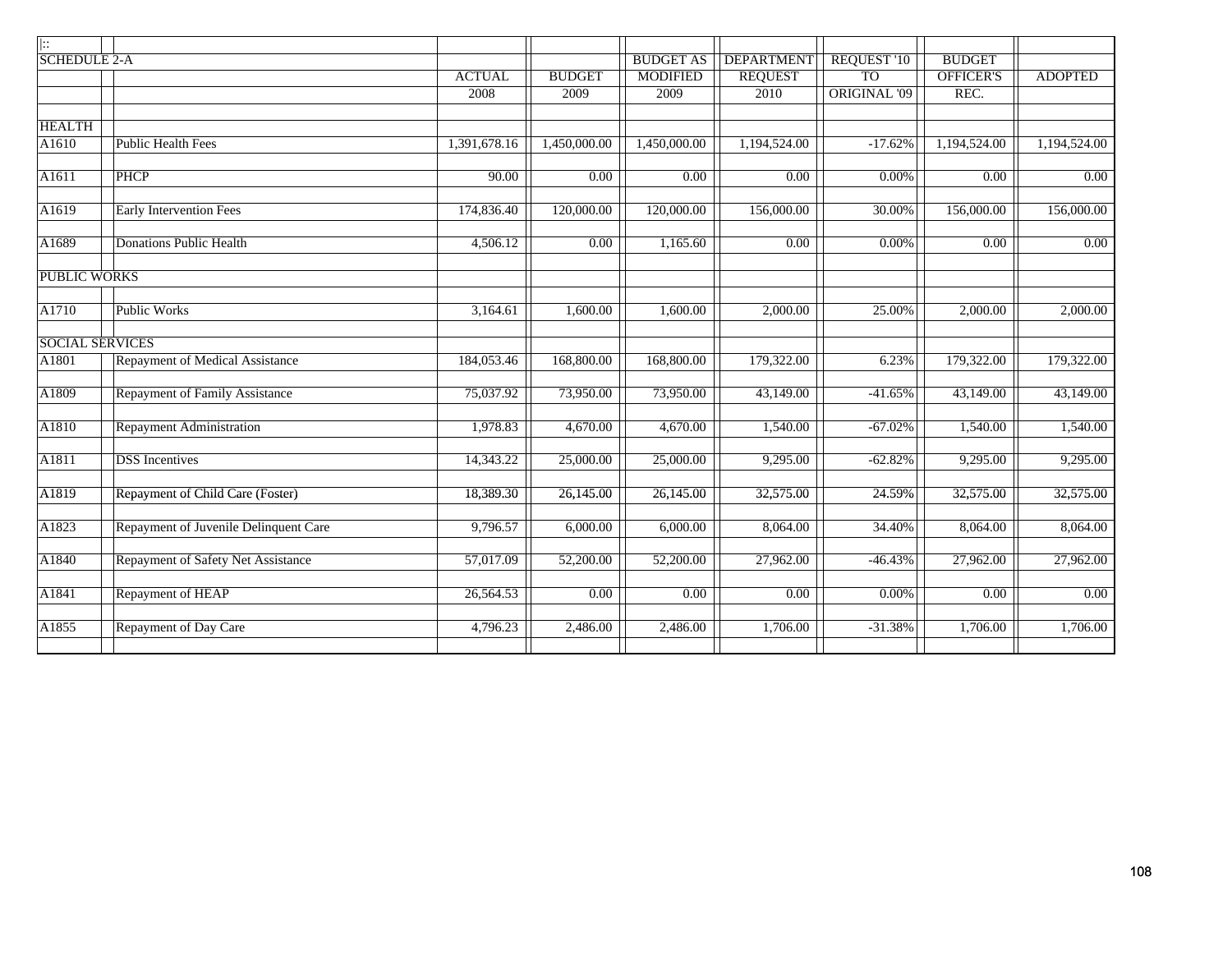| <b>SCHEDULE 2-A</b> |                                       |               |                         | <b>BUDGET AS</b> | <b>DEPARTMENT</b> | <b>REQUEST '10</b>  | <b>BUDGET</b>    |                   |
|---------------------|---------------------------------------|---------------|-------------------------|------------------|-------------------|---------------------|------------------|-------------------|
|                     |                                       | <b>ACTUAL</b> | <b>BUDGET</b>           | <b>MODIFIED</b>  | <b>REQUEST</b>    | <b>TO</b>           | <b>OFFICER'S</b> | <b>ADOPTED</b>    |
|                     |                                       | 2008          | 2009                    | 2009             | 2010              | <b>ORIGINAL '09</b> | REC.             |                   |
|                     |                                       |               |                         |                  |                   |                     |                  |                   |
|                     | <b>CULTURE &amp; RECREATION</b>       |               |                         |                  |                   |                     |                  |                   |
| A2091               | <b>Historian Fees</b>                 | 1,673.22      | 5,000.00                | 5,000.00         | 5,000.00          | 0.00%               | 2,000.00         | 2,000.00          |
|                     | <b>HOME &amp; COMMUNITY SERVICES</b>  |               |                         |                  |                   |                     |                  |                   |
| A2115.0             | <b>Planning Fees</b>                  | 12.75         | 0.00                    | 0.00             | 0.00              | $0.00\%$            | 0.00             | $\overline{0.00}$ |
| A1299M              | DEPARTMENTAL CHARGES                  | 2,909,899.18  | 3,006,421.00            | 3,007,586.60     | 2,775,395.00      | $-7.68%$            | 2,772,395.00     | 2,768,120.00      |
|                     | GENERAL SERVICES TO OTHER GOVERNMENTS |               |                         |                  |                   |                     |                  |                   |
| A2210               | Elections                             | 189,607.86    | 189,608.00              | 189,608.00       | 246,920.00        | 30.23%              | 246,920.00       | 246,920.00        |
| A2260               | <b>Public Safety Services</b>         |               |                         |                  |                   |                     |                  |                   |
|                     | <b>Boarding</b>                       | 288,524.13    | $\overline{240,000.00}$ | 240,000.00       | 275,000.00        | 14.58%              | 275,000.00       | 275,000.00        |
|                     | Community Services (FLACRA)           | 4,000.00      | 3,593.00                | 3,593.00         | 3,900.00          | 8.54%               | 3,900.00         | 3,900.00          |
| A2265               | <b>Communications Services</b>        | 1,911.02      | 2,000.00                | 2,000.00         | 3,000.00          | 50.00%              | 3,000.00         | 3,000.00          |
| A2268               | Dog Control Services                  | 7,927.64      | 8,500.00                | 8,500.00         | 8,000.00          | $-5.88%$            | 8,000.00         | 8,000.00          |
| A2399M              | TOTAL INTERGOVERNMENTAL CHARGES       | 491,970.65    | 443,701.00              | 443,701.00       | 536,820.00        | 20.99%              | 536,820.00       | 536,820.00        |
|                     |                                       |               |                         |                  |                   |                     |                  |                   |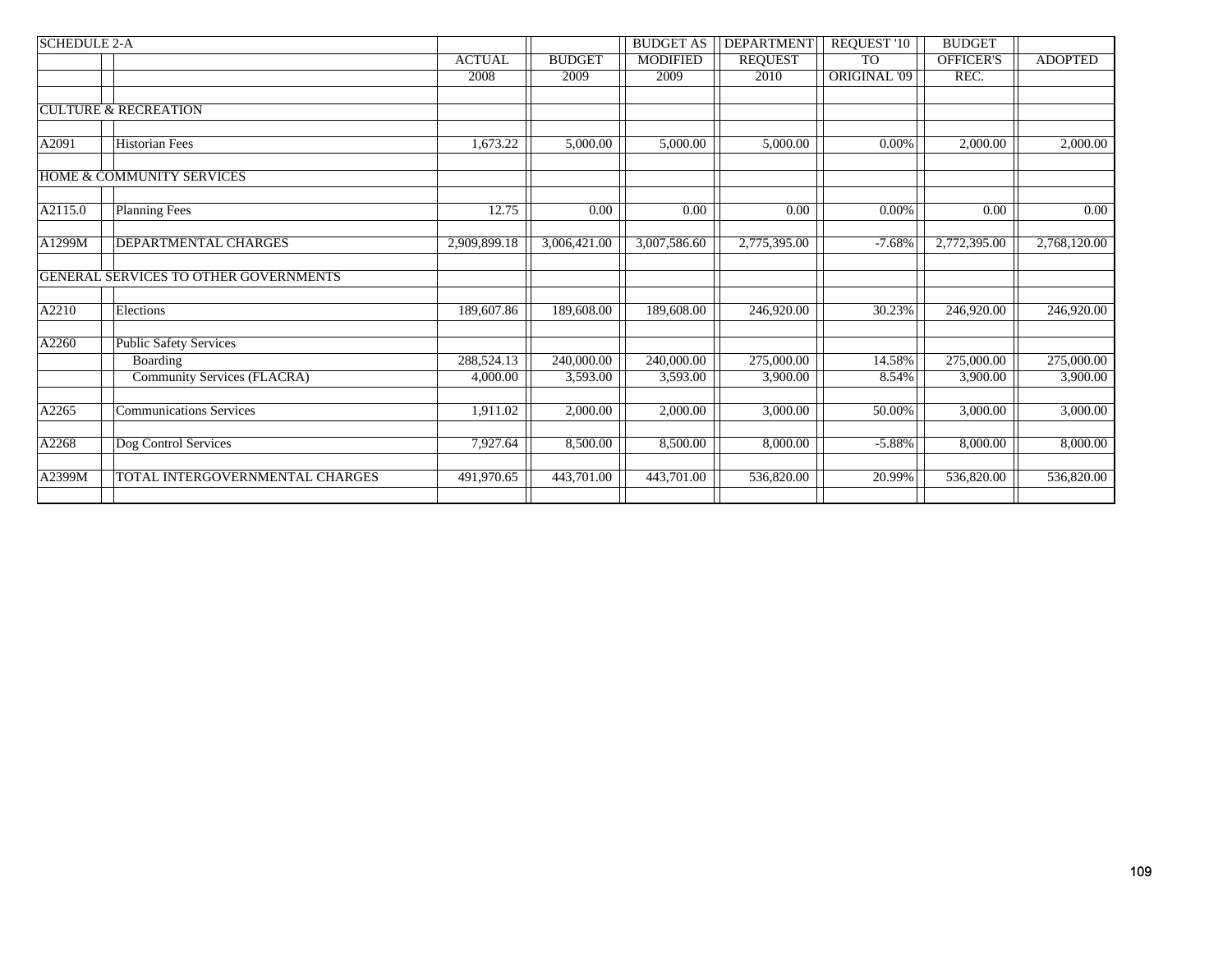| <b>REQUEST</b><br><b>TO</b><br>OFFICER'S<br><b>ACTUAL</b><br><b>BUDGET</b><br><b>MODIFIED</b><br><b>ADOPTED</b><br><b>ORIGINAL '09</b><br>REC.<br>2008<br>2009<br>2009<br>2010<br><b>USE OF MONEY &amp; PROPERTY</b><br>A2401<br>Interest & Earnings - General<br>335,310.29<br>375,000.00<br>375,000.00<br>100,000.00<br>$-73.33\%$<br>100,000.00<br>100,000.00<br>A2401.BR<br><b>Interest - Building Reserve</b><br>2,261.78<br>0.00<br>0.00<br>$\overline{0.00}$<br>$\overline{0.00}$<br>$0.00\%$<br>0.00<br>Interest - Environmental Clean Up<br>A2401.E<br>0.00<br>7,187.71<br>0.00<br>0.00<br>0.00<br>$0.00\%$<br>0.00<br>0.00<br>A2401.LE<br><b>Interest - Law Enforcement</b><br>0.54<br>0.00<br>0.00<br>0.00<br>0.00<br>$0.00\%$<br>Interest & Earnings - Insurance Reserve<br>A2401.R3<br>15,344.84<br>12,000.00<br>12,000.00<br>$-75.83%$<br>2,900.00<br>2,900.00<br>2,900.00<br>Interest & Earnings - Unemployment Reserve<br>A2401.R5<br>3,683.69<br>1,500.00<br>1,500.00<br>$-60.00\%$<br>600.00<br>600.00<br>600.00<br>A2401.T<br>Interest & Earnings - Telephone<br>0.00<br>515.51<br>0.00<br>0.00<br>0.00<br>$0.00\%$<br>0.00<br>A2409.E<br>Rental - Penn Yan Marine<br>9,500.07<br>7,200.00<br>7,200.00<br>7,200.00<br>7,200.00<br>$0.00\%$<br>7,200.00<br>Rental - County Clerk<br>A2410<br>3,000.00<br>3,000.00<br>3,000.00<br>3,000.00<br>$0.00\%$<br>3,000.00<br>3,000.00<br>A2412<br>Rental - YTASC<br>8,000.00<br>8,000.00<br>8,000.00<br>8,000.00<br>8,000.00<br>$0.00\%$<br>8,000.00<br>A2416<br>0.00<br>$\overline{0.00}$<br>Auditorium/Gazebo Fees<br>160.00<br>$\overline{0.00}$<br>$\overline{0.00}$<br>$0.00\%$<br>$\overline{0.00}$<br>A2450<br><b>Commission Vending/Telephone</b><br>18,448.33<br>22,000.00<br>18,000.00<br>22,000.00<br>18,000.00<br>$-18.18%$<br>18,000.00<br>A2499M<br><b>TOTAL USE OF MONEY &amp; PROPERTY</b><br>403,412.76<br>139,700.00<br>139,700.00<br>139,700.00<br>428,700.00<br>428,700.00<br>$-67.41%$<br>A2545<br>Licenses & Permits<br>33.33%<br>2,000.00<br>2,000.00<br>1,761.00<br>1,500.00<br>1,500.00<br>2,000.00<br>A2599M<br><b>TOTAL LICENSES &amp; PERMITS</b><br>1,761.00<br>1,500.00<br>1,500.00<br>2,000.00<br>33.33%<br>2,000.00<br>2,000.00<br>A2612<br>Fines & Forfeitures - False Alarms<br>$\overline{0.00}$<br>500.00<br>500.00<br>500.00<br>$0.00\%$<br>500.00<br>500.00<br>A2615<br><b>STOP-DWI Fines</b><br>71,670.00<br>80,390.00<br>80,390.00<br>83,987.00<br>4.47%<br>83,987.00<br>83,987.00<br><b>TOTAL FINES &amp; FORFEITURES</b><br>71,670.00<br>80,890.00<br>80,890.00<br>84,487.00<br>84,487.00<br>84,487.00<br>4.45% | <b>SCHEDULE 2-A</b> |  | <b>BUDGET AS</b> | <b>DEPARTMENT</b> | <b>REQUEST '10</b> | <b>BUDGET</b> |  |
|---------------------------------------------------------------------------------------------------------------------------------------------------------------------------------------------------------------------------------------------------------------------------------------------------------------------------------------------------------------------------------------------------------------------------------------------------------------------------------------------------------------------------------------------------------------------------------------------------------------------------------------------------------------------------------------------------------------------------------------------------------------------------------------------------------------------------------------------------------------------------------------------------------------------------------------------------------------------------------------------------------------------------------------------------------------------------------------------------------------------------------------------------------------------------------------------------------------------------------------------------------------------------------------------------------------------------------------------------------------------------------------------------------------------------------------------------------------------------------------------------------------------------------------------------------------------------------------------------------------------------------------------------------------------------------------------------------------------------------------------------------------------------------------------------------------------------------------------------------------------------------------------------------------------------------------------------------------------------------------------------------------------------------------------------------------------------------------------------------------------------------------------------------------------------------------------------------------------------------------------------------------------------------------------------------------------------------------------------------------------------------------------------------------------------------------------------------------------------------------------------------------------------------------------------------------------------------------------------------------------|---------------------|--|------------------|-------------------|--------------------|---------------|--|
|                                                                                                                                                                                                                                                                                                                                                                                                                                                                                                                                                                                                                                                                                                                                                                                                                                                                                                                                                                                                                                                                                                                                                                                                                                                                                                                                                                                                                                                                                                                                                                                                                                                                                                                                                                                                                                                                                                                                                                                                                                                                                                                                                                                                                                                                                                                                                                                                                                                                                                                                                                                                                     |                     |  |                  |                   |                    |               |  |
|                                                                                                                                                                                                                                                                                                                                                                                                                                                                                                                                                                                                                                                                                                                                                                                                                                                                                                                                                                                                                                                                                                                                                                                                                                                                                                                                                                                                                                                                                                                                                                                                                                                                                                                                                                                                                                                                                                                                                                                                                                                                                                                                                                                                                                                                                                                                                                                                                                                                                                                                                                                                                     |                     |  |                  |                   |                    |               |  |
|                                                                                                                                                                                                                                                                                                                                                                                                                                                                                                                                                                                                                                                                                                                                                                                                                                                                                                                                                                                                                                                                                                                                                                                                                                                                                                                                                                                                                                                                                                                                                                                                                                                                                                                                                                                                                                                                                                                                                                                                                                                                                                                                                                                                                                                                                                                                                                                                                                                                                                                                                                                                                     |                     |  |                  |                   |                    |               |  |
|                                                                                                                                                                                                                                                                                                                                                                                                                                                                                                                                                                                                                                                                                                                                                                                                                                                                                                                                                                                                                                                                                                                                                                                                                                                                                                                                                                                                                                                                                                                                                                                                                                                                                                                                                                                                                                                                                                                                                                                                                                                                                                                                                                                                                                                                                                                                                                                                                                                                                                                                                                                                                     |                     |  |                  |                   |                    |               |  |
|                                                                                                                                                                                                                                                                                                                                                                                                                                                                                                                                                                                                                                                                                                                                                                                                                                                                                                                                                                                                                                                                                                                                                                                                                                                                                                                                                                                                                                                                                                                                                                                                                                                                                                                                                                                                                                                                                                                                                                                                                                                                                                                                                                                                                                                                                                                                                                                                                                                                                                                                                                                                                     |                     |  |                  |                   |                    |               |  |
|                                                                                                                                                                                                                                                                                                                                                                                                                                                                                                                                                                                                                                                                                                                                                                                                                                                                                                                                                                                                                                                                                                                                                                                                                                                                                                                                                                                                                                                                                                                                                                                                                                                                                                                                                                                                                                                                                                                                                                                                                                                                                                                                                                                                                                                                                                                                                                                                                                                                                                                                                                                                                     |                     |  |                  |                   |                    |               |  |
|                                                                                                                                                                                                                                                                                                                                                                                                                                                                                                                                                                                                                                                                                                                                                                                                                                                                                                                                                                                                                                                                                                                                                                                                                                                                                                                                                                                                                                                                                                                                                                                                                                                                                                                                                                                                                                                                                                                                                                                                                                                                                                                                                                                                                                                                                                                                                                                                                                                                                                                                                                                                                     |                     |  |                  |                   |                    |               |  |
|                                                                                                                                                                                                                                                                                                                                                                                                                                                                                                                                                                                                                                                                                                                                                                                                                                                                                                                                                                                                                                                                                                                                                                                                                                                                                                                                                                                                                                                                                                                                                                                                                                                                                                                                                                                                                                                                                                                                                                                                                                                                                                                                                                                                                                                                                                                                                                                                                                                                                                                                                                                                                     |                     |  |                  |                   |                    |               |  |
|                                                                                                                                                                                                                                                                                                                                                                                                                                                                                                                                                                                                                                                                                                                                                                                                                                                                                                                                                                                                                                                                                                                                                                                                                                                                                                                                                                                                                                                                                                                                                                                                                                                                                                                                                                                                                                                                                                                                                                                                                                                                                                                                                                                                                                                                                                                                                                                                                                                                                                                                                                                                                     |                     |  |                  |                   |                    |               |  |
|                                                                                                                                                                                                                                                                                                                                                                                                                                                                                                                                                                                                                                                                                                                                                                                                                                                                                                                                                                                                                                                                                                                                                                                                                                                                                                                                                                                                                                                                                                                                                                                                                                                                                                                                                                                                                                                                                                                                                                                                                                                                                                                                                                                                                                                                                                                                                                                                                                                                                                                                                                                                                     |                     |  |                  |                   |                    |               |  |
|                                                                                                                                                                                                                                                                                                                                                                                                                                                                                                                                                                                                                                                                                                                                                                                                                                                                                                                                                                                                                                                                                                                                                                                                                                                                                                                                                                                                                                                                                                                                                                                                                                                                                                                                                                                                                                                                                                                                                                                                                                                                                                                                                                                                                                                                                                                                                                                                                                                                                                                                                                                                                     |                     |  |                  |                   |                    |               |  |
|                                                                                                                                                                                                                                                                                                                                                                                                                                                                                                                                                                                                                                                                                                                                                                                                                                                                                                                                                                                                                                                                                                                                                                                                                                                                                                                                                                                                                                                                                                                                                                                                                                                                                                                                                                                                                                                                                                                                                                                                                                                                                                                                                                                                                                                                                                                                                                                                                                                                                                                                                                                                                     |                     |  |                  |                   |                    |               |  |
|                                                                                                                                                                                                                                                                                                                                                                                                                                                                                                                                                                                                                                                                                                                                                                                                                                                                                                                                                                                                                                                                                                                                                                                                                                                                                                                                                                                                                                                                                                                                                                                                                                                                                                                                                                                                                                                                                                                                                                                                                                                                                                                                                                                                                                                                                                                                                                                                                                                                                                                                                                                                                     |                     |  |                  |                   |                    |               |  |
|                                                                                                                                                                                                                                                                                                                                                                                                                                                                                                                                                                                                                                                                                                                                                                                                                                                                                                                                                                                                                                                                                                                                                                                                                                                                                                                                                                                                                                                                                                                                                                                                                                                                                                                                                                                                                                                                                                                                                                                                                                                                                                                                                                                                                                                                                                                                                                                                                                                                                                                                                                                                                     |                     |  |                  |                   |                    |               |  |
|                                                                                                                                                                                                                                                                                                                                                                                                                                                                                                                                                                                                                                                                                                                                                                                                                                                                                                                                                                                                                                                                                                                                                                                                                                                                                                                                                                                                                                                                                                                                                                                                                                                                                                                                                                                                                                                                                                                                                                                                                                                                                                                                                                                                                                                                                                                                                                                                                                                                                                                                                                                                                     |                     |  |                  |                   |                    |               |  |
|                                                                                                                                                                                                                                                                                                                                                                                                                                                                                                                                                                                                                                                                                                                                                                                                                                                                                                                                                                                                                                                                                                                                                                                                                                                                                                                                                                                                                                                                                                                                                                                                                                                                                                                                                                                                                                                                                                                                                                                                                                                                                                                                                                                                                                                                                                                                                                                                                                                                                                                                                                                                                     |                     |  |                  |                   |                    |               |  |
|                                                                                                                                                                                                                                                                                                                                                                                                                                                                                                                                                                                                                                                                                                                                                                                                                                                                                                                                                                                                                                                                                                                                                                                                                                                                                                                                                                                                                                                                                                                                                                                                                                                                                                                                                                                                                                                                                                                                                                                                                                                                                                                                                                                                                                                                                                                                                                                                                                                                                                                                                                                                                     |                     |  |                  |                   |                    |               |  |
|                                                                                                                                                                                                                                                                                                                                                                                                                                                                                                                                                                                                                                                                                                                                                                                                                                                                                                                                                                                                                                                                                                                                                                                                                                                                                                                                                                                                                                                                                                                                                                                                                                                                                                                                                                                                                                                                                                                                                                                                                                                                                                                                                                                                                                                                                                                                                                                                                                                                                                                                                                                                                     |                     |  |                  |                   |                    |               |  |
|                                                                                                                                                                                                                                                                                                                                                                                                                                                                                                                                                                                                                                                                                                                                                                                                                                                                                                                                                                                                                                                                                                                                                                                                                                                                                                                                                                                                                                                                                                                                                                                                                                                                                                                                                                                                                                                                                                                                                                                                                                                                                                                                                                                                                                                                                                                                                                                                                                                                                                                                                                                                                     |                     |  |                  |                   |                    |               |  |
|                                                                                                                                                                                                                                                                                                                                                                                                                                                                                                                                                                                                                                                                                                                                                                                                                                                                                                                                                                                                                                                                                                                                                                                                                                                                                                                                                                                                                                                                                                                                                                                                                                                                                                                                                                                                                                                                                                                                                                                                                                                                                                                                                                                                                                                                                                                                                                                                                                                                                                                                                                                                                     |                     |  |                  |                   |                    |               |  |
|                                                                                                                                                                                                                                                                                                                                                                                                                                                                                                                                                                                                                                                                                                                                                                                                                                                                                                                                                                                                                                                                                                                                                                                                                                                                                                                                                                                                                                                                                                                                                                                                                                                                                                                                                                                                                                                                                                                                                                                                                                                                                                                                                                                                                                                                                                                                                                                                                                                                                                                                                                                                                     |                     |  |                  |                   |                    |               |  |
|                                                                                                                                                                                                                                                                                                                                                                                                                                                                                                                                                                                                                                                                                                                                                                                                                                                                                                                                                                                                                                                                                                                                                                                                                                                                                                                                                                                                                                                                                                                                                                                                                                                                                                                                                                                                                                                                                                                                                                                                                                                                                                                                                                                                                                                                                                                                                                                                                                                                                                                                                                                                                     |                     |  |                  |                   |                    |               |  |
|                                                                                                                                                                                                                                                                                                                                                                                                                                                                                                                                                                                                                                                                                                                                                                                                                                                                                                                                                                                                                                                                                                                                                                                                                                                                                                                                                                                                                                                                                                                                                                                                                                                                                                                                                                                                                                                                                                                                                                                                                                                                                                                                                                                                                                                                                                                                                                                                                                                                                                                                                                                                                     |                     |  |                  |                   |                    |               |  |
|                                                                                                                                                                                                                                                                                                                                                                                                                                                                                                                                                                                                                                                                                                                                                                                                                                                                                                                                                                                                                                                                                                                                                                                                                                                                                                                                                                                                                                                                                                                                                                                                                                                                                                                                                                                                                                                                                                                                                                                                                                                                                                                                                                                                                                                                                                                                                                                                                                                                                                                                                                                                                     |                     |  |                  |                   |                    |               |  |
|                                                                                                                                                                                                                                                                                                                                                                                                                                                                                                                                                                                                                                                                                                                                                                                                                                                                                                                                                                                                                                                                                                                                                                                                                                                                                                                                                                                                                                                                                                                                                                                                                                                                                                                                                                                                                                                                                                                                                                                                                                                                                                                                                                                                                                                                                                                                                                                                                                                                                                                                                                                                                     |                     |  |                  |                   |                    |               |  |
|                                                                                                                                                                                                                                                                                                                                                                                                                                                                                                                                                                                                                                                                                                                                                                                                                                                                                                                                                                                                                                                                                                                                                                                                                                                                                                                                                                                                                                                                                                                                                                                                                                                                                                                                                                                                                                                                                                                                                                                                                                                                                                                                                                                                                                                                                                                                                                                                                                                                                                                                                                                                                     |                     |  |                  |                   |                    |               |  |
|                                                                                                                                                                                                                                                                                                                                                                                                                                                                                                                                                                                                                                                                                                                                                                                                                                                                                                                                                                                                                                                                                                                                                                                                                                                                                                                                                                                                                                                                                                                                                                                                                                                                                                                                                                                                                                                                                                                                                                                                                                                                                                                                                                                                                                                                                                                                                                                                                                                                                                                                                                                                                     |                     |  |                  |                   |                    |               |  |
|                                                                                                                                                                                                                                                                                                                                                                                                                                                                                                                                                                                                                                                                                                                                                                                                                                                                                                                                                                                                                                                                                                                                                                                                                                                                                                                                                                                                                                                                                                                                                                                                                                                                                                                                                                                                                                                                                                                                                                                                                                                                                                                                                                                                                                                                                                                                                                                                                                                                                                                                                                                                                     |                     |  |                  |                   |                    |               |  |
|                                                                                                                                                                                                                                                                                                                                                                                                                                                                                                                                                                                                                                                                                                                                                                                                                                                                                                                                                                                                                                                                                                                                                                                                                                                                                                                                                                                                                                                                                                                                                                                                                                                                                                                                                                                                                                                                                                                                                                                                                                                                                                                                                                                                                                                                                                                                                                                                                                                                                                                                                                                                                     |                     |  |                  |                   |                    |               |  |
|                                                                                                                                                                                                                                                                                                                                                                                                                                                                                                                                                                                                                                                                                                                                                                                                                                                                                                                                                                                                                                                                                                                                                                                                                                                                                                                                                                                                                                                                                                                                                                                                                                                                                                                                                                                                                                                                                                                                                                                                                                                                                                                                                                                                                                                                                                                                                                                                                                                                                                                                                                                                                     |                     |  |                  |                   |                    |               |  |
|                                                                                                                                                                                                                                                                                                                                                                                                                                                                                                                                                                                                                                                                                                                                                                                                                                                                                                                                                                                                                                                                                                                                                                                                                                                                                                                                                                                                                                                                                                                                                                                                                                                                                                                                                                                                                                                                                                                                                                                                                                                                                                                                                                                                                                                                                                                                                                                                                                                                                                                                                                                                                     |                     |  |                  |                   |                    |               |  |
|                                                                                                                                                                                                                                                                                                                                                                                                                                                                                                                                                                                                                                                                                                                                                                                                                                                                                                                                                                                                                                                                                                                                                                                                                                                                                                                                                                                                                                                                                                                                                                                                                                                                                                                                                                                                                                                                                                                                                                                                                                                                                                                                                                                                                                                                                                                                                                                                                                                                                                                                                                                                                     |                     |  |                  |                   |                    |               |  |
|                                                                                                                                                                                                                                                                                                                                                                                                                                                                                                                                                                                                                                                                                                                                                                                                                                                                                                                                                                                                                                                                                                                                                                                                                                                                                                                                                                                                                                                                                                                                                                                                                                                                                                                                                                                                                                                                                                                                                                                                                                                                                                                                                                                                                                                                                                                                                                                                                                                                                                                                                                                                                     |                     |  |                  |                   |                    |               |  |
|                                                                                                                                                                                                                                                                                                                                                                                                                                                                                                                                                                                                                                                                                                                                                                                                                                                                                                                                                                                                                                                                                                                                                                                                                                                                                                                                                                                                                                                                                                                                                                                                                                                                                                                                                                                                                                                                                                                                                                                                                                                                                                                                                                                                                                                                                                                                                                                                                                                                                                                                                                                                                     |                     |  |                  |                   |                    |               |  |
|                                                                                                                                                                                                                                                                                                                                                                                                                                                                                                                                                                                                                                                                                                                                                                                                                                                                                                                                                                                                                                                                                                                                                                                                                                                                                                                                                                                                                                                                                                                                                                                                                                                                                                                                                                                                                                                                                                                                                                                                                                                                                                                                                                                                                                                                                                                                                                                                                                                                                                                                                                                                                     |                     |  |                  |                   |                    |               |  |
|                                                                                                                                                                                                                                                                                                                                                                                                                                                                                                                                                                                                                                                                                                                                                                                                                                                                                                                                                                                                                                                                                                                                                                                                                                                                                                                                                                                                                                                                                                                                                                                                                                                                                                                                                                                                                                                                                                                                                                                                                                                                                                                                                                                                                                                                                                                                                                                                                                                                                                                                                                                                                     |                     |  |                  |                   |                    |               |  |
|                                                                                                                                                                                                                                                                                                                                                                                                                                                                                                                                                                                                                                                                                                                                                                                                                                                                                                                                                                                                                                                                                                                                                                                                                                                                                                                                                                                                                                                                                                                                                                                                                                                                                                                                                                                                                                                                                                                                                                                                                                                                                                                                                                                                                                                                                                                                                                                                                                                                                                                                                                                                                     |                     |  |                  |                   |                    |               |  |
|                                                                                                                                                                                                                                                                                                                                                                                                                                                                                                                                                                                                                                                                                                                                                                                                                                                                                                                                                                                                                                                                                                                                                                                                                                                                                                                                                                                                                                                                                                                                                                                                                                                                                                                                                                                                                                                                                                                                                                                                                                                                                                                                                                                                                                                                                                                                                                                                                                                                                                                                                                                                                     | A2649M              |  |                  |                   |                    |               |  |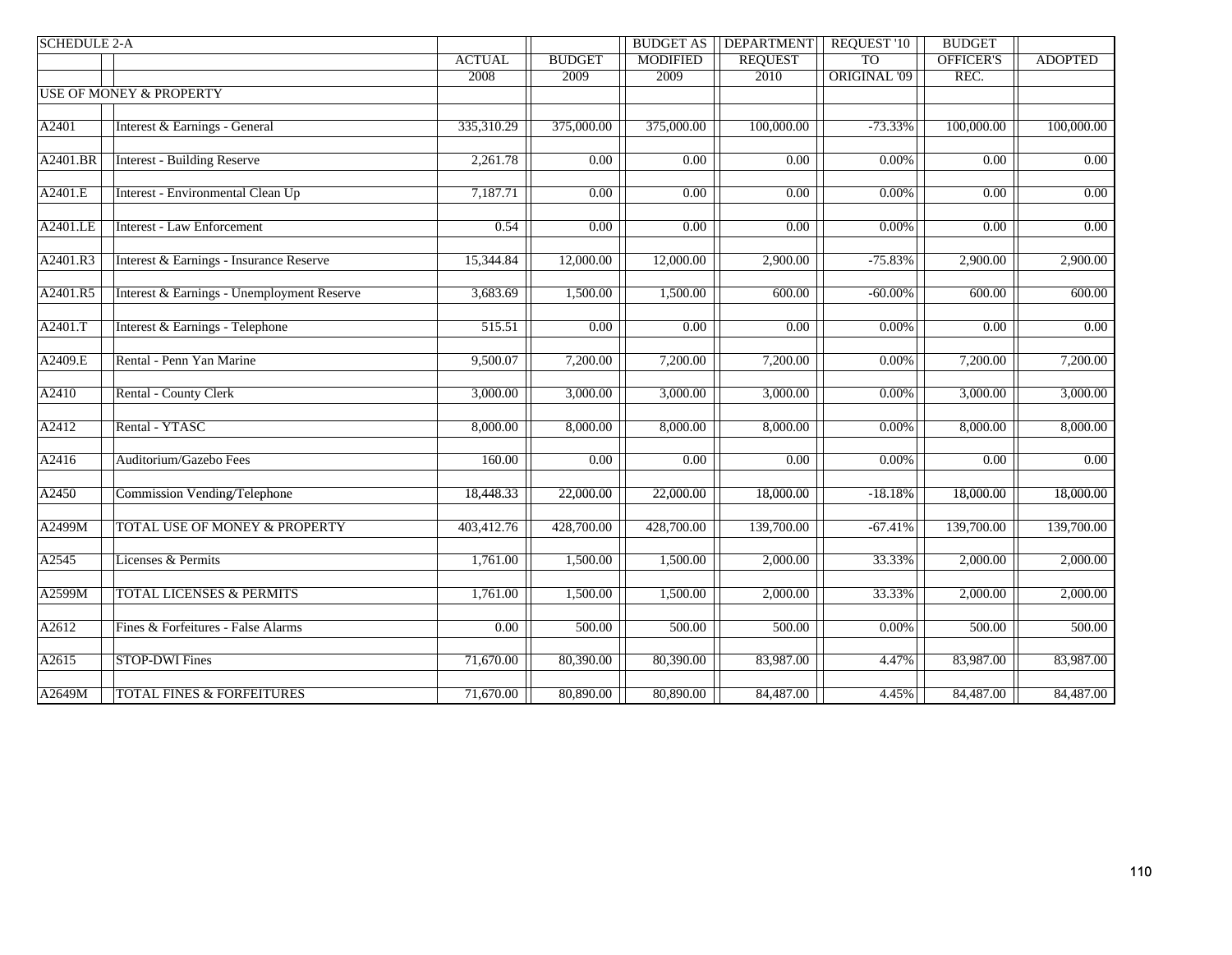| <b>SCHEDULE 2-A</b> |                                            |                     |                   | <b>BUDGET AS</b>  | <b>DEPARTMENT</b> | <b>REQUEST '10</b> | <b>BUDGET</b>     |                |
|---------------------|--------------------------------------------|---------------------|-------------------|-------------------|-------------------|--------------------|-------------------|----------------|
|                     |                                            | <b>ACTUAL</b>       | <b>BUDGET</b>     | <b>MODIFIED</b>   | <b>REQUEST</b>    | T <sub>O</sub>     | OFFICER'S         | <b>ADOPTED</b> |
|                     |                                            | 2008                | 2009              | 2009              | 2010              | ORIGINAL '09       | REC.              |                |
|                     |                                            |                     |                   |                   |                   |                    |                   |                |
|                     |                                            |                     |                   |                   |                   |                    |                   |                |
| A2650               | Sale of Scrap/Excess Material              | 1,038.10            | 750.00            | 750.00            | 750.00            | $0.00\%$           | 750.00            | 750.00         |
|                     |                                            |                     |                   |                   |                   |                    |                   |                |
| A2652               | <b>Sale of Forest Products</b>             | 473.12              | 0.00              | 0.00              | $\overline{0.00}$ | $0.00\%$           | $\overline{0.00}$ | 0.00           |
|                     |                                            |                     |                   |                   |                   |                    |                   |                |
| A2665               | Sale of Equipment - Sheriff                | 12,844.19           | 12,000.00         | 12,000.00         | 17,000.00         | 41.67%             | 17,000.00         | 17,000.00      |
|                     | Sale of Equipment - Community Services     | 270.00              | 0.00              | 0.00              | $\overline{0.00}$ | $0.00\%$           | $\overline{0.00}$ | 0.00           |
|                     | Sale of Equipment - Animal Control         | $\overline{0.00}$   | 0.00              | $\overline{0.00}$ | 3,500.00          | 3500.00%           | 3,500.00          | 3,500.00       |
|                     |                                            |                     |                   |                   |                   |                    |                   |                |
| A2665.R3            | Sale of Equipment - Insurance Reserve      | 0.00                | 0.00              | 0.00              | $\overline{0.00}$ | $0.00\%$           | 0.00              | 0.00           |
|                     |                                            |                     |                   |                   |                   |                    |                   |                |
| A2682               | <b>Workers' Compensation Wage Recovery</b> | 3,582.00            | 0.00              | 0.00              | $\overline{0.00}$ | $0.00\%$           | $\overline{0.00}$ | 0.00           |
|                     |                                            |                     |                   |                   |                   |                    |                   |                |
| A2690               | Jury Duty/Subpoena Fee                     | 55.00               | 0.00              | 0.00              | 0.00              | $0.00\%$           | 0.00              | 0.00           |
|                     |                                            |                     |                   |                   |                   |                    |                   |                |
| A2699M              | SALES OF PROPERTY & COMPENSATION FOR LOSS  | 18,262.41           | 12,750.00         | 12,750.00         | 21,250.00         | 66.67%             | 21,250.00         | 21,250.00      |
|                     |                                            |                     |                   |                   |                   |                    |                   |                |
|                     | <b>MISCELLANEOUS SOURCES</b>               |                     |                   |                   |                   |                    |                   |                |
|                     |                                            |                     |                   |                   |                   |                    |                   |                |
| A2701               | Refund of Prior Year's Expenses            | 14,654.79           | 15,000.00         | 15,000.00         | 15,000.00         | $0.00\%$           | 15,000.00         | 15,000.00      |
|                     |                                            |                     |                   |                   |                   |                    |                   |                |
| A2701.R3            | Refund of Prior Year's Expenses            | 71.25               | 0.00              | 0.00              | 0.00              | 0.00%              | 0.00              | $0.00\,$       |
|                     |                                            |                     |                   |                   |                   |                    |                   |                |
| A2704               | Donations - Youth                          | $0.00\,$            | 0.00              | 1,375.00          | 0.00              | 0.00%              | $0.00\,$          | 0.00           |
|                     |                                            |                     |                   |                   |                   |                    |                   |                |
| A2705               | <b>Gifts and Donations</b>                 | 300.00              | $\overline{0.00}$ | 975.00            | 2,146.00          | 2146.00%           | 2,146.00          | 1,000.00       |
|                     |                                            |                     |                   |                   |                   |                    |                   |                |
| A2706               | <b>DARE</b> Fees                           | 0.00                | 250.00            | 250.00            | 250.00            | 0.00%              | 250.00            | 250.00         |
|                     |                                            |                     |                   |                   |                   |                    |                   |                |
| A2770               | Fines (Article 75)                         | $\overline{300.00}$ | 0.00              | 0.00              | $\overline{0.00}$ | $0.00\%$           | 0.00              | 0.00           |
|                     |                                            |                     |                   |                   |                   |                    |                   |                |
| A2771               | Miscellaneous Revenues                     | 20.00               | $0.00\,$          | 0.00              | $0.00\,$          | $0.00\%$           | 0.00              | 0.00           |
|                     |                                            |                     |                   |                   |                   |                    |                   |                |
| A2801               | <b>Interfund Revenues</b>                  | 8,619.35            | 10,000.00         | 10,000.00         | 10,000.00         | $0.00\%$           | 10,000.00         | 10,000.00      |
|                     |                                            |                     |                   |                   |                   |                    |                   |                |
| A2799M              | TOTAL MISCELLANEOUS LOCAL SOURCES          | 23,965.39           | 25,250.00         | 27,600.00         | 27,396.00         | 8.50%              | 27,396.00         | 26,250.00      |
|                     | <b>TOTAL LOCAL SOURCES</b>                 |                     |                   |                   |                   |                    |                   | 13,923,627.00  |
|                     |                                            | 14,382,564.63       | 14,048,792.00     | 14,052,307.60     | 13,782,048.00     | $-1.90\%$          | 13,929,048.00     |                |
|                     |                                            |                     |                   |                   |                   |                    |                   |                |
|                     |                                            |                     |                   |                   |                   |                    |                   |                |
|                     |                                            |                     |                   |                   |                   |                    |                   |                |
|                     |                                            |                     |                   |                   |                   |                    |                   |                |
|                     |                                            |                     |                   |                   |                   |                    |                   |                |
|                     |                                            |                     |                   |                   |                   |                    |                   |                |
|                     |                                            |                     |                   |                   |                   |                    |                   |                |
|                     |                                            |                     |                   |                   |                   |                    |                   |                |
|                     |                                            |                     |                   |                   |                   |                    |                   |                |
|                     |                                            |                     |                   |                   |                   |                    |                   |                |

111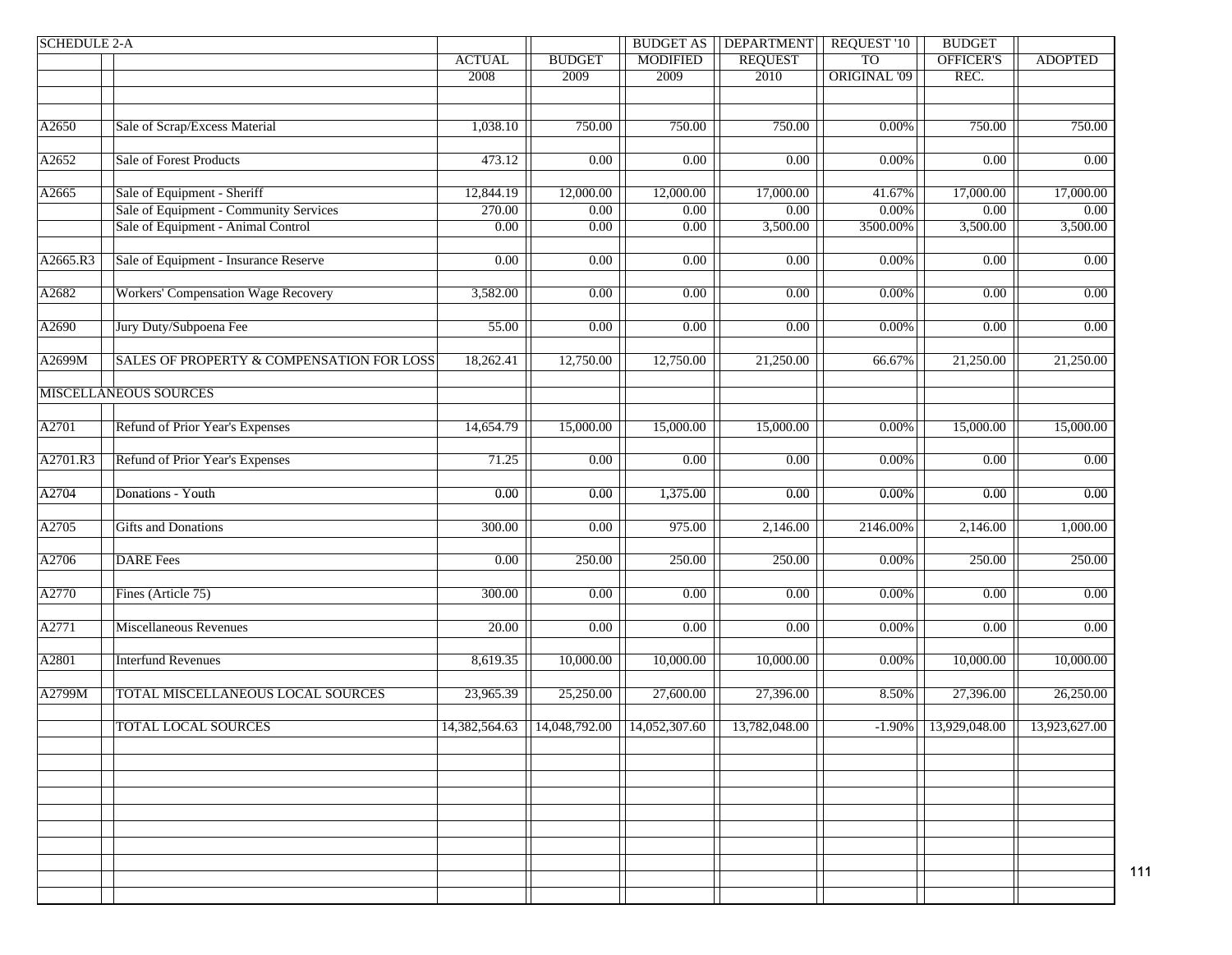| Ħ.<br><b>SCHEDULE 2-A</b> |                                          |               |                     | <b>BUDGET AS</b> | <b>DEPARTMENT</b> | <b>REQUEST '10</b>  | <b>BUDGET</b>          |                   |
|---------------------------|------------------------------------------|---------------|---------------------|------------------|-------------------|---------------------|------------------------|-------------------|
| <b>STATE AID</b>          |                                          | <b>ACTUAL</b> | <b>BUDGET</b>       | <b>MODIFIED</b>  | <b>REQUEST</b>    | <b>TO</b>           | OFFICER'S              | <b>ADOPTED</b>    |
|                           |                                          | 2008          | 2009                | 2009             | 2010              | <b>ORIGINAL '09</b> | REC.                   |                   |
| <b>GENERAL</b>            |                                          |               |                     |                  |                   |                     |                        |                   |
| A3005                     | Mortgage Tax                             | 229,131.80    | 240,000.00          | 240,000.00       | 240,000.00        | $0.00\%$            | 240,000.00             | 240,000.00        |
|                           |                                          |               |                     |                  |                   |                     |                        |                   |
| A3022                     | Court Facilities Aid                     | 82,663.59     | 86,500.00           | 86,500.00        | 95,125.00         | 9.97%               | 95,125.00              | 95,125.00         |
|                           |                                          |               |                     |                  |                   |                     |                        |                   |
| A3025                     | <b>Indigent Legal Services</b>           | 65,975.00     | 0.00                | 0.00             | 0.00              | 0.00%               | 0.00                   | 0.00              |
|                           |                                          |               |                     |                  |                   |                     |                        |                   |
| A3030                     | Aid to Prosecution                       | 95,690.89     | 86,300.00           | 87,599.90        | 84,466.00         | $-2.13%$            | 84,466.00              | 84,466.00         |
|                           |                                          |               |                     |                  |                   |                     |                        |                   |
| A3031                     | Criminal Justice                         | 4,373.73      | 3,760.00            | 3,760.00         | 0.00              | $-100.00\%$         | 0.00                   | $0.00\,$          |
| A3040                     | Real Property Tax Administration         | 5,983.65      | 400.00              | 400.00           | $\overline{0.00}$ | $-100.00\%$         | $\overline{0.00}$      | $\overline{0.00}$ |
|                           |                                          |               |                     |                  |                   |                     |                        |                   |
| A3070                     | Rail Infrastructure                      | 27,952.00     | 38,030.00           | 38,030.00        | 38,030.00         | $0.00\%$            | 38,030.00              | 38,030.00         |
|                           |                                          |               |                     |                  |                   |                     |                        |                   |
| A3089                     | Other                                    |               |                     |                  |                   |                     |                        |                   |
|                           | <b>Real Property Tax Service</b>         | 1,795.20      | $\overline{500.00}$ | 500.00           | 200.00            | $-60.00\%$          | 200.00                 | 200.00            |
|                           | Debt Service                             | 115,072.00    | 108,250.00          | 108,250.00       | 101,266.00        | $-6.45%$            | 101,266.00             | 101,266.00        |
| A3277                     | <b>Education to Handicapped Children</b> | 625,380.75    | 803,875.00          | 803,875.00       | 706,472.00        | $-12.12%$           | 706,472.00             | 706,472.00        |
| <b>PUBLIC SAFETY</b>      |                                          |               |                     |                  |                   |                     |                        |                   |
| A3306                     | State Aid - Homeland Security            | 24,967.57     | $\overline{0.00}$   | 89,877.02        | $\overline{0.00}$ | 0.00%               | 0.00                   | $\overline{0.00}$ |
|                           |                                          |               |                     |                  |                   |                     |                        |                   |
| A3307                     | State Aid-Emergency Management           | 0.00          | 17,418.00           | 17,418.00        | 16,850.00         | $-3.26%$            | 16,850.00              | 16,850.00         |
|                           |                                          |               |                     |                  |                   |                     |                        |                   |
| A3310                     | <b>Probation Services</b>                | 68,013.22     | 46,143.00           | 46,143.00        | 50,000.00         | 8.36%               | $\overline{50,000.00}$ | 52,082.00         |
|                           |                                          |               |                     |                  |                   |                     |                        |                   |
| A3315                     | Navigation Law Enforcement               | 24,404.81     | 38,000.00           | 38,000.00        | 82,000.00         | 115.79%             | 82,000.00              | 82,000.00         |
|                           |                                          |               |                     |                  |                   |                     |                        |                   |
| A3317                     | Snowmobile Law Enforcement               | (2,392.90)    | 2,000.00            | 2,000.00         | 1,000.00          | $-50.00\%$          | 1,000.00               | 1,000.00          |
|                           |                                          |               |                     |                  |                   |                     |                        |                   |
| A3319                     | W911- Dep't. of State Funding            | 13,373.00     | 14,000.00           | 14,000.00        | 13,374.00         | $-4.47%$            | 13,374.00              | 13,374.00         |
| A3320                     | Public Safety - Sheriff                  | 53,631.58     | 0.00                | 0.00             | 0.00              | $0.00\%$            | 0.00                   | 0.00              |
|                           | Public Safety - Jail                     | 30,000.00     | 0.00                | 0.00             | 0.00              | $0.00\%$            | 0.00                   | 0.00              |
|                           |                                          |               |                     |                  |                   |                     |                        |                   |
| A3330                     | <b>Court Security</b>                    | 254,626.51    | 261,450.00          | 261,450.00       | 273,813.00        | 4.73%               | 283,109.00             | 283,109.00        |
|                           |                                          |               |                     |                  |                   |                     |                        |                   |
| A3389                     | Alternatives to Incarceration            | 8,877.85      | 4,700.00            | 4,700.00         | 5,090.00          | 8.30%               | $\overline{5,090.00}$  | 5,090.00          |
|                           |                                          |               |                     |                  |                   |                     |                        |                   |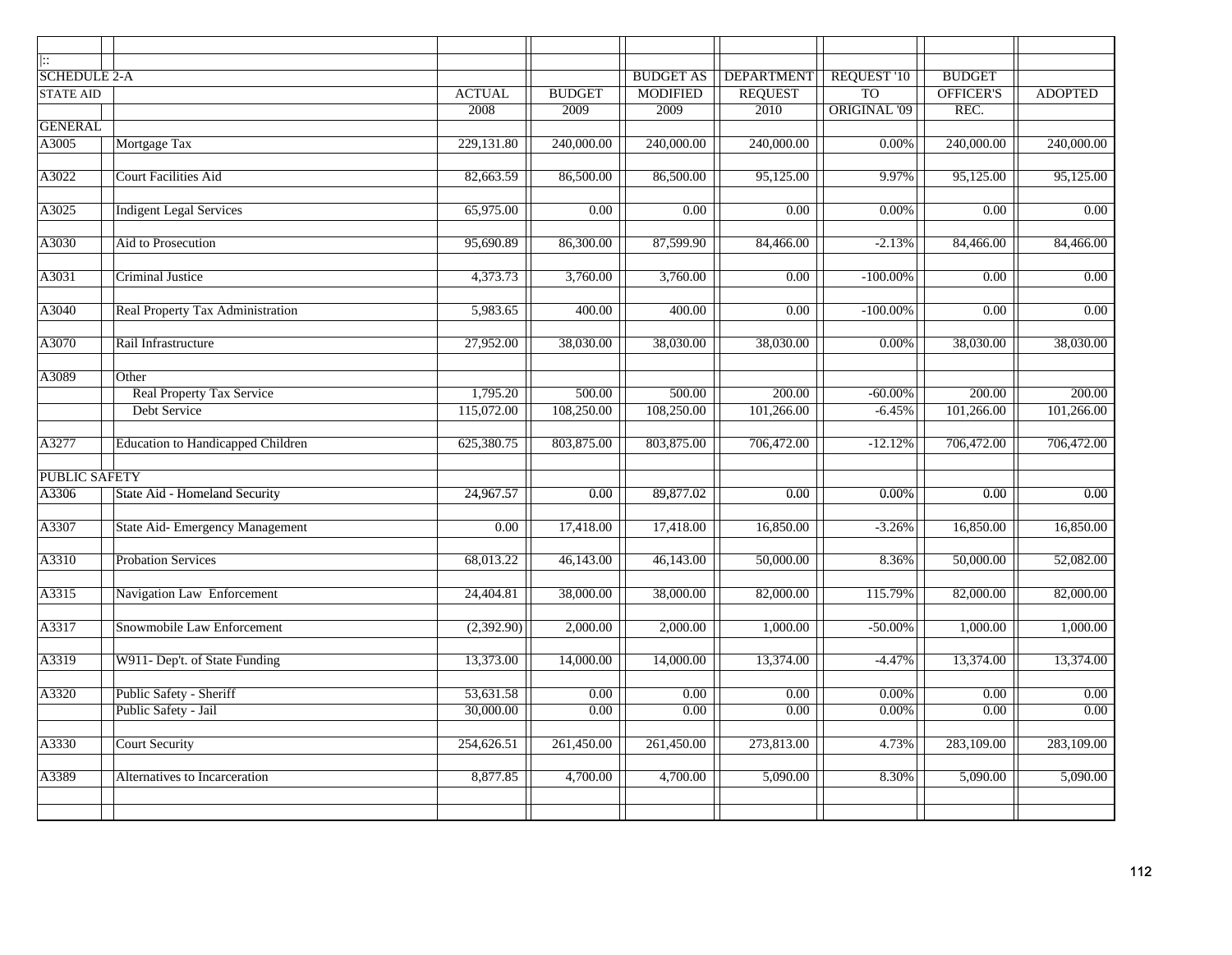| <b>SCHEDULE 2-A</b> |                                        |               |                         | <b>BUDGET AS</b>       | <b>DEPARTMENT</b>      | <b>REQUEST '10</b>  | <b>BUDGET</b>     |                   |
|---------------------|----------------------------------------|---------------|-------------------------|------------------------|------------------------|---------------------|-------------------|-------------------|
|                     |                                        | <b>ACTUAL</b> | <b>BUDGET</b>           | <b>MODIFIED</b>        | <b>REQUEST</b>         | <b>TO</b>           | OFFICER'S         | <b>ADOPTED</b>    |
|                     |                                        | 2008          | 2009                    | 2009                   | 2010                   | <b>ORIGINAL '09</b> | REC.              |                   |
| <b>HEALTH</b>       |                                        |               |                         |                        |                        |                     |                   |                   |
| A3401               | <b>Public Health Work</b>              | 558,212.95    | $\overline{589,240.00}$ | 589,240.00             | 587,087.00             | $-0.37%$            | 578,087.00        | 578,087.00        |
|                     |                                        |               |                         |                        |                        |                     |                   |                   |
| A3403               | <b>Facilitated Enrollment Grant</b>    | 856,785.05    | $\overline{0.00}$       | 763,496.34             | $\overline{0.00}$      | $0.00\%$            | 0.00              | 0.00              |
| A3404               | <b>Cancer Support Grant</b>            | 18,532.15     | $\overline{0.00}$       | 915.30                 | $\overline{0.00}$      | $0.00\%$            | $\overline{0.00}$ | 0.00              |
|                     |                                        |               |                         |                        |                        |                     |                   |                   |
| A3405               | <b>Grant: Cancer Screening</b>         | 42,526.28     | 0.00                    | 28,469.12              | 0.00                   | 0.00%               | 0.00              | $\overline{0.00}$ |
|                     |                                        |               |                         |                        |                        |                     |                   |                   |
| A3406               | <b>Disaster Planning</b>               | 0.00          | 0.00                    | 37,831.81              | 0.00                   | 0.00%               | 0.00              | $0.00\,$          |
|                     |                                        |               |                         |                        |                        |                     |                   |                   |
| A3446               | Handicapped Children                   | 8,339.97      | 9,800.00                | 9,800.00               | 8,206.00               | $-16.27%$           | 8,206.00          | 8,206.00          |
| A3449               | <b>Early Intervention</b>              | 66,221.11     | 63,700.00               | 63,700.00              | 67,076.00              | 5.30%               | 67,076.00         | 67,076.00         |
|                     |                                        |               |                         |                        |                        |                     |                   |                   |
|                     | <b>COMMUNITY SERVICES</b>              |               |                         |                        |                        |                     |                   |                   |
| A3490               | State Aid - MH - LGU                   | 24,323.00     | 37,451.00               | 38,788.00              | 34,097.00              | $-8.96%$            | 34,097.00         | 34,097.00         |
|                     | <b>State Aid - County Population</b>   | 25,000.00     | 25,000.00               | 25,000.00              | 25,000.00              | 0.00%               | 25,000.00         | 25,000.00         |
|                     |                                        |               |                         |                        |                        |                     |                   |                   |
| A3491               | <b>Intensive Case Management</b>       | 33,759.00     | 25,288.00               | 24,931.00              | 20,424.00              | $-19.23%$           | 20,424.00         | 20,424.00         |
|                     |                                        |               |                         |                        |                        |                     |                   |                   |
| A3492               | <b>Community Support Services</b>      | 196,165.00    | 229,214.00              | 224,420.00             | 223,936.00             | $-2.30%$            | 223,936.00        | 223,936.00        |
| A3493               | Psychiatric Rehab.                     | 119,238.00    | 123,053.00              | 120,176.00             | 120,176.00             | $-2.34%$            | 120,176.00        | 120,176.00        |
|                     |                                        |               |                         |                        |                        |                     |                   |                   |
| A3494               | Children & Youth                       | 27,125.00     | 27,993.00               | 27,064.00              | 27,064.00              | $-3.32%$            | 27,064.00         | 27,064.00         |
|                     |                                        |               |                         |                        |                        |                     |                   |                   |
| A3495               | Reinvestment                           | 590,558.00    | 666,877.00              | 650,260.00             | 647,688.00             | $-2.88%$            | 647,688.00        | 647,688.00        |
|                     |                                        |               |                         |                        |                        |                     |                   |                   |
| A3496               | State Aid -LGU-MR                      | 12,755.00     | 12,755.00               | 12,755.00              | 13,163.00              | 3.20%               | 13,163.00         | 13,163.00         |
|                     |                                        |               |                         |                        |                        |                     |                   |                   |
| A3498               | <b>Integrated Supported Employment</b> | 61,890.00     | 64,692.00               | $\overline{63,156.00}$ | $\overline{63,156.00}$ | $-2.37%$            | 63,156.00         | 63,156.00         |
| A3499               | <b>Commissioners Pool</b>              | 20,840.00     | 21,676.00               | 21,004.00              | 21,004.00              | $-3.10%$            | 21,004.00         | 21,004.00         |
|                     |                                        |               |                         |                        |                        |                     |                   |                   |
| A3500               | Kendra's Law                           | 17,525.00     | 18,041.00               | 17,654.00              | 17,656.00              | $-2.13%$            | 17,656.00         | 17,656.00         |
|                     |                                        |               |                         |                        |                        |                     |                   |                   |
| A3503               | New Initiative Funds                   | 16,902.00     | 17,448.00               | 17,040.00              | 17,040.00              | $-2.34%$            | 17,040.00         | 17,040.00         |
|                     |                                        |               |                         |                        |                        |                     |                   |                   |
| A3504               | <b>Substance Abuse</b>                 | 375,212.00    | 317,167.00              | 317,167.00             | 317,767.00             | 0.19%               | 317,767.00        | 317,767.00        |
|                     |                                        |               |                         |                        |                        |                     |                   |                   |
| A3505               | <b>Supportive Case Management</b>      | 37,803.00     | 58,883.00               | 53,752.00              | 53,752.00              | $-8.71%$            | 53,752.00         | 53,752.00         |
|                     |                                        |               |                         |                        |                        |                     |                   |                   |
| A3506               | Long Term Care Supported Housing       | 0.00          | 0.00                    | 8,520.00               | 8,520.00               | 8520.00%            | 8,520.00          | 8,520.00          |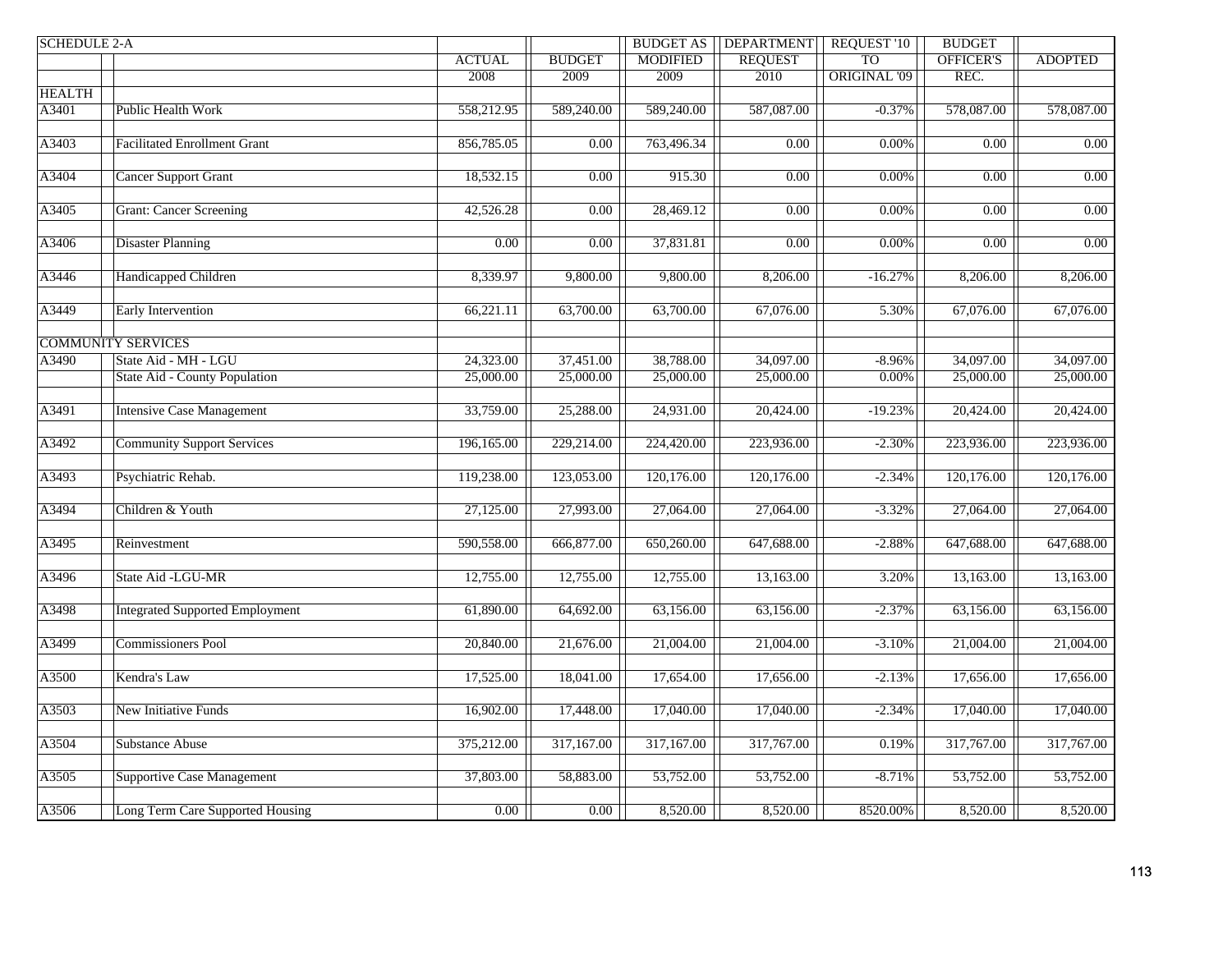| <b>SCHEDULE 2-A</b>    |                                       |               |               | <b>BUDGET AS</b> | <b>DEPARTMENT</b> | <b>REQUEST '10</b>  | <b>BUDGET</b>    |                        |
|------------------------|---------------------------------------|---------------|---------------|------------------|-------------------|---------------------|------------------|------------------------|
|                        |                                       | <b>ACTUAL</b> | <b>BUDGET</b> | <b>MODIFIED</b>  | <b>REQUEST</b>    | <b>TO</b>           | <b>OFFICER'S</b> | <b>ADOPTED</b>         |
|                        |                                       | 2008          | 2009          | 2009             | 2010              | <b>ORIGINAL '09</b> | REC.             |                        |
| <b>SOCIAL SERVICES</b> |                                       |               |               |                  |                   |                     |                  |                        |
|                        |                                       |               |               |                  |                   |                     |                  |                        |
| A3601                  | Medical Assistance                    | (2,532.00)    | 36,480.00     | 36,480.00        | 175,000.00        | 379.71%             | 175,000.00       | 175,000.00             |
|                        |                                       |               |               |                  |                   |                     |                  |                        |
| A3609                  | <b>Family Assistance</b>              | 74,107.00     | 82,126.00     | 82,126.00        | 122,790.00        | 49.51%              | 122,790.00       | 122,790.00             |
|                        |                                       |               |               |                  |                   |                     |                  |                        |
| A3610                  | Social Services Administration        | 689,828.00    | 852,017.00    | 852,017.00       | 768,660.00        | $-9.78%$            | 768,660.00       | 768,660.00             |
|                        |                                       |               |               |                  |                   |                     |                  |                        |
| A3611                  | Point of Entry Planning               | 57,860.40     | 61,000.00     | 61,000.00        | 61,000.00         | 0.00%               | 61,000.00        | 61,000.00              |
|                        |                                       |               |               |                  |                   |                     |                  |                        |
| A3616                  | <b>Local Administration Fund</b>      | 220,754.00    | 209,762.00    | 209,762.00       | 0.00              | $-100.00\%$         | 0.00             | $\overline{0.00}$      |
| A3619                  | Child Care (Foster)                   | 198,855.00    | 203,533.00    | 203,533.00       | 356,280.00        | 75.05%              | 356,280.00       | 356,280.00             |
|                        |                                       |               |               |                  |                   |                     |                  |                        |
| A3623                  | Juvenile Delinquent Care              | 66,366.66     | 38,220.00     | 38,220.00        | 100,000.00        | 161.64%             | 100,000.00       | 100,000.00             |
|                        |                                       |               |               |                  |                   |                     |                  |                        |
| A3640                  | <b>Safety Net</b>                     | 95,983.00     | 102,254.00    | 102,254.00       | 153,278.00        | 49.90%              | 153,278.00       | 153,278.00             |
|                        |                                       |               |               |                  |                   |                     |                  |                        |
| A3642                  | <b>Emergency Aid for Adults</b>       | 1,335.00      | 3,000.00      | 3,000.00         | 2,000.00          | $-33.33%$           | 2,000.00         | 2,000.00               |
|                        |                                       |               |               |                  |                   |                     |                  |                        |
| A3655                  | Day Care                              | 13,439.00     | 20,495.00     | 20,495.00        | 7,500.00          | $-63.41%$           | 7,500.00         | 7,500.00               |
|                        |                                       |               |               |                  |                   |                     |                  |                        |
|                        | ECONOMIC ASSISTANCE & OPPORTUNITY     |               |               |                  |                   |                     |                  |                        |
|                        |                                       |               |               |                  |                   |                     |                  |                        |
| A3710                  | Veterans Service                      | 5,000.00      | 4,600.00      | 4,600.00         | 8,654.00          | 88.13%              | 8,654.00         | 8,654.00               |
|                        |                                       |               |               |                  |                   |                     |                  |                        |
| A3789                  | Petroleum Quality                     | 1,695.78      | 1,500.00      | 1,500.00         | 1,288.00          | $-14.13%$           | 1,288.00         | 1,288.00               |
|                        |                                       |               |               |                  |                   |                     |                  |                        |
|                        | <b>CULTURE AND RECREATION</b>         |               |               |                  |                   |                     |                  |                        |
|                        |                                       |               |               |                  |                   |                     |                  |                        |
| A3820                  | <b>Youth Programs</b>                 | 39,590.47     | 41,871.00     | 43,679.00        | 33,994.00         | $-18.81%$           | 33,994.00        | $\overline{33,994.00}$ |
|                        |                                       |               |               |                  |                   |                     |                  |                        |
| A3821                  | OCFS/WD                               | 1,916.59      | 0.00          | 0.00             | 0.00              | $0.00\%$            | 0.00             | 0.00                   |
|                        |                                       |               |               |                  |                   |                     |                  |                        |
|                        | <b>HOME &amp; COMMUNITY SERVICES</b>  |               |               |                  |                   |                     |                  |                        |
| A3989                  | State Aid - Home & Community Services | 0.00          | 0.00          | 1,892,702.34     | 0.00              | 0.00%               | 0.00             | 0.00                   |
|                        |                                       |               |               |                  |                   |                     |                  |                        |
| A3902                  | State Aid - Planning                  | 39,600.00     | 0.00          | 0.00             | 0.00              | 0.00%               | 0.00             | 0.00                   |
|                        |                                       |               |               |                  |                   |                     |                  |                        |
| A3099M                 | <b>TOTAL STATE AID</b>                | 6,343,031.66  | 5,716,462.00  | 8,509,010.83     | 5,770,942.00      | 0.95%               | 5,771,238.00     | 5,773,320.00           |
|                        |                                       |               |               |                  |                   |                     |                  |                        |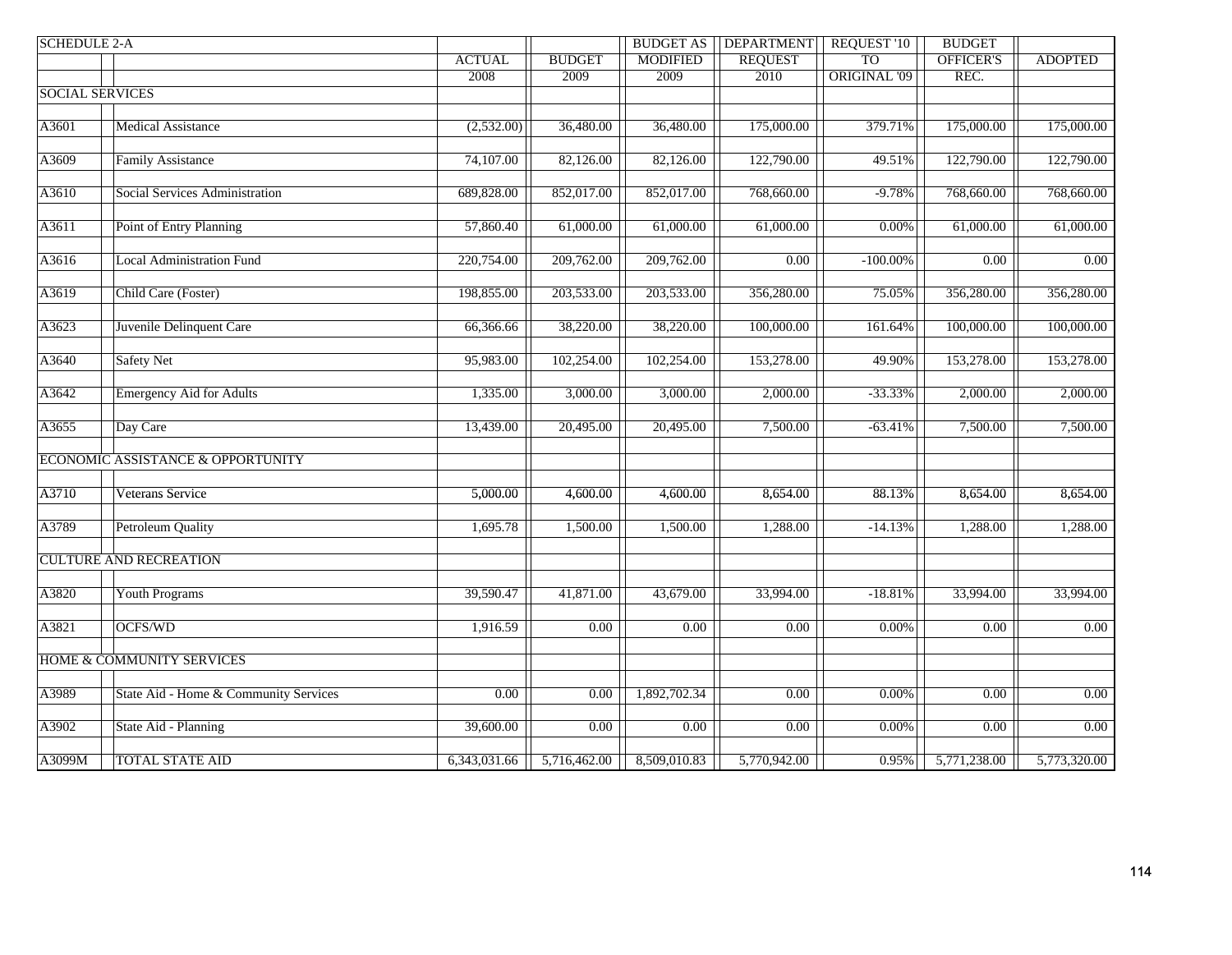| <b>SCHEDULE 2-A</b>                      |                |               | <b>BUDGET AS</b>  | <b>DEPARTMENT</b> | REQUEST '10 | <b>BUDGET</b>                    |                |
|------------------------------------------|----------------|---------------|-------------------|-------------------|-------------|----------------------------------|----------------|
|                                          | <b>ACTUAL</b>  | <b>BUDGET</b> | <b>MODIFIED</b>   | <b>REQUEST</b>    |             | OFFICER'S                        | <b>ADOPTED</b> |
|                                          | 2008           | 2009          | 2009              |                   |             |                                  |                |
| <b>FEDERAL AID</b>                       |                |               |                   |                   |             |                                  |                |
|                                          |                |               |                   |                   |             |                                  |                |
|                                          |                |               |                   |                   |             |                                  |                |
| Other                                    | 7,997.75       | 5,984.00      | 5,984.00          | $\overline{0.00}$ | $-100.00\%$ | 0.00                             | 0.00           |
| <b>PUBLIC SAFETY</b>                     |                |               |                   |                   |             |                                  |                |
| <b>Emergency Management</b>              | 5,484.50       | 0.00          | $\overline{0.00}$ | $\overline{0.00}$ | 0.00%       | 0.00                             | 0.00           |
| <b>INA</b>                               | 6,510.00       | 0.00          | 0.00              | 0.00              | 0.00%       | $0.00\,$                         | 0.00           |
| Grant: Governor's Traffic Safety Council | 11,432.78      | 6,000.00      | 9,000.00          | $\overline{0.00}$ | $-100.00\%$ | 0.00                             | 0.00           |
| <b>Byrne Grant</b>                       | 25,000.00      | 12,500.00     | 12,500.00         | 0.00              | $-100.00\%$ | $0.00\,$                         | 0.00           |
| Grant: LETPP                             | 61,340.31      | 0.00          | 14,500.00         | 0.00              | $0.00\%$    | 0.00                             | 0.00           |
|                                          |                |               |                   |                   |             |                                  |                |
| Public Health                            | 46,373.81      | 46,966.00     | 45,487.00         | 43,513.00         | $-7.35%$    | 43,513.00                        | 43,513.00      |
| Lead Program                             | 22,547.58      | 24,500.00     | 24,500.00         | 22,545.00         | $-7.98%$    | 22,545.00                        | 22,545.00      |
| <b>Bioterrorism Grant</b>                | 37,442.77      | 0.00          | 52,164.50         | 0.00              | $0.00\%$    | 0.00                             | 0.00           |
| Medical Reserve Corp                     | 5,000.00       | 0.00          | 12,335.65         | 0.00              | $0.00\%$    | 0.00                             | 0.00           |
| <b>Disaster Planning</b>                 | 69,538.31      | 0.00          | 0.00              | 0.00              | $0.00\%$    | 0.00                             | 0.00           |
| <b>MH</b> Federal Salary Sharing         | 5,918.00       | 0.00          | 12,503.00         | 0.00              | $0.00\%$    | 0.00                             | $0.00\,$       |
|                                          | <b>GENERAL</b> |               |                   |                   | 2010        | <b>TO</b><br><b>ORIGINAL '09</b> | REC.           |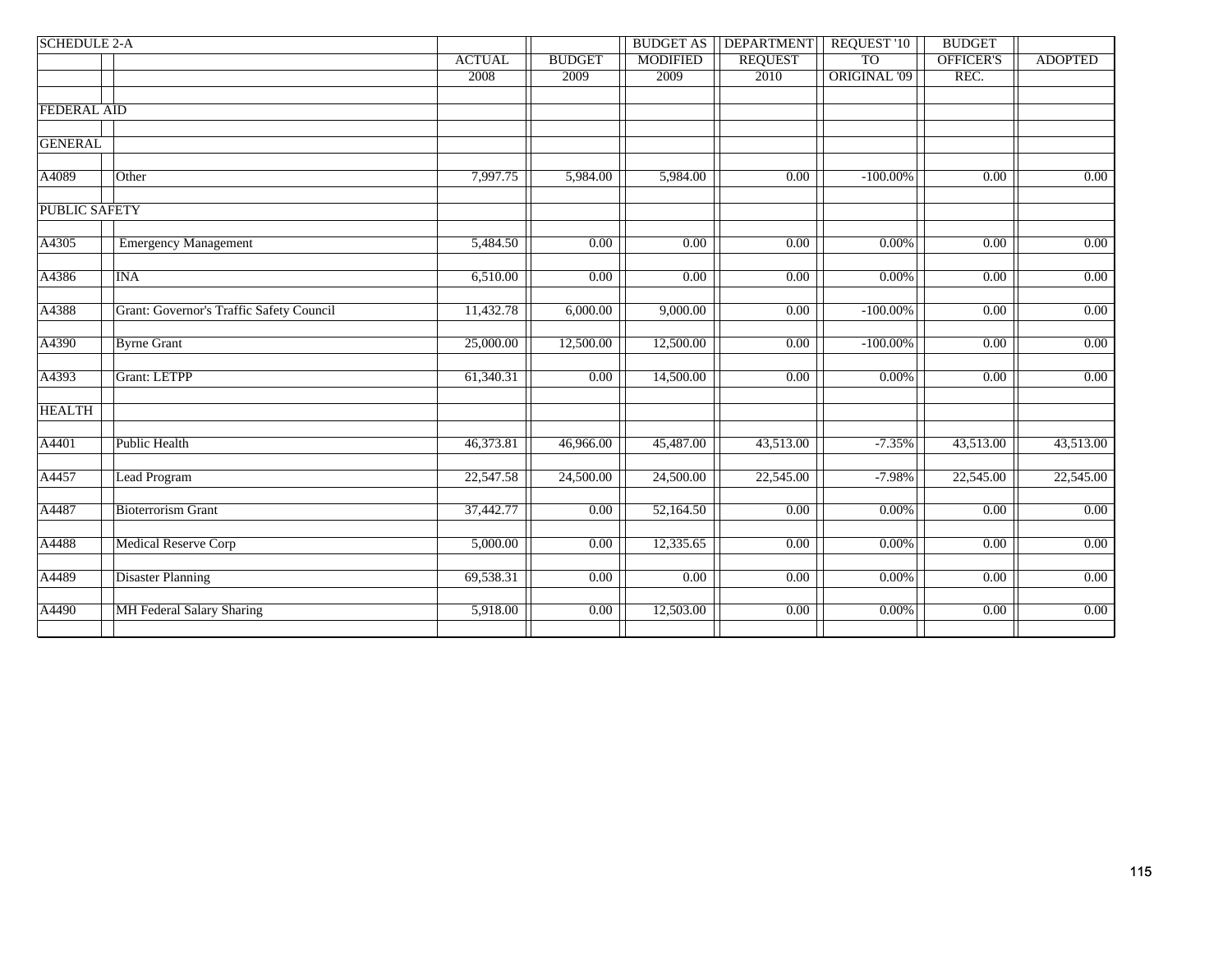| <b>SCHEDULE 2-A</b>    |                                                   |                   |                        | <b>BUDGET AS</b>  | <b>DEPARTMENT</b>          | <b>REQUEST '10</b> | <b>BUDGET</b>     |                   |
|------------------------|---------------------------------------------------|-------------------|------------------------|-------------------|----------------------------|--------------------|-------------------|-------------------|
|                        |                                                   | <b>ACTUAL</b>     | <b>BUDGET</b>          | <b>MODIFIED</b>   | <b>REQUEST</b>             | <b>TO</b>          | OFFICER'S         | <b>ADOPTED</b>    |
|                        |                                                   | 2008              | 2009                   | 2009              | 2010                       | ORIGINAL '09       | REC.              |                   |
|                        |                                                   |                   |                        |                   |                            |                    |                   |                   |
| <b>SOCIAL SERVICES</b> |                                                   |                   |                        |                   |                            |                    |                   |                   |
|                        |                                                   |                   |                        |                   |                            |                    |                   |                   |
| A4601                  | <b>Medical Assistance</b>                         | 1,847.00          | 36,480.00              | 36,480.00         | 175,000.00                 | 379.71%            | 175,000.00        | 175,000.00        |
|                        |                                                   |                   |                        |                   |                            |                    |                   |                   |
| A4609                  | Family Assistance/Aid to D.C.                     | 192,737.00        | 209,534.00             | 209,534.00        | 219,029.00                 | 4.53%              | 219,029.00        | 219,029.00        |
|                        |                                                   |                   |                        |                   |                            |                    |                   |                   |
| A4610                  | Social Services Administration                    | 1,172,781.00      | 1,212,506.00           | 1,286,014.00      | 1,329,984.00               | 9.69%              | 1,329,984.00      | 1,329,984.00      |
|                        |                                                   |                   |                        |                   |                            |                    |                   |                   |
| A4615                  | Flexible Funding for Family Services              | 842,657.00        | 742,000.00             | 742,000.00        | 905,298.00                 | 22.01%             | 905,298.00        | 905,298.00        |
|                        |                                                   |                   |                        |                   |                            |                    |                   |                   |
| A4619                  | Child Care (Foster)                               | 109,742.00        | $\overline{84,771.00}$ | 84,771.00         | 100,660.00                 | 18.74%             | 100,660.00        | 100,660.00        |
|                        |                                                   |                   |                        |                   |                            |                    |                   |                   |
| A4623                  | Juvenile Delinquent Care                          | 720.00            | 588.00                 | 588.00            | 0.00                       | $-100.00\%$        | 0.00              | 0.00              |
|                        |                                                   | 0.00              |                        |                   |                            |                    | $\overline{0.00}$ |                   |
| A4640                  | <b>Safety Net</b>                                 |                   | 2,378.00               | 2,378.00          | $\overline{0.00}$          | $-100.00\%$        |                   | 0.00              |
| A4641                  | Home Energy Assistance Program (HEAP)             | 4,055.00          | 25,000.00              | 25,000.00         | 5,000.00                   | $-80.00\%$         | 5,000.00          | 5,000.00          |
|                        |                                                   |                   |                        |                   |                            |                    |                   |                   |
| A4655                  | Day Care                                          | 542,051.00        | 587,958.00             | 587,958.00        | 490,000.00                 | $-16.66%$          | 490,000.00        | 490,000.00        |
|                        |                                                   |                   |                        |                   |                            |                    |                   |                   |
| A4661                  | Childrens Services Block Grant (Title IV-B Funds) | 17,632.00         | 0.00                   | 0.00              | 0.00                       | $0.00\%$           | 0.00              | 0.00              |
|                        |                                                   |                   |                        |                   |                            |                    |                   |                   |
| A4670                  | <b>Services for Recipients</b>                    | 83,667.00         | 86,400.00              | 86,400.00         | 110,500.00                 | 27.89%             | 110,500.00        | 110,500.00        |
|                        |                                                   |                   |                        |                   |                            |                    |                   |                   |
| A4099M                 | <b>TOTAL FEDERAL AID</b>                          | 3,272,474.81      | 3,083,565.00           | 3,250,097.15      | 3,401,529.00               | 10.31%             | 3,401,529.00      | 3,401,529.00      |
|                        |                                                   |                   |                        |                   |                            |                    |                   |                   |
| A5031.100              | <b>Interfund Transfers - Debt Service</b>         | 83,333.00         | 83,333.00              | 83,333.00         | 83,333.00                  | $0.00\%$           | 83,333.00         | 83,333.00         |
|                        |                                                   |                   |                        |                   |                            |                    |                   |                   |
| A5031.200              | <b>Interfund Transfers - Unemployment</b>         | $\overline{0.00}$ | $\overline{0.00}$      | $\overline{0.00}$ | $\overline{0.00}$          | 0.00%              | $\overline{0.00}$ | $\overline{0.00}$ |
|                        |                                                   |                   |                        |                   |                            |                    |                   |                   |
| A5031.T                | Interfund Transfer - Telephone Reserve            | 0.00              | 0.00                   | $\overline{0.00}$ | 0.00                       | 0.00%              | 0.00              | 0.00              |
|                        |                                                   |                   |                        |                   |                            |                    |                   |                   |
| A5031                  | <b>TOTAL</b>                                      | 83,333.00         | 83,333.00              | 83,333.00         | 83,333.00                  | $0.00\%$           | 83,333.00         | 83,333.00         |
|                        |                                                   |                   |                        |                   |                            |                    |                   |                   |
| A5000                  | TOTAL ESTIMATED REVENUE                           | 24,081,404.10     | 22,932,152.00          | 25,894,748.58     | $\overline{23,037,852.00}$ | 0.46%              | 23,185,148.00     | 23,181,809.00     |
|                        |                                                   |                   |                        |                   |                            |                    |                   |                   |
|                        |                                                   |                   |                        |                   |                            |                    |                   |                   |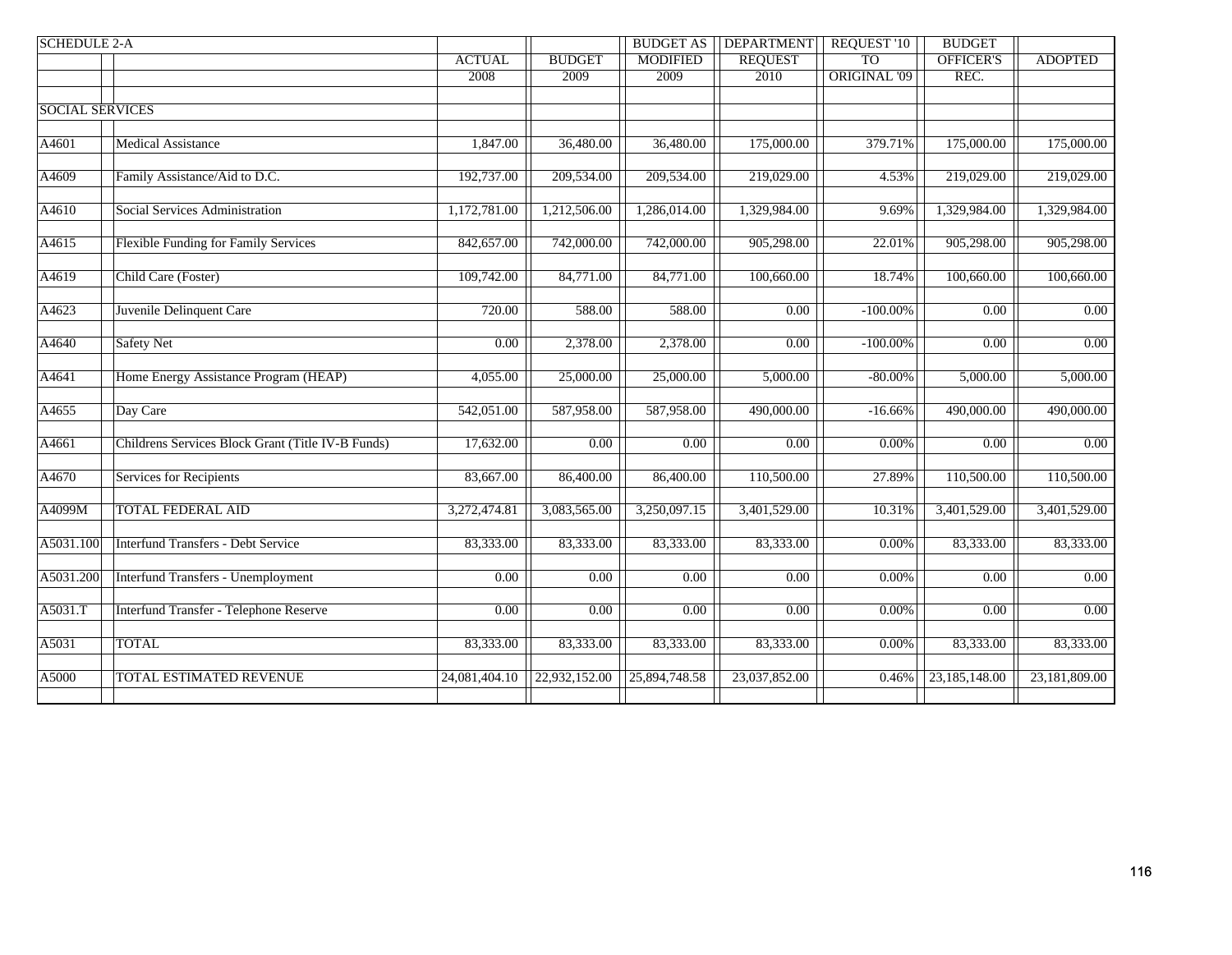| <b>SCHEDULE 2-D</b>     |                                           |               |               | <b>BUDGET AS</b>  | <b>DEPARTMENT</b> | <b>REQUEST '10</b>  | <b>BUDGET</b>    |                |
|-------------------------|-------------------------------------------|---------------|---------------|-------------------|-------------------|---------------------|------------------|----------------|
|                         |                                           | <b>ACTUAL</b> | <b>BUDGET</b> | <b>MODIFIED</b>   | <b>REQUEST</b>    | TO <sub>1</sub>     | OFFICER'S        | <b>ADOPTED</b> |
|                         |                                           | 2008          | 2009          | 2009              | 2010              | <b>ORIGINAL '09</b> | REC.             |                |
|                         |                                           |               |               |                   |                   |                     |                  |                |
|                         | <b>ESTIMATED REVENUE</b>                  |               |               |                   |                   |                     |                  |                |
| <b>COUNTY ROAD FUND</b> |                                           |               |               |                   |                   |                     |                  |                |
|                         |                                           |               |               |                   |                   |                     |                  |                |
|                         | <b>ADMINISTRATIVE UNIT</b>                |               |               |                   |                   |                     |                  |                |
|                         |                                           |               |               |                   |                   |                     |                  |                |
|                         | <b>USE OF MONEY AND PROPERTY</b>          |               |               |                   |                   |                     |                  |                |
| D1711                   | <b>Public Work Charges</b>                | 3,255.00      | 2,700.00      | 2,700.00          | 2,700.00          | 0.00%               | 2,700.00         | 2,700.00       |
| D2401                   | Interest & Earnings                       | 26,909.57     | 35,000.00     | 35,000.00         | 7,100.00          | $-79.71%$           | 7,100.00         | 7,100.00       |
|                         |                                           |               |               |                   |                   |                     |                  |                |
| D <sub>2650</sub>       | Sale of Scrap/Excessive Material          | 19,301.45     | 4,500.00      | 4,500.00          | 1,500.00          | $-66.67%$           | 1,500.00         | 1,500.00       |
|                         |                                           |               |               |                   |                   |                     |                  |                |
| D <sub>2655</sub>       | <b>Minor Sales</b>                        | 6,769.62      | 6,000.00      | 6,000.00          | 7,500.00          | 25.00%              | 7,500.00         | 7,500.00       |
|                         |                                           |               |               |                   |                   |                     |                  |                |
| D <sub>2682</sub>       | <b>Workers Compensation Wage Recovery</b> | 641.10        | 0.00          | 0.00              | $\overline{0.00}$ | $0.00\%$            | 0.00             | 0.00           |
|                         |                                           |               |               |                   |                   |                     |                  |                |
| D <sub>2701</sub>       | Refunds - Prior Years Expense             | 47,519.78     | 2,000.00      | 2,000.00          | 2,000.00          | $0.00\%$            | 2,000.00         | 2,000.00       |
|                         |                                           |               |               |                   |                   |                     |                  |                |
| D2499M                  | <b>USE OF MONEY &amp; PROPERTY</b>        | 104,396.52    | 50,200.00     | 50,200.00         | 20,800.00         | $-58.57%$           | 20,800.00        | 20,800.00      |
|                         |                                           |               |               |                   |                   |                     |                  |                |
|                         | STATE AID TRANSPORTATION                  |               |               |                   |                   |                     |                  |                |
| D3501                   | Consolidated Highway Aid - Capital        | 982,685.87    | 830,863.00    | 971,569.00        | 922,990.00        | 11.09%              | 922,990.00       | 922,990.00     |
|                         |                                           |               |               |                   |                   |                     |                  |                |
| D3589                   | Marchiselli                               | 97,925.30     | 0.00          | $\overline{0.00}$ | 101,925.00        | 101925.00%          | 101,925.00       | 101,925.00     |
|                         |                                           |               |               |                   |                   |                     |                  |                |
| D3099M                  | <b>STATE AID</b>                          | 1,080,611.17  | 830,863.00    | 971,569.00        | 1,024,915.00      | 23.36%              | 1,024,915.00     | 1,024,915.00   |
|                         |                                           |               |               |                   |                   |                     |                  |                |
|                         | FEDERAL AID TRANSPORTATION                |               |               |                   |                   |                     |                  |                |
| D4589                   | <b>DOT</b>                                | 517,881.90    | 52,000.00     | 52,000.00         | 543,600.00        | 945.38%             | 543,600.00       | 793,600.00     |
|                         |                                           |               |               |                   |                   |                     |                  |                |
| D4099M                  | <b>FEDERAL AID</b>                        | 517,881.90    | 52,000.00     | 52,000.00         | 543,600.00        | 945.38%             | 543,600.00       | 793,600.00     |
| D5000                   | TOTAL ESTIMATED REVENUE ROAD FUND         | 1,702,889.59  | 933,063.00    | 1,073,769.00      | 1,589,315.00      | 70.33%              | 1,589,315.00     | 1,839,315.00   |
|                         |                                           |               |               |                   |                   |                     |                  |                |
|                         |                                           |               |               |                   |                   |                     |                  |                |
| <b>SCHEDULE 2-DM</b>    |                                           |               |               | <b>BUDGET AS</b>  | <b>DEPARTMENT</b> | REQUEST '10         | <b>BUDGET</b>    |                |
|                         |                                           | <b>ACTUAL</b> | <b>BUDGET</b> | <b>MODIFIED</b>   | <b>REQUEST</b>    | TO <sub>1</sub>     | <b>OFFICER'S</b> | <b>ADOPTED</b> |
|                         |                                           | 2008          | 2009          | 2009              | 2010              | <b>ORIGINAL '09</b> | REC.             |                |
|                         |                                           |               |               |                   |                   |                     |                  |                |
|                         |                                           |               |               |                   |                   |                     |                  |                |
|                         | <b>ESTIMATED REVENUE</b>                  |               |               |                   |                   |                     |                  |                |
|                         | <b>ROAD MACHINERY FUND</b>                |               |               |                   |                   |                     |                  |                |
|                         |                                           |               |               |                   |                   |                     |                  |                |
|                         | <b>USE OF MONEY &amp; PROPERTY</b>        |               |               |                   |                   |                     |                  |                |
|                         |                                           |               |               |                   |                   |                     |                  |                |
| DM2401                  | Interest & Earnings                       | 9,688.80      | 15,000.00     | 15,000.00         | 2,100.00          | $-86.00\%$          | 2,100.00         | 2,100.00       |
|                         |                                           |               |               |                   |                   |                     |                  |                |
| <b>DM2499M</b>          | <b>USE OF MONEY &amp; PROPERTY</b>        | 9,688.80      | 15,000.00     | 15,000.00         | 2,100.00          | $-86.00\%$          | 2,100.00         | 2,100.00       |

117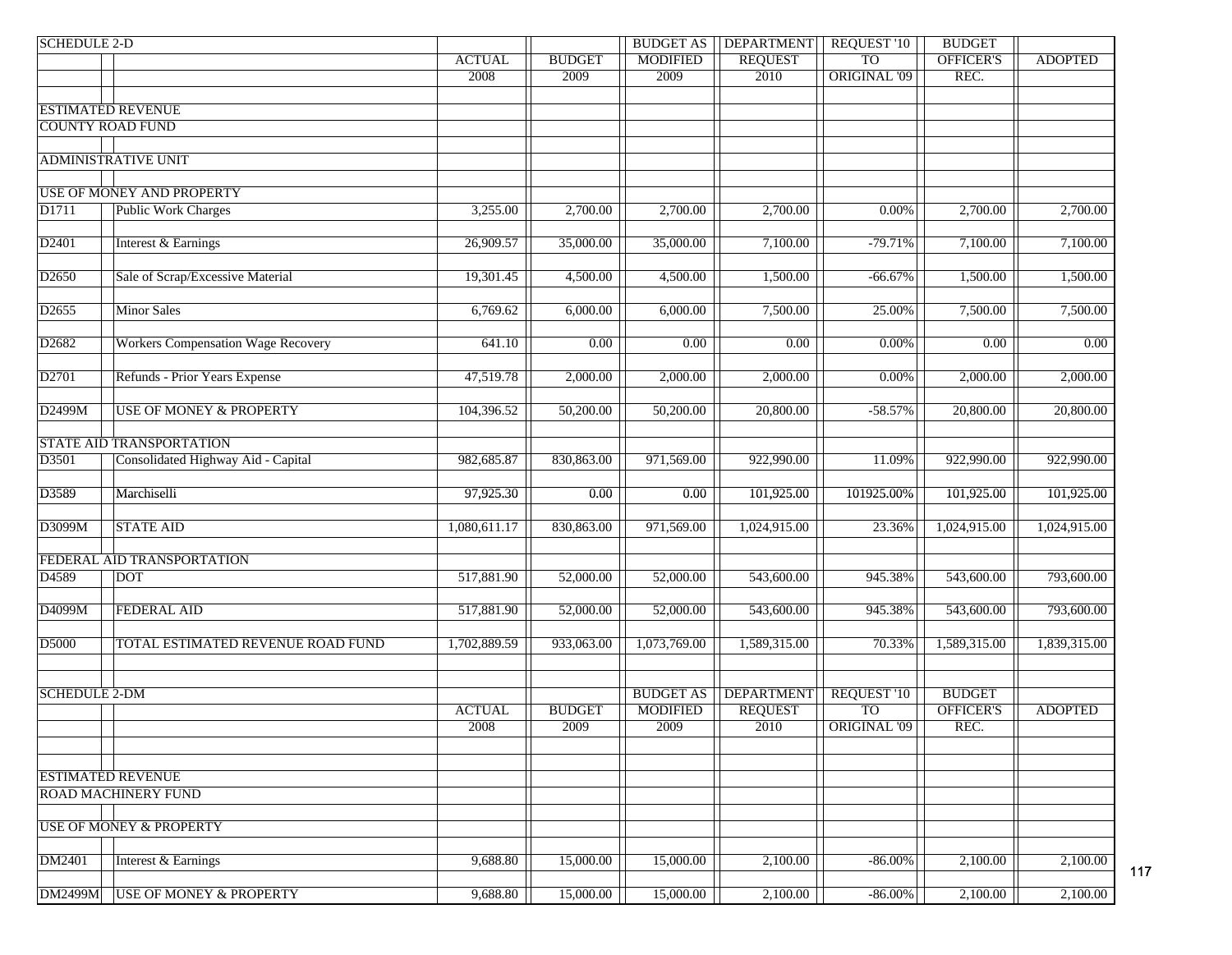| DM2655         | <b>Minor Sales</b>                       | 2,546.88   | 2,200.00   | 2,200.00   | 2,200.00  | $0.00\%$   | 2,200.00  | 2,200.00  |
|----------------|------------------------------------------|------------|------------|------------|-----------|------------|-----------|-----------|
|                | <b>Fuel Purchases</b>                    | 71,958.96  | 80,000.00  | 80,000.00  | 65,000.00 | $-18.75\%$ | 65,000.00 | 65,000.00 |
|                |                                          |            |            |            |           |            |           |           |
| DM2665         | Sale of Equipment                        | 91,325.00  | 15,000.00  | 15,000.00  | 7,500.00  | -50.00%    | 7,500.00  | 7,500.00  |
|                |                                          |            |            |            |           |            |           |           |
| <b>DM2699M</b> | SALE OF PROPERTY & COMPENSATION FOR LOSS | 165,830.84 | 97,200.00  | 97,200.00  | 74,700.00 | $-23.15\%$ | 74,700.00 | 74,700.00 |
|                |                                          |            |            |            |           |            |           |           |
| DM5000         | TOTAL ESTIMATED REVENUE ROAD MACH. FUND  | 175,519.64 | 112,200.00 | 112.200.00 | 76,800.00 | $-31.55\%$ | 76,800.00 | 76,800.00 |
|                |                                          |            |            |            |           |            |           |           |